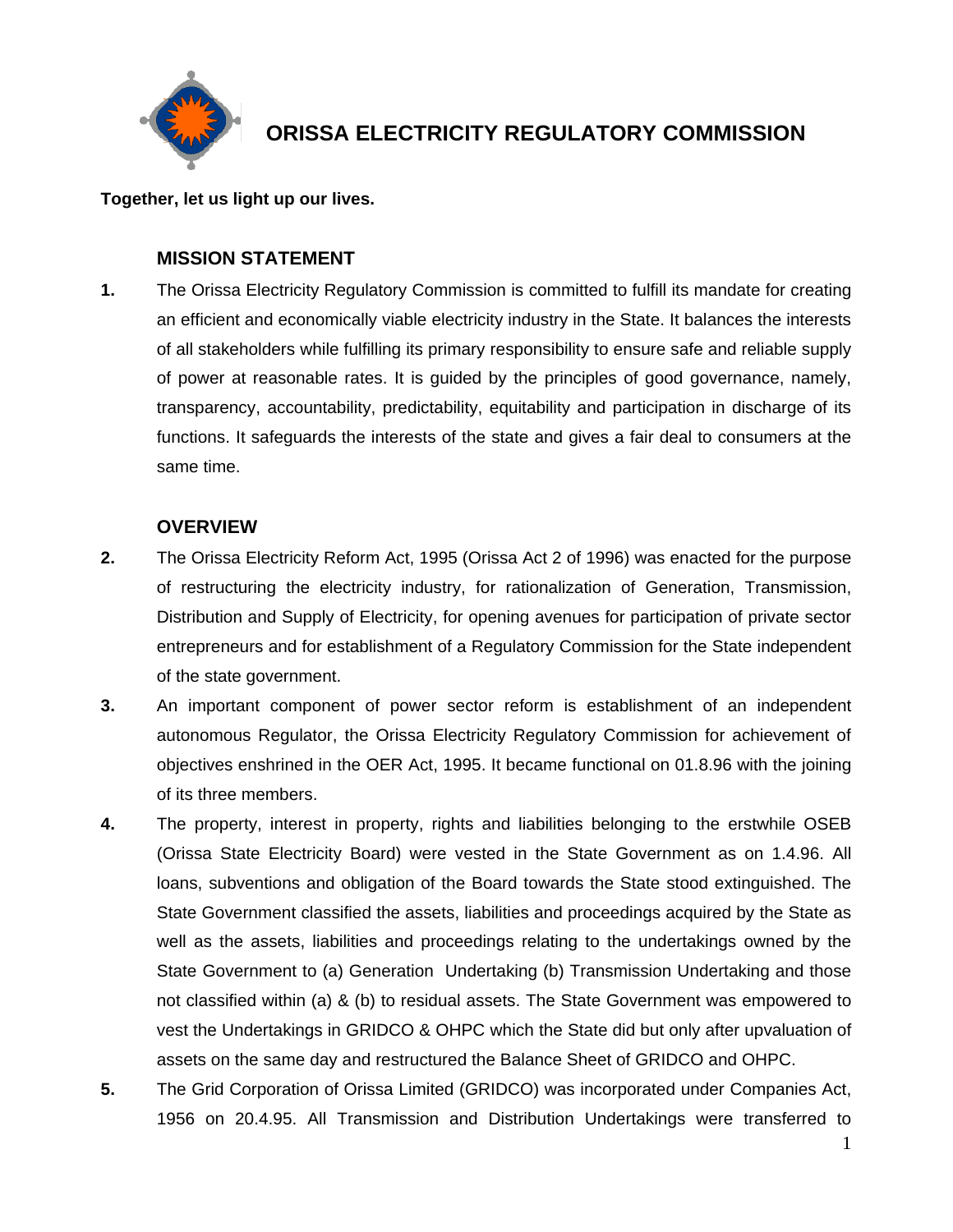GRIDCO on 01.4.96 with upvalued cost with a restructured Balance Sheet. It was to engage in the business of procurement, transmission & bulk supply of electric energy apart from planning, co-ordination & load forecast.

- **6.** The Orissa Hydro Power Corporation Limited (OHPC) was incorporated under the Companies Act, 1956 on 21.4.95. All the generating assets of Government as well as OSEB have been transferred to OHPC on 01.4.96. This Corporation takes care of all the operating and ongoing Hydro Power Stations. 49% of the share of the Orissa Power Generation Corporation (OPGC) were disinvested to the US based AES company in January, 1999.
- **7.** As a sequel to the passing of the Act, the distribution of power was privatized in Orissa and the management of the four subsidiary companies in charge of distribution in the Central Northern, Southern and Western zones of Orissa, namely CESCO, NESCO, SOUTHCO and WESCO was entrusted to private company which took over 51% of the shares. GRIDCO became a deemed trading licensee from 10.6.05. The Orissa Power Transmission Corporation Ltd. (OPTCL) took over intra-state transmission & functions of the state load despatch centre on the same date.
- **8.** In the year 2003, the Electricity Act, 2003 was enacted by Govt. of India and this came into force w.e.f 10.06.2003. The Electricity Act, 2003 has been modelled mostly on the basis of the various provisions of the erstwhile Orissa Electricity Reform Act, 1995. The Electricity Act, 2003 which came into force on  $10<sup>th</sup>$  June, 2003, aims to promote competition, protect interest of consumers while supplying electricity to all areas, retionalize electricity tariff, ensure transparent policies regarding subsidies, and provide an enabling regulatory environment. Besides allowing for private investments in all the segments of the electricity supply chain, the Act provides various measures to introduce competition in the electricity industry. Now, the Chairperson and Members of OERC are appointed under section 82(5) of the Electricity Act, 2003 (No 36 of 2003) which is a Central Act.
- **9.** The OERC completed 12<sup>th</sup> year of its operation on 01.08.2008. The Commission is operating on a rented building at Bidyut Niyamak Bhavan, Unit- VIII, Bhubaneswar – 751012.

#### **Functions of the State Commission**:

- **10.** Section 86 of the Electricity Act, 2003 deals with the functions of the state Commission. As per section 86(1), the State Commission shall discharge the following functions, namely:-
	- (a) Determine the tariff for generation, supply, transmission and wheeling of electricity, wholesale, bulk or retail, as the case may be, within the state.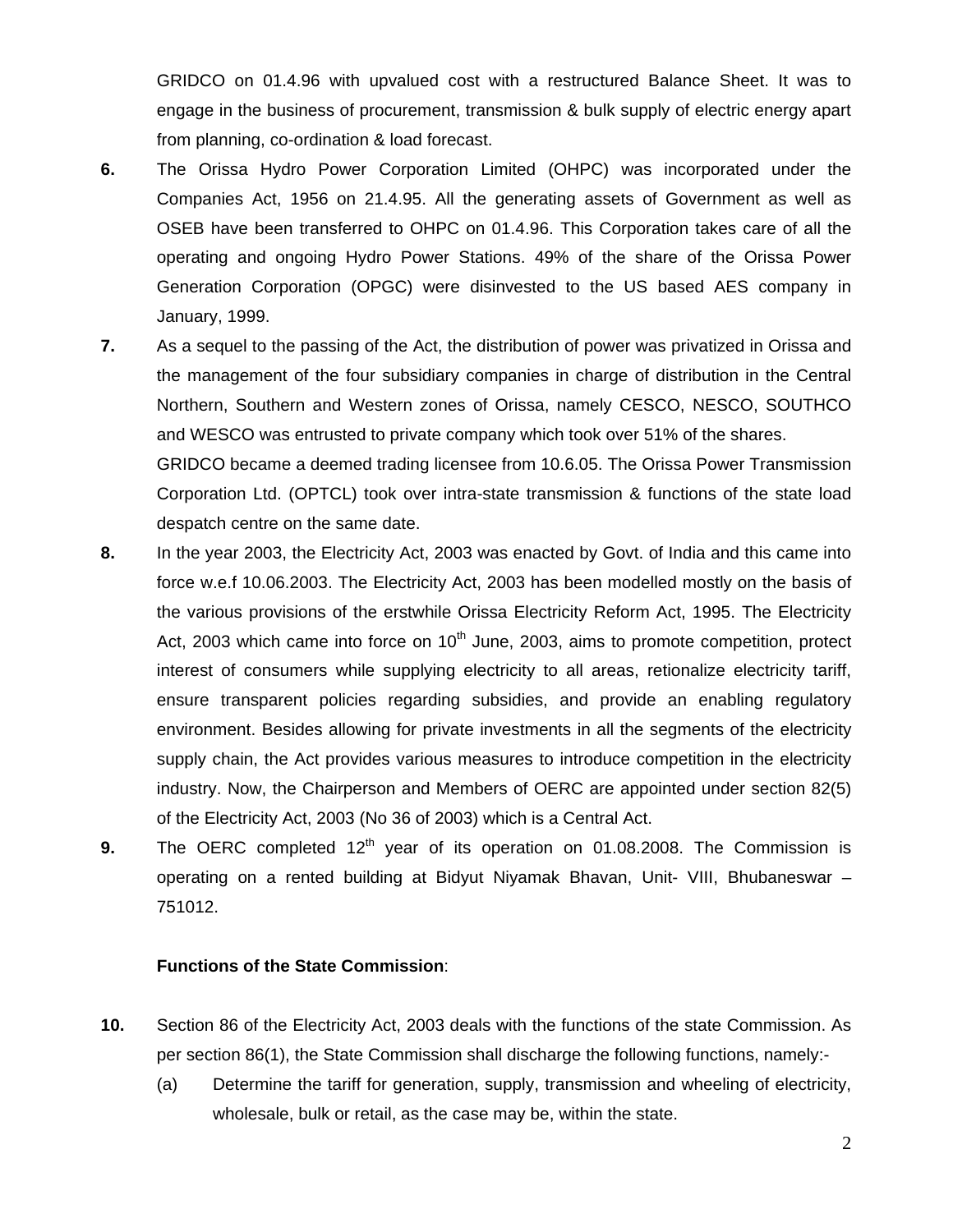- (b) regulate electricity purchase and procurement process of distribution licenses including the price at which electricity shall be procured from the generating companies or licensees or from other sources through agreements for purchase of power for distribution and supply within the State;
- (c) facilitate intra-State transmission and wheeling of electricity;
- (d) Issue licenses to persons seeking to act as transmission licensees, distribution licensees and electricity traders with respect to their operations within the State;
- (e) promote co-generation and generation of electricity from renewable sources of energy by providing suitable measures for connectivity with the grid and sale of electricity to any person, and also specify, for purchase of electricity from such sources, a percentage of the total consumption of electricity in the area of a distribution licensee;
- (f) adjudicate upon the disputes between the licensees and generating companies and to refer any dispute for arbitration;
- (g) levy fee for the purpose of this Act;
- (h) Specify State Grid Code consistent with the Grid Code specified under clause (h) of sub-section (1) of Section 79 of the Electricity Act, 2003.
- (i) specify or enforce standards with respect to quality, continuity and reliability of service by licensees;
- (j) fix the trading margin in the intra-state trading of electricity; if considered, necessary; and
- (k) Discharge such other functions as may be assigned to it under the Electricity Act, 2003.
- **11.** As per Section 86(2) of the Electricity Act, 2003, the State Commission shall advise the State Government on all or any of the following matters, namely:-
	- (i) Promotion of competition, efficiency and economy in activities of the electricity industry;
	- (ii) Promotion of investment in electricity industry;
	- (iii) Reorganization and restructuring of electricity industry in the State;
	- (iv) Matters concerning generation, transmission, distribution and trading of electricity or any other matter referred to the State Commission by that Government.
- **12.** As per Section 86(3) The State Commission shall ensure transparency while exercising its powers and discharging its functions.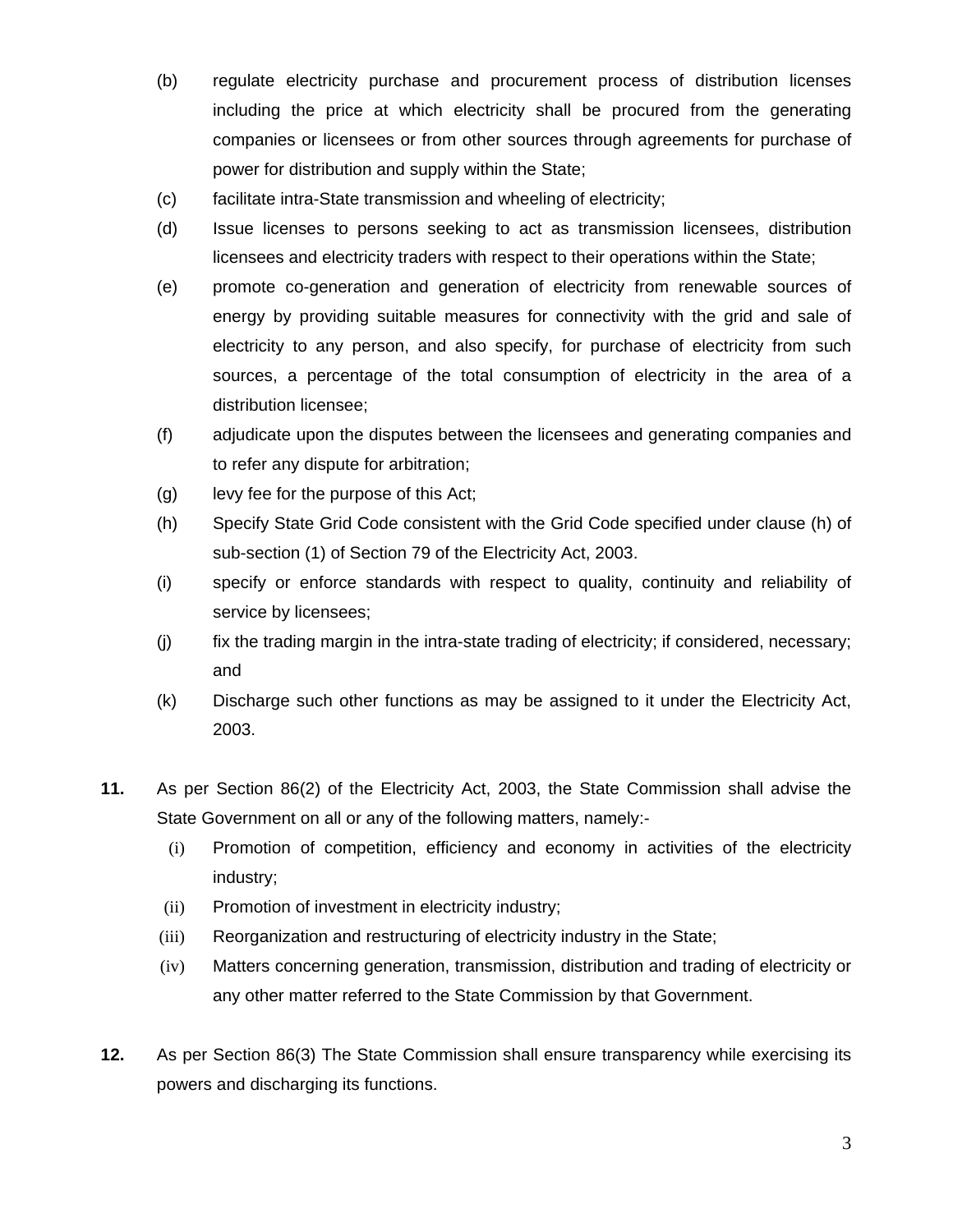- **13.** As per the Section 86(4) in discharge of its functions, the State Commission shall be guided by the National Electricity Policy, 2005, National Electricity Plan and Tariff Policy, 2006 published under sub-section (2) of section 3 of the Electricity Act, 2003.
- **14.** Besides, the other provisions of the Electricity Act, 2003 which have a direct bearing on the functioning of the Commission are extracted below for reference

### *Section 11 – Directions to generating companies*

(1) The Appropriate Government may specify that a generating company shall, in extraordinary circumstances operate and maintain any generating station in accordance with the directions of that Government.

Explanation - For the purposes of this section, the expression "extraordinary circumstances" means circumstances arising out of threat to security of the State, public order or a natural calamity or such other circumstances arising in the public interest.

(2) The Appropriate Commission may offset the adverse financial impact of the directions referred to in sub-section (1) on any generating company in such manner as it considers appropriate.

## *Section 23 - Directions to Licensees*

"If the Appropriate Commission is of the opinion that it is necessary or expedient so to do for maintaining the efficient supply, securing the equitable distribution of electricity and promoting competition, it may, by order, provide for regulating supply, distribution, consumption or use thereof"

#### *Section 37 – Directions by Appropriate Government*

The Appropriate Government may issue directions to the Regional Load Despatch Centres or State Load Despatch Centres, as the case may be, to take such measures as may be necessary for maintaining smooth and stable transmission and supply of electricity to any region or State.

#### *Section 108 – Directions by State Government*

(1) In the discharge of its functions, the State Commission shall be guided by such directions in matters of policy involving public interest as the State Government may give to it in writing.

(2) If any question arises as to whether any such direction relates to a matter of policy involving public interest, the decision of the State Government thereon shall be final.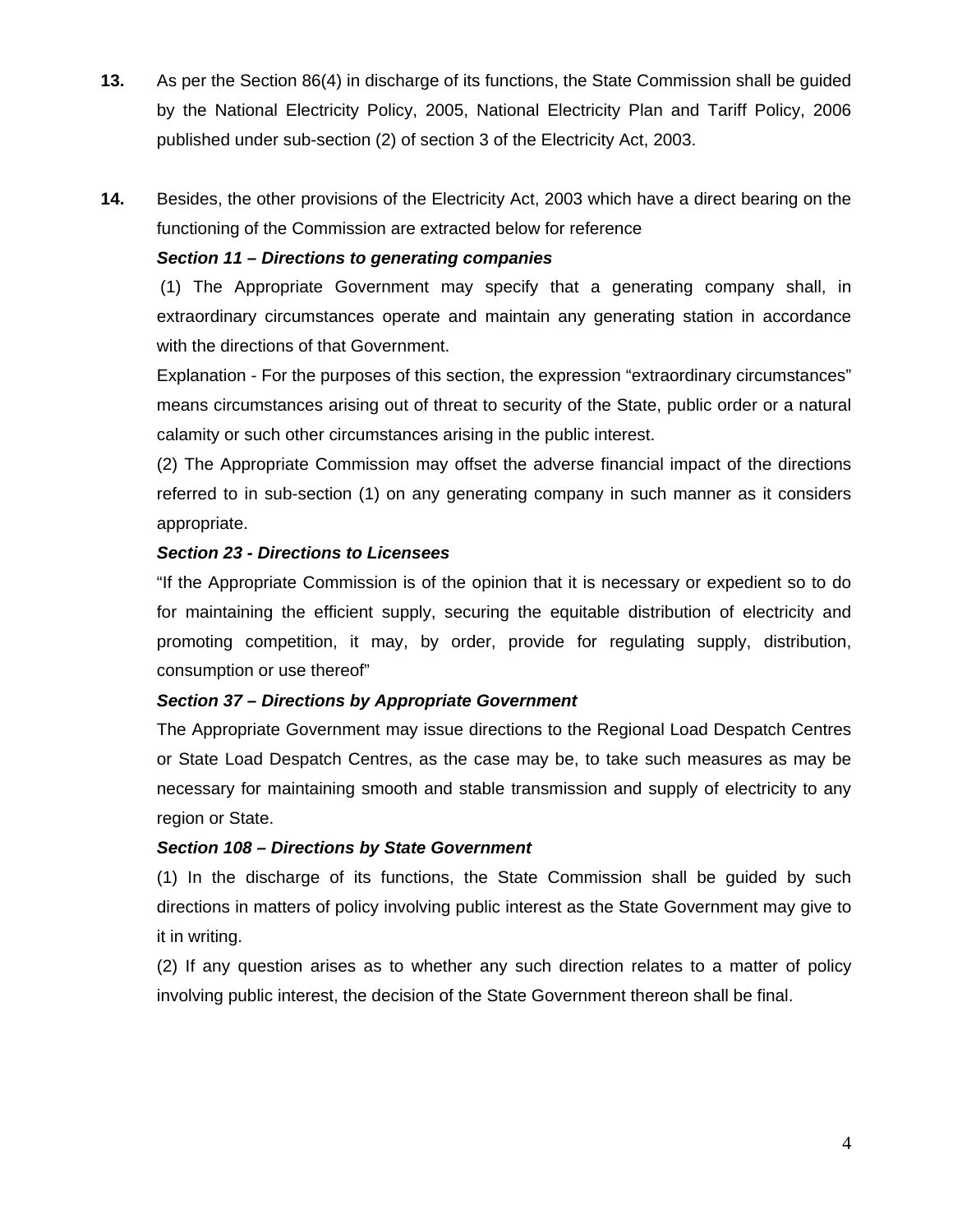## **THE MESSAGE**

- **15.** This Annual Report is prepared under Section 105 of the Electricity Act, 2003 which states as follows:
	- (a) *The State Commission shall prepare once every year in such form and at such time as may be prescribed, an annual report giving a summary of its activities during the previous year and copies of the report shall be forwarded to the State Government.*
	- (b) *A copy of the report received under Sub-Section (1) shall be laid, as soon as may be after it is received, before the State Legislature.*

The Annual Report 2007-08 was laid before the State Legislative Assembly on 16.07.2009. The present Annual Report 2008-09 presents an overview of the Commission's activities for the period April, 2008 to March, 2009. As stated earlier this commission started functioning from 1<sup>st</sup> of August, 1996. During these years the Commission has carried forward its vision of moving forward to an efficient and economic operation for the power system in the state and constantly endeavoring for improvement of quality of supply and services to the consumer at a reasonable and affordable price. This is despite the fact that while other State Governments continue to provide budgetary assistance to the power sector, Govt. of Orissa has stopped such supports altogether w.e.f. 01.04.1996.

Some of the important items of activities undertaken by the Commission during 2008-09 are given below.

#### (a) **Need for Capacity Addition**.

Capacity addition has been an area of concern for the Commission for which the govt. has been advised to take appropriate action. The power purchase agreement submitted by GRIDCO in terms of MOUs signed by 13 developers with the govt. of Orissa for setting up of more than 16190 MW of thermal capacity was in the process of hearing during the FY 2008-09. The estimated state share according to the MOU would be 4047 MW (i.e.25%) of the proposed installed capacity. The Commission directed that all the future IPPs having MOUs with the Govt. including the existing ones as well as CPSUs like NTPC, NLC etc. should be advised to set up thermal power plants of unit size 660 MW and above utilizing super critical technology with ultra zero emission as well as clean coal technology. Likewise PPAs between the GRIDCO and 7 private power developers for development of hydro power from mini hydro plants with an estimated installed capacity of 77 MW had been approved by the Commission during the year under report.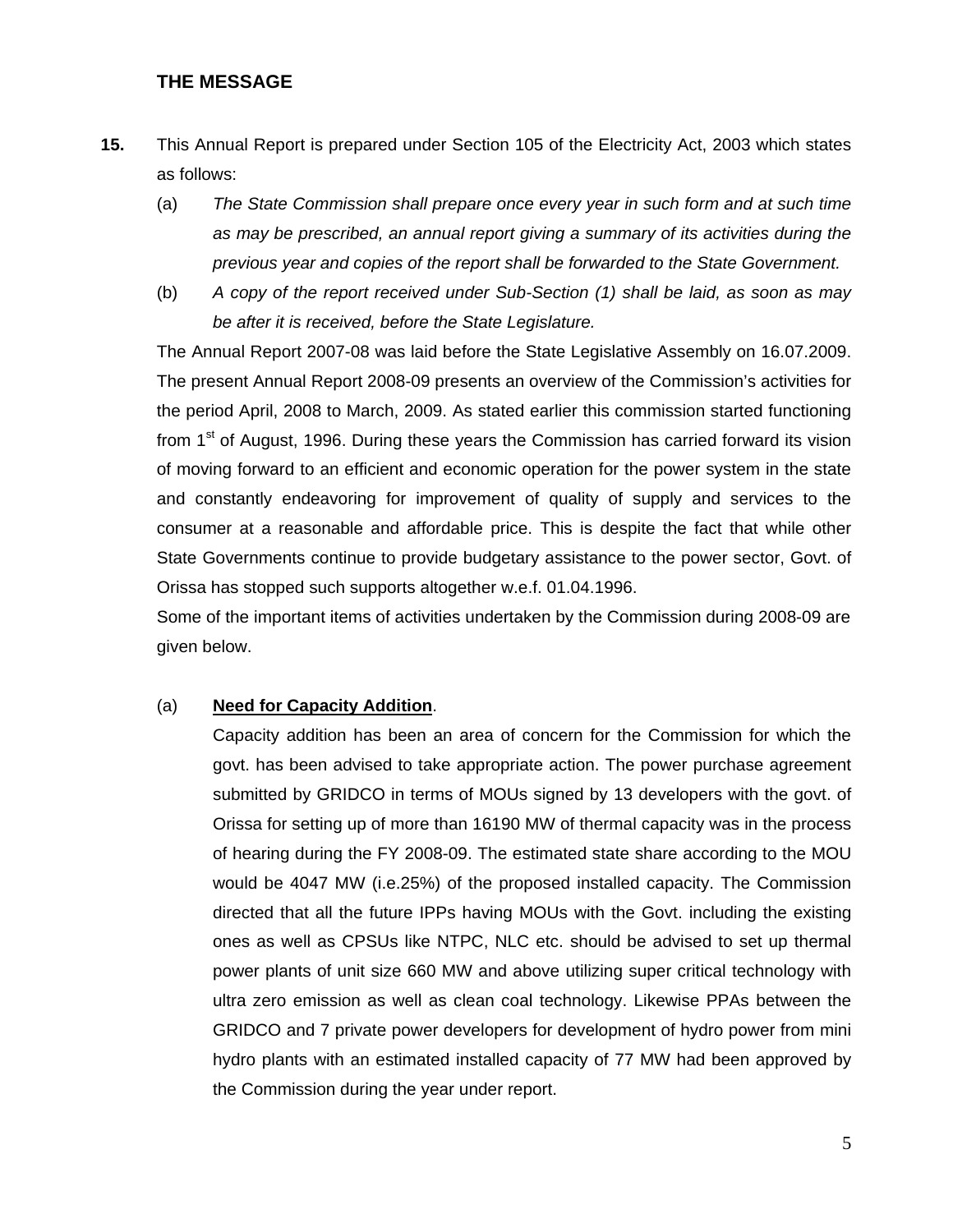## (b) **System Demand**

The installed capacity of the state as on 31<sup>st</sup> March, 2009 comprises of 2084. 5 MW of hydro, 420 MW of thermal capacity owned by OPGC and 460 MW from the Talcher thermal power station of NTPC fully dedicated to the state. In addition to the above the state has a share of 189 MW of hydro and 870 MW of thermal power from the central sector. The reported total sale by GRIDCO during 2008-09 was 19360.27 MU out of which 34.88 MU was meant for trading, 393.46 MU meant for UI and 144.42 MU for sales to CPPs leaving the balance of 18787.51 MU for meeting the demand within the state. The highest recorded peak demand was 3020.92 MW during the year 2008-09 in the month of March, 2009.

## (c) **Consumer Tariff**

The Commission has been approving the annual revenue requirement and tariff for the various utilities of the state keeping in view the provisions of Electricity Act, 2003, the National Electricity Policy and National Tariff Policy. For development of pisciculture, horticulture, sericulture and other agro based industries a new category styled as "agro industrial" category was created by the Commission. For this category the tariff has been fixed at par with the irrigation, pumping and agriculture. Thus tariff for the agro industrial consumers was reduced by 73% to 75% compared to the tariff paid by them earlier. This category also includes cold storages (temperature controlled storages).

#### (d) **Improvement of quality of supply and service**.

The Commission has set a target and gave the direction on the following works:

- $\triangleright$  Reduction of aggregate, commercial and technical loss
- $\triangleright$  Improvement in collection efficiency
- $\triangleright$  Realization of arrears of receivables from consumers
- $\triangleright$  Adherence to standard of performance
- $\triangleright$  Proper spending on R&M works
- $\triangleright$  Intervention of IT at all levels
- $\triangleright$  Development of call centers for improvement of consumer service
- $\triangleright$  Upgradation/new installation of distribution transformer, stringing of AB cables in theft prone areas, installation of VCB in 11 KV and 33 KV feeders, phase balancing, earthing of installation
- $\triangleright$  Provision of boundary walls in substations
- $\triangleright$  Pillar box metering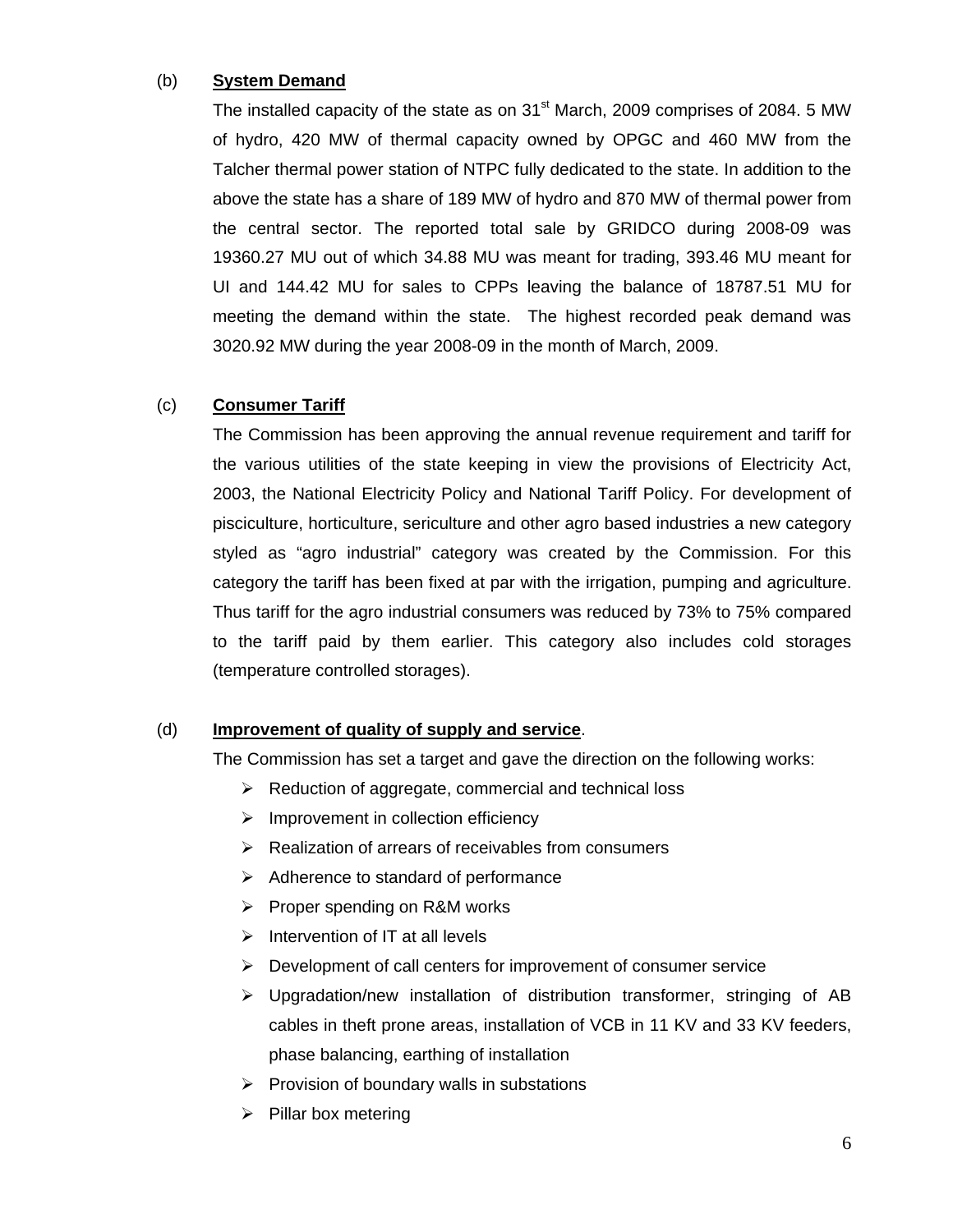- $\triangleright$  Franchisee in distribution system
- $\triangleright$  Monitoring of distribution transformer failure division-wise

#### (e) **Performance of OPTCL**

Continuous up-gradation and regular repairs and maintenance are required to keep the considerably ageing network in a safe & operational condition. Direction has been given to the OPTCL for proper upkeep and maintenance of transmission lines and Grid-sub-stations followed by regular monitoring at Commission's level. OPTCL has been insisted upon for spending the allotted R&M amounts for maintenance of adequate spares to prevent break down of transmission lines and equipments which in turn leads to interruption of power supply to large areas. O&M expenditure approved for 2008-09 was Rs.53.88 crore whereas OPTCL has spent Rs.33.39 crore.

#### (f) **Technical Audit for improvement of supply**

For carrying out in-depth study on the maintenance of the Transmission & Distribution system and keeping in view the need for quality supply to the consumers, the Commission has engaged a team of professionals comprising of retired senior electrical engineers for auditing maintenance work, quality of supply at various grid sub-stations of transmission licensees as well as 33/11 kV s/s, 11 kV lines through out the state under the distribution licensees. Directions have been given to the licensees to take necessary measure in a time bound manner. The results of the improvement of the system have just started and have brought about an improvement to the quality of supply to some extent. But much remains to be done at a greater speed and urgency.

#### (g) **Consumer awareness**

A public education campaign based on the Commission's consumer booklet (FAQ) covering eight national and local news dailies & All India Radio was undertaken by the Commssion during the year. The Commission conducted the Interactive Meeting of the GRFs/Ombudsmen in its office on 30.07.2008. A state level workshop on 'Management and Technology in Billing & Collection' which was held on 24.12.2008, was inaugurated by the Hon'ble Minister of Energy, IT & Culture, Orissa, Shri S.N. Patro at Swosti Plaza, Bhubaneswar. The Commission published annual compendium of Orders on Revenue Requirement & Bulk Supply & Retail Supply Tariff for FY 2008-09 and a comprehensive book on the Orissa power reform titled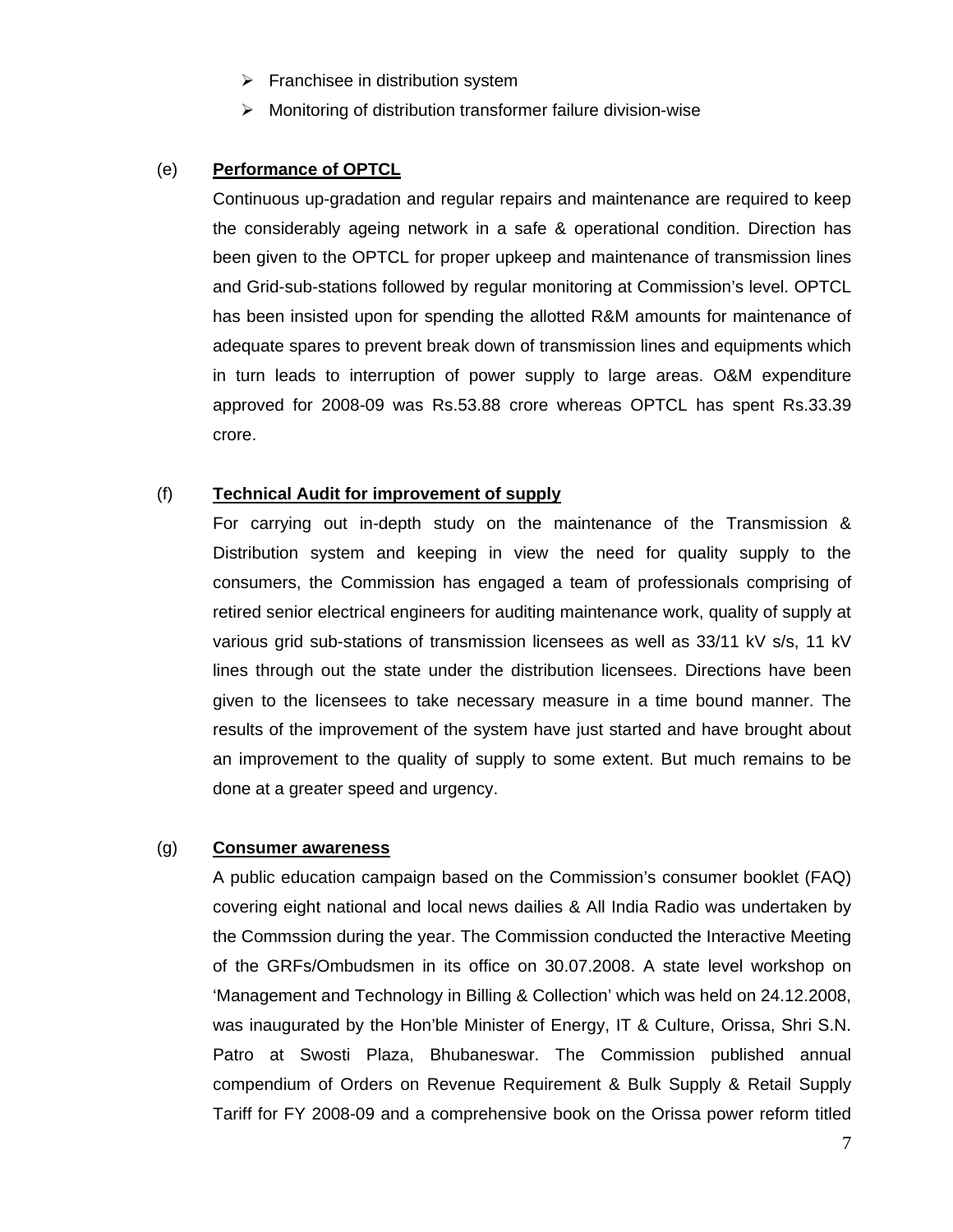"Orissa Power Sector - An Overview-2008" and distributed them among various stakeholders including consumers groups. Copies of the FAQ (Frequently Asked Questions of Electricity Consumers) in English & Oriya were distributed among various consumer groups, local self government bodies, Self Help Groups, all staff of Distcoms for creating greater awareness of rules, regulations and prescribed standards of performance for the distribution licensees.

#### **PROFILES OF THE CHAIRPERSON AND MEMBERS**

**16. Bijoy Kumar Das, Chairperson -** Shri B.K. Das, formerly of the Indian Administrative Service, joined the Orissa Electricity Regulatory Commission as Chairperson on 20th November, 2006 after retiring as the Chief Secretary to the Government of Karnataka. Born on 24th September 1946, Shri Das graduated from Loyola College, Chennai and completed his Masters in Economic History of Modern India from Utkal University in 1967. He joined the Indian



Administrative Service in 1969 in the Karnataka cadre. Shri Das took over as the Chief Secretary to the Government of Karnataka on 30th July, 2005, a post which he held till 30th September, 2006 before he joined as Chairman, OERC.

**17. Shital Kumar Jena, Commissioner -** Shri Shital Kumar Jena, formerly the Director (Tariff) of OERC and immediate past Engineer-in-Chief (Electricity)-cum-Principal Chief Electrical Inspector, Orissa, joined the Orissa Electricity Regulatory Commission as Commissioner on 3rd December, 2003. Born on 13 April 1946, Shri Jena completed his B.Sc Engineering (Electrical) in 1967 and joined the Orissa State Service



of Electrical Engineers and served under the Government of Orissa in Orissa State Electricity Board (OSEB) and OERC from 1967 to 2002.(In the mean time he has demitted office on 2.12.2008)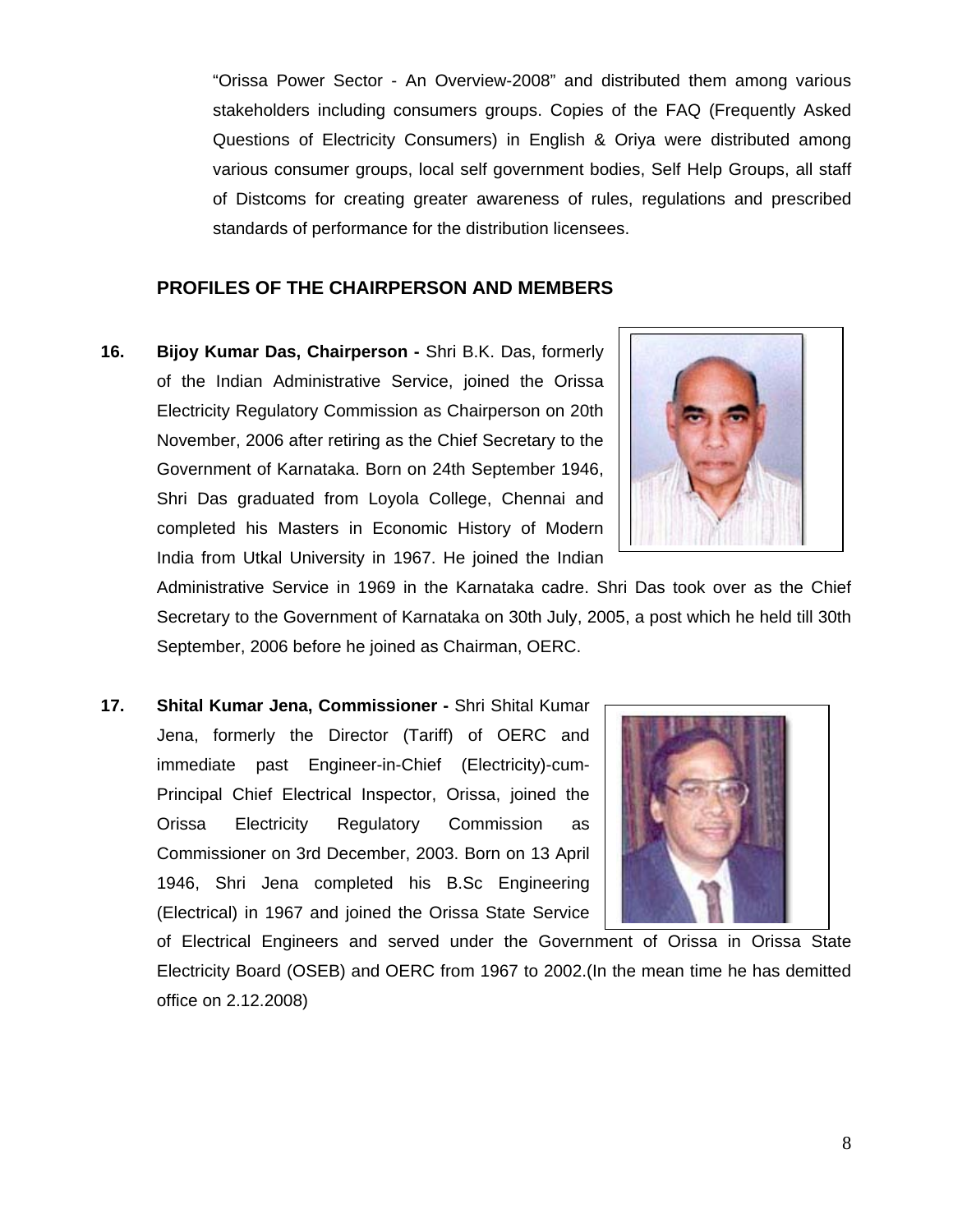**18. Krushna Chandra Badu, Commissioner -** Shir K. C. Badu, IAS (retired voluntarily on 31.3.2007) formerly Special Secretary to Government, Finance Department, Orissa, joined the Orissa Electricity Regulatory Commission on 4th April, 2007. Born on 18th July, 1947, Shri Badu has done Masters Degree in Chemistry. He joined the Orissa Finance Service (Senior Branch) in 1974 and worked in different capacities before getting selected



to I.A.S. in 1994. He was posted as Collector and District Magistrate, Boudh from 8.5.1995 to 7.8.1996 and Director, Fisheries from August to December 1996. He became Member Secretary, Orissa State Finance Commission on 01.01.1997. In October 1997, he became Additional Secretary, Department of Finance and on 01.09.2004, he assumed the Office of Commissioner-cum-Special Secretary, Department of Finance, and Government of Orissa on promotion to suppertime scale of pay in IAS. He was also kept in overall charge of finance department w.e.f. 1.4.2006 to 30.6.2006. During his tenure in the Finance Department in different capacities, he was deeply associated with power sector and fiscal reform in the State. He made a substantial contribution for converting Orissa from a Revenue Deficit to Revenue Surplus State.

## **ACTIVITIES OF THE COMMISSION IN FURTHER DETAIL DURING 2008-09**

#### **TARIFF MATTERS**

**19.** The Commission under Section 86 of Electricity Act, 2003 determines the Tariff for Generation, Supply, Transmission and wheeling of electricity, wholesale, Bulk or Retail, as the case may be within the State of Orissa. Keeping this in view the Commission obtains and analyses the Annual Revenue Requirements of the



Tariff Hearing by the Commission

licensees and determines charges to be levied on various categories of consumers including those seeking open access to the intra-state transmission and distribution systems. It also undertakes scrutiny of power purchase agreements, approval of cost data and business plans etc.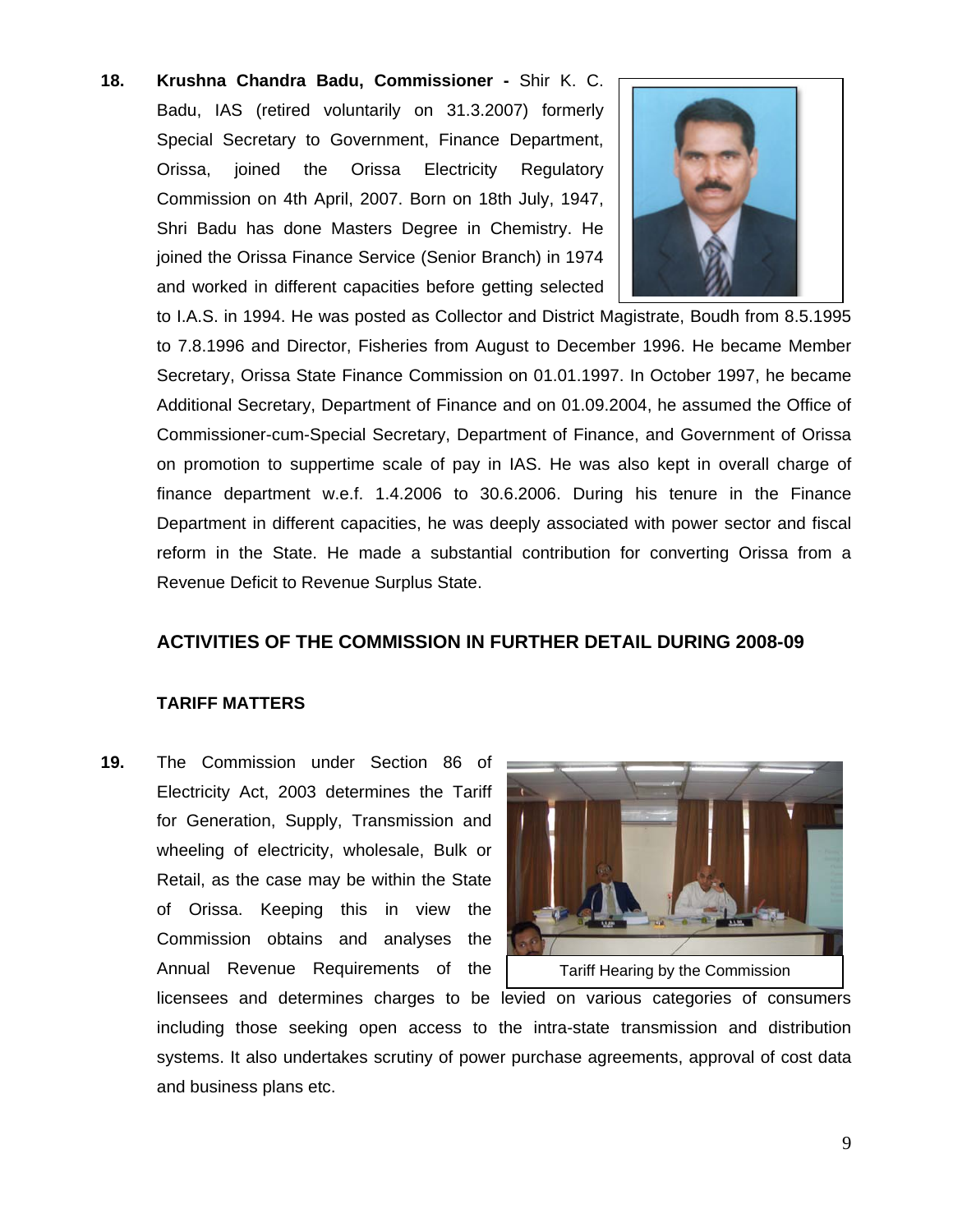**20.** The important orders passed by the Commission during 2008-09 relating to Tariff matters are as follows:

- i. Finalization of Annual Revenue Requirement & Bulk Supply Price of GRIDCO for FY 2009-10 (Case No. 62 of 2008);
- ii. Annual Revenue Requirement & Transmission Tariff of OPTCL for the FY 2009-10 (Case No. 63 of 2008);
- iii. Finalization of Annual Revenue Requirement & Generation Tariff of OHPC for FY 2009-10 (Case No. 64 of 2008);
- iv. Order on Annual fee and operating charges of State Load Despatch Centre for the FY 2009-10 (Case No. 65 of 2008);
- v. Finalization of Annual Revenue Requirement & Retail Supply Tariff of four DISTCOs for the FY 2009-10 (Case Nos. 66, 67, 68 and 69 of 2008);
- **21.** The Other Activities Undertaken Relating to Tariff Matters during the Year under Review are given hereunder:
	- a. Pricing of CGP power including Co-generation

Commission in Order to tide over the difficult situation of deficit power scenario and recession in the economy has come up with the CGP pricing including Cogeneration in the following manner w.e.f. 01.03.2009.

The GRIDCO can buy the CGP power at the rate of :-

- i. Rs.3.00/KWh of firm power from CGP meant for consumption by Consumers in State
- ii. Rs.3.10/KWh for power generated by Co-generation
- iii. Rs.3.50/Kwh for procuring surplus power meant for trading.
- b. Truing Up Exercise of WESCO, NESCO, SOUTHCO and GRIDCO upto the year 2007-08 and CESU upto the year 2006-07 on the basis of availability audited actuals.
- c. The Commission has also passed around 67 nos. of other Orders pertaining to various cases which came up before it for hearing.

Commission has awarded consultancy services to World Institute of Sustainable Energy (WISE), Pune on Development of Renewable Energy Policy in the State of Orissa and Determination of Tariff for Renewable Sources of Energy including co-generation.

## **MONITORING THE ACTIVITIES OF THE LICENSEES**

- **22. Performance Review During the FY 2007-08 –** The Commission monitors the performance of the utilities under various financial & technical parameters, including distribution loss, AT&C loss, collection efficiency, license conditions and performance standards, respectively. Interruptions in Distribution System are measured in terms of Reliability Indices.
- **23. Monitoring performance under tariff parameters** Reviews of performance of licensees (GRIDCO, OPTCL, WESCO, NESCO SOUTHCO and CESU) were taken up by the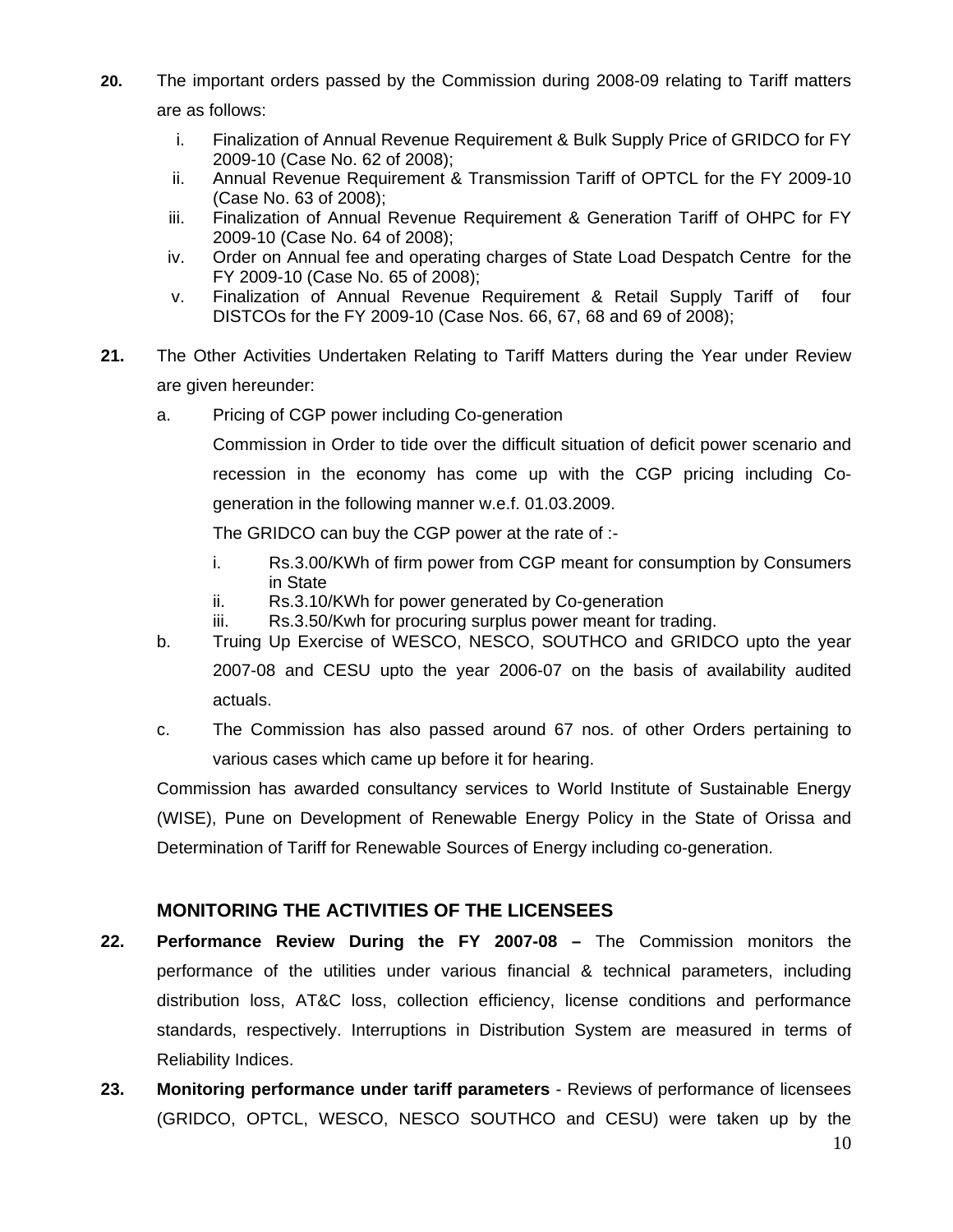Commission at regular intervals during the year 2008-09. Annual Review for the FY 2007- 08 and the first six months of the FY 2008-09 were also taken up on 21.11.2008. The performance of DISCOMs are summarized as under:-

|                                      | 1999-2000 | 2006-07                 |                 | 2007-08                 |                 |                         | 2008-09                                | 2009-10                 |  |
|--------------------------------------|-----------|-------------------------|-----------------|-------------------------|-----------------|-------------------------|----------------------------------------|-------------------------|--|
|                                      |           | <b>OERC</b><br>Approval | Actual<br>(Aud) | <b>OERC</b><br>Approval | Actual<br>(Aud) | <b>OERC</b><br>Approval | As per<br>Performance<br><b>Review</b> | <b>OERC</b><br>Approval |  |
| A. OVERALL DISTRIBUTION LOSS (%)     |           |                         |                 |                         |                 |                         |                                        |                         |  |
| CESU                                 | 44.89     | 33.00%                  | 43.52%          | 29.30%                  | 41.48%          | 29.30%                  | 40.3%                                  | 26.30                   |  |
| <b>NESCO</b>                         | 43.35     | 31.51%                  | 33.22%          | 26.00%                  | 31.17%          | 25.50%                  | 34.6%                                  | 23.00                   |  |
| <b>WESCO</b>                         | 44.17     | 33.75%                  | 36.36%          | 25.00%                  | 36.13%          | 25.00%                  | 33.6%                                  | 22.50                   |  |
| <b>SOUTHCO</b>                       | 41.84     | 33.00%                  | 43.39%          | 30.40%                  | 45.49%          | 30.40%                  | 47.8%                                  | 27.92                   |  |
| <b>ALL ORISSA</b>                    | 43.91     | 32.81%                  | 38.57%          | 27.10%                  | 37.48%          | 27.00%                  | 37.5%                                  | 24.45                   |  |
| B. L T LOSS (%)                      |           |                         |                 |                         |                 |                         |                                        |                         |  |
| CESU                                 |           | 37.30%                  | 53.20%          | 34.40%                  | 53.18%          | 36.00%                  | 52.00%                                 | 35.04                   |  |
| <b>NESCO</b>                         |           | 52.90%                  | 59.50%          | 51.10%                  | 59.30%          | 44.50%                  | 59.40%                                 | 33.19                   |  |
| <b>WESCO</b>                         |           | 62.40%                  | 65.00%          | 52.00%                  | 65.30%          | 46.70%                  | 65.60%                                 | 35.86                   |  |
| <b>SOUTHCO</b>                       |           | 38.20%                  | 52.20%          | 33.20%                  | 54.40%          | 33.40%                  | 57.10%                                 | 29.50                   |  |
| <b>ALL ORISSA</b>                    |           | 47.60%                  | 57.50%          | 42.30%                  | 57.90%          | 40.30%                  | 58.10%                                 | 34.04                   |  |
| C. OVERALL COLLECTION EFFICIENCY (%) |           |                         |                 |                         |                 |                         |                                        |                         |  |
| CESU                                 |           | 89.00%                  | 92.81%          | 92.00%                  | 92.39%          | 95.00%                  | 91.80%                                 | 98.00%                  |  |
| <b>NESCO</b>                         |           | 94.00%                  | 88.74%          | 94.00%                  | 93.16%          | 95.00%                  | 93.80%                                 | 98.00%                  |  |
| <b>WESCO</b>                         |           | 94.00%                  | 94.29%          | 96.00%                  | 92.91%          | 96.60%                  | 95.50%                                 | 98.00%                  |  |
| <b>SOUTHCO</b>                       |           | 93.00%                  | 94.31%          | 94.00%                  | 94.05%          | 94.00%                  | 93.90%                                 | 98.00%                  |  |
| <b>ALL ORISSA</b>                    |           | 92.45%                  | 92.37%          | 94.10%                  | 92.94%          | 95.40%                  | 93.90%                                 | 98.00%                  |  |
| D. COLLECTION EFFICIENCY IN LT (%)   |           |                         |                 |                         |                 |                         |                                        |                         |  |
| CESU                                 |           |                         | 89.00%          |                         | 88.00%          |                         | 85.00%                                 |                         |  |
| <b>NESCO</b>                         |           |                         | 69.00%          |                         | 73.00%          |                         | 73.00%                                 |                         |  |
| <b>WESCO</b>                         |           |                         | 77.00%          |                         | 78.00%          |                         | 73.00%                                 |                         |  |
| <b>SOUTHCO</b>                       |           |                         | 87.00%          |                         | 88.00%          |                         | 89.00%                                 |                         |  |
| <b>ALL ORISSA</b>                    |           |                         | 82.00%          |                         | 83.00%          |                         | 81.00%                                 |                         |  |
| E. OVER ALL AT & C LOSS (%)          |           |                         |                 |                         |                 |                         |                                        |                         |  |
| CESU                                 | 61.58     | 40.37%                  | 47.58%          | 34.96%                  | 45.93%          | 32.84%                  | 45.23%                                 | 27.80                   |  |
| <b>NESCO</b>                         | 55.04     | 35.62%                  | 40.75%          | 30.44%                  | 35.88%          | 29.23%                  | 38.60%                                 | 24.50                   |  |
| <b>WESCO</b>                         | 53.46     | 37.73%                  | 39.99%          | 28.00%                  | 40.65%          | 27.55%                  | 36.51%                                 | 24.00                   |  |
| <b>SOUTHCO</b>                       | 54.20     | 37.69%                  | 46.61%          | 34.58%                  | 48.73%          | 34.58%                  | 50.97%                                 | 29.40                   |  |
| <b>ALL ORISSA</b>                    | 56.71     | 37.88%                  | 43.26%          | 31.40%                  | 41.89%          | 30.36%                  | 41.31%                                 | 26.00                   |  |
| F. AT & C LOSS FOR LT (%)            |           |                         |                 |                         |                 |                         |                                        |                         |  |
| CESU                                 |           | 44.20%                  | 58.35%          | 39.65%                  | 58.80%          | 39.20%                  | 59.38%                                 | 36.30                   |  |
| <b>NESCO</b>                         |           | 55.73%                  | 72.06%          | 54.03%                  | 70.29%          | 47.28%                  | 70.52%                                 | 34.50                   |  |
| <b>WESCO</b>                         |           | 64.66%                  | 73.05%          | 53.92%                  | 72.93%          | 48.51%                  | 74.78%                                 | 37.10                   |  |
| <b>SOUTHCO</b>                       |           | 42.53%                  | 58.41%          | 37.21%                  | 59.87%          | 37.40%                  | 61.80%                                 | 30.90                   |  |
| <b>ALL ORISSA</b>                    |           | 51.56%                  | 65.15%          | 45.70%                  | 65.06%          | 43.05%                  | 66.18%                                 | 35.40                   |  |

# **PERFORMANCE OF LICENSEES**

**NB : Based on overall collection efficiency, AT& C Loss for LT(OERC approval) has been calculated.**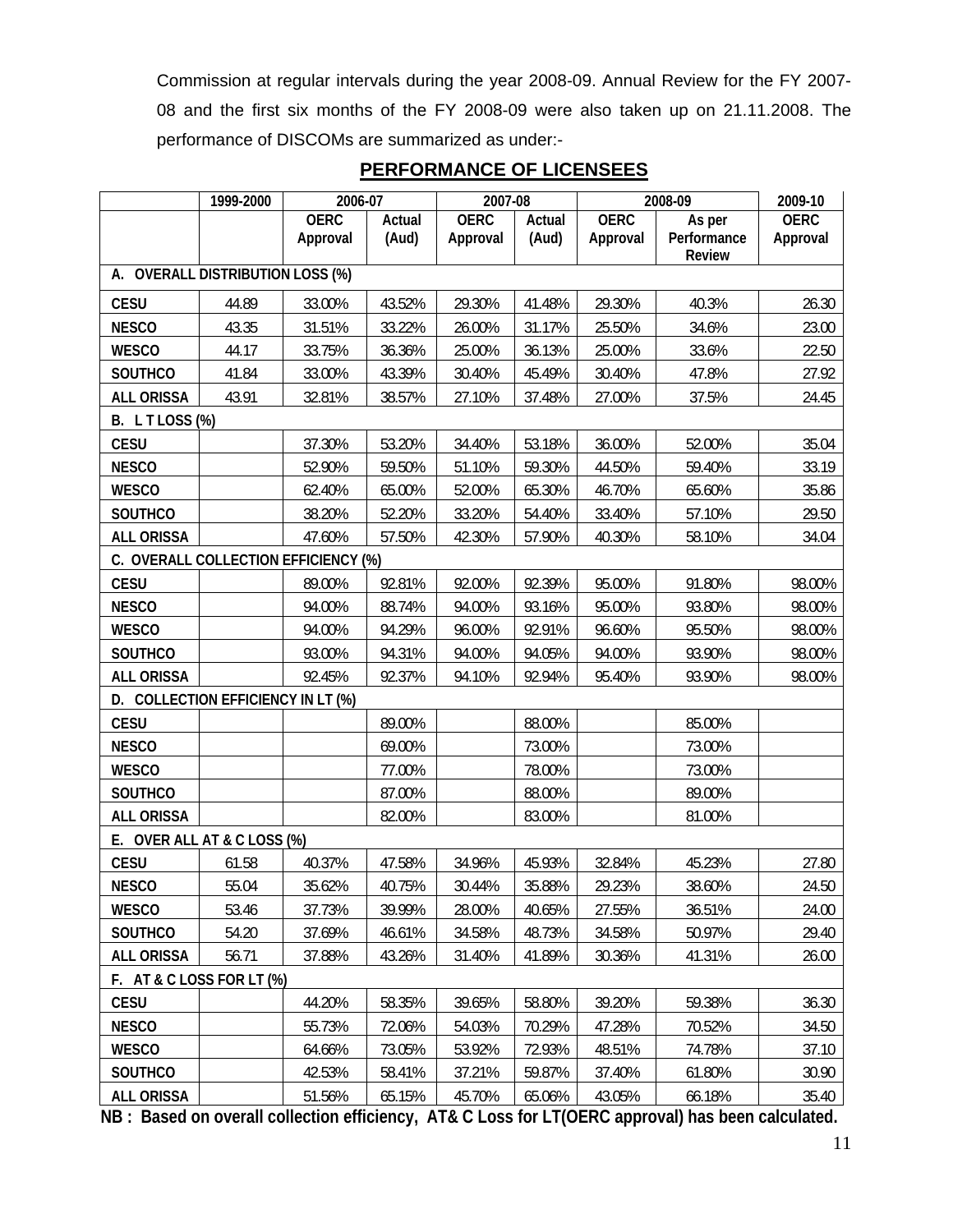- **24.** Commission after the review of the performance of DISCOMs observed that although overall distribution loss has reduced marginally in case of some DISCOMs there has not been proportional reduction in LT distribution loss. There is need to vigorously undertake Distribution transformer metering and metering of LI point. Consumer indexing as a part of energy audit should also be completed early. Commission also reviewed the performance of franchisees in the licensee's area of operation. Commission emphasized fixing up of responsibility and accountability at each level for improvement in collection, timely maintenance and to meet Grievances of the consumers. The focus of the licensees should be on enhancing LT level efficiency.
- **25.** In the days immediately following the reform there was frequent revision of tariff from the year 1996-97 to 2000-01. The overall tariff rise in 1996-97 was 17%, in 1997-98 10.33%, in 1998-99 9.3%, in 1999-2000 4.5% and 2000-01 10.23%.After 2000-01, the retail tariff has remained more or less constant with minor changes here and there. The retail tariff has been rationalized on the basis of voltage. Abolition of minimum charge for all categories of consumers was another step towards tariff rationalization.
- **26.** During the period between 1996-97 and 2009-10, the effective real rise (inflation adjusted) in tariff has been of the order of minus 26.24%. This means the tariff rise as approved by the Commission is much less as compared to the rise in general prices. The constancy in retail tariff after 2000-01 and the continuous rise in the general price indices has meant negative rise in the real tariff in the State by 26.24%.



## **Tariff rise vis-à-vis inflation (Whole Sale Price Index)**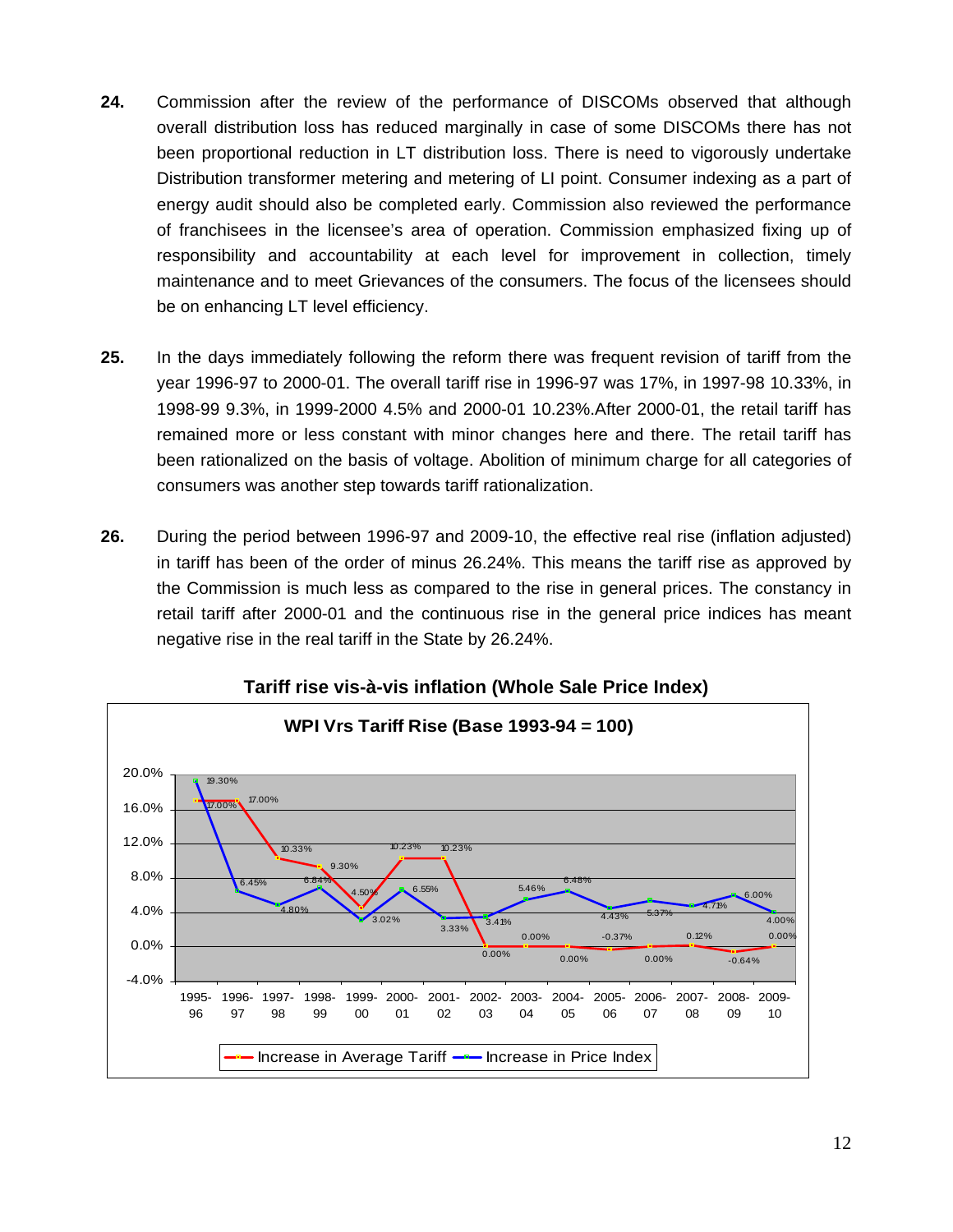- **i.** A new category, namely 'Agro-Industrial Consumers' has been introduced vide OERC Distribution (Condition of Supply)(4th Amendment) Code, 2007. As per Regulation 80 (5)(1) of the said Supply Code, this category relates to supply of power for Pisciculture, Horticulture, Floriculture**,** Sericulture and other allied agricultural activities including animal husbandry, poultry & cold storage (i.e. a temperature controlled storage where flowers, fruits, vegetables, meat, fish and food, etc. can be kept fresh or frozen until it is needed). The tariff for said category has been equalized with that of Irrigation pumping and agriculture which is Rs.1.10/Unit and Rs.1.00/Unit at LT and HT respectively excluding monthly minimum fixed charge.
- **ii.** While the tariffs have been a great source of comfort to the consumers, the continued losses in AT&C have had a rather serious impact on the revenues and cash flow of the DISCOMs. There is hardly any cash available for effective repair and maintenance of the distribution network and the general health of the distribution system network.
- **iii.** The consequent and resultant state of the quality of supply too is not in a happy state of affairs. Constant interruptions in supply, coupled with low voltage are the order of the day. The AT&C losses, poor repair and maintenance, inability to make investments on system upgradation, tight cash flow have all brought the distribution system network into a state of near collapse. The vicious cycle of losses and poor cash flow needs to be systematically broken by systematic investments in system upgradation and proper maintenance of existing assets. The State Govt. has a 49% equity stake in the DISCOMs and, therefore, needs to take the lead in stepping into the breach and plug the leaks, losses and general deterioration in the system, to ensure efficient and continued stable supply of energy.
- **27.** The Engineering Division provides vital technical input for grant, revocation, amendment or exemption from license. It monitors the performance of the utilities [i.e. Bulk Supply (Trading) Licensee, Transmission Licensee and Distribution Licensees) under various technical parameters, including license conditions and performance standards. Interruptions in Distribution System are measured in term of Interruption Reliability Indices (known as SAIFI, SAIDI and MAIFI), for which the Distribution Licensees submit their monthly, quarterly and annual performance report including the interruption ones in a report every quarter and a consolidated annual report in every financial year. This Division also looks into general complaints of technical nature affecting large areas / industrial / group of consumers.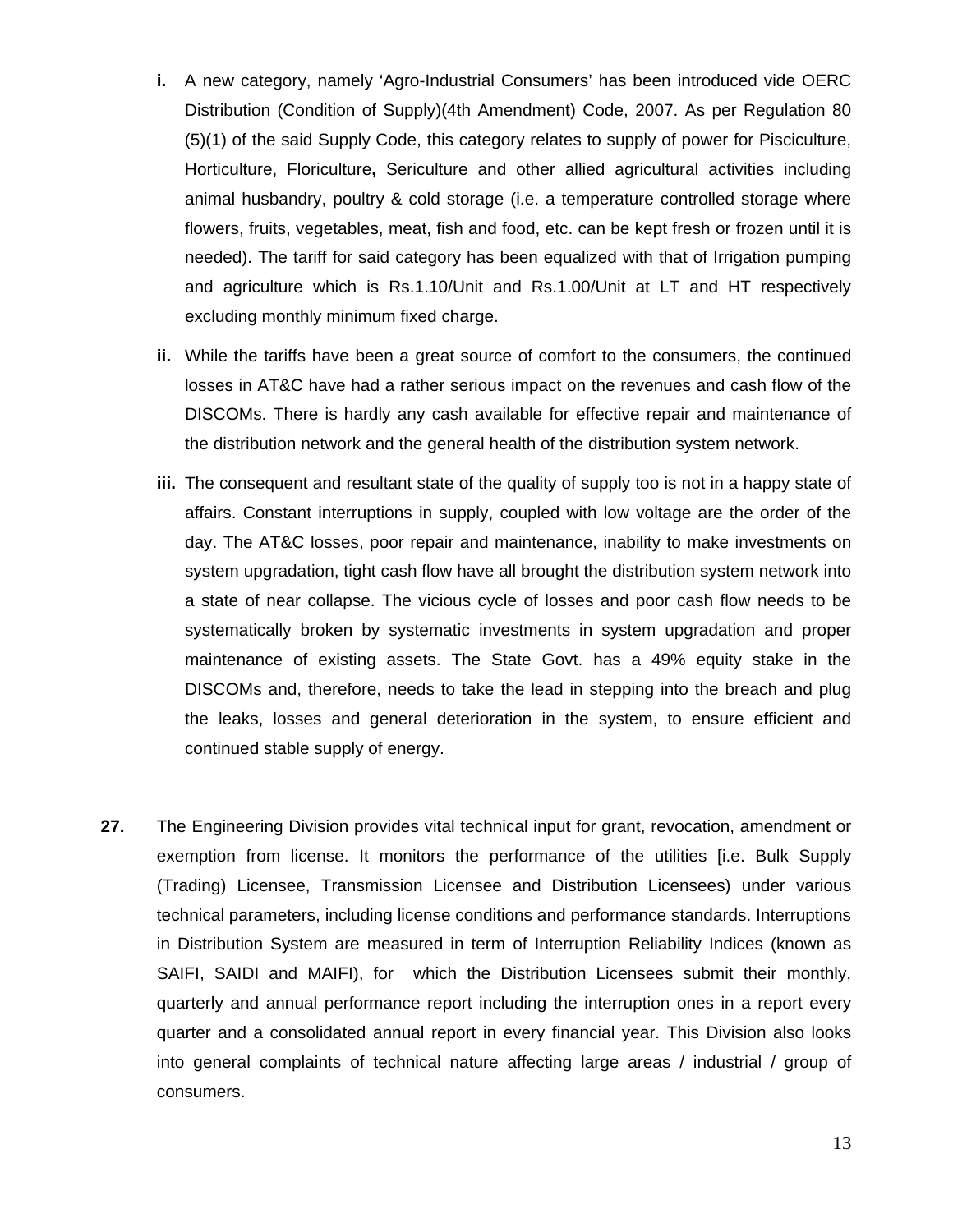- **28.** Based on the various complaints received from the consumers, media reports and field visits, the Commission wanted to know the status of maintenance of power house, Grid substations, distribution substations, transformers, distribution/transmission lines and the actual state of interruption in various areas of the State. Timely maintenance of equipment can prolong the longevity of the equipments, reduce downtime and provide quality supply. With the aforesaid objective & in accordance with Para 282 of the OPTCL's Transmission Tariff order for the FY 2008-09 & Para 221 of the annual Distribution Tariff order for the FY 2008-09, the Commission entrusted the job of enquiry into the deficiencies of the systems of OPTCL, DISTCOs,SLDC & OHPC to various independent expert groups. The Commission has given direction to the utilities to rectify the deficiencies after receiving the reports from the teams. The utilities have also completed/started compliance against the deficiencies pointed out.
- **29.** Also the Commission is engaging the teams to audit the compliances and rectifications made by the licensees. The present unsatisfactory conditions of the power supply have arisen because of poor maintenance and lack of monitoring of performance of various elements of system. The inspection is also continuing in the FY 2009-10. List of divisions already inspected in the licensees area of operation and presented by the enquiry teams in presence of the officials of utilities are shown as below:

| SL.<br>No. | <b>Enquiry Conducted for</b>                                             | <b>Status of</b><br><b>Enquiry/Date of</b> |
|------------|--------------------------------------------------------------------------|--------------------------------------------|
|            |                                                                          | <b>Completion</b>                          |
| 1.         | Burla - O&M Division- Katapalli, Rairakhole, Sambalpur, Shyam DRI        | 13.08.08                                   |
|            | .Rourkela O&M Division- Barkote, Chhend, Rajgangpur, Rourkela,           |                                            |
|            | Sundargarh, Tarkera.                                                     |                                            |
| 2.         | Bolangir (O&M) Division.- Bargarh, Bolangir, Patnagarh, Sonepur, - Burla | 04.11.08                                   |
|            | (O&M) Division.- Brajarajnagar, Budhipadar, Jharsuguda. - OHPC Switch    |                                            |
|            | Yards- Burla & Chiplima P.H                                              |                                            |
| 3.         | Bhanjanagar (O&M) Div.- Aska, Bhanjanagar, Phulbani & Jayanagar (O&M)    | 06.11.08                                   |
|            | Div.- Balimela, Jayanagar, Sunabeda, Tentulikhunti - OHPC P.H Switch     |                                            |
|            | Yards- Balimela, Upper Kolab & Upper Indravati P.H                       |                                            |
| 4.         | Chainpal (O&M) Div.- Angul, Boinda, Chainpal, Dhenkanal, Hind Metals,    | 14.01.09                                   |
|            | Kamakhyanagar, Meramundali Rengali (O&M) Division - Rengali.             |                                            |
| 5.         | EHT (O&M) Divn., Bhubaneswar - Left out sub-stations - Chandikhole,      | 17.09.08                                   |
|            | Kendrapara, Nuapatna, Paradeep, Pattamundai                              |                                            |
| 6.         | Jajpur Road (O&M) Div. - Jajpur Road, Jajpur Town, Kalarangi             | 20.10.08                                   |
| 7.         | Berhampur (O&M) Div. - Balugaon, Berhampur, Chhatrapur, Digapahandi,     | 17.11.08                                   |
|            | Ganjam, Mohana, Narendrapur,                                             |                                            |
| 8.         | <b>SLDC</b>                                                              | 20.11.08                                   |
| 9.         | OHPC – Chiplima, Burla & Rengali P.H.                                    | 12.01.09                                   |

#### **List of Divisions under OPTCL inspected by the Enquiry teams**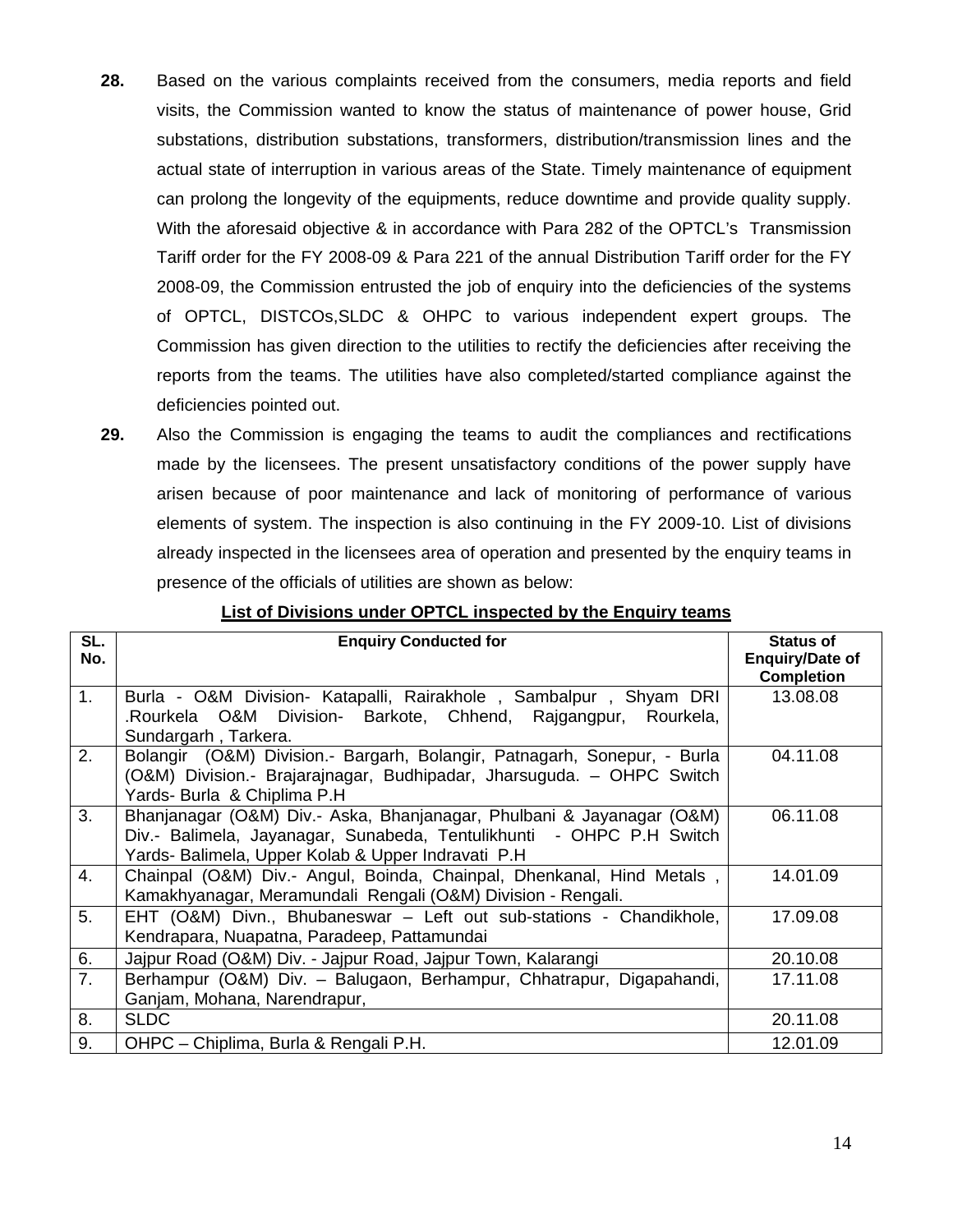## **List of Divisions under DISTCOs inspected by the Enquiry teams**

| SL.<br>No. | <b>Enquiry Conducted for</b>                                                                              | <b>Status of</b><br><b>Enquiry/Date</b><br>of Completion |
|------------|-----------------------------------------------------------------------------------------------------------|----------------------------------------------------------|
|            | <b>CESU</b>                                                                                               |                                                          |
| 1.         | Cuttack Circle - CED, Ctc., AED, Athgarh, SED, Salipur,                                                   | 29.04.2008                                               |
| 2.         | Paradeep Circle - KED-I, Kendrapara, KED-II, Marsaghai& JED,<br>Jagatsingpur                              | 29.05.2008                                               |
| 3.         | Circle - II -NED, Nayagarh, KED, Khurda & BED,<br>Bhubaneswar<br>Balugaon.                                | 31.07.2008                                               |
| 4.         | Dhenkanal Circle - AED, Angul, TED, Chainpal & DED, Dhenkanal.                                            | 10.02.09                                                 |
| 5.         | Left out - BCDD - II -Barang, BED - Phulnakhra, Eclectrical Circle - I,<br>Nimapara Div.                  | 25.10.08                                                 |
|            | <b>SOUTHCO</b>                                                                                            |                                                          |
| 1.         | Berhampur City Circle - Berhampur Electrical Division - 8 II.                                             | 18.06.08                                                 |
| 2.         | Rural Circle<br>covering GNED, Chhatrapur,<br>GSED,<br>Berhampur<br>Digapahandi & AED, Aska.              | Presentation<br>made on<br>08.09.2008                    |
| 3.         | Rayagada Electrical<br>circle<br>covering<br>PKED,<br>parlakhemundi,<br>RED, Rayagada, GED, Gunupur.      | 13.01.09                                                 |
|            | <b>NESCO</b>                                                                                              |                                                          |
| 1.         | Electrical Circle, Baripada - BED, Baripada, RED, Rairangpur, UED, Ud.                                    | 11.08.2008                                               |
| 2.         | Jaipur Road Electrical Circle - JRED, Jaipur Road, JED, Jaipur, AED,<br>Anandpur & KED, Keonjhar          | 11.08.08                                                 |
|            | <b>WESCO</b>                                                                                              |                                                          |
| 1.         | Bolangir Circle - NED, Nuapara, KWED, Bhawanipatna, SNED,<br>Sonepur, TED, Titilgarh & KEED, Bhawanipatna | 14.09.2008                                               |
| 2.         | Rourkela – Circle - SED, Sundargarh, RED, Rourkela, RED,<br>Rajgangpur                                    | 18.12.2008                                               |
| 3.         | Burla Circle - with Spl. Reference to Sambalpur town                                                      | Continuing                                               |
|            | <b>Reverification</b>                                                                                     |                                                          |
| 1.         | EHT (O&M) Division BBSR of OPTCL and CESU's BCDD-I & II BED                                               | 12.11.08.                                                |

**30.** The Annual Guaranteed and Overall Performance report for the year 2008-09 were submitted by the DISTCOs. The consolidated Annual Guaranteed Performance report was published in the OERC website and Overall Performance report was published in daily newspapers on 05.09.2009 and also in the OERC website. The overall standard of performance of DISTCOs for the year 2008-09 is placed below: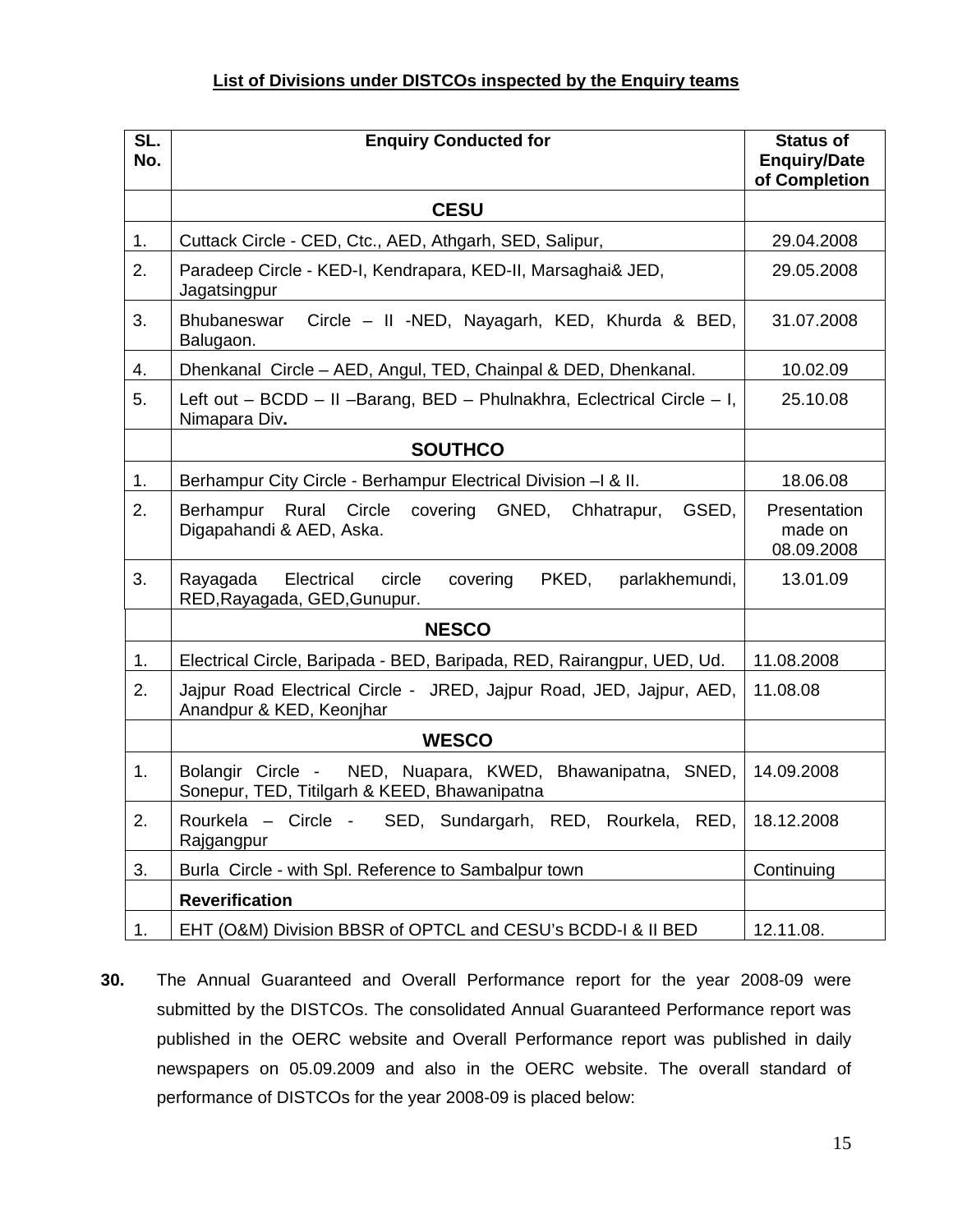# **ORISSA ELECTRICITY REGULATORY COMMISSION**

# **PERFORMANCE OF ELECTRICITY DISTRIBUTION COMPANIES IN ORISSA DURING 2008-09 AS REPORTED AND FURNISHED THROUGH AN AFFIDAVIT**

# **ACHIEVEMENT ON OVERALL STANDARDS OF PERFORMANCE:**

| <b>LICENSEES</b>                                                                                                                             |                                                   | <b>CESU</b>           | <b>NESCO</b>             | <b>WESCO</b>             | <b>SOUTHCO</b>        |
|----------------------------------------------------------------------------------------------------------------------------------------------|---------------------------------------------------|-----------------------|--------------------------|--------------------------|-----------------------|
|                                                                                                                                              | <b>Period</b>                                     | For the year<br>08-09 | For the year<br>08-09    | For the year<br>08-09    | For the year<br>08-09 |
| Achievement in % of the licensees in the<br>following service area                                                                           | Minimum %<br>target fixed<br>by the<br>Commission |                       |                          |                          |                       |
| Rectification of fuse-off call within 6 hrs. of<br>receiving the complaint in urban areas                                                    | 90                                                | 99.72                 | 99.80                    | 99.13                    | 100.00                |
| Rectification of fuse-off call within 24 hrs. of<br>receiving the complaint in rural areas                                                   | 90                                                | 99.96                 | 99.60                    | 99.26                    | 100.00                |
| Restoration of line break-down within 12 hrs.<br>of receiving the complaint in urban areas                                                   | 95                                                | 99.85                 | 98.70                    | 98.03                    | 100.00                |
| Restoration of line break-down within 24 hrs.<br>of receiving the complaint in rural areas                                                   | 95                                                | 99.59                 | 97.90                    | 98.01                    | 100.00                |
| Replacement of Distribution Transformer<br>within 24 hrs. of receiving the complaint in<br>urban areas                                       | 95                                                | 99.32                 | 98.20                    | 98.18                    | 100.00                |
| Replacement of Distribution Transformer<br>within 48 hrs. of receiving the complaint in<br>rural areas                                       | 95                                                | 94.42                 | 94.60                    | 97.93                    | 100.00                |
| Completing the work within 12 hrs. of the<br>scheduled outage before 5 PM/6 PM                                                               | 90                                                | 100                   | $\overline{\phantom{a}}$ | --                       | $-$                   |
| No. of hourly measurement in which the<br>supply frequency went beyond $\pm$ 3%                                                              |                                                   |                       |                          |                          |                       |
| No. of cases in which voltage at the point of<br>commencement of supply exceeded 3% of<br>the voltage limits fixed under I.E. Rules,<br>1956 |                                                   |                       |                          |                          |                       |
| <b>EHT</b>                                                                                                                                   |                                                   | --                    | --                       | --                       |                       |
| HT                                                                                                                                           |                                                   | --                    | $-$                      | --                       | --                    |
| $\overline{\mathsf{LT}}$                                                                                                                     |                                                   | --                    | 937                      | $\overline{\phantom{a}}$ | --                    |
| Rectification of Street light fault within 6 hrs.<br>of receiving the complaint                                                              | 90                                                | 92                    | 97.10                    | 90                       | 98.00                 |
| No. of faulty bills prepared as a percentage<br>of total no. of bills issued                                                                 | 0.1                                               | 10                    | 0.45                     | 0.1                      | 2.9                   |
| No. of faulty/defective meters as a<br>percentage of total no. of existing meters                                                            | 5                                                 | 10                    | 29                       | 5                        | 6                     |
| Total no. of interruption each lasting more<br>than 5 minutes faced by 1 KW connected<br>load (SAIFI)                                        |                                                   | 54.55                 | 293.72                   | 28.5                     | 159                   |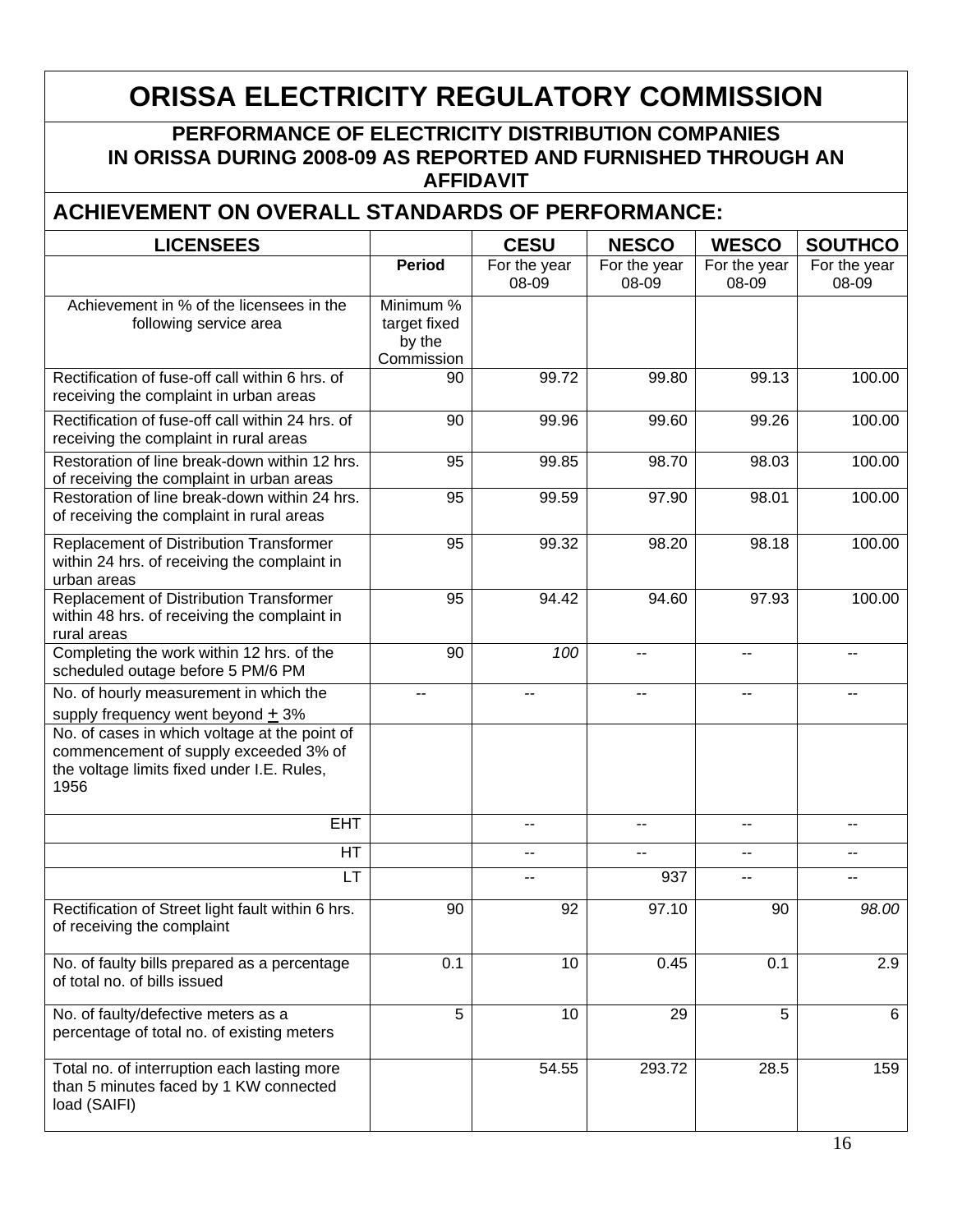| Total no. of interruption each lasting less<br>than 5 minutes faced by 1 KW connected<br>load (MAIFI) |       | 34.949   | 110.51        | 30.75          |       | 113   |
|-------------------------------------------------------------------------------------------------------|-------|----------|---------------|----------------|-------|-------|
| Total duration of interruption in minutes each<br>1 KW connected load (SAIDI)                         |       | 1898.905 | 3327.45       | 808.42         |       | 6825  |
| No. of accident cases                                                                                 | 07-08 | 08-09    | 07-08 08-09   | 07-08 08-09    | 07-08 | 08-09 |
|                                                                                                       |       |          | 16            | 20             |       |       |
| Fatal Human                                                                                           | 5     | 23       | 16            | 29             | 16    | 22    |
|                                                                                                       |       |          | 15            | 33             | 10    |       |
| <b>Fatal Animal</b>                                                                                   | 1     | 20       | 28            | 26             | 17    |       |
|                                                                                                       |       |          | 3             | 16             |       |       |
| Non-fatal Human                                                                                       | 5     | 8        | 13            | 8              | 16    | 27    |
|                                                                                                       |       |          |               | $\overline{2}$ | 0     |       |
| Non-fatal Animal                                                                                      | 0     | 2        | $\Omega$<br>2 |                | 0     |       |
|                                                                                                       |       |          |               |                |       |       |

Note : 1. The information on Guaranteed Standards of Performance is available in the OERC website: www.orierc.org and in respective websites of the Distribution Licensees i.e. www.cescoorissa.com for CESU, www.nescoorissa.com for NESCO, southcoorissa.com for SOUTHCO and wescoorissa.com for WESCO.

2.The aforesaid information are based on the data furnished by the Distribution Licensees submitted through affidavit.

3. The Commission has reservation on the authenticity of the above data.

4. Members of the public may furnish their comments on the above data to the Commission.

Issued by OERC in Public interest.

**31. Replacement of burnt transformers**: The Commission in its tariff order for 2008-09 vide para 487 and 488 had directed as under:

*487. The Commission notes with concern about the failure of large number of distribution transformers causing dislocation of power supply and consumer dissatisfaction, loss of revenue to the utility besides the cost of repair and replacement of burnt transformers. This problem is to be addressed by suitably upgrading the capacities of distribution transformers wherever they have reached a level close to their full load capacity. This can also be avoided where long single phase lines are overloading a three phase transformer leading to failure. The 3rd issue is balancing of loads in all 3 phases of distribution transformers. Scheduled maintenance as prescribed cannot be overlooked. If the prescribed maintenance schedule is properly implemented along with the necessary precaution against overloading, there can be no reason as to why a useful life of thirty years for transformers cannot be achieved.* 

*488. The Commission hereby orders that the DISTCOs should procure at least 3000 distribution transformers of suitable capacity of which CESU is allowed 1000 nos. so that during the 1st quarter of 2008-09 some quick replacement of transformers can prevent transformers failure during the summer months and maintain continuity of power supply for irrigation and agricultural purposes. For this purpose, Escrow Relaxation would be given by GRIDCO subject to production of adequate proof by the Distribution utilities. Funding*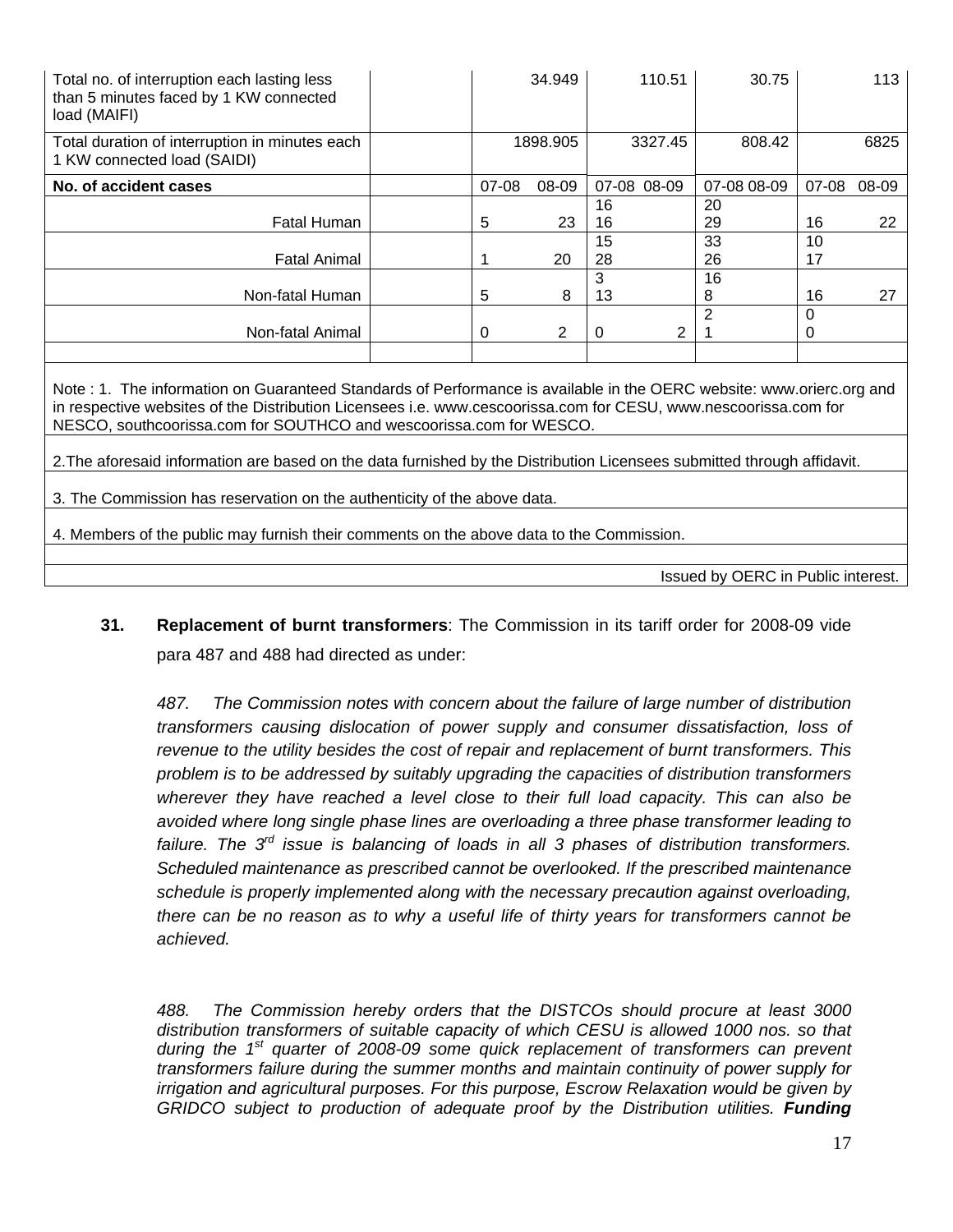*should not be a problem as there has been a reduction in Bulk Supply Price essentially to meet the maintenance obligation of the licensees. In addition to the above, the Licensees are directed to regularly carry out phase balancing of transformers, conversion of single phase line to 3 phase line, proper maintenance including earthing of the installations. The Commission would take a serious view if the current level of*  failure/burning of distribution transformers is not brought down to reasonable level if not *eliminated. This will save a lot of money on account of saving of the repair cost of burnt transformers.*

 Accordingly, the four distribution companies have purchased 657 nos. of new transformers and replaced 4705 nos. of burnt transformers and upgraded 1451 nos. of transformers upto 31.03.2009. Compliance by Distribution Licensees in relation to the directions given by the Commission in the Tariff Order FY 2008-09 is indicated below:

| $\overline{\mathsf{SI}}$ | <b>Description of Works</b>      | Orders of the                         | <b>CESU (As</b> | <b>NESCO (As</b> | <b>SOUTHCO</b>        | <b>WESCO (As</b> |
|--------------------------|----------------------------------|---------------------------------------|-----------------|------------------|-----------------------|------------------|
| No.                      |                                  | <b>Commission</b>                     | on              | on               | (As on                | on               |
|                          |                                  |                                       | 31.03.2009)     | 31.03.2009)      | 31.03.2009)           | 31.03.2009)      |
| $\mathbf{1}$             | Upgradation of                   | <b>DISTCOs to</b>                     | 429             | 247              | 284                   | 491              |
|                          | Transformer(nos.)                | procure atleast                       |                 |                  |                       |                  |
| $\overline{2}$           | (i) Installation of New          | 3000 DTs of                           | 325             | 161              | 46                    | 126              |
|                          | Transformer.(nos.)               | suitable capacity                     |                 |                  |                       |                  |
|                          | Total                            | out of which CESU                     | 754             | 408              | 330                   | 617              |
|                          |                                  | to procure 1000<br>Nos. and balance   |                 |                  |                       |                  |
|                          |                                  | by other 3                            |                 |                  |                       |                  |
|                          |                                  | DISTCOs.                              |                 |                  |                       |                  |
|                          | (ii) Replacement of burnt        |                                       |                 | 1551 against     |                       | 3154             |
|                          | transformer                      |                                       |                 | 1572             |                       |                  |
| 3                        | Load Balancing in 3 Phases       |                                       | 1177            | 767              | 400                   | 555              |
|                          | of distribution                  |                                       |                 |                  |                       |                  |
|                          | transformers(nos.)               |                                       |                 |                  |                       |                  |
| 4                        | Conversion of 1 phase to 3       |                                       | 90.72           | $\overline{36}$  | 3                     | 60               |
|                          | phase line.(Locations/kms)       |                                       |                 |                  |                       |                  |
| 5                        | Earthing installation checking   |                                       | 704             |                  | 905                   | 400              |
|                          | (nos.)                           |                                       |                 |                  |                       |                  |
| 6                        | Earthing of the                  |                                       | 704             | 171              | 320                   | 74               |
|                          | installations.(Rectified)(nos.)  |                                       |                 |                  |                       |                  |
| $\overline{7}$           | Provision of 11 kV Circuit       | <b>DISTCOs should</b>                 | 47              | 27               | 10                    | 42               |
|                          | Breakers(nos.)                   | complete atleast<br>20% of the S/S in |                 |                  |                       |                  |
| 8                        | Provision of 33 kV Circuit       | 2008-09                               | $\overline{25}$ | $\overline{13}$  | $\overline{5}$        | $\overline{18}$  |
|                          | Breakers(nos.)                   |                                       |                 |                  |                       |                  |
| 9                        | Provision of Boundary Wall       | All 33/11 kV S/S to                   | 106             | 161              | Boundary              | 104              |
|                          | and Gate in distribution         | be provided in<br>2008-09.            |                 |                  | wall in 32<br>S/S and |                  |
|                          | substations.(nos.)               |                                       |                 |                  | <b>Barbed wire</b>    |                  |
|                          |                                  |                                       |                 |                  | fencing in            |                  |
|                          |                                  |                                       |                 |                  | 55.                   |                  |
| 10                       | Provision of DT                  | 100% to be                            | 6839            | 101              |                       | 1834             |
|                          | Metering.(nos.)                  | completed in                          |                 |                  |                       |                  |
|                          |                                  | 2008-09.                              |                 |                  |                       |                  |
| 11                       | Installation of Pillar Boxes for | 100% LT input to                      | 370             | 900(Composite    | 34                    | $\overline{54}$  |
|                          | prevention of theft & reduction  | be controlled in                      |                 | metering         |                       |                  |
|                          | of loss.(nos.)                   | the urban areas.                      |                 | arrangement)     |                       |                  |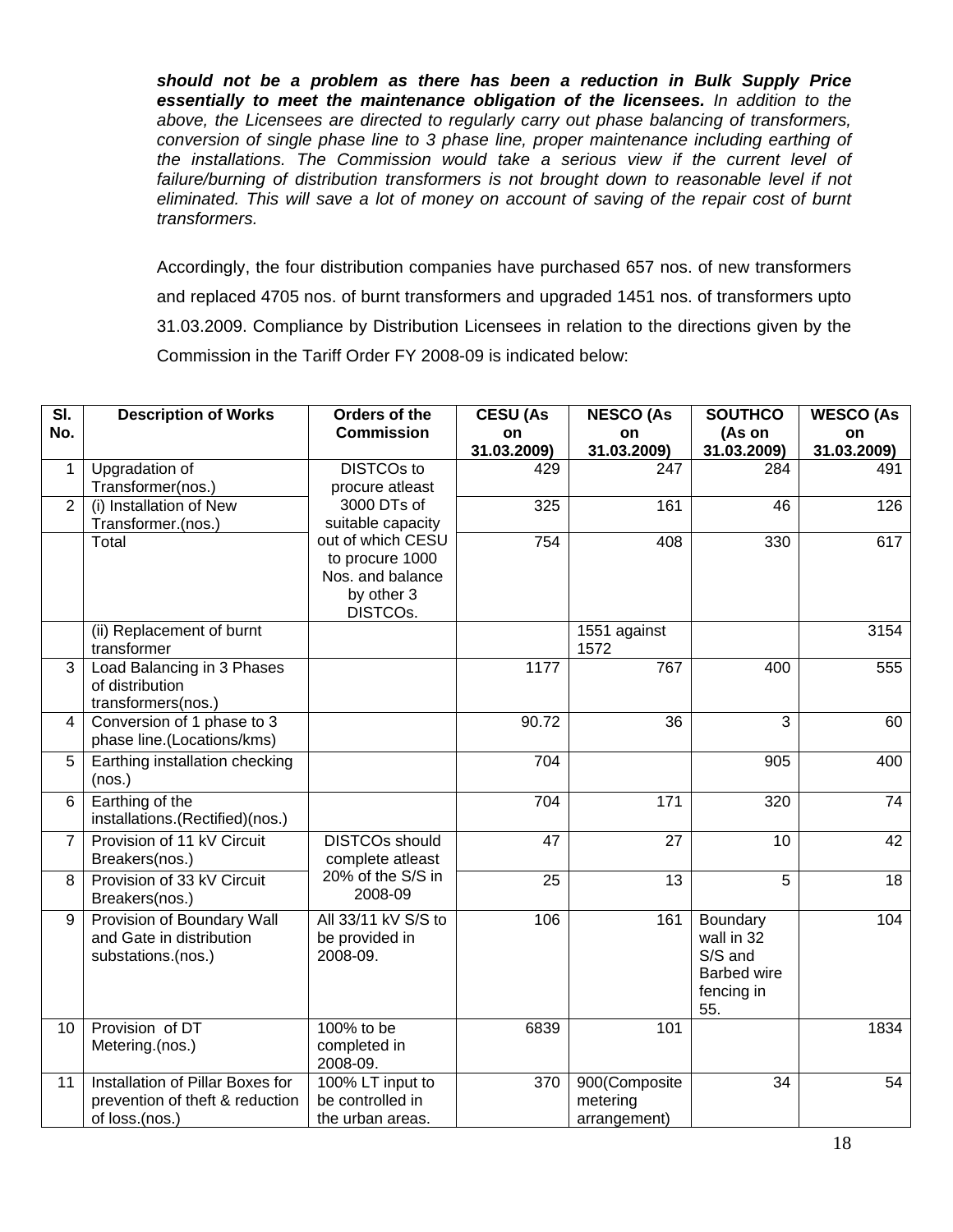| SI. | <b>Description of Works</b>                    | Orders of the     | <b>CESU (As</b>        | <b>NESCO (As</b>       | <b>SOUTHCO</b>              | <b>WESCO (As</b>             |
|-----|------------------------------------------------|-------------------|------------------------|------------------------|-----------------------------|------------------------------|
| No. |                                                | <b>Commission</b> | on                     | on                     | (As on                      | on                           |
|     |                                                |                   | 31.03.2009)            | 31.03.2009)            | 31.03.2009)                 | 31.03.2009)                  |
| 12  | <b>Enegy Audit</b>                             |                   |                        |                        |                             | Energy audit<br>done for 374 |
|     |                                                |                   |                        |                        |                             | nos of DTR.                  |
|     | (i) 33 kV feeder                               |                   | 72 out of 108          | 9                      | 68                          | 14                           |
|     | (i) 11 kV feeder                               |                   | 17 out of 584          | 4                      | 418                         | 56                           |
|     |                                                |                   |                        |                        |                             |                              |
| 13  | Consumer Indexing.(nos.)                       |                   | 45000                  | $4407$ nos. of         |                             |                              |
|     |                                                |                   |                        | <b>DTRs covering</b>   |                             |                              |
|     |                                                |                   |                        | 115887 nos. of         |                             |                              |
| 14  |                                                |                   | 45000                  | consumers.             |                             |                              |
| 15  | Pole Scheduling.(nos.)<br>Reconductoring (Kms) |                   | 55                     |                        | 41                          | 44                           |
|     |                                                |                   |                        |                        |                             |                              |
| 16  | AB cabling completed (Kms)                     |                   | 122                    |                        |                             |                              |
| 17  | Opening of Commercial call                     |                   | One at                 | 2 nos. at              | Developed in                | Likely to                    |
|     | centers/ network consumer                      |                   | Bhubaneswar            | Balasore &             | house IT                    | open by                      |
|     | care center to deal with all                   |                   |                        | Bhadrak.               | software                    | September                    |
|     | kinds of bill and meter related                |                   |                        |                        | such as                     | 2009 in                      |
|     | Complains.                                     |                   |                        |                        | Meter<br>Management         | Rourkela                     |
|     |                                                |                   |                        |                        | System and                  |                              |
|     |                                                |                   |                        |                        | implemented                 |                              |
|     |                                                |                   |                        |                        | in 5                        |                              |
|     |                                                |                   |                        |                        | locations.                  |                              |
| 18  | Provision of Intercative voice                 |                   | Available at           | Shall be               | Nil                         | May be                       |
|     | system                                         |                   | call center.           | provided               |                             | provided in                  |
| 19  | Franchaisee actvities                          |                   | Revenue                | during 09-10           |                             | FY 2009-10.                  |
|     |                                                |                   | based                  | Input based<br>assured | In operation<br>in Rambha & | In BED,<br>Baragarh,         |
|     |                                                |                   | franchaisee            | revenue basis          | Khalikote                   | BED,                         |
|     |                                                |                   | in operation           | in Jajpur town         | area.                       | Bolangir,                    |
|     |                                                |                   | at SDO-I,              | and                    |                             | SED,                         |
|     |                                                |                   | Puri.Also two          | Dharmashala            |                             | Sonepur,                     |
|     |                                                |                   | SHG's in               | Sub division           |                             | JED,                         |
|     |                                                |                   | village-               | under Jajpur           |                             | Jharsuguda                   |
|     |                                                |                   | Bajrakot &             | circle.                |                             | and KWED,                    |
|     |                                                |                   | Dhanmanda              |                        |                             | Bhawanipatn                  |
|     |                                                |                   | for meter<br>reading & |                        |                             | a and input<br>with O&M at   |
|     |                                                |                   | billing.               |                        |                             | two S/S                      |
|     |                                                |                   |                        |                        |                             | under TED,                   |
|     |                                                |                   |                        |                        |                             | Titilagarh.                  |

The Engg. Division took up the following other activities during the FY 2008-09:

## **32. Publication of Orissa Grid Code (OGC) Regulations, 2006 and its amendment**

i) The Commission has framed the Orissa Grid Code (OGC) Regulation, 2006 (effective from 14.06.06) and amended the same basing upon the proposals from the stakeholders and recommendations of the Grid Coordination Committee, orders of CERC & orders of OERC issued in different cases processing for its further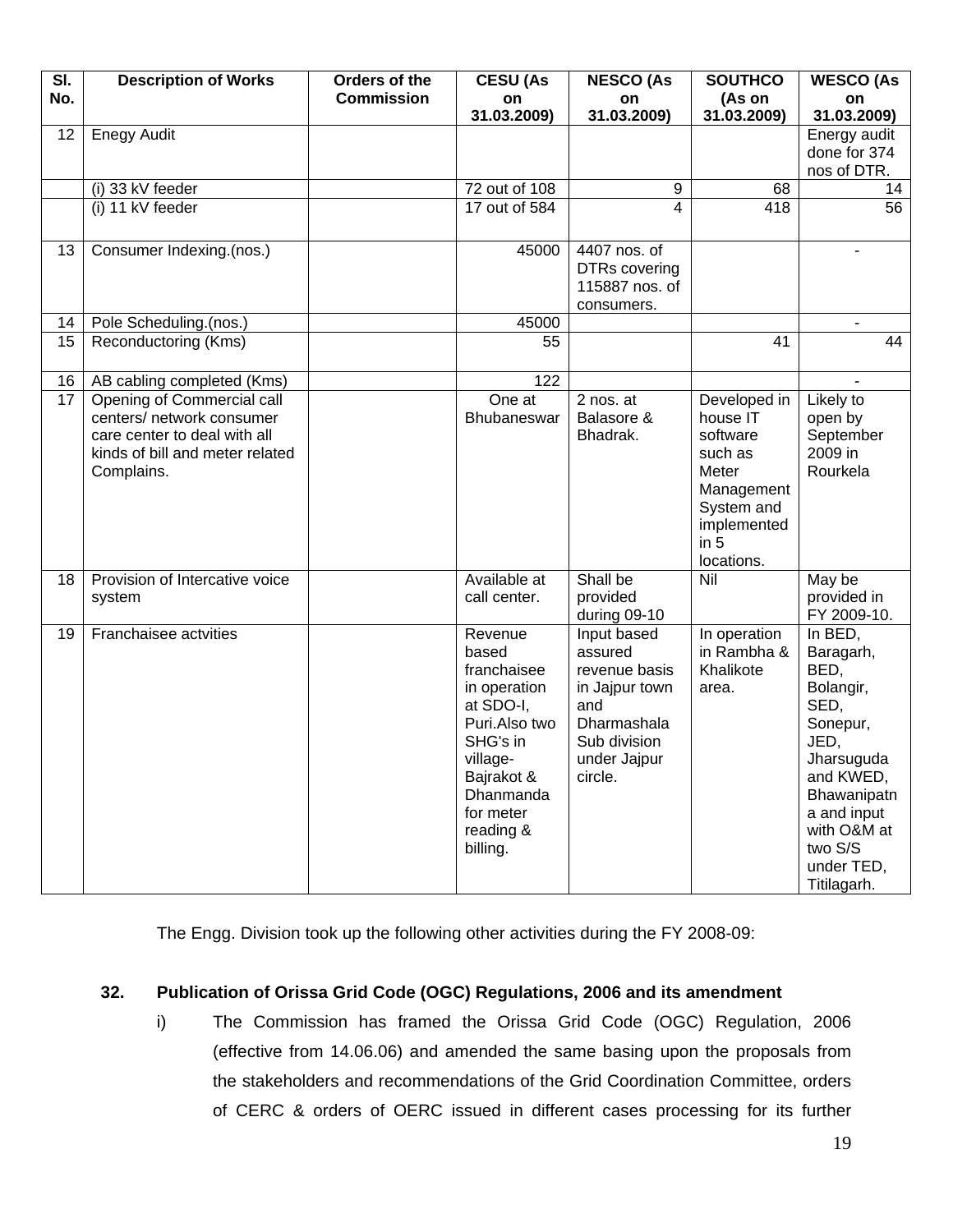amendment has been taken up to exclude higher capacity CGPs for being connected to the grid without the compulsion of PLCC/SCADA.

ii) The 4<sup>th</sup> Grid Coordination Committee Meeting held at Gopalpur under the convenership of SOUTHCO. Officers from the Engg. Division participated in the said meetings as OERC observer. After examining the proposals of the meetings steps are been taken to amend the OGC after giving due public notice.

## **Regulations Framed under Electricity Act, 2003**

**33.** Consequent upon implementation of the Electricity Act, 2003, the Commission has framed a number of Regulations which are shown in the Table below:

| SI <sub>No</sub> | <b>Name of the Regulations</b>                                                          | <b>Orissa</b>                 | <b>Published in Orissa</b>     |
|------------------|-----------------------------------------------------------------------------------------|-------------------------------|--------------------------------|
|                  |                                                                                         | <b>Notification Date</b>      | Gazette No. and<br><b>Date</b> |
| $\mathbf{1}$     | OERC (Conditions of Supply) Code, 2004.                                                 | $21^{st}$ May, 2004           | 28 <sup>th</sup> May, 2004     |
| $\overline{2}$   | <b>OERC (Licensees Standards of Performance)</b><br>Regulations, 2004.                  | 21 <sup>st</sup> May, 2004    | $28^{th}$ May, 2004            |
| 3                | OERC (Grievances Redressal Forum and<br>Ombudsman) Regulations, 2004.                   | $5th$ April, 2004             | $17^{th}$ May, 2004            |
| $\overline{4}$   | for<br>OERC (Terms<br>Conditions<br>and<br>Determination of Tariff) Regulations, 2004.  | $9th$ June, 2004              | $10^{th}$ June, 2004           |
| 5                | OERC (Procedure for filing appeal before the<br>Appellate Authority) Regulations, 2004. | $21^{st}$ May, 2004           | 28 <sup>th</sup> May, 2004     |
| $6\phantom{1}6$  | (State Advisory<br>OERC<br>Committee)<br>Regulations, 2004.                             | $21^{st}$ May, 2004           | 28 <sup>th</sup> May, 2004     |
| $\overline{7}$   | OERC (Conduct of Business) Regulations,<br>2004.                                        | $21^{st}$ May, 2004           | 28 <sup>th</sup> May, 2004     |
| 8                | OERC (Terms and Conditions for Open<br>Access) Regulations, 2005.                       | 6 <sup>th</sup><br>June, 2005 | 21 <sup>st</sup> June, 2005    |
| 9.               | OERC (Determination of<br>Open<br>Access<br>Charges) Regulations, 2006                  | 6th<br>June, 2006             | 18th July, 2006                |
| 10.              | Orissa Grid Code (OGC) Regulations, 2006                                                | 1st May, 2006                 | 14th June, 2006                |
| 11.              | Intra-State Availability Based Tariff (ABT)<br>Regulations, 2007                        | 17.12.2007                    | 14th<br>February,<br>2008      |

## **34. Amendment of Regulations under the Electricity Act, 2003**

Amendment of OGC Regulation was done vide notification dt.29.8.2008.

## **35. Publication of System Performance of OPTCL for the year 2008-09**

The annual system performance of OPTCL for the year 2008-09 submitted by OPTCL are summarized below:

 i) The annual peak demand of OPTCL was 3021 MW during 2008-09 whereas 2906 MW during 2007-08.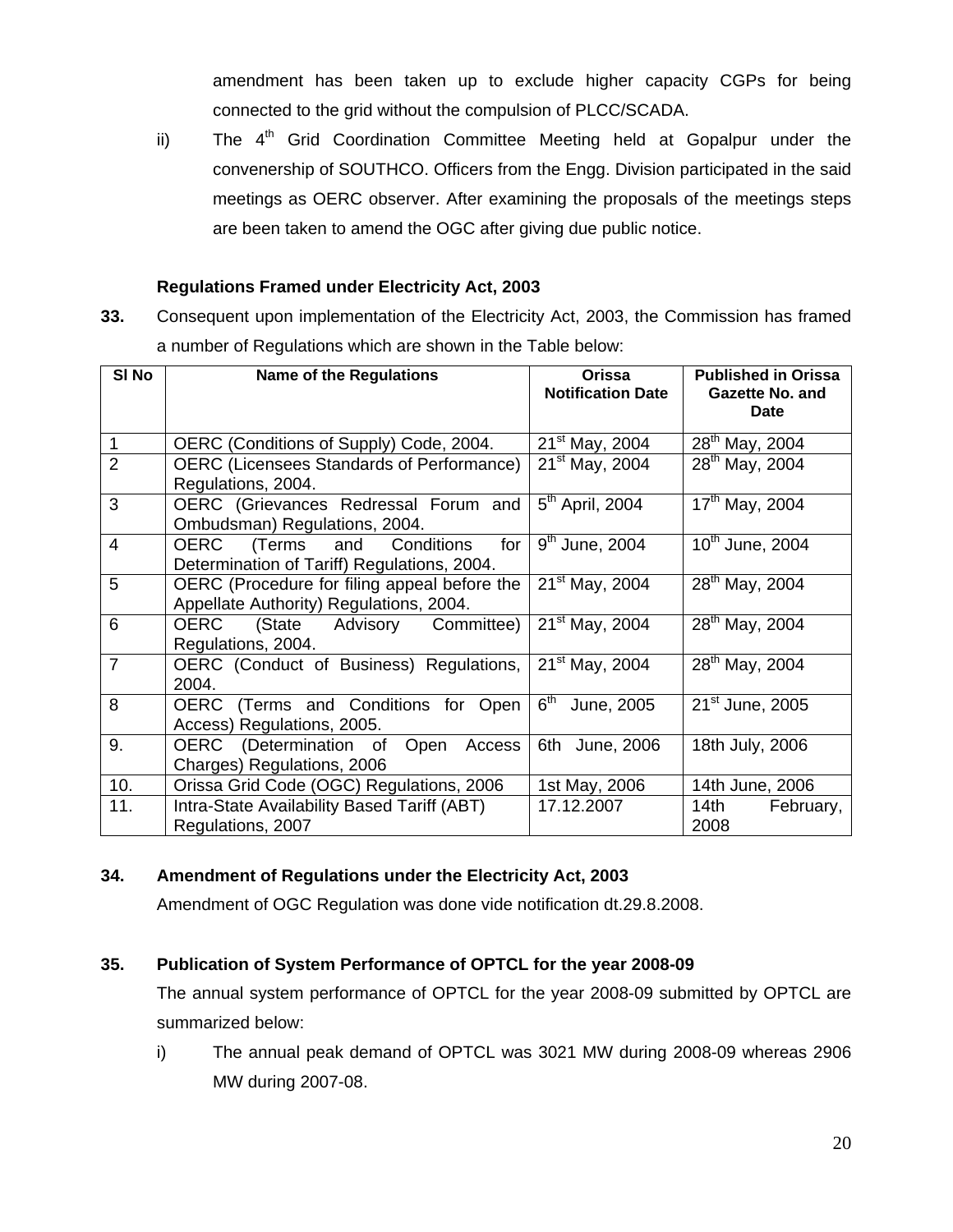- ii) GRIDCO had drawn 13110.631 MU from the State sector and 6700 MU from the Central sector and 16.282 MU as banking power during 2008-09 whereas it had drawn 14460.373 MU and 6197.602 MU respectively from the State and Central sector during 2007-08.
- iii) During this period, OPTCL made addition of 122.2 Ckt. Km. of 220 KV lines and 190.6 Ckt. km. of 132 KV lines. As on 31.03.2009, OPTCL is having total 442.7 ckt. km of 400 KV lines, 5165.4 ckt. km of 220 KV lines and 4890.3 ckt km of 132 KV lines. There was capacity addition of 2 no. of 220/132/33 KV S/S and 2 nos. of 132 KV LILO switching stations of industries during the said period.
- iv) During 2008-09, 57.67 hours of load restriction was clamped due to non-availability of generation/failure of generating stations. No load restriction was clamped due to non-availability of transmission capacity. Also, there was no rescheduling of generation on account of non-availability of transmission capacity.

## **36. Complaint Analysis and Tracking System (CATS)**

This system has been designed for Grievance Redressal Forums (GRFs) of the Discoms to track complaints from the stage of filing to disposal of the same. It will eventually automate the complaint handling procedure at the GRF. The processes of CATS are as follows:

- Filing of complaint
- Verification against following of Complaint Handling Procedure
- Scrutiny of complaint
- Registration of case
- Admission of case
- Fixing of date of hearing, serving of notices & hearing of the case
- Disposal of case

Major inputs and outputs of the system are as given below:

- a) Inputs to CATS
	- Party Details (Consumer / Officers of Discoms)
	- Complaint Details
	- Admission Details
	- Hearing Details
	- **Order Details**
	- Details of compliance by Discoms
- b) Outputs from the System
	- Cause Lists
	- Case List
	- Case Details
	- Status of the Case
	- Cases Appealed Against
	- Cases on the basis of type of complaint
	- Consumer wise Case Details
	- Case Statistics (e.g. Average no. of days to dispose of a complaint, no. of cases for each type of complaint in a year)
	- Cases taking more than 45 days for disposal with reasons.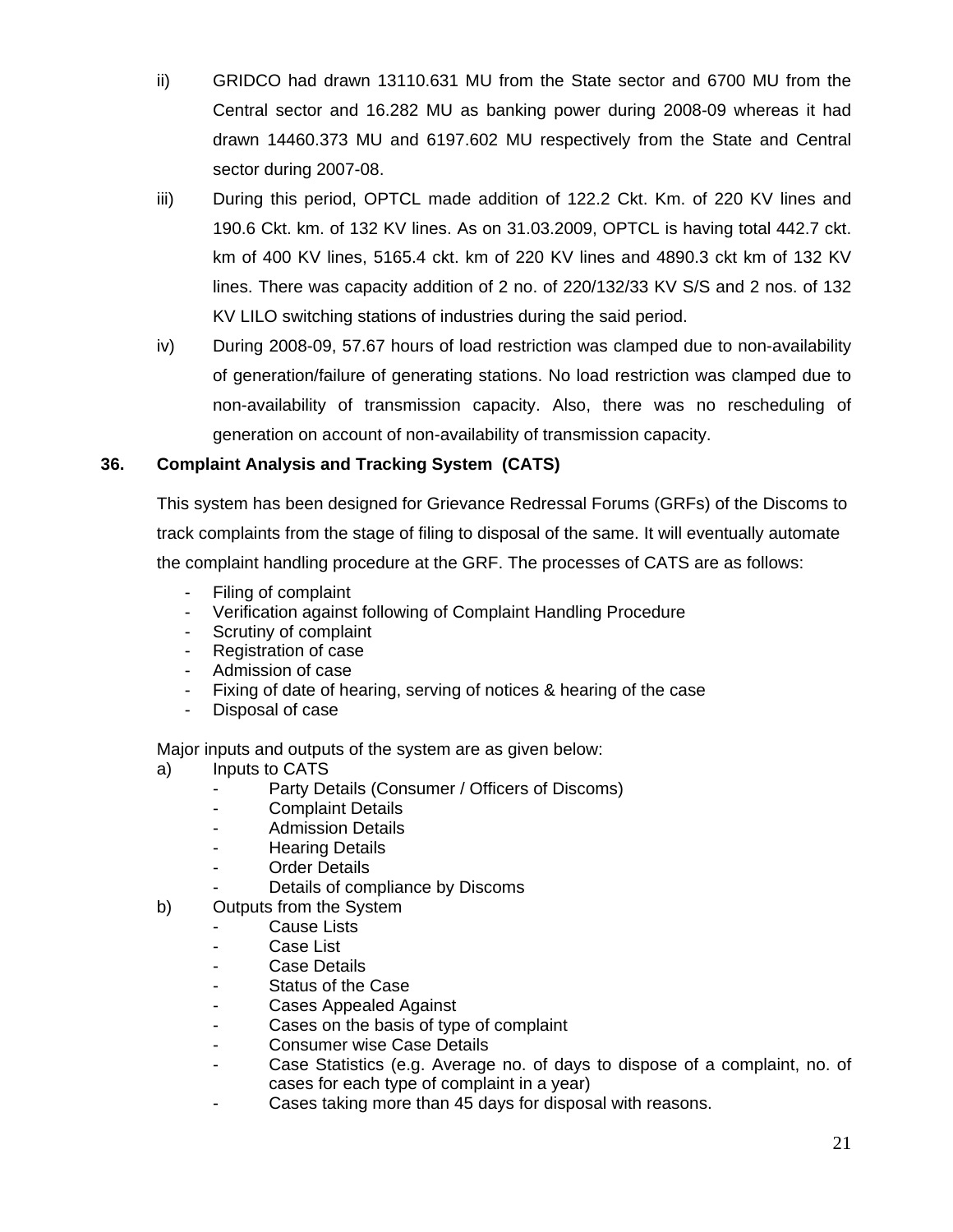Presently, the system is being developed and will be rolled out shortly.

#### **37. Development of Pension Information Management System (PIMS)**

The Commission has its own Pension Fund and from March, 2009 it has started providing pension to retired employees For the benefit of pensioners of OERC, a Pension Information Management System (PIMS) has been designed and is being developed. The system would be made available on the website of the Commission (www.orierc.org) and a pensioner would be able to login with the PPO No. and the given password. The main objective of the system is to provide the services to the pensioner at his / her doorstep such that s/he need not take pains to visit the Commission time and again for availing the services. The pensioner will be able to place online request, view and print the following:

- The retirement benefits received by him
- Statement of month wise pension for a given Financial Year
- Change of Personal Details especially Bank Account, Address & Telephone no

Moreover, the system will be able to provide a summary of performance of the Pension Fund over a given period of time.

#### **38. Maintenance of Database, Hardware and Software**

a) Maintenance of Database entailed the following activities

- Cesu Billing System data transfer from DBF to text
- Converting Data to Oracle format
- Exporting data from Local Server
- Importing & configuring Data in Web Server
- Regular backup of
	- CBIS (Cesco Billing Information System)
	- RIMS (Regulatory Information Management System)
	- Savior System (Attendance Recording System)
	- CTS (Case Tracking System)

#### b) Hardware Maintenance involved the following activities

- Solving Computer Booting/Shutdown/Hang problems
- Resolving Network problems
- Fixing of Printer and Monitor related problems
- Maintenance of Oracle Server, Internet Server, Switch, HUB, Modem, Mail Server etc.
- c) Software Maintenance entailed the following activities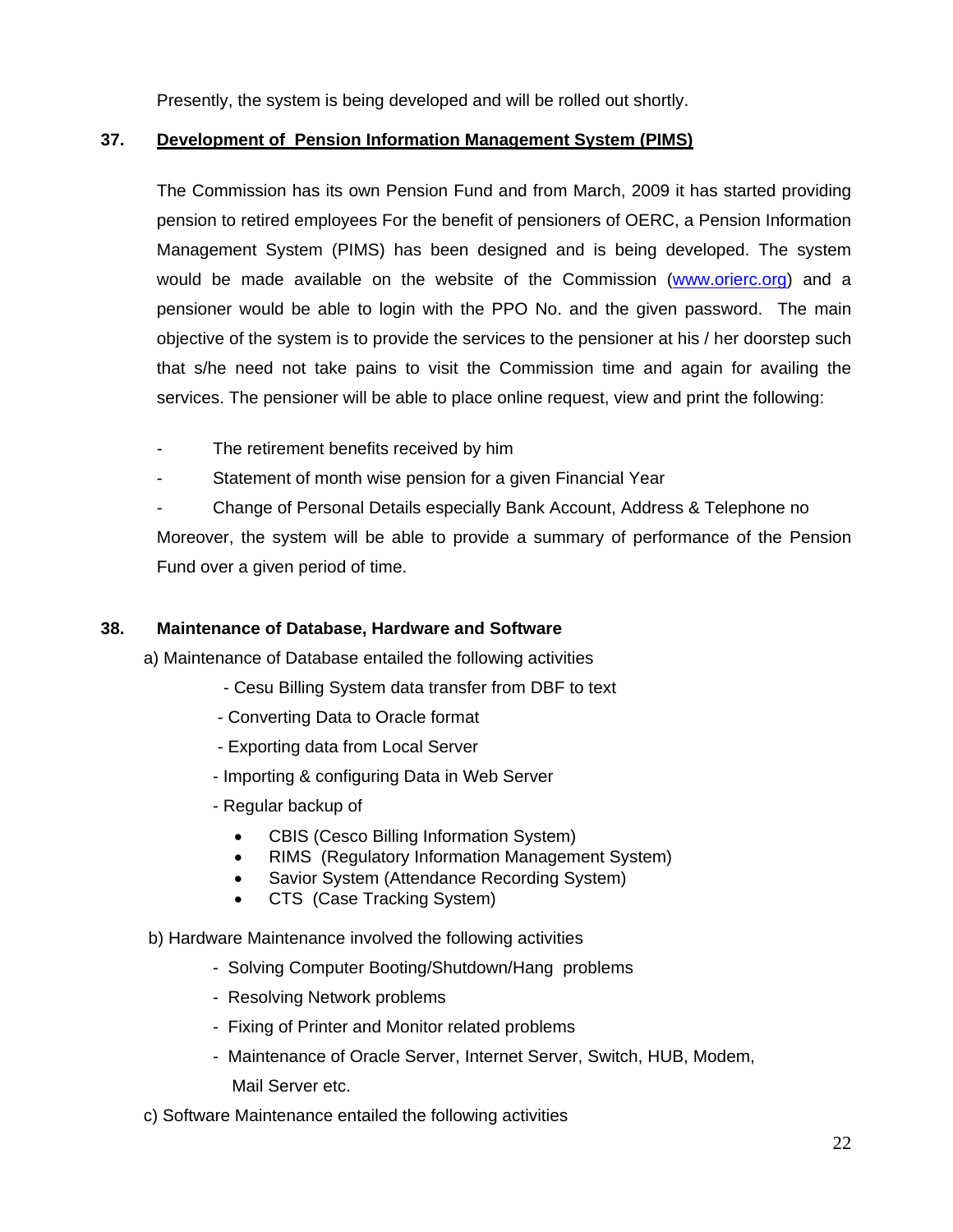- Installation of software including Operating System and Application software
- Up gradation of software including anti-virus

# **CONSUMER INTEREST**

- **39.** Under the Orissa Electricity Reform Act, 1995, the Orissa Electricity Reform Act is mandated to safe guard the interests of the state consumers and ensure that all consumers are provided with reliable, safe and uninterrupted power supply at reasonable rates. The Electricity Act 2003 also provides wide ranging provisions to protect the interest of consumers. It gives electricity consumers a statutory right of minimum standards of supply and service. The Commission's approach to consumer protection has been proactive from the inception & in order to fulfill its legal obligation, the OERC has undertaken a number of steps to empower electricity consumers. They are –
	- **Issue of regulations, codes, licenses and practice directions** 
		- o OERC (Conditions of Supply) Code, 28th May,2004
		- o OERC (Licensees Standards of Performance) Regulations, 28th May 2004.
		- o OERC (Grievances Redressal Forum and Ombudsman) Regulations, 17th May 2004.
		- o OERC (Terms and Conditions for Determination of Tariff) Regulations, 10th Jun 2004.
		- o OERC (Procedure for filing appeal before the Appellate Authority) Regulations, 28th May 2004.
		- o OERC (State Advisory Committee) Regulations,28th May 2004.
		- o OERC (Conduct of Business) Regulations, 28th May 2004.
		- o OERC (Terms and Conditions for Open Access) Regulations, 21st June 2005.
		- o OERC (Determination of Open Access Charges) Regulations, 18th July 2006.
		- o Orissa Grid Code(OGC) Regulations,14th June 2006.
		- o OERC(ABT) Regulations,2007

## ¾ **Consumer Friendly Tariff**

- o Abolition of Minimum Charge for all classes of consumers since 1997-98
- o No tariff rise after 01.02.2001
- o If inflation is considered, overall tariff in 2008-09 is down by 26.38% compared to 1995-96
- o Introduction of Multi Year Tariff(MYT) in 2003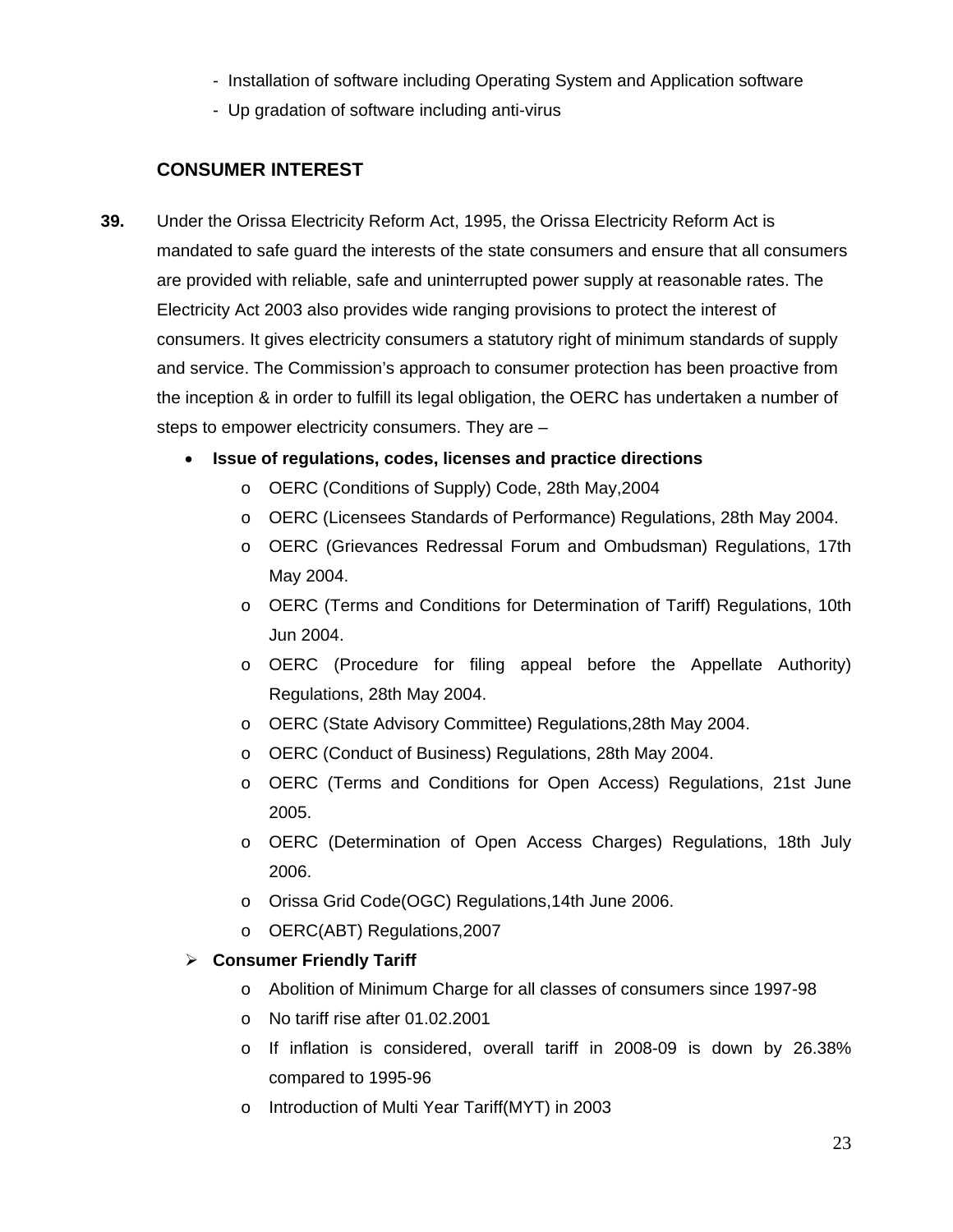- o Rationalisation of Tariff towards cost base and voltage base
- o Reduction of cross subsidy
- o Quantification of T&D loss and benchmarks in tariff for restricting loss in Business Plan, 2003
- o Introduction of Time of Day (ToD) tariff for all three phase consumers in 2004
- o Introduction of spot billing and meter cards
- o Introduction of Voluntary Disclosure Scheme for unauthorized consumers
- o Appointment of Consumer Counsel in Tariff Proceedings in 2007 and 2008.
- o Tariff of Agro-industrial consumers was reduced, being made equal to that for irrigation pumping sets.
- **Standards of Performance & Grievance Redressal**
- Introduction of guaranteed overall and individual Standards of Performance
	- o Performance Standards published annually
	- o Vigorous monitoring of licensees performance
	- o Proceedings conducted by Commission to penalise the Distribution licensees' for non-compliance of GRF/Ombudsman orders
	- o Inspection by independent enquiry teams regarding the maintenance of transmission and distribution system
- Alternate Dispute Resolution forum in OERC in 1998
- Creation of 12 Grievance Redressal Fora and 2 Ombudsman to dispose of consumer complaints
	- o Inspections of GRF done by Commission officers
	- o Training & workshops held for Presidents/ Members of GRF/Ombudsman
- SAC representing cross-section of consumers in state constituted Frequent Meetings are held for constructive advice
- State Co-ordination Forum formed by Govt. of Orissa Chairperson & Members of OERC are Chairperson and Members of Forum
- District Committees formed
- **Pro active Consumer education**
	- o Direct consumer interface programs
	- o Print & audio-visual campaign
	- o Publication of FAQs, booklets & brochures
	- o Translation of regulations into local languages
	- o Networking of consumer groups empanelled with OERC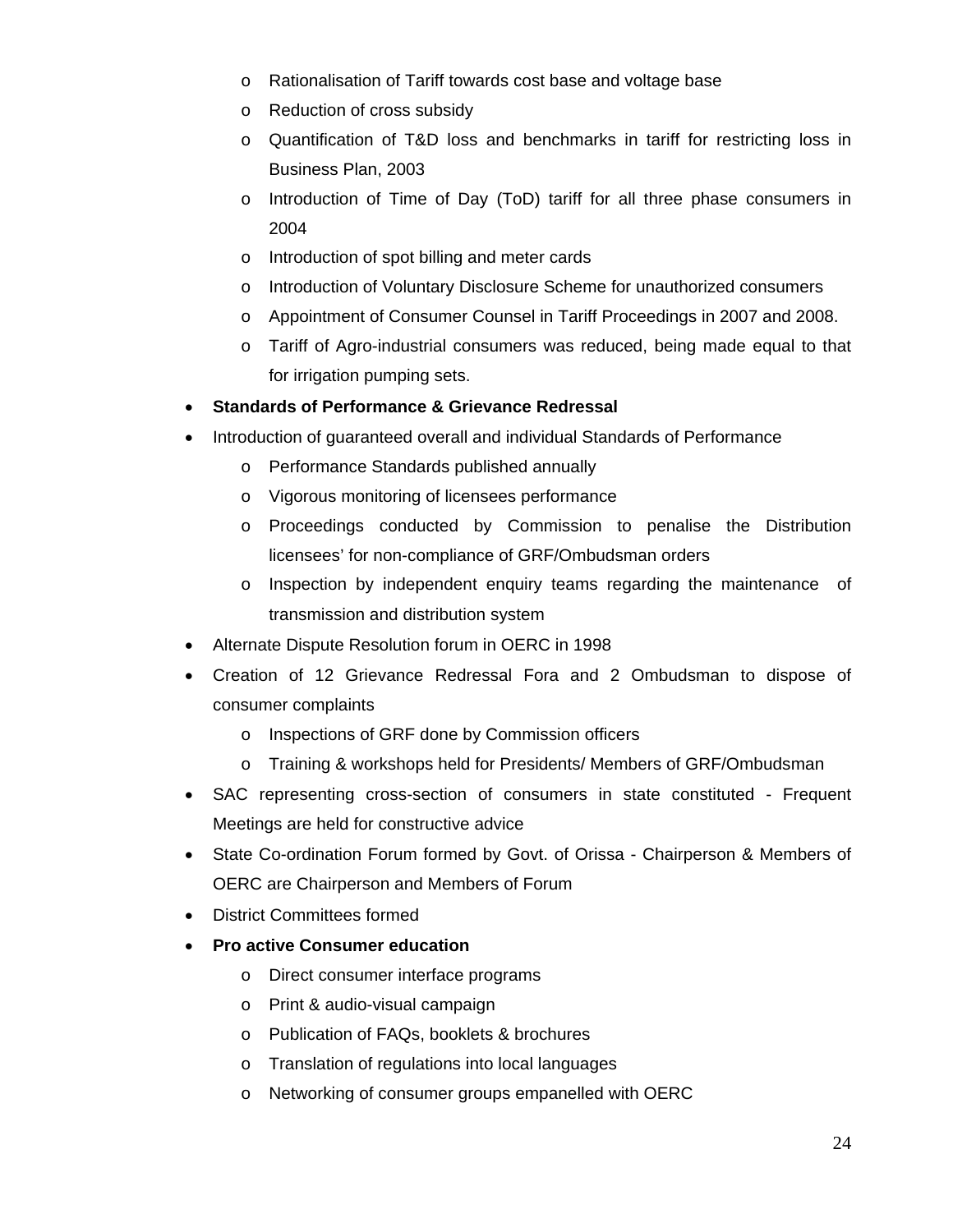- o Compilation of Regulations published in English and Oriya
- ¾ **Training & capacity building**
- Extensive training for Distcom staff by OERC on regulations/Electricity Act, 2003
- Gramsat used to sensitize senior government functionaries on state power sector issues
- Introduction of intra state open access
- State wide Consumer Satisfaction Survey
- State level workshop on consumer rights
- Approval of Consumer Service Documents of Distcos and their license conditions
	- o Consumer Rights Statement
	- o Complaint Handling Procedure
	- o Code of Procedure on Payment of Bills
- Consumer counsel engaged for analyses and presentation of Tariff applications for FY 2007- 08 & FY 2008- 09
- **IT Solutions for Consumers** 
	- o First website in India power sector created in 1998
	- o Development of Regulatory Information Management System in 2005
	- o Case Tracking through OERC web portal in 2006
	- o OERC becomes E-Commission in 2007
	- o OERC wins IDG Media business excellence award for innovation in IT solutions

#### **Consumer Complaints**

- **40.** As per the clause 15.11 (B) of conditions of Distribution Licensees of OERC Regulations, 2004, there is an existing Complaint Handling Procedure for disposal of consumer complaints at their level. Aggrieved consumers can approach the Jr. Manager/SDO/Executive Engineer and there is time bound schedule for disposal of their complaints at different levels up to the CEO. Each Division is required to have a Consumer Cell to deal with consumer complaints.
- **41.** With the Electricity Act, 2003 came into force w.e.f. June 2003, a statutory provision was made for disposal of consumer complaints by a two tier mechanism consisting of Grievance Redressal Fora and Ombudsmen. If the licensee fails to address complaints the consumer can now approach the GRF and the Ombudsman for relief. The OERC framed a regulation called the OERC Grievance Redressal Forum and Ombudsman Regulation, 2004 which was notified in July 2004.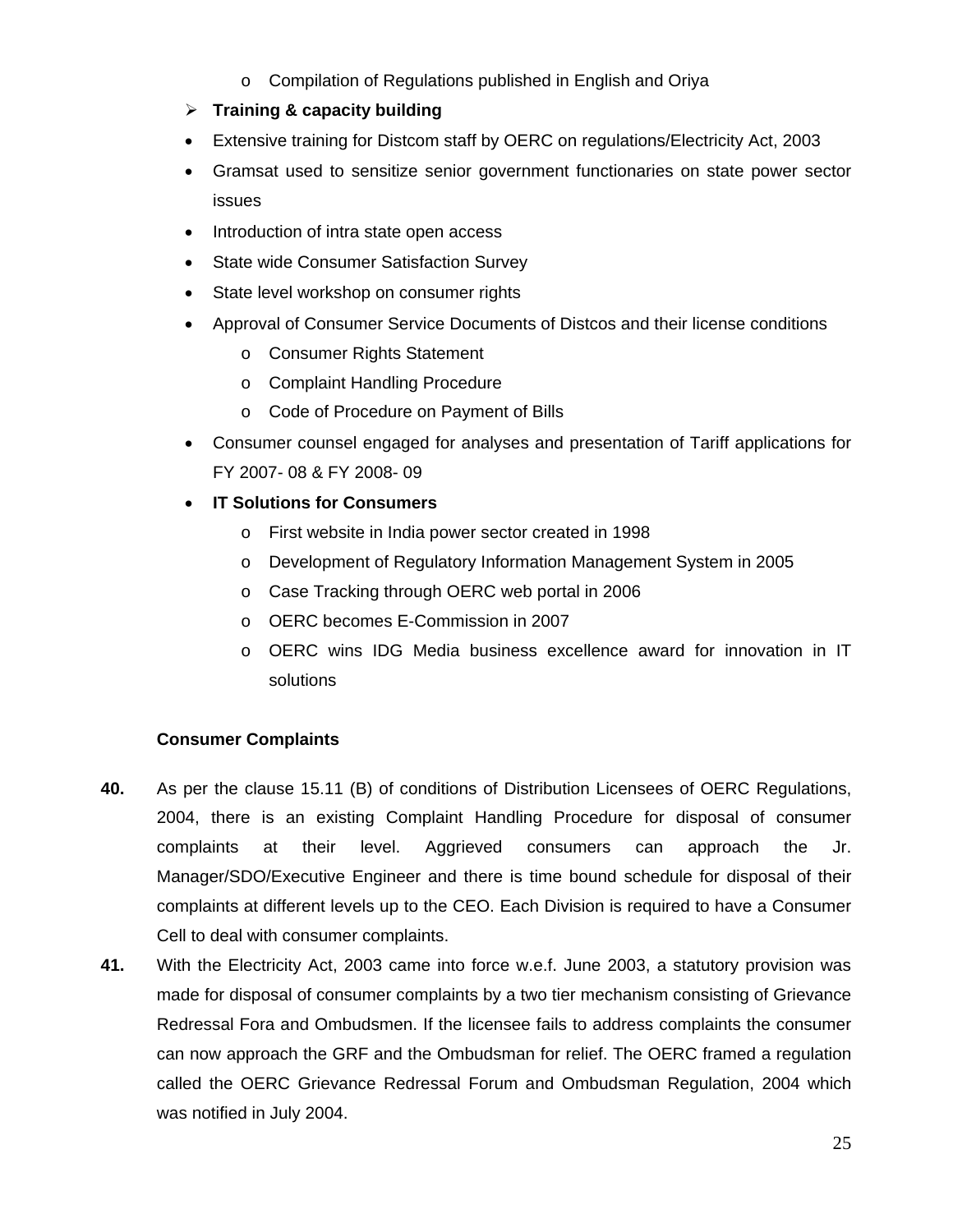## **GRF and Ombudsman**

**42.** Ten GRF and four Ombudsmen were set up in the four distribution zones of the state and they became functional in October, 2004. Two additional GRFs were set up in Paradeep and Khurda respectively in June 2006. In 2008 after the term of the Ombudsman was completed, two Ombudsmen were redesignated for Orissa, ie, Ombudmen-1 for Cesu area and Ombudsmen-II for Nesco, Wesco & Southco area. Thus, at present there are 12 GRFs and two Ombudsmen working in the State. Their location and address are given below:

## **Twelve Grievance Redressal Fora (GRFs) & Two Ombudsmen**

- a. The President, GRF, Dhenkanal, CESU, Near Fisheries Office, Kunjakant, Dhenkanal-759001. Ph. No. 95-6762-227527(O)
- b. The President, GRF, Cuttack, 2RB-37, CESCO Colony, Badambadi, PO: Arundeo Nagar, Dist-Cuttack. Ph. No. 95-671-2322685(O)
- c. The President, GRF, Bhubaneswar, CESU, II Floor, OMFED Building, Sahidnagar, Bhubaneswar-7. Ph. No. 95-674-2545686(O)
- d. The President, GRF, Khurda, CESU, Quarter No.3R/1, T.L.C. Colony, Khurda 752055.
- e. The President, GRF, Paradeep, CESU, AT-Pitambarpur,PO- Bhutmundai, Via-Kujang, Dist-Jagatsinghpur.
- f. The President, GRF, Jajpur, NESCO, T.T.S. Colony, Dhabalagiri, At- Sobra, Jajpur.
- g. The President,GRF, Balasore, NESCO, Near Kali Mandir, Balasore-756001.
- h. The President, GRF, Rourkela, WESCO, Office of the S.E, Rourkela Electrical Circle, Q-2, Rourkela Civil Township, Rourkela.
- i. The President, GRF, Burla, WESCO, Qtr No. D-2, Near Power House Club in Burla Town, P.O.Burla, Dist-Sambalpur-768017.
- j. The President, GRF, Bolangir, WESCO, O/o S.E. (Elect), Bolangir Electrical Circle, At/Po-Bolangir.
- k. The President, GRF, Berhampur, Near De Paul School, Engineering School Road, Berhampur-760010, Ph- (0680) 2296176
- l. The President, GRF, Jeypore, SOUTHCO, Power House Colony, Jeypore, Dist-Koraput.

#### **Two Ombudsmen**

- 1. Ombudsmen-I (CESU Zone), Qrs. No. 3R S/2, GRIDCO Colony, P.O. Bhoinagar, Bhubaneswar- 751022, Ph- (0674) 2543825.
- ii. Ombudsmen-II (NESCO, WESCO & SOUTHCO Zone), Qrs. No. 3R S/2, GRIDCO Colony, P.O. - Bhoinagar, Bhubaneswar- 751022, Ph- (0674) 2543825.
- **43.** As per reports of GRFs & Ombudsmen to the OERC, from April 2008 to March 2009, 2195 number of consumer complaints were received and 2149 disposed of by the GRFs. 138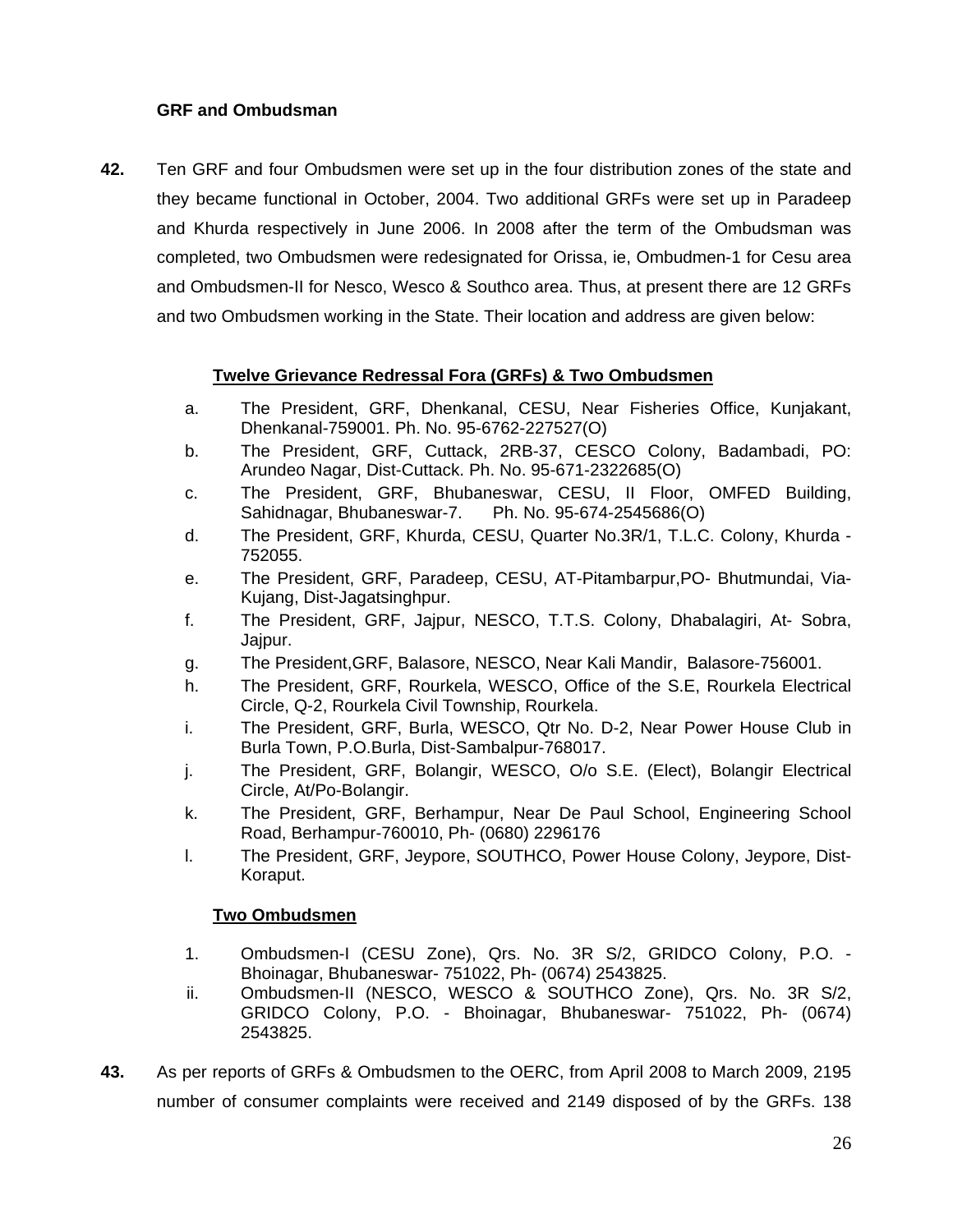cases came up for appeal before the two Ombudsmen and 125 were disposed of at the end of March, 2009. The position has been indicated below:



#### **RECEIPT & DISPOSAL OF CONSUMER COMPLAINTS BY GRF & OMBUDSMEN FROM APRIL 2008 TO MARCH 2009**

| Name of<br><b>DISTCOS</b> | Name of GRFs     | <b>Pending</b><br>before<br>01.04.2008 | <b>Total No. of</b><br><b>Cases</b><br>received | <b>No. of Cases</b><br><b>Disposed</b> | <b>No. of Cases</b><br>pending |
|---------------------------|------------------|----------------------------------------|-------------------------------------------------|----------------------------------------|--------------------------------|
| <b>CESU</b>               | Bhubaneswar      | 12                                     | 368                                             | 373                                    | 07                             |
|                           | Cuttack          | 12                                     | 190                                             | 161                                    | 41                             |
|                           | <b>Dhenkanal</b> |                                        | 93                                              | 83                                     | 10                             |
|                           | Khurda           | 11                                     | 140                                             | 146                                    | 05                             |
|                           | Paradeep         |                                        | 490                                             | 452                                    | 38                             |
| <b>WESCO</b>              | <b>Burla</b>     | 45                                     | 236                                             | 251                                    | 30                             |
|                           | Rourkela         |                                        | 511                                             | 471                                    | 40                             |
|                           | <b>Bolangir</b>  | 13                                     | 312                                             | 309                                    | 16                             |
| <b>NESCO</b>              | <b>Balasore</b>  | 17                                     | 240                                             | 252                                    | 5                              |
|                           | Jajpur Road      | 04                                     | 331                                             | 329                                    | 6                              |
| <b>SOUTHCO</b>            | Berhampur        | 97                                     | 812                                             | 459                                    | 450                            |
|                           | Jeypore          |                                        | 255                                             | 255                                    | Nil                            |

#### **OMBUDSMEN**

|                     | Total No. of<br>Cases<br>Received | No. of Cases<br><b>Disposed</b> | No. of Cases<br>Pending |
|---------------------|-----------------------------------|---------------------------------|-------------------------|
| <b>OMBUDSMEN-I</b>  | 81                                | 71                              |                         |
| <b>OMBUDSMEN-II</b> | 57                                | 54                              |                         |

**44.** The Consumer can also approach the Commission directly under Section 142 of the Electricity Act, 2003 if any provisions of the Act or any regulation is violated by the licensee. The Commission has set up its own Grievance Redressal Cell to monitor disposal of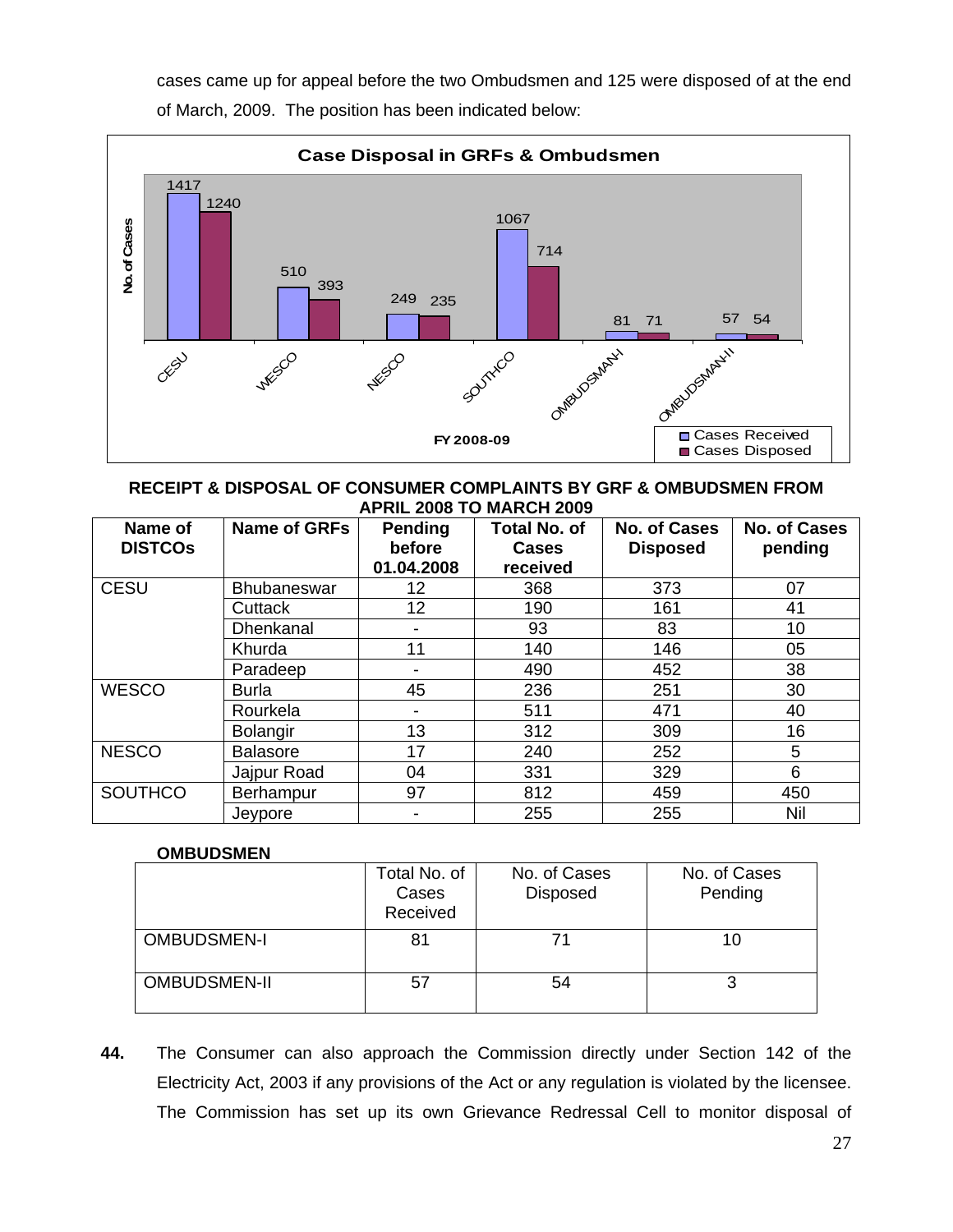consumer complaints by the licensee. The Information Officer who reports to the Secretary is in charge of the Cell. As on March 2009, 655 consumer complaints were registered with the cell. They were forwarded to the concerned GRFs/Distcoms for necessary action.

### **Publicity**

- **45.** In order to ensure transparency and participation all orders of the Commission regarding major issues are passed after conducting open public hearings. In 2008-09 the Commission carried out a number of public relation activities including press briefings during the annual tariff hearing, issue of press releases and preparation of promotional materials.
- **46.** A public education campaign based on the Commission's consumer booklet (FAQ) covering eight national and local news dailies & All India Radio which was launched in January 2008 continued up to January 2009. Various messages covering topics such as new connection, disconnection, metering, billing, grievance redressal, energy conservation & power theft were published in the front page of leading papers every alternate Sunday. Six state level phone-in programmes on AIR were also broadcast.

#### **Workshop/Seminar**

- **47.** The Commission conducted the Interactive Meeting of the GRFs/Ombudsmen in its office on 30.07.2008. Important issues relating to working of GRFs/Ombudsman were discussed and directions were issued to GRFs/Ombudsman and DISTCOMs for necessary action at their end.
- **48.** A state level workshop on **'Management and Technology in Billing & Collection'** which was held on 24.12.2008, was inaugurated by the Hon'ble Minister of Energy, IT & Culture, Orissa, Shri S.N. Patro at Swosti Plaza, Bhubaneswar. Nearly 200 persons comprising of representatives from different power utilities, SAC Members and other stake holders attended the workshop which was highly successful.



Minister, Energy, IT & Culture, Orissa inaugurating and addressing the Workshop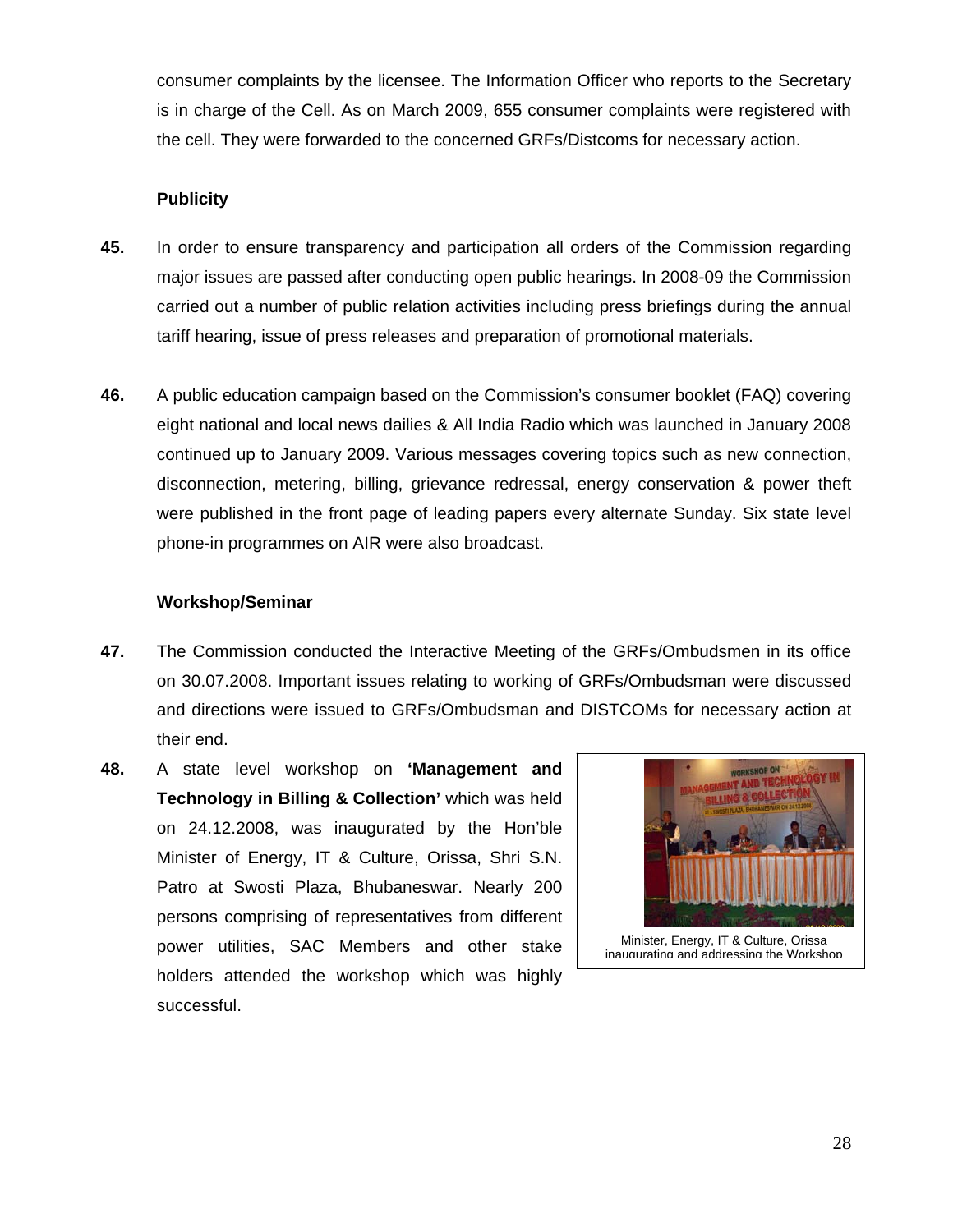## **Publication**

- **49.** The Commission's biennial newsletter was compiled. Copies of the same were printed and distributed to Members and all Divisions of OERC and posted on the website. A compendium of Orders on Annual Revenue Requirement & Bulk Supply & Retail Supply Tariff for FY 2008-09 was published by OERC and distributed among various stakeholders including consumers groups.
- **50.** Copies of the FAQ (Frequently Asked Questions of Electricity Consumers) in English & Oriya were distributed among various consumer groups, local self government bodies, Self Help Groups, all staff of Distcoms for creating greater awareness of rules, regulations and standards in the sector. The Distribution companies have been directed to supply copies of the FAQ to all electricity consumers of the state in a phased manner at nominal cost.
- **51.** On the occasion of the workshop, a comprehensive book on Orissa power reform titled "Orissa Power Sector - An Over View-2008" was published and inaugurated by the Chief Guest.

## **Press Clipping Service**

**52.** In order to keep the Commission abreast of up-to-date developments in the power sector within and outside the State, a daily press clipping service is maintained in the Commission. Articles and news items relating to the regional, national and international developments in the power sector published in the media were scanned and put up to the Commission for perusal and suitable action. The Commission took suo motu action on a number of such complaints.

## **Right to Information**

**53.** The PAO and the Secretary, OERC respectively have been nominated as the PIO and Appellate Officer under the RTI Act. In 2008-09 nine applications were made under the RTI to the Commission and were disposed of.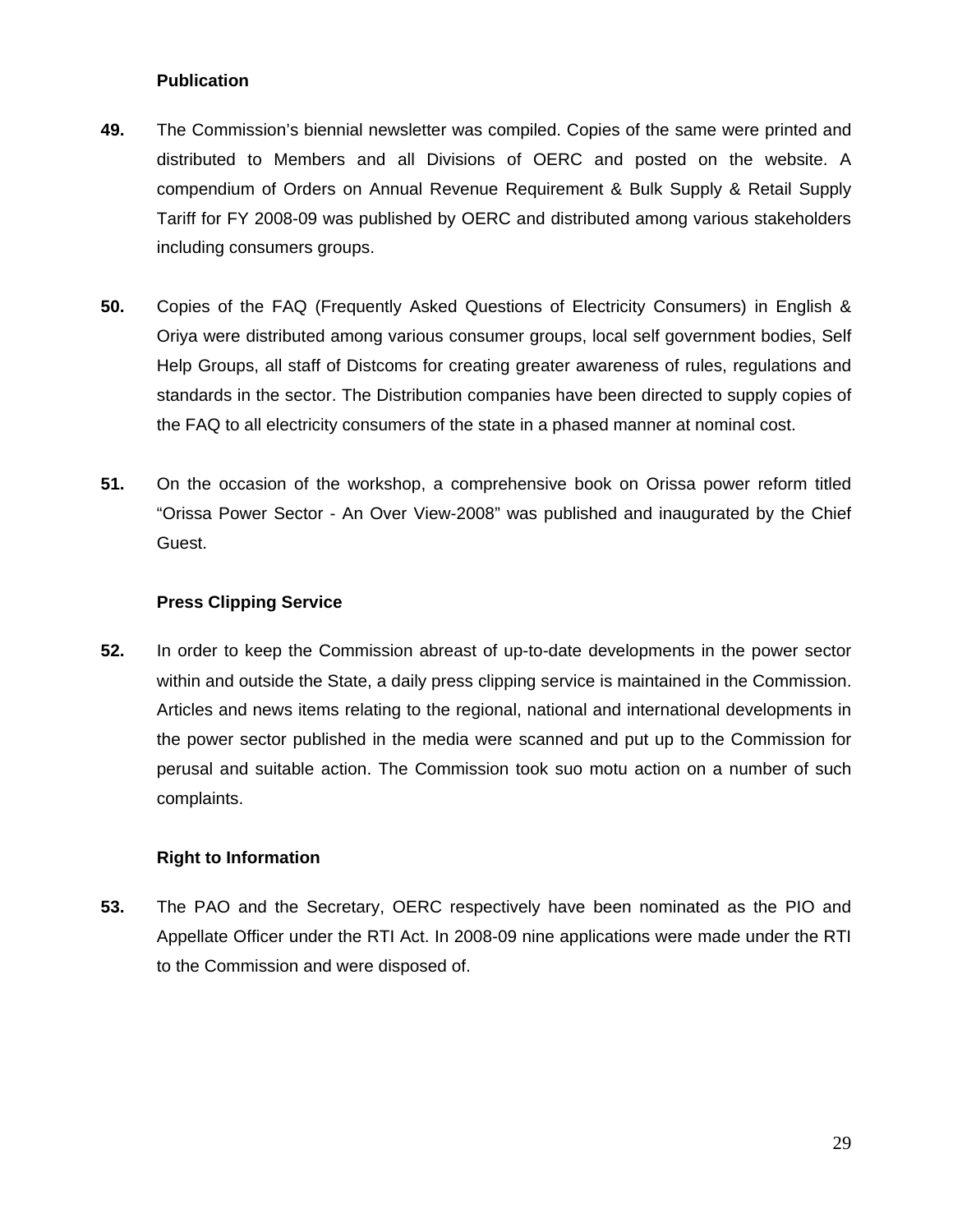#### **DISPUTE ADJUDICATION**

#### **54. Case matters before the Supreme Court/High Court/ATE**

During the year 2008-09 the Commission received notices in 10 cases from the Hon'ble High Court of Orissa (9nos. of Writ Petitions and one Civil Suit). The Commission filed one caveat petitioner before the Hon'ble High Court. The Commission also received notices in 7 appeals from the Appellate Tribunal for Electricity (ATE), New Delhi.

In **Civil Appeal Nos. 946/07 (OERC Vrs. WESCO & others)**, the Supreme Court justified the issue of show-cause notice for proposed suspension of licence of WESCO, NESCO & SOUTHCO. The order of the ATE was quashed by the Hon'ble Supreme Court so far as its annuls the show-cause notice issued by OERC u/s 24(1) of the Electricity Act, 2003. The Hon'ble Court directed the respondents to file their objection before the Commission which shall proceed to decide the matter in accordance with law.

In another significant ruling **GRIDCO Vrs. Gajendra Hadea (Civil Appeal Nos. 5722 /06, 185 of 2007, 399 of 2007)**, the Hon'ble Supreme Court vide its order 13.08.2008 had set aside ATE's order dtd. 16.11.06. (Appeal No. 81/06) The ATE in its said order had directed GRIDCO to refund the excess power tariff it charged from consumers out side the State over and above the trading margin of 4 paise per unit fixed by the CERC for inter-state trading of power. The Supreme Court of India has observed as follows:

"It is to be noted that under Rule 9 of the Central Electricity Rules, 2005 (in short the 'Central Rules') there is not restriction on the licensee effecting sale or re-sale in the same State and no separate licence is needed. In fact, there was no agreement to take out the electricity, as was inferred by the Appellate Tribunal. PTC is bound by the Regulations. It is pointed out that wherever there is sale for inter state trade, the margin is maintained. Additionally, PTC was not a party before CERC. Originally also it was not a party before the Appellate Tribunal. In another case relating to trade margin PTC was a party. The issues were different and PTC was discharged from the proceedings. It is stated that PTC is affected by para 56 of the Appellate Tribunal's order. The observation of the Appellate Tribunal that PTC could not have sold electricity and it could not have effected sale inside the State is wrong because of Rule 9 of the Central Rules. It is also to be noted that the contract was concluded in the State of Orissa and the transmission loss was to be borne by PTC who was not agent of GRIDCO **AIR2009 SC 304.**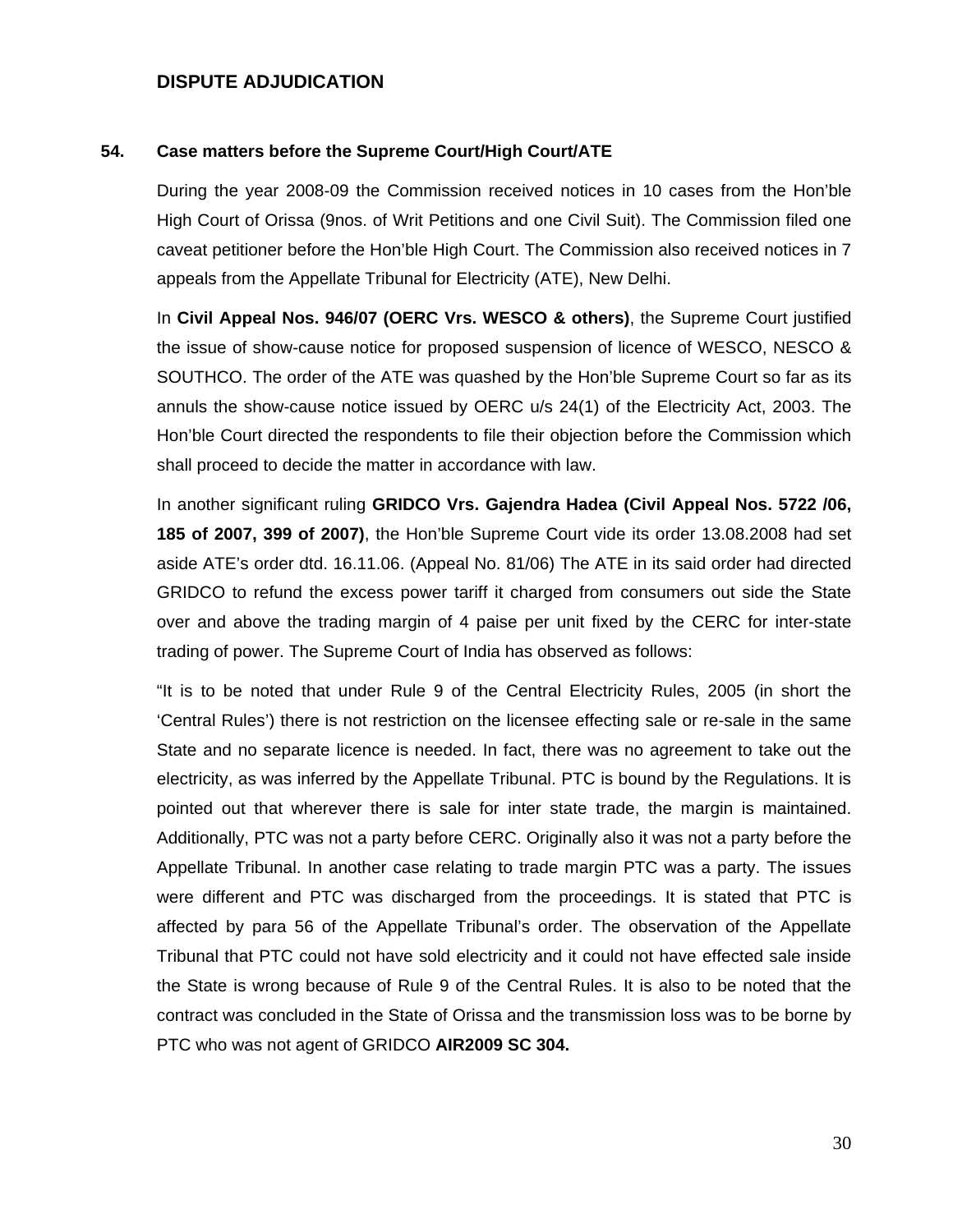The Commission had engaged Sri Samareswar Mohanty, Advocate at Orissa High Court, Sri Rutwik Panda, Sri K.V. Mohan, Advocates on Record and Sri Vinoo Bhagat at Supreme Court / Appellate Tribunal for Electricity, New Delhi as it Legal Counsels.

Following are the some of the important judgments on electricity matter pronounced by the Hon'ble Supreme Court and various High Courts.

 (i) The Forums established u/S. 42 of the Electricity Act, 2003 is the competent statutory body to deal with individual consumer grievances. All the individual consumer grievances should therefore, be raised before such Fora & not before the State Regulatory Commission. **AIR-2008 H.C-1042.** 

(ii) 'Consumer does not necessarily mean recorded consumer but also included occupant premise enjoying electricity. Disconnection of supply without notice to occupant, violets principles of natural justice. **AIR-2009 Calcutta-1**

(ii) The Writ Court or the appellate Court can not site in appeal against the finding recorded by the expert body like GRFs – Particularly when, the finding recorded by them are not perverse. **AIR-2009(NOC) 162 (Orissa).**

 (iii) Dakshinachala Vidyut Vitaran Nigam Ltd (DVVNL) is subsidiary company of the UP Power Corpn. Ltd. and is a deemed licence by virtue of proviso of Sec. **14** of Electricity Act, 2003. **AIR-2009 Alahabad NOC 161** 

(iv). Disconnection of supply – Agreement for supply of energy to company entered into by Managing Director of company, Company would be 'consumer' and not Managing Director, arrear of company cannot be collected form Managing Director, Electricity Board entitled to disconnect service connection of company alone. **AIR 2009 AP-19**

(v) Assam State Electricity Board can not constitute to function as licensee beyond appointed date without license issue by the appropriate Commission. **AIR-2009 NOC 1257 (Gauhati)** 

(vi) During the drawing of HT lines some fruit bearing trees and rubber trees on the land of the Respondents were cut down. The affected land owners are entitled for Compensation. The quantum of compensation has to be determined on yield basis. **AIR 2009 SC ICC-1152**

(vii) For redressal of individual consumer grievances Writ Petition at High Court would not be maintainable on ground of availability of alternative remedy at Forum constituted under S.42 (5) of the Electricity Act, 2003. **AIR 2009(NOC) 759 Uttarkhand.**

(viii) The Electricity Act, 2003 does not empower the officers of the electricity company to arbitrarily direct the consumers to deposit the amount according to their whims with a threat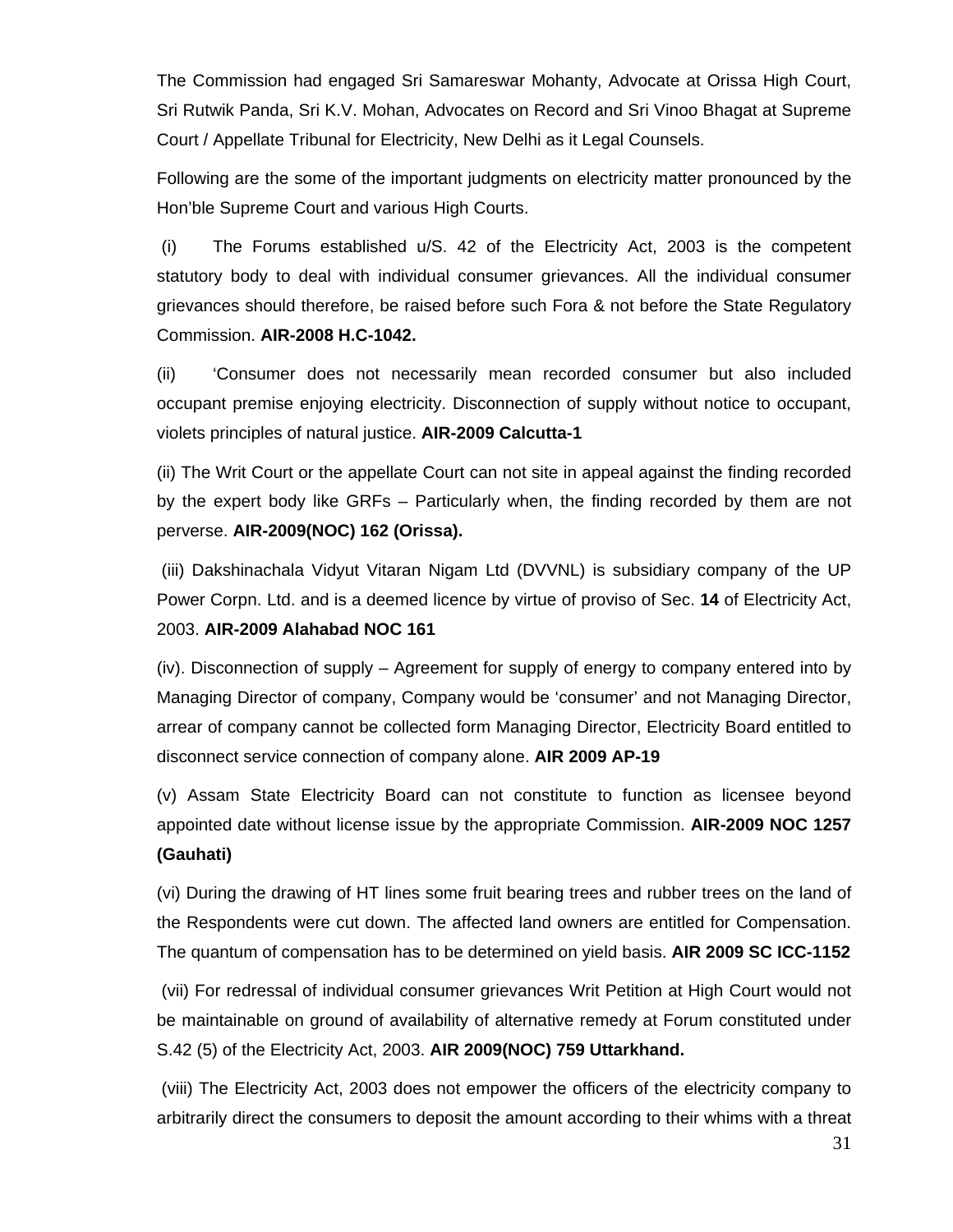that failure to deposit the said amount would result in disconnection of electricity power or they would be prosecuted .Under the Act, in case of alleged unauthorized use of electricity, procedure prescribed under S.126 of the Act is required to be followed. If that procedure is not followed, the Act nowhere empowers the officers of the electricity company to act according to their whims and harass the consumers at large. **AIR 2009 (NOC) 757, (National Consumer Disputes Redressal Commission).** 

(ix) Death was caused due to coming in contact with high tension electricity wire lying on road without any dense guard –Clear case of negligence, incompetent workmanship and supervision on part of Electricity Board and its officials--Board liable to pay compensation. **AIR 2009 Punjab & Haryana 27.**

(x)Doctrine of Promissory Estoppels is not applicable in case of withdrawal of concessional Tariff. In public interest the Doctrine of Promissory Estoppel has no application. The concession granted by the State, it has the power to withdraw the same. !**06(2008) CLT 432 (Supreme Court).** 

**55.** During the FY 2008-09, the Commission registered a total of 131 Nos. of cases and disposed 67 of them. The cases listed for hearing are as follows:

| Hearing       | Case    | Petitioner                                                    | Respondent/Intervenor                              |       | Case Subject                                                                                                                   |
|---------------|---------|---------------------------------------------------------------|----------------------------------------------------|-------|--------------------------------------------------------------------------------------------------------------------------------|
| Date          | Number  |                                                               |                                                    |       |                                                                                                                                |
| 15-APR-<br>08 | 05/2008 | CEO SOUTHCO,<br>Courtpeta, Berhampur                          | <b>JAYASHREE</b><br><b>CHEMICALS</b><br><b>LTD</b> | RESP. | For approval of the special<br>agreement as per Reg.81<br>of the OERC Distribution<br>(Conditions of Supply)<br>Code, 2004     |
| 15-APR-<br>08 | 08/2008 | <b>RENGALI DAM PROJECT</b><br><b>WORKERS UNION,</b>           | CMD, OHPC                                          | RESP. | U/s. 2(30) of the Electricity<br>Act, 2003, regarding bill                                                                     |
|               |         |                                                               | <b>OTHERS</b>                                      | RESP. | charge for power<br>consumption of both the                                                                                    |
|               |         |                                                               | SECRETARY, DEPT<br>OF ENERGY                       | RESP. | colonies (Irrigation<br>Employees of Rengali Dam<br>Project Site & Employees of<br>OHPC, Rengali)                              |
| 30-APR-<br>08 | 75/2007 | FERRO ALLOYS CORPORATION<br>LTD,<br>GD-2/10, Chandrasekharpur | <b>CEO NESCO</b>                                   | RESP. | To impose penalty for non-<br>compliance of the orders of<br>the Ombudsman                                                     |
| 30-APR-<br>08 | 11/2008 | PRASANTA KUMAR MOHANTY,<br>Jhanjirimangala, Cuttack           | C.E.O CESCO                                        | RESP. | An application under<br>section 142 of the<br>Electricity Act, 2003                                                            |
| 12-MAY-<br>08 | 29/2007 | CEO NESCO,<br>Januganj, Balasore                              | <b>OTHERS</b>                                      | RESP. | For truing up exercise as<br>per direction in para 7.24.5<br>of RST order 2007-08<br>passed by the Commission<br>on 23.03.2007 |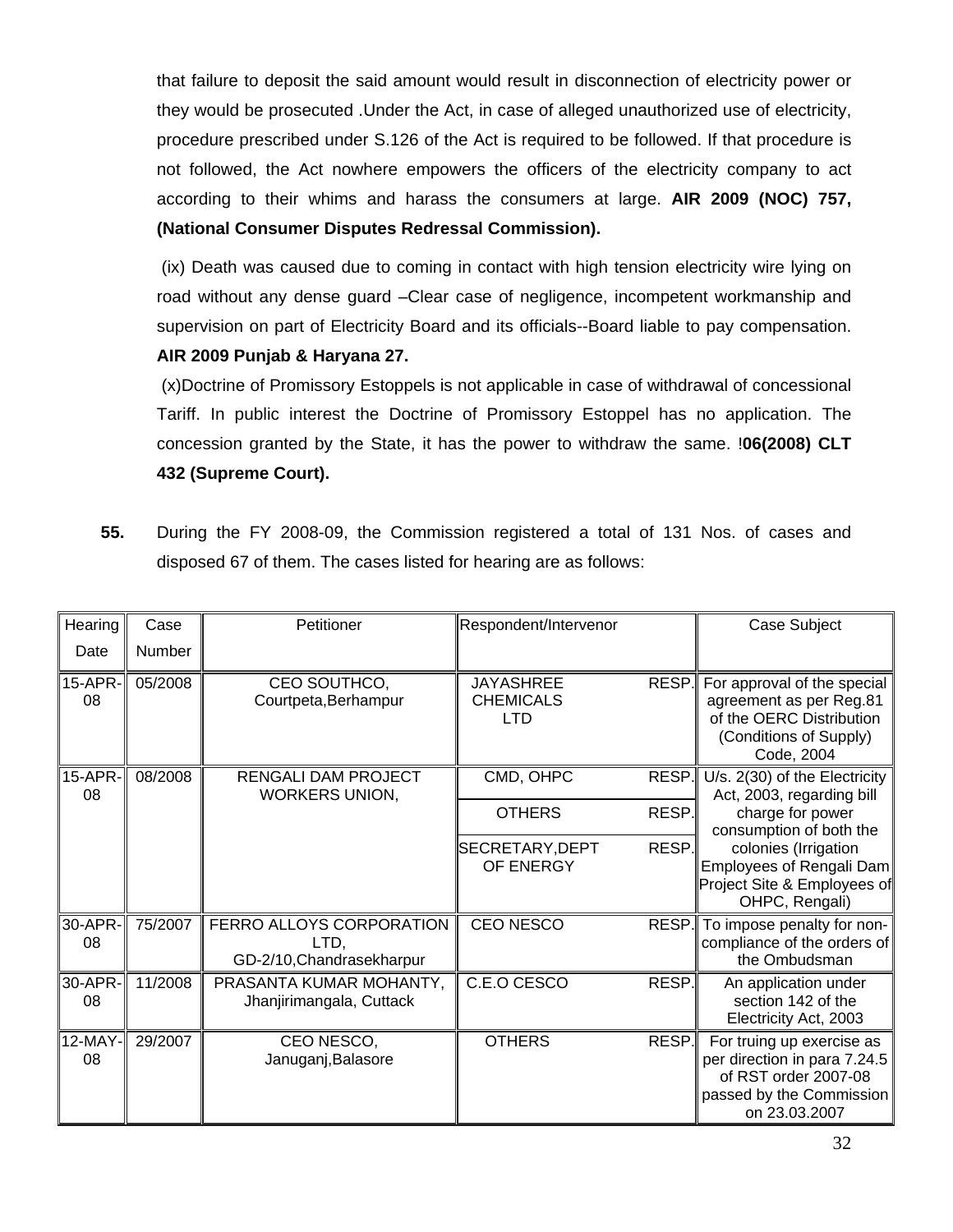| Hearing<br>Date | Case<br>Number | Petitioner                                                             | Respondent/Intervenor                        |             | Case Subject                                                                                                                                   |
|-----------------|----------------|------------------------------------------------------------------------|----------------------------------------------|-------------|------------------------------------------------------------------------------------------------------------------------------------------------|
| 12-MAY-<br>08   | 30/2007        | CEO WESCO,<br>AT/PO-Burla, Sambalpur                                   | <b>OTHERS</b>                                | RESP.       | For truing up exercise as<br>per direction in para 7.24.5<br>of RST order 2007-08<br>passed by the Commission<br>on 23.03.2007                 |
| 12-MAY-<br>08   | 31/2007        | CEO SOUTHCO,<br>Courtpeta, Berhampur                                   | <b>OTHERS</b>                                | RESP.       | For truing up exercise as<br>per direction in para 7.24.5<br>of RST order 2007-08<br>passed by the Commission<br>on 23.03.2007                 |
| 14-MAY-<br>08   | 57/2007        | C.M.D GRIDCO,<br>Janpath, Bhubaneswar                                  | <b>MEENAKSHI</b><br>POWER LTD.               | RESP.       | Seeking approval regarding<br>purchase of power from<br>Small Hydro Power Project                                                              |
|                 |                |                                                                        | SECRETARY, DEPT<br>OF ENERGY                 | RESP.       | with a capacity of 25 MW<br>(2x12.5) Middle Kolab & 12<br>MW Lower Kolab to be                                                                 |
|                 |                |                                                                        | PTC INDIA, NEW<br><b>DELHI</b>               | RESP.       | developed by Meenakshi<br>Power Ltd.                                                                                                           |
| 14-MAY-<br>08   | 59/2007        | C.M.D GRIDCO,<br>Janpath, Bhubaneswar                                  | <b>ORISSA POWER</b><br>CONSORTIUM LTD        |             | RESP. Seeking approval regarding<br>purchase of power from<br>Small Hydro Power Project                                                        |
|                 |                |                                                                        | SECRETARY, DEPT<br>OF ENERGY                 | RESP.       | at Samal Barrage by M/s.<br>OPCL                                                                                                               |
|                 |                |                                                                        | PTC INDIA, NEW<br><b>DELHI</b>               | <b>RESP</b> |                                                                                                                                                |
| 14-MAY-<br>08   | 73/2007        | TATA SPONGE IRON LTD,<br>Bileipada, Joda, Keonjhar                     | CMD, OPTCL                                   | RESP.       | For direction to treat the<br>petitioner's 18.5 MW<br><b>Captive Generating Plant</b><br>as an Independent Power<br>Producer (IPP)             |
| $14-MAY-$<br>08 | 13/2008        | VBC FERRO ALLOYS LTD,<br>6-2-913/914,7th Floor, Progressive<br>Tower   | <b>CEO SOUTHCO</b>                           | RESP.       | For execution of the review<br>order dtd.22.05.2006 in<br>OERC Case No.3/2006<br>passed by the Commission                                      |
| 17-MAY-<br>08   |                | 52/2007   PROTECTION MANUFACTURERS<br>PVT. LTD,                        | <b>EXECUTIVE</b><br>ENG.CESCO,KHURDA<br>DIV. | RESP.       | U/s.142 of the Electricity<br>Act, 2003 for<br>implementation of order<br>No.231 dt.20.09.2007<br>passed by the Ombudsman<br>(CZ), Bhubaneswar |
| 17-MAY-<br>08   | 78/2007        | MANAS KUMAR MANGARAJ,<br>At/Po-Lendu, Via-Nirakarpur, Dist.-<br>Khurda | C.E.O CESCO                                  | RESP.       | Non implmentation of<br>Ombudsman order & penal<br>action u/s 142 of the<br>Electricity Act, 2003.                                             |
| 23-MAY-<br>08   | 56/2007        | JADUMANI JENA & OTHERS,                                                | <b>EXECUTIVE</b><br>ER. BALUGAON             | RESP.       | To adjudicate the matter<br>u/s.142 of the Electricity<br>Act, 2003 in connection to                                                           |
|                 |                |                                                                        | J.E., KUHUDI                                 | RESP.       | the award passed by the<br>learned Ombudsman in CR                                                                                             |
|                 |                |                                                                        | ASST.<br>ENGINEER,<br><b>TANGI</b>           | RESP.       | Case No.OM(CZ) 57 of<br>2007                                                                                                                   |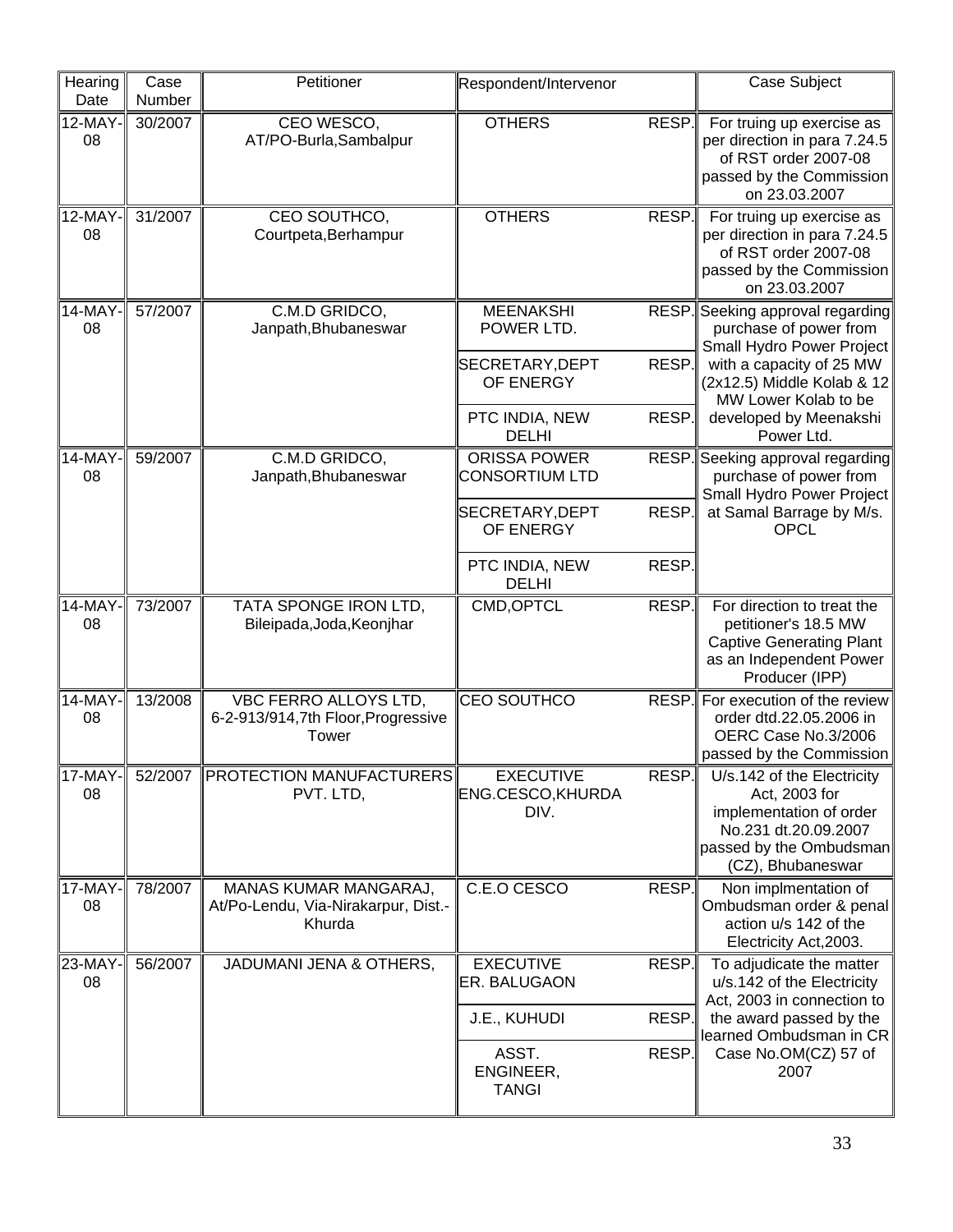| Hearing<br>Date | Case<br>Number | Petitioner                                                                     | Respondent/Intervenor                            |       | Case Subject                                                                                                                                    |
|-----------------|----------------|--------------------------------------------------------------------------------|--------------------------------------------------|-------|-------------------------------------------------------------------------------------------------------------------------------------------------|
| 24-MAY-<br>08   | 06/2008        | BIJAYA KUMAR MUDULI,<br>Muduli Sahi, Pratap<br>Sasan, Balakati, Khurda         | <b>MANAGER</b><br>(ELE), NED,<br><b>NIMAPARA</b> | RESP. | An application under<br>section 142 & 143 of the<br>Electricity Act, 2003                                                                       |
| 27-MAY-<br>08   | 07/2008        | <b>M/S.PATNAIK STEEL &amp; ALLOYS</b><br>LTD.,                                 | CMD, OPTCL                                       | RESP. | Seeking permission for<br>synchronisation, install<br>metering arrangement at<br>132/33 KV Grid S/s                                             |
| 30-MAY-<br>08   | 76/2007        | ROHIT FERRO TECH LTD.<br>JAJPUR,<br>At: Rahana, Po: Jakhapura, Dist:<br>Jajpur | CMD, OPTCL                                       | RESP. | Imposition of the bay hire<br>charges by OPTCL                                                                                                  |
| 30-MAY-<br>08   | 01/2008        | CEO NESCO,<br>Januganj, Balasore                                               | <b>OTHERS</b>                                    |       | RESP. For Review of RST Order of<br>the Commission<br>Dt.22.03.2005 & High Court<br>Order Dt.08.11.2006                                         |
| 20-JUN-<br>08   | 02/2007        | <b>GLOBAL ENERGY LTD.,</b><br>70 Nehru Place, New Delhi                        | <b>OTHERS</b>                                    |       | RESP. Application for grant of Intra<br>State trading licensee                                                                                  |
| 20-JUN-<br>08   | 17/2008        | HEMANT KU. PANDA,<br>Berhampur, Ganjam                                         | <b>OTHERS</b>                                    |       | RESP. Claiming compensation u/s.<br>142 of the Electricity Act,                                                                                 |
|                 |                |                                                                                | <b>CEO SOUTHCO</b>                               | RESP. | 2003                                                                                                                                            |
| 18-JUL-<br>08   | 32/2008        | EAST COAST RAILWAY,<br>Waltair                                                 | C.E.O CESCO                                      | RESP. | For review of order<br>dtd.20.03.2008 passed by                                                                                                 |
|                 |                |                                                                                | <b>CEO SOUTHCO</b>                               | RESP. | the Commission in Case<br>No.64, 65, 66 & 67 of 2007                                                                                            |
|                 |                |                                                                                | <b>CEO NESCO</b>                                 | RESP. |                                                                                                                                                 |
| 18-JUL-<br>08   | 33/2008        | ICWAI,<br>Kolkata                                                              | C.M.D GRIDCO                                     | RESP. | For modification of para<br>12.13 of order                                                                                                      |
|                 |                |                                                                                | <b>DIRECTOR</b><br>(TARIFF)                      | RESP. | dtd.14.03.2008 passed in<br>Case No.72 of 2007                                                                                                  |
| 19-JUL-<br>08   | 37/2008        | DIRECTOR (TARIFF),                                                             | <b>OTHERS</b>                                    | RESP. | Suo-motu proceeding<br>initiated by the Commission                                                                                              |
|                 |                |                                                                                | SECRETARY, DEPT<br>OF ENERGY                     | RESP. | for finalisation of Policy on<br>Harnessing of Power from<br>Renewable Energy Sources<br>including Cogeneration                                 |
| 28-JUL-<br>08   | 36/2008        | RAMESH CH. SATAPATHY,                                                          | SECRETARY, DEPT<br>OF ENERGY                     | RESP. | To conduct an enquiry<br>about non-generation of<br>Electric Bills (Domestic &                                                                  |
|                 |                |                                                                                | C.E.O CESCO                                      | RESP. | Commercial) and non-<br>distribution of the same to<br>the consumers of CESU                                                                    |
| 05-AUG-<br>08   | 15/2008        | CMD, OPTCL,<br>Janapath, Bhubaneswar                                           | <b>OTHERS</b>                                    | RESP. | Investment proposal to be<br>taken up from the FY 2008-<br>09 for construction of<br>132/33 KV substation at<br>Nuapada, Chandpur &<br>Dabugaon |
| 05-AUG-<br>08   | 19/2008        | CMD, OPTCL,<br>Janapath, Bhubaneswar                                           | <b>OTHERS</b>                                    | RESP. | Investment proposal to be<br>taken up from the FY 2008-<br>09 for construction of 132<br>KV substation at Padampur<br>& Kuchinda availing loan  |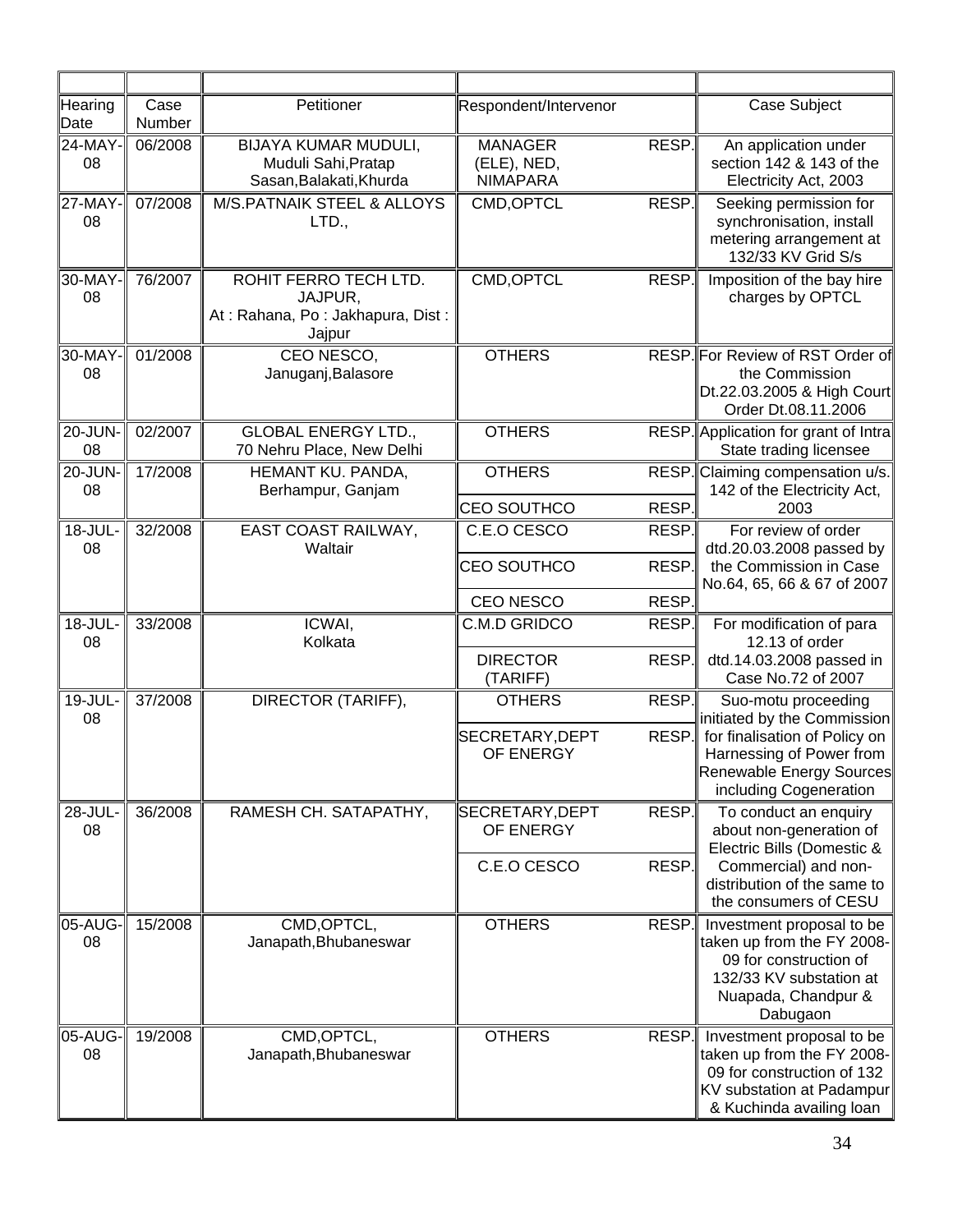|                    |                |                                                                   |                       |       | assistance from REC/PFC<br>Ltd.                                                                                                                                                    |
|--------------------|----------------|-------------------------------------------------------------------|-----------------------|-------|------------------------------------------------------------------------------------------------------------------------------------------------------------------------------------|
| Hearing<br>Date    | Case<br>Number | Petitioner                                                        | Respondent/Intervenor |       | Case Subject                                                                                                                                                                       |
| 05-AUG-<br>08      | 20/2008        | CMD, OPTCL,<br>Janapath, Bhubaneswar                              | <b>OTHERS</b>         | RESP. | Investment proposal to be<br>taken up from the FY 2008-<br>09 for construction of 132<br>KV substation at<br>Bhawanipatna & Boudh<br>availing loan assistance<br>from REC/PFC Ltd. |
| 06-AUG-<br>08      | 38/2008        | <b>BBSR FLOUR MILL</b><br>OWNERSASSN.,<br>Nayapalli, Bhubaneswar. | C.E.O CESCO           | RESP. | U/R 112 of the OERC<br>Distribution (Conditions of<br>Supply) Code, 2004 read<br>with Reg.8 of the OERC<br>(Conduct of Business)<br>Regulations, 2004                              |
| 12-AUG-<br>08      | 42/2008        | CEO WESCO,<br>AT/PO-Burla, Sambalpur                              | <b>OTHERS</b>         | RESP. | For review of the order<br>dated 20.03.2008 passed<br>by the Commission in Case<br>No.61 of 2007                                                                                   |
| 12-AUG-<br>08      | 43/2008        | CMD, OPTCL,<br>Janapath, Bhubaneswar                              | <b>OTHERS</b>         | RESP. | For review of the order<br>dated 20.03.2008 passed<br>by the Commission in Case<br>No.62 of 2007                                                                                   |
| 12-AUG-<br>08      | 44/2008        | CEO WESCO,<br>AT/PO-Burla, Sambalpur                              | <b>OTHERS</b>         | RESP. | For review of the order<br>dated 20.03.2008 passed<br>by the Commission in Case<br>No.65 of 2007                                                                                   |
| 12-AUG-<br>08      | 45/2008        | CEO NESCO,<br>Januganj, Balasore                                  | <b>OTHERS</b>         | RESP. | For review of the order<br>dated 20.03.2008 passed<br>by the Commission in Case<br>No.66 of 2007                                                                                   |
| 12-AUG-<br>08      | 46/2008        | CEO SOUTHCO,<br>Courtpeta, Berhampur                              | <b>OTHERS</b>         | RESP. | For review of the order<br>dated 20.03.2008 passed<br>by the Commission in Case<br>No.67 of 2007                                                                                   |
| 13-AUG-<br>08      | 24/2007        | RELIANCE COMMUNICATION<br>LTD,<br>Fortune Tower, Bhubaneswar      | <b>OTHERS</b>         | RESP. | For recalling the order<br>dtd.23.03.2007 passed by<br>the commission in Case<br>No: 57,58,59,60 of 2006                                                                           |
| 13-AUG-<br>08      | 14/2008        | LINGARAJ VERMICELLI (P) LTD.,<br>Nimakhandi - 761001 Dist: Ganjam | <b>OTHERS</b>         | RESP. | To impose penalty u/s.142<br>of the Electricity Act, 2003                                                                                                                          |
|                    |                |                                                                   | CEO SOUTHCO           | RESP. | on SOUTHCO for illegal<br>disruption of power to the<br>industrial premises of M/s.<br>Lingaraj Vermicelli (P) Ltd.                                                                |
| $13 - AU$ G-<br>08 | 16/2008        | CMD, OPTCL,<br>Janapath, Bhubaneswar                              | <b>OTHERS</b>         | RESP. | In the matter of installation<br>of PLCC & SCADA<br>equipment                                                                                                                      |
| 13-AUG-<br>08      | 23/2008        | C.M.D GRIDCO,<br>Janpath, Bhubaneswar                             | C.E.O CESCO           | RESP. | Review of Commission's<br>order dt.05.02.2005 in Case<br>No.31of 2002 to fix rate of<br>interest and amount<br>payable by CESU to                                                  |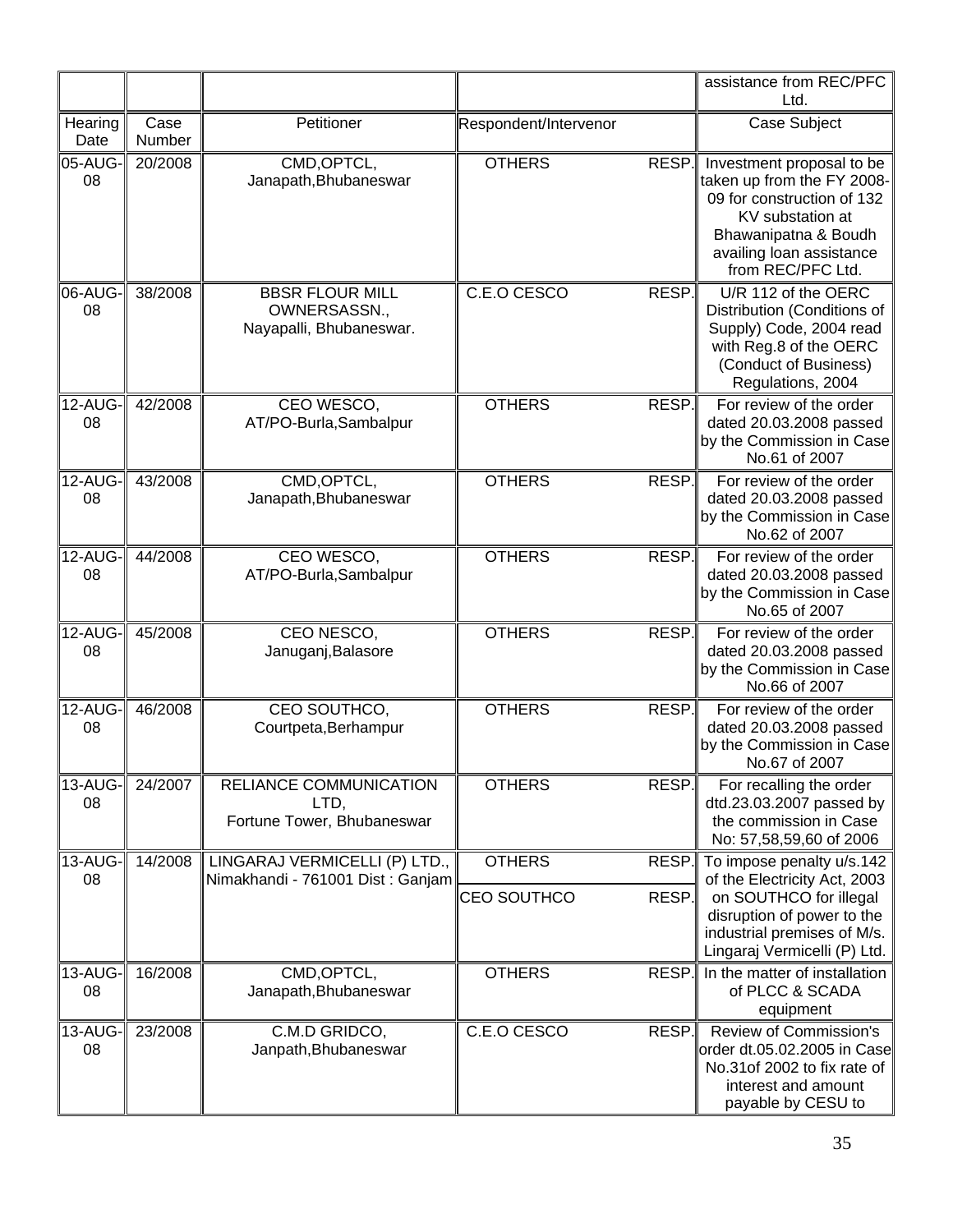|                 |                |                                                                                        |                                                                             |       | GRIDCO on the cash<br>support to the tune of<br>Rs.174 crore.                                                                                                 |
|-----------------|----------------|----------------------------------------------------------------------------------------|-----------------------------------------------------------------------------|-------|---------------------------------------------------------------------------------------------------------------------------------------------------------------|
| Hearing<br>Date | Case<br>Number | Petitioner                                                                             | Respondent/Intervenor                                                       |       | Case Subject                                                                                                                                                  |
| 21-AUG-<br>08   | 10/2006        | AKHANDALAMANI SPINNERS &<br><b>EXPORTERS,</b><br>Auronodayanagar, Link<br>Road.Cuttack | S.E. CESCO                                                                  | RESP. | Application filed by M/s.<br>Akhandalamani Spinners &<br>Exeporters Ltd u/s 142 of<br>the Electricity Act, 2003                                               |
| 21-AUG-<br>08   | 50/2008        | PETER ADAMS,<br>Vida Villa, Near Baptist Church,<br>Sutahat, Cuttack-753001            | C.E.O CESCO                                                                 | RESP. | Non-compliance of<br>Ombudsman Order U/s 142<br>of the Electricity Act, 2003                                                                                  |
| 29-AUG-<br>08   | 54/2007        | PROJECT DEVELOPMENT<br>CONSULTANTS,<br>F/6, BJB Nagar, Bhubaneswar                     | SECRETARY, DEPT<br>OF ENERGY                                                | RESP. | For execution of order<br>dt.20.08.2005 passed by<br>the Commission in Case                                                                                   |
|                 |                |                                                                                        | EIC-CUM-PCEI                                                                | RESP. | No.14 of 2005                                                                                                                                                 |
|                 |                |                                                                                        | C.M.D GRIDCO                                                                | RESP. |                                                                                                                                                               |
|                 |                |                                                                                        | SECRETARY, WR<br><b>DEPTT</b>                                               | RESP. |                                                                                                                                                               |
| 29-AUG-<br>08   | 51/2008        | MISRILALL MINES PVT. LTD.,<br>P.O. Pankaphal Sasan, Dist-Jajpur.                       | CMD, OPTCL                                                                  | RESP. | To permit energisation of<br>the 132 KV line from the<br>Old Duburi S/s to the<br>premises of the Ferro Alloy<br>Division of M/s Misrilall<br>Mines Pvt. Ltd. |
| 06-SEP-<br>08   | 32/2006        | C.M.D GRIDCO,<br>Janpath, Bhubaneswar                                                  | <b>SHARVANI</b><br>ENERGY (P)<br><b>LTD</b>                                 | RESP. | For approval of PPA<br>executed between GRIDCO<br>& M/s. Sharvani Energy<br>Pvt. Ltd.,                                                                        |
| 06-SEP-<br>08   | 43/2006        | C.M.D GRIDCO,<br>Janpath, Bhubaneswar                                                  | <b>SALANDI</b><br><b>HYDRO</b><br><b>POWER</b><br>PROJECT (P)<br><b>LTD</b> | RESP. | For approval of PPA<br>executed between GRIDCO<br>& M/s.Salandi Hydro Power<br>Projects Limited.                                                              |
| 06-SEP-<br>08   | 49/2006        | C.M.D GRIDCO,<br>Janpath, Bhubaneswar                                                  | <b>KAKATIA</b><br>CHEMICALS (P)<br>LTD.                                     | RESP. | For approval of PPA<br>between GRIDCO and M/s.<br>Kakatia Chemicals (P) Ltd.                                                                                  |
| 06-SEP-<br>08   | 65/2006        | C.M.D GRIDCO,<br>Janpath, Bhubaneswar                                                  | <b>JEYPORE</b><br><b>HYDRO</b><br><b>POWER</b><br><b>PROJECTS</b>           | RESP. | For approval of PPA<br>executed between GRIDCO<br>and M/s. Jeypore Hydro<br><b>Power Projects</b>                                                             |
| 01-OCT-<br>08   | 69/2007        | DIRECTOR (TARIFF),                                                                     | CEO WESCO                                                                   | RESP. | For non-compliance of<br>Commission's direction at<br>para 6.4.5 passed in Case<br>No.58/2006 dtd.23.03.2007<br>- regarding receivable audit                  |
| 01-OCT-<br>08   | 70/2007        | DIRECTOR (TARIFF),                                                                     | CEO NESCO                                                                   | RESP. | For non-compliance of<br>Commission's direction at<br>para 6.4.5 passed in Case<br>No.59/2006 dtd.23.03.2007<br>regarding receivable audit                    |
| 01-OCT-<br>08   | 71/2007        | DIRECTOR (TARIFF),                                                                     | CEO SOUTHCO                                                                 | RESP. | For non-compliance of<br>Commission's direction at                                                                                                            |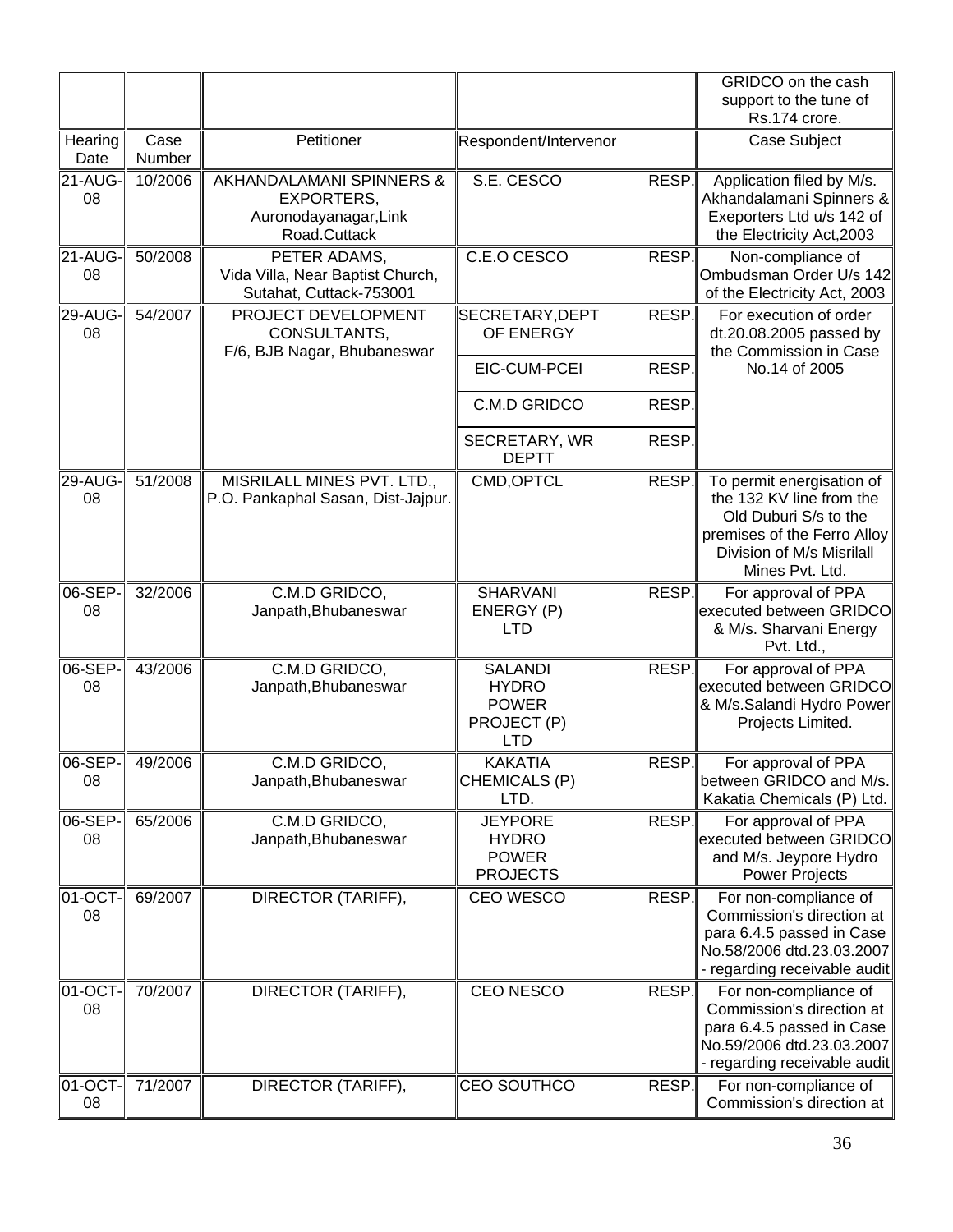|                 |                |                                                                       |                                     |       | para 6.4.5 passed in Case<br>No.60/2006 dtd.23.03.2007<br>regarding receivable audit                                                                                                                                   |
|-----------------|----------------|-----------------------------------------------------------------------|-------------------------------------|-------|------------------------------------------------------------------------------------------------------------------------------------------------------------------------------------------------------------------------|
| Hearing<br>Date | Case<br>Number | Petitioner                                                            | Respondent/Intervenor               |       | Case Subject                                                                                                                                                                                                           |
| 01-OCT-<br>08   | 18/2008        | CEO WESCO,<br>AT/PO-Burla, Sambalpur                                  | <b>OTHERS</b>                       | RESP. | Regarding submission of<br>information as per order<br>dtd.20.03.2008 passed by<br>the Commission in Case<br>No.65/2007                                                                                                |
| 01-OCT-<br>08   | 25/2008        | CEO NESCO,<br>Januganj, Balasore                                      |                                     |       | Regarding submission of<br>information as per order<br>dtd.20.03.2008 passed by<br>the Commission in Case<br>No.66 of 2007                                                                                             |
| 01-OCT-<br>08   | 26/2008        | CEO SOUTHCO,<br>Courtpeta, Berhampur                                  |                                     |       | Regarding submission of<br>information as per order<br>dtd.20.03.2008 passed by<br>the Commission in Case<br>No.67 of 2007                                                                                             |
| 01-OCT-<br>08   | 27/2008        | C.E.O CESCO,<br><b>IDCO</b><br>Tower, Janapath, Bhubaneswar           |                                     |       | Regarding submission of<br>information as per order<br>dtd.20.03.2008 passed by<br>the Commission in Case<br>No.64 of 2007                                                                                             |
| 03-OCT-<br>08   | 17/2007        | CEO NESCO,<br>Januganj, Balasore                                      | <b>OTHERS</b>                       | RESP. | Management of local<br>distribution in rural areas by<br>panchayat institutions or<br>franchisees                                                                                                                      |
| 03-OCT-<br>08   | 18/2007        | CEO WESCO,<br>AT/PO-Burla, Sambalpur                                  | <b>OTHERS</b>                       |       | RESP. Introduction of franchisee in<br>its area of supply                                                                                                                                                              |
| 03-OCT-<br>08   | 19/2007        | CEO SOUTHCO,<br>Courtpeta, Berhampur                                  | <b>OTHERS</b>                       |       | RESP. Introduction of franchisee in<br>its area of supply                                                                                                                                                              |
| 03-OCT-<br>08   | 28/2007        | C.E.O CESCO,<br><b>IDCO</b><br>Tower, Janapath, Bhubaneswar           | <b>OTHERS</b>                       | RESP. | For engagement of<br>franchisee in rural & semi-<br>urban areas                                                                                                                                                        |
| ∥04-OCT-<br>08  | 56/2008        | JABAMAYEE FERRO ALLOYS<br>LTD.,<br>Sukinda, PO/PS-Jajpur, Dist-Jajpur | CMD, OPTCL                          | RESP. | U/C 1.8 of Orissa Grid<br>Code, 2006 and to permit<br>connectivity of 132/11 KV<br>system installed at JFAL,<br>Sunkinda from OPTCL Grid<br>$ s/s$ and allow 6 months time<br>for installation of PLCC &<br><b>TRU</b> |
| 04-OCT-<br>08   | 57/2008        | CEO SOUTHCO,<br>Courtpeta, Berhampur                                  | CMD, OPTCL                          | RESP. | U/s 142 of the Electricity<br>Act, 2003 for non-                                                                                                                                                                       |
|                 |                |                                                                       | C.M.D GRIDCO                        | RESP. | compliance of the direction<br>of the Commission.                                                                                                                                                                      |
| 01-NOV-<br>08   | 28/2008        | DIRECTOR(ENGG.),<br>OERC, Unit-8, Bhubaneswar-12                      | <b>OTHERS</b>                       |       | RESP. For non-compliance of the<br>safety Rules, faulty                                                                                                                                                                |
|                 |                |                                                                       | <b>EXECUTIVE</b><br><b>ENGINEER</b> | RESP. | procedure of<br>requisition/issue/return of<br>line clear, engagement of<br>personnel without certificate<br>of competence                                                                                             |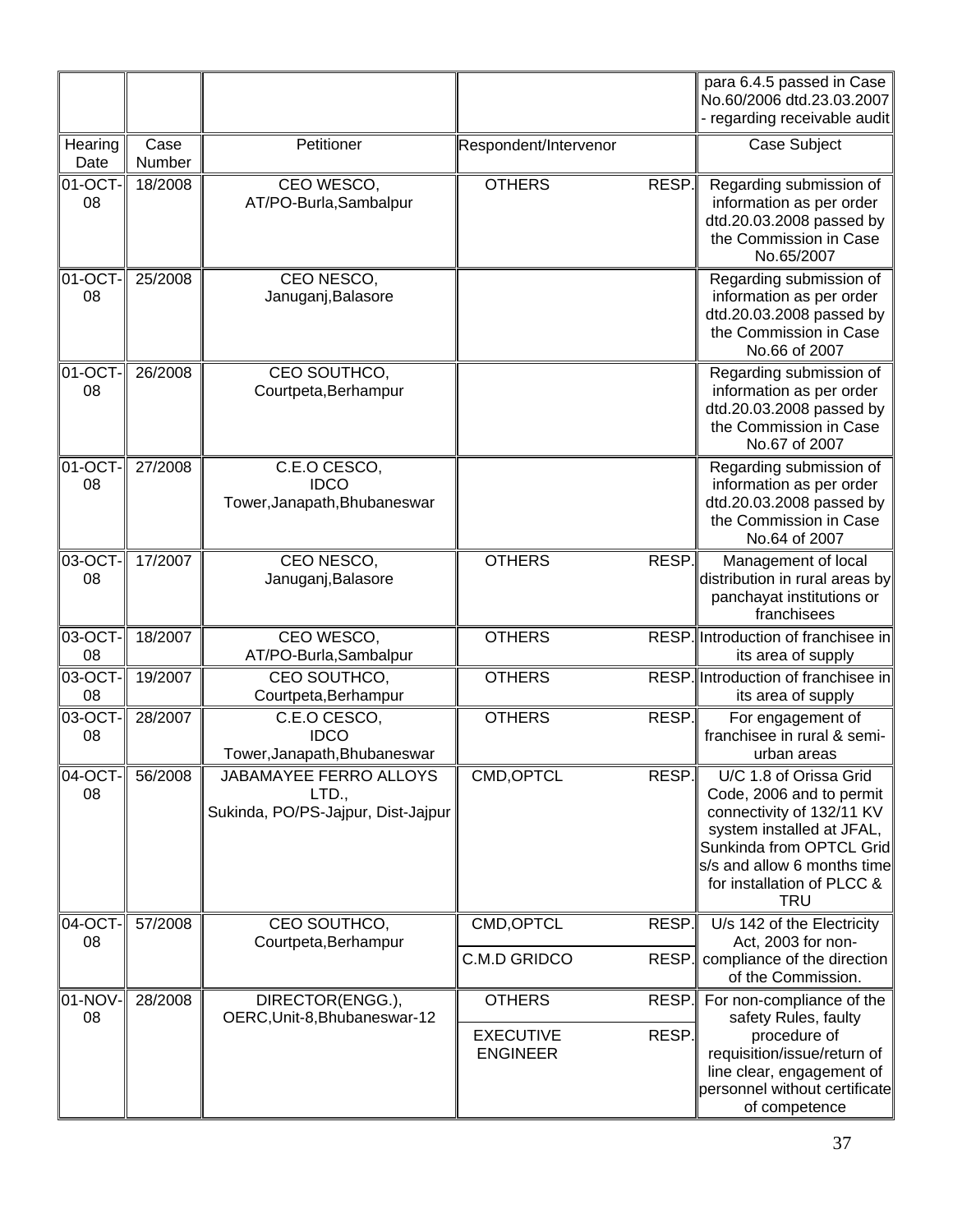| 01-NOV-<br>08          | 29/2008        | DIRECTOR(ENGG.),<br>OERC, Unit-8, Bhubaneswar-12                 | <b>OTHERS</b>                           | RESP. | For improper maintenance<br>practice                                                                                                                      |
|------------------------|----------------|------------------------------------------------------------------|-----------------------------------------|-------|-----------------------------------------------------------------------------------------------------------------------------------------------------------|
|                        |                |                                                                  | <b>EXECUTIVE</b><br><b>ENGINEER</b>     | RESP. |                                                                                                                                                           |
| Hearing<br>Date        | Case<br>Number | Petitioner                                                       | Respondent/Intervenor                   |       | Case Subject                                                                                                                                              |
| 01-NOV-<br>08          | 34/2008        | DIRECTOR(ENGG.),<br>OERC, Unit-8, Bhubaneswar-12                 | JE, SOUTHCO,<br><b>MALUD</b>            | RESP. | Non-compliance of the<br>Safety Rules and delay in<br>reporting the accident                                                                              |
| $\sqrt{01-NO_V}$<br>08 | 40/2008        | CEO SOUTHCO,<br>Courtpeta, Berhampur                             | C.M.D GRIDCO                            | RESP. | For Non-payment of EC<br>and also non-certification of                                                                                                    |
|                        |                |                                                                  | CMD, OHPC                               | RESP. | EC consumed by OHPC in<br>respect of OHPC colony at<br>Balimela of Malkanagiri                                                                            |
| 04-NOV-<br>08          | 52/2008        | CEO SOUTHCO,<br>Courtpeta, Berhampur                             | <b>OTHERS</b>                           | RESP. | Review of order dated<br>20.03.2008 passed by the<br>Commission on review<br>petition filed on the order<br>dated 22.03.2007 in the<br>Case No.55 of 2006 |
| 05-NOV-<br>08          | 12/2008        | CEO WESCO,<br>AT/PO-Burla, Sambalpur                             | CMD, OPTCL                              | RESP. | To review the order<br>dtd.22.12.2007 passed by                                                                                                           |
|                        |                |                                                                  | OPGC                                    | RESP. | the Commission in Case<br>No.49 of 2007                                                                                                                   |
| 05-NOV-<br>08          | 59/2008        | STEEL AUTHORITY OF INDIA,                                        | CMD, OPTCL                              | RESP. | U/s 1.8 of OGC Reg. 2006<br>for settlement of<br><b>SCADA/PLCC facilities</b>                                                                             |
| 06-NOV-<br>08          | 54/2008        | PATNAIK STEEL & ALLOYS LTD.,<br>Falcon House, A-22 Cuttack Road, | CMD, OPTCL                              |       | RESP. Under Clause 1.8 of Orissa<br>Grid Code, 2006 for                                                                                                   |
|                        |                | <b>Bhubaneswar</b>                                               | <b>CEO NESCO</b>                        | RESP. | exemption from the<br>provisions and energisation                                                                                                         |
|                        |                |                                                                  | C.M.D GRIDCO                            | RESP. | of the 132/220 KV system<br>to be installed by PSAL,<br>Purunapani, Dist-Keonjhar.                                                                        |
| 18-NOV-<br>08          | 61/2008        | CMD, OPTCL,<br>Janapath, Bhubaneswar                             | <b>OTHERS</b>                           | RESP. | Investment Proposal of<br>OPTCL for construction of<br>∥2x315 MVA 400/220 KV S/s∥<br>at Bolangir along with<br>associated transmission<br>line.           |
| 26-NOV-<br>08          | 31/2006        | C.M.D GRIDCO,<br>Janpath, Bhubaneswar                            | SECRETARY, DEPT<br>OF ENERGY            | RESP. | For approval of PPA                                                                                                                                       |
|                        |                |                                                                  | NABABHARAT<br>POWER (P) LTD             | RESP. |                                                                                                                                                           |
| 26-NOV-<br>08          | 34/2006        | C.M.D GRIDCO,<br>Janpath, Bhubaneswar                            | SECRETARY, DEPT<br>OF ENERGY            | RESP. | For approval of PPA<br>executed between GRIDCO<br>& M/s.Tata Power                                                                                        |
|                        |                |                                                                  | <b>TATA POWER</b><br><b>COMPANY LTD</b> | RESP. | Company Ltd.,                                                                                                                                             |
| 26-NOV-<br>08          | 35/2006        | C.M.D GRIDCO,<br>Janpath, Bhubaneswar                            | SECRETARY, DEPT<br>OF ENERGY            | RESP. | For approval of PPA<br>executed between GRIDCO<br>& M/s. Zindal Photo Limited                                                                             |
|                        |                |                                                                  | <b>JINDAL PHOTO</b><br><b>LTD</b>       | RESP. |                                                                                                                                                           |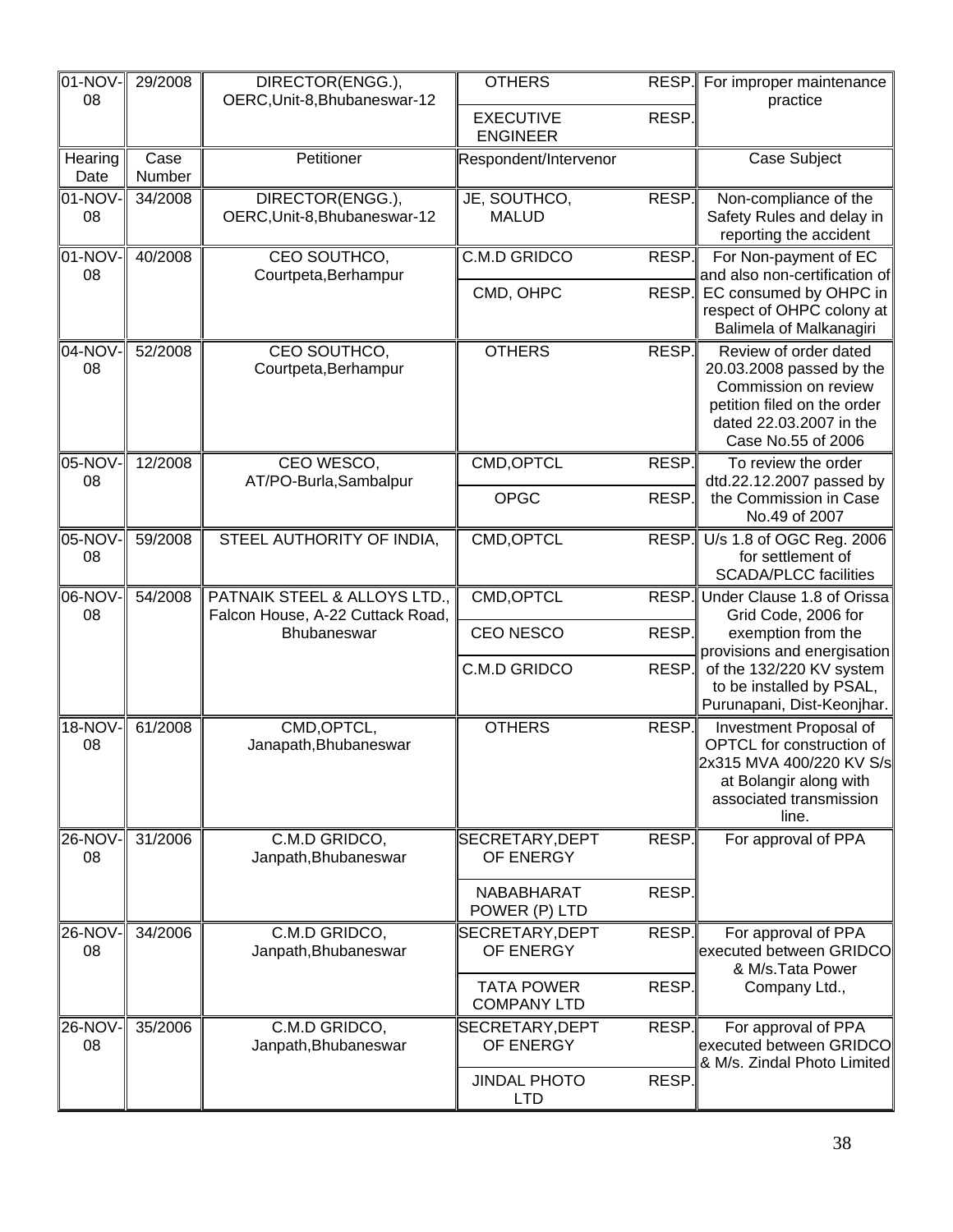| 26-NOV-<br>08   | 36/2006        | C.M.D GRIDCO,<br>Janpath, Bhubaneswar | SECRETARY, DEPT<br>OF ENERGY                   | RESP.  | For approval of PPA<br>executed between GRIDCO<br>& M/s. GMR Energy                                            |  |
|-----------------|----------------|---------------------------------------|------------------------------------------------|--------|----------------------------------------------------------------------------------------------------------------|--|
|                 |                |                                       | <b>GMR ENERGY LTD</b>                          | RESP.  | Limited,                                                                                                       |  |
| Hearing<br>Date | Case<br>Number | Petitioner                            | Respondent/Intervenor                          |        | Case Subject                                                                                                   |  |
| 26-NOV-<br>08   | 37/2006        | C.M.D GRIDCO,<br>Janpath, Bhubaneswar | SECRETARY, DEPT<br>OF ENERGY                   | RESP.  | For approval of PPA<br>executed between GRIDCO<br>& M/s. ESSAR Power                                           |  |
|                 |                |                                       | <b>ESSAR POWER</b><br><b>LTD</b>               | RESP.  | Limited                                                                                                        |  |
| 26-NOV-<br>08   | 38/2006        | C.M.D GRIDCO,<br>Janpath, Bhubaneswar | SECRETARY, DEPT<br>OF ENERGY                   | RESP.  | For approval of PPA<br>executed between GRIDCO<br>& M/s.CESC Limited.                                          |  |
|                 |                |                                       | <b>CESC LIMITED</b>                            | RESP.  |                                                                                                                |  |
| $26-NOV$<br>08  | 39/2006        | C.M.D GRIDCO,<br>Janpath, Bhubaneswar | SECRETARY, DEPT<br>OF ENERGY                   | RESP.  | For approval of PPA<br>executed between GRIDCO<br>& M/s. Visa Power Limited.                                   |  |
|                 |                |                                       | <b>VISA POWER</b><br><b>LIMITED</b>            | RESP.  |                                                                                                                |  |
| 26-NOV-<br>08   | 40/2006        | C.M.D GRIDCO,<br>Janpath, Bhubaneswar | SECRETARY, DEPT<br>OF ENERGY                   | RESP.  | For approval of PPA<br>executed between GRIDCO<br>& M/s.Bhusan Energy (P)                                      |  |
|                 |                |                                       | <b>BHUSAN ENERGY</b><br>(P) LIMITED            | RESP.  | Limited.                                                                                                       |  |
| 26-NOV-<br>08   | 41/2006        | C.M.D GRIDCO,<br>Janpath, Bhubaneswar | SECRETARY, DEPT<br>OF ENERGY                   | RESP.  | For approval of PPA<br>executed between GRIDCO<br>& M/s.Lanco Group Limited                                    |  |
|                 |                |                                       | <b>LANCO GROUP</b><br><b>LIMITED</b>           | RESP.  |                                                                                                                |  |
| 26-NOV-<br>08   | 42/2006        | C.M.D GRIDCO,<br>Janpath, Bhubaneswar | SECRETARY, DEPT<br>OF ENERGY                   | RESP.  | For approval of PPA<br>executed between GRIDCO<br>& M/s. Mahanadi Aban<br>Power Co. Limited.                   |  |
|                 |                |                                       | <b>MAHANADHI ABAN</b><br>POWER CO. LTD         | RESP.  |                                                                                                                |  |
| 26-NOV-<br>08   | 44/2006        | C.M.D GRIDCO,<br>Janpath, Bhubaneswar | SECRETARY,DEPT<br>OF ENERGY                    | RESP.∥ | For approval of PPA<br>executed between GRIDCO<br>& M/s. Sterlite Energy                                       |  |
|                 |                |                                       | <b>STERLITE</b><br><b>ENERGY LTD</b>           | RESP.  | Limited.                                                                                                       |  |
| 26-NOV-<br>08   | 45/2006        | C.M.D GRIDCO,<br>Janpath, Bhubaneswar | SECRETARY, DEPT<br>OF ENERGY                   | RESP.  | For approval of PPA<br>executed between GRIDCO<br>& M/s.Monnet Ispat &                                         |  |
|                 |                |                                       | <b>MONNET ISPAT &amp;</b><br><b>ENERGY LTD</b> | RESP.  | <b>Energy Limited</b>                                                                                          |  |
| 26-NOV-<br>08   | 46/2006        | C.M.D GRIDCO,<br>Janpath, Bhubaneswar | SECRETARY, DEPT<br>OF ENERGY                   | RESP.  | For approval of PPA<br>executed between GRIDCO<br>& M/s. KVK Nilachal Power                                    |  |
|                 |                |                                       | <b>KVK NILACHAL</b><br>POWER (P) LTD           | RESP.  | (P) Limited.                                                                                                   |  |
| 27-NOV-<br>08   | 41/2008        | CMD, OPTCL,<br>Janapath, Bhubaneswar  | <b>OTHERS</b>                                  |        | RESP. For 5% spares to be kept to<br>meet emergency<br>requirement as per para $(4)$<br>& (5) of Reg.8 of OERC |  |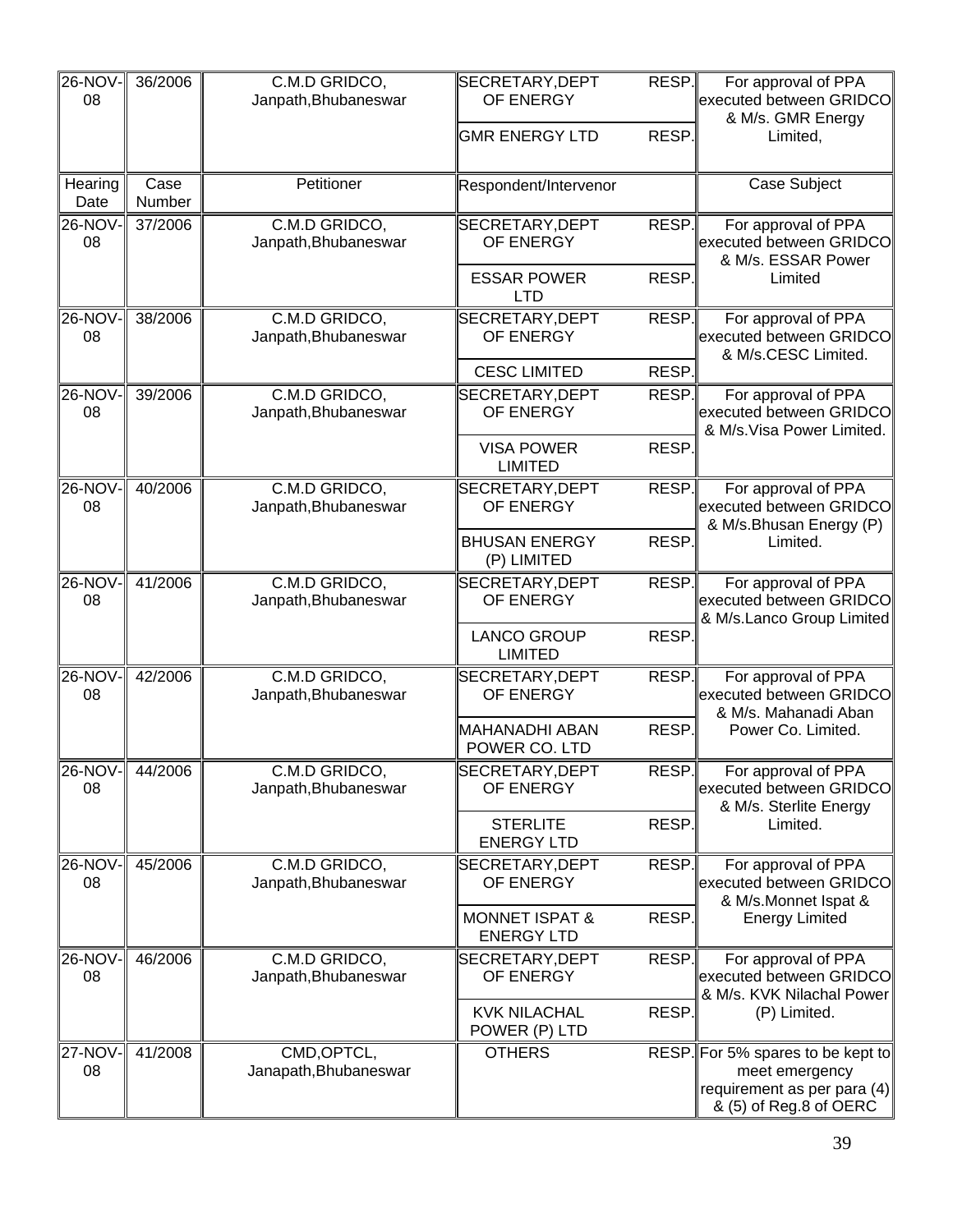|                 |                |                                                                                        |                                               |       | (Conduct of Business)<br>Reg., 2004                                                                                                                                                                                                                   |
|-----------------|----------------|----------------------------------------------------------------------------------------|-----------------------------------------------|-------|-------------------------------------------------------------------------------------------------------------------------------------------------------------------------------------------------------------------------------------------------------|
| Hearing<br>Date | Case<br>Number | Petitioner                                                                             | Respondent/Intervenor                         |       | Case Subject                                                                                                                                                                                                                                          |
| 27-NOV-<br>08   | 55/2008        | MEENAKSHI POWER LTD.,<br>Hyderabad                                                     | <b>CMD, OPTCL</b>                             |       | RESP. U/s 1.8 of Orissa Grid Code<br>Reg., 2006 to permit<br>connectivityy of the<br>Petitioner's SHEP t 132 KV<br>at the Jayanagar 220/132<br>KV Grid s/s pending<br>commissioning of the PLCC<br>equipments.                                        |
| 29-NOV-<br>08   | 30/2008        | C.E.O CESCO,<br><b>IDCO</b>                                                            | <b>OTHERS</b>                                 | RESP. | For direction to SLDC,<br><b>BBSR</b> to allow inter-state                                                                                                                                                                                            |
|                 |                | Tower, Janapath, Bhubaneswar                                                           | CMD, OPTCL                                    | RESP. | open access to NTPC<br>VVNL for interstate trading<br>of surplus power of CESU                                                                                                                                                                        |
| 29-NOV-<br>08   | 35/2008        | IFFCO,<br>Paradip, Jagatsinghpur                                                       | CMD, OPTCL                                    | RESP. | For direction to OPTCL for<br>synchronisation of IFFCO                                                                                                                                                                                                |
|                 |                |                                                                                        | EIC-CUM-PCEI                                  | RESP. | CGP (2x55 MW) with                                                                                                                                                                                                                                    |
|                 |                |                                                                                        | C.E.O CESCO                                   | RESP. | OPTCL system for export of<br>power up to 50 MW to<br>CESU for trading based on<br><b>System Studies Report</b><br>prepared by OPTCL                                                                                                                  |
| 01-DEC-<br>08   | 115/2004       | C.M.D GRIDCO,<br>Janpath, Bhubaneswar                                                  | <b>OTHERS</b>                                 | RESP. | For clarification to the<br>supplementary order<br>dt.20.07.2006 passed by<br>the Commission in Case<br>No.115 of 2004 pertaining<br>to the approved Business<br>Plan of NESCO, WESCO,<br>SOUTHCO & CESCO -<br>regarding Delayed Payment<br>Surcharge |
| 01-DEC-<br>08   | 10/2008        | OCL INDIA LIMITED,<br>Rajagangapur, Orissa                                             | CEO WESCO                                     | RESP. | Open access of power by<br>M/s. OCL India Ltd. from                                                                                                                                                                                                   |
|                 |                |                                                                                        | SR GM SLDC                                    | RESP. | OCL Iron & Steel Ltd. &<br>removal of difficulties                                                                                                                                                                                                    |
| 29-DEC-<br>08   | 74/2007        | PRINIK STEELS PVT. LTD,                                                                | <b>EXECUTIVE</b><br>ENG.CESCO, KHURDA<br>DIV. | RESP. | For non-<br>compliance/violation of the<br>award dt.05.11.2007 of the<br>Ombudsman (CZ), BBSR<br>passed in consumer<br>representation case<br>No.OM(CZ)-60/2007                                                                                       |
| 29-DEC-<br>08   | 58/2008        | JYOTI PRAKSH PATNAIK,<br>At-Kaligali, PO-Chandinichowk, PS-<br>Lalbag, Cuttack-753002. | C.E.O CESCO                                   | RESP. | U/s 142 and 146 of the<br>Electricity Act, 2003                                                                                                                                                                                                       |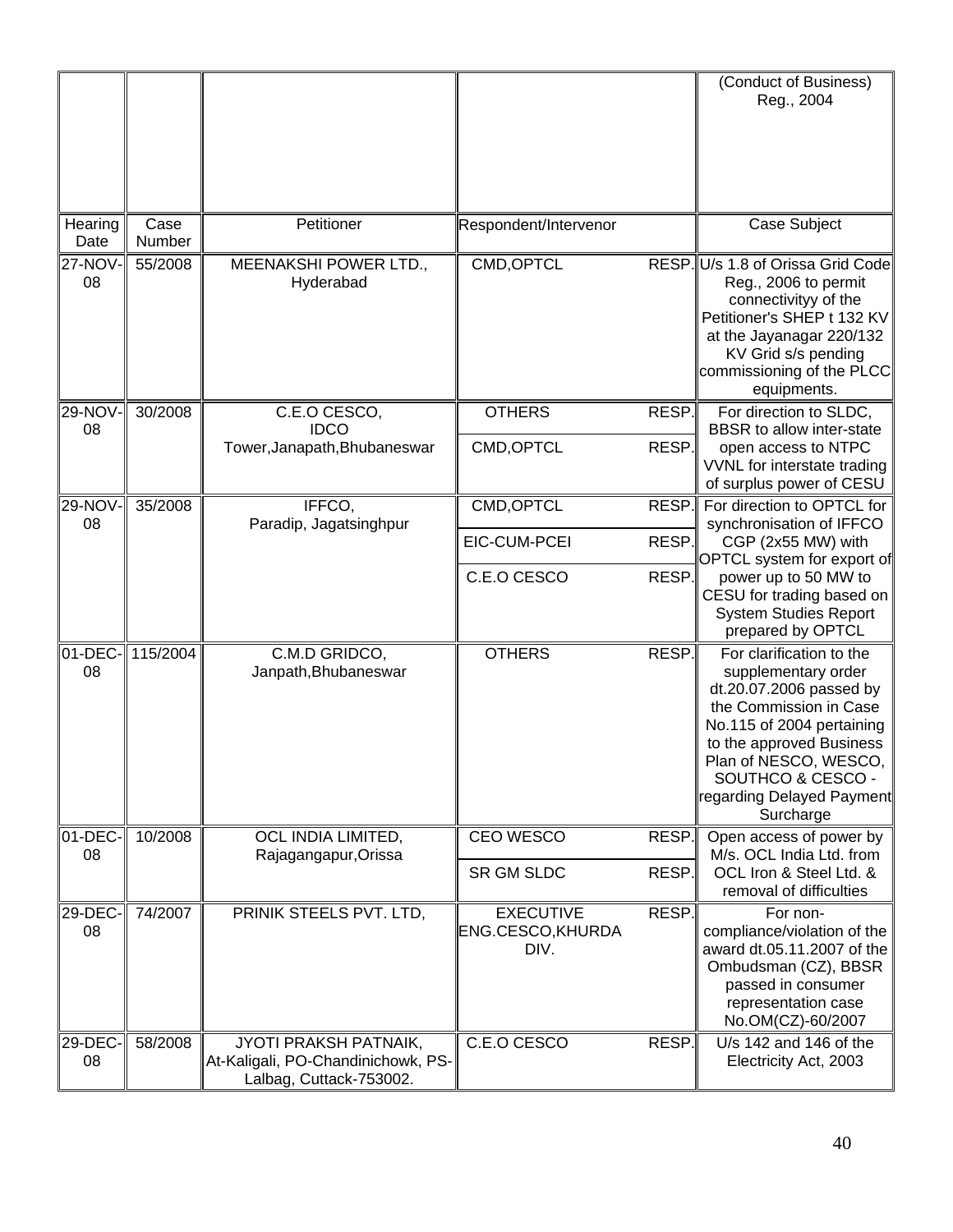| 30-DEC-<br>08    | 39/2008        | CMD, OPTCL,<br>Janapath, Bhubaneswar                              |                       |       | 3rd Transformer bay in<br>different Grid s/s and<br>installation of 4rd<br>Transformer there into meet<br>emergency requirement as<br>per para (4) and (5) of<br>Regulation 8 of OERC<br>(Conduct of Business)<br>Regulations, 2004      |
|------------------|----------------|-------------------------------------------------------------------|-----------------------|-------|------------------------------------------------------------------------------------------------------------------------------------------------------------------------------------------------------------------------------------------|
| Hearing<br>Date  | Case<br>Number | Petitioner                                                        | Respondent/Intervenor |       | Case Subject                                                                                                                                                                                                                             |
| 30-DEC-<br>08    | 47/2008        | CMD, OPTCL,<br>Janapath, Bhubaneswar                              |                       |       | Direction to CESU for<br>construction 33 KV link<br>lines/revival of defunct 33<br>KV lines and elimination of<br>11 KV system for<br>enhancement power supply<br>reliability and continuity to<br>consumers.                            |
| 05-JAN-<br>09    | 74/2008        | CMD, OPTCL,<br>Janapath, Bhubaneswar                              | <b>OTHERS</b>         | RESP. | Investment proposal of<br>OPTCL for (1) construction<br>of 132/33 KV s/s at Kalunga<br>& Barbil & 220/33 KV s/s at<br>Bonai (2) 220 KV Bidanasi-<br>Cuttack DC line (3)<br>Restoration of 220 KV<br>Budhipadar-Burla-Bolangir<br>DC line |
| 19-JAN-<br>09    | 21/2008        | C.E.O CESCO,<br><b>IDCO</b><br>Tower, Janapath, Bhubaneswar       | <b>C.M.D GRIDCO</b>   | RESP. | Regarding Year End<br>Adjustment Bill claimed by<br>GRIDCO for the FY 2000-<br>01                                                                                                                                                        |
| 19-JAN-<br>09    | 75/2008        | SHRI MAHAVIR FERRO ALLOYS<br>PVT. LTD.,                           | CMD, OPTCL            | RESP. | To permit synchronization<br>of the 12 MW CPP at 33 KV                                                                                                                                                                                   |
|                  |                | Plot No.283, Vill. Jiabahal, IDC,<br>Kalunga                      | <b>SR GM SLDC</b>     | RESP. | with 33 KV Kalunga feeder<br>pending interconnection at                                                                                                                                                                                  |
|                  |                |                                                                   | <b>WESCO</b>          | RESP. | 132 KV                                                                                                                                                                                                                                   |
| 19-JAN-<br>09    | 01/2009        | OPTCL,                                                            | <b>CEO NESCO</b>      | RESP. | For removal of 11 KV<br>System and 33/11 KV                                                                                                                                                                                              |
|                  |                |                                                                   | C.E.O CESCO           | RESP. | transformers                                                                                                                                                                                                                             |
|                  |                |                                                                   | <b>CEO SOUTHCO</b>    | RESP. |                                                                                                                                                                                                                                          |
|                  |                |                                                                   | CEO WESCO             | RESP. |                                                                                                                                                                                                                                          |
| 16-FEB-<br>09    | 77/2007        | TATA SPONGE IRON LTD,<br>Bileipada, Joda, Keonjhar                | CMD, OPTCL            | RESP. | Challanging the inaction of<br>OPTCL in refunding excess<br>supervision charges                                                                                                                                                          |
| 16-FEB-<br>09    | 60/2008        | CEO WESCO,<br>AT/PO-Burla, Sambalpur                              | CMD, OPGC             | RESP. | An application u/s 142 of<br>the Electricity Act, 2003                                                                                                                                                                                   |
| 16-FEB-<br>09    | 72/2008        | SEVEN HILLS ROLLING MILLS<br>LTD.<br>Berhampur, Ganjam            | <b>SOUTHCO</b>        | RESP. | U/s 142 of the Electricity<br>Act, 2003                                                                                                                                                                                                  |
| $16$ -FEB-<br>09 | 73/2008        | <b>SEVEN HILLS IRON &amp; STEEL</b><br>LTD.,<br>Berhampur, Ganjam | <b>SOUTHCO</b>        | RESP. | U/s 142 of the Electricity<br>Act, 2003                                                                                                                                                                                                  |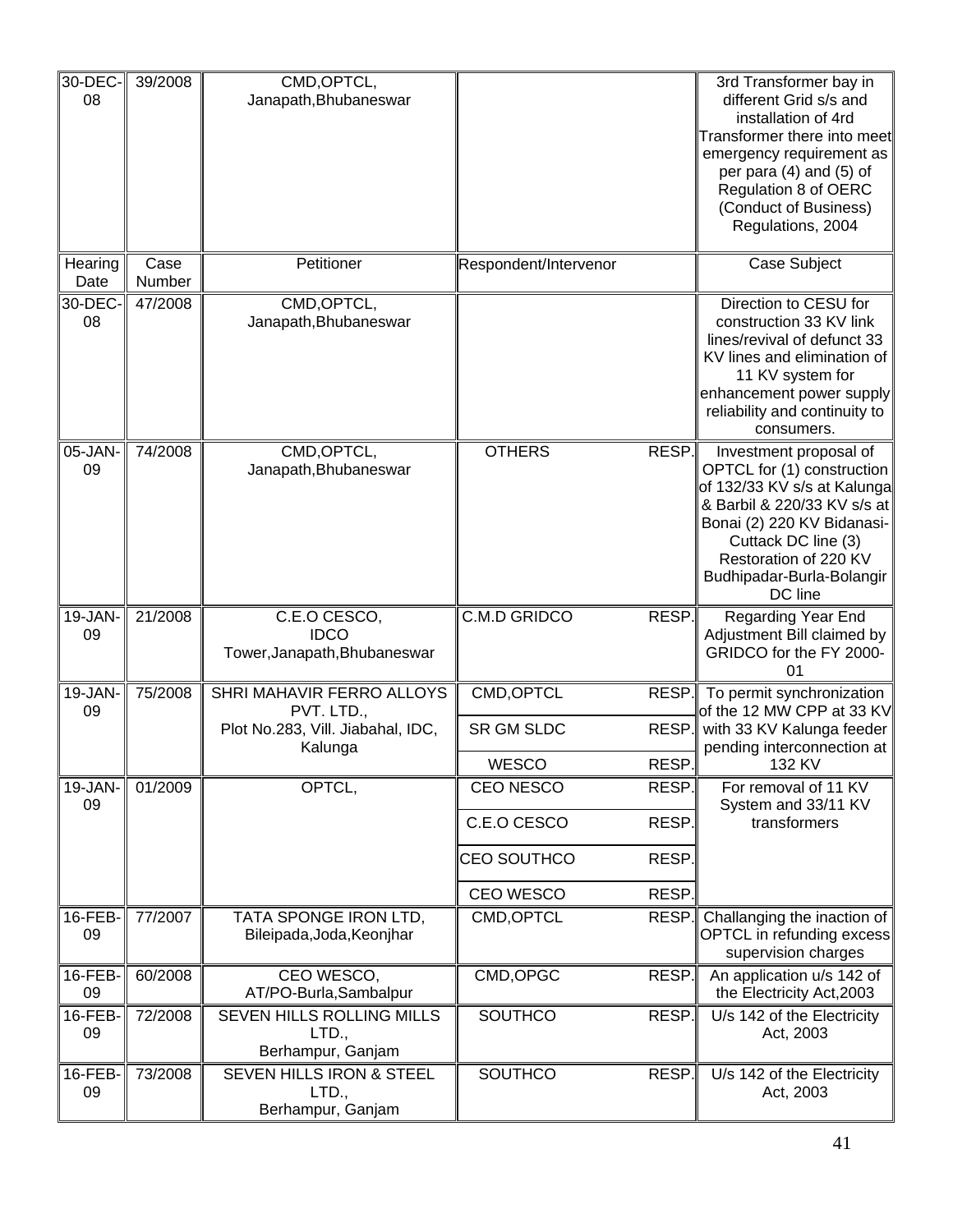| 16-FEB-<br>09   | 04/2009        | RATHI STEEL & POWER LTD.,<br>At-Potapalli, Sikirdi, PO-A.Katapalli-    | <b>OTHERS</b>                                                       |       | RESP. To permit synchronization<br>of the 20 MW CPP at 33 KV |  |
|-----------------|----------------|------------------------------------------------------------------------|---------------------------------------------------------------------|-------|--------------------------------------------------------------|--|
|                 |                | 768006, Dist.Sambalpur                                                 | <b>OPTCL</b>                                                        | RESP. | with its 220/132/33 KV<br>Katapalli Grid S/s.                |  |
| 25-FEB-<br>09   | 71/2008        | BIJAY SENAPATI, SECRETARY,<br>Biju Pni Panchayat, Udapur-II,<br>Ganjam | SOUTHCO                                                             | RESP. | U/s 142 of the Electricity<br>Act, 2003                      |  |
| 25-FEB-<br>09   | 06/2009        | GRIDCO,                                                                | <b>CONFEDERATION</b><br>OF C.P.P, ORISSA                            |       | RESP. Sale of Surplus Power from<br><b>CGP</b>               |  |
| Hearing<br>Date | Case<br>Number | Petitioner                                                             | Respondent/Intervenor                                               |       | Case Subject                                                 |  |
| 25-FEB-<br>09   | 07/2009        | GRIDCO,                                                                | <b>JINDAL</b><br><b>STAINLESS</b><br>LTD.                           |       | RESP. Sale of Surplus Power from<br><b>CGP</b>               |  |
| 25-FEB-<br>09   | 08/2009        | GRIDCO,                                                                | <b>ARYAN ISPAT &amp;</b><br>POWER PVT.<br>LTD.                      |       | RESP. Sale of Surplus Power from<br><b>CGP</b>               |  |
| 25-FEB-<br>09   | 09/2009        | GRIDCO,                                                                | <b>ORISSA</b><br><b>SPONGE IRON</b><br><b>LTD</b>                   |       | RESP. Sale of Surplus Power from<br><b>CGP</b>               |  |
| 25-FEB-<br>09   | 10/2009        | GRIDCO,                                                                | <b>RATHI STEEL &amp;</b><br>POWER LTD.                              |       | RESP. Sale of Surplus Power from<br><b>CGP</b>               |  |
| 25-FEB-<br>09   | 11/2009        | GRIDCO,                                                                | <b>INDIAN</b><br><b>METALS &amp;</b><br><b>FERRO</b><br>ALLOYS LTD. |       | RESP. Sale of Surplus Power from<br><b>CGP</b>               |  |
| 25-FEB-<br>09   | 12/2009        | GRIDCO,                                                                | <b>BHUSAN</b><br>STEEL LTD.                                         |       | RESP. Sale of Surplus Power from<br><b>CGP</b>               |  |
| 25-FEB-<br>09   | 13/2009        | GRIDCO,                                                                | <b>VENDANTA</b><br>ALUMINIUM<br>LTD.                                |       | RESP. Sale of Surplus Power from<br><b>CGP</b>               |  |
| 25-FEB-<br>09   | 14/2009        | GRIDCO,                                                                | <b>BHUSAN</b><br>POWER &<br>STEEL LTD.                              |       | RESP. Sale of Surplus Power from<br><b>CGP</b>               |  |
| 09              | 25-FEB-15/2009 | GRIDCO,                                                                | <b>NEELACHAL</b><br><b>ISPAT NIGAM</b><br>LTD.                      |       | RESP. Sale of Surplus Power from<br><b>CGP</b>               |  |
| 25-FEB-<br>09   | 16/2009        | GRIDCO,                                                                | <b>ARATI STEELS</b><br>LTD.                                         |       | RESP. Sale of Surplus Power from<br><b>CGP</b>               |  |
| 25-FEB-<br>09   | 17/2009        | GRIDCO,                                                                | <b>SMC POWER</b><br><b>GENERATION</b><br>LTD.                       |       | RESP. Sale of Surplus Power from<br><b>CGP</b>               |  |
| 25-FEB-<br>09   | 18/2009        | GRIDCO,                                                                | <b>PATNAIK</b><br>STEEL &<br>ALLOYS LTD.                            |       | RESP. Sale of Surplus Power from<br><b>CGP</b>               |  |
| 25-FEB-<br>09   | 19/2009        | GRIDCO,                                                                | <b>NABA BHARAT</b><br><b>VENTURES</b><br><b>LTD</b>                 |       | RESP. Sale of Surplus Power from<br><b>CGP</b>               |  |
| 25-FEB-<br>09   | 20/2009        | GRIDCO,                                                                | <b>VISA STEEL</b><br>LTD.                                           |       | RESP. Sale of Surplus Power from<br><b>CGP</b>               |  |
|                 |                |                                                                        | <b>TATA SPONGE</b><br><b>IRON LTD</b>                               | RESP. |                                                              |  |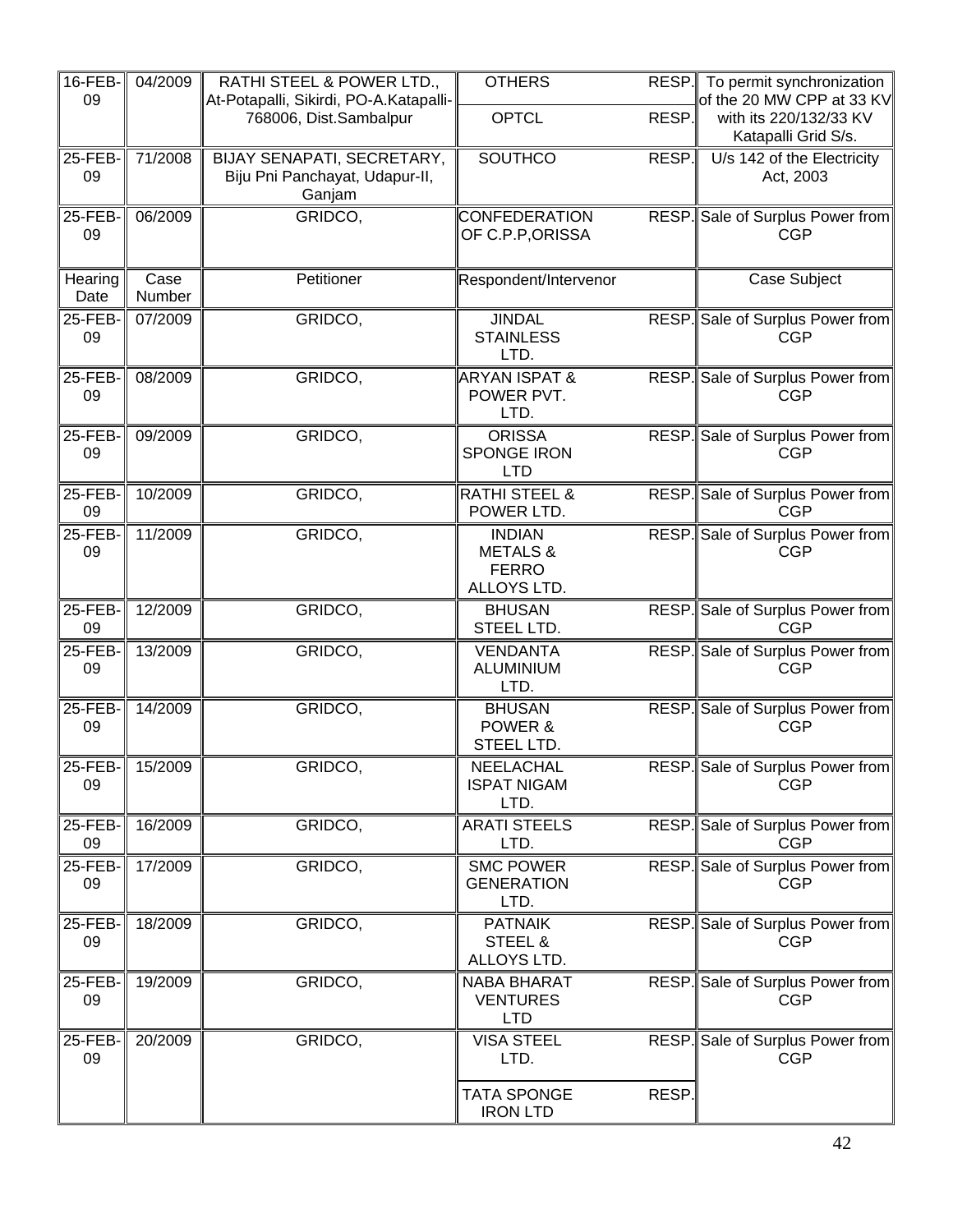|                  |                |                                                               | <b>SHYAM DRI</b><br>POWER LTD. | <b>RESP</b> |                                                                                                                         |
|------------------|----------------|---------------------------------------------------------------|--------------------------------|-------------|-------------------------------------------------------------------------------------------------------------------------|
| 25-FEB-<br>09    | 21/2009        | SHRI MAHAVIR FERRO ALLOYS<br>PVT. LTD.,                       | <b>WESCO</b>                   | RESP.       | To allow synchronization to<br>provide alternate forms of                                                               |
|                  |                | Plot No.283, Vill. Jiabahal, IDC,<br>Kalunga                  | SR GM SLDC                     | RESP.       | communication like broad<br>band, leased line, internet,                                                                |
|                  |                |                                                               | CMD, OPTCL                     | RESP.       | etc.                                                                                                                    |
| 20-MAR-<br>09    | 62/2008        | GRIDCO,                                                       |                                |             | Revenue Requirement &<br><b>Bulk Supply Price</b><br>Application for FY 2009-10                                         |
| Hearing<br>Date  | Case<br>Number | Petitioner                                                    | Respondent/Intervenor          |             | Case Subject                                                                                                            |
| 20-MAR-<br>09    | 63/2008        | CMD, OPTCL,<br>Janapath, Bhubaneswar                          | <b>OTHERS</b>                  | RESP.       | Revenue Requirement and<br><b>Transmission Tariff</b><br>Application for FY 2009-10                                     |
| 20-MAR-<br>09    | 64/2008        | <b>ORISSA HYDRO POWER</b><br>CORPN.,<br>Janapath, Bhubaneswar |                                |             | Revenue Requirement and<br><b>Tariff Application for FY</b><br>2009-10                                                  |
| $20-MAR -$<br>09 | 65/2008        | CMD, OPTCL,<br>Janapath, Bhubaneswar                          | <b>OTHERS</b>                  | RESP.       | Revenue Requirement &<br>Levy of Annual Fee &<br><b>Operating Charges for</b><br><b>SLDC Business for FY</b><br>2009-10 |
| 20-MAR-<br>09    | 66/2008        | CESU,                                                         |                                |             | Revenue Requirement and<br><b>RST Application for FY</b><br>2009-10                                                     |
| 20-MAR-<br>09    | 67/2008        | CEO NESCO,<br>Januganj, Balasore                              |                                |             | Revenue Requirement &<br><b>RST Application for FY</b><br>2009-10.                                                      |
| 20-MAR-<br>09    | 68/2008        | CEO WESCO,<br>AT/PO-Burla,Sambalpur                           |                                |             | Revenue Requirement &<br><b>RST Application for FY</b><br>2009-10                                                       |
| 20-MAR-<br>09    | 69/2008        | CEO SOUTHCO,<br>Courtpeta, Berhampur                          |                                |             | Revenue Requirement &<br><b>RST Application for FY</b><br>2009-10                                                       |
| 21-MAR-<br>09    | 23/2009        | WESCO,<br>Burla, Sambalpur                                    | <b>OTHERS</b>                  | RESP.       | Open Access Charges for<br>the FY 2009-10                                                                               |
| ∥21-MAR-<br>09   | 24/2009        | SOUTHCO,<br>Courtpeta, Berhampur                              | <b>OTHERS</b>                  | RESP.       | Open Access Charges for<br>FY 2009-10                                                                                   |
| ∥21-MAR-<br>09   | 25/2009        | CESU,                                                         | <b>OTHERS</b>                  | RESP.       | Open Access Charges for<br>FY 2009-10                                                                                   |
| 21-MAR-<br>09    | 26/2009        | CEO NESCO,<br>Januganj, Balasore                              | <b>OTHERS</b>                  | RESP.       | Open Access Charges for<br>FY 2009-10                                                                                   |

# **56. Important Orders of the Commission during FY 2008-09**

| ' SI. | Case No.  | Date of            | Date of Final  |
|-------|-----------|--------------------|----------------|
| No.   | (No/Year) | <b>Application</b> | <b>Hearing</b> |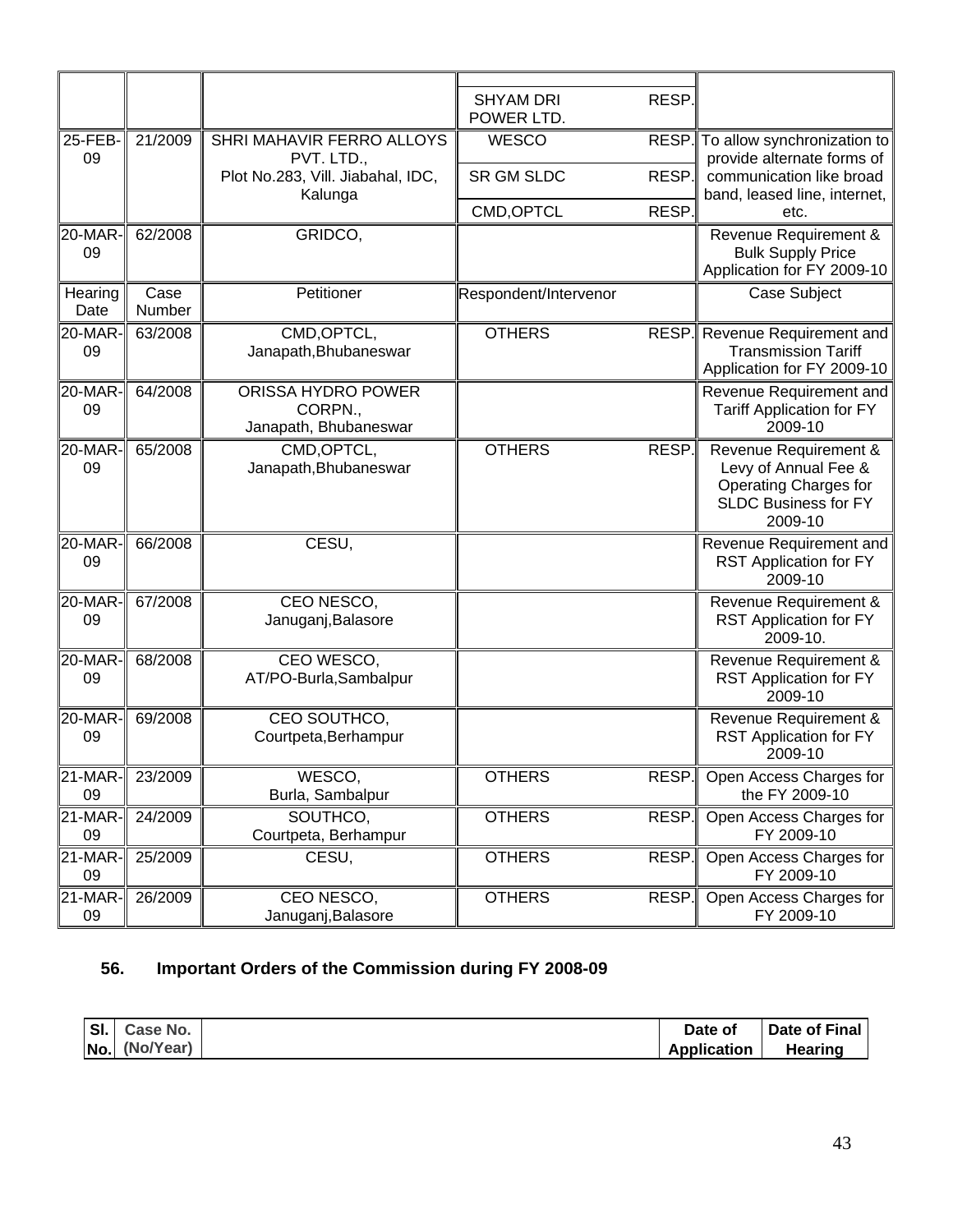| 1              | 115/2004   | For clarification to the supplementary order dt.20.07.2006<br>passed by the Commission in Case No.115 of 2004<br>pertaining to the approved Business Plan of NESCO,<br>WESCO, SOUTHCO & CESCO - regarding Delayed<br>Payment Surcharge | 18/SEP/06 | 01/DEC/08 |
|----------------|------------|----------------------------------------------------------------------------------------------------------------------------------------------------------------------------------------------------------------------------------------|-----------|-----------|
| $\overline{2}$ | 10/2006    | Application filed by M/s. Akhandalamani Spinners &<br>09/MAY/06<br>Exeporters Ltd u/s 142 of the Electricity Act, 2003                                                                                                                 |           | 21/AUG/08 |
| 3              | 32/2006    | For approval of PPA executed between GRIDCO & M/s.<br>Sharvani Energy Pvt. Ltd.,                                                                                                                                                       | 28/SEP/06 | 06/SEP/08 |
| 4              | 43/2006    | For approval of PPA executed between GRIDCO &<br>M/s.Salandi Hydro Power Projects Limited.                                                                                                                                             | 07/OCT/06 | 06/SEP/08 |
| 5              | 49/2006    | For approval of PPA between GRIDCO and M/s. Kakatia<br>Chemicals (P) Ltd.                                                                                                                                                              | 18/OCT/06 | 06/SEP/08 |
| 6              | 65/2006    | For approval of PPA executed between GRIDCO and M/s.<br>Jeypore Hydro Power Projects                                                                                                                                                   | 28/NOV/06 | 06/SEP/08 |
| 7              | 24/2007    | For recalling the order dtd.23.03.2007 passed by the<br>commission in Case No: 57,58,59,60 of 2006                                                                                                                                     | 11/JUN/07 | 13/AUG/08 |
| 8              | 52/2007    | U/s.142 of the Electricity Act, 2003 for implementation of<br>order No.231 dt.20.09.2007 passed by the Ombudsman<br>(CZ), Bhubaneswar                                                                                                  | 26/OCT/07 | 17/MAY/08 |
| 9              | 56/2007    | To adjudicate the matter u/s.142 of the Electricity Act, 2003<br>in connection to the award passed by the learned<br>Ombudsman in CR Case No.OM(CZ) 57 of 2007                                                                         | 05/NOV/07 | 23/MAY/08 |
| 10             | 57/2007    | Seeking approval regarding purchase of power from Small<br>Hydro Power Project with a capacity of 25 MW (2x12.5)<br>Middle Kolab & 12 MW Lower Kolab to be developed by<br>Meenakshi Power Ltd.                                        | 15/NOV/07 | 14/MAY/08 |
| 11             | 59/2007    | Seeking approval regarding purchase of power from Small<br>Hydro Power Project at Samal Barrage by M/s. OPCL                                                                                                                           | 15/NOV/07 | 14/MAY/08 |
| 12             | 73/2007    | For direction to treat the petitioner's 18.5 MW Captive<br>Generating Plant as an Independent Power Producer (IPP)                                                                                                                     | 03/DEC/07 | 14/MAY/08 |
| 13             | 76/2007    | Imposition of the bay hire charges by OPTC                                                                                                                                                                                             | 11/DEC/07 | 30/MAY/08 |
|                | 14 78/2007 | Non implmentation of Ombudsman order & penal action u/s<br>142 of the Electricity Act, 2003.                                                                                                                                           | 17/DEC/07 | 17/MAY/08 |
| 15             | 01/2008    | For Review of RST Order of the Commission Dt.22.03.2005<br>& High Court Order Dt.08.11.2006                                                                                                                                            | 11/JAN/08 | 30/MAY/08 |
| 16             | 05/2008    | For approval of the special agreement as per Reg.81 of the<br>OERC Distribution (Conditions of Supply) Code, 2004                                                                                                                      | 28/JAN/08 | 15/APR/08 |
| 17             | 06/2008    | An application under section 142 & 143 of the Electricity<br>Act, 2003                                                                                                                                                                 | 26/FEB/08 | 24/MAY/08 |
| 18             | 08/2008    | U/s. 2(30) of the Electricity Act, 2003, regarding bill charge<br>for power consumption of both the colonies (Irrigation<br>Employees of Rengali Dam Project Site & Employees of<br>OHPC, Rengali)                                     | 01/MAR/08 | 15/APR/08 |
| 19             | 10/2008    | Open access of power by M/s. OCL India Ltd. from OCL<br>Iron & Steel Ltd. & removal of difficulti                                                                                                                                      | 03/MAR/08 | 01/DEC/08 |
| 20             | 11/2008    | An application under section 142 of the Electricity Act, 2003                                                                                                                                                                          | 03/APR/08 | 30/APR/08 |
| 21             | 12/2008    | To review the order dtd.22.12.2007 passed by the<br>Commission in Case No.49 of 2007                                                                                                                                                   | 09/APR/08 | 05/NOV/08 |
| 22             | 13/2008    | For execution of the review order dtd.22.05.2006 in OERC<br>Case No.3/2006 passed by the Commission                                                                                                                                    | 24/APR/08 | 14/MAY/08 |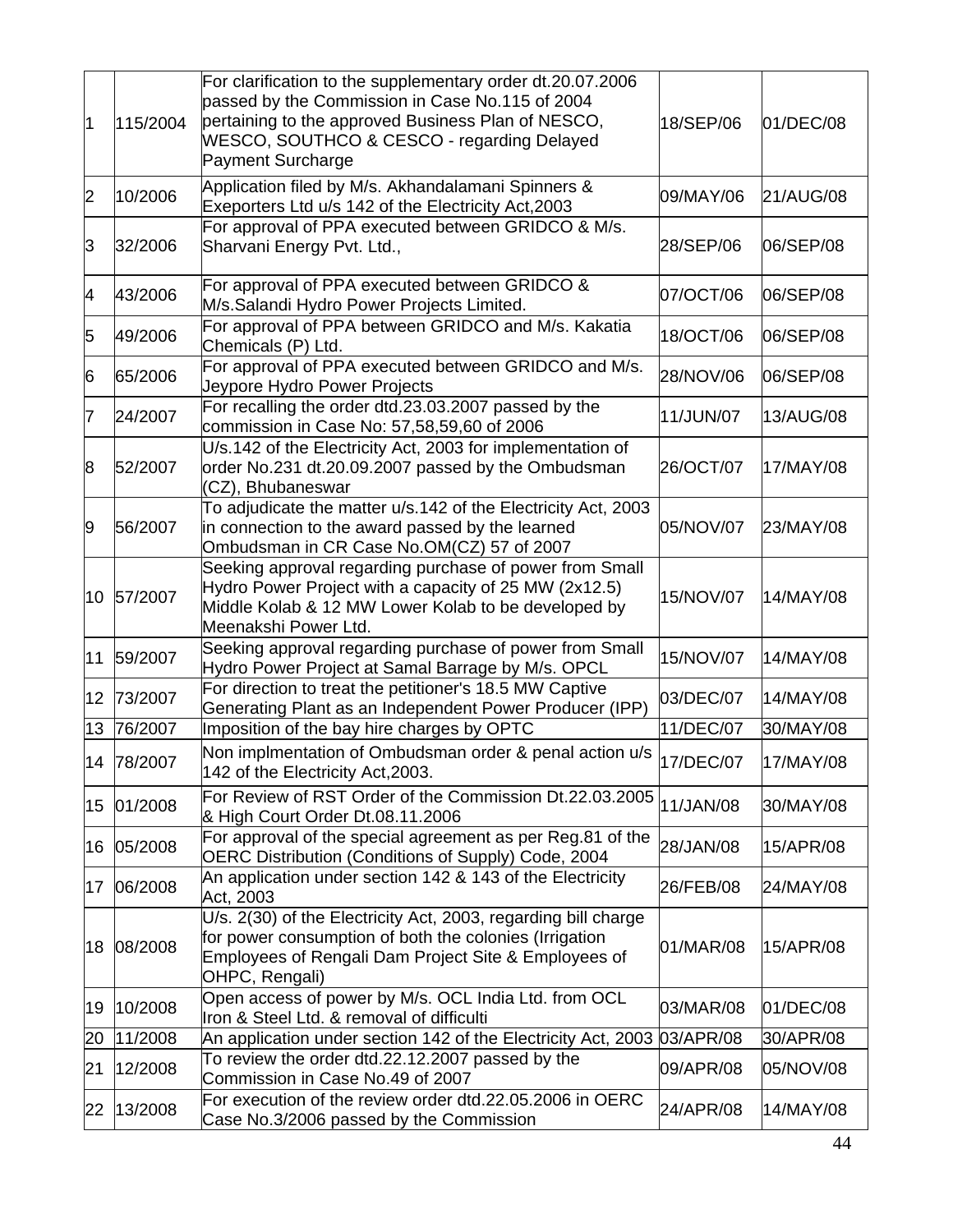| 23         | 15/2008               | Investment proposal to be taken up from the FY 2008-09 for<br>construction of 132/33 KV substation at Nuapada,                                                                                              | 19/MAY/08                     | 05/AUG/08                              |
|------------|-----------------------|-------------------------------------------------------------------------------------------------------------------------------------------------------------------------------------------------------------|-------------------------------|----------------------------------------|
|            |                       | Chandpur & Dabugaon                                                                                                                                                                                         |                               |                                        |
| 24         | 16/2008               | In the matter of installation of PLCC & SCADA equipment                                                                                                                                                     | 19/MAY/08                     | 13/AUG/08                              |
| 25         | 17/2008               | Claiming compensation u/s. 142 of the Electricity Act, 2003                                                                                                                                                 | 15/MAY/08                     | 20/JUN/08                              |
| 26         | 19/2008               | Investment proposal to be taken up from the FY 2008-09 for<br>construction of 132 KV substation at Padampur & Kuchinda 22/MAY/08<br>availing loan assistance from REC/PFC Ltd.                              |                               | 05/AUG/08                              |
| 27         | 20/2008               | Investment proposal to be taken up from the FY 2008-09 for<br>construction of 132 KV substation at Bhawanipatna &<br>Boudh availing loan assistance from REC/PFC Ltd                                        | 27/MAY/08                     | 05/AUG/08                              |
|            | 28 28/2008            | For non-compliance of the safety Rules, faulty procedure of<br>requisition/issue/return of line clear, engagement of<br>personnel without certificate of competence                                         | 26/JUN/08                     | 01/NOV/08                              |
| SI.<br>No. | Case No.<br>(No/Year) |                                                                                                                                                                                                             | Date of<br><b>Application</b> | <b>Date of Final</b><br><b>Hearing</b> |
| 29         | 29/2008               | For improper maintenance practice                                                                                                                                                                           | 26/JUN/08                     | 01/NOV/08                              |
| 30         | 30/2008               | For direction to SLDC, BBSR to allow inter-state open<br>access to NTPC VVNL for interstate trading of surplus<br>power of CESU                                                                             | 21/JUN/08                     | 29/NOV/08                              |
| 31         | 32/2008               | For review of order dtd.20.03.2008 passed by the<br>Commission in Case No.64, 65, 66 & 67 of 2007                                                                                                           | 02/MAY/08                     | 18/JUL/08                              |
| 32         | 33/2008               | For modification of para 12.13 of order dtd.14.03.2008<br>passed in Case No.72 of 2007                                                                                                                      | 09/MAY/08                     | 18/JUL/08                              |
| 33         | 34/2008               | Non-compliance of the Safety Rules and delay in reporting<br>the accident                                                                                                                                   | 30/JUN/08                     | 01/NOV/08                              |
|            | 34 35/2008            | For direction to OPTCL for synchronisation of IFFCO CGP<br>(2x55 MW) with OPTCL system for export of power up to 50 03/JUL/08<br>MW to CESU for trading based on System Studies Report<br>prepared by OPTCL |                               | 29/NOV/08                              |
| 35         | 36/2008               | To conduct an enquiry about non-generation of Electric Bills<br>(Domestic & Commercial) and non-distribution of the same<br>to the consumers of CESU                                                        | 26/JUN/08                     | 28/JUL/08                              |
|            | 36 38/2008            | U/R 112 of the OERC Distribution (Conditions of Supply)<br>Code, 2004 read with Reg.8 of the OERC (Conduct of<br>Business) Regulations, 2004                                                                | 14/JUL/08                     | 06/AUG/08                              |
|            | 37 40/2008            | For Non-payment of EC and also non-certification of EC<br>consumed by OHPC in respect of OHPC colony at Balimela 09/JUL/08<br>of Malkanagiri                                                                |                               | 01/NOV/08                              |
|            | 38 41/2008            | For 5% spares to be kept to meet emergency requirement<br>as per para (4) & (5) of Reg.8 of OERC (Conduct of<br>Business) Reg., 2004                                                                        | 03/JUL/08                     | 27/NOV/08                              |
| 39         | 42/2008               | For review of the order dated 20.03.2008 passed by the<br>Commission in Case No.61 of 2007                                                                                                                  | 18/JUN/08                     | 12/AUG/08                              |
| 40         | 43/2008               | For review of the order dated 20.03.2008 passed by the<br>Commission in Case No.62 of 2007                                                                                                                  | 17/JUN/08                     | 12/AUG/08                              |
| 41         | 44/2008               | For review of the order dated 20.03.2008 passed by the<br>Commission in Case No.65 of 2007                                                                                                                  | 19/JUN/08                     | 12/AUG/08                              |
| 42         | 45/2008               | For review of the order dated 20.03.2008 passed by the<br>Commission in Case No.66 of 2007                                                                                                                  | 20/JUN/08                     | 12/AUG/08                              |
| 43         | 46/2008               | For review of the order dated 20.03.2008 passed by the<br>Commission in Case No.67 of 2007                                                                                                                  | 23/JUN/08                     | 12/AUG/08                              |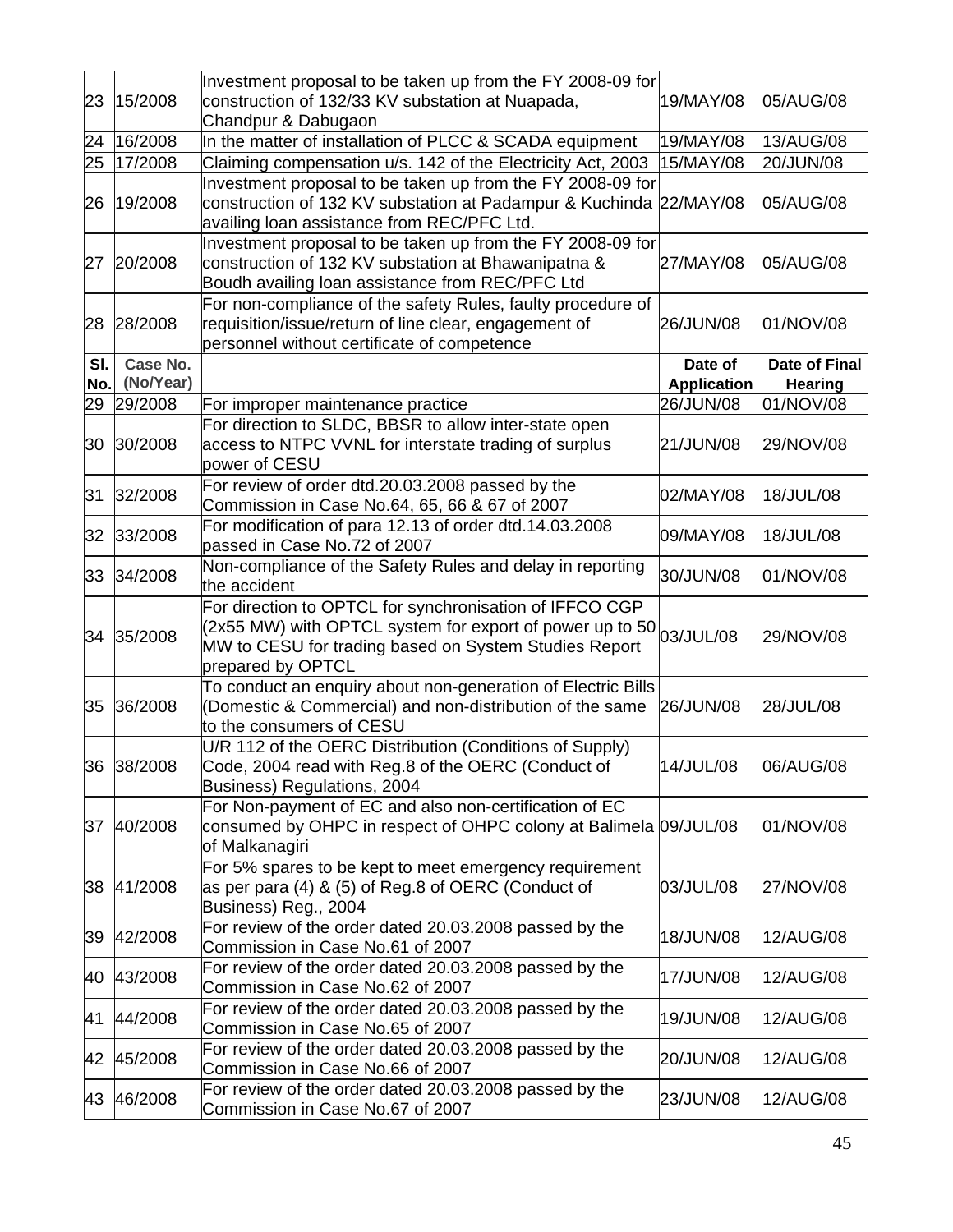| 44         | 50/2008               | Non-compliance of Ombudsman Order U/s 142 of the<br>Electricity Act, 2003                                                                                                                   | 21/JUL/08                     | 21/AUG/08                              |
|------------|-----------------------|---------------------------------------------------------------------------------------------------------------------------------------------------------------------------------------------|-------------------------------|----------------------------------------|
| 45         | 51/2008               | To permit energisation of the 132 KV line from the Old<br>Duburi S/s to the premises of the Ferro Alloy Division of M/s 08/AUG/08<br>Misrilall Mines Pvt. Ltd.                              |                               | 29/AUG/08                              |
| 46         | 52/2008               | Review of order dated 20.03.2008 passed by the<br>Commission on review petition filed on the order dated<br>22.03.2007 in the Case No.55 of 2006                                            | 16/AUG/08                     | 04/NOV/08                              |
| 47         | 54/2008               | Under Clause 1.8 of Orissa Grid Code, 2006 for exemption<br>from the provisions and energisation of the 132/220 KV<br>system to be installed by PSAL, Purunapani, Dist-Keonjhar             | 19/AUG/08                     | 06/NOV/08                              |
| 48         | 55/2008               | U/s 1.8 of Orissa Grid Code Reg., 2006 to permit<br>connectivityy of the Petitioner's SHEP t 132 KV at the<br>Jayanagar 220/132 KV Grid s/s pending commissioning of<br>the PLCC equipments | 01/SEP/08                     | 27/NOV/08                              |
| SI.<br>No. | Case No.<br>(No/Year) |                                                                                                                                                                                             | Date of<br><b>Application</b> | <b>Date of Final</b><br><b>Hearing</b> |
| 49         | 56/2008               | U/C 1.8 of Orissa Grid Code, 2006 and to permit<br>connectivity of 132/11 KV system installed at JFAL,<br>Sunkinda from OPTCL Grid s/s and allow 6 months time for<br>installation of       | 16/SEP/08                     | 04/OCT/08                              |
| 50         | 57/2008               | U/s 142 of the Electricity Act, 2003 for non-compliance of<br>the direction of the Commission.                                                                                              | 10/SEP/08                     | 04/OCT/08                              |
| 51         | 59/2008               | U/s 1.8 of OGC Reg. 2006 for settlement of SCADA/PLCC<br>facilities                                                                                                                         | 22/OCT/08                     | 05/NOV/08                              |
| 52         | 61/2008               | OPTCL for construction of 2x315 MVA 400/220 KV S/s at<br>Bolangir along with associated transmission line.                                                                                  | 30/OCT/08                     | 18/NOV/08                              |
| 53         | 62/2008               | Revenue Requirement & Bulk Supply Price Application for<br>FY 2009-10                                                                                                                       | 01/DEC/08                     | 20/MAR/09                              |
| 54         | 63/2008               | Revenue Requirement and Transmission Tariff Application<br>for FY 2009-10                                                                                                                   | 01/DEC/08                     | 20/MAR/09                              |
| 55         | 64/2008               | Revenue Requirement and Tariff Application for FY 2009-10 29/NOV/08                                                                                                                         |                               | 20/MAR/09                              |
| 56         | 65/2008               | Revenue Requirement & Levy of Annual Fee & Operating<br>Charges for SLDC Business for FY 2009-10                                                                                            | 01/DEC/08                     | 20/MAR/09                              |
|            | 57 66/2008            | Revenue Requirement and RST Application for FY 2009-10 01/DEC/08                                                                                                                            |                               | 20/MAR/09                              |
| 58         | 67/2008               | Revenue Requirement & RST Application for FY 2009-10.                                                                                                                                       | 01/DEC/08                     | 20/MAR/09                              |
| 59         | 68/2008               | Revenue Requirement & RST Application for FY 2009-10                                                                                                                                        | 01/DEC/08                     | 20/MAR/09                              |
| 60         | 69/2008               | Revenue Requirement & RST Application for FY 2009-10                                                                                                                                        | 01/DEC/08                     | 20/MAR/09                              |
| 61         | 71/2008               | U/s 142 of the Electricity Act, 2003                                                                                                                                                        | 27/OCT/08                     | 25/FEB/09                              |
| 62         | 72/2008               | U/s 142 of the Electricity Act, 2003                                                                                                                                                        | 11/NOV/08                     | 16/FEB/09                              |
| 63         | 73/2008               | U/s 142 of the Electricity Act, 2003                                                                                                                                                        | 11/NOV/08                     | 16/FEB/09                              |
| 64         | 75/2008               | To permit synchronization of the 12 MW CPP at 33 KV with<br>33 KV Kalunga feeder pending interconnection at 132 KV                                                                          | 26/DEC/08                     | 19/JAN/09                              |
| 65         | 01/2009               | For removal of 11 KV System and 33/11 KV transformers                                                                                                                                       | 26/NOV/08                     | 19/JAN/09                              |
| 66         | 04/2009               | To permit synchronization of the 20 MW CPP at 33 KV with<br>its 220/132/33 KV Katapalli Grid                                                                                                | 16/JAN/09                     | 16/FEB/09                              |
| 67         | 21/2009               | To allow synchronization to provide alternate forms of<br>communication like broad band, leased line, internet                                                                              | 20/FEB/09                     | 25/FEB/09                              |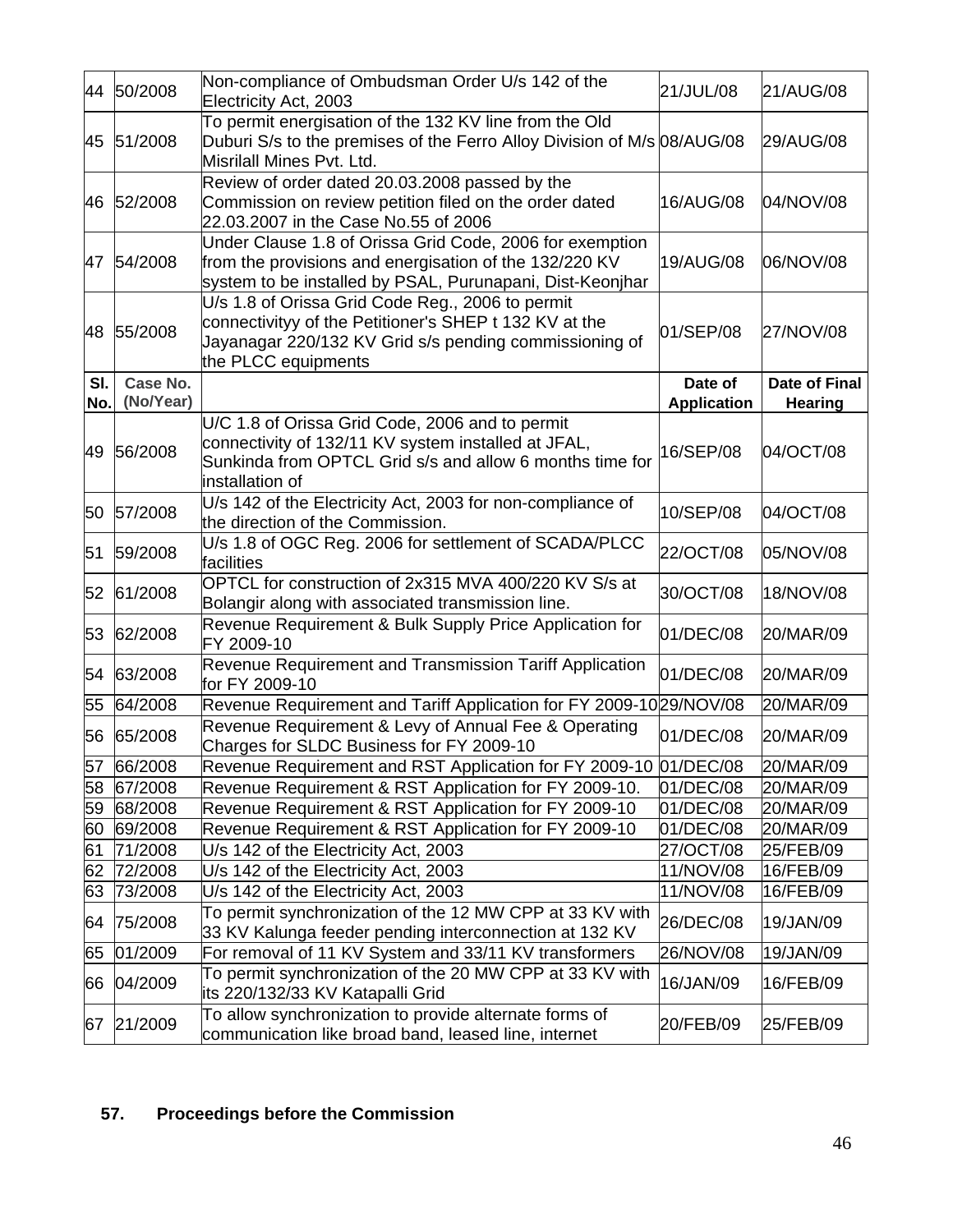The Law Division examined and scrutinized petitions/replies/objections filed before the Commission and advised and rendered legal opinion on matters referred to it by the Engineering, Tariff and Secretariat Divisions.

### **58. Consumer Counsel**

The Commission had engaged the premier State Govt. research Institute Nabakrushna Choudhury for Development Studies, Bhubaneswar as consumer counsel for analysis tariff applications of licensees for FY 2009-10. The said Institute submitted its reports & presented its views during the tariff hearing of the Commission. The Commission has also engaged nine NGOs/persons as consumer counsel to collect necessary feedback on consumer services from WESCO, NESCO, SOUTHCO & CESU areas and participate in the tariff hearing. Out of which seven consumer counsels had submitted their reports and participated in the tariff hearing of the Commission.

### **59. Oath Commissioner**

The Joint Director (Law) administered oath & affirmation of the deponent/ deponents for the purpose of affidavit used in proceedings before the Commission. In the meantime, Hon'ble High Court of Orissa vide their Notification No.556 dated 13.07.2009 have notified Director (Law) as Oath Commissioner to administer Oath and affirmation of affidavit filed before the Commission (OERC).

### **60. Drafting and legal vetting**

The Law Division drafted, and also made legal vetting of public notices, show cause notices, circulars etc. and also assisted the Engg. Division for amendment of the Orissa Grid Code (OGC) Regulations, 2008.

### **61. Legal Information**

The Law Division subscribed law journals/reports/Collected CDs to update information on latest judicial precedents/legislative developments. It gathered relevant information on Acts, Rules, Regulations and Orders on legal and regulatory matters relating to electricity such as relevant Orders of High Courts, Supreme Court, Central Electricity Regulatory Commission (CERC), Appellate Tribunal for Electricity (ATE), Rules and Notifications of Govt. of Orissa/ Govt. of India.

### **62. Energy Police Stations**

The Govt. of Orissa vides its Home Dept. Notification dated. 09.10.2003 has established 5 Special Police Stations (Energy) as follows:

| SI. | <b>Name of the Special</b> | <b>Head Quarters of the</b>   | Territorial         |
|-----|----------------------------|-------------------------------|---------------------|
| No. | <b>Police Station</b>      | <b>Special Police Station</b> | <b>Jurisdiction</b> |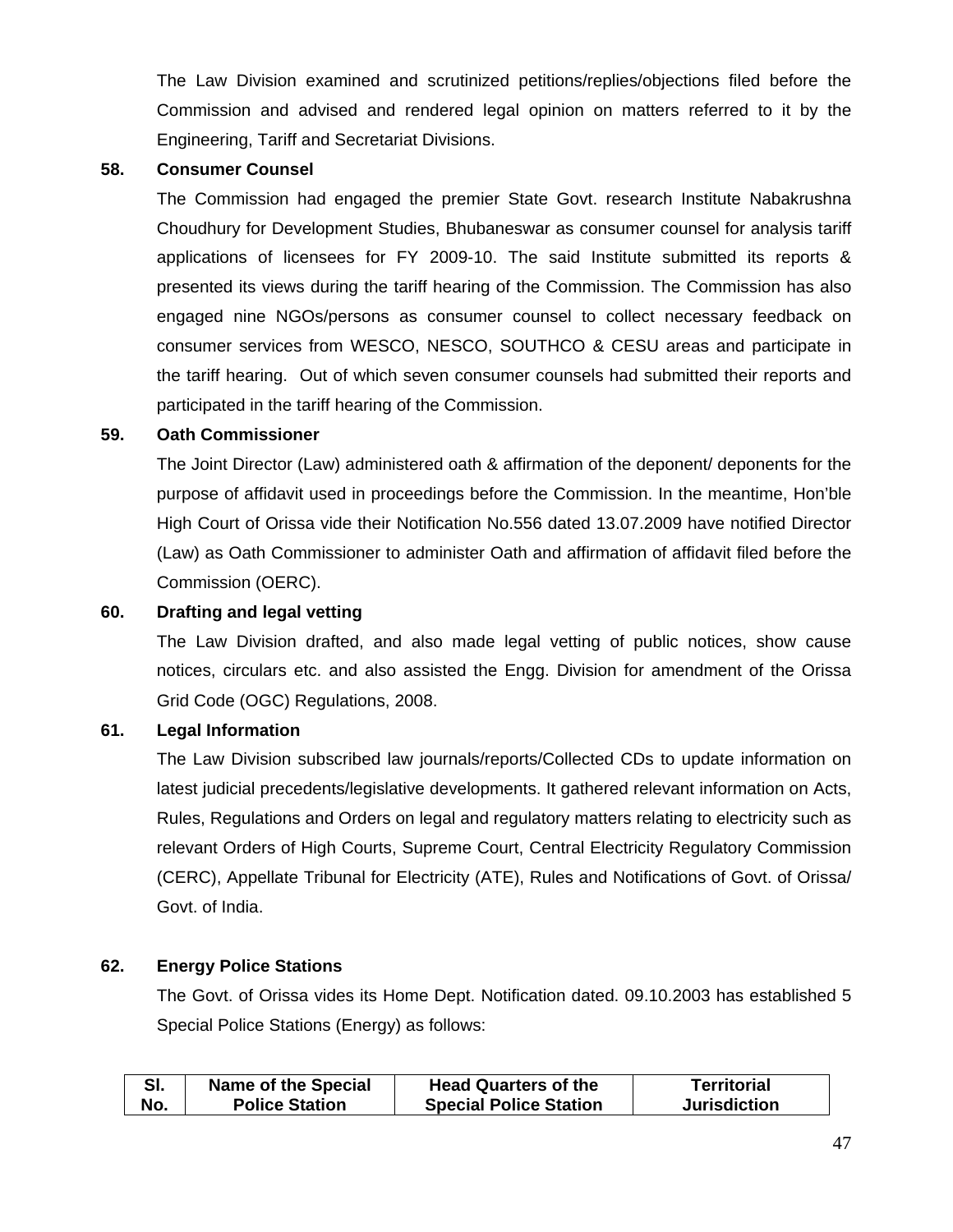| $\overline{1}$ | <b>Special Police</b>    | Khurda.               | Revenue District, |
|----------------|--------------------------|-----------------------|-------------------|
|                | Station(Energy) Khurda   |                       | Khurda            |
| 2              | <b>Special Police</b>    | <b>Cuttack City</b>   | Revenue District, |
|                | Station(Energy) Cuttack  |                       | Cuttack           |
| 3              | <b>Special Police</b>    | Sambalpur City        | Revenue District, |
|                | Station(Energy)          |                       | Sambalpur         |
|                | Sambalpur                |                       |                   |
| $\overline{4}$ | <b>Special Police</b>    | <b>Balasore City</b>  | Revenue District, |
|                | Station(Energy) Balasore |                       | <b>Balasore</b>   |
| 5              | <b>Special Police</b>    | <b>Berhampur City</b> | Police District,  |
|                | Station(Energy)          |                       | Berhampur.        |
|                | Berhampur                |                       |                   |

Besides, the Home Dept., Govt. of Orissa notification No. 47514 dtd. 23.10.2008 has declared the following 29 places to have special police stations for purpose of registration, investigation, charge sheeting etc. of the offences punishable under the Electricity Act, 2003 and other laws.

| SI No.          | Name of the Special Police Statio  | <b>Headquarters of the</b>    | <b>Territorial Jurisdiction</b> |
|-----------------|------------------------------------|-------------------------------|---------------------------------|
|                 |                                    | <b>Special Police Station</b> |                                 |
| 1               | Special Police Station (Energy)    | Puri                          | Revenue District, Puri          |
| $\overline{2}$  | Special Police Station (Energy)    | Nayagarh                      | Revenue District, Nayagarh      |
| $\overline{3}$  | Special Police Station (Energy)    | Panikoili                     | Revenue District, Jajpur        |
| 4               | Special Police Station (Energy)    | Jagatsinghpur                 | Revenue Dist. Jagatsinghpur     |
| $\overline{5}$  | Special Police Station (Energy)    | Kendrapara                    | Revenue District, Kendrapara    |
| $\overline{6}$  | Special Police Station (Energy)    | Baragarh                      | Revenue District, Baragarh      |
| $\overline{7}$  | Special Police Station (Energy)    | Jharsuguda                    | Revenue District, Jharsuguda    |
| $\overline{8}$  | Special Police Station (Energy)    | Bolangir                      | Revenue District, Bolangir      |
| $\overline{9}$  | Special Police Station (Energy)    | Sonepur                       | Revenue District, Sonepur       |
| 10              | Special Police Station (Energy)    | Deogarh                       | Revenue District, Deogarh       |
| 11              | Special Police Station (Energy)    | Angul                         | Revenue District, Angul         |
| 12              | Special Police Station (Energy)    | Dhenkanal                     | Revenue District, Dhenkanal     |
| 13              | Special Police Station (Energy)    | <b>Bhadrak</b>                | Revenue District, Bhadrak       |
| 14              | Special Police Station (Energy)    | Baripada                      | Revenue District, Mayurbhanj,   |
|                 |                                    |                               | except Raingapur and Karanjia   |
|                 |                                    |                               | Revenue Sub-Dvn.                |
| 15              | Special Police Station (Energy)    | Rairangpur                    | Revenue Sub-Dvn. Of             |
|                 |                                    |                               | Raingapur and Karanjia          |
| 16              | Special Police Station (Energy)    | Chhatrapur                    | Police District, Ganjam except  |
|                 |                                    |                               | Bhanjhanagar Revenue Sub-       |
|                 |                                    |                               | <b>Division</b>                 |
| 17              | Special Police Station (Energy)    | Bhanjanagar                   | Revenue Sub-Dvn.,               |
|                 |                                    |                               | Bhanjanagar                     |
| 18              | Special Police Station (Energy)    | Gajapati                      | Revenue District, Gajapati      |
| 19              | Special Police Station (Energy)    | <b>Boudh</b>                  | Revenue District, Boudh         |
| $\overline{20}$ | Special Police Station (Energy)    | Kandhamal                     | Revenue District, Kandhamal     |
| 21              | Special Police Station (Energy)    | Koraput                       | Revenue District, Koraput       |
| SI No.          | Name of the Special Police Station | Headquarters of the           | <b>Territorial Jurisdiction</b> |
|                 |                                    | <b>Special Police Station</b> |                                 |
| 22              | Special Police Station (Energy)    | Rayagada                      | Revenue District, Rayagada      |
| 23              | Special Police Station (Energy)    | Malkanagiri                   | Revenue District, Malkanagiri   |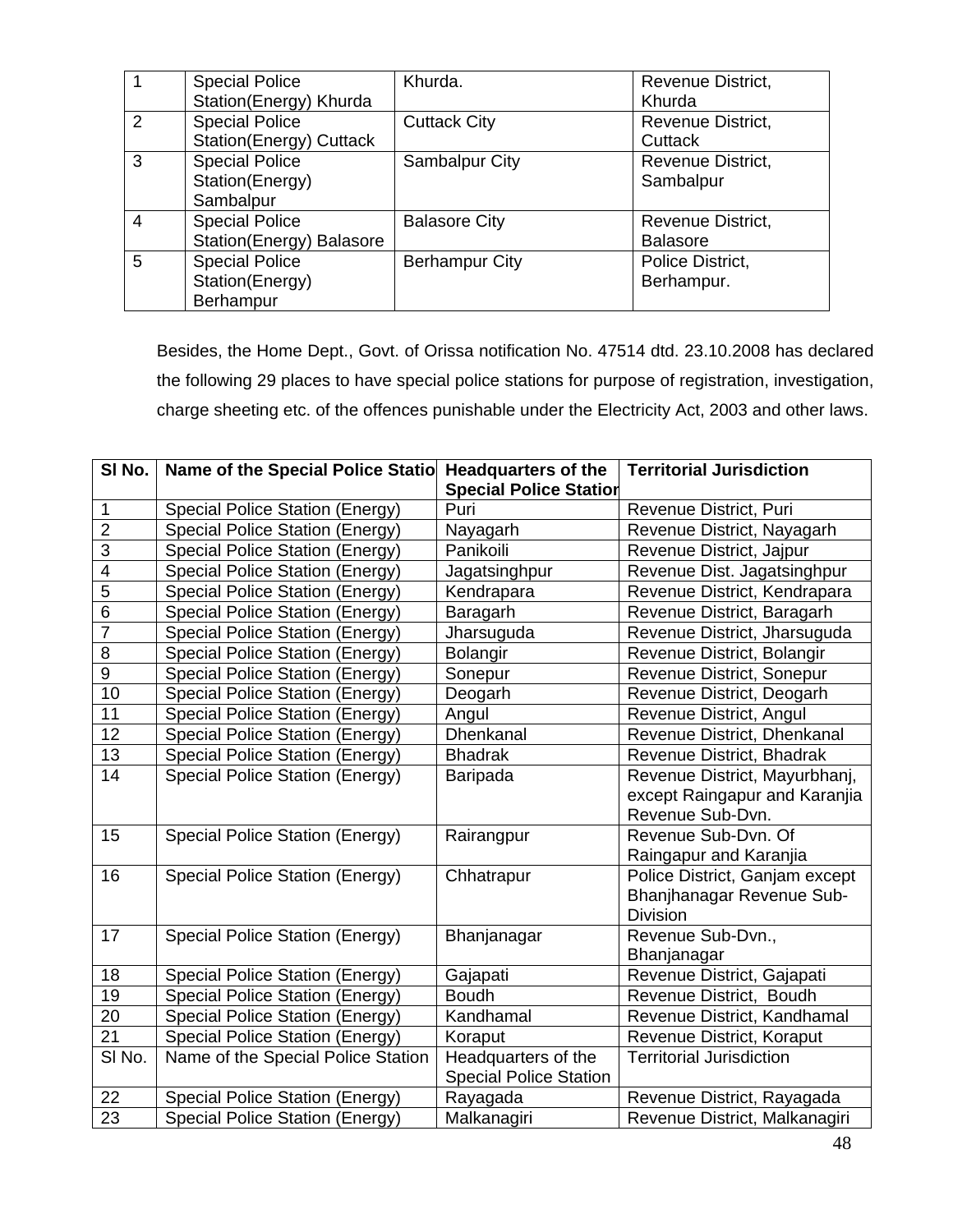| 24              | Special Police Station (Energy) | Nawarangapur | Revenue District,            |
|-----------------|---------------------------------|--------------|------------------------------|
|                 |                                 |              | Nawarangapur                 |
| 25              | Special Police Station (Energy) | Kalahandi    | Revenue District, Kalahandi  |
| 26              | Special Police Station (Energy) | Nuapada      | Revenue District, Nuapada.   |
| $\overline{27}$ | Special Police Station (Energy) | Sundargarh   | Revenue District, Sundargarh |
|                 |                                 |              | (except Rourkela Sub. Dvn.)  |
| 28              | Special Police Station (Energy) | Rourkela     | Revenue Sub-Dvn, Rourkela.   |
| 29              | Special Police Station (Energy) | Keonjhar     | Revenue District, Keonjhar   |

The Govt. of Orissa, Dept. of Energy, vide its Notification dated. 11.02.2005 has authorized all Police Officers not below the rank of Sub-Inspector of Police in all the Police Stations of the State [other than the Special Police Stations (Energy)] to file complaint in the Special Court for the purpose of cognizance of an offence punishable under the Electricity Act, 2003.

These 34 Energy Police Stations are yet to function effectively and their performance is far from satisfactory. The Commission have advised the State Govt. to monitor the effective functioning of the Energy Police Sttions by an officer not below the rank of I.G. of Police who should preferably be housed in the Department of Energy and report to the Department of Energy in all matters concerning electricity offences and prevention of crimes relating to electricity. State Govt. is yet to respond and initiate action.

### **63. Special Courts**

Under section 153 of the Electricity Act, 2003 Govt. of Orissa vide its Home Department Notification dated.01.09.2006, has established 5 Special Courts for trial of offences committed u/Ss. 135 to 140&150 of the said Act as below:

| SI.<br><b>No</b> | <b>Name of the Court</b>                               | <b>Area of Jurisdiction</b><br>(Revenue District) |
|------------------|--------------------------------------------------------|---------------------------------------------------|
|                  | Additional District and Sessions Judge, Balasore       | <b>Balasore</b>                                   |
| 2                | <b>First Additional District and Sessions</b>          | Ganjam                                            |
|                  | Judge, Berhampur, Ganjam                               |                                                   |
| 3                | Additional District Judge-Cum-Additional Special       | Khurda                                            |
|                  | Judge (Vigilance), Bhubaneswar                         |                                                   |
|                  | First Additional District and Sessions Judge, Cuttack. | <b>Cuttack</b>                                    |
| 5                | Additional District and Sessions Judge, Sambalpur      | Sambalpur                                         |

According to Rule 11 of the Electricity Rules, 2005, formulated by the Central Govt. the jurisdictions of the courts other than the Special Courts shall not be barred under subsection(1) of section 154 till such time the Special Court is constituted under sub-section(1) of section 153 of the Act. Creation of additional number of courts is essential to meet the growing number of litigations so that natural justice is available at large to a variety of consumer class. However, at the first instance the energy police stations must function effectively.

### **64. Abatement**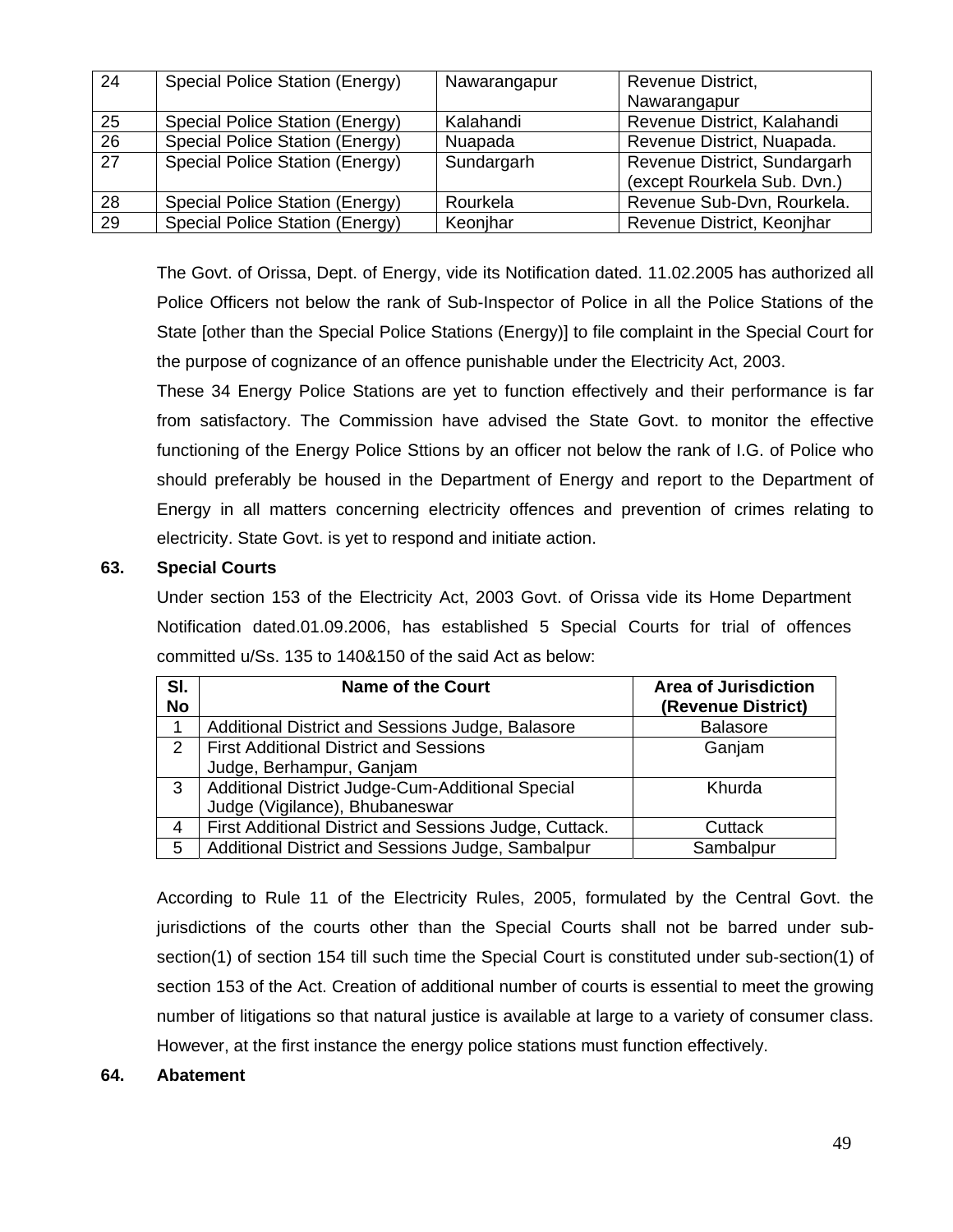Under Section 150 of the Electricity Act, 2003 whoever abate an offence under the said Act shall be punished with the punishment provided for the offence.

If any officer or employee of the licensee or electrical contractor abates the offence he shall be punished with imprisonment for the terms which may be extended three years, or with fine, or with both.

### **65. Bar oF Civil Court**

According to Section 145 of the Electricity Act, 2003 no Civil Court have jurisdiction to entertain any suit or proceeding of grant injunction in respect of any matter empowered to an Assessing officer, Appellate Authority, Adjudicating officer.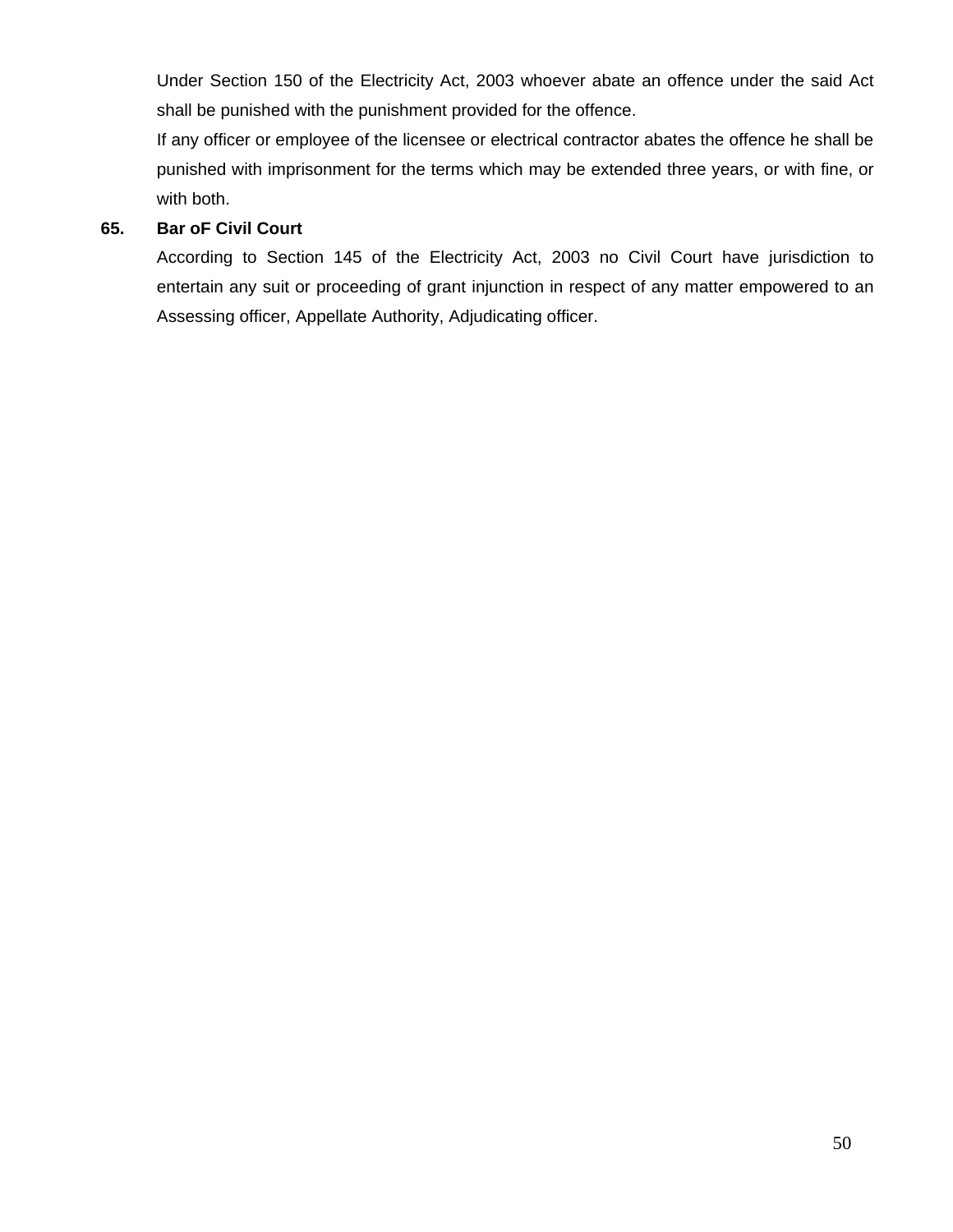#### **66. Other activities of Law Division**

Director (Law) Sri N. C. Mahapatra in addition to his own duties acted Secretary I/c as per the order of the Commission. Sri Mahapatra acted as resource person in OPTCL, CESU's and Gopabandhu Academic of Administration for training programmes on electricity matters.

Sri N. C. Mahapatra obtained his Ph.D. degree in Law from Berhmapur University for his thesis "Law of Electricity Regulation in Orissa – A Critical Study".

# **ADMINISTRATION**

- **67.** The Secretariat looks after the administration of the Commission. It is the pivot of the Commission's activities and the post of Secretary is statutory. Under the provisions of section 91(1), the Secretary is required to assist the Commission to carry out its functions. The OERC (Conduct of Business) Regulations, 2004 also defines the role of Secretary as the spokesman & representative of the Commission in all matters pertaining to its proceedings/hearings.
- **68.** The Secretary is the repository of the Commission's orders and records and carries out all correspondences of the Commission. He issues true copies/certified copies of orders, documents, and notification for and on behalf of the Commission. He prepares the briefs and summaries of all cases presented before the Commission. He is the custodian of the seal of the Commission. The Secretary acts as the ex-officio Secretary of the State Advisory Committee. The Secretary is the first Appellate Authority under the RTI Act, 2005. Consequent upon the abolition of the post of Director (Administration), the Administration wing has been placed under Secretary.
- **69.** The Administration Section provides vital support to the Commission in various matters such as recruitment, appointment of executives and non-executives, fiscal services, budget, house keeping, procurement of materials, equipment maintenance, organizing functions, printing of Tariff Order & other publications. Audit, matters relating to FOR, FOIR, CEA, SAFIR, CIGRE, Assembly & Parliament, caretaking, security, training, performance appraisal, materials management etc. It is headed by the Secretary and consists of a Deputy Director (Personnel and Administration), an Accounts Officer, an Accountant-cum-Cashier and one Steno-cum-Computer Assistant.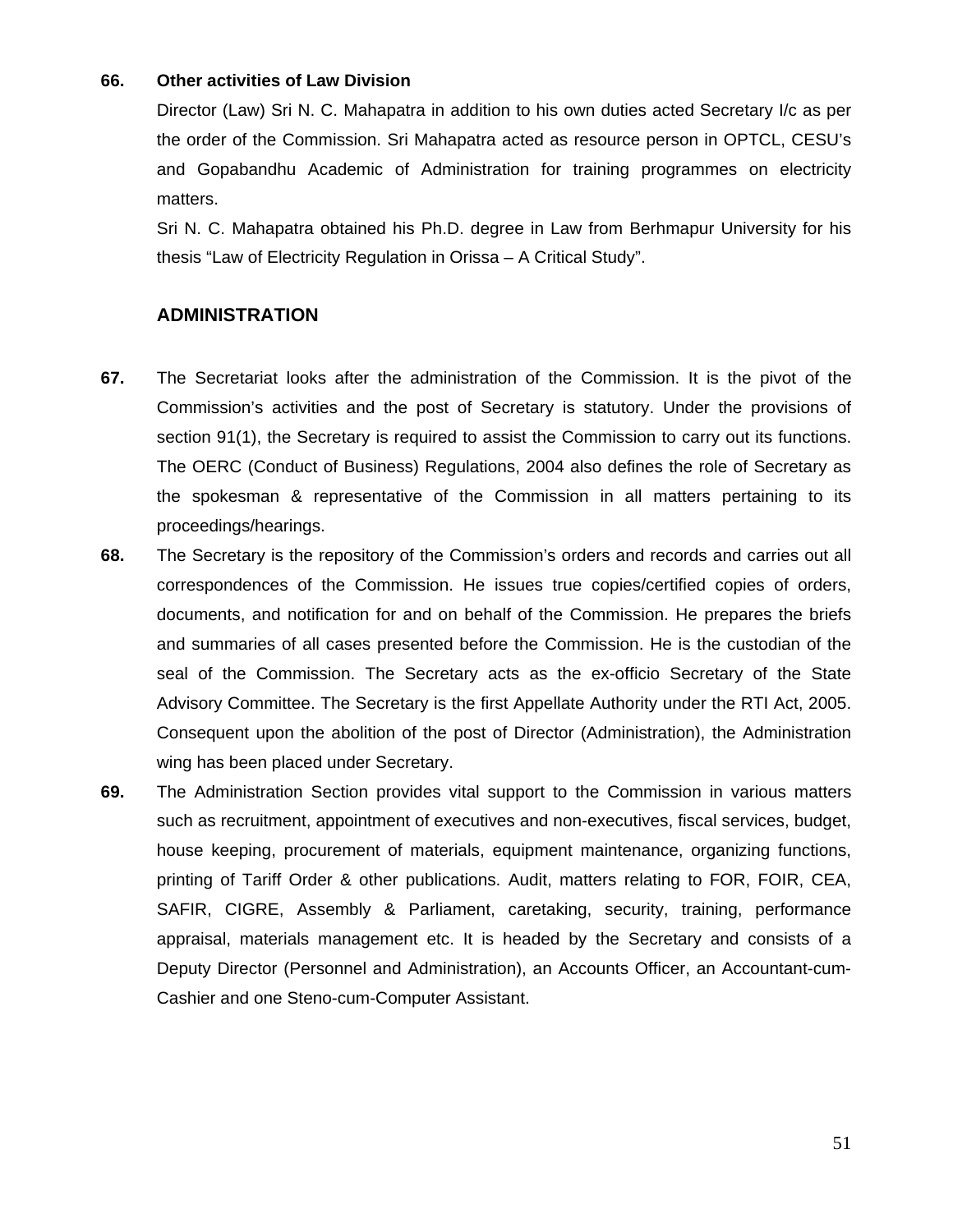### **Organisation Chart**

**70.** The organisation chart of Orissa Electricity Regulatory Commission (OERC) is shown at **Annexure-C**.

### **Officers & Staff**

**71.** The Commission has 16 nos. of officers and 24 nos. of staff of various categories as on 31.03.2009 **(Annexure-A).**

### **Retirements:**

**72.** (i) Shri Shital Kumar Jena, Member of this Commission demitted his office on 02.12.2008 after completion of his tenure of 5 years in OERC.

> (ii) Shri S.N. Ghosh, Director (Engg) of this office retired on 28.02.2009 after attaining the age of Superannuation.



### **73. New Entrants**

- (i) Shri Sanjay Das, OFS-1 has joined on 24.09.2008 as Accounts Officer on deputation from Govt. of Orissa.
- (ii) Shri Ashok Kumar Jagdev on being selected joined on 15.11.2008 as Dy. Director (Tariff-Engg) on deputation from OHPC.
- (iii) Shri Aditya Kumar Samantara on being selected joined on 19.11.2008 as Dy Director (Tariff-Econ) on deputation from OHPC.

### **74. Creation/Up gradation of post**

After due approval of the Govt. of Orissa, the post of joint Director (Law) was upgraded to the post of Director (Law) heading the law division and at present Director (Law) is the only sanctioned post in the law division.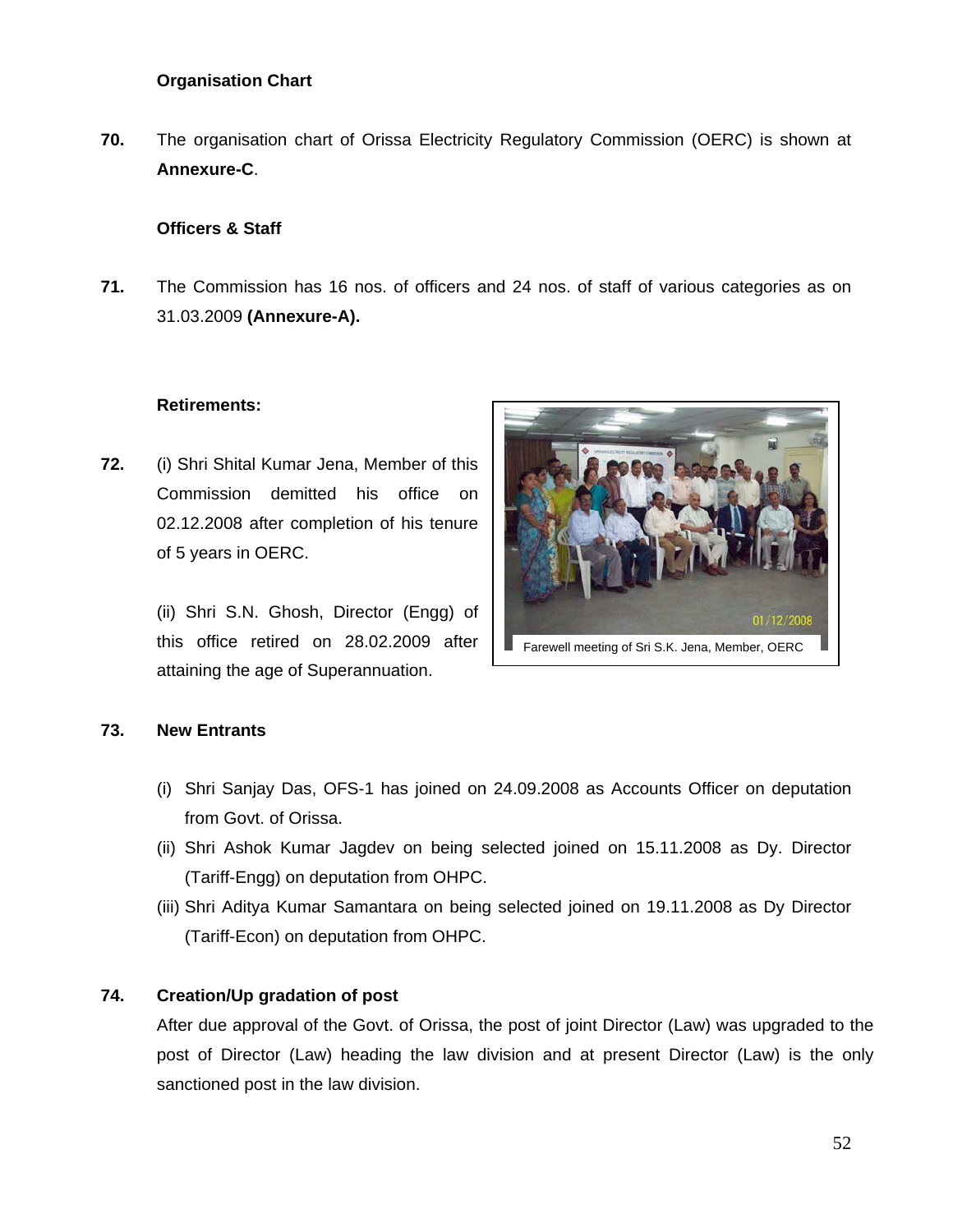### **75. Assets acquisition**

- (i) 20 nos. of Exide make batteries have been procured for Backup Electricity Supply
- (ii) 1 no. Exide make Battery for Maruti Esteem Car.
- (iii) One new vehicle Maruti SX4 has been procured.

# **76. Important Events**

**(i)** The OERC hosted the 9<sup>th</sup> annual meeting of the Forum of Regulators (FOR) from November  $13<sup>th</sup>$  to  $15<sup>th</sup>$  2008 at Hotel Crown, Bhubaneswar. Chairpersons of Electricity Regulatory Commissions from all over the country attended the three day event and deliberated on many key policy issues regarding electricity regulation in India.



Meeting of Forum of Regulators at Hotel Crown, Bhubaneswar, November 13-15, 2008

A presentation was made by Shri S.K. Jena, Member on behalf of OERC on "Update on Orissa Power Sector Reforms with focus on Open Access and related issues"

**(ii).** An one day Work Shop was conducted on 24.12.2008 at Hotel Swasti Plaza on Management & Technology in Billing & Collection, involving the representative from Distribution Companies, NGOs, SAC Members, Ex-Chairpersion & Members of OERC. Resource persons from various organizations who have experience in the subject were invited to share their views/ experiences.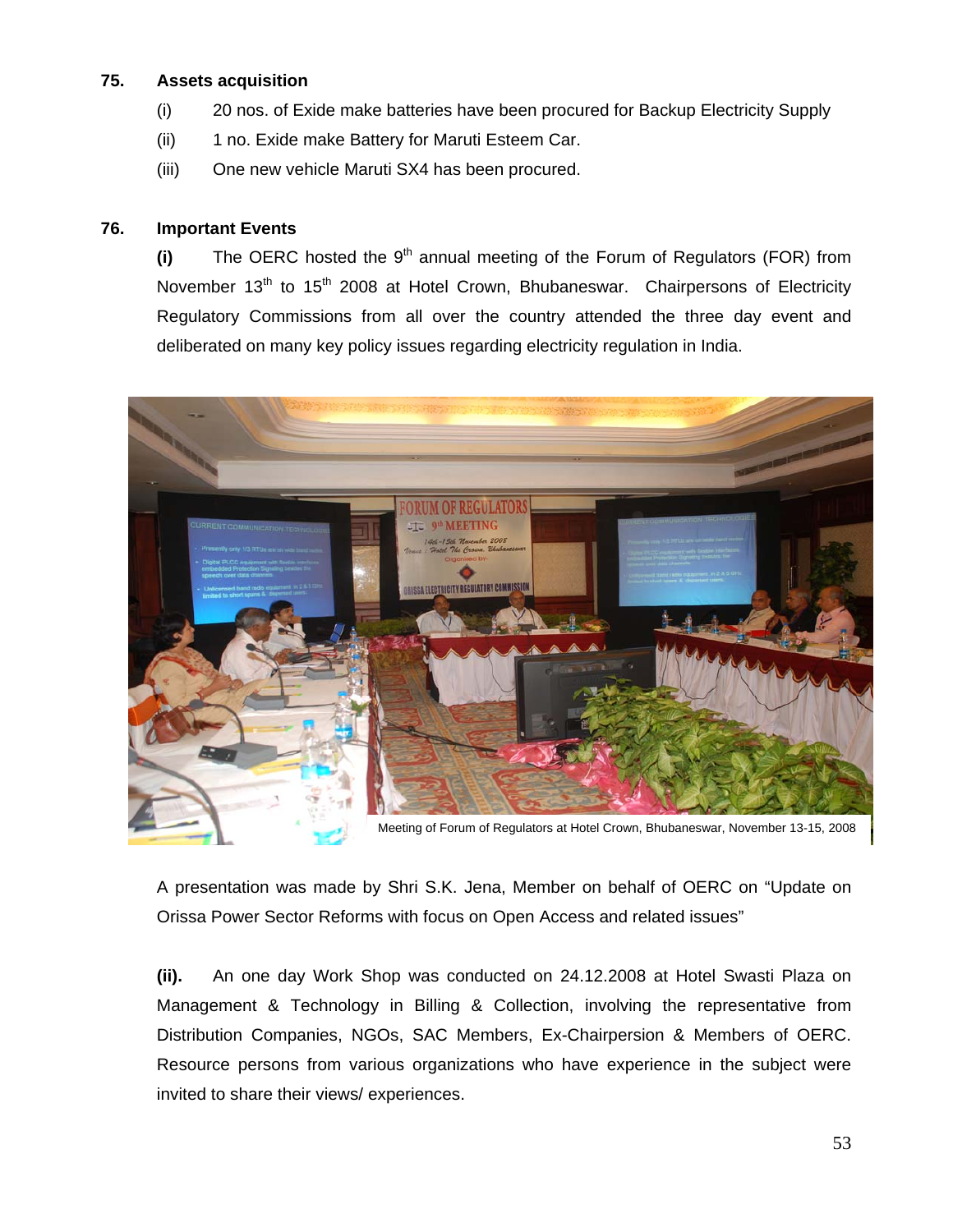### **77. Participation in Training/ Seminar/ Workshop/ Conference**

Participation in Training/ Seminar/ Workshop/ Conference etc. are integral part of knowledge based organization like OERC. Commissioners, Officers and Staff have attended various training programmes, seminars, workshops & conferences in the year 2008-09 to enhance their professional skills and update their knowledge **(Annexure-D)**.

### **78. Important Correspondence with the Government**

Important Correspondences made with Govt. regarding Govt. subsidy & support for curbing of theft, payment of electricity dues by State Govt. Departments, local bodies and other important matters pertaining to power sector have been indicated at **Appendix-I to XVI** for ready reference to have an overall idea on various issues which requires immediate resolution at Govt. level.

# **STATE ADVISORY COMMITTEE MEETING**

**79.** The State Advisory Committee meetings are usually held in every quarter of a year. During the year there were 4 meetings including one special meeting held at Conference Hall of OERC on 06.06.2008, 28.11.2008, 23.12.2008 and 12.02.2009 **(Annexure-B).**



SAC Meeting held on 28.11.2008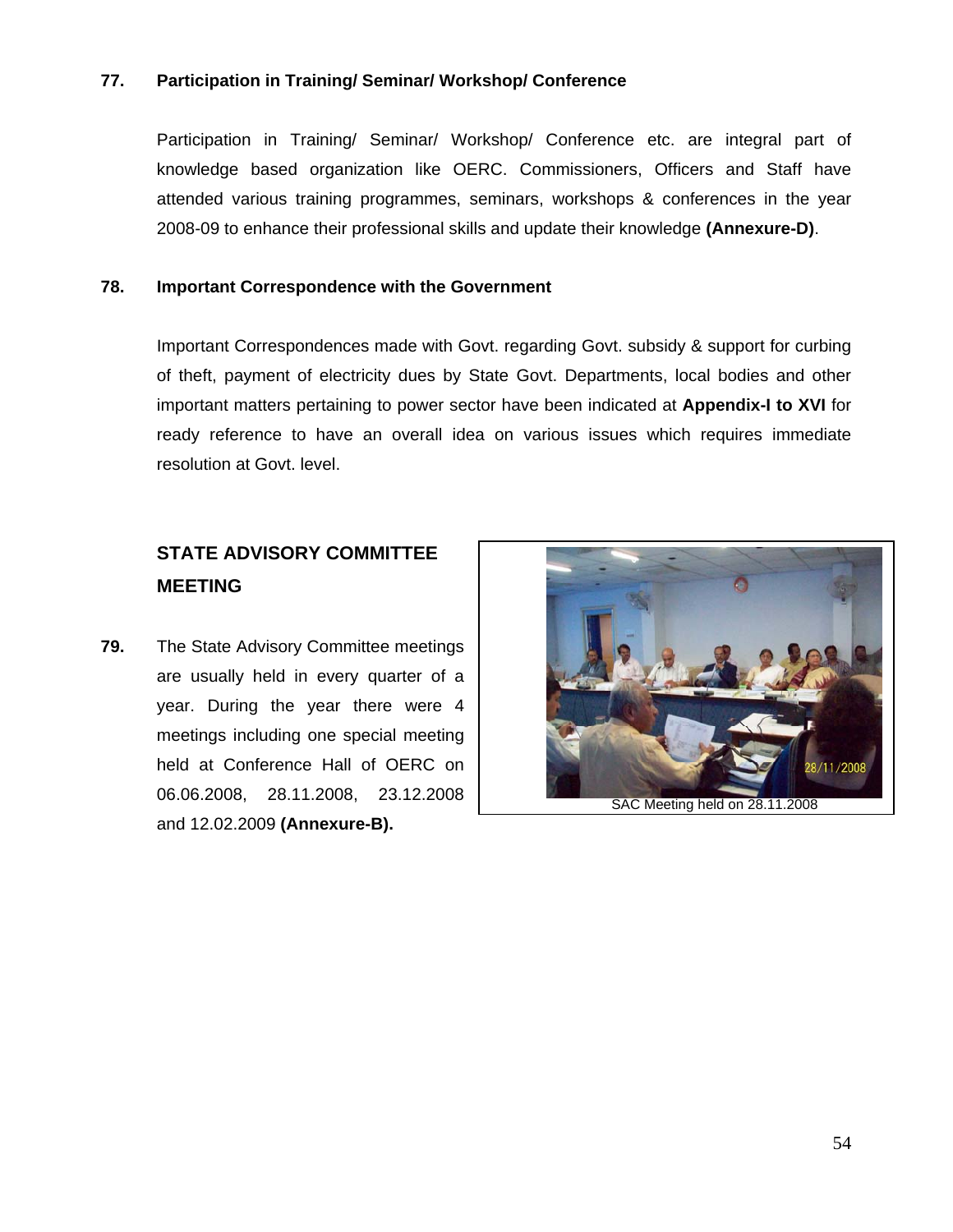# **ANNUAL STATEMENT OF ACCOUNTS**

**80.** The annual statement of accounts for the year 2008-09 as shown below:

| <b>LIABALITIES</b>                | <b>AMOUNT</b><br>(Rs.) | <b>ASSETS</b>         | <b>AMOUNT</b><br>(Rs.) |
|-----------------------------------|------------------------|-----------------------|------------------------|
| Loans (Liabilities)               |                        | <b>Current Assets</b> |                        |
| <b>Current Liabalities</b>        |                        | Loans &<br>Advances   | 4,599,873.00           |
| Excess Income over<br>Expenditure | 34,697,082.70          | Cash in Hand          | 10,000.00              |
| Fy. 2006-07-<br>Rs.1,69,13,452.30 |                        | Cash at Bank          | 27,202,439.70          |
| Fy. 2007-08-<br>Rs.1,16,53,626.88 |                        |                       |                        |
| Fy. 2008-09-Rs.61,30,003.52       |                        |                       |                        |
| Total                             | 34,697,082.70          | Total                 | 34,697,082.70          |

**(A) BALANCE SHEET AS ON 31ST MARCH-2009**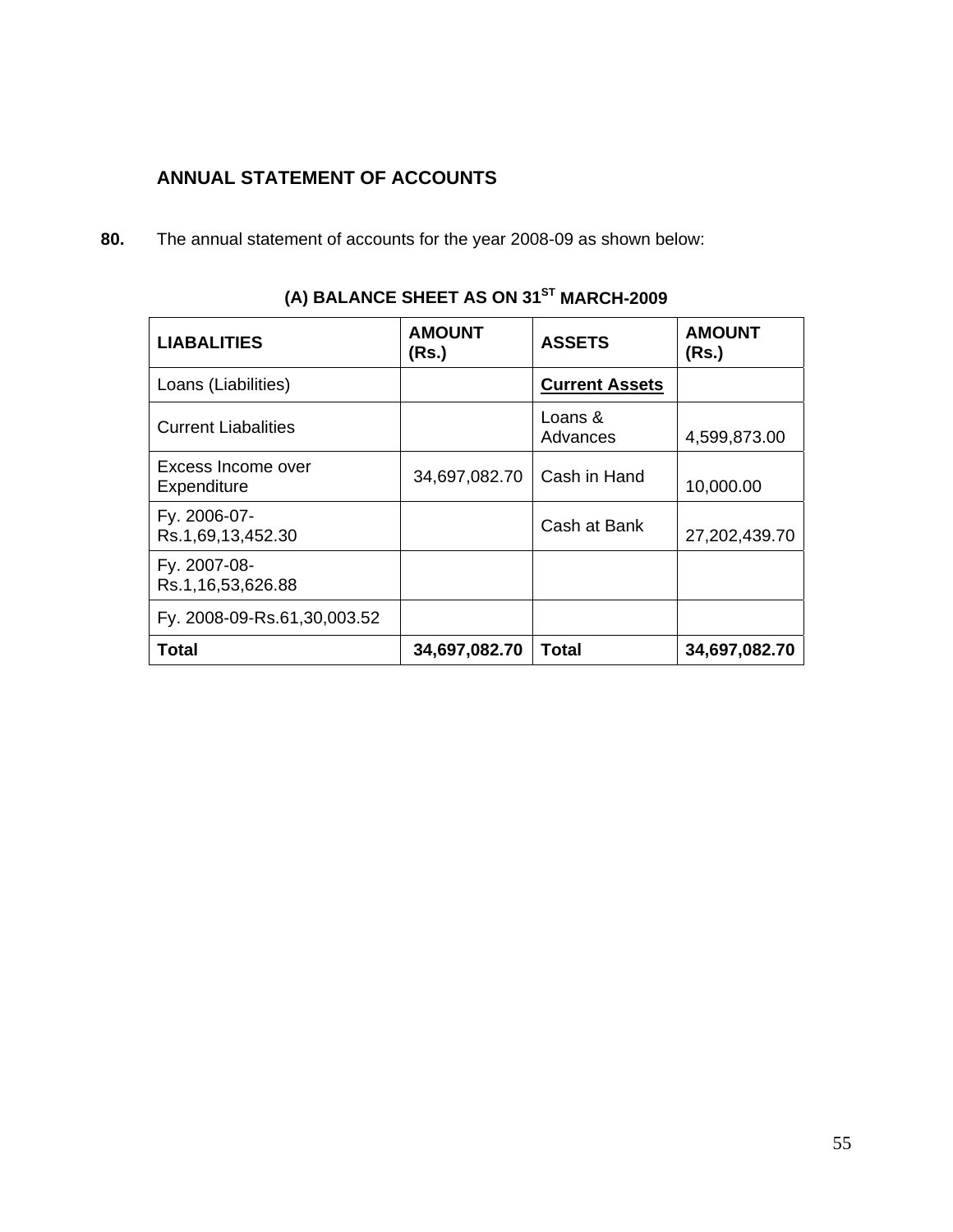# **(B) INCOME & EXPENDITURE STATEMENT FOR THE YEAR ENDED 31.03.2009**

| <b>PARTICULARS</b>                              | <b>AMOUNT (Rs.)</b> | <b>PARTICULARS</b>                           | <b>AMOUNT</b> |
|-------------------------------------------------|---------------------|----------------------------------------------|---------------|
| <b>Expenditure</b>                              |                     | <b>Revenue</b><br>Receipts of the Commission | (Rs.)         |
| Employees Cost (100)                            | 16,501,538.00       | (400)                                        | 33,458,400.52 |
| Travel Expenses (101)                           | 442,177.00          |                                              |               |
| LTC (102)                                       | 34,598.00           |                                              |               |
| Pension (103)                                   | 712,582.00          |                                              |               |
| Office Expenses (104)<br>Repair and Maintenance | 2,705,182.00        |                                              |               |
| (105)<br><b>Establishment Expenses</b>          | 343,480.00          |                                              |               |
| (106)                                           | 4,958,761.00        |                                              |               |
| Other Expenditure (108)                         | 1,630,079.00        |                                              |               |
| Excess Income over<br>Expenditure               | 6,130,003.52        |                                              |               |
| <b>Total</b>                                    | 33,458,400.52       | <b>Total</b>                                 | 33,458,400.52 |

# **(C) RECEIPTS AND PAYMENT STATEMENT FOR THE YEAR ENDED 31.03.2009**

| <b>PARTICULARS</b>        | <b>AMOUNT</b> |                               | <b>AMOUNT</b> |
|---------------------------|---------------|-------------------------------|---------------|
|                           | (Rs.)         | <b>PARTICULARS</b>            | (Rs.)         |
| Revenue                   |               | <b>Expenditure</b>            |               |
| Receipt of the Commission | 33,458,400.52 | Employees Cost (100)          | 16,501,538.00 |
| (400)                     |               | Travel expences (101)         | 442,177.00    |
|                           |               | LTC (102)                     | 34,598.00     |
|                           |               | Pension (103)                 | 712,582.00    |
|                           |               | Office Expences (104)         | 2,705,182.00  |
|                           |               | Repair and Maintenance        |               |
|                           |               | (105)                         | 343,480.00    |
|                           |               | <b>Establishment Expences</b> |               |
|                           |               | (106)                         | 4.958.761.00  |
|                           |               | Other Expenditure (108)       | 1,630,079.00  |
|                           |               | Excess Income over            |               |
|                           |               | Expenditure                   | 6,130,003,52  |
| Total                     | 33,458,400.52 | Total                         | 33,458,400.52 |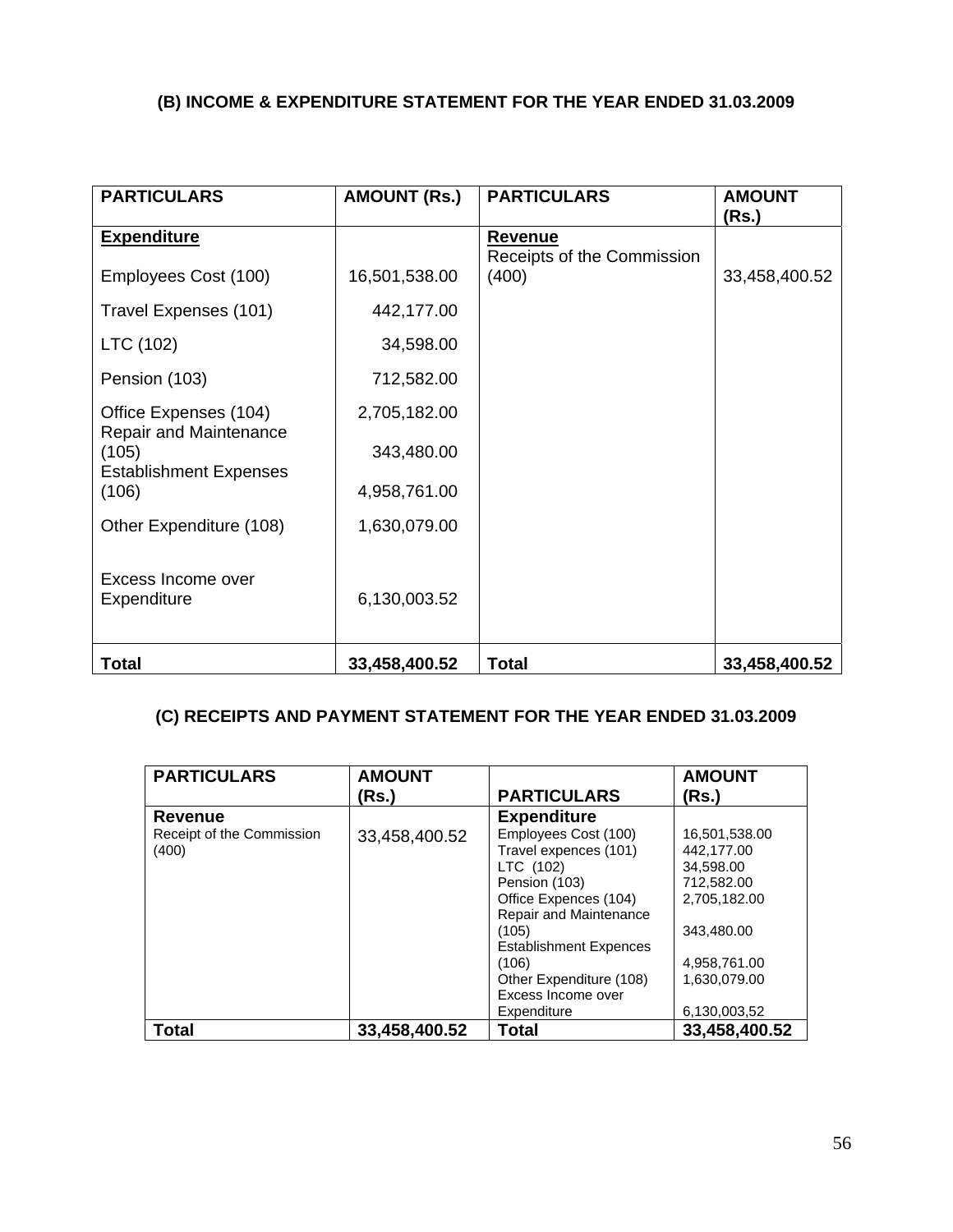### **CONCLUSION**

- **81.** "The Orissa Power Sector Reform In a Nutshell" has been given in the Appendix-XVII. From this it may be seen that despite our long years of reform, performance improvement in all aspects of distribution is slow and halting, particularly in reduction of losses – both technical and commercial. The overall Aggregate Technical and Commercial (AT&C) losses during 2008-09 was 41.31% (provisional) whereas in case of LT category of consumers the AT& C losses is as high as around 65%. In order to make the business of distribution of electricity financially viable, the overall AT&C loss is to be reduced around 15%. This is a major thrust area for all stakeholders. While it is the distribution licensees which have to take initiatives in this front, the State Govt. as a 49% share holder have a major facilitating role to effectively assist the distribution companies to combat the menance of theft of electricity in the State. This is where all stakeholders need to have a single integrated strategy and an agreed action plan to be implemented in a time bound manner.
- **82.** Another important problem facing the distribution sector in the State is the poor financial condition of the distribution companies. They themselves have not invested anything and on the other hand their financial viability is being seriously affected due to high AT&C loss and partly due to none increasing of average tariff after 2000-01. It may be mentioned that there was frequent tariff revision during pre-reform period. There is also overall tariff rise of 17% during 1996-97, 10.33% in 1997-98, 9.38% in 1998-99, 4.5% in 1999-00 and 10.23% in 2000-01. If we consider the price rise it would be seen that the effective real rise in tariff has been of the order of (-) 26.24%. This means the tariff rise as approved by the Commission is much less as compared to the rise in general prices.
- **83.** Since 1996-97 budgetary support to the power sector has been fully withdrawn. Apart from reducing the burden on the State's Consolidated Fund, by the withdrawal of budgetary support, the State has also derived other gains from power sector in the shape of dividends, interest payments and electricity duty. Electricity duty collected during 1995-96 was Rs.121.35 crores and this has increased to Rs.359.38 crores in 2008-09. The State also received dividends of Rs.611.24 crores from OPGC till 31.3.09. The annual dividend from OPGC is on an average, about Rs.75.00 crores. The stake sale in OPGC also fetched Rs.603.20 crores to the State Govt. Simultaneously, disinvestment of the distribution companies fetched Rs.159 crores to the power sector which was utilized by GRIDCO to discharge the old liabilities of NTPC and other financial institutions.
- **84.** The Govt. has a 49% equity stake in the DISCOMs and, therefore, needs to take the lead in stepping into the breach and plug the leaks, losses and general deterioration in the system,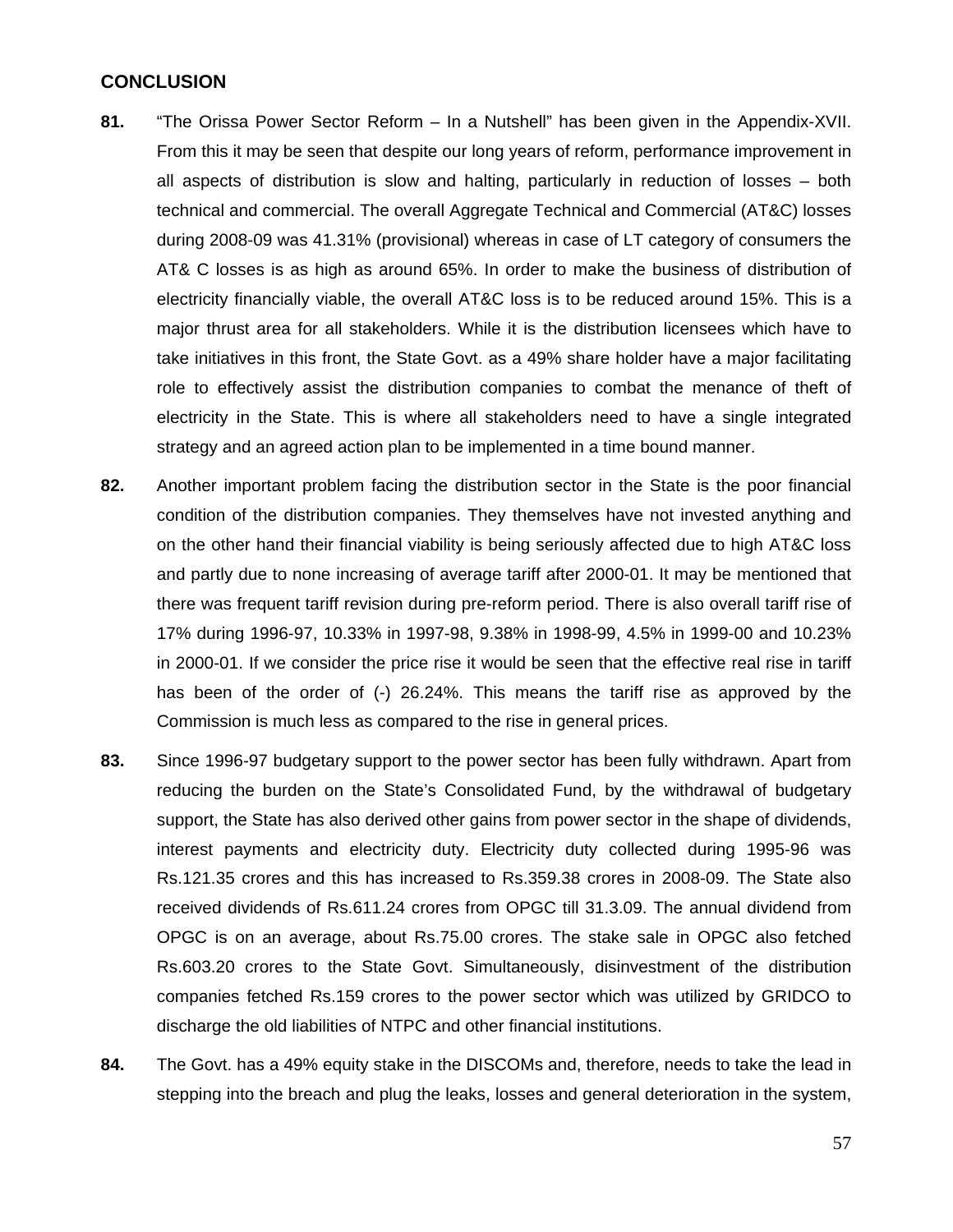to ensure efficient and continued stable supply of energy. The quality supply of power is a critical input for growth of industry and commerce in the State. Unless quality supply of electricity at an affordable price is ensured there may be flight of capital from the State. This would adversely affect the rate of growth of the State economy. The distribution companies because of their poor financial health and for want of support from their parent company have not been able to bring in the required capital for investing in the distribution network. This is precisely the reason which is affecting the quality supply of power to the consumers. While the other states still continue to pay large amounts of subsidy, starting from Andhra Pradesh (Rs.1973.00 crores in 2006-07), Tamil Nadu (Rs.1330.10 crores in 2006-07 and Rs.1457.00 in 2007-08), Madhya Pradesh (Rs.595.12 crores in 2006-07), Gujarat (Rs.1767.00 crores per annum), Utter Pradesh (Rs.3105.00 crores in 2006-07), Punjab (Rs.1845.81 crores in 2006-07), Delhi (Rs.92.00 crores per annum), Jharkhand (Rs.392.00 crores in 2005-06, Rs.210.00 crores in 2006-07 and Rs.98.00 crores in 2007-08), Rajasthan (Rs.700 crores per annum), Orissa is not paying any subsidy whereas it was paying around Rs.250 crore per annum on an average upto 1995-96.

- **85.** Since the State Govt. holds 49% of the shares and the distribution companies hold 51% of the shares of the DISCOMs it is absolutely necessary for the State Govt. and the distribution companies to have a thorough discussion as to how they would jointly address the serious issue of existing high level of AT&C loss and the urgent need to ensure quality power supply to the consumers at an affordable price by suitable investment of capital for upgradation, renovation and expansion of the existing impoverished distribution network.
- **86.** While there is certainly the need to take aggressive administrative and financial measures to reduce the present unsustainable levels of AT&C losses there is also the imperative need for Govt. to participate actively in the day to day development of the power sector in the State. After experimenting with private distribution companies for almost one decade, we can no longer carry on with a "business as usual" approach. A serious rethinking and reorientation of our approach is essential. The present system of managing or treating the power sector in the State on an 'arms-length' basis needs to be changed to a 'hand-shake' basis. The State would be missing a great opportunity in fostering the rapid economic development of the State if not done now. It is a robust power sector which is the key to attracting investments to the State. Therefore, the State Govt. must come forward readily and work alongside the DISCOMs, the STU and the Generators in the day-to-day development of the power sector, rather than take a 'distance and aloof' approach.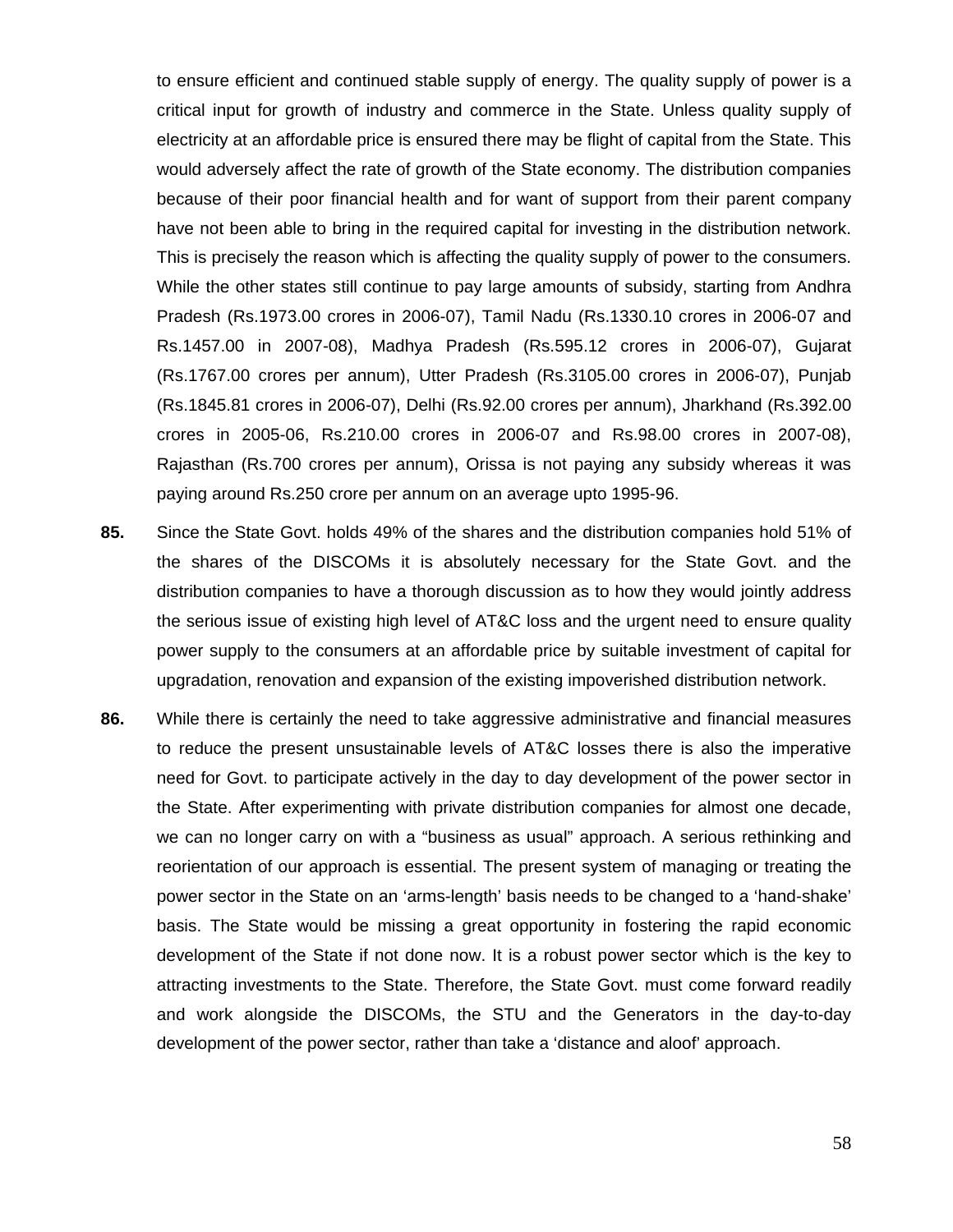# **LIST OF OFFICERS AND STAFF**

| <b>SI</b>      | <b>Designation</b>            | <b>Persons Name</b>    |
|----------------|-------------------------------|------------------------|
| No.            |                               |                        |
| $\mathbf{1}$   | <b>Commission Secretary</b>   | Vacant                 |
| $\overline{2}$ | Director (Engg.)              | Vacant                 |
| $\overline{3}$ | Director (Tariff)             | Dr. M.S. Panigrahi     |
| $\overline{4}$ | Director (Law)                | Sri N.C. Mohapatra     |
| 5              | Jt. Director (Engg.)          | Sri K.L. Panda         |
| 6              | Sr. Economic Analyst          | Sri P. Patnaik         |
| $\overline{7}$ | Sr. Financial Analyst         | Sri S.M. Patnaik       |
| 8              | Jt. Director (IT)             | Shri J.C. Mohanty      |
| 9              | Jt. Director (T/Econ)         | Dr. (Mrs.) A. Das      |
| 10             | Joint Director (Tariff-Engg)  | Sri A.K. Panda         |
| 11             | <b>Public Affairs Officer</b> | Ms. Purabi Das         |
| 12             | Dy. Director (Engg)           | Sri S.P. Mishra        |
| 13             | Dy. Director (P&A)            | Sri K.S. Biswal        |
| 14             | Jr. Financial Analyst         | Sri Ajoy Sahu          |
| 15             | Dy. Director (T/Engg)         | Sri A.K. Jagdev        |
| 16             | Dy. Director (T/Econ)         | Sri A.K. Samantara     |
| 17             | Dy. Director (IT)             | Sri S.C. Biswal        |
| 18             | <b>Accounts Officer</b>       | Sri Sanjay Das         |
| 19             | Steno-cum-Computer Asst.      | Sri K.C. Tudu          |
| 20             | Steno-cum-Computer Asst.      | Sri L.N. Padhi         |
| 21             | Steno-cum-Computer Asst.      | Sri S.K. Sahoo         |
| 22             | Steno-cum-Computer Asst.      | Sri P.K. Sahoo         |
| 23             | Steno-cum-Computer Asst.      | Sri M. Moharana        |
| 24             | Steno-cum-Computer Asst.      | Sri S.K. Das           |
| 25             | Steno-cum-Computer Asst.      | Smt. L.B. Patnaik      |
| 26             | Steno-cum-Computer Asst.      | Smt. S. Mishra         |
| 27             | Receptionist/Caretaker        | Smt. Mamatarani Nanda  |
| 28             | <b>Accountant cum Cashier</b> | Sri Jaypal Das         |
| 29             | <b>Driver</b>                 | Sri R.C. Majhi         |
| 30             | <b>Driver</b>                 | Sri Jalandhar Khuntia  |
| 31             | <b>Driver</b>                 | Sri Jadunath Barik     |
| 32             | <b>Driver</b>                 | Sri Ashok Ku. Digol    |
| 33             | Peon                          | Sri Pitamber Behera    |
| 34             | Peon                          | Sri Umesh Ch. Rout     |
| 35             | Peon                          | Sri Sudarsan Behera    |
| 36             | Peon                          | Sri P.K. Behera        |
| 37             | Peon                          | Sri Bijoy Ku. Majhi    |
| 38             | Peon                          | Sri R.C. Sahoo         |
| 39             | Peon                          | Sri Abhimanyu Jena     |
| 40             | Peon                          | Sri S.K. Mohapatra     |
| 41             | Peon                          | Sri Rabindra Ku. Mekap |
| 42             | Peon                          | Sri Pradip Ku. Pradhan |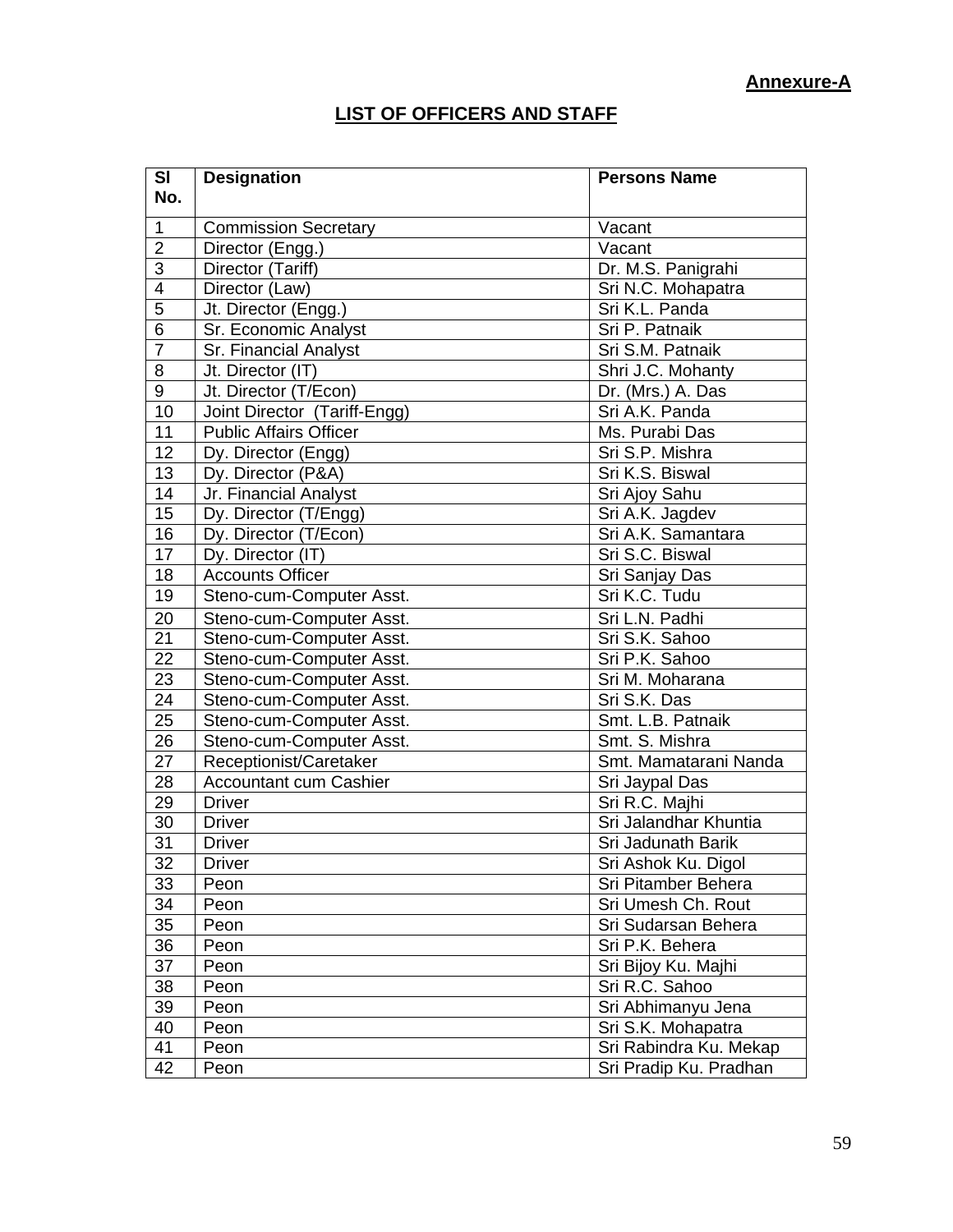# **MINUTES OF THE STATE ADVISORY COMMITTEE (SAC) MEETINGS (2008-09) MINUTES OF THE 5TH MEETING OF**

### **THE STATE ADVISORY COMMITTEE OF OERC HELD ON 06.06.2008**

# **PRESENT:**  Shri B.K. Das, Chairperson, OERC - [in the Chair ] Shri S.K. Jena, Commissioner, OERC Shri K. C. Badu, Commissioner, OERC 1 Sri Sarat Chandra Naik, Dy. Secretary, Department of Energy 2 Dr. Arati Mohanty, Thoria Sahi, Cuttack-1 3 B.K.Sinha, Orissa Consumer Association, Cuttack 4 Sri Bansidhar Acharya, President, Anchalika Khauti Surakhya Sangha, Jagatsinghpur 5 Sri G. N. Agarwal, General Secretary, Sbl. Dist. Consumers Federation, **Sambalpur** 6 Sri Pranakrishna Dash, Advocate, Orissa Krusak Mohasangha 7 Sri S.C. Mohanty, General Secretary, Nikhila Orissa Bidyut Shramik Mohasangha 8 Sri B. K. Mohapatra, Orissa Small Scale Industries Association Cuttack 9 Sri S.K. Nanda, CII 10 Sri Gobardhan Pujari, General Secretary, Sundargarh Dist. Employers Association, RKL 11 Sri. P.Behera, Sr.DEE, East Coast Railway, Bhubaneswar 12. 13. 14 Prof. (Dr.) Gyana Chandra Kar, Ph.D. (Econ.), Bhubaneswar Sri R.N. Mohapatra, Jeypore Sri U.K.Panda, Director(Finance & Corporate Affairs), OPTCL 15 Sri Manoranjan Mishra, Company Secretary, OPGC

16 Sri.J.P.Das, Sr.G.M,R&T,GRIDCO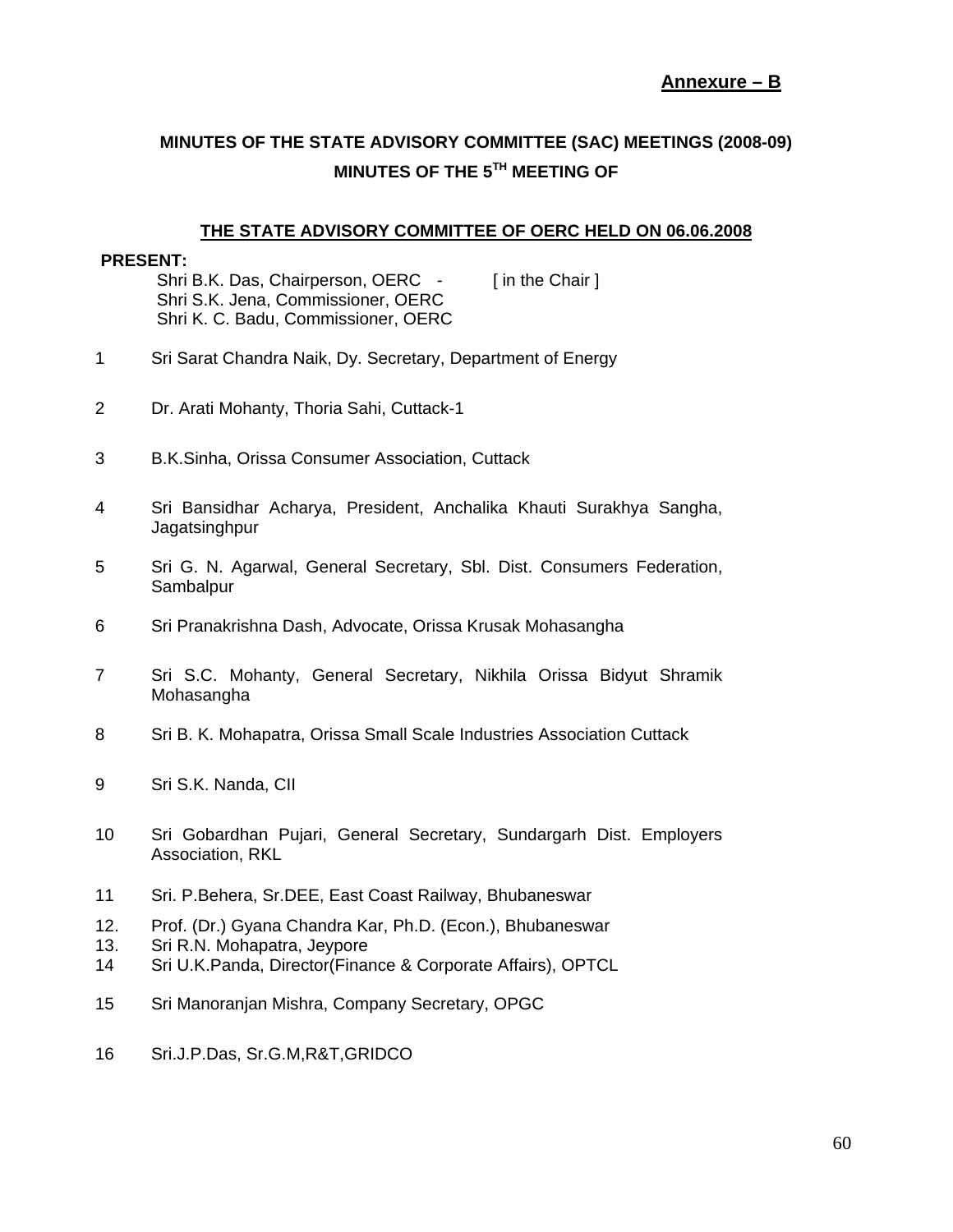- 17 Sri Jagannath Padhi, Director(O), OHPC
- 18 Sri Swapan Dasgupta, CEO, CESU
- 19 Sri P. K. Pradhan, CEO, WESCO

### **OERC SECRETARIAT:**

- 1. Shri N C Mohapatra, Secretary I/c & JD (Law)
- 2. Ms Purabi Das, PAO

| TIME         | 3:30 PM                      |
|--------------|------------------------------|
| DATE         | 6 <sup>TH</sup> June, 2008   |
| <b>VENUE</b> | <b>CONFERENCE HALL, OERC</b> |

### **INTRODUCTORY**

The 5th meeting of the State Advisory Committee (SAC) of the Orissa Electricity Regulatory Commission (OERC) was held in the Conference Hall of the Commission at 3:30 P.M. on  $6<sup>th</sup>$  June 2008. The meeting was presided over by the Chairperson, OERC, Shri B.K. Das, Member, Shri S.K. Jena, Member, Shri K. C. Badu were also present.

2. Shri Das welcomed the members of the SAC to the meeting and introduced the agenda items, viz.

- **a) Action taken report on the last SAC meeting.**
- **b) Initiative for operation & maintenance during 2008-09.**
- **c) Consumer education FAQ in Oriya & English (What should you do)**
- **d) Important highlights of tariff order of 2008-09 and strategy to achieve the various performance parameters.**
- **e) Any other matter with permission of the chair.**

3. He requested Sri N C Mohapatra, Secretary-in-charge, OERC to present the Action-takenreport (ATR) on the deliberations of the last meeting. Accordingly Sri Mohapatra presented the same.

4. At the end of the presentation the Chairperson directed the utility representatives to inform the SAC in detail about their compliance of the points raised in the ATR. He also invited the SAC members to give their feedback on the matter.

### **a) Action taken report on the last SAC meeting.**

5. Shri. B.K.Mahapatra of the Orissa Small Scale Industries Association wished to know whether the Distcoms are distributing the FAQs and Consumer Service Documents among staff and consumers as directed by OERC.

6. Shri. P.K.Das, Advocate, Orissa Krushak Mahasangha pointed out that the post of President Dhenkanal GRF is vacant for the last three months. He also spoke of large scale hooking by unscrupulous consumers in connivance with CESU staff as there is no drive for disconnection of illegal consumers.

7. Shri. G.N.Agrawal General Secretary, Sambalpur District Consumers Federation, added that criminal proceedings should be initiated against the guilty along with disconnection. He also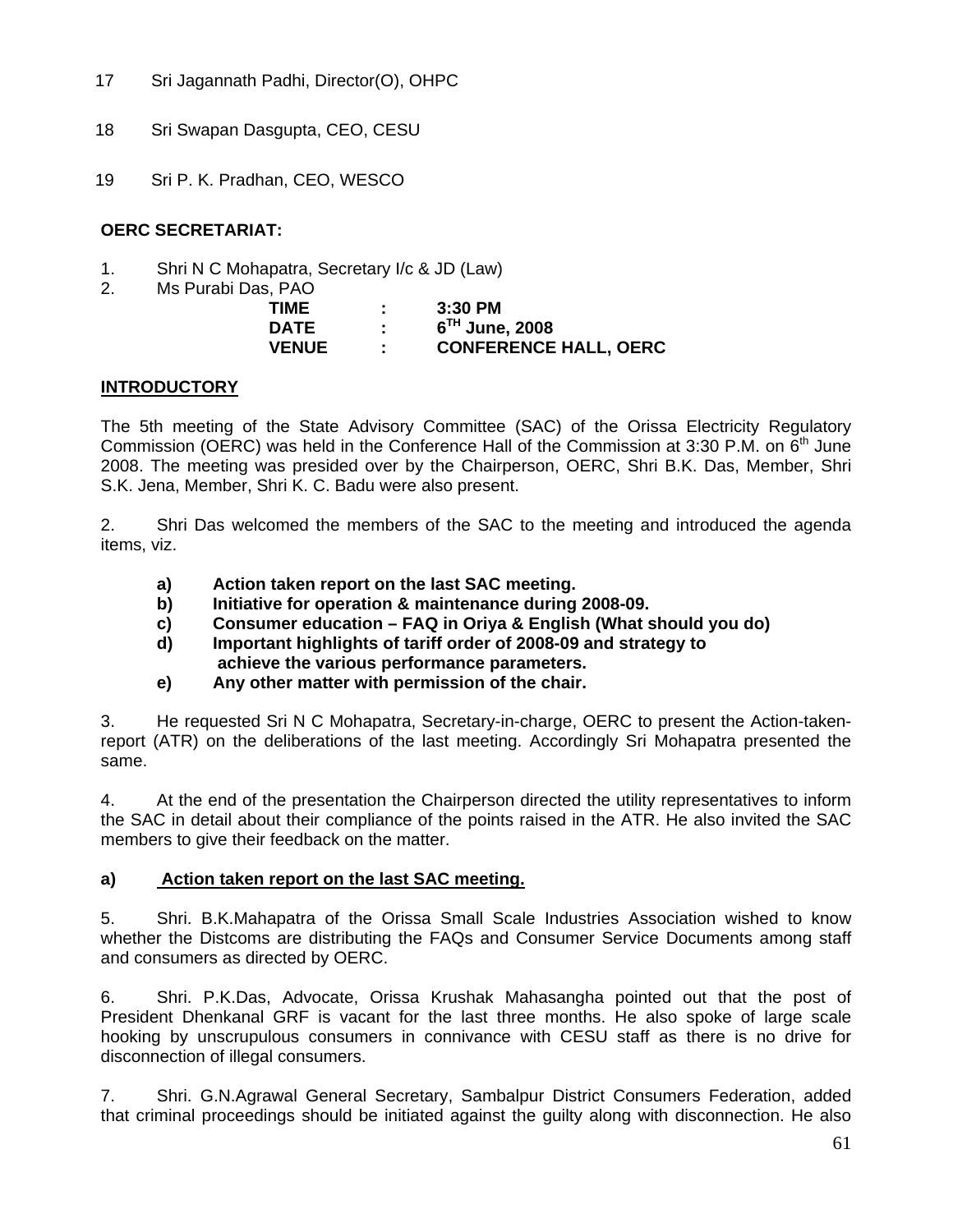regretted that the MD, REL was not present on the occasion of the SAC as suggested during the last meeting.

8. Shri. Gobardhan Pujari, Secretary, Sundargarh District Employers Association pointed out that the Rourkela GRF has no fax, photocopier and printer or vehicle as stated in the ATR by WESCO. Moreover the GRF office was located at an inconvenient place and the utility was making no attempt to publicize its existence.

9. Shri. Bansidhar Acharya, President, Anchalika Khauti Surakshya Sangha, Jagatsinghpur, said that CESU is not implementing the orders of the GRF and as a result consumers are loosing faith in the redressal system. He cited the case of one Nath Bhol of Jagatsinghpur who was not given power supply even after a year inspite of GRF orders. Moreover consumers who approach the GRF are being harassed by MRT team or by some other means, he added. Sri Acharya pointed out that though the GRFs are asking consumers to follow the Complaint Handling Procedure, this is not possible in many places such as Tirtol Division in Jagatsinghpur where there is no SDO, JE or Accountant. De-hooking is not possible in the area as there is one linesman for approximately 1600 customers. He also observed that instead of Executive Engineers Junior Accountants are being sent to attend GRF meetings.

10. Sri. P.Behera, Sr.DEE, representing East Coast Railways, Bhubaneswar also said that GRF orders are not being implemented. He mentioned the complaint of ECOR regarding Baghuapa station near Jajpur which had not received supply till date even though the Jajpur GRF had passed an order to the effect since February 2008. Chairperson directed that NESCO must furnish a report by 30.06.2008 why compliance has not been made and why action shall not be taken under Electricity Act, 2003.

11. Sri R N Mohapatra, Jeypore said that often implementation of GRF orders are being delayed as the Junior Officers do not have the authority to implement them. They have to obtain approval of their seniors to do the needful and the official process is time consuming. Chairperson, OERC directed that the distribution licensees should delegate more power to the field functionaries.

12. Smt. Arati Mohanty, Cuttack observed that the District Consumer Redressal Fora are displaying their registration and disposal of cases as well as their expenditure in their websites. The GRFs also should do the same, she suggested.

### **b) Initiative for Operation & Maintenance**

13. Sri B K Das, Chairperson invited Sri S N Ghosh, Director Engineering, OERC to make a presentation on the initiatives taken by the utilities for meeting operation and maintenance requirements. Sri Ghosh made a power point presentation on the prerequisites and the actual steps taken by utilities as well as the findings of the various inspections conducted by the Commission during its review & monitoring.

14. In this regard Shri. R.N.Mahapatra informed that none of the officers of the utilities had copies of the required manuals with them. As a result few were aware of proper operation maintenance and procedures. He also said that in many overloaded transformers load balancing could solve the problem but this was not being done. He had noticed that minimum requirements such as breakers on incoming lines, lightning arresters and required number of transformers were absent in most substations he visited.

15. Shri.S.K.Nanda, CII wanted to know whether inspection of substations by Electrical Inspectors was being carried out. He also wished to know who maintains the substations,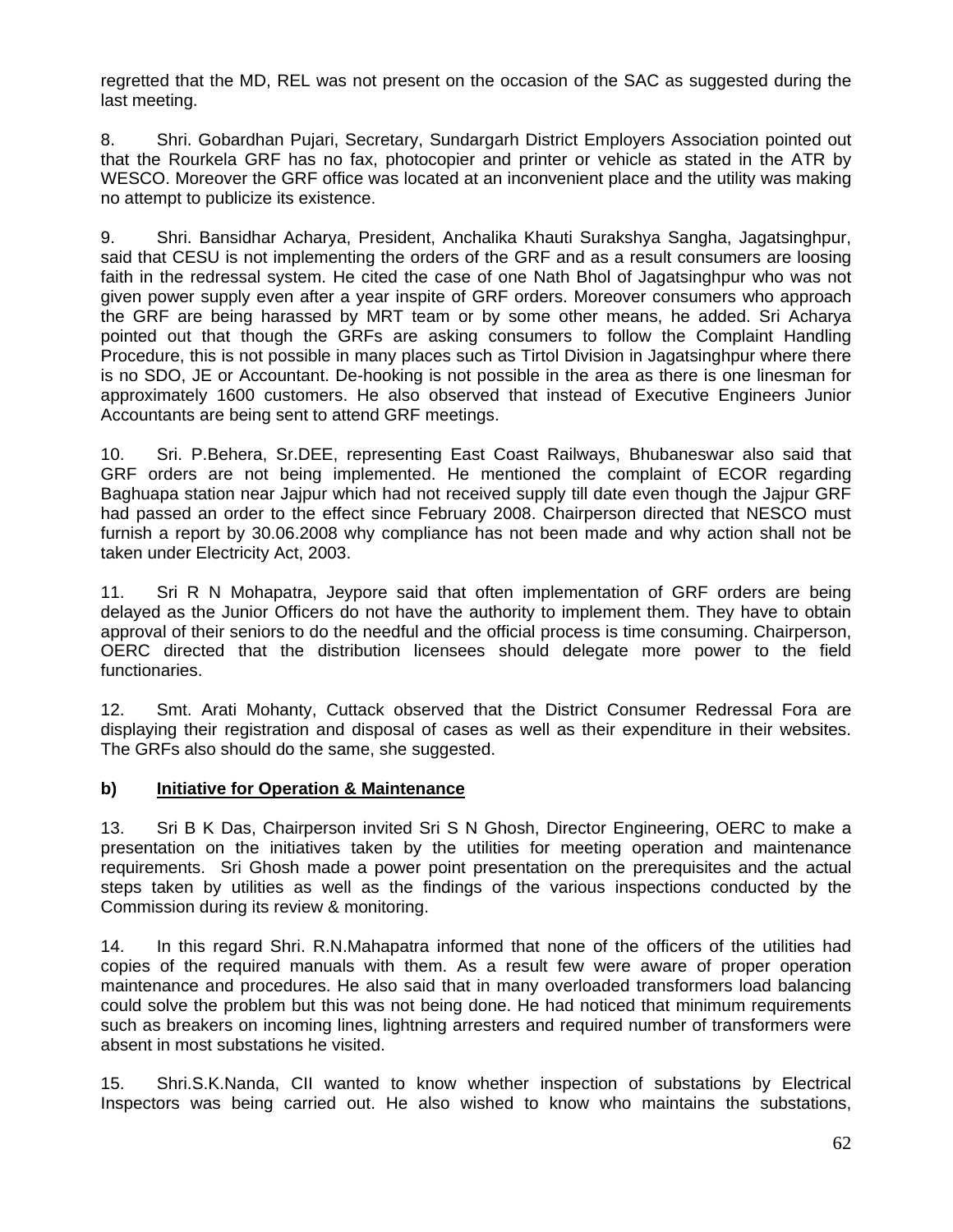contractors or the Divisions themselves. He enquired about the supervision of the O&M by the Distcoms. Shri Nanda said that with proper maintenance there would be no breakdown. This aspect was badly neglected, he felt and gave an example of an 11KV line being drawn through an LT feeder in the Satyanagar area of Bhubaneswar.

16. Shi.B.K.Mohapatra, said that till date none of the substations had a log book to record interruptions though this was being demanded from the inception by the SAC. He felt that the utilities had no desire to improve service standards and were paying mere lip service to OERC orders including the order to replace 3000 transformers by June. He entreated the CEOs to carry out OERC orders expeditiously.

17. Shri.Gobardhan Poojari said that the systematic load shedding was being done deliberately by the utility in Rourkela to avoid overdrawal. This was also repeated in a number of other places resulting in heckling of Distcom staff.

18. Shri.B.K.Sinha, OCA said that the poles were not being replaced and were in precarious conditions causing a threat to public safety.

19. Shri. P.K.Das said that a grid substation at Nuapatana was continuing power supply to Atthagarh since the 80s even though the load has increased manifold during this period. At least 5 major industries had come up in the area.

20. Responding to the observation of the members, Shri. Swapan Dasgupta, CEO, CESU said that statutory inspection of primary substations was taking place on an annual basis. Apart from the OERC inspection teams, the officers of the utilities are also undertaking supervision of O&M. He said that earlier Equipment and Meter Relay (EMR) officials used to do supervision of O&M but this was found to be insuficierent so Circle Superintending Engineers are being asked to inspect and report on substations. Some work has been done to upgrade substations but much needs to be improved, he acknowledged.

21. Shri. P.K.Pradhan, CEO, WESCO said that though fees are being paid to Electrical Inspectors for inspection they rarely do it.

# **c) Consumer Education – FAQ in Oriya & English**

22. Shri.B.K.Das Chairperson asked Smt. Purabi Das, Public Affairs Officer to present the steps taken by the Commission for Consumer Education and printing and distribution of the Commissions bilingual consumer booklet (FAQ). Smt. Das outlined the measures undertaken by the Commission to promote Consumer Education including printing and distribution of the FAQ. Members unanimously expressed satisfaction at the Commissions efforts and requested for a three member committee of the SAC to suggest further initiatives. Member(B) and Member(SK) asked the distribution licensee to ensure that such booklet is made available to each employees of the licensees for day to day use and reference. They further suggested such booklet is to be made available to all consumers as quickly as possible.

### **d) Important highlights of tariff order of 2008-09 and strategy to achieve the various performance parameters.**

23. The Chairperson invited Shri. M.S.Panigrahi, Director, (Tariff), OERC to present the last item on the agenda relating to highlights of tariff order of 2008 and strategy to implement the same. Dr.Panigrahi made a power point presentation on the topic.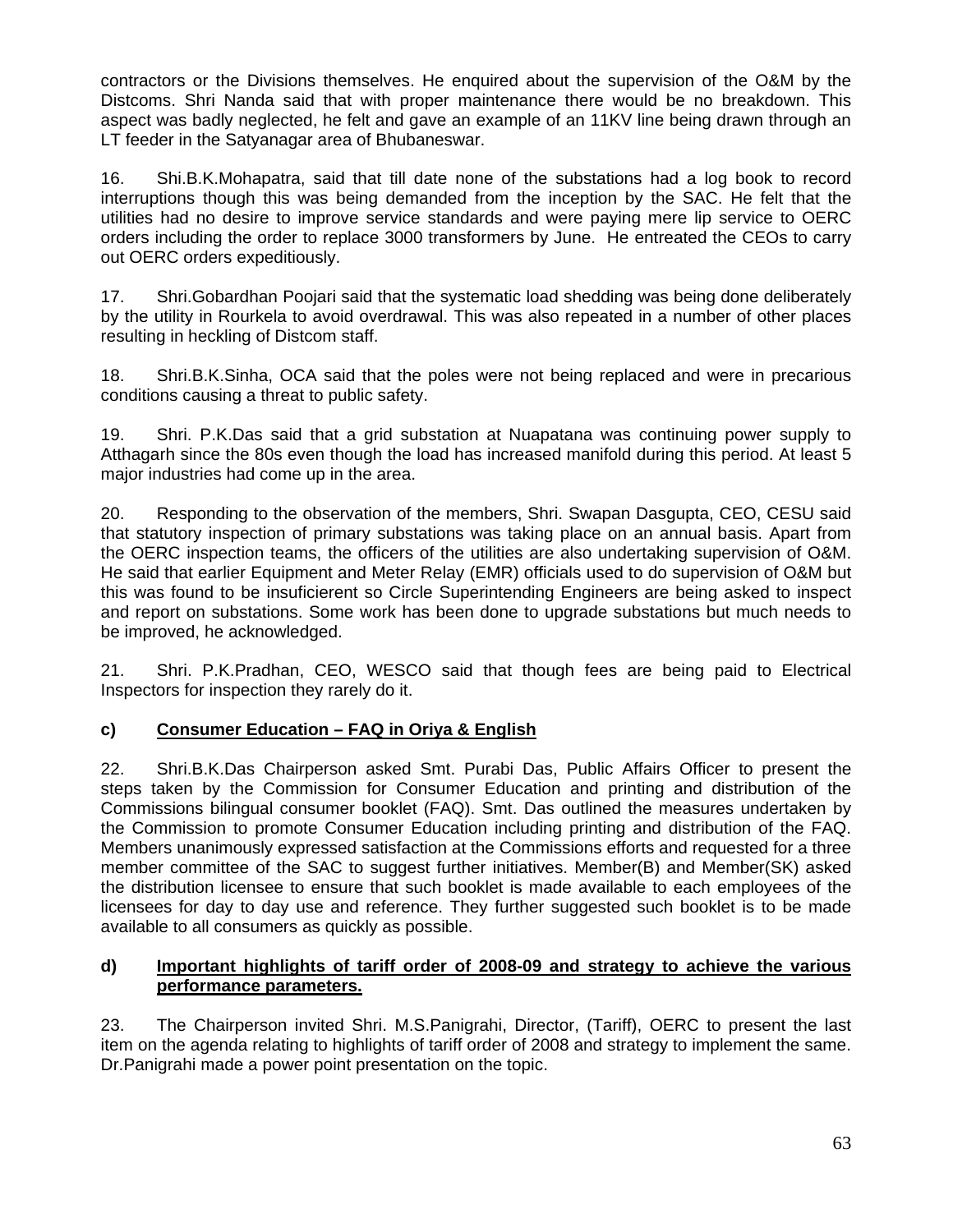24. Shri.S.C.Mohanty, General Secretary, Nikhila Orissa Bidyut Shramik Mohasangha lauded the Commission on two vital issues which were addressed in the Tariff Order 2008, namely, payment of arrear dues of the Govt. and replacement of burnt/overloaded transformers by the Distcoms. However, he wished to know how far these orders are being implemented. The Distcoms are passing the buck to OPTCL while the Govt. is not doing its duty to curb theft. He cited instances of the Khandagiri substation where the transformer recently got burnt due to absence of a lightening arrester. 7000 consumers were dependent on the substation. Similarly in Dolamundai area there was a major breakdown on the night of  $5<sup>th</sup>$  June but there was no staff in the Dolamundai substation to attend to the problem. In Bhadrak town there no power supply for 18 hours due to a transformer breakdown as there was no replacement available. He wished to know what action plan had been made to implement the order on replacement of overloaded transformers and augmentation of human resources by the Distcoms. He felt that these two aspects need to be reviewed separately. He also wished to know what action has been taken by the Special Police Stations to address energy theft. This was to be reviewed by an officer of the rank of I.G, Police. He found that 600 spans of electric line have been stolen in the CESU area yesterday but no FIR has been lodged yet. He said that the linesmen are being targeted by irate consumers. Shri. Mohanty expressed the view that no change is possible unless HR of the Distcom is strengthened and adequate spares are purchased. He said that there are 60 consumers to one pole and this overloading leads to accidents. Already seven linesmen in CESU area have died as a result. He also wanted to know what staff strengthening OPTCL had done in the last 12 years.

25. Shi.Gyana Kar said that the replacement of damaged/old equipment should be priority by the Distcoms. There is a fund available in the Central Govt. under APDRP from this year for the purpose he informed.

26. Shri.K.C.Badu, Commissioner OERC wished to know what steps the Govt. has taken on the directions of the Commission. He wished to know whether the Govt. has reviewed the FIRs lodged in these Police Stations and how many convictions have been secured. He also wished to know if there is any loss reduction in areas where Police Stations have been established. Shri. S.C.Nayak, Dy. Secretary, Dept. of Energy, Govt. of Orissa informed that the Energy Secretary had written to the Spl. Secretary, Home Department, requesting him to establish the additional police stations. Beyond this nothing has been done.

27. Shri.P.K.Pradhan, CEO,WESCO informed that during last four months no FIRs has been lodged and in 16 months only 9 cases have been lodged in WESCO area. He said that the Energy Police Stations did not have required staff and those available were engaged in other work. Shri. S.K.Jena, expressed surprise at the poor rate of case registration since the law on power theft is very stringent now.

28. Shri.G.N.Agrawal said that the utilities also had a responsibility to curb theft. Recently there was a massive raid on Burla town by WESCO authorities but no FIR was lodged against unscrupulous consumers. He pointed out that even after assessment is done, scope for prosecution exists. He felt that utility staff needed to be informed about the proper scope of action. Shri.B.K.Mahapatra agreed that exemplary action was required against those committing theft.

29. Shri. Gaovardhan Pujari said that the crux of the problem is whose role it is to curb theft of power. Since it is a cognizable offence Suo Motu action can be taken by the police but the Distcoms can not abdicate their responsibility of lodging FIRs. Regarding rate of tariff, he felt that hydropower units should attain full installed capacity as this would help reduce retail tariff. He complemented the Commission for reducing the bulk power and said that in future it can be extended to retail power.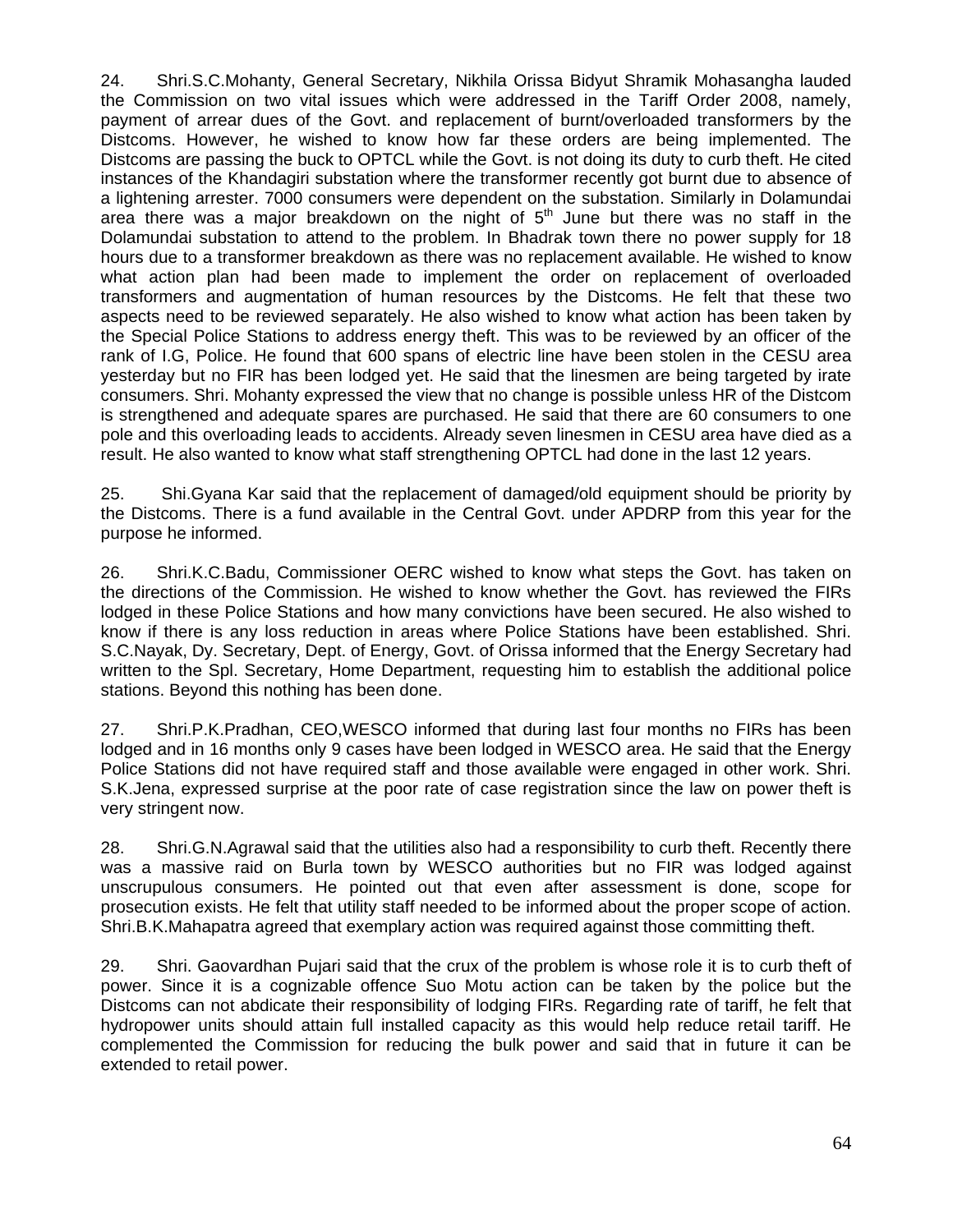30. Shri.B.K.Das Chairperson said that this would not be possible with current rate of inflation and rising crude oil prices. Sri Pujari suggested that alternate energy use must be encouraged and the State Govt. should provide subsidy to users of non-conventional energy. Solar power can be utilized for cooking, he added. Shri Das informed that that the Ministry of Non-Conventional Energy provides subsidy for grid power but State Govt. can give subsidy for implements. Shri.S.K.Jena added that the OERC consultation paper placed in its website recommended that 375 MU of the total power acquired should be from the non-conventional sources. He invited the feedback of the SAC Members on the matter.

31. Replying to Shri. Pujari's statement Shri. Padhi, Director (Operation) OHPC said that though only 5000 MU was sought from OHPC last year, they had succeeded in providing 8000 MU, thus bringing down the pooled cost. OHPC's capacity utilization had improved from 81% to 86% last year he said. Refuting Shri. Pujari's statement that Hirakud Power Station was producing only 30% of its capacity, he informed that last year utilization was 71%. He pointed out that OHPCs power was available to the grid at 50 paise per unit. In order to improve efficiency he said that cost of power needs to be increased. As per norms 3% of capital cost should be deployed in Operation and Maintenance. But only Rs.112 crore was set aside by the Commission for O&M in this tariff order. He added that in the last 10 years cost of every other service has increased many fold.

32. Shri.S.K.Jena intervened and pointed out that ten years back for 10,000 MU of power, collection was Rs 1000 cr. Now for 16000 MU it is Rs.2500 cr. Collection efficiency has improved considerably but level of loss still remains unacceptable at Rs.700 cr at the distribution end. In order to improve the substations and replace lines and poles funds are required. Last year low cost of hydropower, low interest policy of the Govt. on power sector loans, benefits of power trading and growth of industry helped to bring down cost and keep power tariff low in the state. He said that Orissa is the only state where power sector is running without subsidy, the only state providing 24 hour supply, only state trading power and only state where tariff remained fixed for the last eight years.

33. Shri.B.K.Mohapatra held OPTCL responsible for failing to provide continued and required power supply. He said that the consumers were not being provided quality supply and felt that OERC was tilted in favour of the utilities. He said that at least 2-3 special meetings of the SAC were required to discuss the agenda items separately. Shri.S.K.Jena felt that a separate session on responsibility of consumers was imperative. Shri.Mohapatra felt that a campaign against theft of power was necessary to educate consumers. While OERC has taken initiative to rope in print and the audio-visual media hoarding, street theatre & cinema should also be included. With regard to O&M he said that even slight storms are felling trees and bringing down electric lines. This can be prevented by preemptive action. Similarly maintenance of boundary, transformers and poles shroud be monitored. Shri.K.C.Badu said that detailed review is being done down to the substation level by the Commission. Shri.Mohapatra pointed out that though dedicated substations had been setup to provide uninterrupted power supply to industrial estates of Cuttack and Bhubaneswar due to loading of domestic consumers from these points power cuts were frequent. As a result industrial output was adversely affected.

### **e) Other miscellaneous matters.**

34. Shri.S.K.Nanda sought the permission of the Chairperson to introduce a miscellaneous item. With regard to the OERC notification on Open Access Charges dated.29.03.2008, he said that there was a miscalculation as more than the cost of the cross subsidy is being recovered from the consumers in the name of surcharge. Dr.M.S.Panigrahi explained the basis of the calculation but Shri. Nanda pointed out that average tariff at HT & EHT includes BST transmission charge and transmission loss. But while calculating surcharge full cost is being taken instead of the cross subsidy. Shri.B.K.Das took note of the point and asked Shri.Nanda to submit it in writing.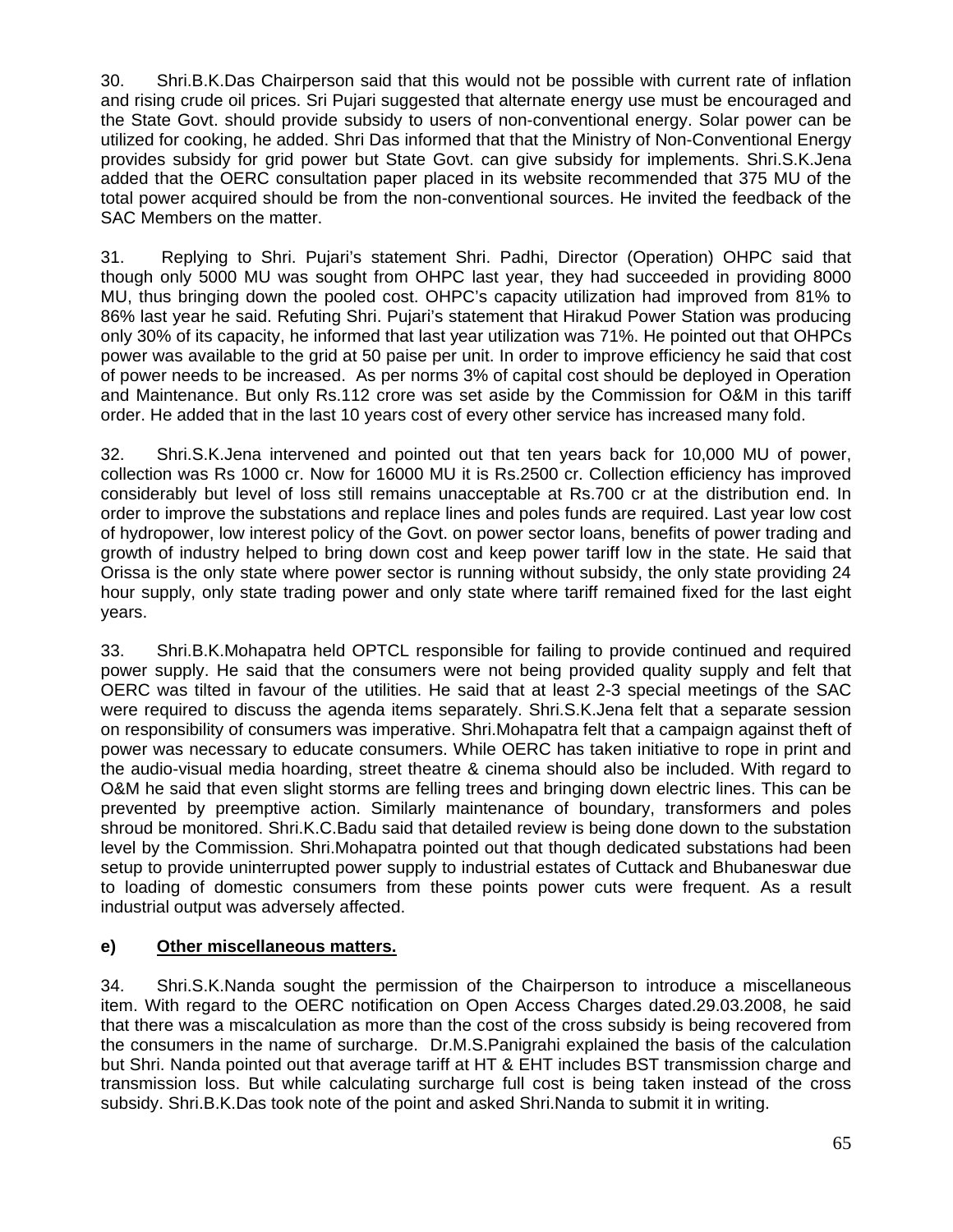35. Shri.P.K.Das raised the issue of recovery of arrears from industries based outside the state. He said that when these industries are closing shop in the state with huge arrears pending against them, this cost is ultimately loaded on consumers. Therefore like the OSFC some provision must be made so that the properties of these companies can be attached for default in payment. He suggested for tripartite agreements with finance companies. Shri. Das wanted to know whether if Sec.29 of the State Financial Corporations Act, 1951 can apply to this case. Shri.Pradhan said that Distcoms can not take over properties purchased by OSFC. Shri Jena said that according to OERC regulation new connection can not be granted to any premises with outstanding amount against it even if there is change of ownership.

### **36. After discussion the following conclusions were arrived at :-**

- 1. CESU should take immediate steps to appoint the President of GRF,Dhenkanal.
- 2. WESCO should provide all requisite facilities to GRF, Rourkela immediately.
- 3. The utilities should take steps to distribute copies of OERC FAQ and Consumer Service Documents among all staff & consumers.
- 4. OERC orders for collection of arrear of dues and replacement of overloaded transformers should be expeditiously implemented.
- 5. OPTCL should expedite the upgradation of the Khuntuni grid substation to meet the load of Atthagarh.
- 6. The Commission should review various O&M parameters of utilities from time to time.
- 7. A three member sub-committee of the SAC may be set up to coordinate consumer education.
- 8. Separate special sessions of the SAC may be held to discuss power theft, consumer responsibilities and problems of Distcoms.
- 9. The next session of SAC on power theft may be scheduled in July. In the meantime, the State Govt. may review the working of the Energy Police Stations.
- 10. The Commission's Tariff Division will re-examine the computation of surcharge on Open Access.

 The meeting ended with thanks to the Chair and all the participants for their kind valuable suggestions.

| Sd/-          | Sd/-          | $Sd$ -          |
|---------------|---------------|-----------------|
| (K. C. Badu)  | (S.K. JENA)   | (B.K. D)        |
| <b>MEMBER</b> | <b>MEMBER</b> | <b>CHAIRPEF</b> |

(**K. C. Badu) (S.K. JENA) (B.K. DAS) CHAIRPERSON**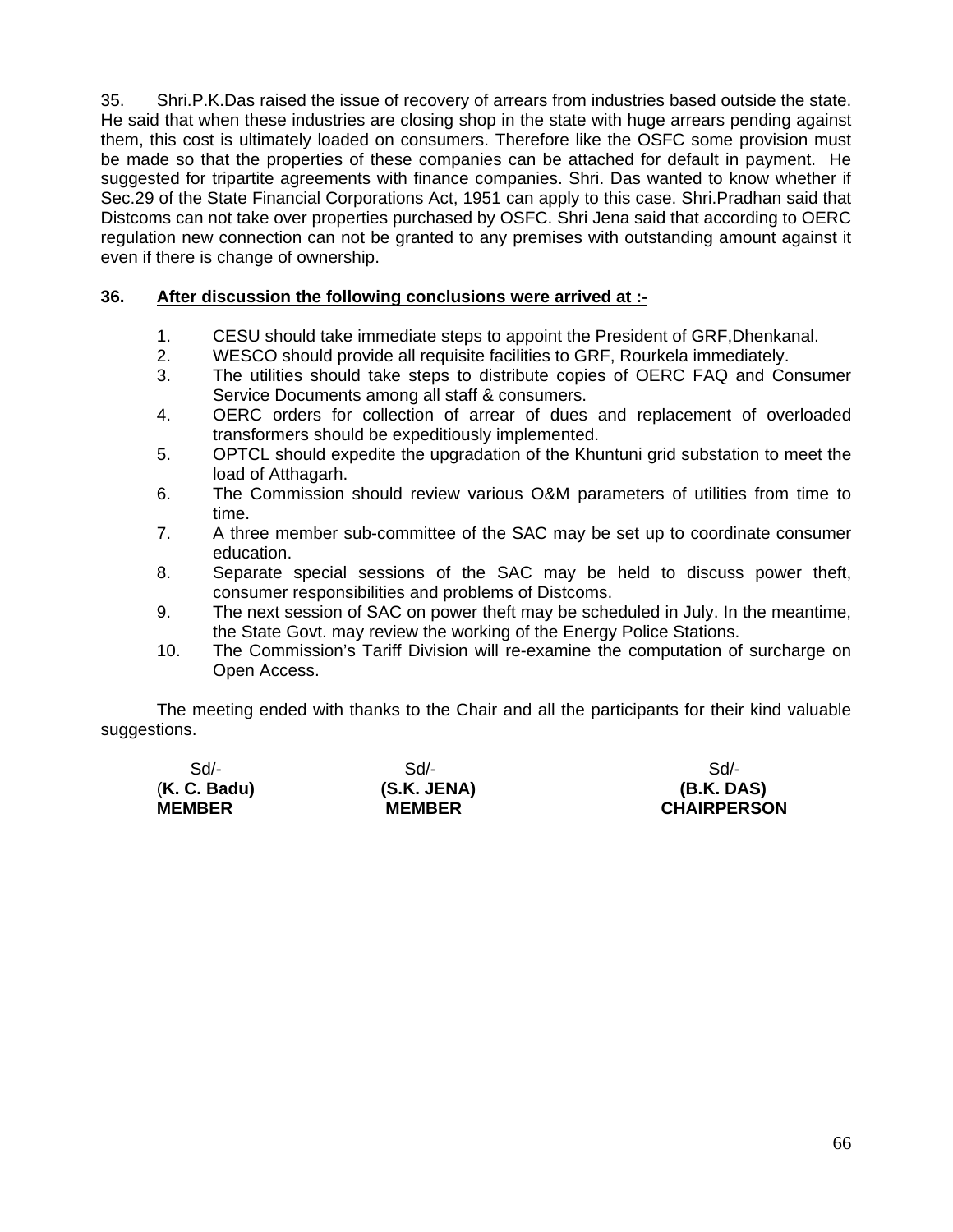### **MINUTES OF THE 6TH MEETING OF THE STATE ADVISORY COMMITTEE OF OERC HELD ON 28.11.2008**

### **PRESENT:**

- 1. Shri B.K. Das, Chairperson, OERC [in the Chair ]
	-
- 2. Shri S.K. Jena, Commissioner, OERC 3. Shri K.C. Badu, Commissioner, OERC
- 4. Shri B. Mohapatra, Addl. Secretary, Department of Energy
- 5. Dr. Arati Mohanty, Thoria Sahi, Cuttack-1
- 6. Shri B.K. Sinha, Orissa Consumer Association, Cuttack
- 7. Shri Bansidhar Acharya, President, Anchalika Khauti Surakhya Sangha, Jagatsinghpur
- 8. Shri G.N. Agarwal, General Secretary, Sbl. Dist. Consumers Federation, Sambalpur
- 9. Shri Pranakrishna Dash, Advocate Orissa Krusak Mohasangha
- 10. Shri S.C. Mohanty, General Secretary, Nikhila Orissa Bidyut Shramik Mohasangha
- 11. Shri B.K. Mohapatra, Orissa Small Scale Industries Association, Cuttack
- 12. Shri S.K. Nanda, CII
- 13. Shri Gobardhan Pujari, General Secretary, Sundargarh Dist. Employers Association, RKL
- 14. Shri P. Jain, Chief. Electrical Distribution Engineer, East Coast Railway, Bhubaneswar
- 15. Prof. (Dr.) Gyana Chandra Kar, Ph.D. (Econ.), Bhubaneswar
- 16. Shri R.N. Mohapatra, Jeypore
- 17. Smt. Rama Subudhi, Advocate, Institute of Women's Welfare, Ganjam
- 18. Dr. D.V. Ramana, Professor, XIM, Bhubaneswar
- 19. Shri K.K. Nath, Director (Engineering) OPTCL
- 20. Shri V. Biswal, Managing Director, OPGC
- 21. Shri U.K. Panda, Director (Finance & Corp. Affairs), GRIDCO
- 22. Shri Jagannath Padhi, Director (O), OHPC
- 23. Shri Swapan Dasgupta, CEO, CESU
- 24. Shri P.K. Pradhan, CEO, WESCO
- 25. Shri A.K. Bohra, CEO, SOUTHCO
- 26. Shri S.K. Singh, CEO, NESCO

### **OERC SECRETARIAT :**

- 1. Shri N.C. Mahapatra, Secretary I/c & Director (Law)
- 2. Ms Purabi Das, PAO

| <b>TIME</b>  | ٠ | 3:30 PM                         |
|--------------|---|---------------------------------|
| <b>DATE</b>  |   | 28 <sup>TH</sup> November, 2008 |
| <b>VENUE</b> |   | <b>CONFERENCE HALL, OERC</b>    |

#### **INTRODUCTORY**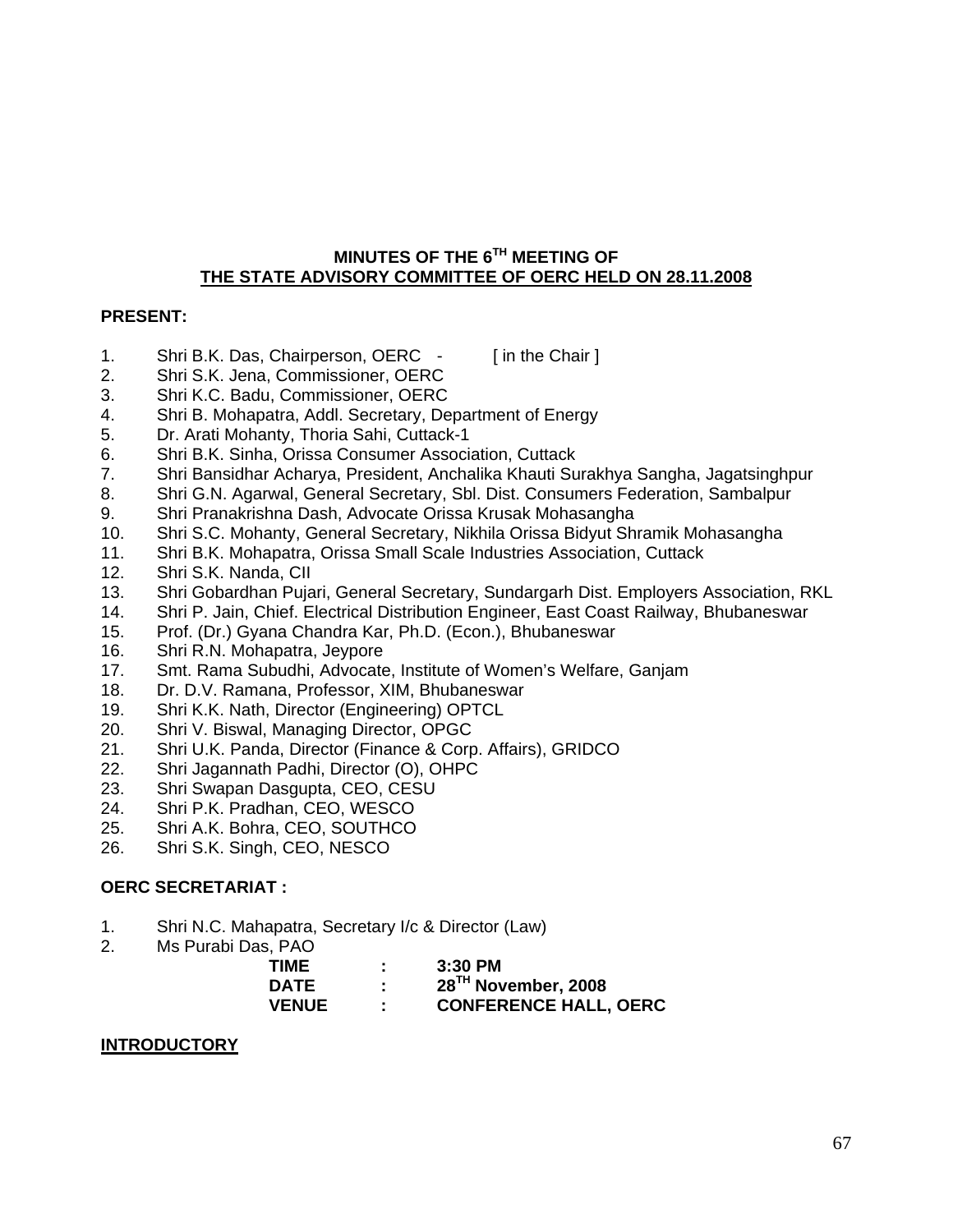The 6th meeting of the State Advisory Committee (SAC) of the Orissa Electricity Regulatory Commission (OERC) was held in the Conference Hall of the Commission at 3:30 P.M. on  $28<sup>th</sup>$  Nov. 2008.

2. The Chairperson welcomed the members of the SAC to the meeting and introduced the agenda items, viz. [Agenda appended at Appendix-I]

# **I. Action Taken Report (ATR) on the last SAC meeting.**

**II. Role of Electricity Consumers and Associations to ensure quality supply.** 

### **III. Compliance to the system improvement stipulations made by OERC in the Tariff Order for FY 2008-09.**

# **IV. Any other matter with the permission of the chair.**

3. This was followed by presentations on agenda items I and III by the Public Affairs officer, OERC and the Director Engineering, OERC, respectively.

4. At the end of the presentation, the Chairperson suggested that item 7 on Agenda (I) regarding constitution of a Sub Committee of the SAC on Consumer Education could be taken up right away. He called for volunteers to the Sub Committee. Five SAC members, namely, Shri S.K. Nanda, Shri B.K. Mohapatra, Dr. D.V. Ramana, Shri Bansidhar Acharya and Smt. A. Mohanty gave their names for the purpose. It was agreed that Shri Nanda would Chair the Sub Committee.

5. The Chairperson also called for a date to take up the proposed special session of the SAC as per item 8 of the ATR and suggested that items 8 & 9 be clubbed together. Members agreed to this proposal and 22<sup>nd</sup> December, 2008 was fixed as the date of the special SAC session on 'Consumer Responsibilities, Problems of Distcoms & Power Theft'.

# **AGENDA ITEM-I Action taken report on the last SAC meeting**

6. During discussions the following observations were made :

(i) The CII nominee observed that the FAQ printed by OERC and the consumer service documents of the DISCOMs had actually not reached the grassroot level workers of the utilities. Smt. Arati Mohanty emphasized that the FAQ booklet had not been given to consumers and suggested that consumer should be provided copies of the same at a nominal cost. Shri K.C. Badu, Member, OERC observed that some staff of SOUTHCO had informed OERC officials at the consumer interface in Raygada that they had not received copies of the OERC FAQ. The CEOs of the four Distcoms however reiterated that copies of the OERC FAQ had been distributed to all their staff.

(ii) Shri B.K. Mahapatra pointed out that though the DISCOMs had been advised at the last SAC meeting to display the consumer service documents prominently in all their offices, they were yet to do so. While, Wesco assured that they had complied fully, Cesu said that they had displayed the same in all Division offices and would be covering section offices in a month's time. The Chairperson advised all DISCOMs to do the needful by the next SAC and furnish an Action Taken Report.

(iii) The General Secretary, Sambalpur District Consumers Federation, added that the mind set of the DISCOMs staff needs to be changed and lauded WESCO for printing and distributing a booklet of its own based on the FAQ. Shri Bansidhar Acharya, President, Anchalika Khauti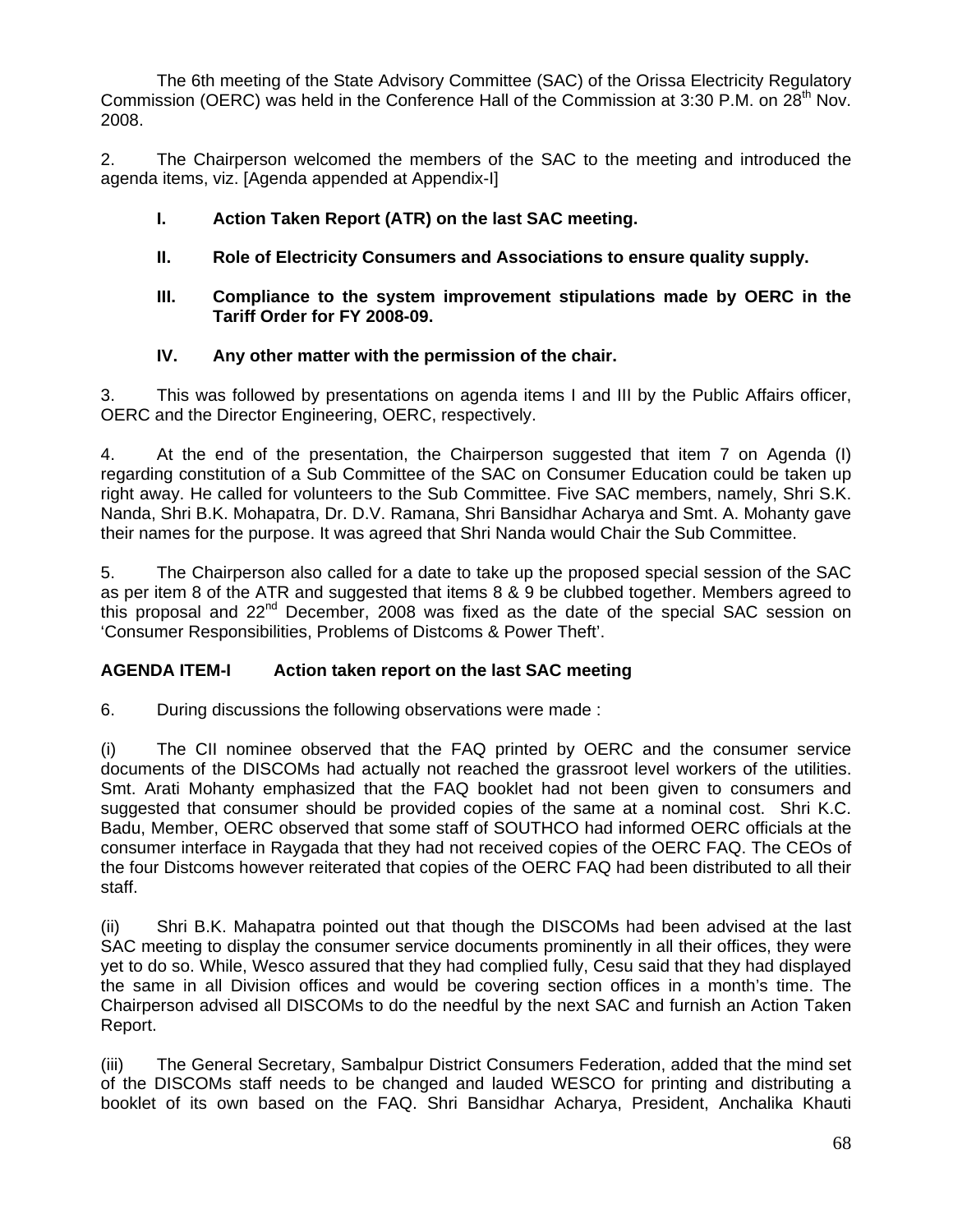Surakshya Sangha, Jagatsinghpur, said that neither the FAQ nor the consumer service documents had been distributed in the Paradeep Division. Shri R.N. Mohapatra, Jeypore suggested that the Commission should publish the contents of the FAQ in the media and he was informed that the OERC was already doing this in the front page of leading English and Oriya dailies on every alternate Sunday.

(iv) The Secretary, Sundargarh District Employers Association said that the information supplied to the SAC by the DISCOMs was misleading. He pointed out that in item (4), the arrear amount collected had not been disclosed by any of the DISCOMs except CESU. He also objected to the linking of collection of arrears to upgradation/replacement of burnt transformers by WESCO. CEO, WESCO clarified that as in some areas none of the consumers were paying their arrears, and transformers were overloaded, upgradation was being used as an incentive to make them pay. Shri Pujari said that WESCO should disconnect all non paying consumers. Any consumer having arrear to pay has no right to consume electricity.

(v) Regarding item (10) of the ATR, Shri S.K. Nanda said that OERC's calculation of the Open Access Surcharge was not in consonance with the National Tariff Policy and the Electricity Act. He said that the calculation had taken into consideration only a portion of subsidy, ie, the cost of power and transmission cost. T&D loss was not considered. The Chairperson said that the matter could be looked into during the ARR hearings. However, member Shri Jena said that the Act provided for the current level of subsidy being levied for determining Open Access Surcharge, therefore, the calculation of OERC was correct.

- 7. After discussions, the following conclusions were reached:
- (i) The FAQ booklet published by OERC may be made available by the DISCOMs to all consumers within their area by reprinting the same with the permission of OERC and distributed in phases at a reasonably affordable price.
- (ii) All the Consumer Service Documents may be displayed prominently in all the offices of all the DISCOMs, till the level of Sections.
- (iii) Non-payment of Bills should be dealt with stringently by disconnection of services, Upgradation of transformers could however be used as an incentive to improve collection of arrears.

### **AGENDA ITEM-II Role of Electricity Consumers and Associations to ensure quality supply**

8. During discussions the following observations were made:

(i) The Chairperson spoke on the basic duties of the consumers and suggested that they should be educated about their duties along with their rights. CEOs of the four utilities maintained that power reform cannot achieve its desired objectives without cooperation of the consumers.

(ii) Shri B.K. Mohapatra said that the DISCOMs had not been able to provide quality power even after ten years of reforms. There were regular interruptions in all industrial areas leading to large losses for HT & EHT consumers. He felt however, that consumer culture had improved and people were paying up since DISCOMs were all showing 80-90% collection.

(iii) He raised the issue of recording of maximum demand by DISCOMs for single-phase consumers in the meters as well as bills on a monthly basis. CEO, SOUTHCO clarified that at present this was only possible for three phase consumers.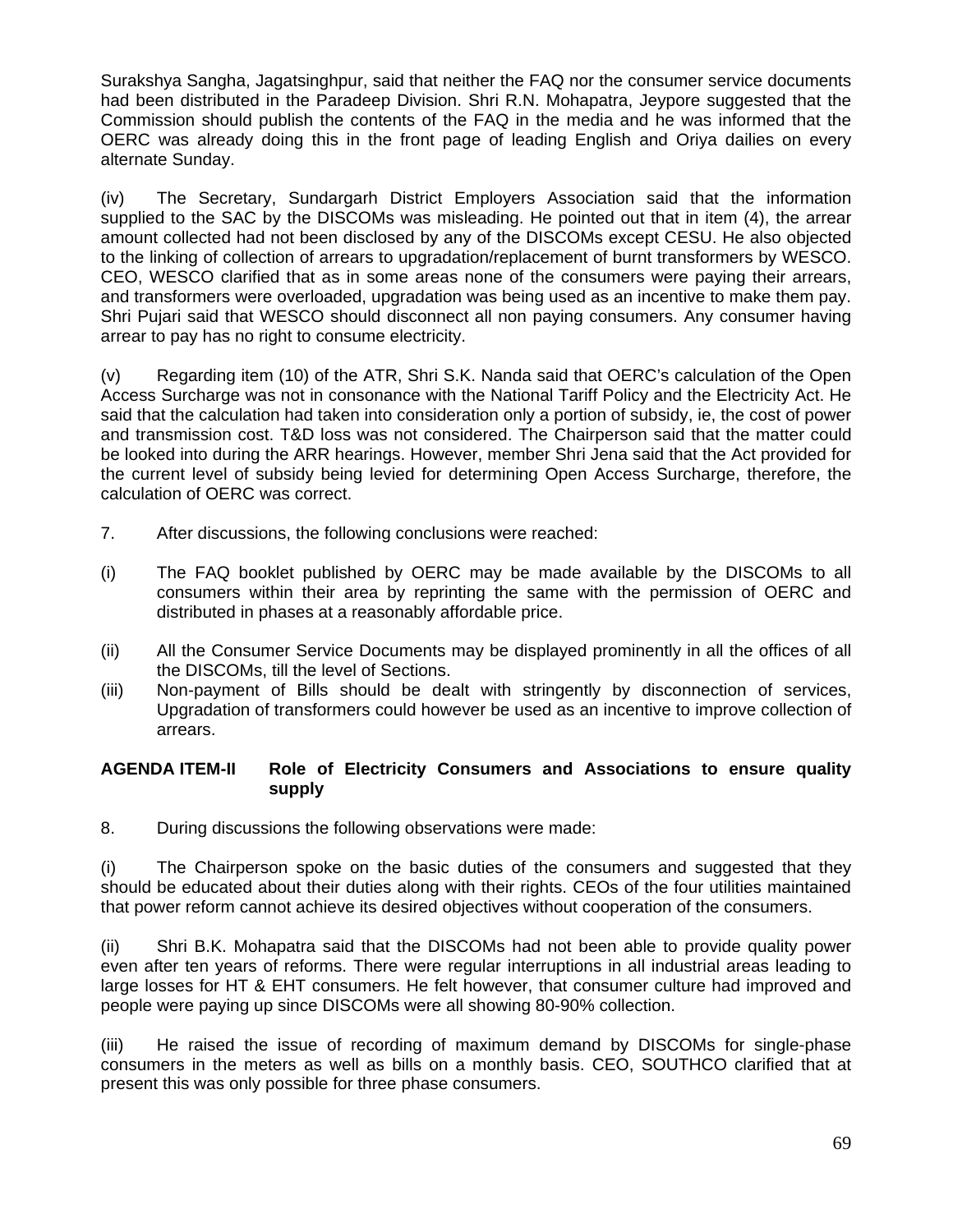(iv) Shri Bansidhar Acharya regretted that there was no coordination between the utility and consumers. He felt that there should be one Coordination Committee meeting between the utility & consumer every month. He said that Complaint Handling Procedure is not being followed by utilities & consumers are being harassed.

(v) Dr. Arati Mohanty requested for one time settlement of long pending arrears. Shri S.K. Jena, Member, OERC informed that every year Rs 250 Crore is being added to pending arrears as bad debt. In WESCO about 70% of LT consumers are not paying their bills. Since only about 30% of consumption is by HT/EHT consumers, they can easily be monitored. Loss at this level is only 8%. The problem is more acute in urban areas where people are adding load indiscriminately without any information of such addition being given to the DISCOMs. He said that a consumer movement is required to educate them.

(vi) Shri G.N. Agarwal said the average consumer cannot know whether his meter is defective. This is the responsibility of the utility. Abetment is being done by utility staff and they should take penal action.

(vii) Dr. Ramana said that there is generally a wrong impression that there is no loss at HT/EHT level. There is loss at this level too but these consumers are privileged while, the attitude of the utility towards the small consumer is atrocious though they had become more responsible in payment.

(viii) Shri Gobardhan Pujari suggested that Electricity Users' Association on the pattern of Water Users' Associations can be used in rural areas to solve the problem of revenue collection. He added that utilities were charging farmers for usage of pumps during the period when there were not in use. The CEO, WESCO clarified that when there is no drawal, OLIC points are being billed only for fixed charges. However they are the custodians of there meters and if the meter is stolen or damaged they must pay on an average basis.

(ix) Regarding responsibility of consumers to report abetment, Shri P.K. Dash said that there is no protection for the common man who goes to the police. It is the responsibility of the utility. The CEO, CESU observed that confidential information can be given by telephone to the call centers and this can be recorded and action taken. He was requested by SAC members to circulate the call center number.

(x) Dr. Ramana suggested that the names of defaulters should be displayed on the web site and in section offices. This was supported by all members.

(xi) Shri Gobardhan Pujari said that utilities are trying to block access of information to consumers by obtaining a stay on the application of the RTI Act to them. The Commission can make the writ in the Orissa High Court infructuous by passing a regulation to make the law applicable to the DISCOMs.

(xii) The Chairperson said that a detailed discussion on power theft can be taken up during the forthcoming special session of the SAC.

9. After discussions, the following decisions were arrived at:

(i) All reforms in the Power Sector are meant for the ultimate stakeholder – the consumer, without whose cooperation the objectives of reforms cannot be achieved. Consumers must abide by their duties by paying their bills in time, ensuring safety of devices installed, not resort to unauthorized abstraction of energy, report theft of power and abatement of theft by utility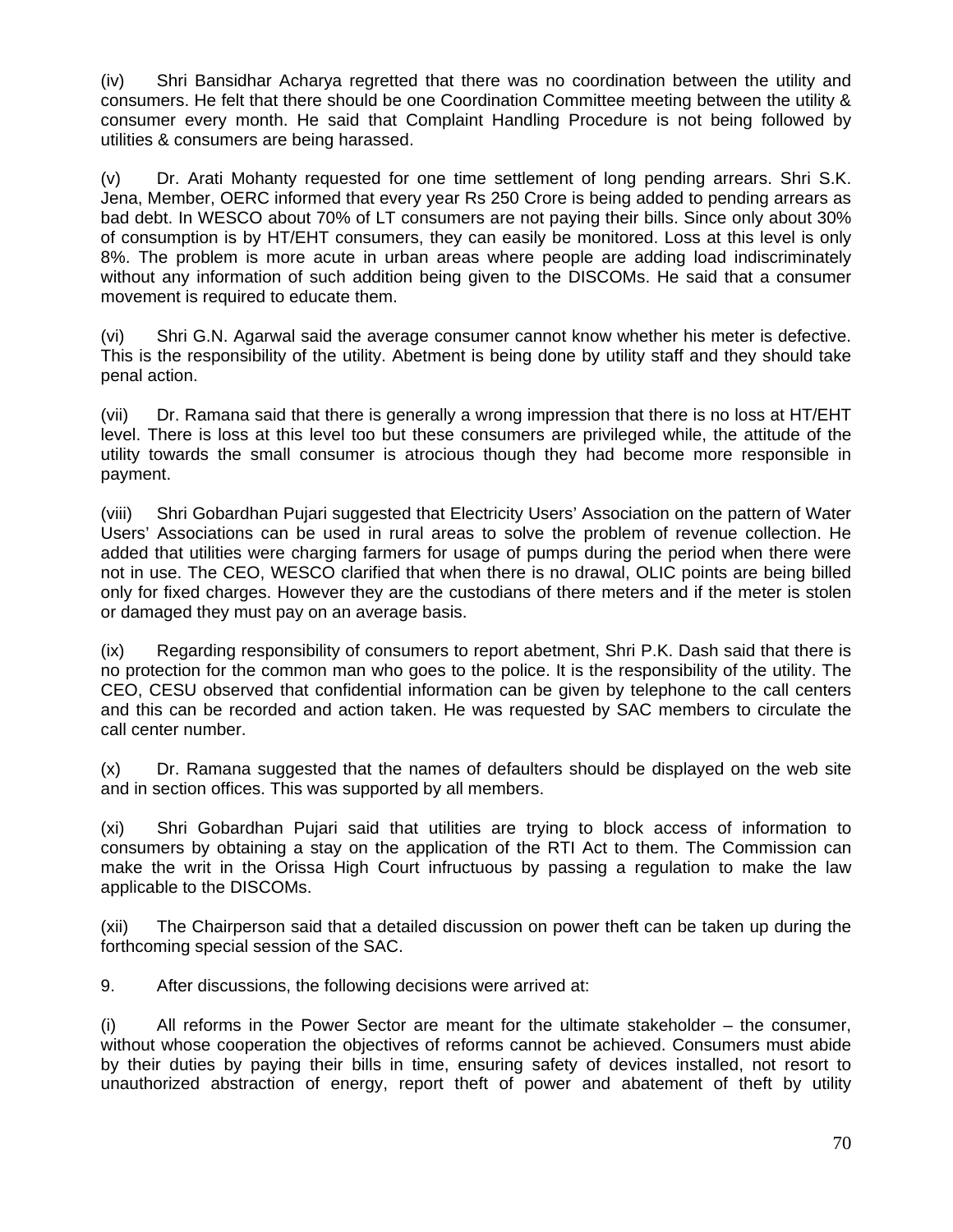employees and such other duties as illustrated in the notes to the agenda. A regular interactive session with the consumers be held by the DISCOMs at all levels to achieve this.

(ii) The list of all defaulters in payment of bills be displayed prominently in all offices of the DISCOMs along with a list of all disconnections made for non-payment of bills in accordance with the regulations.

(iii) CESU may work-out a method for a "one-time-settlement" of all dues pertaining to the super-cyclone period.

(iv) A special session of the SAC may be held on  $22<sup>nd</sup>$  Dec. 2008 on "Theft of Power and Measures to Eliminate Theft" and on "Consumers' Duties and Responsibilities".

### **AGENDA ITEM-III Compliance to the system improvement stipulations made by OERC in the Tariff Order for FY 2008-09**

10. During discussions the following observations were made :

(i) Shri B.K. Mohapatra suggested that in rural areas the lineman may be asked to collect application forms and section offices may be empowered to give new connection. The CEO CESU said that this had already being done.

(ii) Shri P.K. Dash wished to know why a new grid substation had not been setup at Khuntuni despite regular power interruption and low voltage. He pointed out that due to the long distance from the substation (200 km), tail end consumers would suffer unless a substation was set up midway. Shri K.K. Nath, Director (Engineering), OPTCL said that at present there was not enough load growth in the area to justify a new sub station. The Nuapatna grid sub station was being upgraded from one 20 MVA transformer to two and another 40 MVA transformer was planned to be installed there. However, Member Shri Jena said that OPTCL can review their position after taking into account the new HT loads that had come up in the area.

(iii) Shri Pradeep Jain, Chief Electrical Distribution Engineer, East Coast Railways, drew attention to the low voltage being suffered by Railways in the 132 KV supply provided by OPTCL at Kaipadar/Khurda Road grid substation. As a result they are having to avail supply from Kendrapara and are being charged penalty by CESU for feed extension. This is being refunded only after six months or more. The Chairperson said that this practice may be reviewed by CESU and act in accordance with Regulations and Orders of OERC.

(iv) Shri S.N. Mohanty said that everything depends upon implementation of OERC Orders. He pointed out that the Dstcoms are suffering from inadequate staff strength. Skilled workers are few and over worked. Earlier under OSEB 30,000 workers catered to 14 Lakh consumers, today 20,000 are serving 29 Lakh consumers. There is need to appoint enough skilled staff at good wages. He added that GRIDCO-OPTCL are not obeying OERC orders with regard to exemption of government of Orissa austerity measures in filling up vacant posts. Contractual workers who are being used are under paid and unskilled. They are being exploited by contractors. Corrupt officers are being promoted and rewarded. Indiscipline is rising due to mismanagement.

(v) Dr. Ramana said that quarterly financial statements are not being given by Distcom to SAC members. The Chairperson said that this was not necessary as they are not listed companies. Annual Reports which are mandatory are also not placed on the website. The Chairperson advised all DISCOMs to do the needful.

11. After discussions the following conclusions were reached :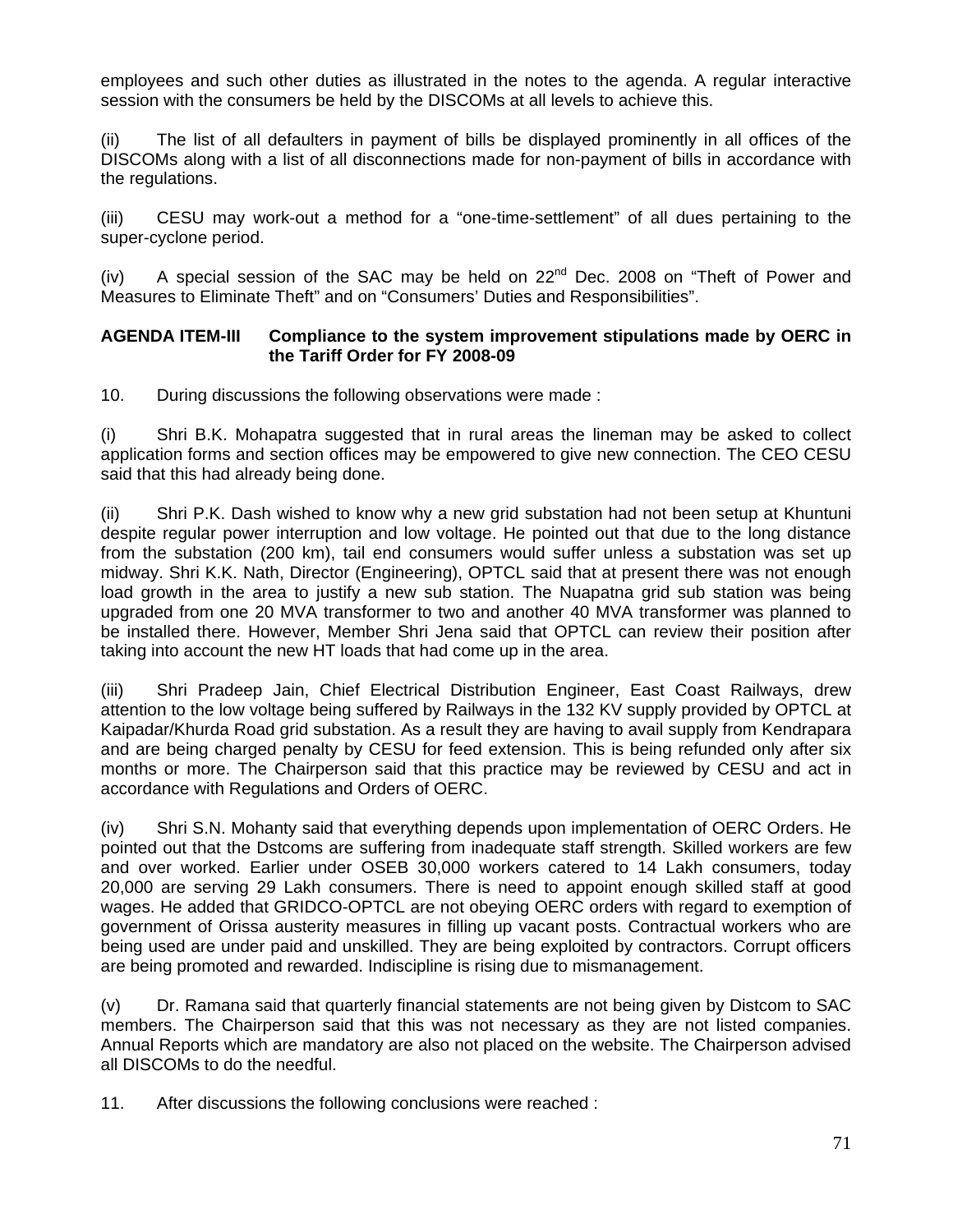(i) Though the Nuapatna grid sub-station was being upgraded with an additional 20 MVA transformer and another 40 MVA transformer, OPTCL may review the position afresh after taking into account the new HT loads, for a new sub-station at Khuntuni.

(ii) CESU should refrain from its present practice of levying a penalty on East Coast Railways for 132 kV feed extension to Kendrapara instead of supply at Kaipadar/Khurda Road due to low voltage and then delaying refund by more than six months.

(iii) All DISCOMs must ensure that their Annual Reports and Annual Accounts are posted on their websites and on the website of OERC.

(iv) System improvement stipulations ordered by OERC must be fully complied with and reported again in the proper format to OERC and for information of SAC.

### **AGENDA ITEM-IV Any other with the permission of the Chair**

12. Chairperson's concluding observations:

(i) The Chairperson informed the SAC that the term of Shri S.K. Jena as Member OERC was coming to an end on 2<sup>nd</sup> December, 2008 and requested the longest serving member of the SAC, Shri BK Mohapatra to present him with a bouquet. This was followed by various SAC members lauding Shri Jena's contribution to OERC and to the power sector in the state.

(ii) **Resolution :** The Chairperson moved the following resolution for adoption and conveying the same to Shri S.K. Jena, Member :

 "That this SAC places on record, on the superannuation of Shri S.K. Jena, Member, OERC, his long, dedicated and highly meritorious service to the Power Sector. Ever since the commencement of the Sector's Reforms, he has devoted himself selflessly and with vision to the success and well being of the sector in general and the Reforms in particular."

The Resolution was adopted unanimously and may be conveyed to Shri S.K. Jena. The meeting adjourned with a vote of thanks to the Chair.

Sd/- Sd/- Sd/-

**(K.C. Badu) (S.K. JENA) (B.K. DAS) MEMBER MEMBER CHAIRPERSON**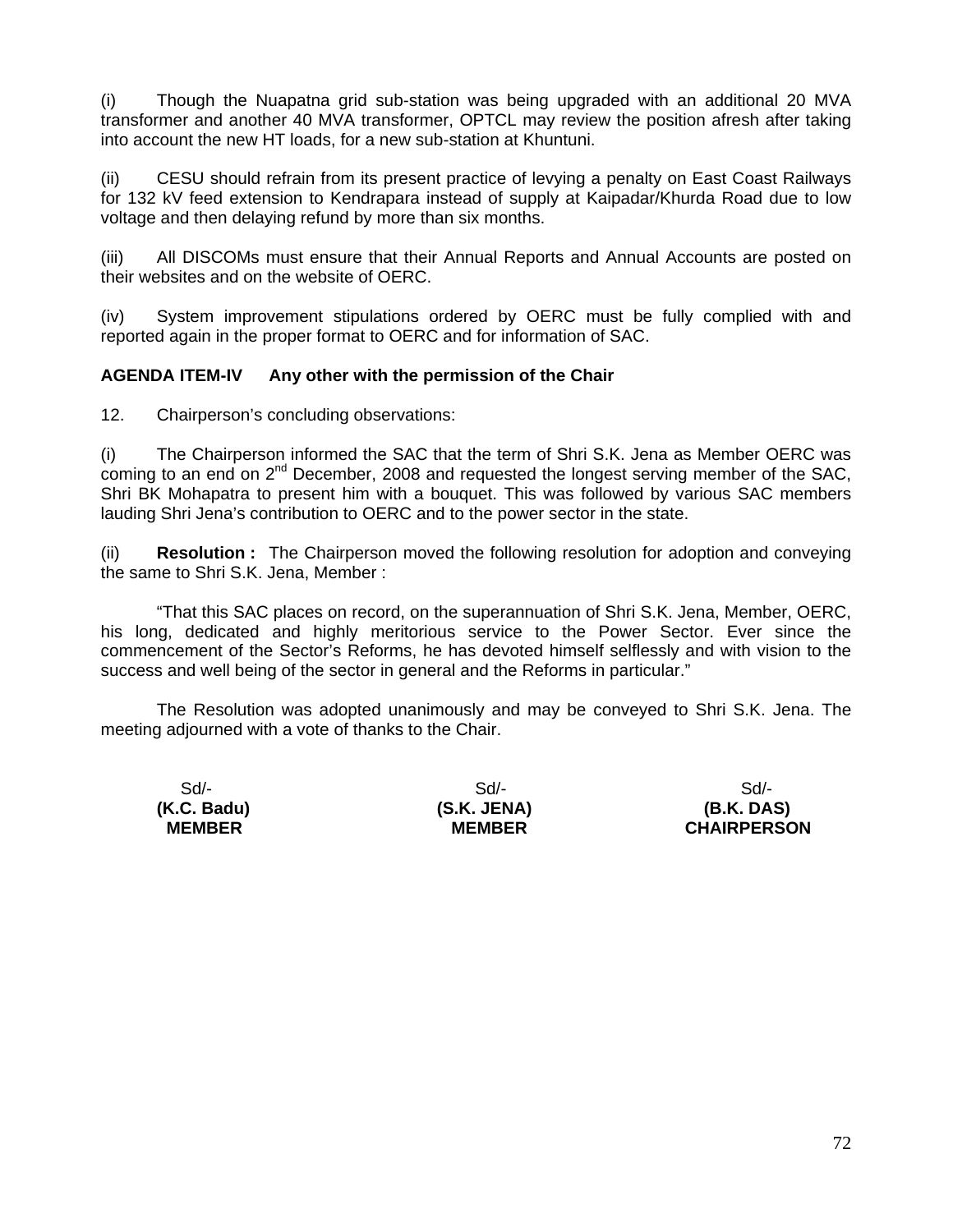## **MINUTES OF THE SPECIAL MEETING OF THE STATE ADVISORY COMMITTEE OF OERC HELD ON 23.12.2008**

# **PRESENT:**

1. Shri B.K. Das, Chairperson, OERC - [in the Chair]

- 2. Shri K.C. Badu, Commissioner, OERC
- 3. Commissioner-cum-Secretary, Department of Energy
- 4. S C Mahalik, Ex- Chairman, OERC
- 5. Prof. (Dr.) Gyana Chandra Kar, Ph.D. (Econ), Bhubaneswar
- 6. Sr GM (CP) OPTCL
- 7. Managing Director, OHPC
- 8. Chief Executive Officer, CESU
- 9. Chief Executive Officer, NESCO
- 10. Chief Executive Officer, WESCO
- 11. Chief Executive Officer, SOUTHCO
- 12. Dr. Arati Mohanty, Satyanagar, Bhubaneswar
- 13. K N Jena Orissa Consumer Association, Cuttack
- 14. Shri Bansidhar Acharya, President, Anchalika Khauti Surakhya Sangha, Jagatsinghpur
- 15. Ms Rama Subudhi, Advocate Institute of Woman's Welfare, Ganjam
- 16. General Secretary, Sbl. Dist. Consumer Federation, Sambalpur
- 17. Pranakrishna Dash, Advocate Orissa Krusak Mohasangha
- 18. S C Mohanty, General Secretary Nikhila Orissa Bidyut Shramika Mahasangha
- 19. M V Rao, President M/s. UCCI, Bhubaneswar
- 20. B K Mohapatra, Orissa Small Scale Industries Association Cuttack
- 21. S K Nanda, Cll
- 22. Gobardhan Pujari, General Secretary Sundargarh Dist. Employers Association, RKL
- 23. General Manager, East Coast Railway, Bhubaneswar

# **OERC SECRETARIAT :**

- 1. Shri N.C. Mahapatra, Secretary I/c & Director (Law)
- 2. Ms Purabi Das, PAO

| .<br>TIME    | $3:30$ PM                       |
|--------------|---------------------------------|
|              |                                 |
| DATE         | $23^{\text{TH}}$ December, 2008 |
| <b>VENUE</b> | <b>CONFERENCE HALL, OERC</b>    |

# **INTRODUCTORY**

The special meeting of the State Advisory Committee (SAC) of the Orissa Electricity Regulatory Commission (OERC) was held in the Conference Hall of the Commission at 3:30 P.M. on 23rd Dec. 2008.

2. The Chairperson welcomed the members of the SAC to the meeting and introduced the agenda items, viz,

- **I. Theft of power and measures to eliminate theft,**
- **II. Role and responsibilities of the electricity consumer.**
- 3. This was followed by presentations on agenda item I by all four distcoms. Sri Debashish Mohanty made the presentation on behalf of the three REL companies, i.e., Nesco, Wesco & Southco, and Sri Swapan Dasgupta, CEO, Cesu, made the presentation on behalf of the Cesu respectively. A short video presentation was made by Sri Sarat Chandra Mohanty,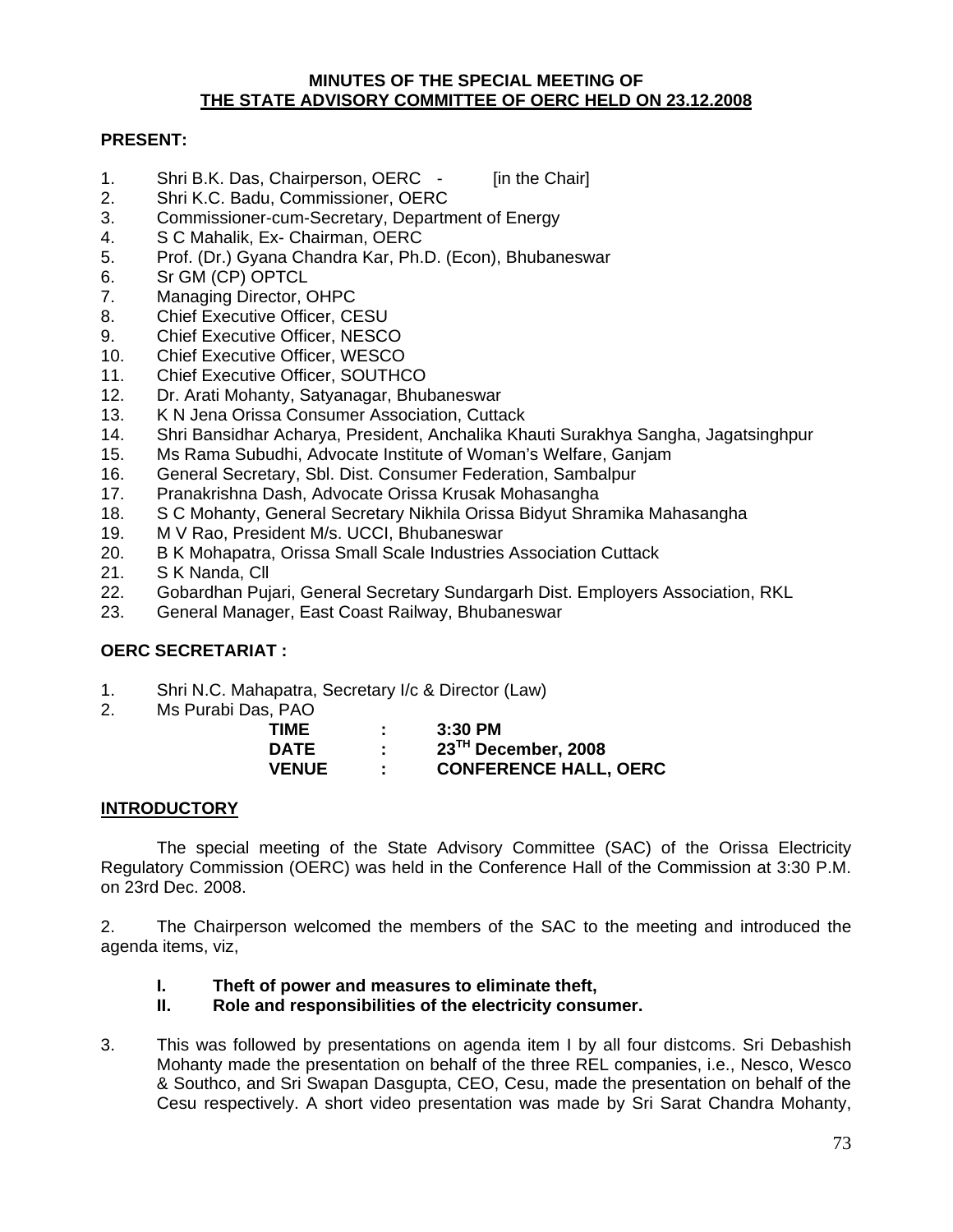SAC Member, on the cooperation of Cesu employees to curb theft under Cuttack City Circle. Copies of the presentations are annexed.

- 4. At the end of the presentations, the Chairperson invited feedback on the presentations stated in para-3.
- 5. During discussions the following observations were made:
	- (i) Sri B K Mohapatra observed that once area of theft was pin pointed, theft could be reduced. He said that rural and urban losses under each section should be assessed and published in news papers to create awareness among consumers in the area. He also suggested that in order to activate the Energy Police Stations an officer of the rank of Additional D.G. or I.G should be appointed in the DISTCOMs to ensure proper coordination between the police stations and the DISTCOMs. He also felt that priority should be given to loss reduction measures suggested by OERC such as provision of 11 KV line, installation of small capacity transformers, drawing aerial bunched cable and installation of pillar box metering. He said that DISTCOMs should become consumer friendly and this would convince the majority of consumers to co-operate with them. He also objected to severe penalty on consumers for first offences under the anti theft law while service providers were not penalized for non compliance of orders. He suggested that consumers should be represented in the management board of the utilities.
	- (ii) Sri S C Mohanty pointed out that energy police stations were ineffective due to lack of Govt. participation in spite of repeated D.O. letters by OERC. The EPS were under staffed, lacking infrastructure and ill motivated with few FIRs and fewer convictions. He said that in other states governments were taking strong steps to curb electricity theft. Salary and infrastructure of police stations designated to control theft of Power were being borne by other state governments whereas Orissa Govt. was not co-operating on this issue in spite of collecting Rupees 300 crore as electricity duty. He said that loss was increasing rather than decreasing because neither the Government nor the parent company was investing funds and upgrading man power. He informed that 17 staffs of utilities have died due to electrical accidents as a result of employing inexperienced contract staff in the field. Similarly 23 consumers have died due to electricity related accidents.
	- (iii) Prof. G C Kar felt that behind energy theft lies the broader issue of energy requirement and coping mechanism. He said that since the cost of traditional means of fuel energy such as wood, kerosene & LPG is not viable, electric heaters are being used widely. He pointed out that 32% population of the State belongs to the BPL category. He was of the view that proper consumer education and co-operation between the utilities and consumers would lead to theft reduction and lower cost of power. While preventive and coercive methods were necessary ultimately consumer education was most important, he added. The reduction in cost of power through loss reduction shall make electricity cheaper than traditional fuels like wood etc.
	- (iv) Chief Engineer, East Coast Railway observed that repeated theft was taking place in specific areas along the railway lines and while Nesco was effecting restoration, not enough preventive measures were being taken.
	- (v) Member Sri. Badu wondered why Nesco was not getting co-operation from the police while their franchisee Enzen is able to get co-operation within such a short time from police and district administration.
	- (vi) Sri P k Jena Commissioner-Cum-Secretary, Dept. of Energy, GOO said that there is a loss of approximately Rupees 800 crore from power theft to the Distcom as well as to the Govt. which is a stakeholder in the distribution system. He wished to know whether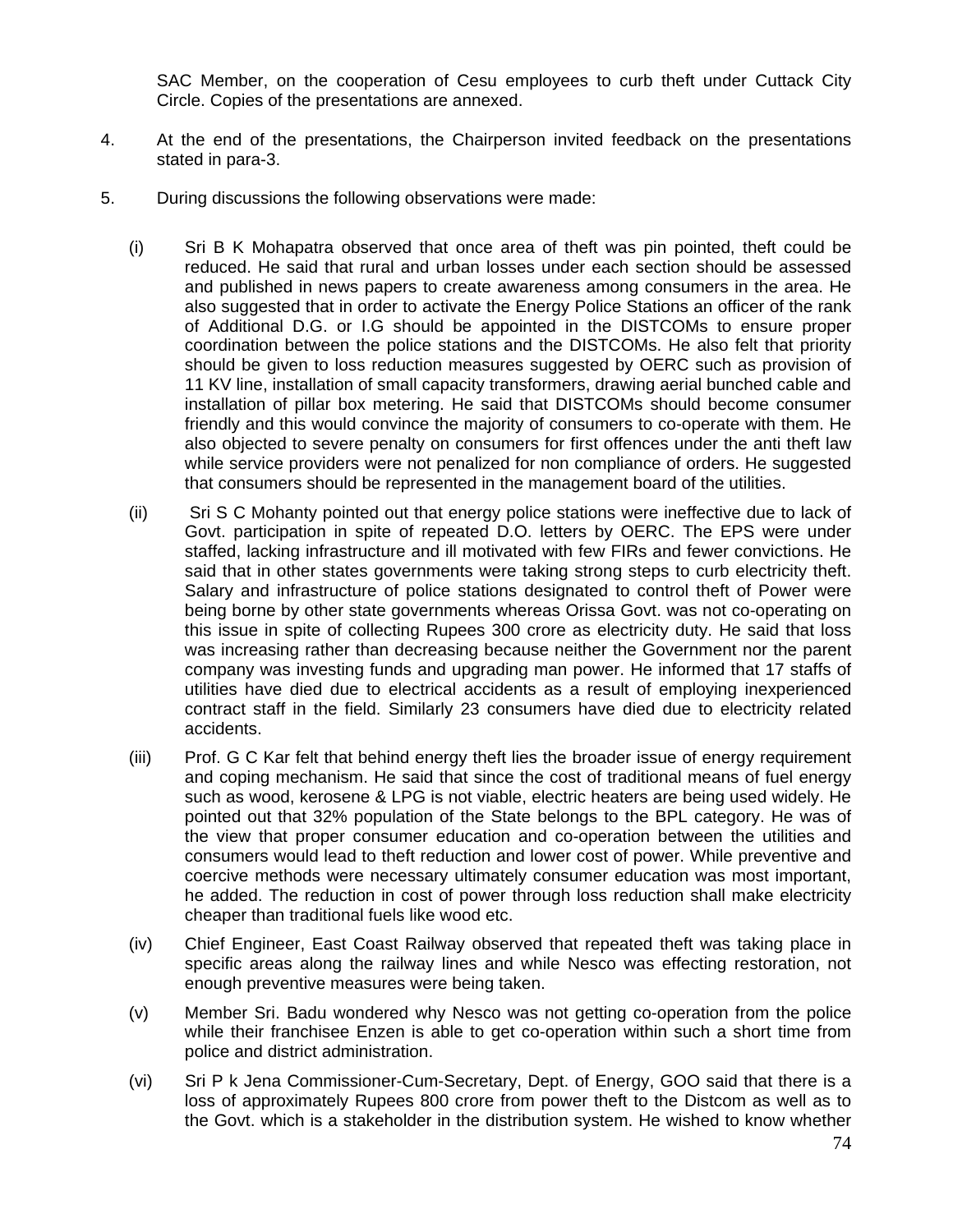enough preventive measures had been taken to prevent theft. He admitted that more pressure is required on the police to act effectively against power theft. He felt that not enough steps are being taken to disconnect high value consumers. A message needs to be sent to the common man by targeting the high value consumers. He suggested intensive use of preventive technology such as Pillar boxes, LT less transformers & AB conductors for the purpose. He advised the Distcoms to invest resources in making the system secure. He called for exemplary action against high value consumers to create greater awareness. He said theft often takes place in connivance with the staff of Distcoms. This must be stopped. Effective steps should be taken to collect arrear dues. Distcoms should develop a good relationship with consumers to ensure co-operation. He said that once accountability of staffs is achieved, consumers would fall in line.

- (vii) Sri M V Rao UCCI, felt that the burden of loss is being borne by EHT consumers who cannot manipulate their meters. Therefore it is necessary to provide industrial consumers with separate feeders. He informed that the UCCI building has not been getting bills for the last six months in spite of a number of letters to CESU. This shows carelessness of CESU employees in raising bills and collecting revenue.
- (viii) S K Nanda, CII, said that the causes of theft must be analyzed. Industries are stealing as they are not getting reliable power. Most transformers in Bhubaneswar are overloaded and ill maintained. There is delay in getting new connection and corruption is rampant. Getting power supply should be simplified as people hook when they don't get the power they need. He suggested that theft prone areas should be identified. Feeder metering should be done. Correct meters installed, bills issued properly, good supply provided and proper maintenance ensured will reduce loss.
- (ix) Sri G N Agarwal, Sambalpur said that the mind set of the utility staff must change. General consumers who are suffering loss must react. It is a misnomer to say that the Distcoms are privatized. There .is also a consumer participation in the distribution sector i.e., public money via government stake. Therefore consumers need to be proactive. The Government must become more involved.
- (x) Sri Gobardhan Pujari, Rkl said that unmetered LT consumers are not getting bills. He said that people are willing to pay if they are provided reliable supply at proper cost. T& D losses have actually comedown but the chaotic conditions prevailing helps the Distcoms to claim higher loss and increase tariff. Sri Pujari said that there was need for effective implementation of laws on theft by police stations but this is the job of the State and not the utilities or the consumers. The additional money spent on EPS is useless as it is only burdening the honest consumers. Existing EPS should be made accountable to OERC. Why should the Government utilize staff of EPS for VIP security when Distcoms are meeting their salary and Infrastructure cost. The EPS must submit regular reports of their functioning to OERC for review. They must be made accountable. It is better not to setup EPS rather than under-utilize them. Sri Pujari said that special courts are not practical. Session judges should not be assigned with the energy related cases as a first class magistrate can also try and dispose them in two days. He said that special prosecuting agencies should be setup for handling power theft cases. Better conviction rate would be possible if these modifications are done. He added that the refusal to register cases is the matter of serious concern. Mr Pujari also felt that the enforcement of the (Orissa Power Demand Recovery) Act is not possible for private agencies. More ever to realize this money, they must pay court fees. He also felt the vigilance squads of the Distcoms are equally corrupt and should be reformed first.
- (xi) Sri Bansidhar Acharya, Jagatsinghpur said that the power theft is a social evil which cannot be stopped by force. It can be stopped only if the consumer is given due respect. He gave the instance of assessment under section 126 when the accessing officer puts an amount in penal bill without giving the consumer a chance to appeal.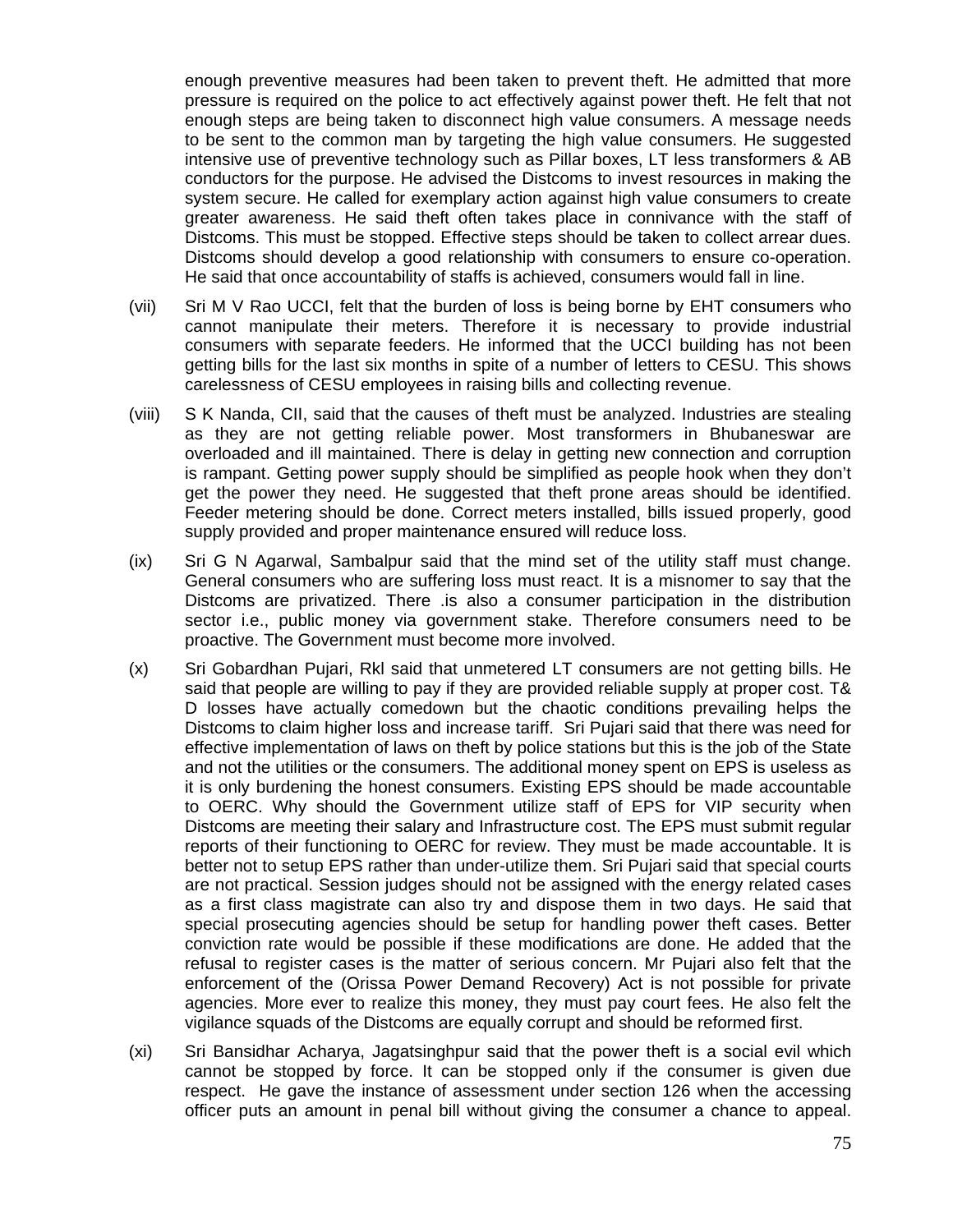This aggrieves the consumer and creates a gap between the two. He pointed out that if a domestic consumer can have arrears up to 2 lakhs then the collection system is a failure. He pointed out that the low income domestic consumers do not get meters and are billed on an average basis. As a result arrears continue to rise. Errors in billing are not corrected for years together leading to a non co-operative attitude in the consumer. Aggrieved consumers unite and block the utility from doing their work. Theft can only be eliminated by good behaviour and co-operation. Sri Acharya said that village committee concept had worked successfully to bring down loss, so vested interests in the Distcom tried to break them down. He said the SAC must focus on bringing about required coordination between the customer and the Distcom.

- (xii) Sri K N Jena, OCA felt that the mind set of the consumers and suppliers must be changed. Most consumers are honest but they are forced to become dishonest. He observed that reform has failed as none of the 3 stake holders, consumer, supplier and govt. are not playing their respective role effectively. Distcoms are not educating consumers and standard of performance is not being observed anywhere. Since registers are not being maintained, false information is being provided in the tariff application which should be rejected. The regulator should play their role effectively in controlling the utility.
- (xiii) Sri P K Das, Athagarh outlined the steps taken by the Athagarh Consumer Association to create awareness about power theft among school & college students. Students were asked to participate in essay & drawing competitions on various subjects related to power theft, power conservation, green power etc. Children also participated in a rally against theft on World Consumer Day. Groups of women were motivated to persuade those who were hooking power to discontinue the practice.
- (xiv) Smt Rama Subudhi, Ganjam pointed out that most rural supply is non metered. Voltage is low and Distcoms do not provide meters so the consumer feels justified in stealing. Police say that if they arrest power thieves they cannot produce them in court. Implementing agencies can work only if the system is functional.
- (xv) Smt Arati Mohanty, Bhubaneswar suggested that village committees should have representative of Distcoms. She added that low voltage and unscheduled power cuts are common. There is active connivance of employees in power theft.
- (xvi) Sri S C Mahalik, Ex-Chairman, OERC from New Delhi regretted that even after 10 years, the SAC is still discussing theft and reason to bring it down. He said that there should be no alibis for theft. He felt that the onus for curbing theft is with the Distcoms. Both technology and management measures are necessary. Enforcement through strong administrative action is the answer. There should be penalty as well as reward and Distcom staff must be made accountable. He said that 1% consumers are always honest and 1% dishonest. The rest are fence sitters who will be swayed only by enforcement.
- (xvii) Shri B. K. Das, Chairperson, OERC invited the Distcoms to make their responses to the queries raised by the SAC members.
- (xviii) Speaking on behalf of the three REL managed utilities, Shri A K Vohra, CEO, Southco said that all the Distcoms were conducting energy audit and pin pointing feeders with high losses. Metering of transformers is also being taken up. Seventy kilometers of AB cable had been procured by Southco and HVDS were being used in LI points. HVDS was installed wherever possible. AMRs were installed in 97 places in Wesco, 15 in Southco and 93 in Nesco only for high value consumers. 39 pillar box meters in Southco, 90 in Nesco and 48 in Wesco have been installed in commercial areas. Dehooking followed by epoxy coat on bare conductors is helpful in preventing theft for sometime and is in use. However this is capital-intensive. Sri Vora said that since 1999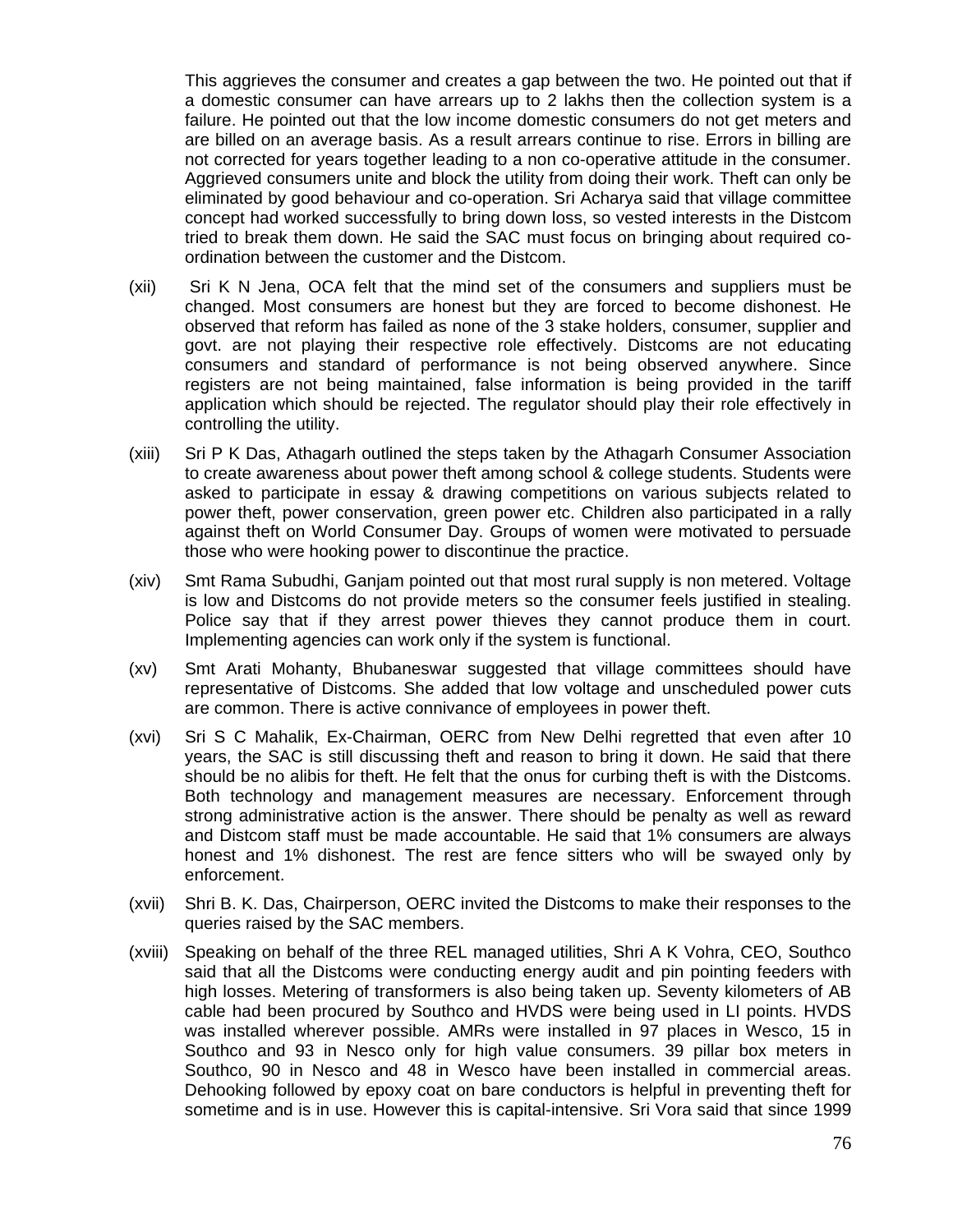the supply position had improved considerably. The input of Distcoms is increasing yearly. 30000 meters have been procured by Southco last year. However under RGGY scheme all BPL consumers refuse to pay security deposit and processing fees. They are now paying on installment basis. He concluded by saying that just as most consumers are honest so are most employees.

- (xix) Sri Swapan Dasgupta, CEO Cesu said that Distcoms are at the receiving end in SAC. It is a cooperative forum and therefore constructive criticism & feedback should be provided. Some consumers are good & some employees too. Both Distcoms and consumers should join hands to defeat the purposes of malafied consumer and employees.
- (xx) The Chairperson ended the meeting by thanking the SAC members for their suggestions and recommendations. He stated that based on these inputs further follow up action would be taken by the Licensees, the State Govt. and the OERC.

Sd/- Sd/-

 **(K.C. Badu) (B.K. DAS) MEMBER CHAIRPERSON**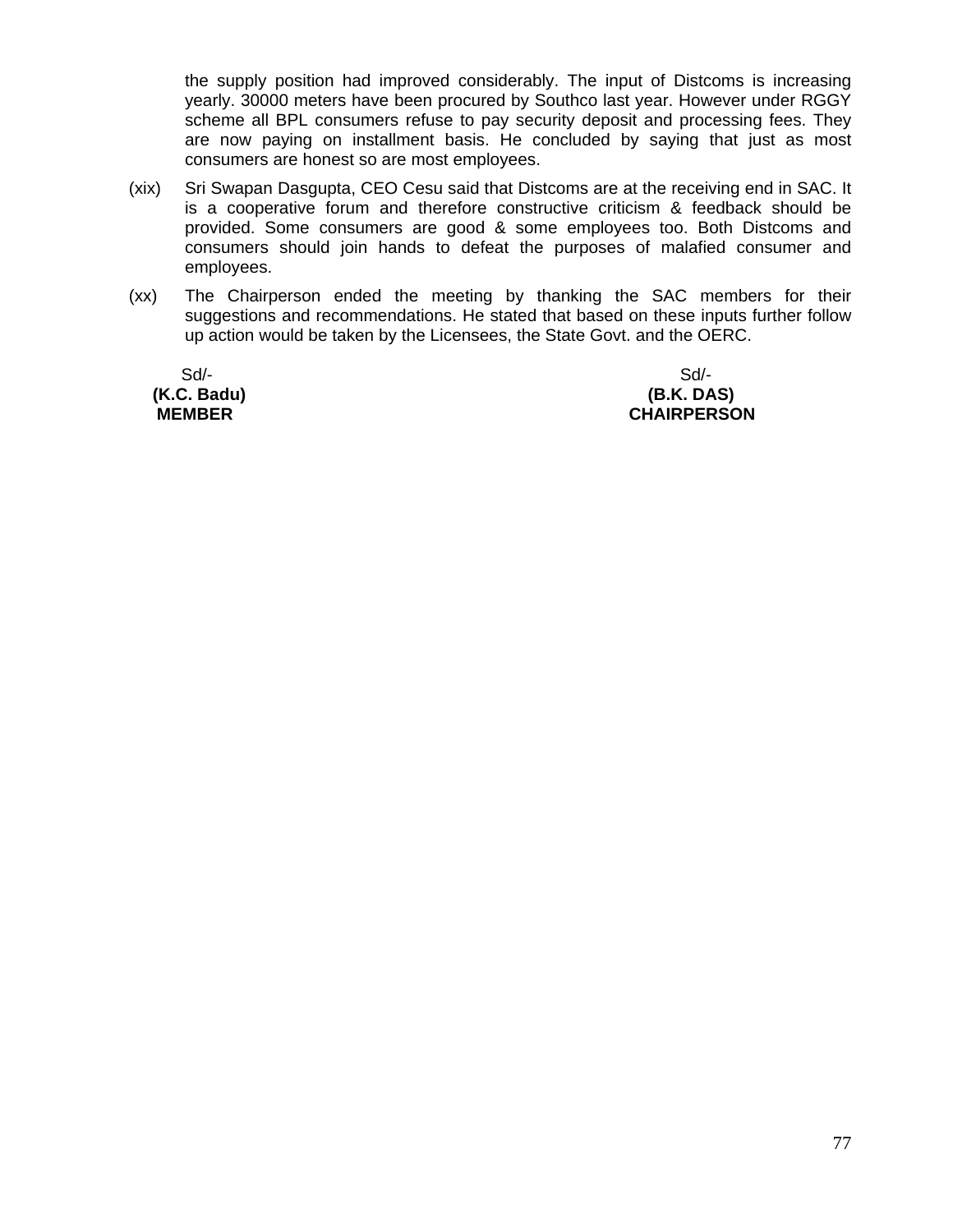#### **MINUTES OF THE SEVENTH MEETING OF THE STATE ADVISORY COMMITTEE OF OERC HELD ON 12.02.2009**

## **PRESENT:**

Shri B.K. Das, Chairperson, OERC - [in the Chair] Shri K. C. Badu, Commissioner, OERC

- 1 Sri. B.Mohanty, Addl. Secretary, Department Of Energy
- 2 Dr. Arati Mohanty, Satyanagar, Bhubaneswar
- 3 K.N.Jena, Orissa Consumer Association, Cuttack
- 4 Bansidhar Acharya, President, Anchalika Khauti Surakhya Sangha, Jagatsinghpur
- 5 Ms. Rama Subudhi, Advocate, Institute of Women's Welfare, Ganjam
- 6. G N Agarwal, General Secretary, Sbl. Dist. Consumers Federation, **Sambalpur**
- 7 Pranakrishna Dash, Advocate, Orissa Krusak Mohasangha
- 8 S C Mohanty, General Secretary, Nikhila Orissa Bidyut Shramik Mohasangha
- 9 B K Mohapatra, Orissa Small Scale Industries Association, Cuttack
- 10 S.K.Nanda, Convenor, Energy Panel, CII, Bhubaneswar
- 11 Gobardhan Pujari, General Secretary, Sundargarh Dist, Employers association, RKL
- 12. Pradeep Sarin, General Manager, East Coast Railway, Bhubaneswar
- 13 S.C.Mahalik, Ex-Chairman, OERC
- 16 Prof. (Dr.) Gyana Chandra Kar, Ph.D.(Econ) Bhubaneswar
- 17 Sri R.N. Mohapatra, Jeypore
- 18 Sri U K Panda, Director (Finance & Corporate Affairs), GRIDCO
- 19 Sri J P Das CGM, (Operations)
- 20 Sri V Biswal, Managing Director, OPGC
- 21 Sri S K Patnaik, Director (Finance), OHPC
- 22 Sri Swapan Dasgupta, CEO, CESU
- 23 Sri M R Mohapatra CEO, NESCO
- 24 Sri P. K. Pradhan, CEO I/c, WESCO
- 25 Sri A.K. Vohra, CEO, SOUTHCO

# **OERC SECRETARIAT:**

- 1. Shri N C Mohapatra, Secretary I/c & Director (Law)
- 2. Ms Purabi Das, PAO

| , , , , ,    |   |                              |
|--------------|---|------------------------------|
| TIME         |   | 3:30 PM                      |
| DATE         | ٠ | 12 <sup>TH</sup> FEB 2009    |
| <b>VENUE</b> |   | <b>CONFERENCE HALL, OERC</b> |
|              |   |                              |

# **INTRODUCTORY**

The 7th meeting of the State Advisory Committee (SAC) of the Orissa Electricity Regulatory Commission (OERC) was held in the Conference Hall of the Commission at 3:30 P.M. on  $12<sup>th</sup>$  February 2009. The meeting was presided over by the Chairperson, OERC. Shri B.K. Das. Member, Shri K. C. Badu was also present.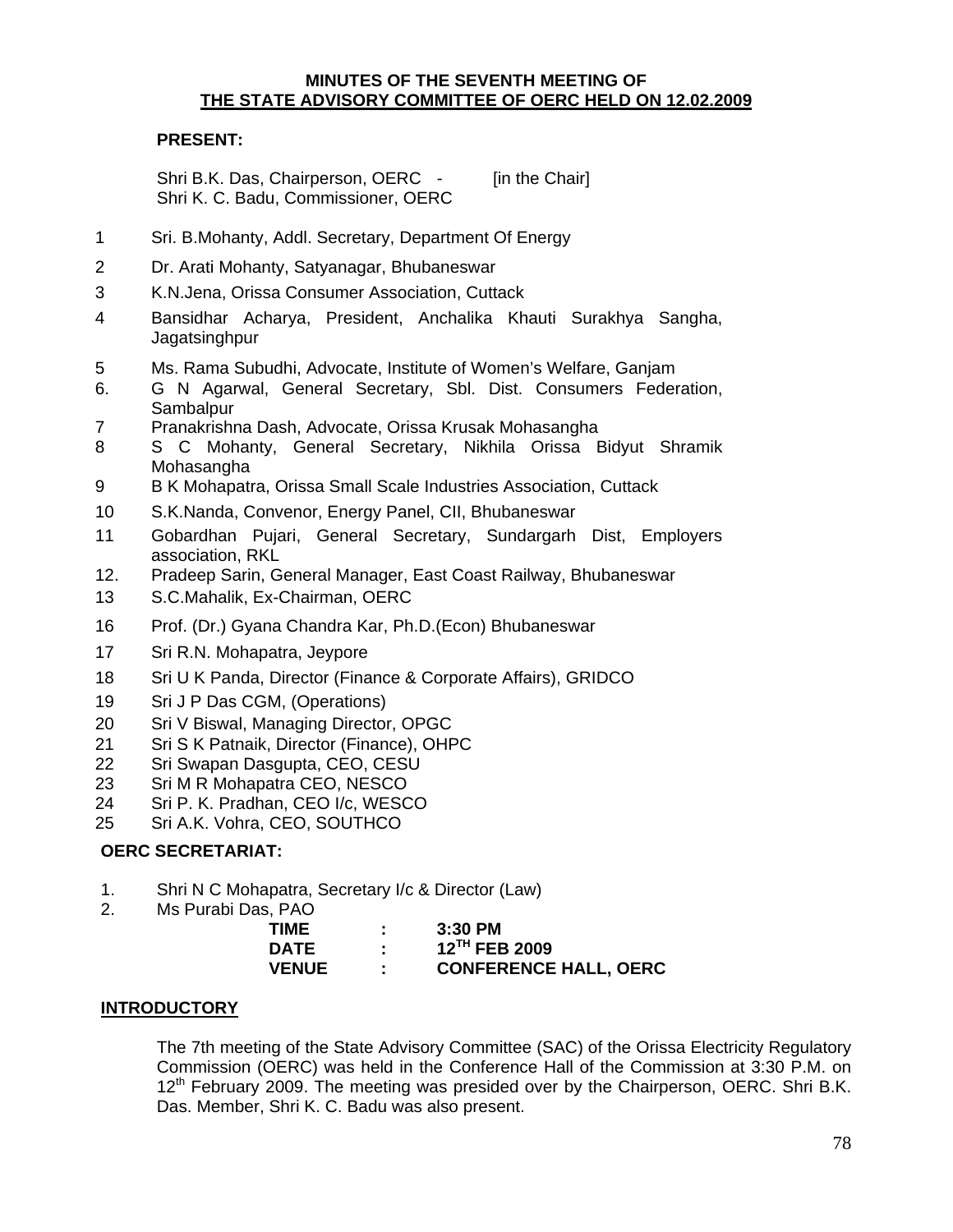- 2. Shri Das welcomed the members of the SAC to the meeting and introduced the agenda item, viz.
	- a) Tariff proposal for 2009-10

He requested Dr M S Panigrahi, Director (Tariff), OERC to make a presentation on the tariff proposal for 2009-10. Accordingly Dr Panigrahi made a detailed presentation & analysis. At the end of the presentation the Chairperson invited the invited the SAC members to give their feedback on the matter.

# **Tariff appraisal**

3. Sri S C Mahalik, SAC Member, said that earlier the focus was on retail tariff but Dr. Panigrahi's presentation demonstrated how transmission and generation tariff are impacting the retail tariff. OHPC's design energy is coming down steadily, yet there is a preposterous effort on the part of the generation utility to hike its tariff. The efficiency of the hydro generation utility is coming down inspite of huge capital investments. Earlier the Commission was very liberal with OHPC but this should not go on, he felt.

As for OPTCL, there appears to be no reason for the continued existence of this utility which inherits all the drawbacks of its parent organization, GRIDCO. The latter is most inefficient. For three years it sat on the reform process and did nothing.

The manpower of this utility alone is huge and exhausts its entire revenue. The Commission has been unnecessarily charitable to this useless utility. Its Transmission loss in 1996-97 was 4%. Subsequently it increased to 5 % and is now 4.5% stipulated by OERC in their tariff order for 2008-09.

OPTCL too has made massive capital investments with no increase in efficiency. It has proposed that transmission tariff be hiked from 21paise per unit to 57.41 %( including SLDC charges). If this is allowed, open access will be set to nought. This proposal is being to tolerated only because OPTCL is a Govt. monopoly.

As for Cesu, said Sri Mahalik, it has made a dangerous proposal for reduction of the differential between the lowest & highest tariff slabs. Average income of consumers must be noted, he felt, adding that till there is capacity to pay by other, lower slab consumers must be given concessions. The aim of the sector should be to increase access to electricity in Orissa. All the Distcoms and OPTCL are conspiring to de-electrify the state.

Sri Mahalik said that for sensitization of the management of the utilities, all CEOs may sit together and prepare a spreadsheet of figures submitted by them in the last eight years. All of them seem to be working at an optimum level of inefficiency and must be accountable to the consumers, he added.

- 4. Sri. Gyana Kar, SAC Member, said that calculation of depreciation by the OHPC is peculiar. Valuation which was earlier at book value has now been upgraded. He wanted to know what is the basis of calculation is. Moreover, 14% is not return on equity, he said, adding that it should be called debenture. At this period of recession, higher cost to LT & HT will have an adverse effect of imposing an added burden on consumers, he felt. The proposals of the utilities are based on financial jugglery with no sound logic in calculation. There is no effort at raising efficiency or cost cutting and the proposal should be rejected outright.
- 5. Sri S K. Nanda, SAC Member, said that the licensees through ARRs are trying to justify the high expenses. When something was proposed in 2008-09, how can they go ahead and project higher expenditure now for the said year without approval? Let them give a revised estimate for 2008-09 & it can be approved but let them not incur unauthorized expenditure.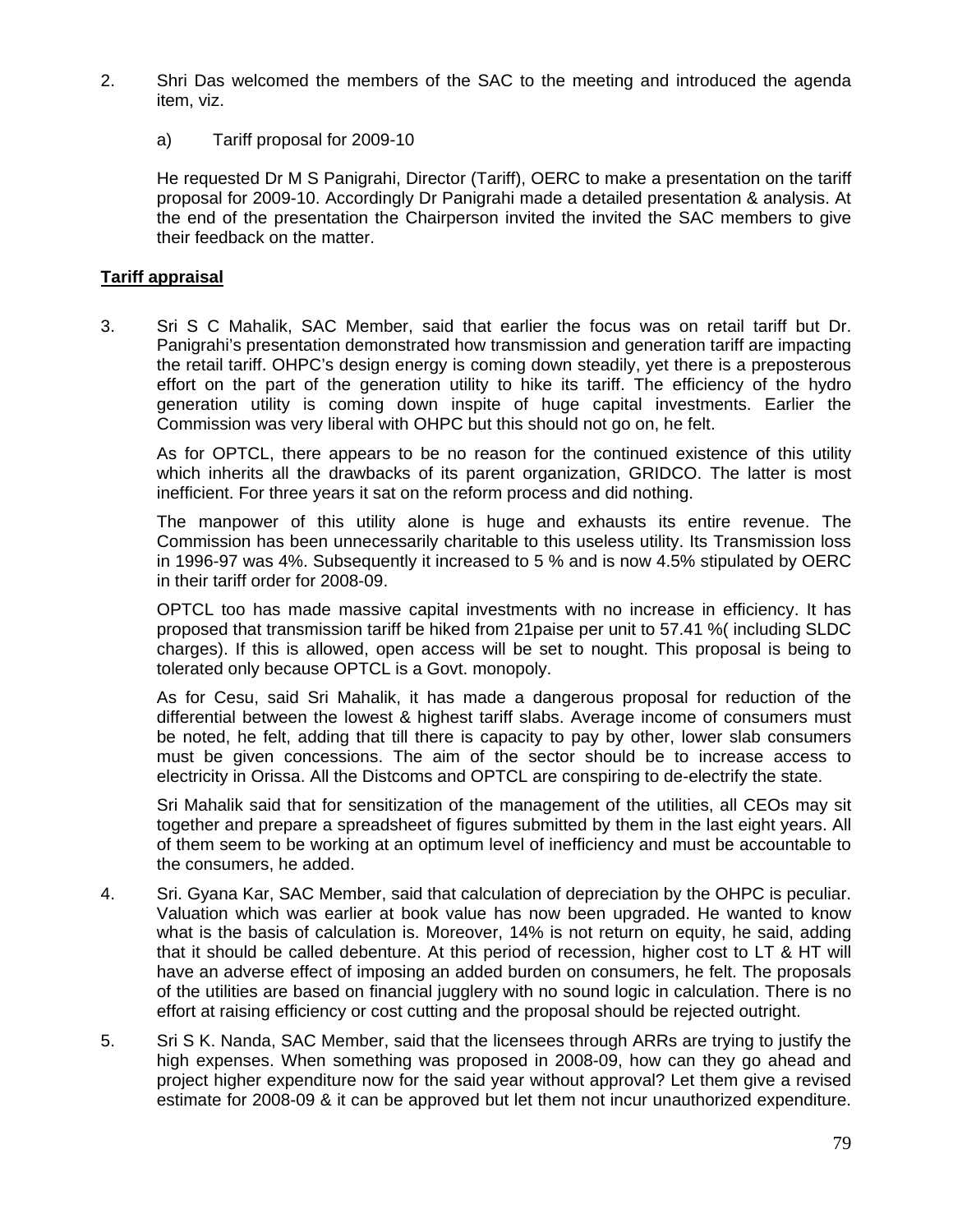In eight years with all the expenditure, loss is 39%. There is hardly 3% reduction, he commented.

The Sovan Kanango Committee recommended 5% reduction every year based on their own submissions. But they go on increasing the loss & the Commission grants it to them. In 96-97 the loss was 46% for 11,000 million units. After eight years and Rs 1500 crores expenditure for which we are bearing interest, depreciation, etc, loss is still unacceptably high.

OPTCL has proposed system improvement which is not required and where load is high it has made less investment. The C & AG has commented on this account. Frequency of interruptions is on the rise. They say spare power transformers are to be acquired. He felt this is unnecessary. Earlier in OSEB days two power transformers were there in a S/S so that they are connected on both sides & can be switched for alternate use, he explained.

Today inspection for safety is not being done. In Bolangir six days back one person was electrocuted by touching a Sub-Station. Even in BBSR there are no fencing or gates around sub-stations. Just because Govt. has handed management to the private companies, it does not mean that mandatory requirements should be given a go-by.

Responsibility for safety should be primarily with the engineers. There should be no contract work or outsourcing. Let the concerned department. do it & let engineers be held accountable, he suggested. Earlier Orissa was the best in India with regard to performance of rural electrification was concerned. He questioned why the work has been given to NTPC now.

Regarding surcharge on open access, it is being calculated as the difference between cost & cost at which power is supplied. It should be competitive in the market, felt Mr Nanda.

Regarding Ring Fencing of the "SLDC", he observed that independent decision will not be possible when the former is working under Gridco. He said that complete autonomy is called for. He wanted to know why the SLDC is not able to monitor low voltage & outages. This is because every body is callous. Let SLDC file a report separately on voltage & outages of all sub-stations to the Commission.

The Chairman OERC clarified that accounting separation for the SLDC is just a beginning, though the ultimate objective is full autonomy for independent functioning of the SLDC through separate board of management.

- 6 Dr. Arati Mohanty, SAC Member, wanted to know why interest on bank loan is shown on the rise in the tariff proposal though banking rates are down. O & M expenses are also on the rise. This should be examined, she felt, adding that there should be difference in rural & urban tariff. As financial melt down is being faced all around, huge tariff rise is uncalled for, she felt. She demanded that the govt. should give some subsidy to arrest the tariff rise.
- 7 Sri B K Mohapatra, SAC Member, observed that from the very beginning the generation, transmission and distribution licensees are adopting well designed tactics to claim for increase in tariff every year. They were Inflating the cost of operation enormously to create psychological pressure for enhancing tariff. They are loading their business losses, bad debts and rebate etc to the cost including the cost for advice and consultancy and manipulating the internal audit system to project higher cost. They are making an effort to gain sympathy of the Commission for theft of power by putting all blames on consumers and claiming higher losses. They are comparing Orissa with other states where tariff rates are higher.

He pointed out that the commission had substantially increased the tariff of OHPC for the year 2007-08 for which all consumers were affected. He maintained that there is no justification for additional capital expenditure of OHPC for the year 2008-09 when the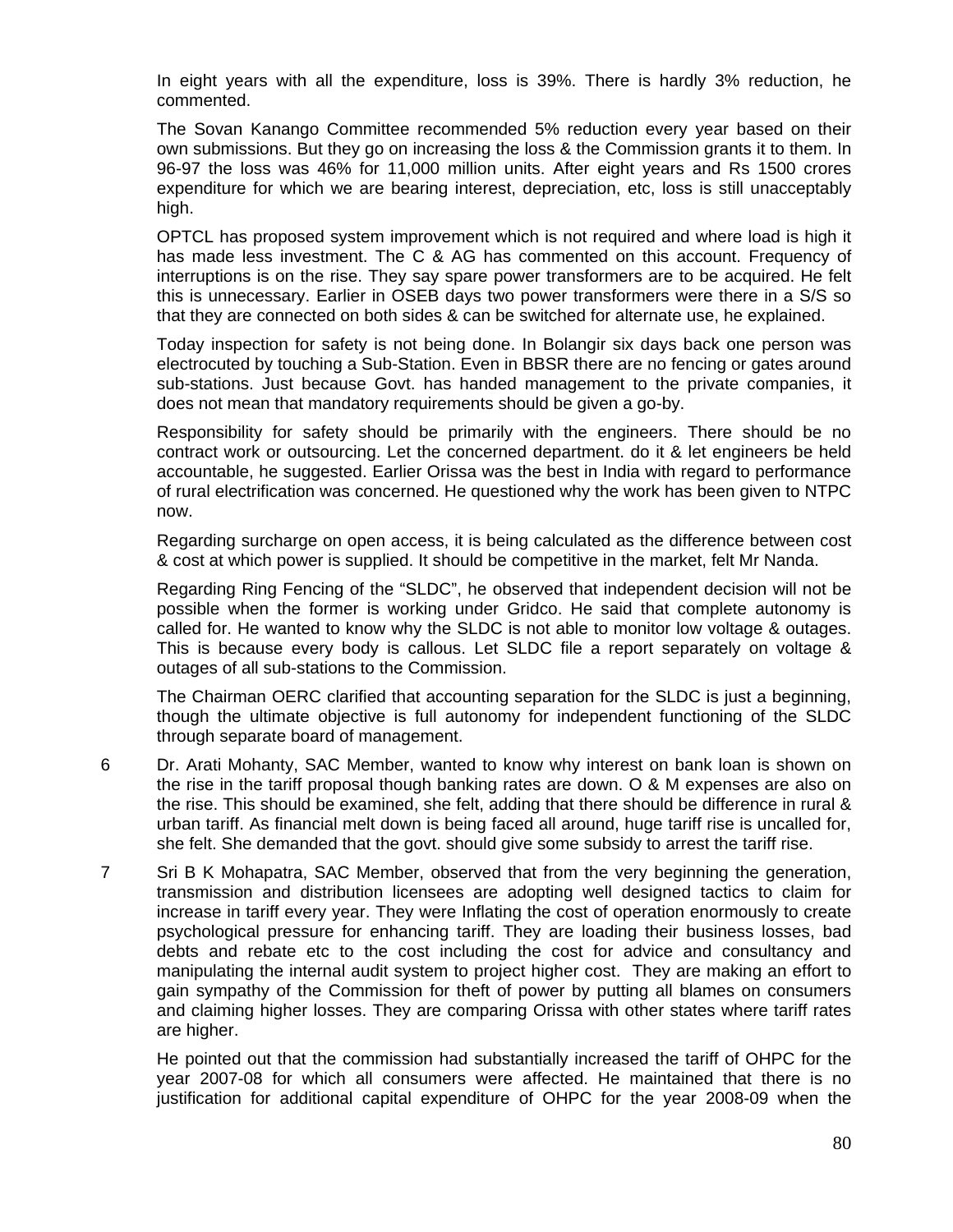design energy is reduced by more than 10%. He suggested that capital expenditure should not be considered unless the design energy is increased to justify the same.

Mr Mohapatra observed that OPTCL has claimed transmission tariff of 57 paisa per unit for the year 2009-2010 against transmission tariff of 21 paisa approved by OERC for the year 2008-09. After scrutiny by OERC the cost was brought down from 655 crores to 376.5 crores in 2008-09. There is no sign of improvement in the quality of power and reduction of transmission loss to assess their performance. The Commission has become too liberal by allowing 4.5% transmission loss in the past tariff and thereby offered a scope to become inefficient and uncompetitive. In view of this the loss should not be allowed above 3% in any case.

With regard to CESU he said it never bothered to follow the guide lines given by OERC from time to time. They never considered the standards linked with the tariff fixed by the Commission. The consumers feel the licensees have taken the Commission for granted. The Licensees have succeeded in reversing previous decisions of the OERC in their subsequent orders as a result of which there is absolutely no improvement in loss reduction in the last 9-10 years.

Inspite of having specific provision under the Electricity Act, 2003 to deal with theft of power and establishment of special courts & police stations there is no increase in efficiency. The licensees are not behaving like commercial organizations to take advantage of the protection given by Government. On the other hand they expect OERC and the consumers to help them for the implementation of various anti theft measures. The Commission should not have any soft corner for the licensees which are being managed by highly paid & experienced bureaucrats who are capable of solving all problems in close consultation with the Government. That is the reason why they have been involved in the management.

Even after 12 years of reform the Distcoms are not able to pin point the sub-stations where the theft is higher. Energy audit is necessary as it will reduce at least 50% of the theft once the management functions on definite information. This will also help the Licensees to get cooperation from the most of the consumers. Unless this is done, the dishonest and inefficient employees of the licensees can not be controlled.

The commission should now be sympathetic to the consumers who have been deprived of their right to getting uninterrupted supply & quality of power since the inception, he observed. Rather the licensees' proposal should be rejected for non compliance of Commissions orders and failure to meet the targets fixed by the Commission on all fronts.

With regard to small scale industries, Mr Mohapatra said that they contribute immensely to the employment, export and GDP of the state. Therefore there is no justification to withdraw the concession given to Small Scale Industries by the Commission before reclassification. The Commission should consider granting a special tariff for small scale industries availing power at least less than 50 KW, he said.

The following suggestions for losses may be considered in the interest of the consumers and pressurizing all types of licensees to become efficient without any further concession, Mr Mohapatra emphasized.

| Approved for 2008-09 |               | Suggested for 2009-10 |  |  |
|----------------------|---------------|-----------------------|--|--|
| <b>OPTCL</b>         | 4.5%          | 3%                    |  |  |
| <b>CESU</b>          | <b>32.84%</b> | 30%                   |  |  |
| <b>SOUTHCO</b>       | 34.60%        | 30%                   |  |  |
| <b>NESCO</b>         | 29.23%        | 27%                   |  |  |
| <b>WESCO</b>         | 27.6%         | 26%                   |  |  |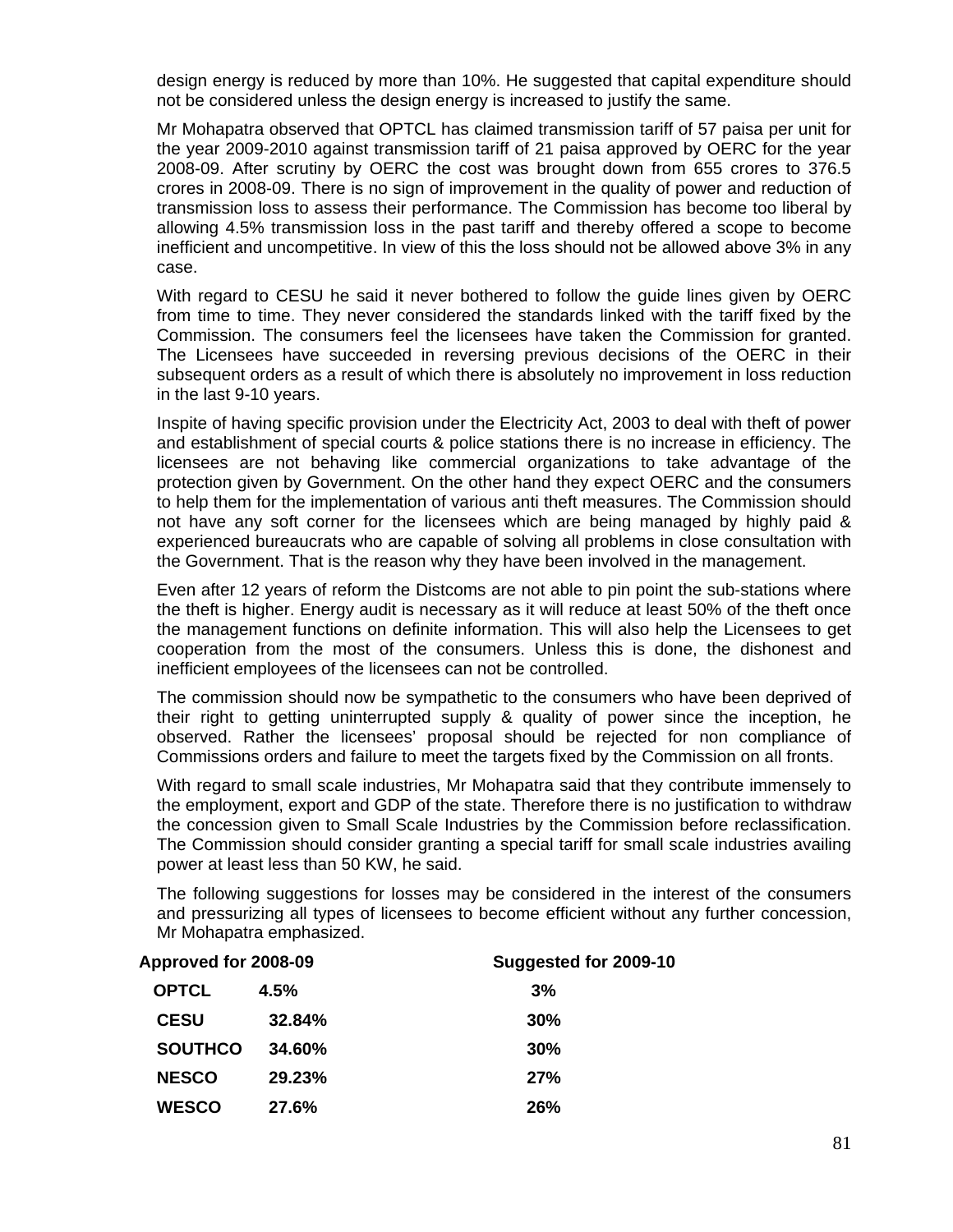8. Sri K N Jena, SAC Member, said that this tariff submission has notbeen made without serious effort but has been filed mechanically in a routine manner. He pointed out that the electricity laws have been overhauled in 2003 to give affordable, efficient & safe power to all. The Commissions must oversee this. The Distcoms are maintained by the society, so it is their duty to provide reciprocal service. But they have no social commitment or business ethics. It was thought that by privatization, bureaucracy will be replaced by professional management. Yet there is no change for the better. He wanted to know why there is such profligacy by the utilities. They are doing business, so why are they trying to shift losses to end user, he queried. They are acting as if they are not accountable to anybody but they should be made so. Sri Jena said that consumers had thought that the regulatory regime would come to their rescue. But they find the same mind set even today.

For instance, he wished to know why Cesu proposes Rs 20 for home delivery of the bill. It is in their advantage to collect, so they should invest. Utilities have increased meter rent, new supply charges, etc yet accidents are rising due to lack of maintenance. How will the compensation be paid? Sri Jena urged the Commission not to allow tariff increase when the standard of performance is deplorably unsatisfactory and there is no sign of loss being reduced.

With regard to Gridco, he wanted to know why a trader is being allowed to make a tariff submission. Who will bear the burden of its loss, he asked, adding that cumulatively from generation to distribution, everyone was making losses & passing them on to the consumer. He expressed surprise that though the utilities have been provided with basic infrastructure they are still unable to deliver. He queried about how much they have invested & in what manner. He demanded that this should be properly scrutinized. He also felt that a twomember Commission cannot hear tariff applications & pass orders. However, in response to this the Chairperson made it clear that there are no such restrictions in the Electricity Act, 2003.

9. Sri S C Mohanty, SAC Member, said that OHPC, Gridco & OPTCL were under state government and wanted to know what the government is doing to increase their efficiency. He queried, whether the latter agrees to their proposal for tariff hike. He added that the aims of reform are not being met and none of the four stake holders are doing their assigned duties. He observed that during reform all state governments continued to pay subsidy but the Orissa government was not in a position to release subsidy because of grave financial condition in the past and now it continues the same policy of no subsidy to the power sector. Not only this, there is no help in any other form. Govt. arrears are not paid. In eight years the OERC gave so many orders to government owned utilities to increase manpower but no one bothered to listen. In Andhra Pradesh & West Bengal, political will helped bring down T&D loss. In Orissa we have five police stations but not a single energy theft has been booked.

He felt that when the State Govt. is not providing any subsidy, the departments and the organizations under its control should pay higher tariff to meet the arising cost of generation, transmission and distribution partly arising out of proposed revision of scales of pay of the employee of the utilities. Since the State Govt. is not providing any subsidy, he said that a tariff hike is necessary to get a response from the government. He wondered how an honest worker could work in such an environment. He said that the number of workers had come down from 40,000 in pre-reform days to 20,000 today. He apprehended that the state is heading towards deadly power crises. Load is rising and we have only 2200 MW firm power. Hydro power capacity is coming down, so power cuts are inevitable. Shareholders agreement is not being renewed by the REL companies. They are violating all standards. Only political will & the Chief Minister's intervention can save the power sector, he felt. He suggested that rural tariff should be reduced and the urban tariff should be hiked and the power supply of top ranking officials disconnected first for non payment.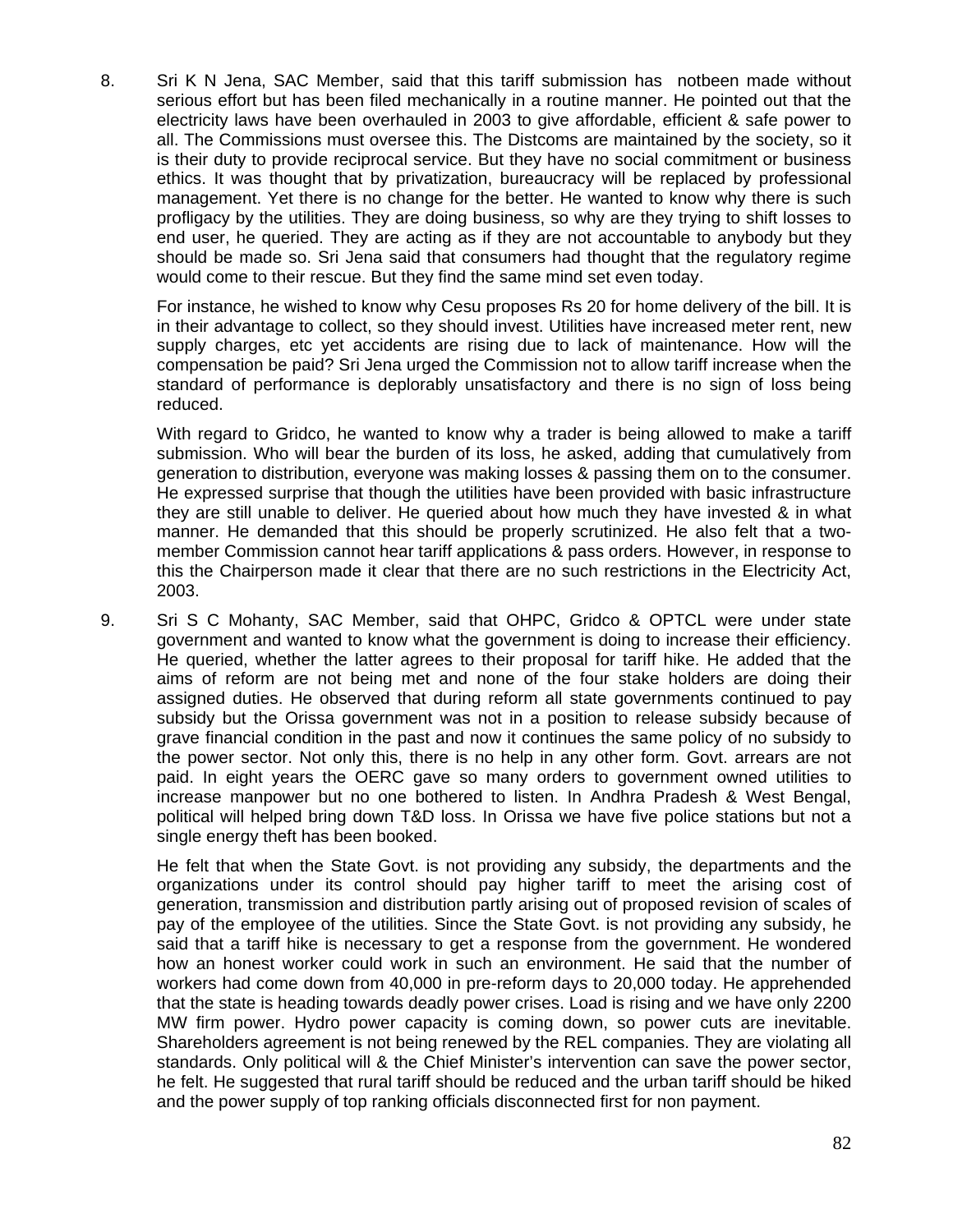10. G N Agarwal, SAC Member, wanted to know whether the Action taken Report of the last SAC has been submitted. The Chairperson clarified that since this is a special meeting on tariff alone, the ATR relating to the previous meeting would be taken up at the next meeting of the SAC.

Regarding loss, he said that LT consumers steal in connivance with the utility staff and this should be addressed. Moreover, they were not reporting theft. Utilities should come up with their plan action to voluntarily reduce loss, he felt.

He also wanted to know why there is less power production by OHPC this year though the reservoir position is the same as last year. As for R&M, though OHPC has claimed to have spent crores of Rupees, there is no improvement in generation.

12. Sri Gobardhan Pujari, SAC Member, said that OHPC's proposal is not feasible. He pointed out that if water continues to be provided to industry, resources for power production will go down.

Regarding T&D loss figures, he felt that they are all bluff only and submitted only to justify increase in tariff. He gave the example of Wesco whose submission showed 70% sale to HT & EHT while showing loss at 30%. In 1999-2000 the AG audited figures of the Distcoms and said that they are not reliable.

A Mechanism needs to be developed to scrutinize the balance sheets as the Distcoms are hand in glove with the auditors. He urged the OERC to appoint independent auditors for the Distcoms to verify if the books of accounts are correct. He also suggested for a social audit of the functioning of the power utilities. The Distcoms are making huge profit but they are intentionally showing higher losses, therefore tariff should be reduced rather than increased, he said.

13 Sri Bansidhar Acharya, SAC Member, said that the ability of consumers to pay must be considered before bringing a tariff proposal. For instance he said, in some cases 70% consumers of a village are being given Kutir Jyoti connections, but there are huge arrears outstanding against them which is not being collected.

He regretted that basic rights are not being granted to consumers by electricity utilities. Rights to information, right to safety, right to complaint & redressal are not being granted. The Complaint Handling Procedure is not observed, GRF orders are not implemented and right to consumer education is deprived. If consumers are deprived of basic rights & tariff is raised, there will be widespread discontentment and violent reaction, he said. The government must intervene as the system is not working and there is no accountability or cooperation with consumers. He suggested that fixation of tariff should be done keeping in view the interest of consumers and quality of service provided.

- 14. Sri Pradeep Sarin, East Coast Railways, said that the provisions of the National Tariff Policy are not implemented in the state. Capacity addition is not being done & power at designated stations not provided. ECOR does not get uninterrupted power supply. He said that though other EHT consumers are getting incentives, same is not is available to Railways. He said that the Railway should be allowed open access from IPPs & CPPs If the distribution companies and OPTCL fail to ensure uninterrupted power supply at the appropriate voltage level. Consumers are being penalized for violation but distcoms are not penalized for their failure to ensure prescribed standard of performance and supply of power. When OPTCL does not levy penalty on the distribution companies for overdrawal of power, the distribution companies collect penalty from Railway in case of overdrawal. There should be equal terms for distribution companies and the Railways as well.
- 15. Sri Rama Subudhi, SAC Member, wished to know whether annual review reports are being provided to OERC. She queried whether there are any lacunae in observing directives and whether there is any effort to assess these lacunae & rectify them. The tariff application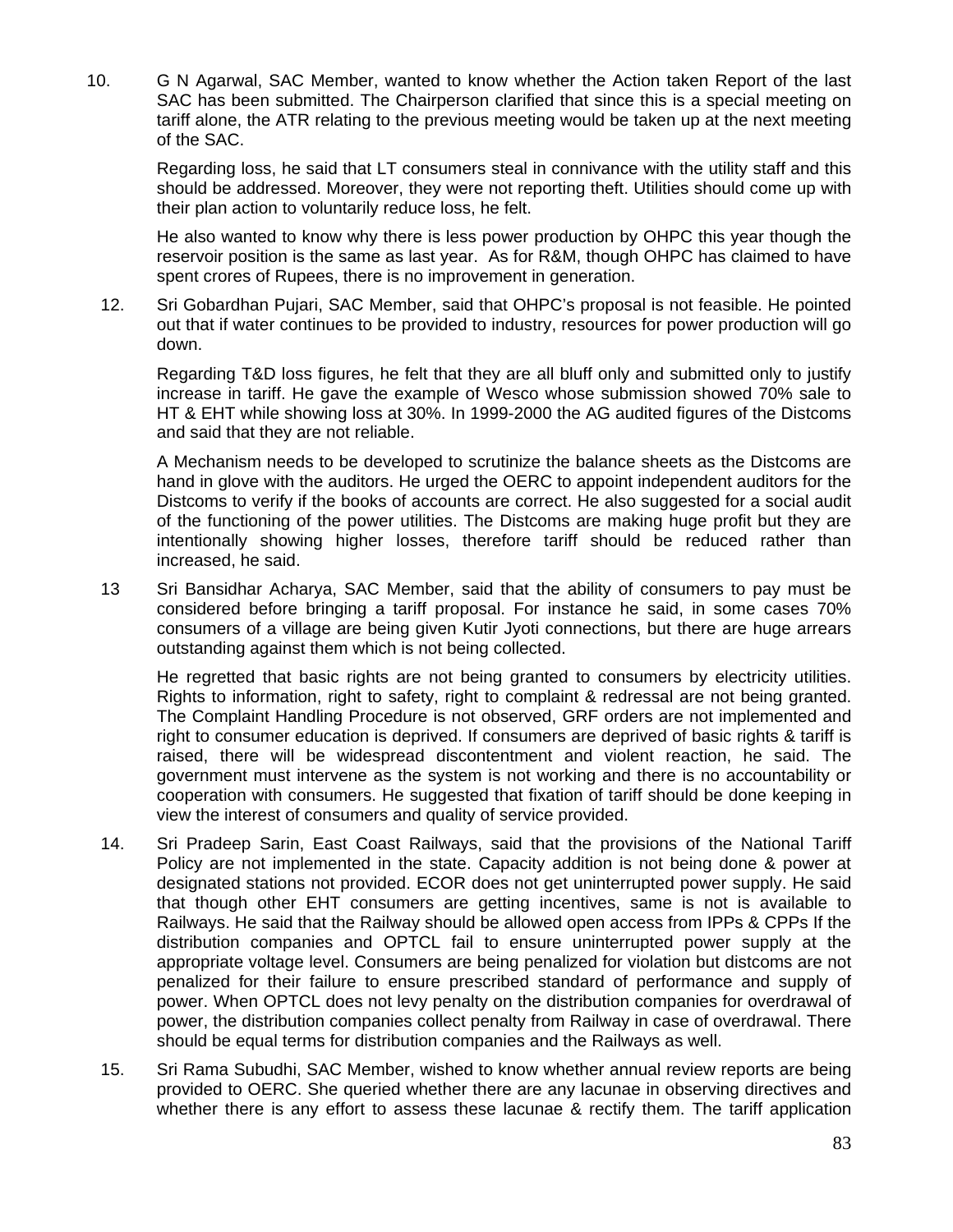must be taken in consonance with the above. If tariff is enhanced people will not be able to pay & there will be a revolution. Now only 40% of the consumers pay. There are five police stations and four Distcoms cannot do anything to stop theft. A revised tariff must be submitted by the Distcoms. They are focusing only on revenue collection but not on maintenance.

- 16. Sri P K Dash, SAC Member, asked why there is need to raise tariff? There is no change since OSEB days, either in infrastructure, performance or attitude. Bonafide consumers are being harassed, while thieves continue to operate unabated. Many shopkeepers and unauthorized consumers are consuming electricity without paying anything. This discourages honest consumers from paying electricity dues in time. There is fall in revenue collection, performance standards are not being met and power cuts are inevitable due to fall in water levels. If we raise tariff people will react. Besides, the proposed tariff hike appears disproportionate compared to the rise in salary based on the recommendation of the sixth pay Commission.
- 17. Sri Padhi, Director (Operation), OHPC said that the utility is not inefficient. In fact in the last three years its efficiency has increased. However this year rainfall was 30% less. Yet by daily coordination with the SLDC till June, 2008, OHPC could remain on par with hydro production of 2006-07. Today the utility is being approached by national companies for joint ventures. Regarding design energy versus capital expenditure, there are two major factors which are responsible for proposed rise of tariff;
	- a. The revised design energy has been worked out by an expert body engaged by OHPC as per recommendation of OERC.
	- b. The sixth pay Commission recommendations have strained our resources

Our vacancy level is now at 30%. There is nothing hidden in our figures. In the meantime the Government has allowed the filling up of vacant posts.

- 18. Sri U K Panda (OPTCL) said that real loss at the beginning of reform was 50% but was fixed at 39% by the World Bank. No transitional support was however, provided by the state government. Moreover, the projected EHT load predicted in 97-98 for turn around did not materialize. Gridco retained all losses. By efficiency of Gridco & OHPC, losses have now come down from Rs 2,500 to around Rs 1,400 crore. Gridco has played a key role in managing the power sector by trading surplus after meeting the demand of the state & acquiring power at high cost during the shortage period to meet the demand of the consumers in the stage. Coming to this year's tariff, in 2008-09 there has been no surplus power due to inadequate rainfall. Thus revenue gap is around Rs 500 crore. In order to make power available to all consumers, high cost power is being considered from CCPs. Further servicing of loan should be allowed in 2009-10 as Gridco may have to incur loan to purchase high cost power to meet the demand of the state. Since 2001, there no increase in tariff and trading has helped offset rising cost of power purchase. The burden has not been passed on to consumer, he emphasized.
- 19. Sri J P Das, OPTCL, said that employee cost in a labour intensive industry is high after revision in terms of sixth pay Commission. For executives this is done every 10 years & for non executives every five years. He informed that an MOU has been signed with all unions for the purpose. Terminal benefits have also gone up & one thirds may be recovered this year & two thirds next year. We request that this cost may be allowed over 2-3 years. OPTCL is planning massive expansion of transmission projects, thus loan is being taken from PFC. Loan component is 90%, thus cost has gone up.

Complete audit has been done of OPTCL accounts. It is the first PSU fo complete audit for the year 2007-08. Since OPTCL is operating mostly in 220 KVA, the transmission level is higher than that of PGCIL which operates at high voltage level of 220, 400, 765 voltages etc. Regarding interruption in railways, particularly in Khurda traction, from October to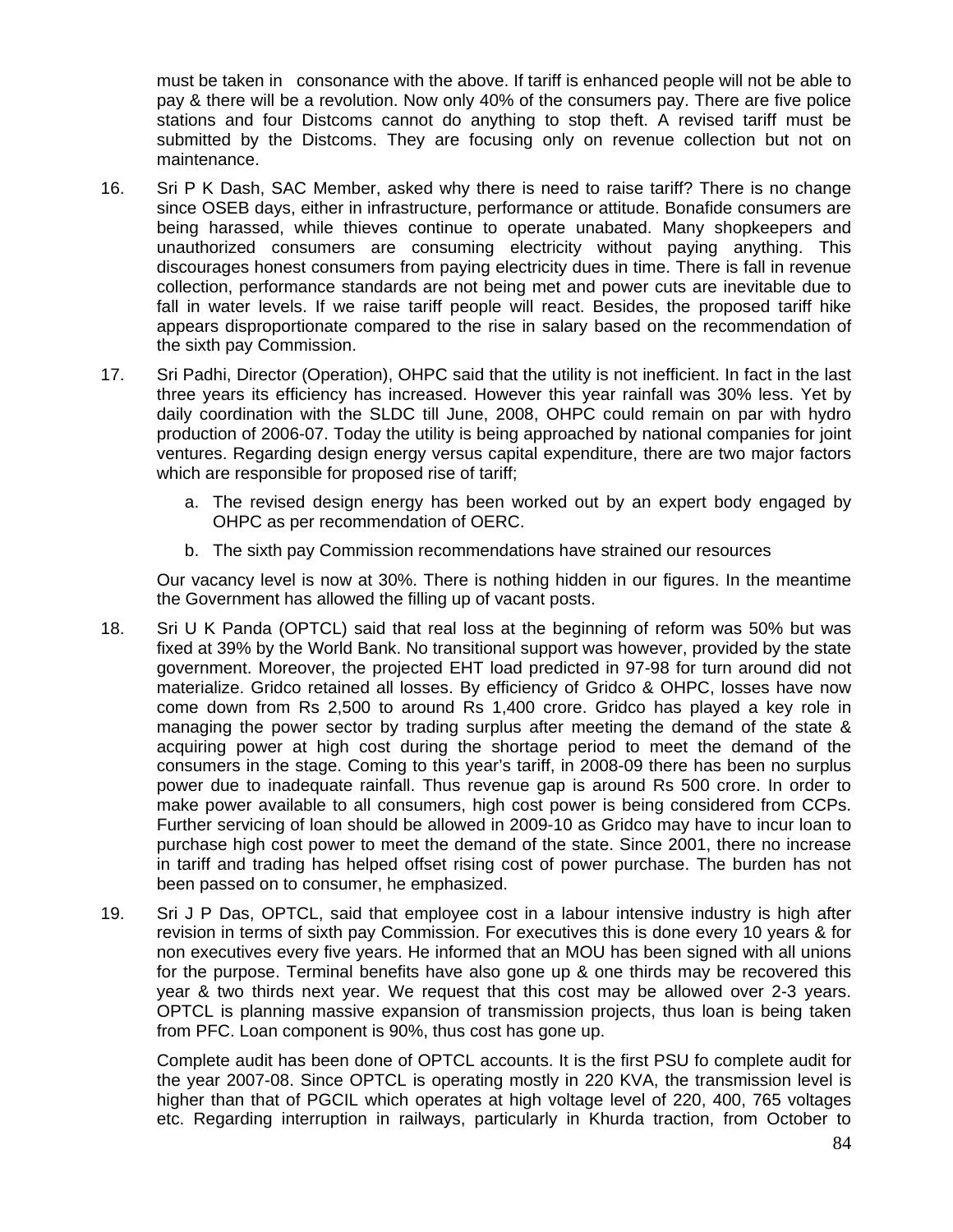December, 2008, there was over drawl by Railways. That is why there is over tripping. 50 % comes from over current. Sudden demand causes jerks which throw the system out of gear. Member Sri Badu said that OPTCL should either supply quality power or allow Railways to go for open access, if it is practicable and feasible for Railway operation.

- 20. Sri Swapan Dasgupta, CESU said that there are two issues for Distcoms, loss reduction & consumer service. For technical reduction large investment is required. Commercial losses can come down by management. He said Cesu is trying to achieve this without investment. That is why loss reduction is low. As for consumer service, Cesu is trying to improve but consumers are also paying the same tariff for the last eight years, yet they get basic supply. We must look also to consumers' responsibility. Instead of putting blame on each other we should find out solutions to the various problems, both consumers and distribution companies are facing.
- 21. Sri A K Vora, Southco said that the distcom tried to get loan for capital investment from REC and for this they sought Rs 45 crore worth of assets for hypothecation. The government first agreed to the proposal but at a later stage Gridco refused as a result of which the utility does not have the wherewithal for system improvement. He urged the government and Gridco to give a fresh look for allowing a small part of the assets for hypothecation to avail for capital investment. Member Sri Badu suggested that GRIDCO should reexamine the issue for coordinated functioning of the power sector as a whole. .
- 22. Sri P K Pradhan, Wesco said that distribution loss is decided on two parameters, on energy purchased from Gridco & second billing to consumers. Monthly billing is displayed on Wesco's website. It is fully computerized and there is no falsification. LT load is increasing but no one wants to pay. He said that we compare service levels with Bombay & Delhi but when we pay we speak of poverty. The service area is much wider but the consumer base is less in Wesco. The power lines are old, 5000 kms of lines are in forest area in Wesco alone. But it is inherited from OSEB days, so elephants die. Wesco does not have funds to finance the redrawal of the lines. There is no administrative support & GRF courts are passing orders without considering the past history of the consumers. Wesco has paid Rupees nine lacs to energy Police station and filed 1200 FIRs but only five have been booked in the last three years.
- 23. M R Mohapatra, Nesco said that outage of Bhadrak is due to grid constraint. We need investment to reduce loss, random sampling/consumer survey/load census/spot billing are needed to reduce loss level.

# 24. **Summary of the suggestions of SAC regarding tariff for 2009-10**

(i) The performance of the distribution companies is deplorable and during the period of 10 years the distribution loss has been reduced from 43.91% in 1999-2000 to 37.5% in 2007-08. For the current financial year 2008-09, the distribution loss fixed by OERC is 27.00% whereas, as per the performance of the distribution companies' upto September, 2008, the distribution loss is 36.40%.

Similarly, the AT&C loss which was 56.7% in 1999-2000 has been reduced to 40.9% in 2007-08. Against the target of 30.4% of AT&C loss fixed by OERC for 2008-09, the AT & C loss upto September 2008 is as high as 41.55%. The target of AT& C loss in LT category fixed by OERC for 2008-09 is 43% but upto September 2008, the AT&C loss in LT category is as high as 67.85%. There is no point in pouring water in a leaked bucket. When no concrete steps have been taken by the distribution companies to reduce the distribution loss, there should be no upward revision of tariff for 2009-10.

(ii) When the standards of performance is not satisfactory, the grievances of the consumers are not attended to expeditiously and there is no sense of urgency in handling the complaints lodged by the consumers, there is no moral right for the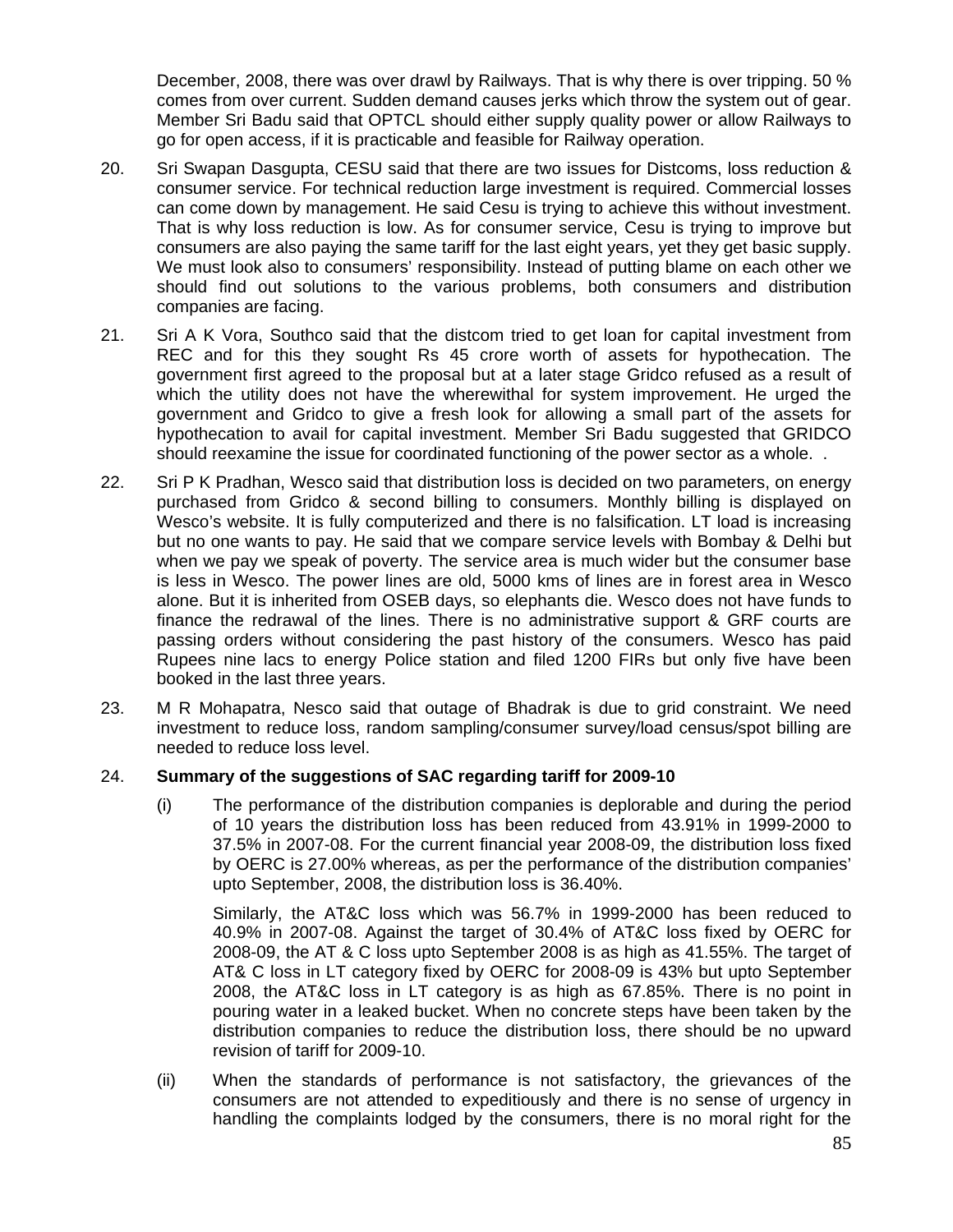distribution companies to claim higher tariff. The distributions companies can claim reasonable tariff only if they provide quality of power and attend to the grievances of the consumers expeditiously.

- (iii) The burnt transformers are not being replaced for months together and the over loaded transformers are not being upgraded. There has been huge extraction of energy by hooking, by-passing of meter and other means as a result the honest and genuine consumers are bearing the loss. This discourages the honest consumers not to pay electricity dues in time. The honest consumers should not be burdened with rise in tariff.
- (iv) Govt. holds 49% share in distribution companies. It is also the duty of the State Govt. to ensure effective steps for reduction of AT & C loss. Since State Govt. is not providing any subsidy or Fund for capital investment, Govt. organizations and organizations under its control should pay higher tariff compared to the general consumers.
- (v) Because of financial melt down prevailing through out the world, the industries, specially Ferro Alloys industries and the Small Scale Industries and should be given concessional tariff.
- (vi) There have been frequent interruptions of power and undeclared power cut in the rural areas. No safety measures are taken. As a result, men and animals meet fatal accidents in different areas. Decisions of the GRF are not being implemented and there is no accountability at any level in the distribution utilities.
- (vii) The distribution companies are reporting the standards of performance and this is being publicized by the OERC in different newspapers for information of general public. What is being reported as performance standards is far from truth and there is need for social audit of the performance of the distribution licensee.
- (viii) The books of accounts of the distribution companies should be audited by independent auditors appointed by OERC.
- (ix) When losses are high there should not be any return on equity for the distribution companies. The investment made by the distribution companies at best can be termed as venture capital.
- (x) OERC should not allow any concession to utilities if they fail to meet specified standards and achieve the target of loss reduction.
- (xi) OERC should not deviate from its own past orders in setting loss/performance parameters. T & D loss should be brought down.
- (xii) Transmission loss projected by OPTCL at 4.5% for 2009-10 should not be accepted. In the PGCIL system the transmission loss varies from 2.5% to 3.5%. The transmission loss in case of OPTCL should not exceed 3.5% while the international standard for transmission loss is 2% to 2.5%.
- (xiii) When OPTCL does not levy penalty on the distribution companies for over drawl, the distribution companies collect penalty from Railway in case of over drawal. There should be equity for distribution companies and the Railways as well.

Railway is an EHT consumer and incentive tariff provided to all EHT consumers should be equally applicable to the Railway.

Further, there has been frequent interruption in the Railway traction and there is dislocation in movement of trains. The cause of interruption is not being addressed by OPTCL despite repeated reminders and personal approach. OPTCL should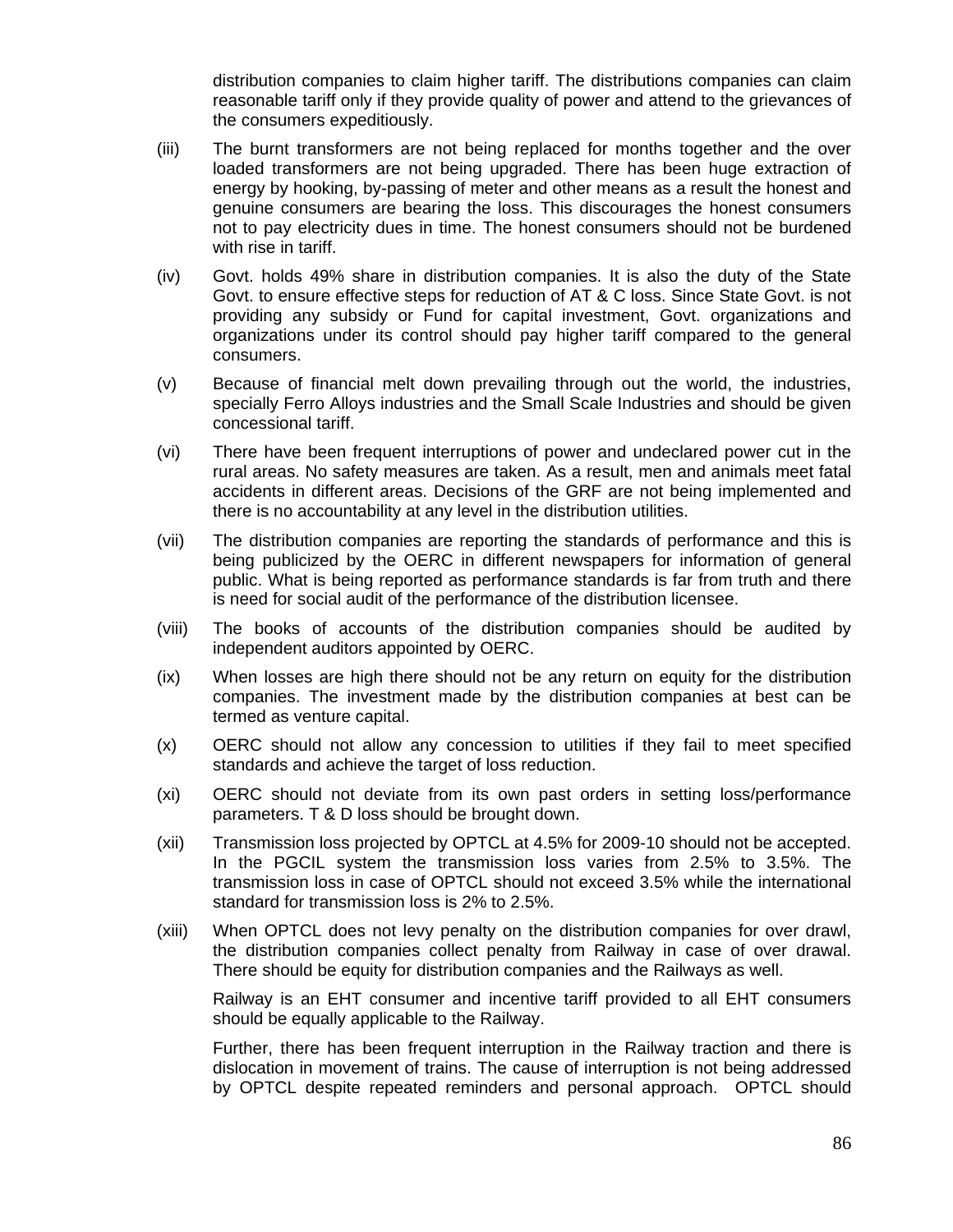allow open access to Railway to draw power from independent power producers if OPTCL does not provide un-interrupted power.

- (xiv) OPTCL is putting all sorts of hurdles in operationalising open access of power and as such it is OPTCL who is foiling the competition in the power sector.
- (xv) OHPC has projected revised design energy, which is substantially lower than the original design energy. Against the design energy for sale approved by the OERC for 2008-09 at 5884.9 MU, OHPC is now showing the revised design energy for sale for 2009-10 at 5117.08 MU, the reduction being 764.66 MU. There has been capital investment. The Commission should give a very critical and serious look to the proposed revised design energy submitted by the OHPC.

OHPC should not be allowed additional capital expenditure unless design energy is improved.

When the water level during the current year remains more or less same as the corresponding month of previous financial year, it is not understood how there has been less generation of hydro power during the year 2008-09. However, for meeting the likely production of hydro power the requirement of water for industrial purposes and irrigation purposes have to be taken into account.

- 25. Responding to the various suggestions and deliberations made by the participants, Shri K. C. Badu, Member, OERC expressed his gratitude to all the participants and said that the valuable inputs provided by the SAC members will help the Commission in arriving at decisions which will help the consumers and the licensees as well. He further clarified that the Commission is not soft to the licensees and it tries to be fair to one and all. The Commission does not decide the ARR and tariff based merely on the estimated/revised estimates projected by the licensees. It decides the various efficiency parameters after taking into account the performance parameters fixed for the previous years but not based on the actual performance projected by the licensees. While doing the truing up exercise, the performance parameters are kept in view and it does not allow the loss or gap actually worked by the licensees, otherwise it would amount to awarding the inefficiency. He further said that there is need for capital investment by OPTCL and GRIDCO to strengthen their business prospective and Govt. as share holder should also consider for capital investment in system improvement of transmission and distribution of electricity in the state. In his concluding observation Sri Badu emphasized that the employees of the licensees have to change their attitude and approach to the grievances of the consumers which are vital to the success of the power sector reform in the State. They have to be prompt and cordial in responding to the complaints of the consumers and there is no scope for any debate about this. Without satisfactory service and improvement in standard of performance, the consumers would not like to be unduly burdened with hike in tariff, be it generation, transmission or distribution, he observed.
- 26. The Chairperson thanked all participants and said that their suggestions would be kept in view while deciding the tariff for 2009-10.

 Sd/- Sd/-  **(SRI K C BADU) (SRI B K DAS) MEMBER CHAIRPERSON**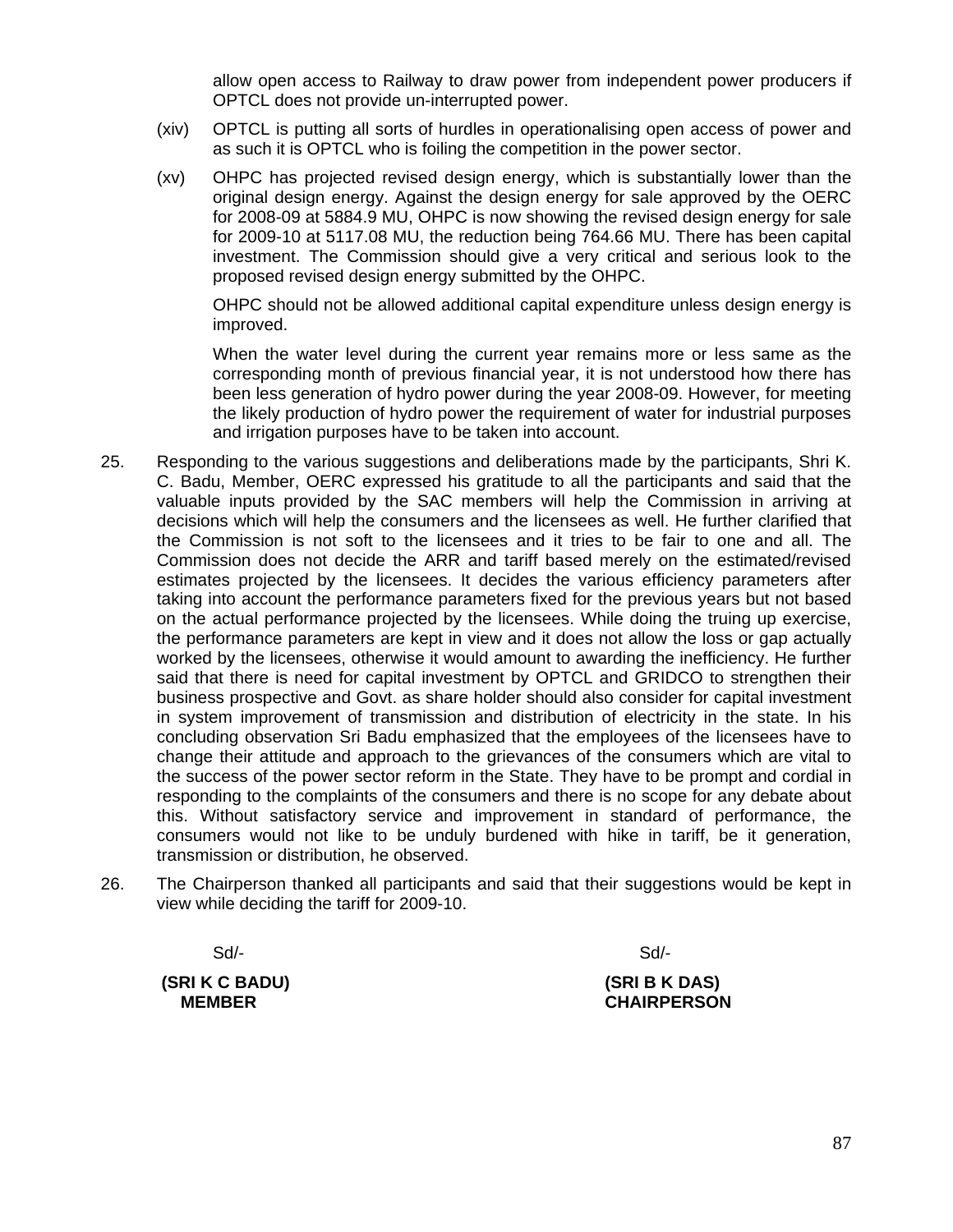# **Annexure – C**

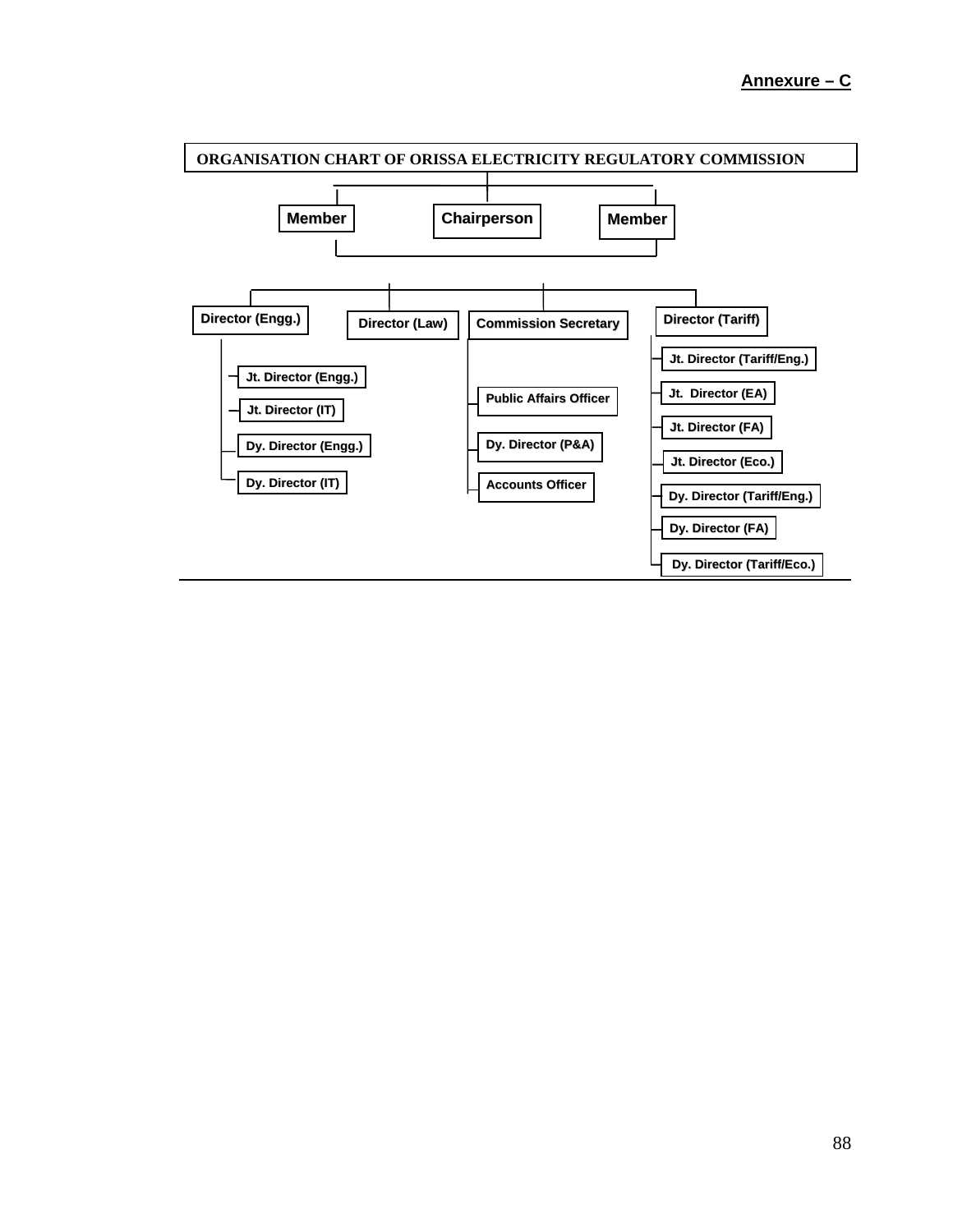# **LIST OF TRAINING & SEMINARS**

| SI<br>No.      | Name and<br><b>Designation</b>               | <b>Particulars of Programme</b>                                                                                        | <b>Duration</b>                              | <b>Venue</b>                                 | Programme<br><b>Conducted/S</b>          |
|----------------|----------------------------------------------|------------------------------------------------------------------------------------------------------------------------|----------------------------------------------|----------------------------------------------|------------------------------------------|
| $\mathbf 1$    | Shri S.K. Jena,<br>Member                    | "Facilitating Integrated<br>Approach for sustainable<br>waste Management"                                              | $8$ to $9th$<br>New Delhi<br>April, 08       |                                              | ponsored by<br>FICCI, New<br>Delhi       |
| $\overline{2}$ | Shri B.K. Das<br>Chairperson                 | "Grid Security &<br>Management"                                                                                        | 28 to 29 <sup>th</sup><br>April, 08          | Bangalore                                    | PGCIL,<br>Bangalore                      |
| 3              | Shri K.C. Badu,<br>Member                    | International Exhibition- cum<br><b>Conference on Power Sector</b>                                                     | 11.09.08<br>to<br>13.09.08                   | New Delhi                                    | FICCI, New<br>Delhi                      |
| $\overline{4}$ | Shri S.N. Ghosh,<br>Director (Engg.)         | Power Transmission in India.                                                                                           | 12.05.08<br>to<br>13.05.08                   | New Delhi                                    | Power line.                              |
|                |                                              | <b>Indian Carbon Market</b><br>Conclave, 2008.                                                                         | 14.10.08<br>to<br>16.10.08                   | New Delhi                                    | FICCI, New<br>Delhi.                     |
|                |                                              | "Workshop on Power Sector"                                                                                             | 26 <sup>th</sup><br>to<br>$28th$ Sept,<br>08 | Bhubaneswar                                  | Silicon<br>Institute of<br>Technology.   |
| 5              | Sri. N C<br>Mohapatra, Jt.<br>Director (Law) | "Capacity Building<br>Programme for the officers<br>of Electricity Regulatory<br>Commissions"                          | $1st$ to $5th$<br>July. 08                   | <b>IIT, KANPUR</b>                           | <b>FOR</b><br>sponsored                  |
| 6              | Shri Ajay Sahoo,<br>Dy.Director (FA)         | <b>Energy Accounting &amp;</b><br>Auditing in Power Sector-<br>Strategies & Technique                                  | 19.05.08<br>to<br>21.05.08                   | Hyderabad                                    | CIRE,<br>Hyderabad.                      |
|                |                                              | <b>International Exhibition Cum</b><br><b>Conference on Power Sector</b>                                               | 11.09.08<br>to<br>13.09.08                   | New Delhi                                    | FICCI, New<br>Delhi                      |
| $\overline{7}$ | Shri S.P. Mishra,<br>D.D.(Eng)               | "Power Quality<br>Management, Monitoring,<br>Analysis & Mitigation"                                                    | 7 to 11 <sup>th</sup><br>April, 08           | Kanpur                                       | IIT, Kanpur                              |
|                |                                              | Project Development, DPR<br>preparation, Appraisal Imple-<br>mentation, ABT & Trading                                  | 05.06.08<br>to<br>07.06.08                   | Hyderabad                                    | <b>ESCI</b><br>Hyderabad                 |
|                |                                              | "Short Term Course on<br><b>Regulation in Electricity</b><br>Sector with Specific<br>Reference to Renewable<br>Energy" | 25 to 27<br>Sept. 08                         | IIT, Roorkee                                 | <b>FOR</b><br>Programme/<br>IIT, Roorkee |
|                |                                              | "Electrical Safety Procedure,<br><b>Accident Prevention &amp;</b><br>Disaster Management"                              | $4$ to $8$<br>May, 09                        | <b>NDPL Training</b><br>Centre, New<br>Delhi | <b>CENPEID</b>                           |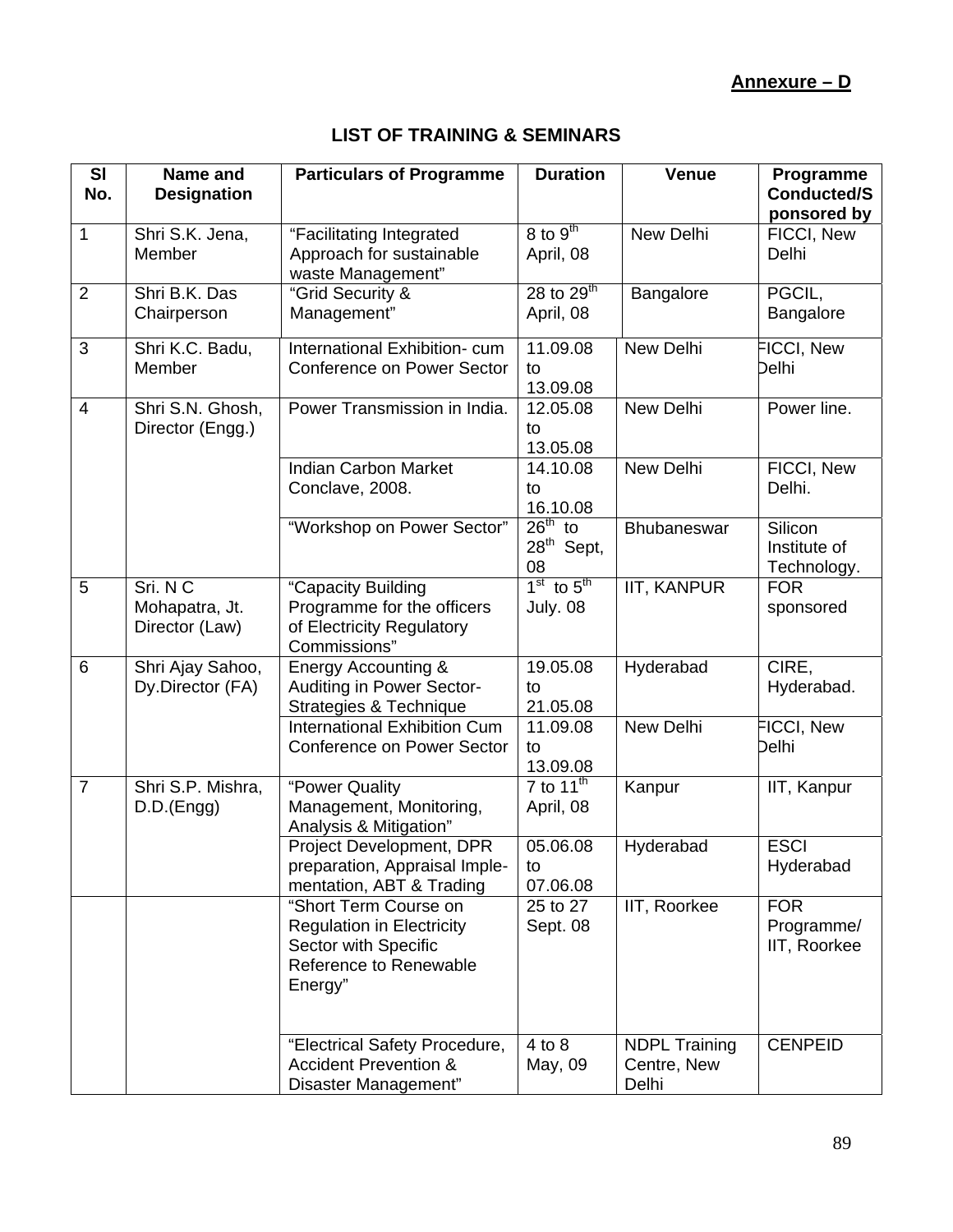| 8  | Shri A.K. Panda,<br>Jt. Director(TE)                            | ABT & Trading.                                                                                                         | 16.06.08<br>to<br>19.06.08                   | Hyderabad       | REC/CIRE,<br>Hyderabad                 |
|----|-----------------------------------------------------------------|------------------------------------------------------------------------------------------------------------------------|----------------------------------------------|-----------------|----------------------------------------|
|    |                                                                 | "Short Term Course on<br><b>Regulation in Electricity</b><br>Sector with Specific<br>Reference to Renewable<br>Energy" | 25 to 27<br>Sept. 08                         | IIT, Roorkee    | <b>FOR</b><br>Programme                |
| 9  | Shri Priyabrata<br>Pattnaik, Joint<br>Director (Tariff<br>Econ) | "3 days residential workshop<br>on a Critical Appraisal of<br><b>Contemporary Development</b><br>on Power Sector"      | 20.06.08<br>to<br>22.06.08                   | Puri            | Current<br>Creator,<br>BBSR.           |
|    |                                                                 | "Drum Programme"                                                                                                       | 23 to 24<br>July, 08                         | New Delhi       | WISE, New<br>Delhi.                    |
|    |                                                                 | "Workshop on Power Sector"                                                                                             | 26 to 28<br>Sept, 08                         | Bhubaneswar     | Silicon<br>Institute of<br>Technology. |
| 10 | Shri K.S. Biswal,<br>Dy. Director<br>(P&A)                      | "Training on Open Access<br>and Role of Load Despatch<br>Centres for the Officers of<br>ERC"                           | 2 to $7th$<br>Feb. 09                        | NPTI, Faridabad | <b>FOR</b><br>sponsored                |
| 11 | Shri Sanjay Das,<br><b>Accounts Officer</b>                     | "Training on Open Access<br>and Role of Load Despatch<br>Centres for the Officers of<br>ERC"                           | $2 \overline{$ to $7^{\text{th}}$<br>Feb. 09 | NPTI, Faridabad | <b>FOR</b><br>sponsored                |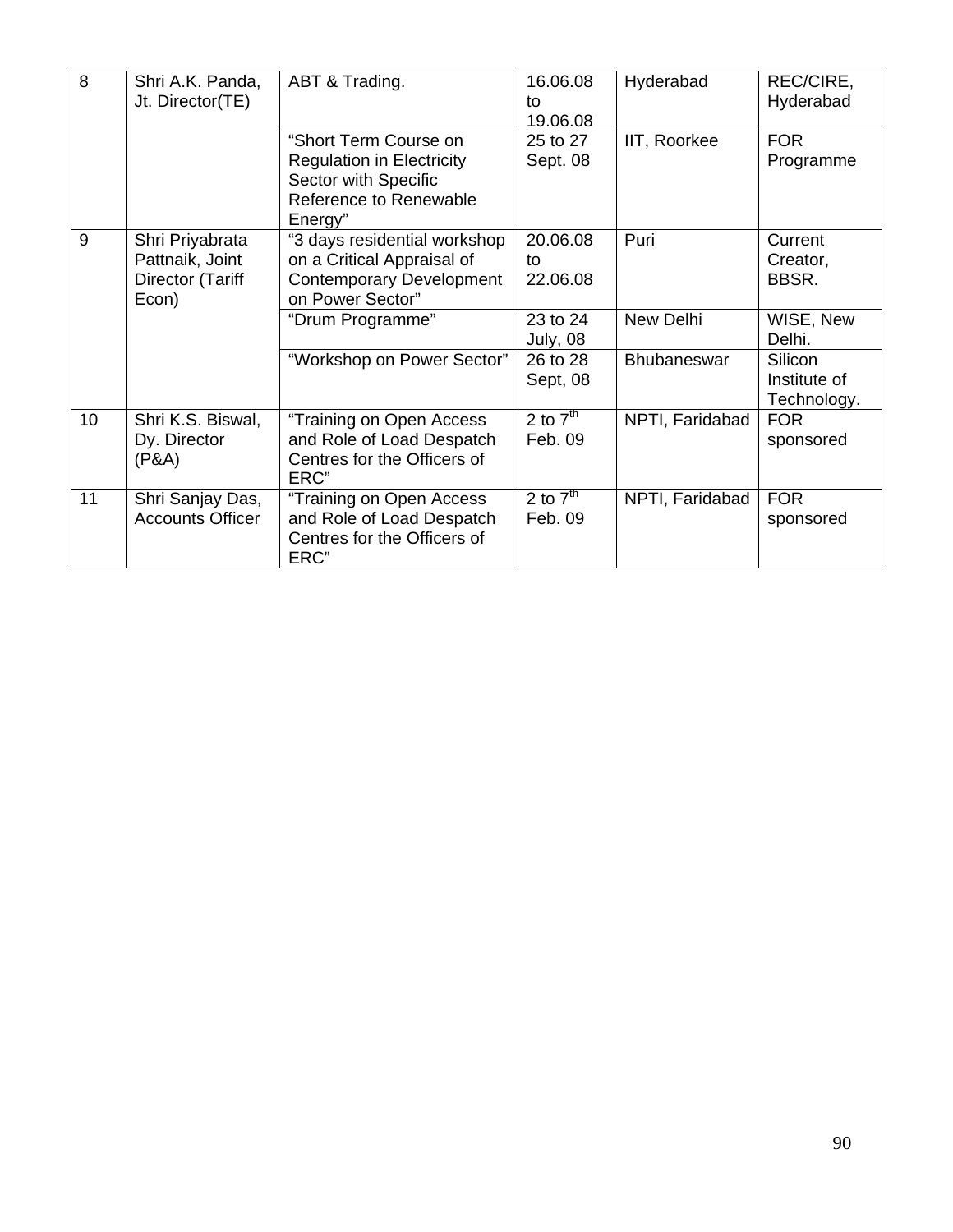**B. K. DAS B. K. DAS D.O. No.Secy-066/2000/ CHAIRPERSON Dt. : 15.5.2008** 

## **Dear**

#### **Sub : Payment of electricity dues by Government Departments, ULBs, PRIs, PSUs, Cooperatives, etc. / Administrative support to curb theft of electricity.**

We are indeed grateful that Govt. in the Dept. of Finance has given clear and unambiguous advice to all Departments, ULBs, PRIs, Co-operatives, etc. that timely payment of electricity bills and settling all arrears of dues towards electricity supply is an essential aspect of financial management and discipline. We would again request that this aspect may please be regularly monitored by the nodal dept. so as to ensure timely adherence to the advisory issued by the Government. Urban Local Bodies, Panchayati Raj Institutions (Gram Panchayats/ Pani Panchayats), Public Sector Undertakings, Co-operative Societies, Autonomous Organizations, etc. have accumulated huge arrears of electricity dues. ULBs within the ambit of CESU alone have arrears of Rs.44.14 crores as on 01.4.2008, of which Bhubaneswar Municipal Corporation alone has an arrear of Rs.16.56 crores. This is only by way of illustration to highlight the fact that such arrears lead to defaults in paying for power purchase dues and further leading to a cascading default in payments by Generating companies to Coal companies, by Coal companies to Indian Railways for coal transportation and thus leading to delayed delivery of coal and a host of problems affecting regular and quality supply of power. In order to obviate the entire vicious cycle, timely payments to the DISCOMs for services rendered keeps the commerce of power generation, transmission and distribution well lubricated and smooth. While disconnection for non-payment of bills is always an option and can certainly be used rigorously, it does not behoove Govt., its various arms and agencies to feel the pain of disconnection and lack of electricity supply and that too for a simple administrative measure that is routine and automatic.

2. The recent measures taken by Govt. will go a long way in assisting the efforts of the DISCOMs in improving their revenue collections and their overall financial health. I must not only appreciate your personal efforts in the matter but also thank you for all your persuasive measures in this regard. Concurrently another important area of considerable concern, towards which I would also request your attention is the unsustainable levels of theft of electricity that is negating all the gains of Orissa's pioneering efforts in electricity reforms. The privatized utilities find any further capital investments unviable and unattractive. The application of technology alone cannot mitigate this scourge. Governance and administrative measures, particularly effective policing and prosecutions are vital.

3. Govt. have been good enough to establish five dedicated energy police stations. They need to be made really dedicated, only for policing the theft of electricity and pursuing the prosecution of the offenders. With inadequate staff and whatever staffs have been provided being used for other police work, has not been helpful in the least. These police stations must be fully staffed and one hundred percent dedicated to the work of policing energy theft. There is thus an urgent need to make the energy police station to function like energy police stations and not as general duty police stations for all types of crimes and law and order duty. The same may be said for the Special Courts for energy related crimes and offences.

4. Govt.'s administrative support by way of establishing energy policy stations and Special Courts in all the districts and their effective functioning, will not give any further excuses to the DISCOMs in not performing their own duty in reducing commercial losses by effective billing and collection and achieving their targeted loss reduction programme as approved by the OERC. May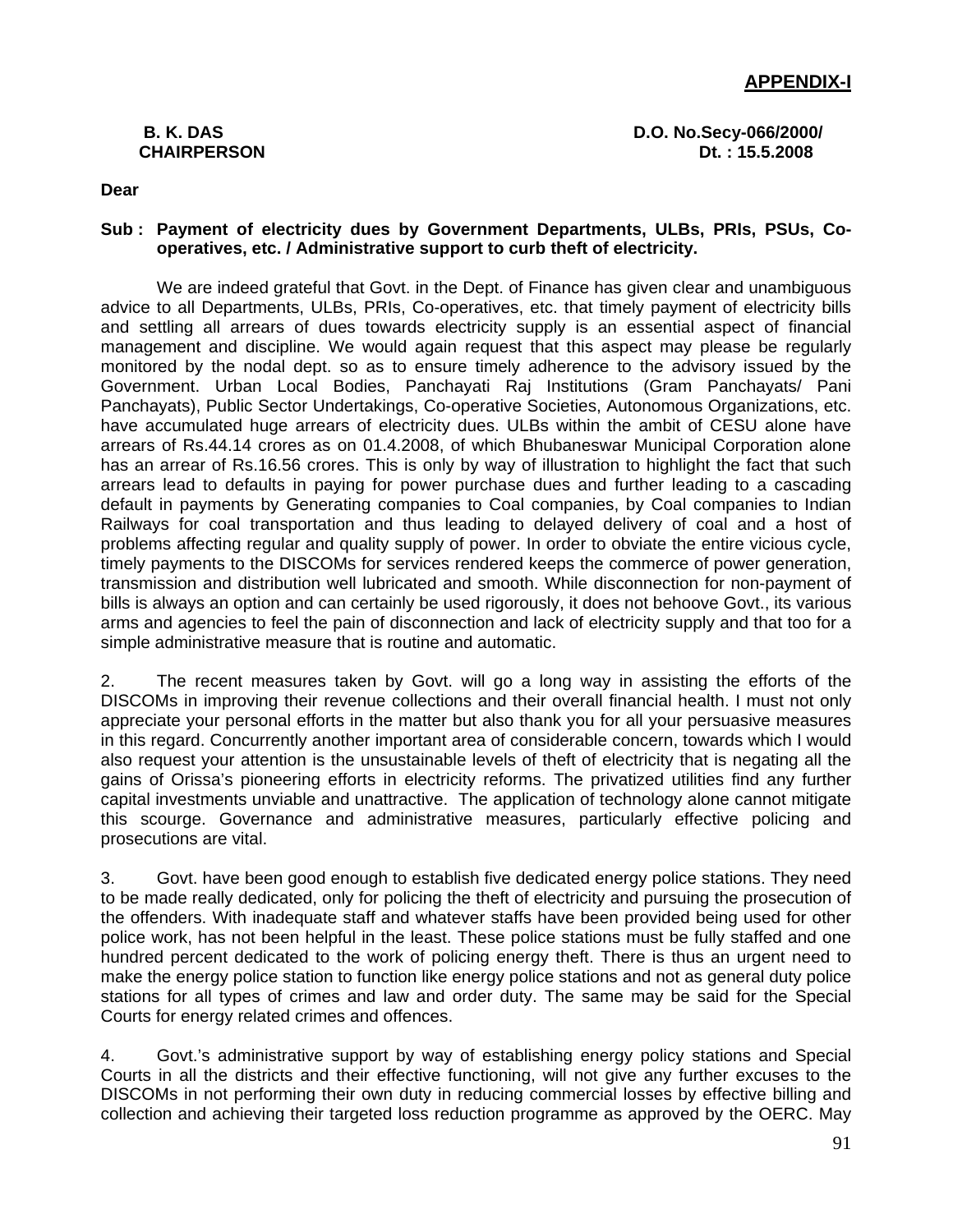I, therefore, request you to please give your personal attention to these aspects outlined in the foregoing paras, particularly in the context of Govt.'s stated objective of making power available to all house-holds by 2012.

Yours sincerely,

# **( B. K. DAS )**

To,

Shri A. K. Tripathy, IAS Chief Secretary to Govt. of Orissa Bhubaneswar.

Copy to :

The Principal Secretary to the Chief Minister, Govt. of Orissa, Bhubaneswar for information and necessary action.

The Commissioner-cum-Secretary, Department of Energy, Govt. of Orissa, Bhubaneswar for information and necessary action.

The Principal Secretary, Home Department / The Principal Secretary, Finance Department / The Principal Secretary, Water Resource Department / The Principal Secretary, Cooperation Department / The Principal Secretary, Public Enterprises Department / The Commissioner-cum-Secretary, Housing & Urban Development Department / The Commissioner-cum-Secretary, Panchayati Raj Department for information and necessary action.

The Director General of Police, Orissa, Cuttack for information and necessary action.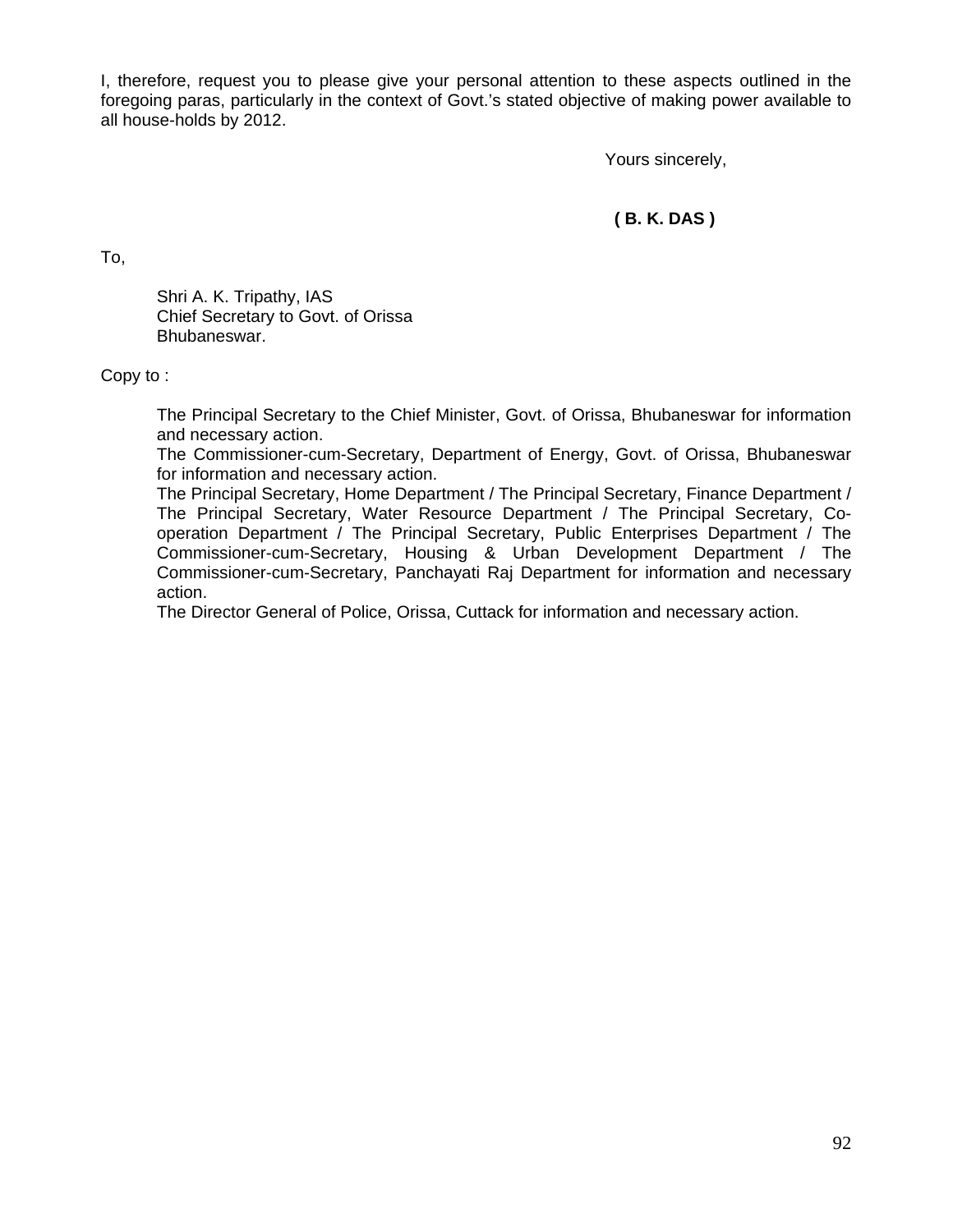# **CHAIRPERSON Dt. : 19.6.2008**

 **B. K. DAS D.O. No.CHP/2008** 

#### **Dear**

 **The Orissa Power Transmission Corporation Ltd.** (OPTCL) has been taking several steps to augment and expand EHT network in the State. As per its mandate, under Section 39 of the Electricity Act, 2003, OPTCL is required to ensure development of an efficient, coordinated and economical system of intra-state transmission lines for smooth flow of electricity to load centres. To discharge this responsibility effectively, the State Transmission Utility (OPTCL) has to construct a number of grid substations and associated transmission lines in different parts of the State keeping in view load growth and other service requirement. Such developments require large-scale investments which OPTCL has to find from its own sources or through borrowings. Obviously such investments ultimately have an impact on tariffs and the consumers of electricity or the users of the system. The State Commission, therefore, looks into such investments very carefully to ensure that they are financially and economically viable without tariff shocks on the consumers and system users.

2. Notwithstanding such scrutiny, the Commission is also duty bound, as per its mandate under Sec.30 of the Electricity Act, 2003, to *"facilitate and promote transmission, wheeling and inter-connection arrangements within its territorial jurisdiction for the transmission and supply of electricity by economical and efficient utilization of electricity."* The Commission, thus, must also promote and facilitate development of transmission and supply of electricity and cannot be entirely bound down to financial and economic viability. We need also to keep in view the development plans of the State Govt. and the policies of the Govt. of India including the National Tariff Policy, the National Electricity Policy and the Rural Electrification Policy.

3. At present OPTCL has 83 grid substations including switching substation to support the down stream network of distribution utilities. Pressures on the EHT network of the state has been mounting due to rapid industrialization, massive rural electrification and capacity addition in generation. The National Electricity Policy has also ambitious plans of enhancing per capita availability to 1000 units of electricity per year by the end of  $11<sup>th</sup>$  plan period. Recently OPTCL has submitted a number of investment proposals to OERC, which includes establishment of new grid sub-stations at several places in the state and associated transmission lines. OPTCL claims there are a host of benefits to be derived from the projects which interalia include the following :-

- (i) Improvement of voltage profile in the respective command area.
- (ii) Minimize interruption of power supply to consumers.
- (iii) Enhance security/reliability of the power system.
- (iv) Strengthening of transmission system of OPTCL at 132KV level.
- (v) Availability of alternate power supply in case of breakdown of the existing system at 33KV level.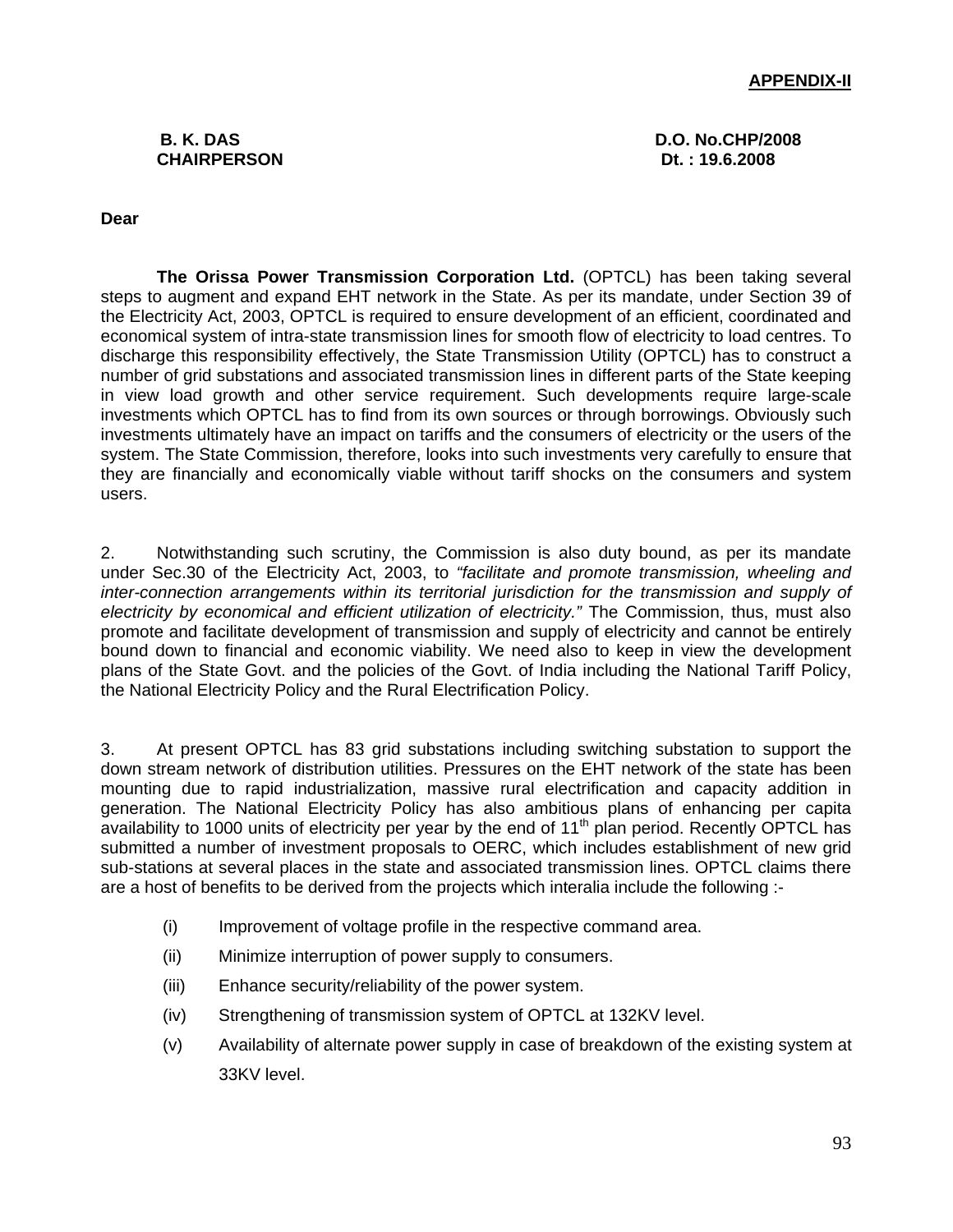4. The Commission has approved investment proposals of **Rs.102.99** crores for establishment of grid sub-stations at **Bhawanipatna, Kuchinda, Boudh, Padampur** and another proposal involving an outlay of **Rs.77.62 crores** for establishment of grid sub-stations at **Nuapada, Chandpur and Dabugaon**. All these grid sub-stations fall in the backward and tribal dominated districts of Orissa. During scrutiny of OPTCL's proposal, it was noticed that the weighted average annual rate of return on all the above investments is just about 7% which is far below the prime lending rate of commercial banks and financial institutions. OPTCL proposes to construct those grid sub-stations by institutional borrowing from PFC and REC which will be at much higher rates of interest and from its internal accruals to the extent available.

5. Since the inception of reform, the power utilities of the state have been running on market principles without any budgetary support from the state or the central govt. Their annual revenue requirement is allowed by the Commission after prudent check basing on well laid out methodologies. The main component of Annual Revenue Requirement of OPTCL includes Employee Cost, Repair & Maintenance Cost, Administrative & General Cost, Interest on Loan, Depreciation, etc. Although OPTCL is entitled to a return on equity @14%as per CERC guidelines, the State govt. has denied any return on equity to OPTCL on the recommendation of Sovan Kanungo Committee. In the above discussed projects, return on investment is very low and hence, concomitant debt servicing will have a harsh impact on the annual revenue requirement. At that time Commission will have no option but to allow OPTCL the additional revenue requirement due to these unviable projects, to be passed on to the general consumers of the state in the shape of electricity tariff. Since OPTCL is still in its infancy, this type of investment will have considerable impact on its business prospects and financial viability.

6. There can be no gainsaying that OPTCL is a commercial organization. It is well nigh impossible on its part to undertake public welfare activities beyond a certain extent which is the domain of the State govt. OPTCL has decided to construct those grid substations to provide quality electrical power to the backward area of the state. To supplement the rural electrification programme under RGGVY, the Govt. of Orissa has recently embarked on an ambitious Biju Gram Jyoti Yojana (BGJY), which will take electricity to the nooks and corners of the state. Unless the EHT network, the backbone of the electrical system, becomes technically and economically viable, these ambitious programmes will end up as a complete fiasco. Hence, rural electrification and the associated EHT support, should have equal weightage in the eyes of the planners. Govt. is providing grants for implementation of different welfare activities particularly in the backward region of the state from the Backward Region Grant Fund (BRGF) under the Long Term Action Plan (LTAP) for KBK Districts and under the Biju Grama Jyoti Yojana (BGJY).

7. You are aware that electricity is one of the most important driver of the economy and is one of the most critical infrastructure for any development. OPTCL is making an endeavour to make those areas economically vibrant by establishing grid sub-stations which will spur other down stream economic activities in the respective command area. The requirement of financial support from the Govt. is felt, as OPTCL as a commercial entity is embarking on a welfare activity. In our opinion welfare projects of OPTCL deserves the same treatment by the Government as Biju Grama Jyoti Yojana (BGJY). Govt. should lend support to OPTCL at least to the extent of making the scheme viable, if not, full financial back up.

8. May I, therefore, request you to allocate adequate financial support to OPTCL out of the BRGF Grant under LTAP and state's own resources for construction of the Grid Substations and the associated transmission lines in the backward and inaccessible areas where the projects are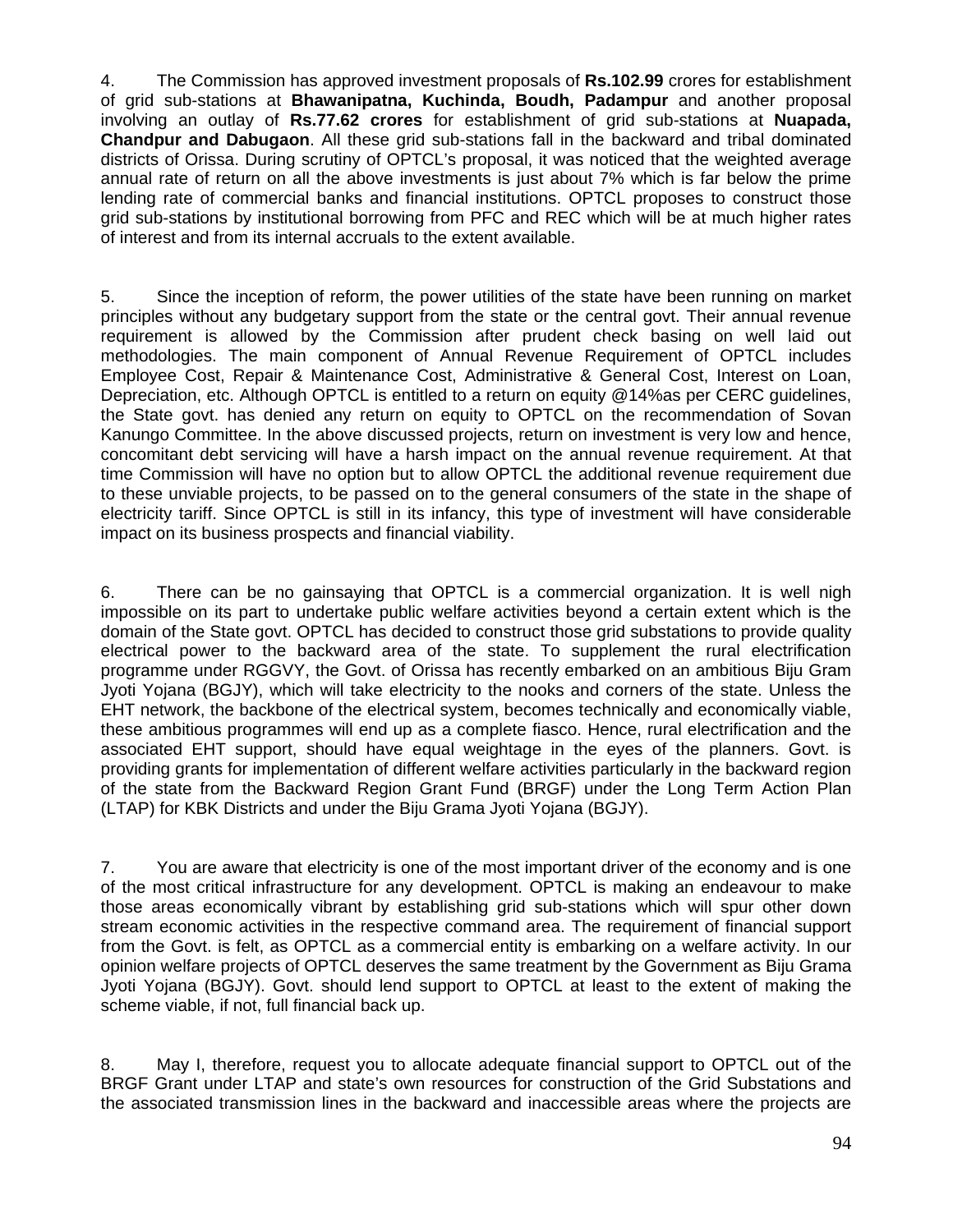not financially viable though these projects are absolutely necessary for the social and economic development of those areas.

Yours sincerely,

# **( B. K. DAS )**

To,

 Dr. R.N. Bohidar, IAS Development Commissioner-cum- Additional Chief Secretary Planning & Coordination Dept. Govt. of Orissa, Bhubaneswar.

Copy to:

- 1. The Chief Secretary-cum-Chief Development Commissioner, Govt. of Orissa, Bhubaneswar.
- 2. The Commissioner-cum-Secretary, Department of Energy, Bhubaneswar.
- 3. The Principal Secretary, Finance Department, Bhubaneswar.
- 4. The Principal Secretary to the Chief Minister, Orissa, Bhubaneswar.
- 5. The Chairman-cum-Managing Director, OPTCL, Bhubaneswar.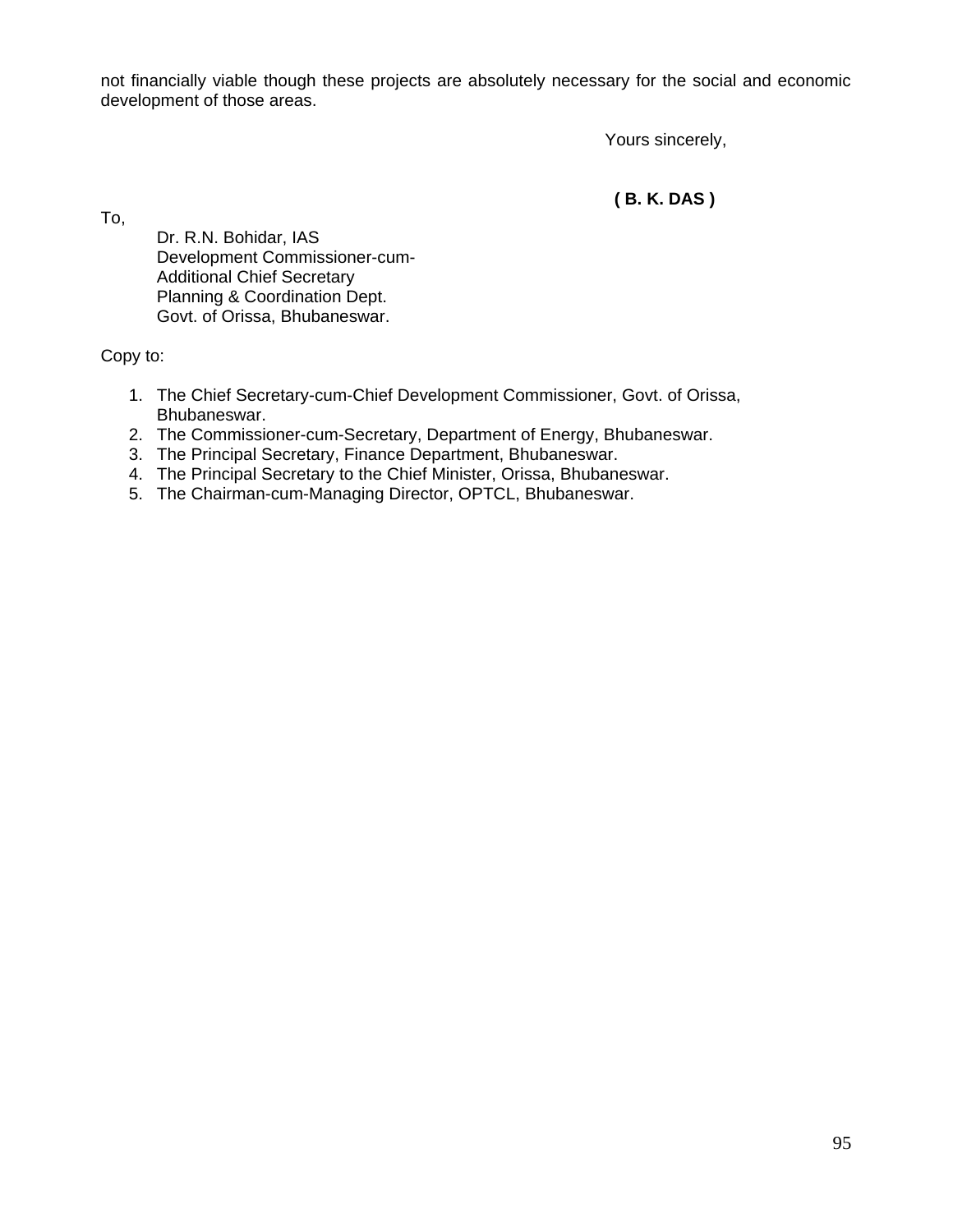**Dear** 

**B. K. DAS D.O. No.CHP/2008 CHAIRPERSON Dt. : 12.11.2008** 

#### **Sub : Ensuring continuity in the post of CMD, OPTCL, M.D. OHPC and other key functionaries in the power sector.**

Please refer to my D.O. letter No.CHP/2008/65 dated  $7<sup>th</sup>$  January, 2008 on the above subject. The Orissa Electricity Regulatory Commission is mandated under Section 30 of the Electricity Act, 2003 to *"facilitate and promote transmission, wheeling and inter-connection arrangements within its territorial jurisdiction for the transmission and supply of electricity by economical and efficient utilization of electricity."* The Commission, thus, must necessarily promote and facilitate development of transmission and supply of electricity. While financial and economic viability is certainly paramount, promotion and development is equally important in tune with the development plans of the State Govt. and the policies of the Govt. of India including the National Tariff Policy, the National Electricity Policy and the Rural Electrification Policy.

2. Under Section 39 of the Electricity Act, 2003, OPTCL as the State Transmission Utility is required to ensure development of an efficient, coordinated and economical system of intra-state transmission lines for smooth flow of electricity to load centers. This necessarily calls for huge and judicious investments in a number of grid substations and associated transmission lines in different parts of the State keeping in view load growth and other service requirements. Such investments have to be found from its own sources or through borrowings. Obviously these investments will have an impact on tariffs and the consumers of electricity or the users of the system. While the State Commission might look into such investments with a fine tooth comb, the investments per-se will have to be done by OPTCL and the projects implemented by them in a careful framework and schedule, necessitating proper planning, coordination and efficient implementation in an integrated manner with all stakeholders in the transmission system comprising Generators, Distributors, and other licensees. The CEO of the STU must, therefore, be a person of exceptional ability having a background in electrical engineering and in both finance and management. But that alone will not suffice. He needs to be given adequate time and space to implement these plans and programmes. A quick turn over of the CMDs of GRIDCO and OPTCL cannot be conducive to either the health of the company or the Electricity Sector. During the past two years, we have seen three CMDs in GRIDCO and OPTCL and three Secretaries to Govt. in the Dept. of Energy. Any further turnover can be truly detrimental to the Electricity Sector.

3. The Dept. of Energy needs to oversee the integrated and efficient functioning of all segments of the power sector, to be focused and dedicated to the goal of generating power of the right quality and quantity at economic cost and its supply to consumers efficiently, wherever required. This task involves planning, design, engineering, project implementation and the entire gamut of procurement, handling, construction, operation and maintenance and management of resources, both financial and human. All this would entail and demands leadership having comprehensive and pragmatic management skills. The Secretary, Dept. of Energy, CMD, OPTCL & GRIDCO and CMD, OHPC need to be persons with vision and wide ranging managerial skills. They should not only have overall command over their subject but also continuity of tenure for a sufficiently long term to enable them to successfully steer and implement plans and projects.

4. The OERC on its part have been reviewing the status of the maintenance of distribution lines, sub-stations and also grid sub-stations. A direction has been issued to ensure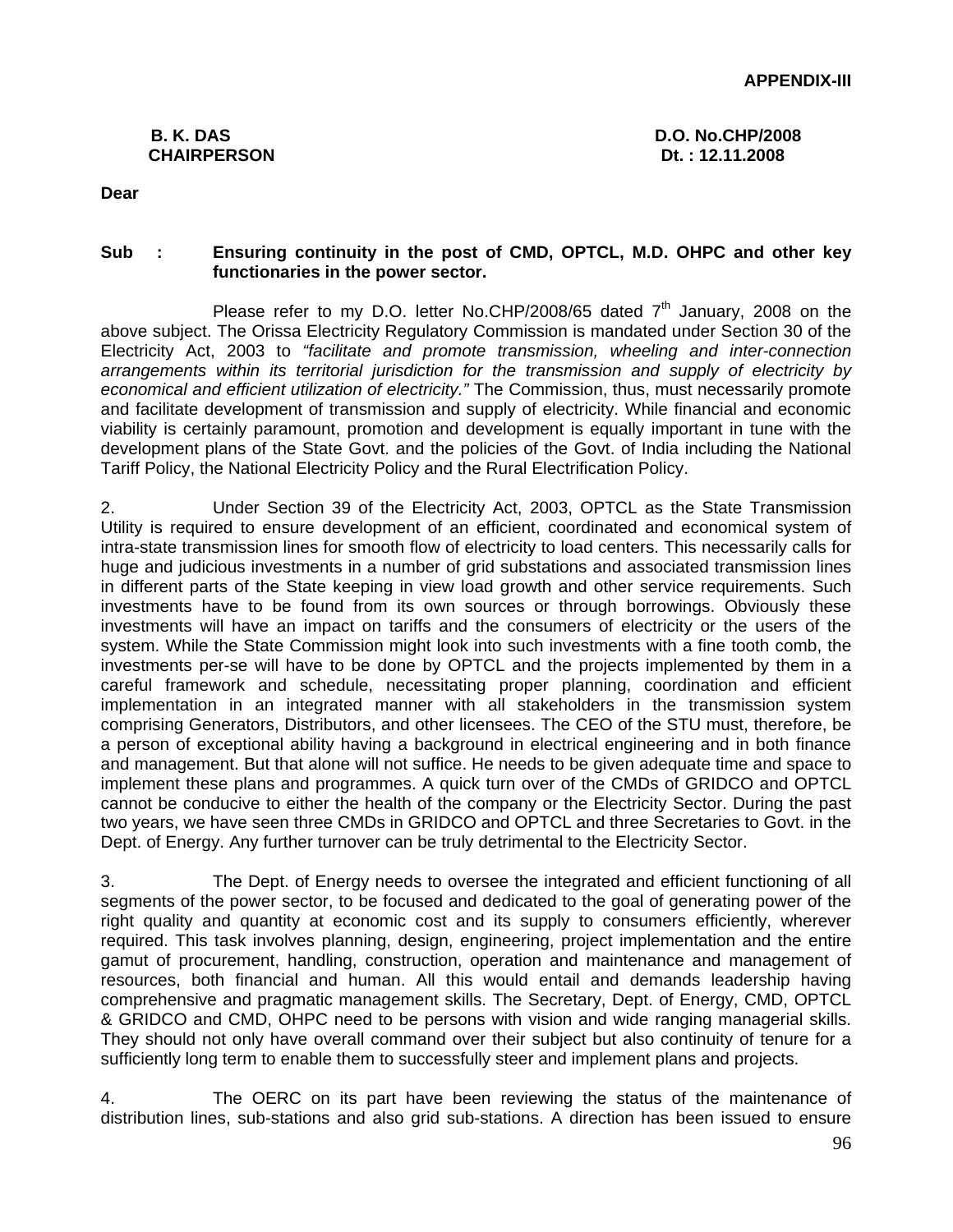compliance and to ensure building of the required transmission infrastructure to meet the growing demand of industrialization in the State. It is necessary that there should be reasonable continuity of the present incumbents in the Dept. of Energy, OPTCL and OHPC at least for 3 to 5 years. I would, therefore, urge the Govt. not to make any changes in so far as the present Commissionercum-Secretary, Dept. of Energy, Shri S.C. Mohapatra and the present CMD, OPTCL Shri C.J. Venugopal are concerned.

5. For any long-term planning and successful development of the power sector in the state, there should be full time Chief Executives in these PSUs. OHPC till today does not have a full time CEO and so also OPTCL. What I would suggest is to continue Shri C.J. Venugopal, IAS as CMD, OPTCL while a separate MD could be posted for GRIDCO. Likewise OHPC must have an independent MD, given the fact that Hydro power is the mainstay of power generation in Orissa.

6. In view of the technicalities involved in the integrated development of the power sector, Govt. should seriously consider having a conscious policy of full time CEOs for the various entities and allowing the incumbents to continue in their respective posts for at least 3 to 5 years. Frequent transfers of the Chief Executives of OPTCL, GRIDCO and the Energy Secretary and not having a CEO for OHPC is causing grievous hurt to the long term development of the power sector in the State.

Yours sincerely,

**( B. K. DAS )** 

To,

Shri Ajit Kumar Tripathy, IAS Chief Secretary to Govt. of Orissa Bhubaneswar.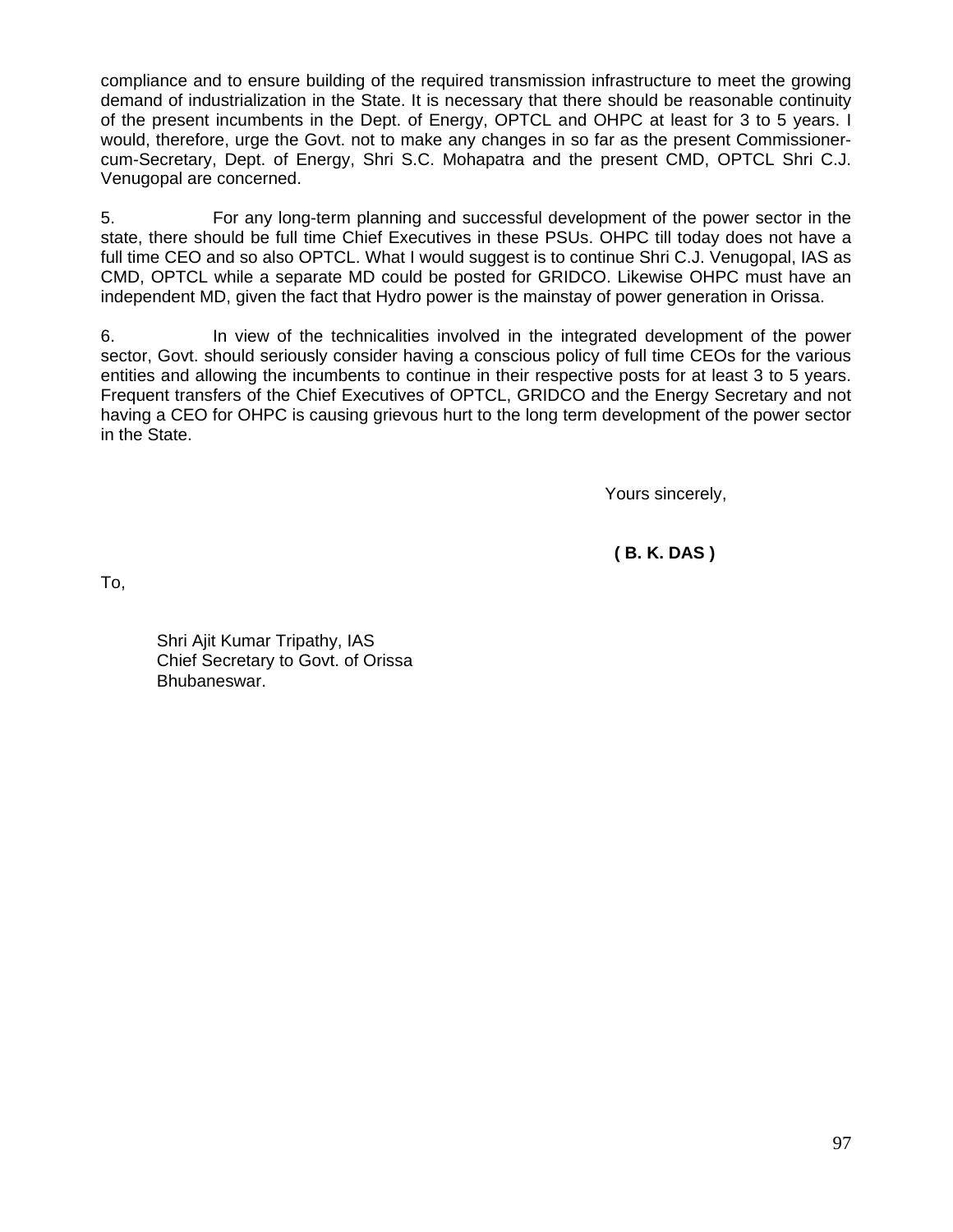**B. K. DAS D.O. No.CHP/2009/994 CHAIRPERSON Dt. : 06.05.2009** 

**Dear** 

#### **Sub : Effective and pro-active participation by the State Government for ensuring sustainable development of power sector in the State.**

 Orissa Electricity Regulatory Commission from time to time has brought to the notice of the State Govt. the need for sustainable development of the power sector and many of the areas of concern in this regard. While the State Govt. has responded very positively to some of the issues, much remains to be done to ensure speedier development of the sector to achieve the desired objective of overall economic development of the State.

2. Despite our long years of reform, performance improvement in all aspects of distribution is slow and halting, particularly in reduction of losses – both technical and commercial. The desired levels in the reduction of losses is yet to be achieved and seriously telling upon the revenues of the DISCOMs. Every 1% reduction in AT&C losses would translate into Rs.48.00 crores of revenues to the power sector. Unless AT&C loss is reduced to around 15% it would be difficult for the sustainable development of the power sector in the State. This is where all the stakeholders need to have a single integrated strategy and an agreed action plan to be implemented in a time bound manner.

3. In the days immediately following the reforms there was frequent tariff revision resulting in an overall tariff rise of 17% during 1996-97, 10.33% in 1997-98, 9.3% in 1998-99, 4.5% in 1999- 2000 and 10.23% in 2000-01. After 2000-01 the retail tariff has remained more or less constant with minor changes here and there. Thus, while tariffs have been a great source of comfort to consumers, the continued losses in AT&C have had a rather serious impact on the revenues and cash flow of the DISCOMs. There is hardly any cash available for effective repair and maintenance of the distribution network and the general health of the distribution system network.

4. The consequent and resultant state of the quality of supply too is not in a happy state of affairs. Constant interruptions in supply, coupled with low voltage are the order of the day. The AT&C losses, poor repair and maintenance, inability to make investments on system upgradation, tight cash flow have all brought the distribution system network into a state of near collapse. The vicious cycle of losses and poor cash flow needs to be systematically broken by systematic investments in system upgradation and proper maintenance of existing assets. The State Govt. has a 49% equity stake in the DISCOMs and, therefore, needs to take the lead in stepping into the breach and plug the leaks, losses and general deterioration in the system, to ensure efficient and continued stable supply of energy.

5. In the capital city of Delhi when the distribution business was privatized, NDPL's AT&C loss was around 53%. By 2008-09 they have reduce it to around 15%. This was enabled by massive State support. A cleaned up Balance Sheet and the State Govt.'s investment of around Rs.3200 croress for the improvement of the distribution network made this possible. This has not happened with us. Instead, the existing assets of GRIDCO were upvalued by Rs.1194 crores and that of OHPC by Rs.766.20 crores. This upvaluation led to a rise in the cost of hydro power as well as the cost of transmission and distribution, though subsequently this upvaluation was kept in abeyance. One of the important recommendations of the Sovan Kanungo Committee was that a budgetary support of Rs.3240 crores (in 2003-04) should be made available by the State Govt. to make the distribution system economically viable and to ensure quality power supply to the consumers at an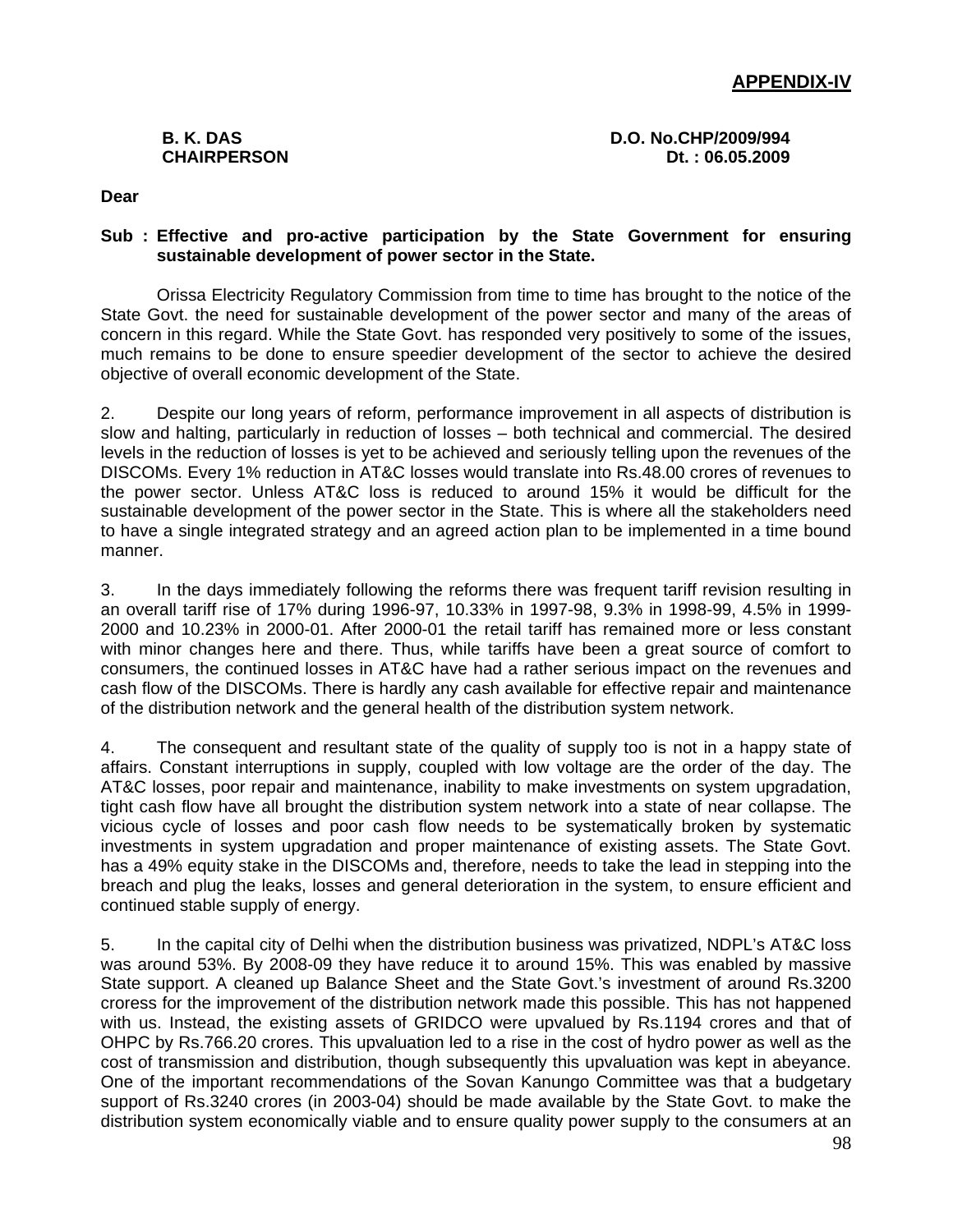affordable price. The present value of this recommended support is around Rs.5000 crores. With the electrification of villages under the Rajiv Gandhi Gramin Vidyutikaran Yojana (RGGVY) and Biju Gram Jyoti Yojana (BGJY) to provide electricity to all households by 2011-12, there would be an exponential growth of LT consumers. This in turn, will add to the huge depreciation and O&M liability of the distribution utilities. Given that the supply of electricity in rural areas, scores low in terms of profitability and the fact that the Aggregate Technical & Commercial (AT&C) losses are very high, no private player seems be keen on rural electricity supply or any investment in rural electrification. Keenness can only be generated through a Public Private Partnership (PPP) in which the private entities are given adequate support by the Govt., not only to bridge the gap between the per unit cost of supply and revenue derived from the sale of energy but also to make rural power supply attractive and profitable. In Delhi the State Govt. provided support to the private distribution companies at the initial stages of reform, held their hands in stabilizing their operations and that resulted in their being able to reduce their losses substantially from opening level of 53% to about 15% in 2008-09.

6. While there is certainly the need to take aggressive administrative and financial measures to reduce the present unsustainable levels of AT&C losses there is also the imperative need for Govt. to participate actively in the day to day development of the power sector in the State. After experimenting with private distribution companies for almost one decade, we can no longer carry on with a "business as usual" approach. A serious rethinking and reorientation of our approach is essential. The present system of managing or treating the power sector in the State on an 'armslength' basis needs to be changed to a 'hand-shake' basis. The State would be missing a great opportunity in fostering the rapid economic development of the State if not done now. It is a robust power sector which is the key to attracting investments to the State. Therefore, the State Govt. must come forward readily and work alongside the DISCOMs, the STU and the Generators in the day-to-day development of the power sector, rather than take a 'distance and aloof' approach.

7. The Commission would, therefore, like to recommend that the following steps be taken most expeditiously :-

- (i) The Energy Police Stations should be made to function effectively. They should be monitored for their effectiveness by an officer not below the rank of an IG of Police who should preferably be housed in the Dept. of Energy and report to the Dept. of energy in all matters concerning electricity offences and prevention of crimes relating to electricity.
- (ii) Since the revenues from electricity duty and dividends from OPGC is around Rs.800 crores the State Govt. should make an one time investment of Rs.800 crores in the power sector during 2009-10.
- (iii) Before the electricity sector was restructured with effect from 01.4.1996, the State Govt. was providing a subsidy of about Rs.250 crores per annum. After April 1996, the sector has not received any subsidy till today. It may be worth mentioning that most States continues to actively support their Utilities both administratively and financially. Electricity is a key input for any kind of economic development and support in this regard is too vital to be ignored. An illustrative example of the kind of support given is as below :-

Andhra Pradesh (Rs.1973.00 crores in 2006-07), Tamil Nadu (Rs.1330.10 crores in 2006-07 and Rs.1457.00 in 2007-08), Madhya Pradesh (Rs.595.12 crores in 2006-07), Gujarat (Rs.1767.00 crores per annum), Utter Pradesh (Rs.3105.00 crores in 2006-07), Punjab (Rs.1845.81 crores in 2006-07), Delhi (Rs.92.00 crores per annum), Jharkhand (Rs.392.00 crores in 2005- 06, Rs.210.00 crores in 2006-07 and Rs.98.00 crores in 2007-08), Rajasthan (Rs.700 crores per annum) continue to pay a substantial amount of subsidy each year.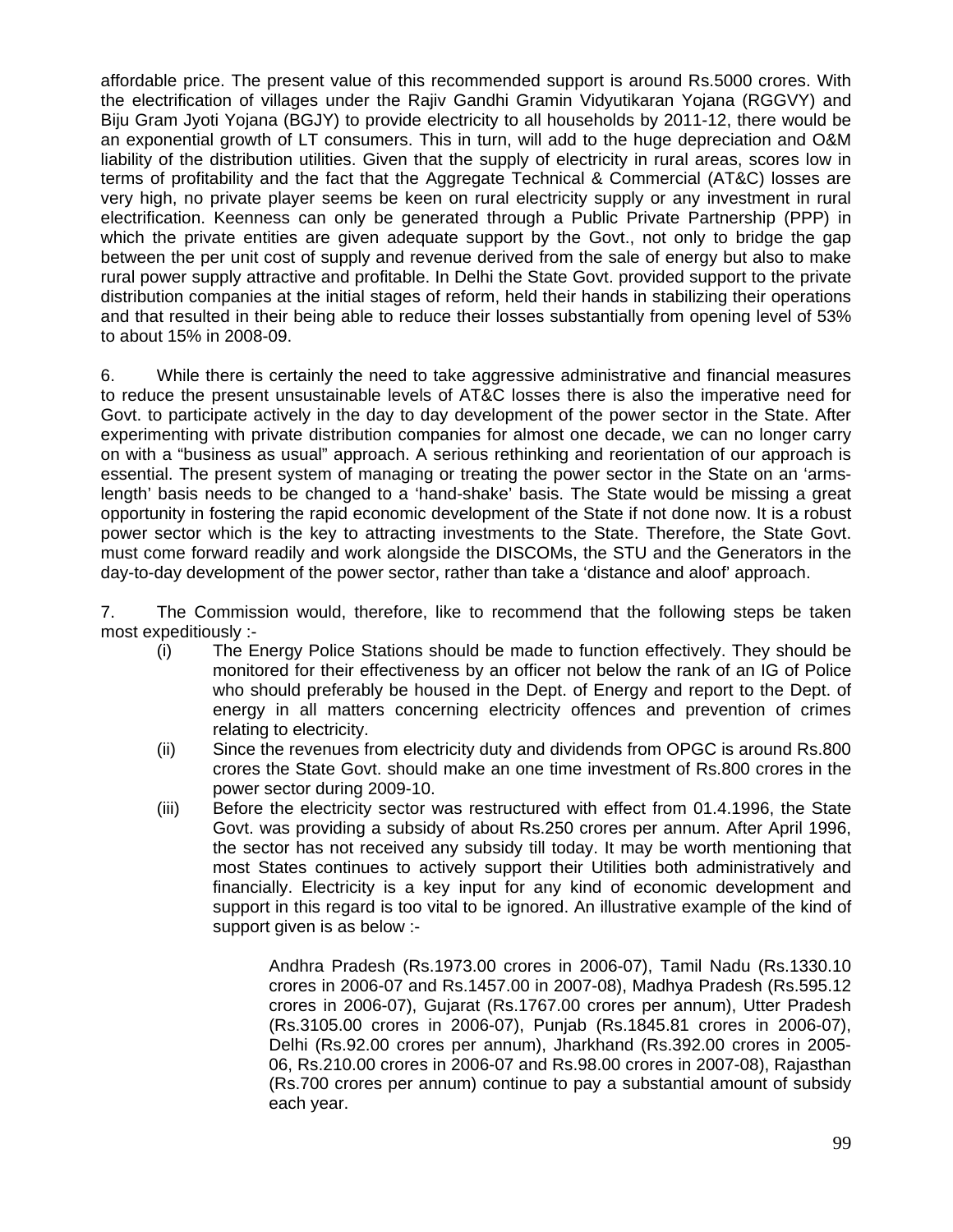- (iv) The State Govt. has got about Rs.611 crores towards dividend from OPGC excluding the disinvestment amount of Rs.603 crores. Electricity duty has also increased from Rs.121.35 crores in 2005-06 to Rs.359.38 crores (provisional) in 2008-09. The revenue thus, collected from power sector have been appropriated for general expenditure on various counts without any provision for the power sector. As a major stakeholder in the power sector, the time has now come for the State to invest substantially in the sector, at least out of the revenues earned from the sector. The State Plan Outlay approved for 2009-10 is Rs.9500 crores, of which Rs.7473.44 crores is under consolidated fund of the State and the balance of Rs.2026.56 crores is to the account of OPGC (Rs.1573.00 crores), OPTCL (Rs.410.06 crores), OHPC (Rs.33.50 crores), and OSRTC (Rs.10.00 crores) . OPGC, OPTCL and OHPC are quite unlikely to be able to arrange and spend such a huge amount. In that case, if Rs.800 crores is allocated from the consolidated fund of the State for distribution companies and OPTCL, the approved state plan outlay would not undergo any change or suffer from a short-fall in expenditure. This will on the other hand, have the effect of augmenting the state plan outlay in the consolidated fund of the State, the overall approved state plan outlay remaining the same at Rs.9500.00 crores for 2009-10.
- (v) Of the Rs.800.00 crores, Rs.100.00 crores may be invested in the upgradation of Grid-substations by OPTCL in order to improve the voltage profile in various remote and under-served areas. The balance of Rs.700.00 crores may be invested in the upgradation/renovation of distribution assets for the following work which are only illustrative but not exhaustive:-
	- (a) Replacement of LT conductors by AB cables in theft prone areas.
	- (b) Installation of Pillar Box metering system.
	- (c) Upgradation and replacement of Transformers to cater to additional load.
	- (d) Replacement of old Circuit Breakers with Vacuum Circuit Breakers (VCBs).
	- (e) Replacement of faculty insulators wherever necessary.
	- (f) Replacement of existing weak LT/HT poles.
	- (g) Installation of new substation to improve voltage profile wherever needed.
	- (h) Re-conductoring in case of old lines with conductors of optimum size.
	- (i) Conversion of single phase into 3 phase system.
	- (j) Earthing of substations.
	- (k) Installation of Lightening Arrestors.
	- (l) Complete Distribution Transformer Metering for energy audit purpose.
	- (m) Provision of boundary wall/fencing wherever necessary around the s/s to ensure safety of the equipment and human lives and other such things.
- (vi) In addition to the suggested investment above for 2009-10 the State Govt. should provide each year from 2010-11 onwards an amount equivalent to the R&M expenditure approved for the distribution companies, which should be in addition and not in substitution of the same, for the respective years.
- (vii) At present the CMD, GRIDCO is the Chairman of the Management Board of the three Reliance managed distribution companies namely, SOUTHCO, WESCO and NESCO. The desirability of the Secretary, Energy being nominated as the Chairman of the Management Board of the three DISCOMs may be considered to ensure better and effective coordination with State Govt. at different levels.
- (viii) Despite a series of instructions from the Finance Department for timely payment of energy dues by Govt. departments, Urban Local Bodies, Panchayati Raj Institutions, Co-operative Societies, Public Enterprises, etc., there has been persistent default and the situation has not improved. This is an area of serious concern because the private consumers very often raise their fingers by pointing out that when the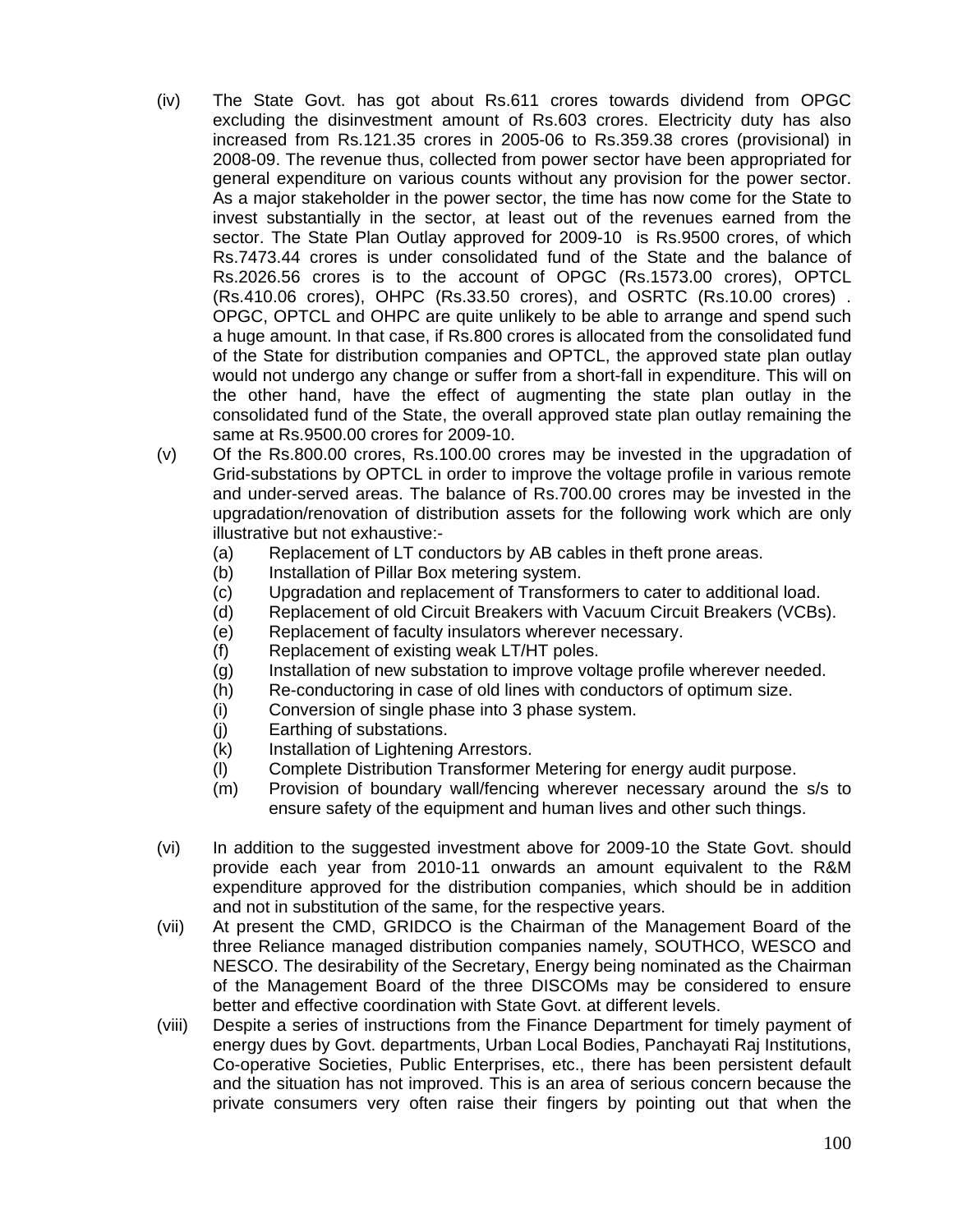departments and organizations under control of the State Govt. are themselves defaulters why should the distribution companies take discriminatory steps to enforce collection from them. The possibility of providing pre-paid meter for all such organizations under the control of the State Govt. or depositing electricity charges in advance may be considered. Unless Govt. departments, Urban Local Bodies, PRIs, Co-operatives, Public Enterprises become regular payers of electricity dues as per their consumption it would be difficult to enforce discipline amongst all consumers in a transparent and non-discriminatory fashion.

(ix) In regard to the payment of arrears of electricity dues, outstanding as on 01.4.09 by the category of consumers mentioned in (viii) above such arrears of electricity dues may be reconciled in the first instance. Based on the reconciled outstanding arrears as on 01.4.09, the respective administrative department may be allocated a one time budgetary provision in their respective 'demand for grant'. After being approved by the Legislature, this one time budget provision may be released centrally and directly to the respective distribution companies to be adjusted towards the arrear as on 01.4.09. However, the current electricity bills would continue to be paid regularly failing which their electricity connection should be disconnected in accordance with the Supply Code. The payment of current bills may also be regulated as indicated in (viii) above through pre-paid meters or by paying the electricity dues in advance.

8. The budgetary support now proposed, will have to be passed on to the DISCOM's in a manner that has the least impact on both the DISCOM's slender finances or the Tariff applicable to consumers. Both "contribution to Equity" or as an outright "Grant/Subsidy" has its own problems. Equity contribution will affect the shareholding pattern and ownership, if the Private Sector Partner does not bring in an equal sum as his share. In addition, equity needs to be serviced by an appropriate return on such investments, with the resultant impact on Tariff. Grant or Subsidy as in the case of RGGVY and BGJY where the assets created continue to be owned by Govt. has its own problem. As the assets would not be owned by the DISCOMs, they will not be able to recover their maintenance costs through their ARR. Consequently, maintenance costs will have to be paid to the DISCOMs on an annual basis by the Govt. or else the assets will deteriorate fast without proper maintenance being done by the DISCOMs.

9. In consideration of the above problems, the best method would be to pass on the proposed "Support" to the DISCOMs as a "Subordinate and interest free loan". This would soften the impact on the finances of the DISCOMs as they would not be required to pay interest. The impact on the consumer would be negligible as a subordinated loan repayment will come up only after all other senior Bank and FI loans have been fully serviced and thus enable the DISCOMs service them later with ease.

10. Having regard to the various circumstances narrated above, the following modalities may be adopted.

- (i) Budget provision should be made in the capital account segment of Energy Department under the State Plan as "subordinate interest free loan".
- (ii) Allocation of funds for the respective distribution companies may be made in proportion to the LT consumers being serviced by the DISCOMs and their geographic dispersal.
- (iii) A monitoring Committee may be constituted under the Chairmanship of Secretary, Energy Dept. The E.I.C. Electricity, Chief Electrical Inspector, CMD, OPTCL, the CEOs of all the four distribution companies and the Special Secretary/Additional Secretary/Joint Secretary, Finance Dept. dealing with power sector. A senior officer from Planning & Coordination Department may also be included in the monitoring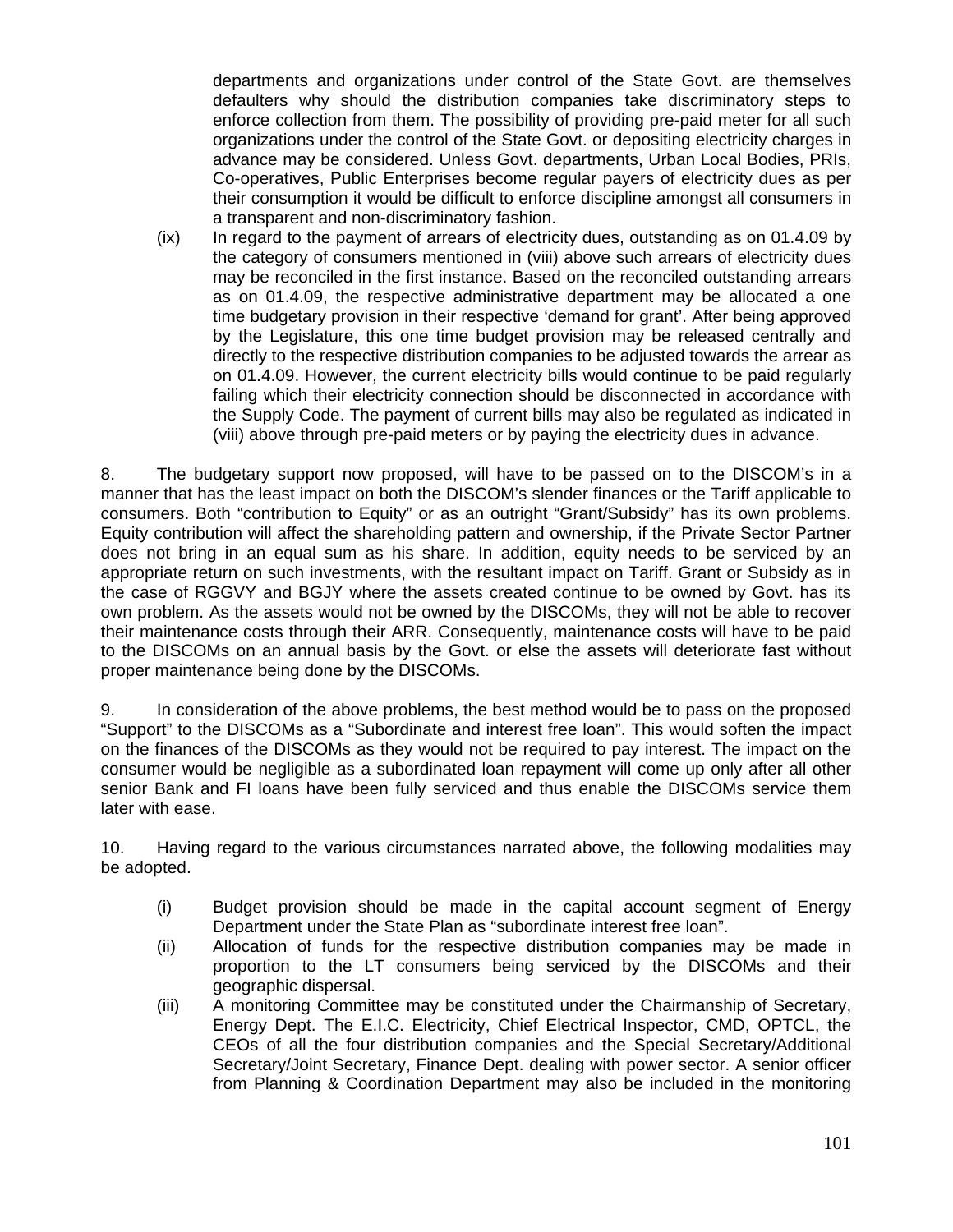Committee. The Committee would keep OERC apprised of progress of the investment programme from time to time.

- (iv) In the first instance budgetary allocation be released to GRIDCO by Energy Department. GRIDCO shall keep this fund in a separate account with their Bank. To start with 25% of the budgetary allocation may be released to the distribution companies by GRIDCO. Based on the progress of utilization GRIDCO would release fund to ensure that the progress of work is not affected.
- (v) All the funds released to the DISCOMs shall be an interest free loan but subordinate to all subsisting loans of Banks and FIs, repayable after all the said senior loans have been fully serviced.

11. OERC would continue to play its regulatory and advisory role in turning around the power sector as quickly as possible. This can only be possible with the active participation of the State Govt.

12. I would request you to please place the various issues as enumerated above before the State Govt. and come out with a clear cut, time bound, implementable action plan beginning 2009- 10 without further delay so that sustainable growth of electricity can fully support rapid economic development.

Yours sincerely,

# **( B. K. DAS )**

To,

 Shri A.K. Tripathy, IAS Chief Secretary and Chief Development Commissioner Govt. of Orissa, Bhubaneswar.

Copy forwarded to:

Shri T. K. Mishra, I.A.S., Development Commissioner & Addl. Chief Secretary to Govt. of Orissa, Bhubaneswar for information and necessary action.

Shri B. K. Patnaik, I.A.S. Principal Secretary to Chief Minister, Orissa, Bhubaneswar for information and necessary action.

Shri R. N. Senapati, I.A.S. Principal Secretary to Govt., Finance Department, Bhubaneswar for information and necessary action.

Shri P. K. Jena, IAS, Commissioner-cum-Secretary to Govt., Department of Energy, Bhubaneswar for information and necessary action.

**Secretary I/C, OERC**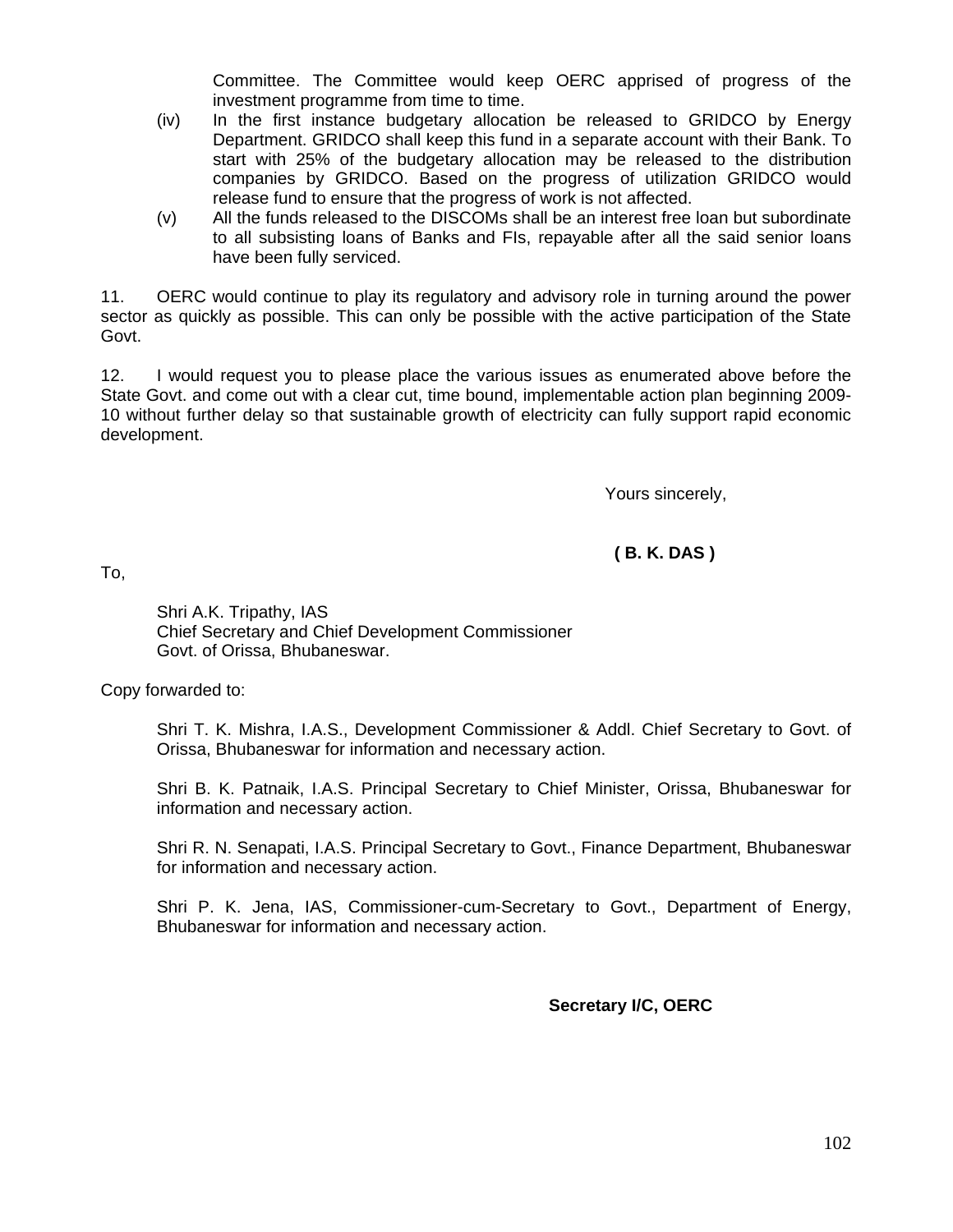**No.Secy-066/2007/751 Dt.09.04.2008** 

To

Shri R. N. Senapati, IAS Principal Secretary Finance Department Govt. of Orissa, Bhubaneswar. Shri B. K. Pattnaik, IAS Principal Secretary Public Enterprises Department Govt. of Orissa, Bhubaneswar. - - - - - - - - - - - - - - - - - - - Mrs. Madhur Sarangi, IAS Principal Secretary Co-Operation Department Govt. of Orissa, Bhubaneswar. - - - - - - - - - - - - - - - - - - - Shri S.C. Mohapatra, IAS Commissioner-cum-Secretary Department of Energy Govt. of Orissa, Bhubaneswar - - - - - - - - - - - - - - - - - - - Shri Arun Kumar Panda, IAS Commissioner-cum-Secretary Housing & Urban Devl. Department Govt. of Orissa, Bhubaneswar. - - - - - - - - - - - - - - - - - - - Shri R.N. Dash, IAS Commissioner-cum-Secretary

Panchayati Raj Department

**Sub : Payment of arrear and current electricity dues by the State Government Departments, Urban Local Bodies, Panchayati Raj Institutions, Public Sector Undertakings, Co-operatives and monthly monitoring thereof at the Govt. level.** 

Sir,

I am directed by the OERC to say that Chairperson, OERC in his DO letter No.CHP/2007/2216 dtd.12.12.2007 addressed to Chief Secretary, copy of which was also marked to you, had stressed the urgent need for timely payment of the current electricity bills and clearance of the arrear bills by all Departments, Local Bodies, Public Sector Undertakings, Cooperatives, Panchayati Raj institutions etc. It has been brought to the notice of the Commission that some of the organizations still are continuing in default in paying current monthly bills and also the arrear bills.

2. You are aware that despite price rise of the order of 4 to 5% per annum on the average, there has been no increase in tariff after 02.01.2001. Unless all consumers pay for the energy consumed, there cannot be sustainable development of power sector in the state and to ensure uninterrupted quality power supply to the consumers. In this connection what is critical to note is that the distribution loss being of the order of 40%, out of 100 units of electricity purchased from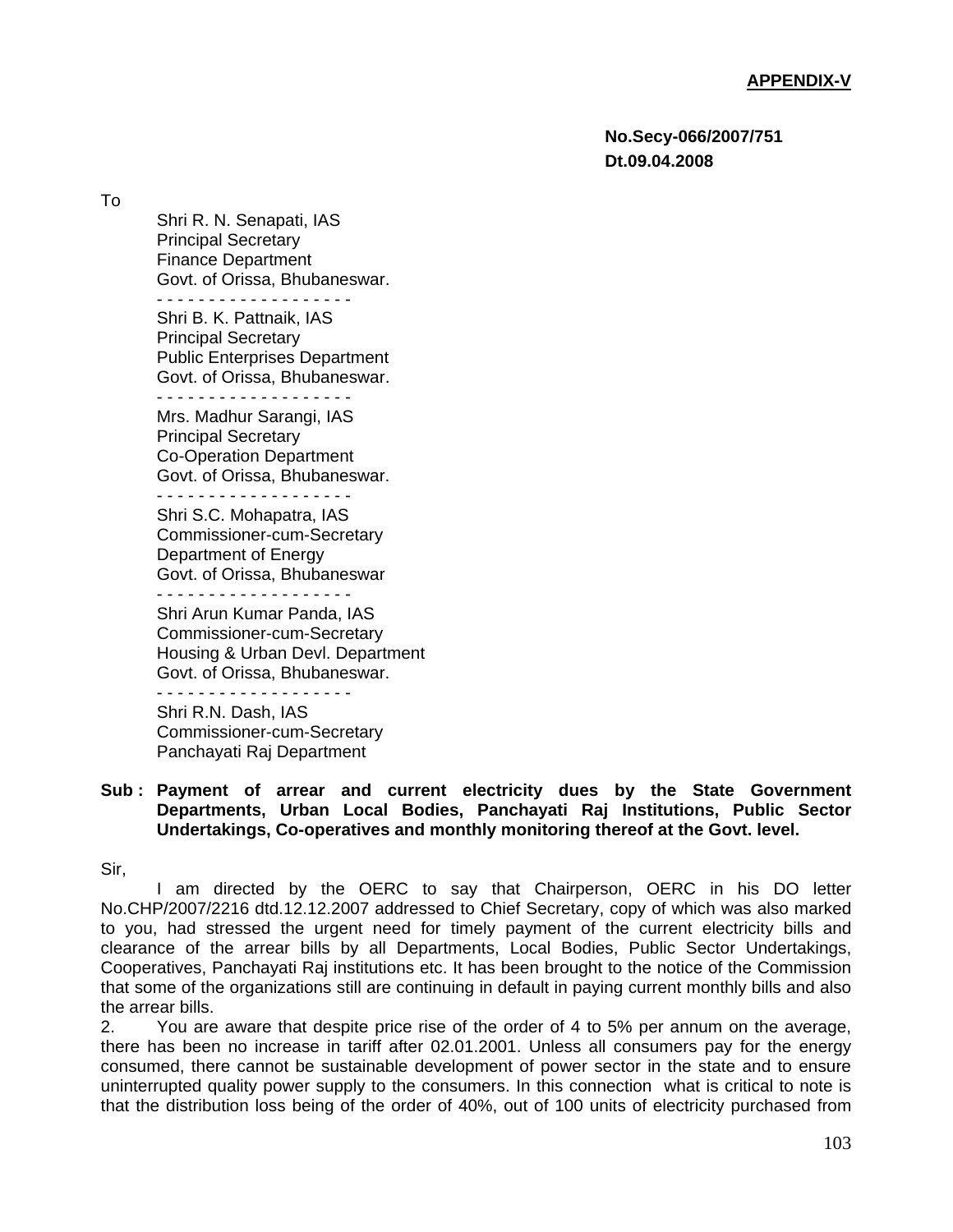Generators through GRIDCO, only 60% of the purchased Energy is being billed and further out of the amount billed around 80% to 90% is collected in a month/year. That means while a Distribution Company purchases 100 units for sale, it actual sells 60 units but collects for 54 units (90% of 60 units). This is why 100% payment of energy bill raised assumes greater importance because the Distribution Companies are to pay for 100 units purchased by collecting the sale price of 60 to 54 units.

3. In order to ensure prompt and timely payment of energy bills by all the above category of consumer, namely Govt. Depts., semi-govt. organizations, Urban Local Bodies, Panchayati Raj Institutions, etc., I would like to suggest the following action for your kind consideration and immediate and systematic follow up action at different levels.

- (i) In the case of Government Departments, a strictly enforced time table may be worked out for reconciliation of the arrears of electricity dues by the concerned DDOs and distribution licensees and in the event of not completing such reconciliation with a joint certificate signed by the DDO and the nominees of the distribution licensees, all treasury instruments/ bills/cheques for the month of May, 2008 onwards may not be accepted by the district treasury, special treasury, subtreasury or the banks as the case may be.
- (ii) Similarly, on the bills to be presented for the month of June, 2008 it must be recorded by the DDO concerned that the arrears of electricity dues and current electricity dues have been paid and no amount is outstanding on such account and in the absence of such a certificate, the concerned treasury, sub treasury may not receive the bills and cheques as the case may be.
- (iii) The H&UD department may issue necessary advice to the urban local bodies and Panchayati Raj department, to all the Panchayati Raj Institutions to reconcile and to clear all the outstanding electricity dues before 30.06.2008 at the latest. While releasing funds to the local bodies, H&UD department and Panchayati Raj department may earmark a certain amount towards electricity dues and while releasing the subsequent installment, the concerned local bodies must record a certificate that the electricity dues are being paid regularly and there is no default on their part to clear the electricity dues including the past arrear. In the absence of such a certificate the installment in question may not be released by the Administrative Departments/ Controlling Officers.
- (iv) In the case of public sector undertakings and cooperatives, appropriate instruction may be issued by PE department and Cooperative department to ensure that the arrears of electricity dues and current electricity dues are paid in time failing which the electricity service would be disconnected by the concerned licensee after 30.06.2008.
- (v) In case of government departments, police stations, hospitals, universities etc., special instruction may be issued to clear the electricity dues on priority basis otherwise the licensees would be forced to disconnect the line after 30.06.2008 as in the case of the other offices.
- (vi) Adequate support from government should be made available to all the distribution licensees for disconnection of power supply for defaulting consumers including PSUs, urban bodies either for water supply or street lighting, cooperatives, universities, etc.

4. You may kindly appreciate that unless the Government Departments and institutions under its control become prompt in ensuring regular payment of electricity dues, both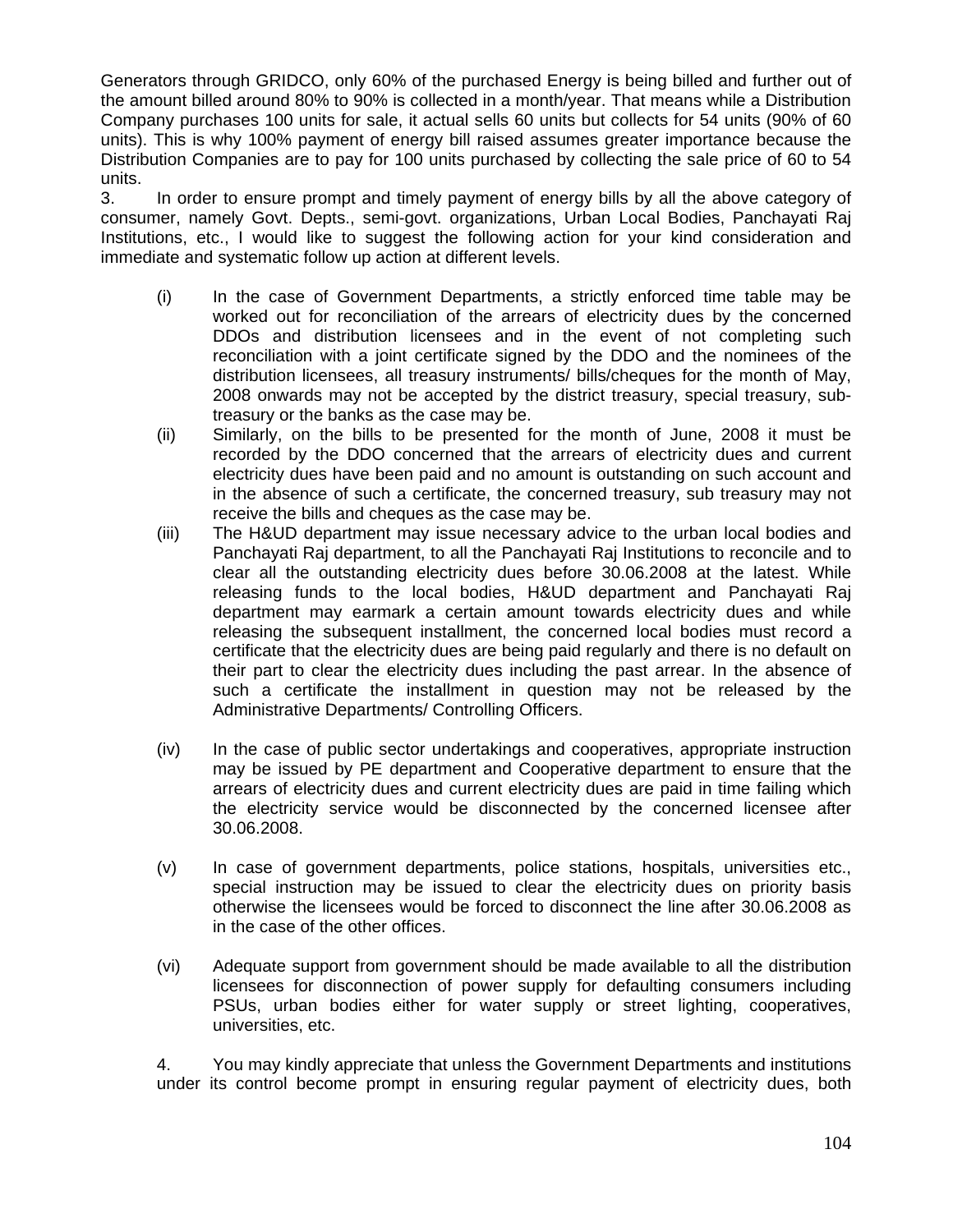current and arrear bills, it would be difficult to ensure discipline in the case of private consumers.

5. I, therefore, request you to kindly take appropriate action in this direction so that government departments, local bodies, public sector undertakings and autonomous bodies etc. become ideal consumers and not to blame that Government organizations and the institutions under it are habitual defaulters in payment of electricity dues.

This may be treated as most urgent and top priority may be given.

Yours faithfully,

## **Secretary I/c**

Copy to :

1. The Private Secretaries to Hon'ble Minister of Finance / Hon'ble Minister of Energy, IT & Culture / Private Secretary to Hon'ble Chief Minister, for information and necessary action. 2. O.S.D to Chief Secretary, Govt. of Orissa, Bhubaneswar for information.

3. Shri T. K. Mishra, IAS, Principal Secretary, Home Department, Govt. of Orissa, Bhubaneswar for information and necessary action.

4. Shri Gopal Nanda, IPS, D.G. of Police, Orissa, Cuttack, for information and necessary action.

5. The CEOs of CESU, 2<sup>nd</sup> floor, IDCO Tower, Bhubaneswar / WESCO, Burla, Sambalpur / NESCO, Januganj, Balasore / SOUTHCO, Courtpeta, Berhampur, Ganjam, for information and necessary action.

6. Mr. V.K.Sood, M.D, Reliance Managed Distribution Companies, Central Offices (WESCO, NESCO & SOUTHCO), Mancheswar Industrial Estate, Bhubaneswar for information and necessary action.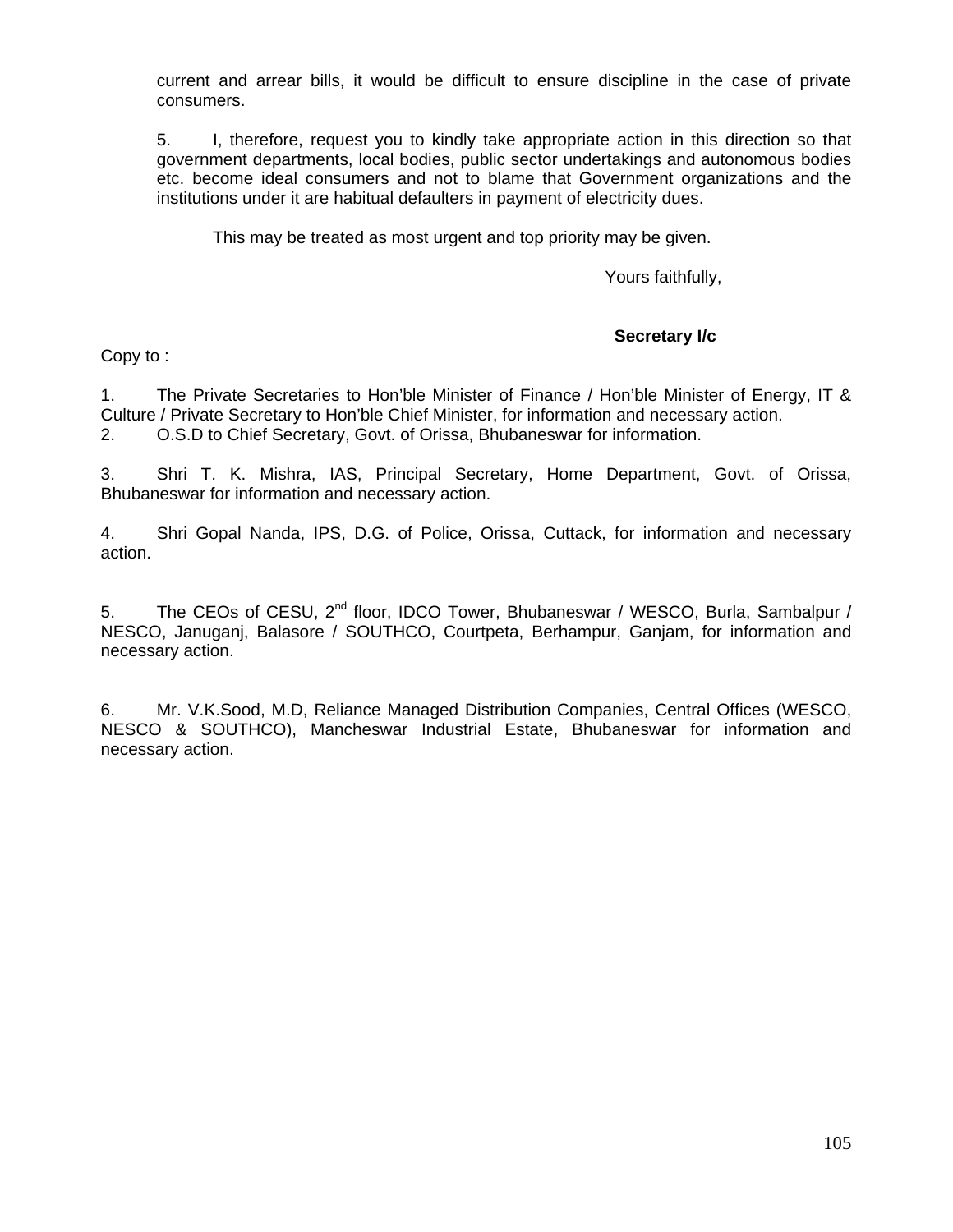**No. JD (F)-175/02/1074 Dated 20.05.2008** 

To

The Commissioner-cum-Secretary to Govt., Deptt. of Energy, Bhubaneswar.

#### **Sub: (i) Keeping in abeyance the up-valuation of Assets of OHPC and GRIDCO. (ii) Moratorium of debt servicing by GRIDCO and OHPC to the State Govt.**

- Ref: (i) Govt. of Orissa Deptt. of Energy Notification No. 1068/ R&R 1-2/2002 dt. 29.1.2003.
	- (ii) DO letter of Chairperson L. No CHP / 2005/460 dt. 22.3.2005.
	- (iii) DO letter of Chairperson L No. CHP / 1968/16.12.2005.
	- (iv) This office L. No. Secy/2005/2032 / dt. 30.12.2005.
	- (v) DO Letter of Chairperson Letter No. CHP / 2006/110/24.1.2006.
	- (vi) Commission's Letter No. JD (F) 175/02/93 dated. 17.01.2007 .
	- (vii) Commission's Letter No. JD (F) 175/02/2291 dated. 17.12.2007 (Copy enclosed).

Sir,

 In inviting a reference to the DO Letters on the subject cited above and the subsequent follow up with the Dept. of Energy vide the letters referred to above, no response has been received as yet at this end. In this context it may be mentioned here that though the Govt. of Orissa had allowed to keep the upvaluation under hold and moratorium on debt servicing till 2005-06, the Commission has requested for the extension of these policy measures beyond 2005-06 and has accordingly determined the tariff for 2006-07, 2007-08 and 2008-09 as the upvaluation was intended for improving the marketability of the utilities by improving their network without any cash input to that extent by the Govt. of Orissa which would have disastrous consequence on the tariff of the consumers for which the Kanungo Committee had recommended to keep it in abeyance. Had these policy assumptions as cited in the subject above been not made by the Commission while determining tariff for 2006-07, 2007-08 and 2008-09, the tariff would have been raised by about 48 paise per unit, 38 paise per unit and 35 paise per unit respectively.

 This is a financial policy decision of Govt. of Orissa in respect of the power sector and has substantial bearing on Retail Supply Tariff paid by the consumers of electricity across the State. The importance of this policy decision can not be undermined.

 In view of the urgency of the above policy decision by the State Govt., I would request that the same may be communicated to the Commission at the earliest.

Yours faithfully

Encl: As above

**SECRETARY (I/c)**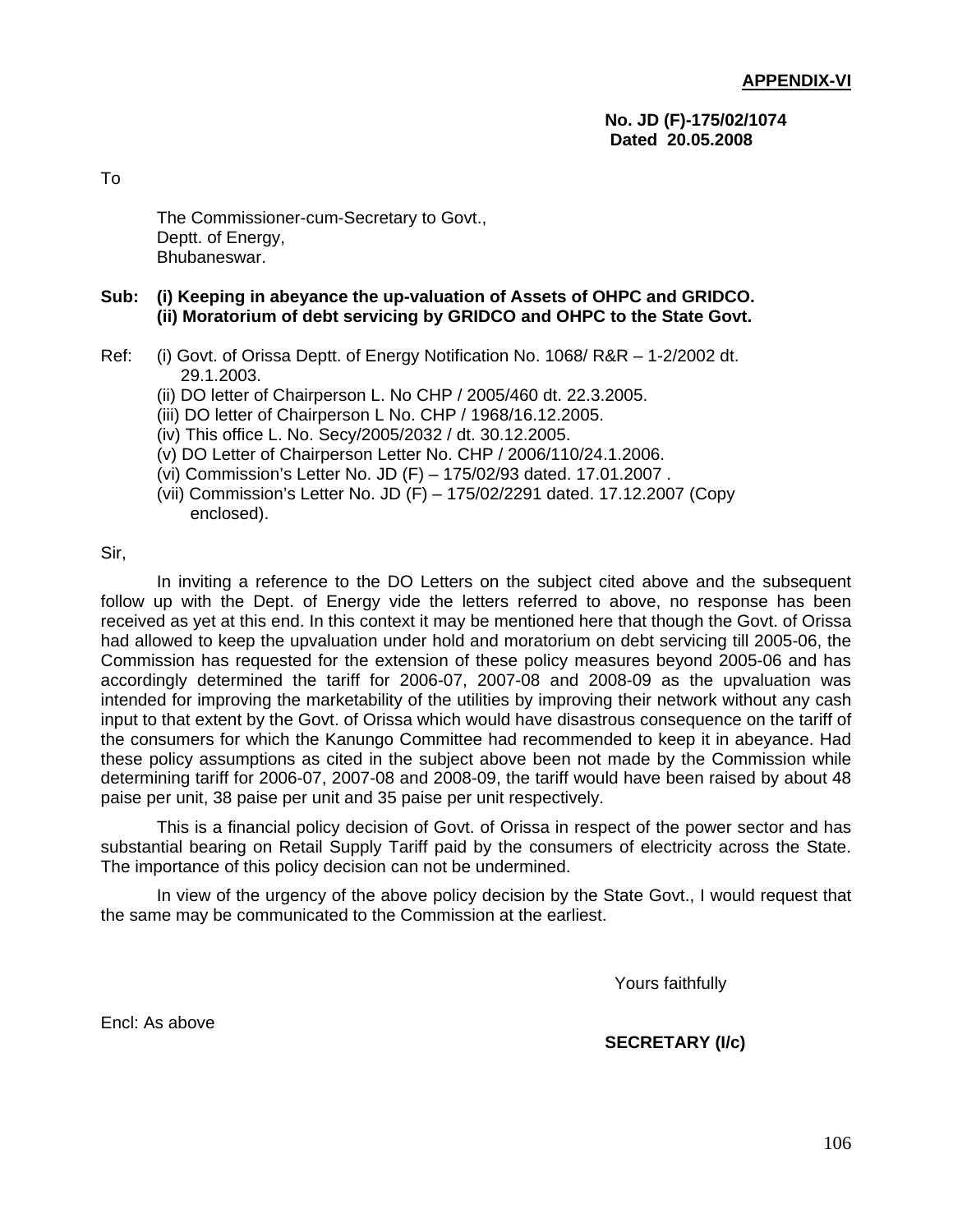# **No.OERC/Law/01/2006/1410 Dt. 26.06.2008**

To

 The Principal Secretary to Govt., Home Department, Govt. of Orissa, Bhubaneswar.

## **Sub: Establishment of Special Courts and Special Energy Police Stations in the rest 25 districts of Orissa.**

Ref: Home Department letter No.JUS-4/2008(part) / 28157 dated 11.6.2008.

Sir,

I am directed to invite a reference to the subject noted above and to say that theft of electricity has been rampant in the state of Orissa ever since electricity has been supplied with widely distribution network to many of the households, commercial undertakings, public institutions, irrigation, industrial houses etc. This illegal abstraction of electricity has resulted in huge distribution loss of the order of 43% in general and around 65% in case of LT category of consumers. The distribution licensee wise overall aggregated technical and commercial loss and those losses pertaining to LT category for the year 2006-07 and 2007-08 upto September, 2007 for which actuals are available are furnished below:-

| <b>Distribution Licensees</b> | <b>Overall AT &amp;C Loss</b> |             | <b>AT&amp;C Loss for LT Category</b> |             |  |
|-------------------------------|-------------------------------|-------------|--------------------------------------|-------------|--|
|                               | (in %)                        |             | (in %)                               |             |  |
|                               | 2006-07                       | 2007-08     | 2006-07                              | 2007-08     |  |
|                               |                               | (Upto 9/07) |                                      | (Upto 9/07) |  |
| <b>CESU</b>                   | 47.1                          | 46.7        | 58.4                                 | 58.9        |  |
| <b>NESCO</b>                  | 40.9                          | 35.7        | 72.1                                 | 73.6        |  |
| <b>WESCO</b>                  | 40.0                          | 40.3        | 73.2                                 | 74.6        |  |
| <b>SOUTHCO</b>                | 47.4                          | 51.4        | 58.6                                 | 62.9        |  |
| <b>ALL ORISSA</b>             | 43.3                          | 42.4        | 65.1                                 | 66.5        |  |

2. Thus, for every 100 units of electricity purchased in the state of Orissa, around 26 units are stolen and rest around 17 units goes towards technical loss. Needless to say that this has encouraged many honest consumers to join the stream of dishonest electrical consumers of electricity and thereby resulting in the increase in theft of electricity in the state. Considering conversion or lost units to billing units the power sector could gain upto 1000.00 crore of rupees @ 50.00 cr/one percent loss reduction. The major commercial loss is attributed to power theft and the technical loss to the run down infrastructure both of which need immediate attention.

3. To curb theft of electricity, the Govt. of Orissa, following the Code of Criminal Procedure, 1973, vide Home Deptt. Notification dated 09.10.2003 has established 5 Special Police Stations at Khurda, Cuttack, Sambalpur, Balasore and Berhampur. But the Commission while reviewing the performance of distribution licensees in electricity on 28.01.2008 came to know that these police stations were virtually defunct in spite of all the cooperation extended by the distribution companies. The distribution companies apprised the Commission that number of FIR lodged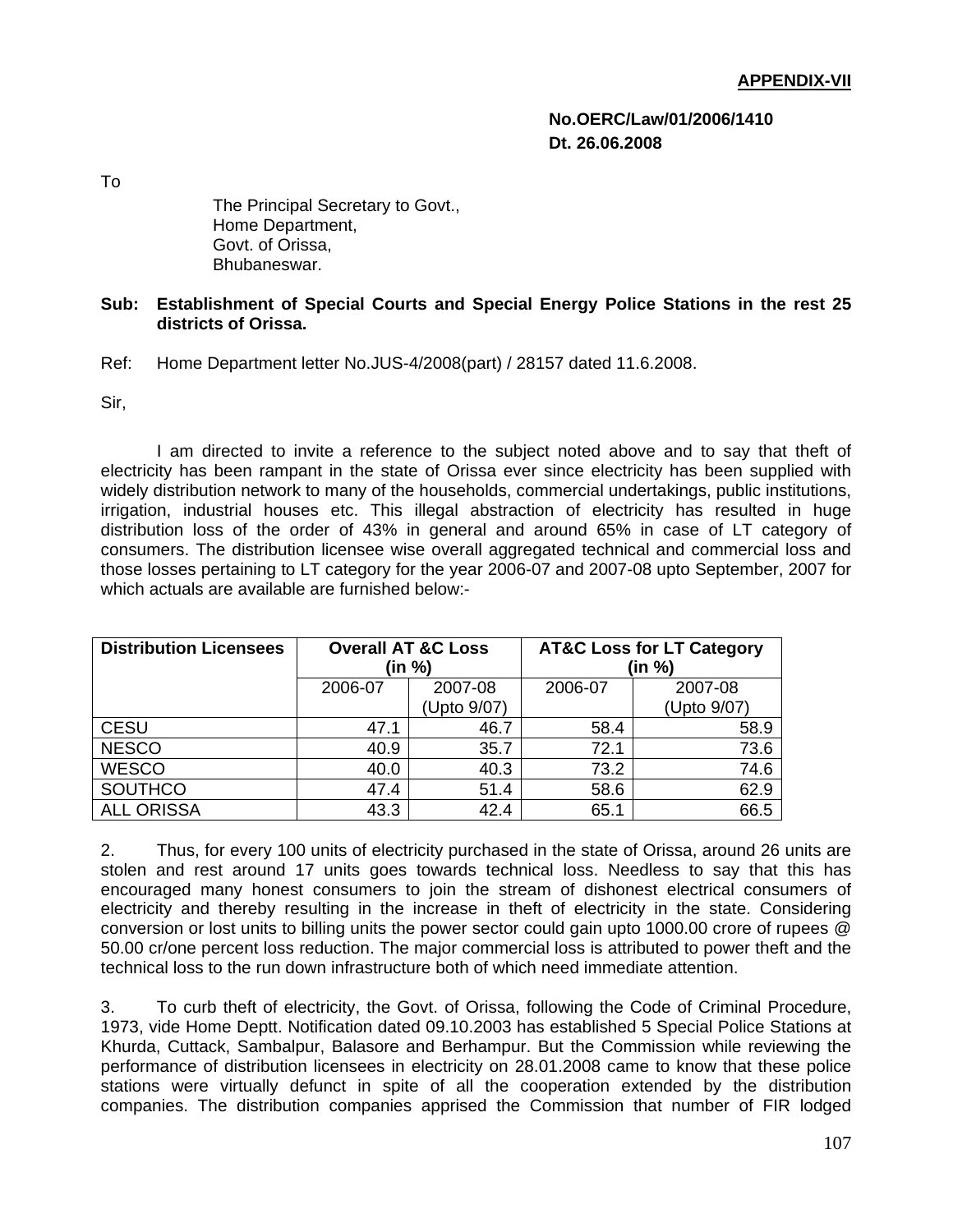relating to power theft case in those police stations were very low. In most cases, the police personnel were not simply going out of the police stations to check theft of electricity. Police personnel deployed in those police stations are being utilized by the district police authority for general law and order duty although the entire cost of the police stations is being borne by the concerned distribution company. It may be mentioned here that these Energy Police Stations are dedicated for offences related to theft of power etc. in the distribution of electricity business.

4. Though Govt. have been good enough to establish 5 dedicated Energy Police Stations, they need to be really dedicated only for policing the theft of electricity and pursuing the prosecution of the offenders. With inadequate staff and whatever staff have been provided being used for other police work, has not been helpful in the least. These police stations must be fully staffed and one hundred percent dedicated to the work of policing energy theft. There is thus an urgent need to make the energy police station to function like energy police stations and not as general duty police stations for all types of crimes and law and order duty. The same may be said for the Special Courts for energy related crimes and offences.

5. Here the Orissa Electricity Regulatory Commission would like to stress that by merely opening the energy police stations but not making functional by posting of required personnel, no tangible result can be expected. This is revealed from the number of police personnel available against the sanctioned strength in respect of those energy police stations. The cases registered so far not up to the mark. If the police stations would have been effectively operational, things could have been different. The energy police stations wise position regarding the sanctioned strength, police personnel in position, number of cases registered, payment made etc., have been indicated in the enclosed statement for reference of the Government.

6. At present the number of consumers in the state in around 27 lakhs. This is likely to increase manifold with completion of Rural Electrification works being undertaken under RGGVY and Biju Gramya Jyoti Yojana.

7. In order to make the power sector viable and improve the quality of supply in rural areas the present level of theft has to be drastically reduced and be effectively curbed. Unless this is done, investment in generation and distribution would become unviable and un-attractive. Power theft need to be curbed with determination and this is basically the governance issue rather than technical and commercial issue. Therefore, in the interest of overall development of the power sector in the state and to serve the consumers better, Govt. must play its effective role by providing effective police actions and subsequent follow up measures through trial in the special courts.

8. Govt. of India, in the mean time, have also amended the Electricity Act, 2003 providing stringent penal provisions for the offences relating to theft of electricity. As per amended Section 151, the court will take cognizance of an offence punishable under the Electricity Act, 2003 upon a report filed by a police officer. As per Section 151A. the police officers shall have all the powers as provided in Chapter XII of the Code of Criminal Procedure, 1973 (2 of 1974) to investigate offences under the Electricity Act, 2003. Further, as per Sec.151B - Notwithstanding anything contained in the Code of Criminal Procedure, 1973 (2 of 1974), an offence punishable under Sections 135 to 140 or section 150 shall be cognizable and non-bailable. The copy of the Electricity (Amendment) Act, 2007 (Act No.26 of 2007 dt.28.052007) is enclosed for reference.

9. As regards the mechanism for collecting the compensation from the distribution companies OERC has suggested that the distribution companies would deposit the amount representing the actual expenditure incurred on functioning of the sanctioned five energy police stations and expenditure on one Junior Steno-cum-Computer Assistant to be attached to each of the five Special Courts. As intimated by Energy Department in their letter Memo No.4026/ En dated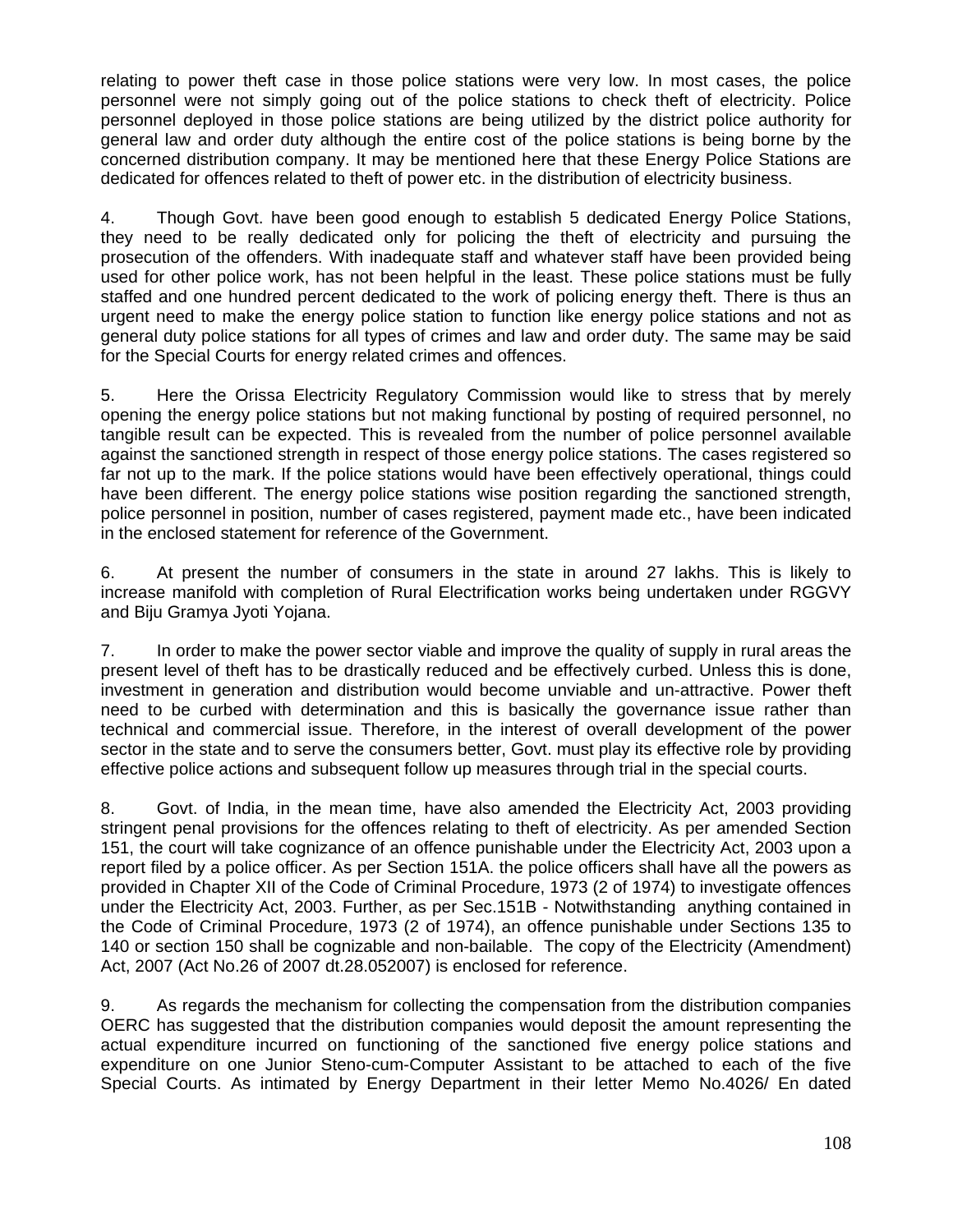11.5.2007 the required amount is to be deposited in consultation with OERC/Home Department into Govt. Treasury in the following Head of Account.

- **0055 Police 800 other Receipts 0097 Misc. Receipts 02082 Miscellaneous other receipts.**
- **0071 Contribution and recoveries towards pension and other retirement benefits 01 – Civil – 800 – Other receipts – 0092 – Miscellaneous receipts – 02082 – Miscellaneous other receipts.**

 Since the existing five police stations have not become fully functional there has been some delay in reimbursement of the actual expenditure which also needs verification and reconciliation. However, OERC in its Tariff order for 2008-09 have allowed Rs.3.53 crores towards reimbursement of expenditure for functioning of energy police stations in the state as per the distribution company wise given below: -

| Name of the DISTCOs | Amount approved by<br><b>OERC for FY 2008-09</b><br>(Rs. in crores) |
|---------------------|---------------------------------------------------------------------|
| <b>CESU</b>         | 0.18                                                                |
| <b>NESCO</b>        | 1.29                                                                |
| <b>WESCO</b>        | 1.03                                                                |
| <b>SOUTHCO</b>      | 1.03                                                                |

 The actual expenditure incurred/ to be incurred on functioning of Energy Police Stations and on Junior Stenographer-cum-Computer Assistant for the Special Courts is to be deposited with approval of OERC in due course.

10. The Commission has gathered information that in all other States like, West Bengal, Andhra Pradesh, Karnataka where Special Courts and Police Stations have been established under the anti-theft law, the expenses therefor being fully funded by the respective State governments. The State Govt. of Orissa from 01.04.1996 has stopped paying any subsidy/subvention to the power sector. However, setting up of Police Stations and Electricity Courts will boost up the revenue realization. Incidentally this Act envisages setting up of Special Courts for speedy trial of electricity related offences. Setting up of more number of Police Stations is intended to supplement the activities of existing police stains, who should entertain electricity theft related cases also.

11. Though Govt. have decided that the cost of expenditure on one Junior Steno-Cum-Computer Assistant attached/to be attached to each Special Courts for the purpose of trial of energy theft related cases is to be reimbursed by the concerned distribution licensees, there may be difficulty in getting the information on such actual expenditure from those Special Courts . Govt. may reconsider not to insist the reimbursement of expenditure on one Junior Steno-cum-Computer Assistant attached / to be attached to all the Special Courts including the five already sanctioned. However, there may not be any change in reimbursement of expenditure on Special Energy Police Stations.

12. What is crucial for effective reduction of theft of electricity is the effective and coordinated functioning of the Energy Police Stations and speedy trials by the designated Special Courts. This would be possible only when the day to day functioning of the energy police stations is closely monitored on a regular basis at the level of I.G. or Additional D.G., specially designated and specifically assigned with the task.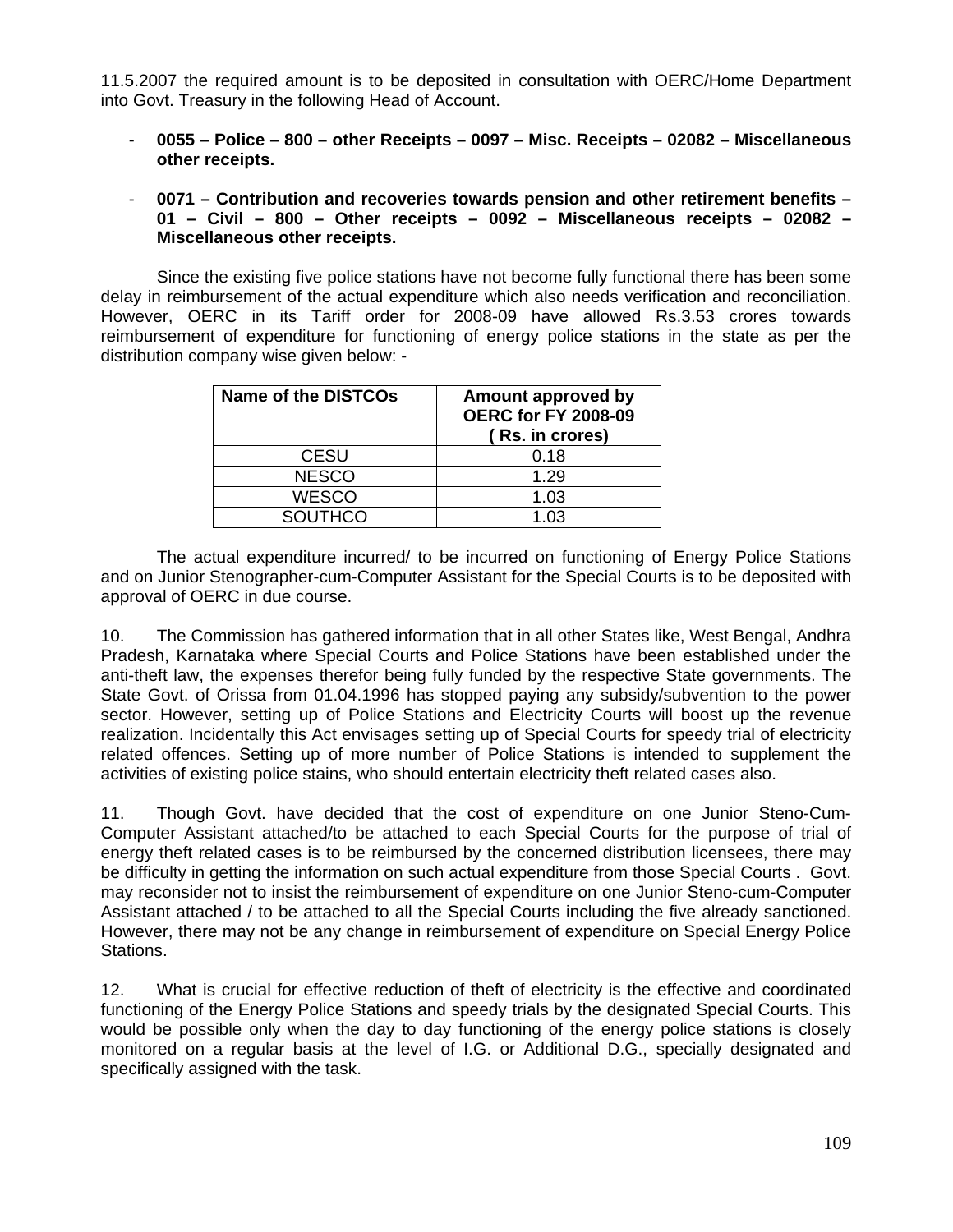13. Govt.'s administrative support by way of establishing energy police stations and Special Courts in all the districts and their effective functioning, will not give any further excuses to the DISCOMs in not performing their own duty in reducing commercial losses by effective billing and collection and achieving their targeted loss reduction programme as approved by the OERC.

14. In view of the positions explained above, the Orissa Electricity Regulatory Commission urge upon the State Govt. to establish energy police stations and special courts for trial of the offences connected therewith in all the remaining districts of the State without any further delay.

Yours faithfully,

 **Secretary I/c** 

Encl: As above.

## **Copy to:**

Sri S.C. Mohapatra, IAS, Commissioner-cum-Secretary, Deptt. of Energy, Orissa, Bhubaneswar for favour of information and necessary action.

## **Secretary I/c**

## **Copy to:**

Sri R.N. Senapati, I.A.S., Principal Secretary to Govt., Finance Deptt., Orissa, Bhubaneswar for favour of information and necessary action.

## **Secretary I/c**

## **Copy to:**

Sri B.K. Pattanaik, IAS, Principal Secretary to Chief Minister, Orissa, Bhubaneswar for favour of information and necessary action.

 **Secretary I/c**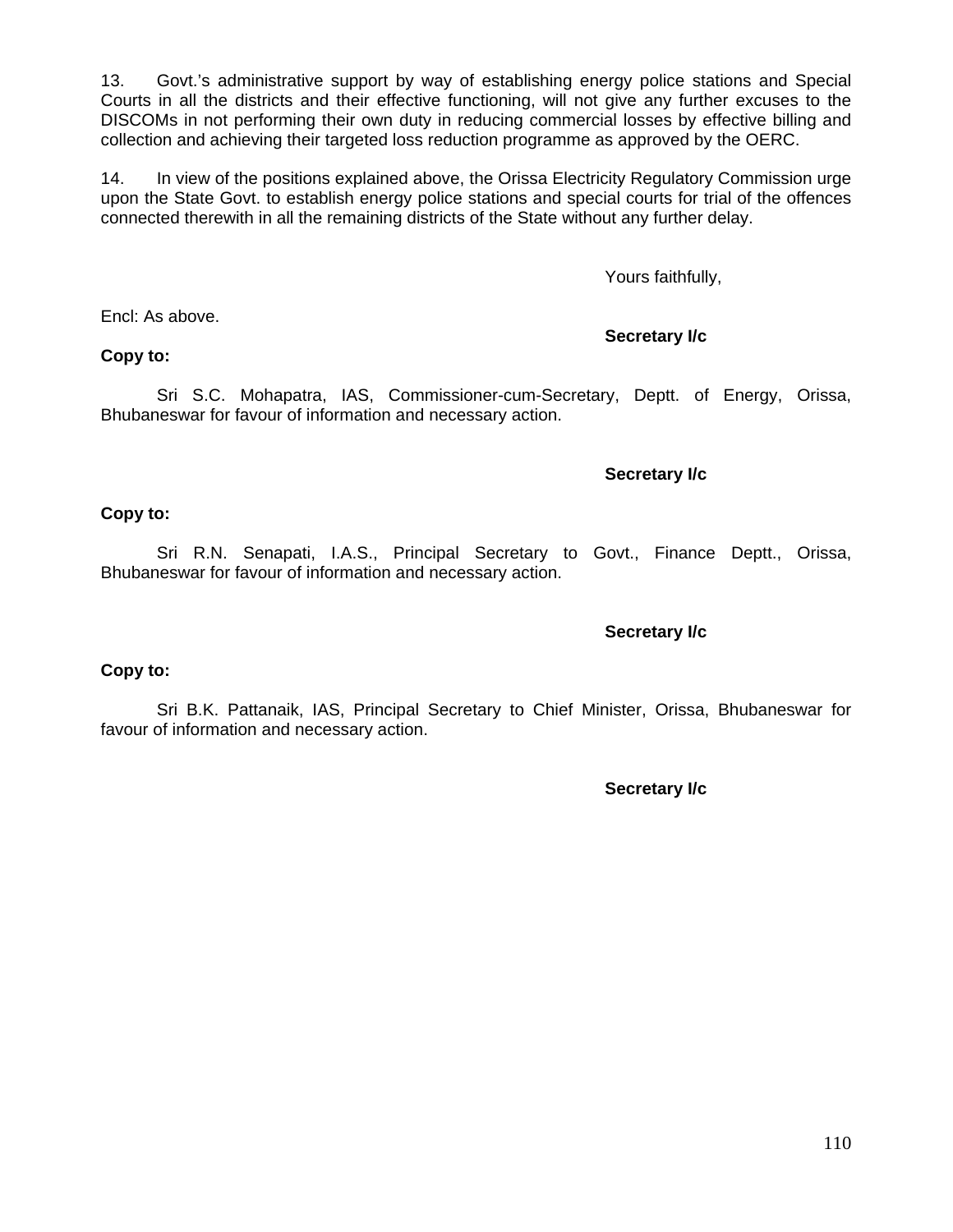**No.OERC/DIR(T)-323/2008/2510 Date: 28.11.2008**

To

The Secretary Govt. of India, Ministry of Finance, Department of Revenue, Government of India, North Block, New Delhi – 110 001

#### **Sub: Regarding amendment of S.10 of the Income Tax Act, 1961 to exempt income of State Electricity Regulatory Commissions from income tax.**

Sir,

 With reference to the subject cited above, the State Electricity Regulatory Commissions (SERCs) have been constituted under S.82(1) of the Electricity Act, 2003, which is a Central Act. Some of them, like the SERC of Orissa, were existing before the said Central Act came into force with effect from 10.06.2003 and these SERCs are deemed to be SERCs under the said Central Act. All of them are statutory bodies by virtue of S.82(2) of the said enactment. Even so, they exercise statutory regulatory powers over entities carrying on the business of generation, transmission, distribution and trading in electricity in their respective States. The functions of these SERCs may be looked upon as sovereign regulatory functions of the respective State Governments delegated by statute to these body corporates.

- 2. The SERCs derive income by way of licensee fees, application fees, penalties realized, etc. Almost all such income accrue under statutory, quasi-judicial actions initiated by them. They have no income from any trade or business, and there is no scope for any such commercial income under the Electricity Act, 2003.
- 3. In view of certain judicial decisions, such as *Western Coalfields Ltd.* vrs. *Special Area Development Authority*, AIR 1982 SC 697, *AP Road Transport Corporation* vrs. *Income Tax Officer*, AIR 1964 SC 1486, *International Airport Authority of India* vrs. *Municipal Court*, AIR 1991 Delhi 302, *Hotel Corporation of India* vrs. *State of Jammu & Kashmir*, AIR 2001 J&K 36, SERCs may not be regarded as State for the purpose of Art. 289(1) of the Constitution and may be treated as legal persons independent of the State. This may attract the taxing provisions of the Income Tax Act, 1961, notwithstanding the aforesaid nature of the functions of SERCs.
- 4. For reasons indicated above, Subsection (23BBG) has been inserted in S.10 of the Income Tax Act, 1961 with effect from 1.4.2008 by the Finance Act, 2007, excluding income of the **Central** Electricity Regulatory Commission from any computation of total income. There is no reason why such provision should not be extended to the **State** Commissions, inasmuch as they are similarly situated / placed. The reasons for granting exemption to the CERC apply equally to SERCs. Singling out only CERC for exemption denies equality before law to SERCs.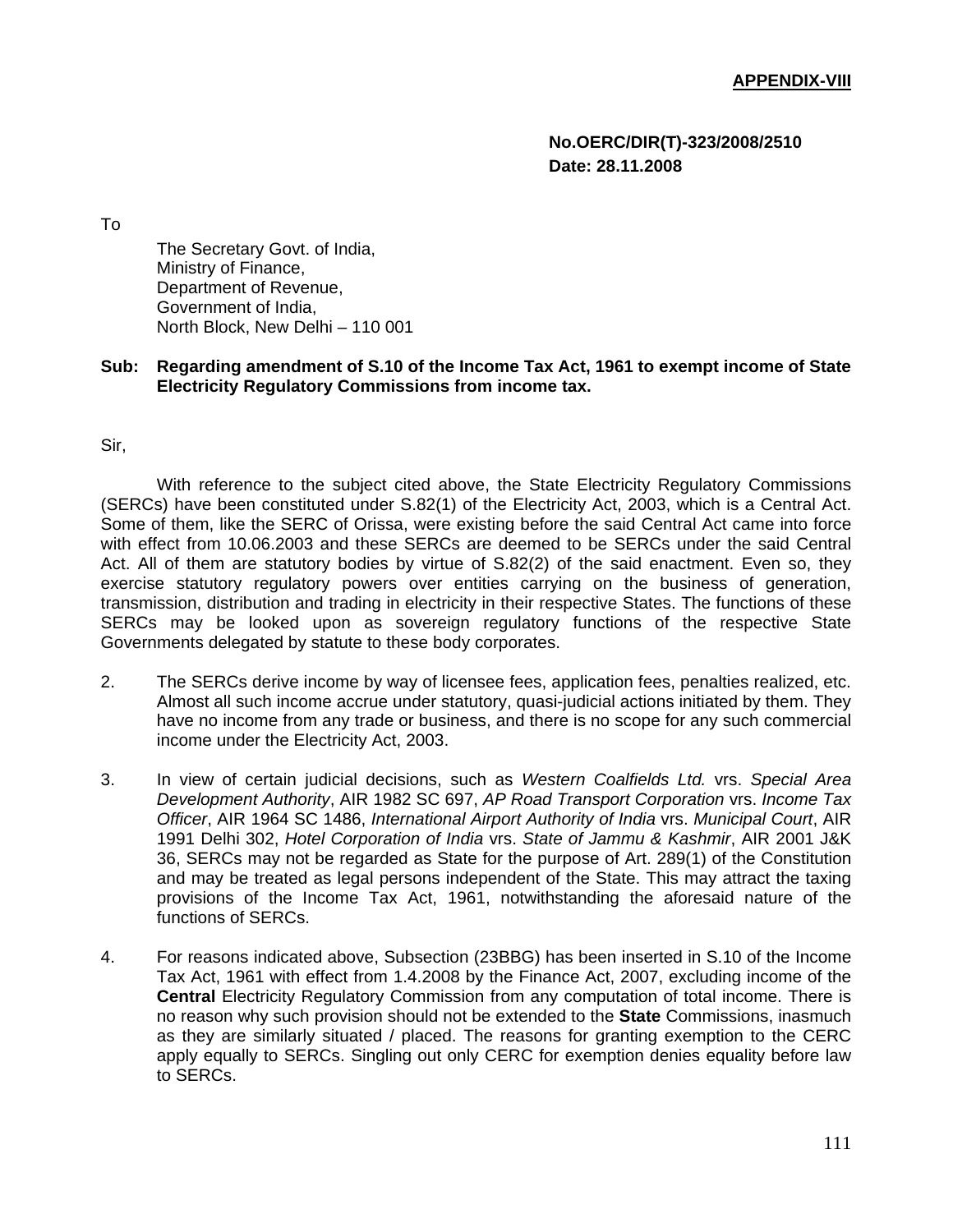5. Hence action my kindly be taken to remove the aforesaid continuing anomaly in the Income Tax Act, 1961, so that the income of SERCs is exempted from Income Tax as has been done for CERC.

Yours faithfully,

## **SECRETARY I/c**

C.C. to:

- 1. The Secretary, Ministry of Power, Government of India, New Delhi for information and necessary action at your end.
- 2. The Commissioner-cum-Secretary, Dept. of Energy, Govt. of Orissa, Bhubaneswar for information and necessary action at your end.
- 3. The Secretary, FOR, C/o-Central Electricity Regulatory Commission(CERC), Core-3, 6<sup>th</sup> & 7<sup>th</sup> Floors, Scope Complex, Lodhi Road, New Delhi-110003 for information and necessary action at your end.
- 4. The Secretary, FOIR, C/o-Central Electricity Regulatory Commission(CERC), Core-3, 6<sup>th</sup> &  $7<sup>th</sup>$  Floors, Scope Complex, Lodhi Road, New Delhi-110003 for information and necessary action at your end.
- 5. The Secretary, all SERCs for information and necessary action at your end.

## **SECRETARY I/c**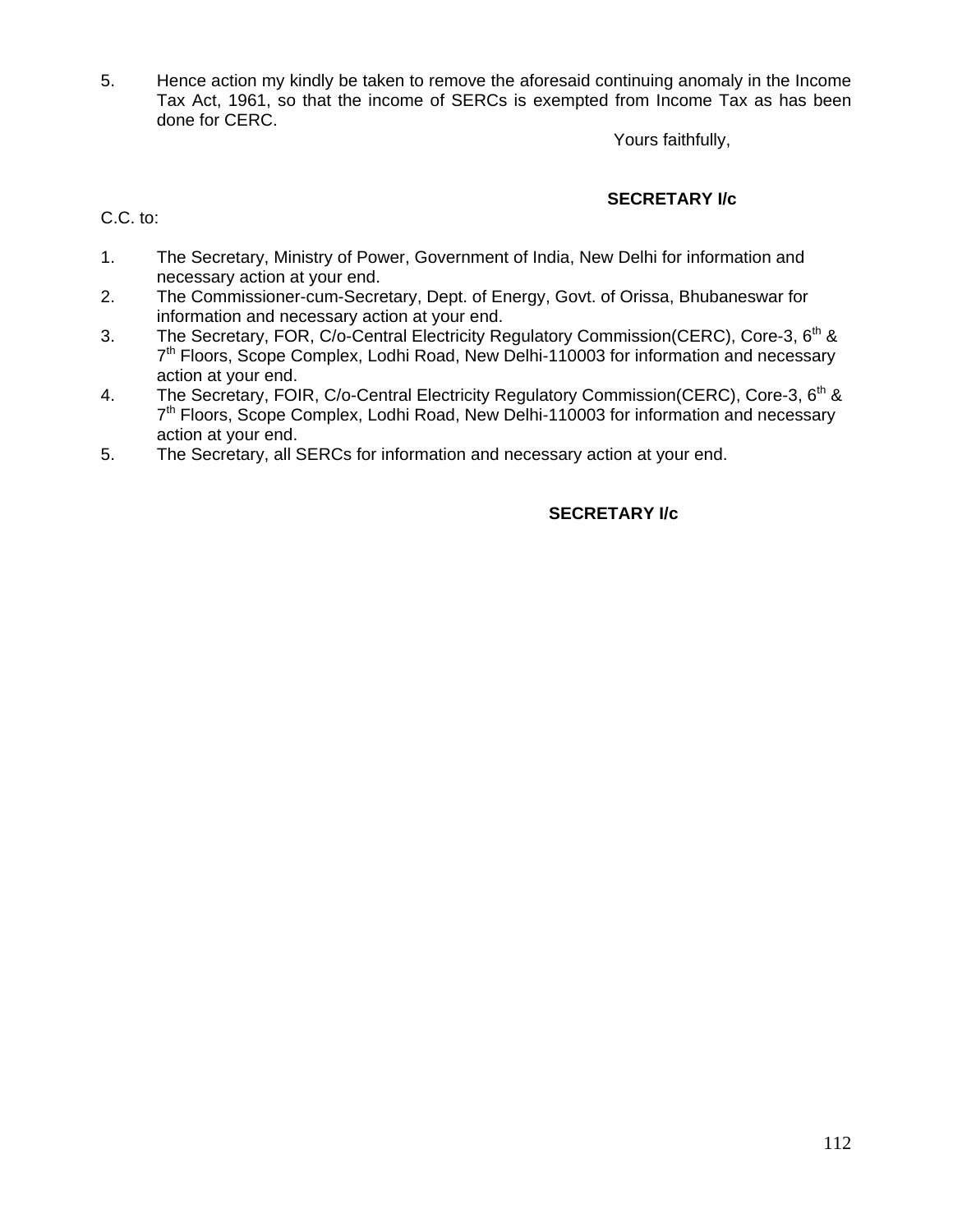**No.DIR(T)-266/07-Vol.II/2807 Dt.31.12.2008** 

To

 The Commissioner-cum-Secretary, Department of Energy, Govt. of Orissa, Bhubaneswar.

#### **Sub: Views/Comments of the State Government on various issues having a bearing on fixation of retail tariff of electricity for the year 2009-10.**

Sir,

I am directed to inform you that OHPC, OPTCL, GIRDCO and all the 4 Distribution Companies have filed their Annual Revenue Requirement (ARR) for the year 2009-10. On preliminary examination of the ARR filings by the licensees, it is seen that all have claimed a substantial rise in tariff, both Bulk Supply, Retail Supply as well as Transmission Tariff. This is under examination by the Commission. After receipt of comments/views from different stakeholders, Commission will take a public hearing on this issue of tariff setting for 2009-10.

2. In this context, it is pertinent to mention here that before the power sector reform was initiated w.e.f. 1.4.1996, there was frequent revision of tariff at regular intervals. There were also revisions of tariff from year to year from 1996-97 to 2000-01. The overall tariff rise in 1996-97 was 17%, in 1997-98 -10.33%, in 1998-99 - 9.3%, in 1999-2000 - 4.5% and 2000-01 -10.23%. However, after 2000-01, the retail tariff has remained more or less constant with minor changes here and there. For instance, in the year 2007-08 the tariff for industrial category had gone up slightly in terms of paise/unit. In case of large industries (HT), the average tariff which was 310.63 P/U in 2006-07 rose to 321.34 P/U in 2007-08. Power Intensive Industries (HT/EHT) had the average tariff of 293.05 P/U and 279/30 P/U in 2006-07. These became 308.68 P/U and 295.05 P/U in the year 2007-08. Another step towards tariff rationalization includes abolition of minimum charge for all categories of consumers.

3. During the period between 1996-97 and 2008-09, the effective real rise (inflation adjusted) in tariff has been of the order of minus 26.38%. This means the tariff rise as approved by the Commission is much less as compared to the rise in general prices. The constancy in retail tariff after 2000-01 and the continuous rise in the general price indices has meant negative rise in the real tariff in the State.

4. The serious concern for sustainable development of power sector in the State is unsustainable Aggregate Technical & Commercial (AT&C) loss. The distribution loss, which was 43.91% in 1999-2000, has been reduced to 37.5% in 2007-08. Similarly, the collection efficiency has improved from 77.2% in 1999-2000 to 94.6% in 2007-08. The AT&C loss which was 56.71% in 1999-2000 has been reduced to 40.9% in 2007-08. Though there is some reduction in AT&C loss, the present level of AT&C loss is quite unsustainable for the development of the power sector in the State. What is important to note here is that the AT&C loss in LT consumers is as high as 65.1% in 2007-08. The overall AT&C loss of distribution companies are indicated below for ready reference: -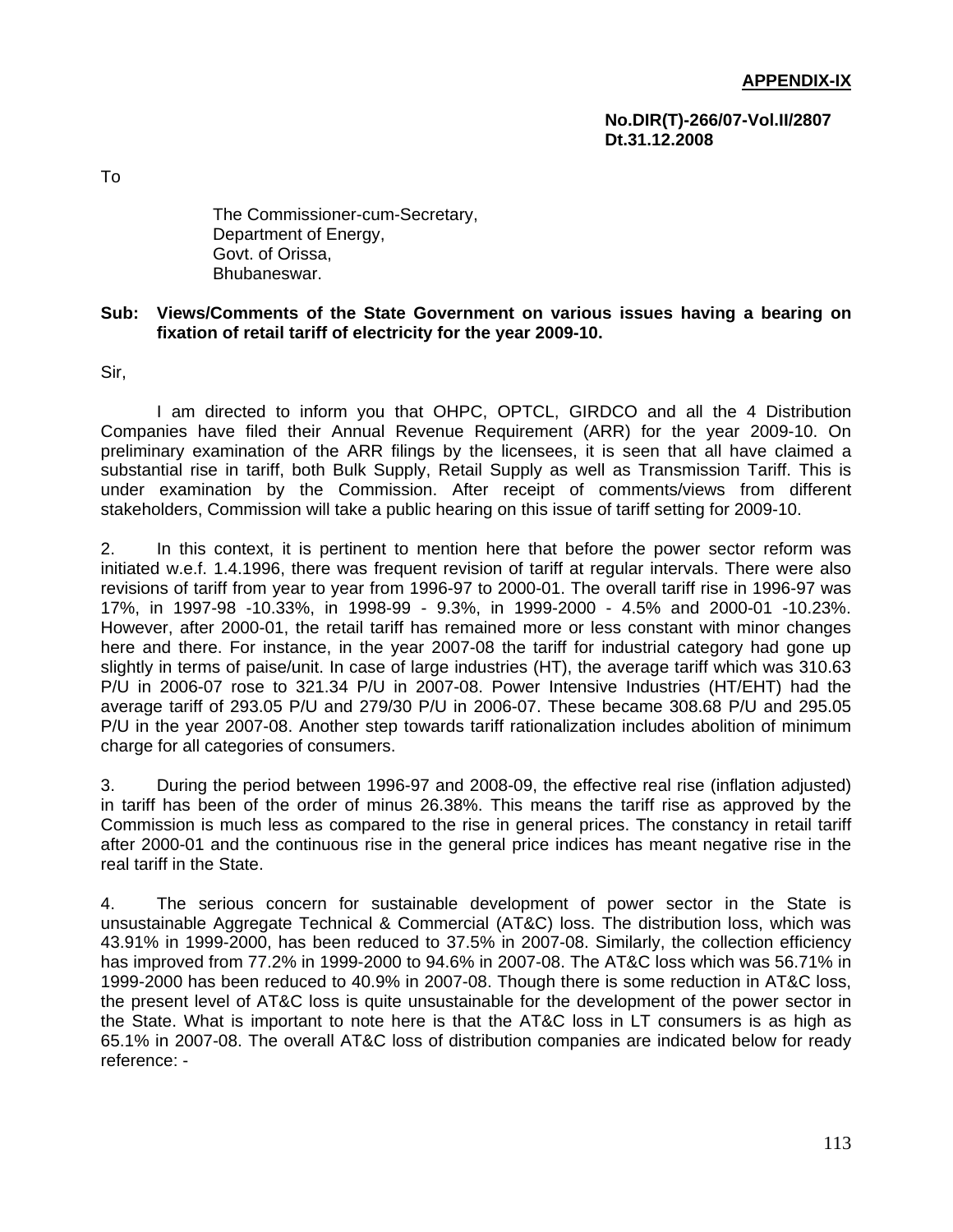| <b>UVERALL AT &amp; U LUSS (70)</b> |        |             |        |             |        |             |        |             |        |  |
|-------------------------------------|--------|-------------|--------|-------------|--------|-------------|--------|-------------|--------|--|
|                                     | 1999-  | 2005-06     |        | 2006-07     |        | 2007-08     |        | 2008-09     |        |  |
|                                     | 2000   | <b>OERC</b> | Actual | <b>OERC</b> | Actual | <b>OERC</b> | Actual | <b>OERC</b> | Actual |  |
|                                     |        | Approval    |        | Approval    |        | Approval    |        | Approval    | up to  |  |
|                                     |        |             |        |             |        |             |        |             | Sept'  |  |
|                                     |        |             |        |             |        |             |        |             | 09     |  |
|                                     |        |             |        |             |        |             |        |             |        |  |
| <b>CESU</b>                         | 61.58% | 45.0%       | 49.4%  | 40.4%       | 47.1%  | 35.0%       | 46.0%  | 32.8%       | 45.52% |  |
|                                     |        |             |        |             |        |             |        |             |        |  |
| <b>NESCO</b>                        | 55.04% | 39.6%       | 43.3%  | 35.6%       | 40.9%  | 30.4%       | 34.0%  | 29.2%       | 36.61% |  |
|                                     |        |             |        |             |        |             |        |             |        |  |
| <b>WESCO</b>                        | 53.46% | 36.5%       | 41.2%  | 37.7%       | 40.0%  | 28.0%       | 39.1%  | 27.6%       | 37.80% |  |
|                                     |        |             |        |             |        |             |        |             |        |  |
| <b>SOUTHCO</b>                      | 54.20% | 41.8%       | 43.9%  | 37.7%       | 47.4%  | 34.6%       | 48.6%  | 34.6%       | 52.38% |  |
|                                     |        |             |        |             |        |             |        |             |        |  |
| <b>ALL</b>                          |        |             |        |             |        |             |        |             |        |  |
| <b>ORISSA</b>                       | 56.71% | 40.5%       | 44.7%  | 37.9%       | 43.2%  | 31.4%       | 40.9%  | 30.4%       | 41.55% |  |
|                                     |        |             |        |             |        |             |        |             |        |  |

## **OVERALL AT & C LOSS (%)**

## **AT&C LOSS FOR LT CONSUMERS**

|                             |             | 2005-06*<br>2006-07 |             |        |             |         | 2008-09      |        |  |
|-----------------------------|-------------|---------------------|-------------|--------|-------------|---------|--------------|--------|--|
|                             |             |                     |             |        |             | 2007-08 |              |        |  |
|                             |             |                     |             |        |             |         | Upto Sept'08 |        |  |
|                             | <b>OERC</b> | Actual              | <b>OERC</b> | Actual | <b>OERC</b> | Actual  | <b>OERC</b>  | Actual |  |
|                             | Approval    |                     | Approval    |        | Approval    |         | Approval     |        |  |
| <b>CESU</b>                 | 49.5%       | 58.6%               | 44.2%       | 58.4%  | 39.6%       | 58.6%   | 39.2%        | 61.0%  |  |
| <b>NESCO</b>                | 55.8%       | 68.8%               | 55.7%       | 72.1%  | 54.0%       | 70.3%   | 47.3%        | 71.61% |  |
| <b>WESCO</b>                | 57.8%       | 74.6%               | 63.7%       | 73.2%  | 53.9%       | 72.9%   | 48.5%        | 76.83% |  |
| <b>SOUTHCO</b>              | 48.4%       | 56.6%               | 42.5%       | 58.6%  | 37.2%       | 59.9%   | 37.4%        | 64.51% |  |
| <b>ALL</b><br><b>ORISSA</b> | 52.6%       | 64.6%               | 51.5%       | 65.1%  | 45.7%       | 65.1%   | 43.0%        | 67.85% |  |

5. With the electrifications of villages and hamlets under RGGVY and BGJY, the AT&C loss in case of LT category of consumer is likely to further rise unless effective steps are taken, both administratively and technically. While it is the primary responsibility of the distribution companies to initiate action on technical innovations, administrative support is necessary from the State govt. to curb theft of electricity at different levels.

6. In case of West Bengal, a Police Officer in the rank of Addl. D.G. has been posted in the West Bengal State Electricity Distribution Company Ltd. It has been possible to reduce the AT&C loss from 43.44% in 2003-04 to 25.41% in 2007-08 in their State. In case of NDPL with active govt. support they have been able to reduce the AT&C loss from 53% to around 18%. It is, therefore, necessary for govt. to think how best the existing Energy Police Stations already notified should be effectively operationalised. It may perhaps be necessary to monitor the function of the Energy Police Stations by posting a senior police officer from IPS cadre in the Energy Department to oversee and coordinate the effective functioning of the Energy Police Stations in addressing the rampant theft of Electricity. There is no doubt that the distribution companies have to take the initiative for effective reduction of AT&C loss but at the initial stage Govt. support is necessary for the effective functioning of Energy Police Stations and the matter related to theft of electricity in the State. It may be noted that enforcing Law and Order and curbing of crime is primarily the responsibility of the State Govt.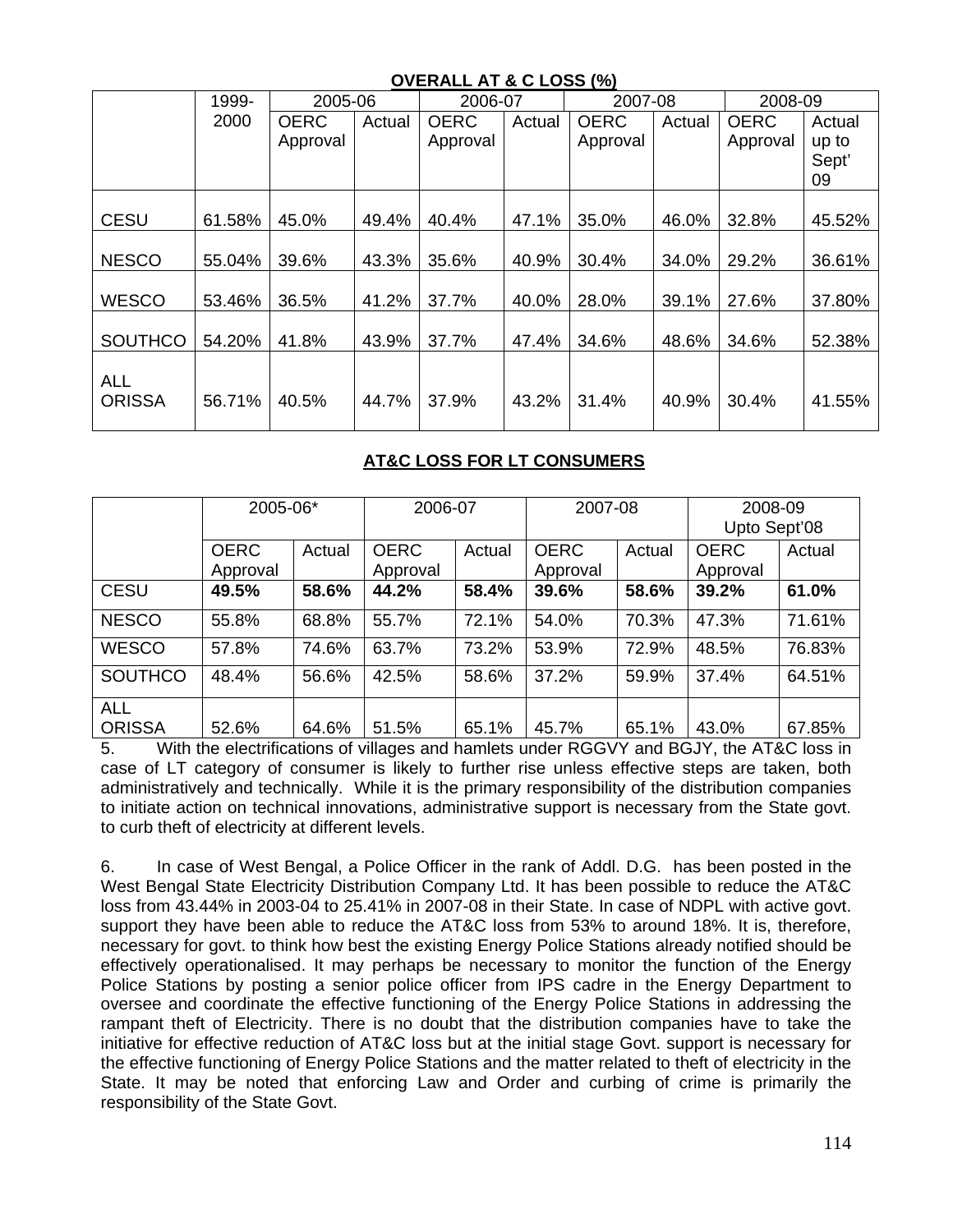7. Another area of concern is poor quality of supply of power and frequent interruption and low voltage in different areas. This is because the lines and substations have not been maintained properly. The old lines and substations which are more than 30 years old have not been renovated. This is because the distribution companies on their own have not invested any fund in operation and maintenance and they depend on the revenue collected from the Retail Supply of electricity. Even in the past they have defaulted in paying the Bulk supply price to GRIDCO and as on 31.3.2005 various distribution companies are yet to pay a sum of Rs.2289.81 crore as per the details indicated below:-

| Loan Balance                                   | <b>WESCO</b> | <b>NESCO</b> | <b>SOUTHCO</b> | <b>CESU</b> | <b>TOTAL</b> |
|------------------------------------------------|--------------|--------------|----------------|-------------|--------------|
| Principal                                      | 138.46       | 94.94        | 134.36         | 307.61      | 675.07       |
| Interest                                       | 60.31        | 41.05        | 58.43          | 162.86      | 322.65       |
| Total                                          | 198.77       | 135.69       | 192.79         | 470.47      | 997.72       |
| Outstanding BSP<br>dues                        | 169.59       | 277.89       | 126.31         | 718.30      | 1292.09      |
| Total                                          | 368.36       | 413.58       | 319.10         | 1188.77     | 2289.91      |
| <b>Receivables</b><br>from DISTCO <sub>s</sub> |              |              |                |             |              |

8. Unless there is substantial reduction in AT&C loss and distribution companies invest on their own, it would be difficult to ensure quality supply of power. In this context it may be noted that in the case of New Delhi Power Distribution Company (NDPL), Govt. of Delhi had provided initial support of Rs.3500 crore besides, assigning the past liabilities to a separate holding company. In other words, in Delhi the distribution company NDPL started with a clean slate. With proper initiative taken by NDPL they were able to recover the initial investment and they have been successful in reducing the AT&C loss from 53% to 18% as stated earlier. It may be considered whether the State Govt. would like to make some investment of a capital nature for upgradation of lines, substations as the State Govt. through GRIDCO holds 49% of shares in the distribution companies and as such State Govt. has a substantial role to play in ensuring quality supply of power.

9. While transferring the erstwhile assets of OSEB to OHPC and GRIDCO the State Govt. upvalued the assets by Rs. 1120.00 crore for GRIDCO and Rs.840.20 crore for OHPC. The upvaluation of the transferred assets of OHPC and GRIDCO implied higher amount of depreciation and higher amount of return on capital investment, which had a direct bearing on tariff. However, based on recommendations of the Kanungo Committee, the State govt. in Energy Department Notification No.1068/E dated 29.1.2003 kept the upvaluation of assets of OHPC and GRIDCO in abeyance since the Financial Year 2001-02 prospectively till 2005-06 or till sector turns around whichever is earlier, to avoid re-determination of tariff for past years and also re-determination of the value of assets of various DISTCOs. Besides this, there was a moratorium on debt servicing by GRIDCO and OHPC to the State Govt. since the financial year 2001-02till 2005-06, except the amount in respect of loan, from the World Bank, to the extent the State Govt. is required to repay to the Govt. of India. Thirdly, State Govt. have also notified that GRIDCO and OHPC shall not be entitled to any Return on Equity till the sector becomes viable on a cash basis or 2005-06 whichever is earlier.

10. Because of various reasons the power sector has not yet turned around. Accordingly, OERC had requested the State Govt. for extension of the policy measures indicated in para – 9 above beyond 2005-06 and accordingly has determined tariff for 2006-07, 2007-08 and 2008-09 assuming that such policy measures would be extended. Had this assumption not been made by the Commission while determining tariff for FY 2006-07, 2007-08 and 2008-09, the tariff would have been raised by 48 paise/unit, 38 paise/unit and 35 paise/unit respectively. Thus, this policy decision of the Govt. of Orissa has a substantial bearing on Retail Supply Tariff paid by consumers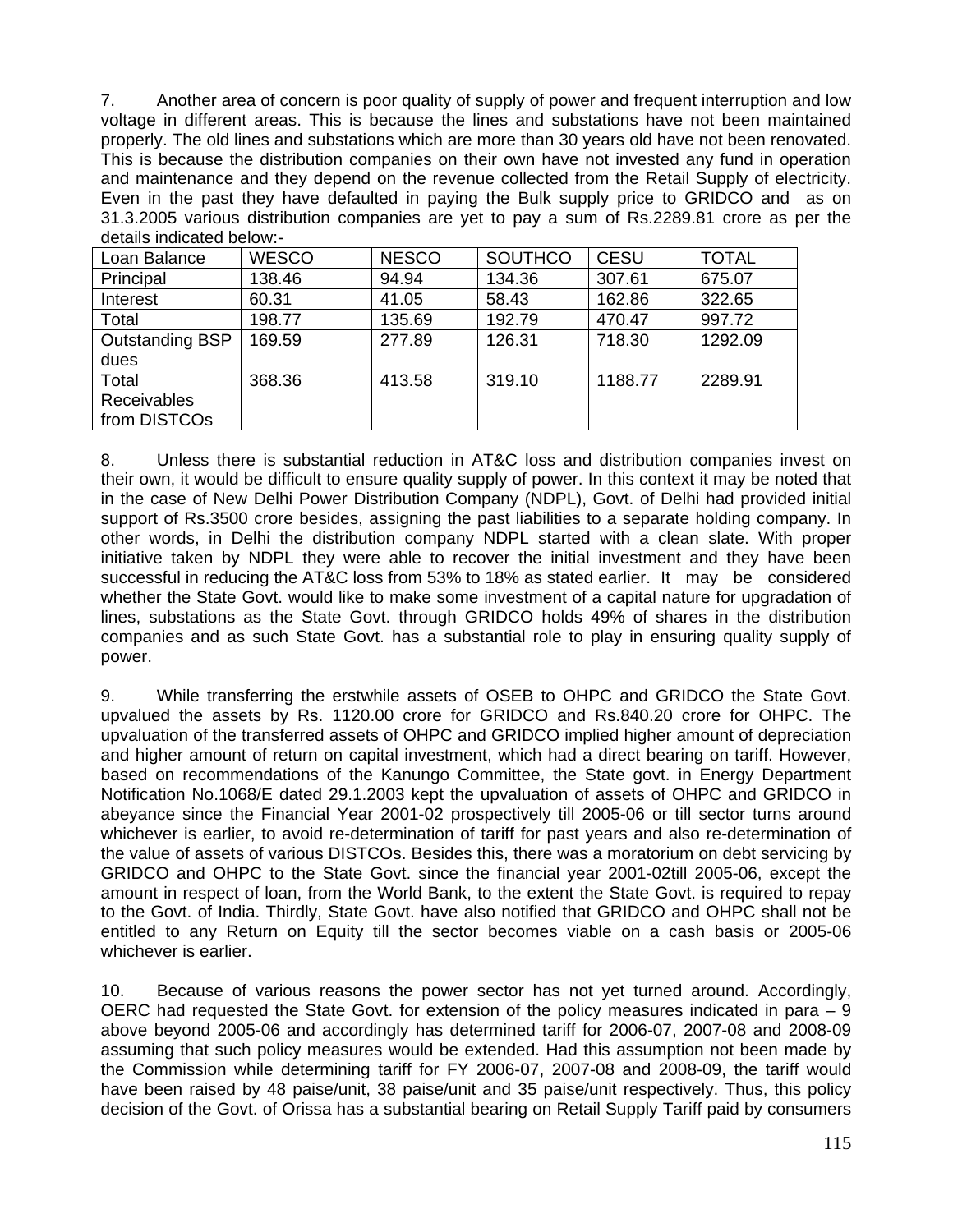of electricity across the State. The importance of this policy measure can not be undermined. The State Govt. may consider the extension of this policy measures beyond 2005-06 till 2012-13.

11. Section 61(h) and 86 of the Electricity Act, 2003 read with Para 6.4 of the National Tariff Policy notified on 6.1.2006 mandates the State Electricity Regulatory Commission for the promotion of co-generation and generation of electricity from renewable sources of energy. The OERC in their tariff order for 2007-08 in case No.14 of 2005 vide para 9 (a) had stipulated that the distribution companies should procure energy from renewable sources at 3% of the total energy purchased from all sources which should increase by 0.5% to reach 5% of the total procurement by 2011-12. OERC had fixed 400 MU from renewable sources for the year 2007-08 and for 2008-09 such target has been fixed at 375 MU (1.98% of the total drawal). But during 2007-08 only around 278 MU were drawn from renewable sources including co-generation. In Orissa there is large potential for production of energy from renewable sources which includes the energy from Mini hydro plants. There is an inordinate delay in approval of the projects for tapping renewable energy from Mini hydro sources. A time bound and co-ordinated efforts are needed to exploit all renewable sources of energy from Mini hydro sources, wind, solar, biomass, waste heat, etc.

12. OPTCL, OHPC and GRIDCO have reported that due to ban on filling up of vacant posts, the operation and maintenance of the power system is being seriously affected. The Chairperson, OERC has also apprised the problem to Govt. vide his DO letter No.636 dtd. 04.5.07. Govt. may take steps to allow OPTCL and GRIDCO to fill up the approved vacant posts on priority basis.

13. Govt. Departments, Urban Local Bodies, Panchayati Raj Institutions, Cooperatives, Public Enterprises, Universities, etc. are not paying their electricity dues regularly. This problem was highlighted in the communication issued by OERC in their letter No.066/2007 dtd.09.4.08 and DO letter No.1037 dtd.15.5.08 of Chairperson, OERC. Govt. should take effective steps to ensure that electricity bills are paid regularly by Govt. Departments and the various institutions under its control.

14. The commission expects the state govt. to play a pro-active role in ensuring effective functioning of the power sector in the state in order to serve the cosnu8mers better by way of improving access to reliable, affordable, economically viable, socially acceptable and environmentally sustainable energy sources.

15. To sum up, Commission would like the comments/views or action proposed by the State Govt. on the following issues :-

- (i) Steps taken/contemplated to be taken to provide administrative support to the distribution companies in effectively addressing the theft of electricity as in case of West Bengal. Whether the state Govt. would like to post a senior police officer in the rank of Addl. D.G. or I.G. in the Energy Department with a small supporting staff to oversee and monitor all incidents of theft of electricity across the four distribution companies. Besides this, how quickly the 34 Energy Police Stations are going to be effectively functional may also be intimated.
- (ii) For improving the quality of supply of electricity in inaccessible areas and other backward regions, whether the State Govt. would like to make capital investment for establishment of grid substations and replacement of old transmission lines and transformers etc., to supplement the efforts of distribution companies or whether the State Govt. would like to make investment in such activities as an incentive linking to the performance of the distribution companies on the basis of annual reduction of AT&C loss?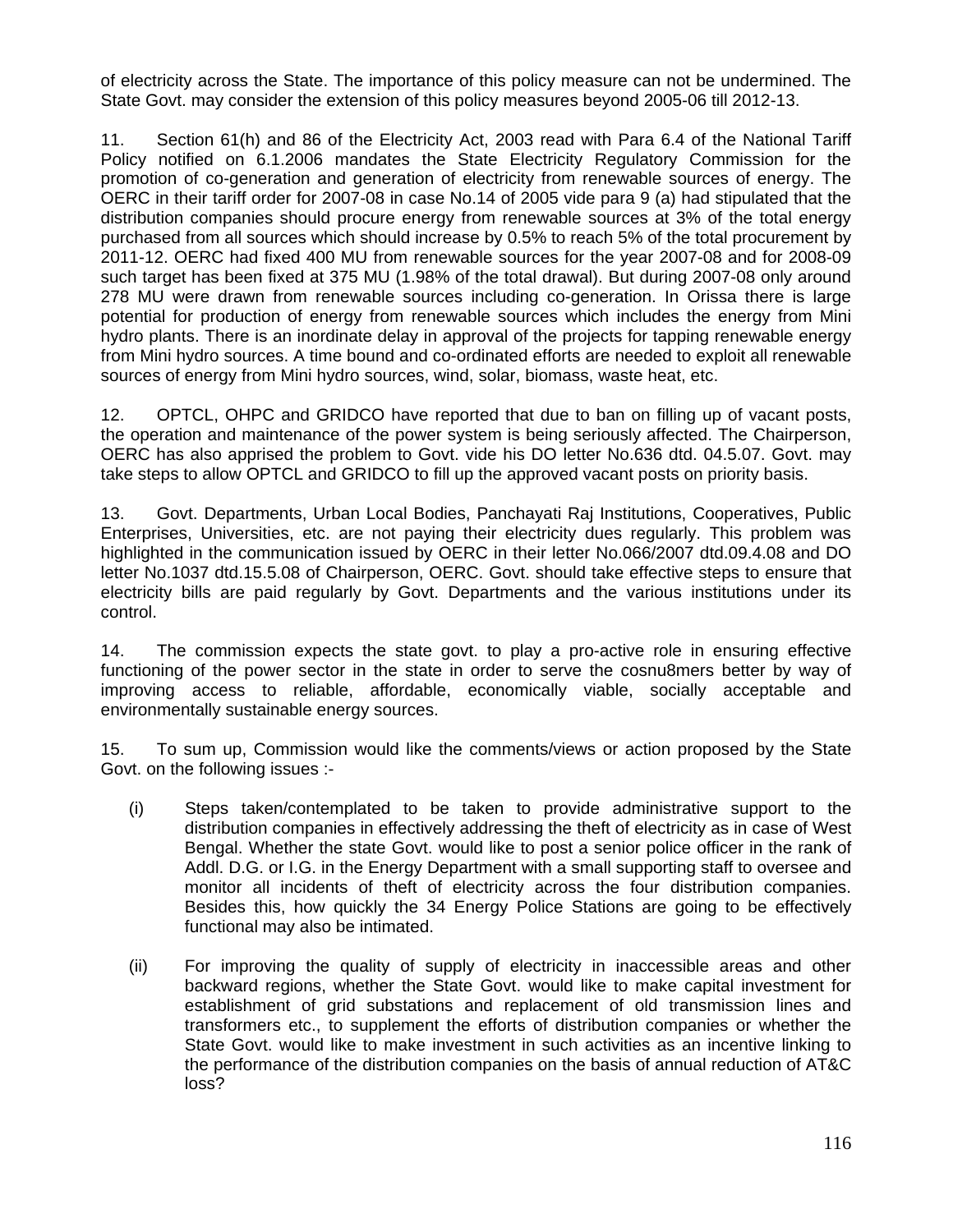- (iii) Whether Govt. would provide subsidy to the distribution licensees as per Section 65 of the Electricity Act, 2003 on account of loss being incurred / likely to be incurred by supply of electricity to the BPL families at concessional rates, if any. If no subsidy is paid it will result in hike in tariff for other consumers. This is against the National Tariff Policy which stipulates gradual reduction of Cross Subsidy.
- (iv) Policy decision regarding extension of the moratorium period and other dispensation stipulated in Energy Department Notification NO.1068/R&R-1-2-2002 dated 29.1.2003 upto 2011-12 as requested in letter No.JD(F) – 175/1074 dated 20.5.2008 of OERC.
- (v) Steps taken/proposed to be taken for exploitation of renewable sources of energy in a time bound manner to comply with the order of OERC read with the provisions of the Section 61(h) of Electricity Act, 2003.
- (vi) Action taken/proposed to be taken on issues indicated in para 12 and 13.
- (vii) Comments / suggestions of the State Govt. regarding tariff hike for 2009-10 which is implied from the ARR filing for the said year by OHPC, GRIDCO, OPTCL and four distribution companies.

16. It is requested that comments/suggestions and action proposed by State Govt. on various issues indicated in para -15 above and any other matter having a direct bearing on sustainable development of power sector in the State in general and tariff setting and improvement of quality in supply of electricity to the consumers in particular may be communicated to OERC by 31.1.2009 at the latest. Further, Secretary to Govt., Energy Department or any Senior Officer duly authorized may participate in the public hearing regarding determination of Annual Revenue Requirement for GRIDCO/OPTCL, OHPC and 4 Distcos.

Yours faithfully,

## **SECRETARY I/C**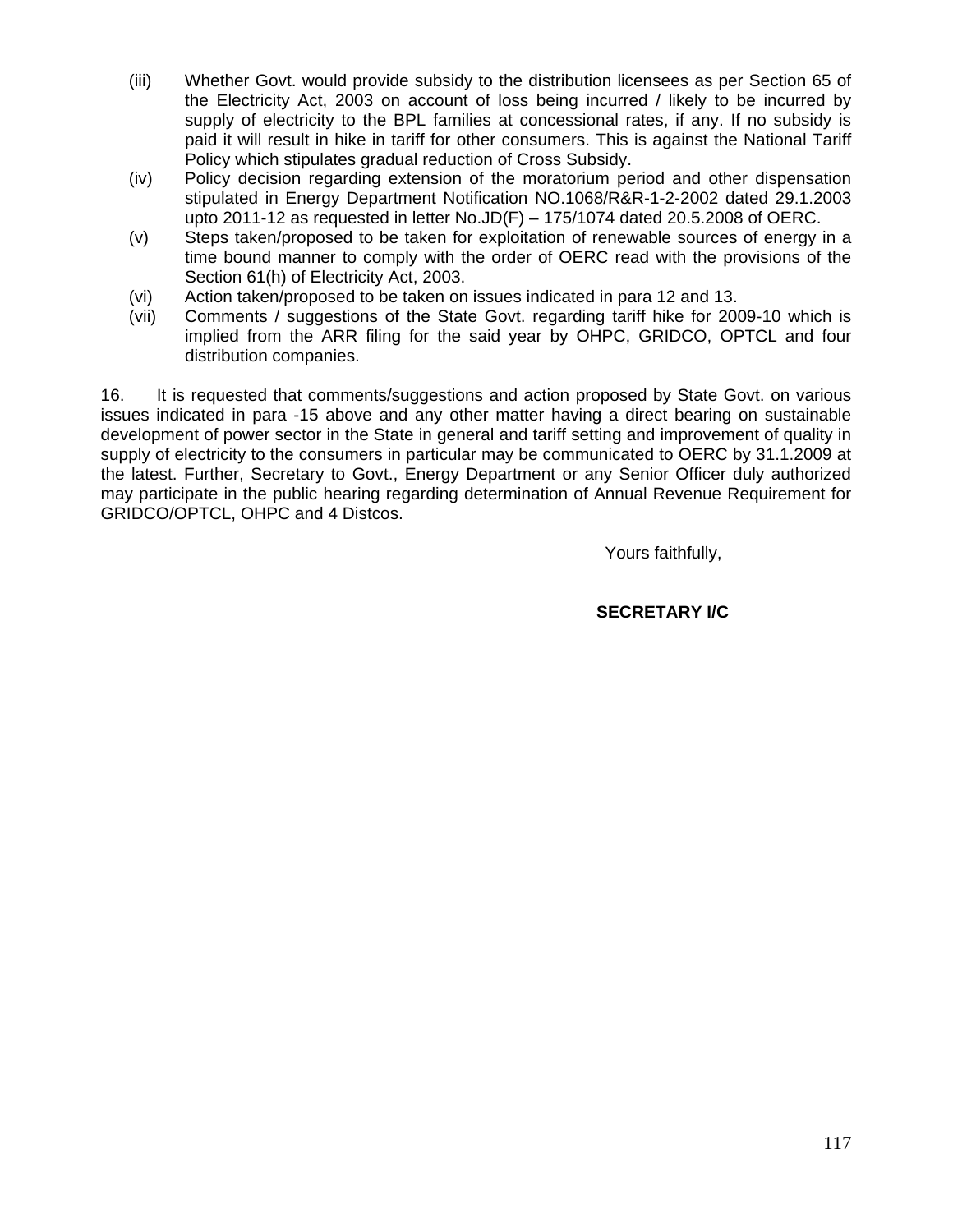#### **APPENDIX-X**

**No. JD (F) -175/02/142 Dt.15.01.2009** 

To

The Commissioner-cum-Secretary to Govt., Deptt. of Energy, Govt. of Orissa Bhubaneswar.

## **Sub: Subsidy/Subvention by Govt. of Orissa.**

**Sir,** 

 With reference to the above, I am directed to say that the Licensees have filed their Annual Revenue Requirement and Tariff for the year 2009-10 on 30<sup>th</sup> November, 2008 and the same is under scrutiny by the Commission.

2. CESU and the other three Reliance managed distribution companies (NESCO, WESCO & SOUTHCO) in their ARR filling for FY 2009-10 have proposed to bridge their revenue gap through combination of Grant/ Subsidy from the State Government, reduction in Bulk Supply Tariff, increase in Retail Supply Tariff in an appropriate manner, and rationalization of existing retail supply tariff.

3. The uncovered gap as submitted by WESCO, NESCO, SOUTHCO and CESU at current level of Bulk Supply Price, Transmission Tariff and Retail Supply Tariff amounts to Rs.452.40 cr., Rs.474.72 cr., Rs.499.65 cr. and Rs.69.88 cr. respectively. Likewise, Orissa Power Transmission Corporation Limited including SLDC and the Grid Corporation of Orissa have estimated revenue gaps of Rs.692.99 cr. and Rs. 1640.94 cr. respectively at existing tariff. The filing of the companies are under scrutiny and the final figures can only be arrived at after full deliberation on the matter in the public hearing/State Advisory Committee.

4. In this context, attention is invited to Section 65 of the Electricity Act, 2003 which is quoted as under :

"*If the State Government requires the grant of any subsidy to any consumer or class of consumers in the tariff determined by the State Commission under section 62, the State Government shall, notwithstanding any direction which may be given under section 108, pay, in advance and in such manner as may be specified, the amount to compensate the person affected by the grant of subsidy in the manner the State Commission may direct, as a condition*  for the licence or any other person concerned to implement the subsidy provided for by the *State Government: Commission* 

*Provided that no such direction of the State Government shall be operative if the payment is not made in accordance with the provisions contained in this section and the tariff fixed by State Commission shall be applicable from the date of issue of orders by the Commission in this regard*."

5. Further, attention is drawn to the clause 5.5 (Recovery of Cost of Services & Targeted Subsidies) of National Electricity Policy which is reproduced below:

*"5.5.4 The State Governments may give advance subsidy to the extent they consider appropriate in terms of section 65 of the Act in which case necessary budget provision*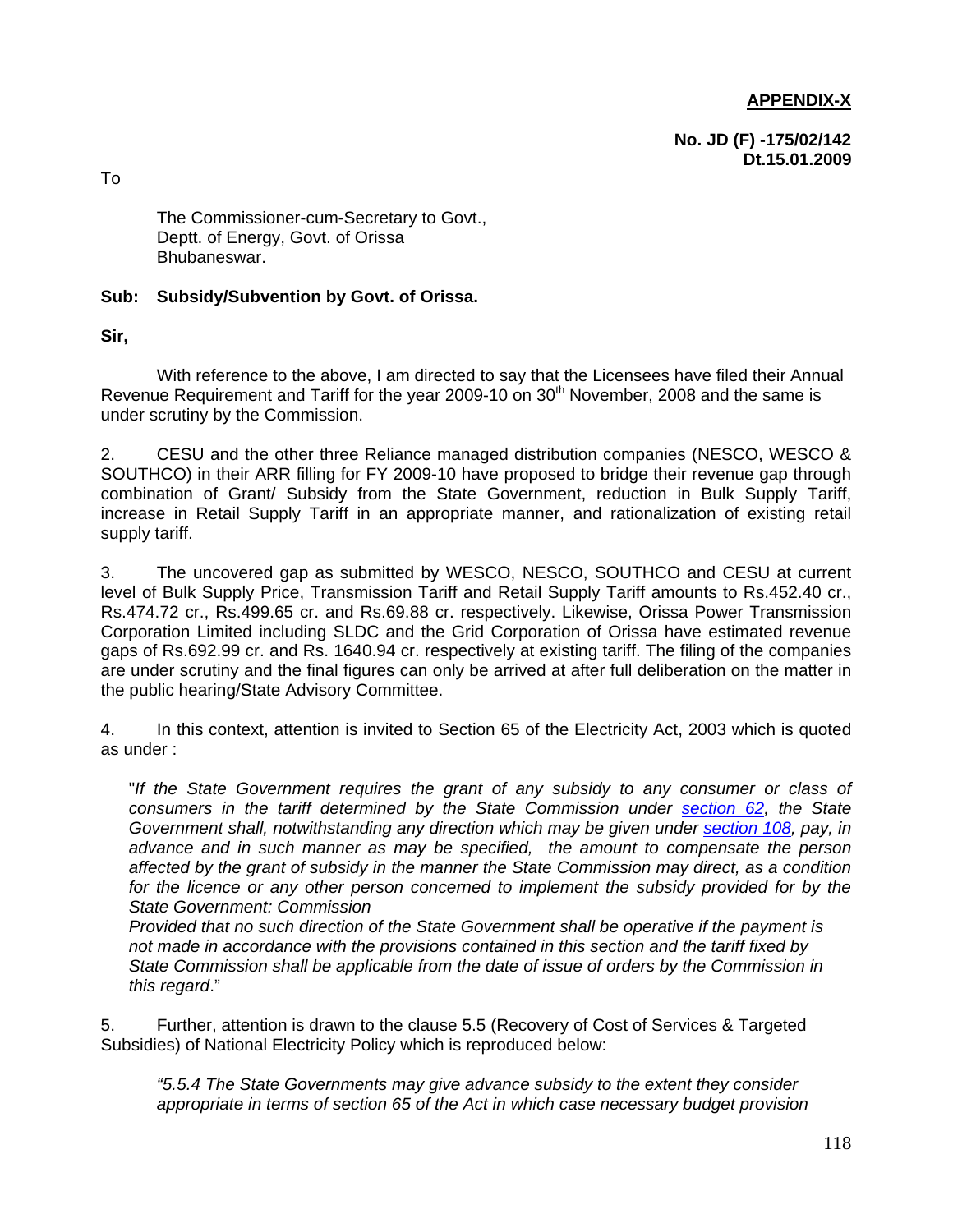*would be required to be made in advance so that the utility does not suffer financial problems that may affect its operations. Efforts would be made to ensure that the subsidies reach the targeted beneficiaries in the most transparent and efficient way."* 

6. If the Govt. intends to give subsidy to any consumer or class of consumers, as stipulated in Section 65 of the Electricity Act, 2003 the same may be intimated so that OERC can take the same as input for the tariff design.

7. The issue of subsidy/subvention will definitely be featured in the ensuing tariff hearing likely to take place during  $1<sup>st</sup>$  week of February, 2009. It is pertinent to mention here that the DISTCOs are undertaking projects under RGGVY and BGJY for massive rural electrification which are unremunerative in nature. The Govt. representative will be expected to respond. In this connection the letter No.2807 dtd.31.12.2008 of the Commission may also be referred to.

8. It is, therefore, requested that the State Govt. may in consideration of its policies and the uncovered gap indicated by the DISTCOs, take a timely decision and convey the same to the Commission at the earliest by 31.01.2009. If written communication is not received in this regard, the Commission would presume that the State Govt. does not like to give any subsidy / grant to the utilities or the consumer or class of consumers.

Yours faithfully,

 **Secretary I/c**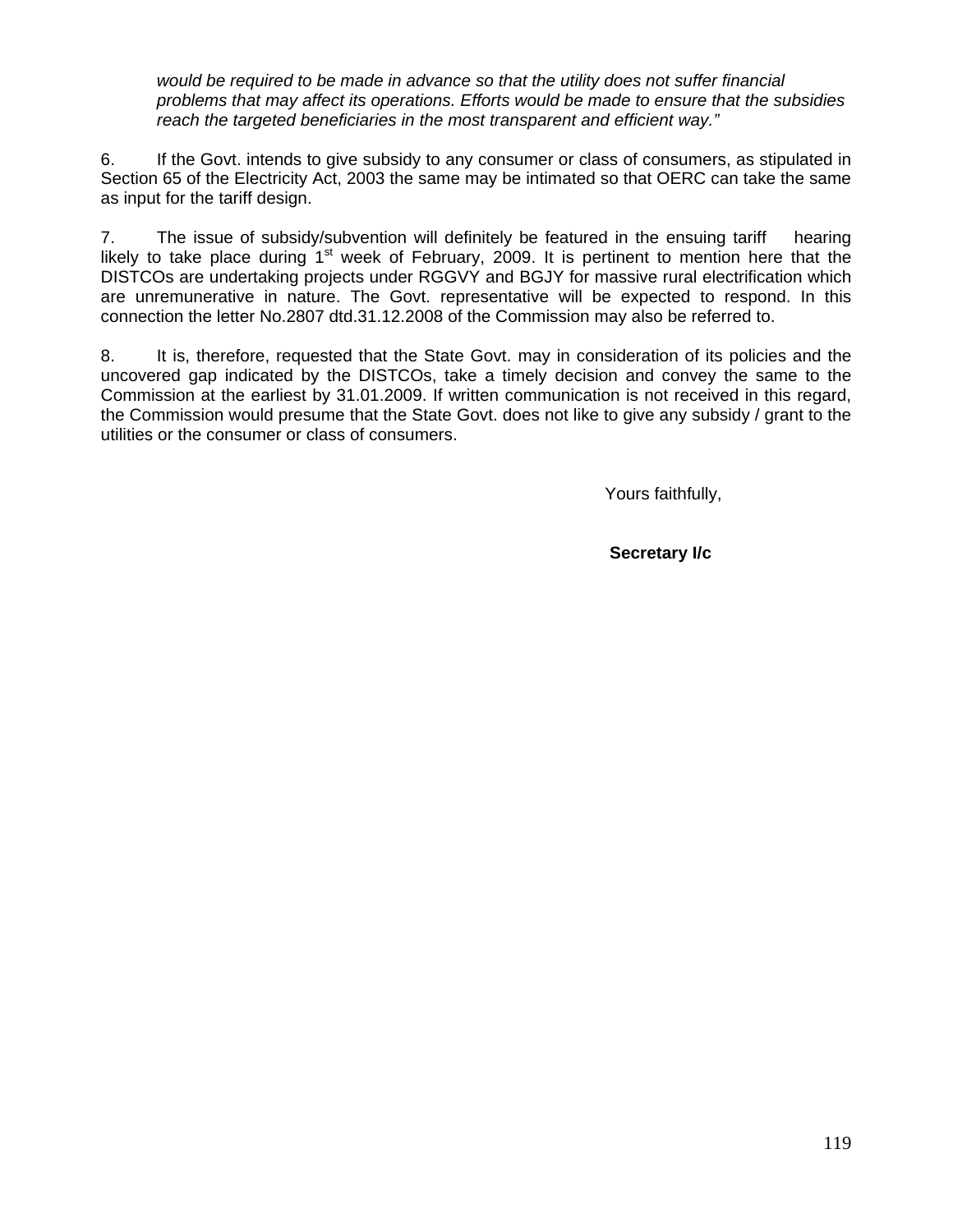To

The Commissioner-cum-Secretary to Govt., Deptt. of Energy, Govt. of Orissa Bhubaneswar.

#### **Sub: (i) Keeping in abeyance the up-valuation of Assets of OHPC and GRIDCO. (ii) Moratorium of debt servicing by GRIDCO and OHPC to the State Govt.**

Ref: i) Govt. of Orissa Deptt. of Energy Notification No. 1068 / R&R – 1-2/2002 dt. 29.1.2003 (ii) Do letter of Chairperson L. No CHP /2005/460 dt. 22.3.2005 (iii) Do letter of Chairperson L No. CHP /1968 dt.16.12.2005 (iv) This office L.No. Secy / 2005/2032 / dt. 30.12.2005 (v) Do Letter of Chairperson Letter No CHP / 2006/110 dt.24.1.2006 (vi) Commission's Letter No. JD (F) -175/02/93 dt. 17.01.2007 (vii)Commission's Letter No.JD(F)-175/02/2291 dt.17.12.2007 (viii) Commission's Letter No.JD(F)-175/02/1074 dt.20.05.2008

Sir,

 In inviting a reference to the DO letter nos. on the subject cited above. I am directed to say that the response to the above letters have not yet been received. In this context it may be pointed out here that though the State Govt. had allowed to keep the up valuation under hold and moratorium on debt servicing till 2005-06, the OERC had assumed the extension of these financial benefits beyond 2005-06 and accordingly determined the tariff. Its effect on tariff reduction was around 48 paise, 38 paise and 35 paise during 2006-07, 2007-08 and 2008-09 respectively. In other words, if such an assumption was not made by OERC in anticipation of Govt. approval, the tariff would have been raised by 48 paise, 38 paise and 35 paise during 2006-07, 2007-08 and 2008-09 respectively. The impact on this count on retail tariff during 2009-10 is estimated at 35 p/u. As the matter is extremely urgent for finalization of Tariff for FY 2009-10, I would request that the decision of the Govt. may be communicated in this regard to the Commission by  $31<sup>st</sup>$  January, 2009 at the latest. In this connection the matter was also referred to Govt. in letter No.DIR(T)- 266/07-Vol.-II/2807 dt.31.12.2008

Yours faithfully,

**SECRETARY I/c**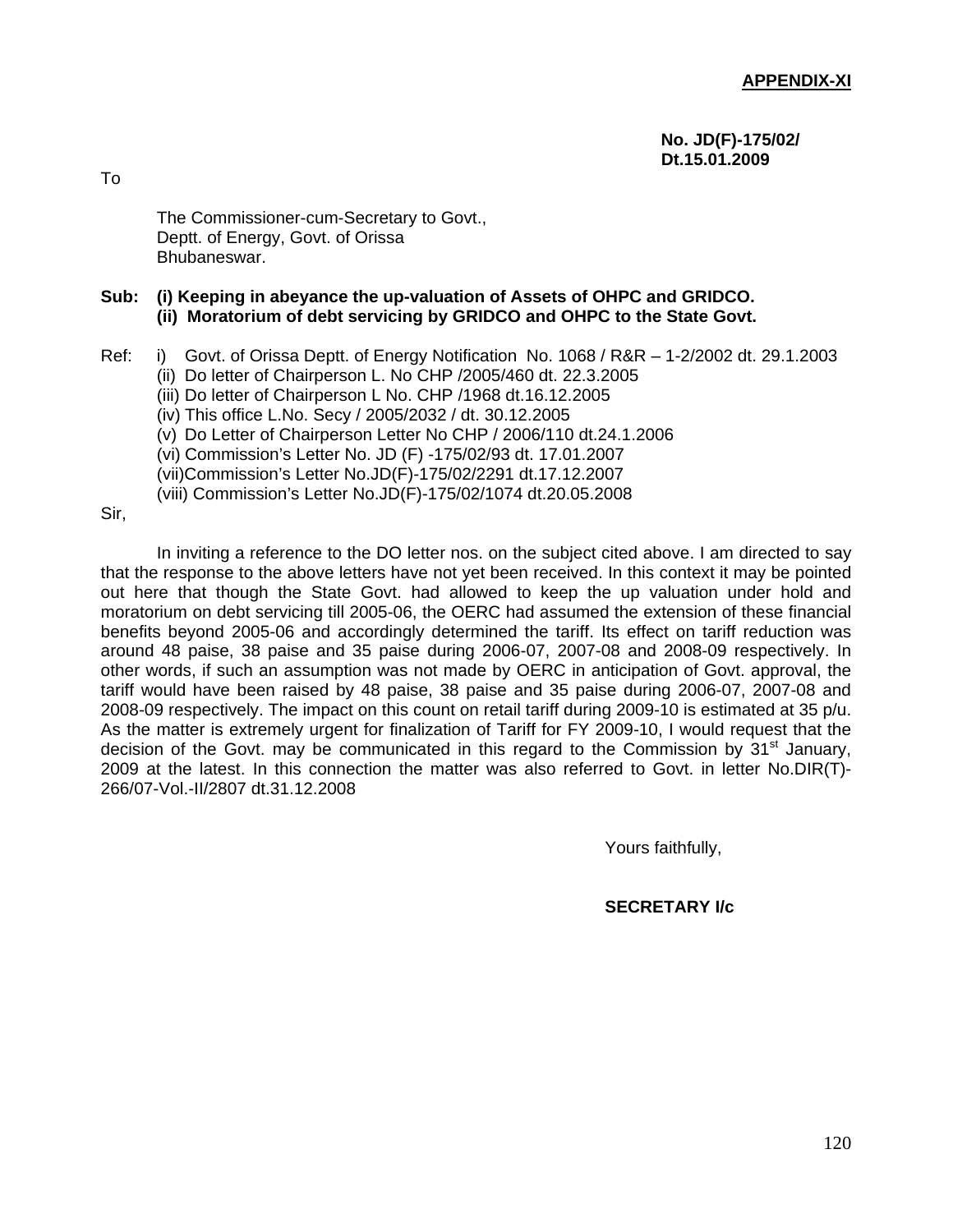#### **GOVERNMENT OF ORISSA DEPARTMENT OF ENERGY \*\*\*\*\*\*\*\*\*\*\*\*\*\*\*\*\*\*\*\*\*\*\*\*\*\*\*\***

No.-1704/En., dated 17.02.09 R&R-11-1/2009

From

Sri. P K Jena, IAS Commissioner-cum-Secretary to Govt.

To

 The Secretary In charge, Orissa Electricity Regulatory Commission, **Bhubaneswar** 

### Sub: **Views/ comments of the State Govt. on various issues having a bearing on fixation of retail tariff of electricity for the year, 2009-10.**

Sir,

 In inviting a reference to your office Letter No. DIR (T)-216/07 vol-II/2807 dated 31.12.2008, I am directed to say that the Commission has called for the comments/ views / proposed action by the State Government on different issues. The views are furnished below.

(i) The Commission has desired to know the steps taken / contemplated to be taken to provide all administrative support to the distribution Companies in effectively addressing the theft of electricity and in that connection they have specifically desired to know whether the State government would like to post a senior Police Officer in the rank of Additional DIC or IG in the energy Department with supporting staff to oversee and monitor the incidents of theft of electricity across the 4 DISCOMs and also the manner in which the 34 Energy Police Stations can be made effectively functional equally. In this regard it is stated that a High Level Meeting was held on this matter under the Chairmanship of Hon'ble Minister, Energy on 16.07.2008 which was attended by Commissioner-cum-Secretary, Energy Department, I.G.Police, Home Department and other Sr. Officers of different related Department and the CEOs of the DISCOMs and MD, NESCO, WESCO, and Director SOUTHCO. The copy of the above proceeding has been forwarded to the Commission vide Energy Department Letter No. 8582 dt.31.07.2008.

It is relevant to mention that due to pursuation of Energy Department Govt. in Home Department have notified 29 more Energy police Stations in the State. The Department is making constant endeavor and making consulation with Home Department to make all these 34 Energy Police Stations completely functional. Due to dearth of Police Personnel the Special Energy Police Stations have not yet been fully functional. Home Department is now in the process of recuriment of required Police Personnel and it will take some time for recruitment after which they can be deployed in the Energy Police Stations. Regarding the posting of a Sr. Police Officer in the rank of D.G or I.G in the Energy Department a high level meeting is going to be taken shortly under the Chairmanship of the Chief Secretary to taken a decision in this regard.

ii) Regarding the  $2^{nd}$  point whether the State Government would like to make capital investment for grid sub-stations and replacement of old transmission lines & transformers, it is stated thet the matter is still under consideration of Govt. However the State Govt. has already taken in principle decision to provide capital investment of 100 crores to OPTCL in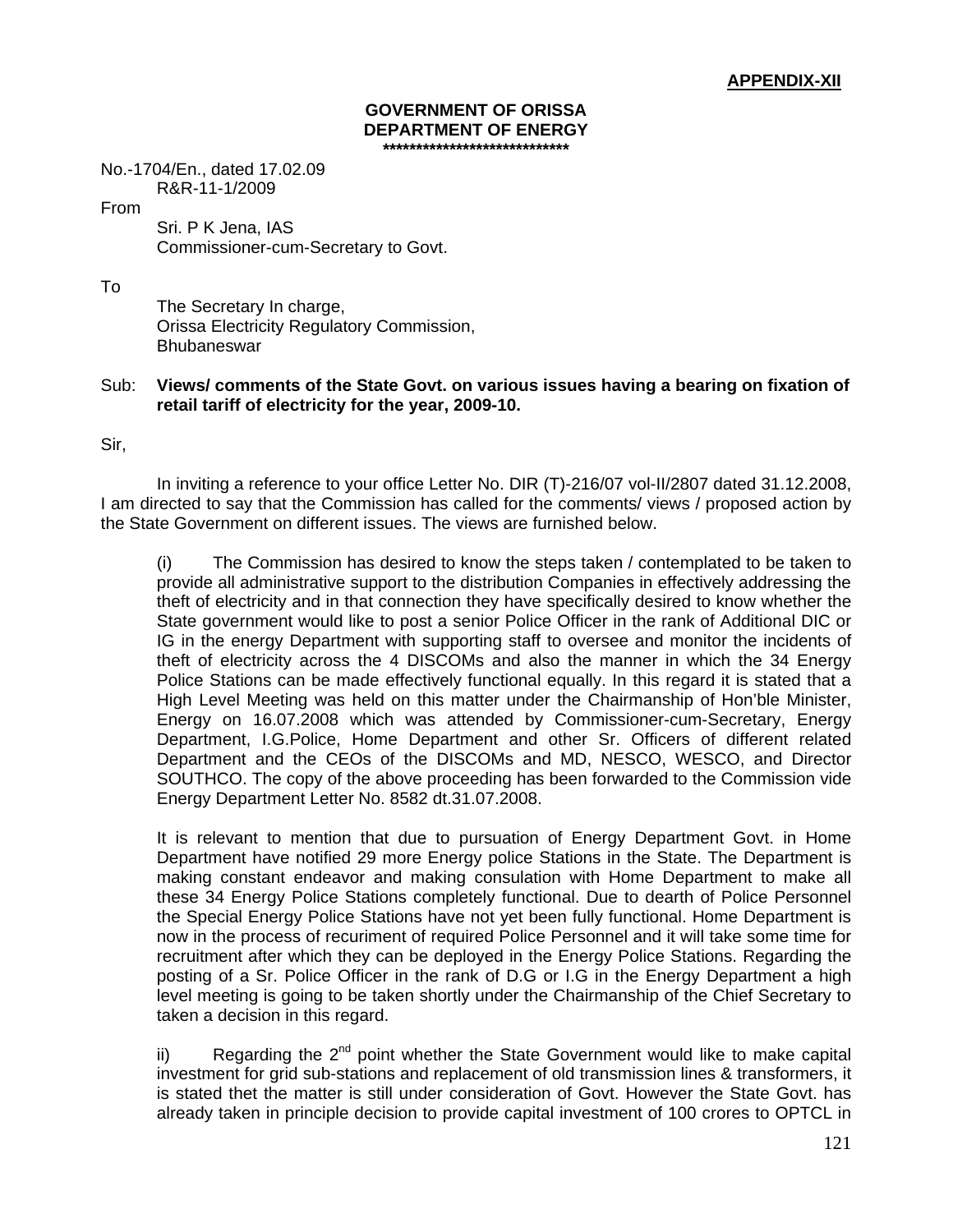the form of share capital over a period of 3 years from 2008-09 strengthening 220/33 kv transmission lines and replacement of Grid Stations in the inaccessible and unremunerative areas. To start with the financial year, 2009-10 a provision of Rs. 5.00 crores has been proposed in the budget.

iii) As regards the issue whether Govt. would provide subsidy to the distribution licensees as per Section 65 of the Electricity Act,2003 on account of loss being incurred by supply of electricity to the BPL families at concessional rates to avoid rise in tariff, it is stated that the BPL families may be asked to pay their electricity dues as per their consumption like ordinary consumers. However specific Govt. orders will be obtained on this score and communicated.

iv) In the matter of extension of the moratorium period and other dispensation stipulated in Energy Department Notification No. 1068/ R&R-I-2/2002 dt.29.01.2003 upto 2011-12 it is stated that Finance Department has already concurred in the proposal of keeping in abeyance of up-valuation of assets of GRIDCO/ OPTCL & OHPC and freezing of RoE to GRIDCO & OHPC from the year, 2006-07 to 2010-11. The matter is going to be placed before the State Cabinet for a decision after which the same will be communicated.

v) Regarding steps/ proposed to be taken for exploitation of renewable sources of energy in a time bound manner to comply with the order of OERC read with the provisions of the Sec. 61 (h) of the Electricity Act, 2003 it is stated that a revised small/ micro Hydro policy has already been formulated & a copy of the same has been placed before the OERC. In the meantime one small / Hydro project namely Middle Kolab Hydro Electric project of 25 MW capacity has already been synchronized & the generation will start shortly. Similarly another small/ Hydro Project namely Orissa Power Consortium Ltd. with capacity of 20 MW is expected to go for generation by June-July, 2009. State Government has already signed MoU with 29 Private developers for setting up small/ Hydro Projects which are in different stages of imoplimentation. For the other renewable sources of energy like biomass/ wind/solar, Science & Technology Department is the nodal Department. The following power plants through non conventional energy source are being developed.

- 1) 5 Mw Solar Energy based power plant by Reliance Energy Ltd. at Khurda for investment of Rs. 125 Crores.
- 2) 18 nos of biomass based power projects totaling 194 MW under OREDA.
- 3) 5MW power plant from municipal waste (MSD) of twin city by OPGC.
- 4) Proposed 2 MW demonstration wind power project at Damanjodi through OREDA.

vi) As regards filling up base level posts of OPTCL & OHPC, clearance has been given for recurement of 185 Asst. Managers and 104 Junior Managers of OPTCL and 50 nos of posts of Assistants Managers & 50 nos of posts of ITI passed Non-executive in OHPC after takeing the concurrence of Finance Department. OPTCL/OHPC have already initiated the process of recuriment. Regarding Collection of energy dues Energy Department has issued to different Department vide letter no. 5317 dt. 24.05.2008 different Govt. Departments /ULBS/PRS Co-operatives, Public Enterprises. F.D has also written to all Departments in this regard vide F.D letter No. 22245 dt. 23.04.2008. Energy Department is following up the drive on collection of electricity dues.

vii) In the matter of tariff hike for 2009-10, Government are of the view that there should be no tariff hike in 2009-10. The DISTCOs on the other hand should attempt to reduce T & D losses and for their failure to reduce the T & D Losses, the consumers should not suffer.

Yous faithfully,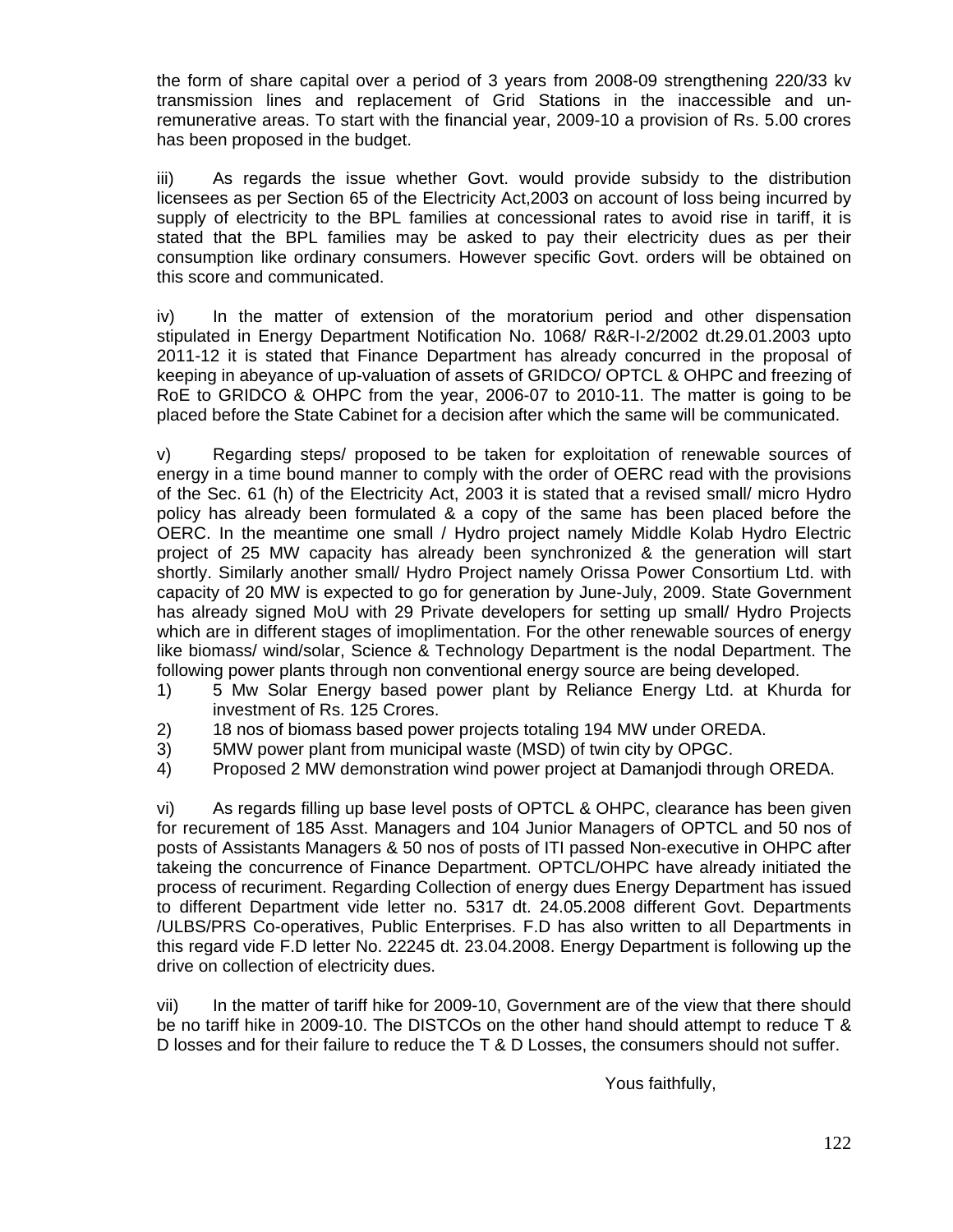**Commissioner-cum-Secretary to Govt.**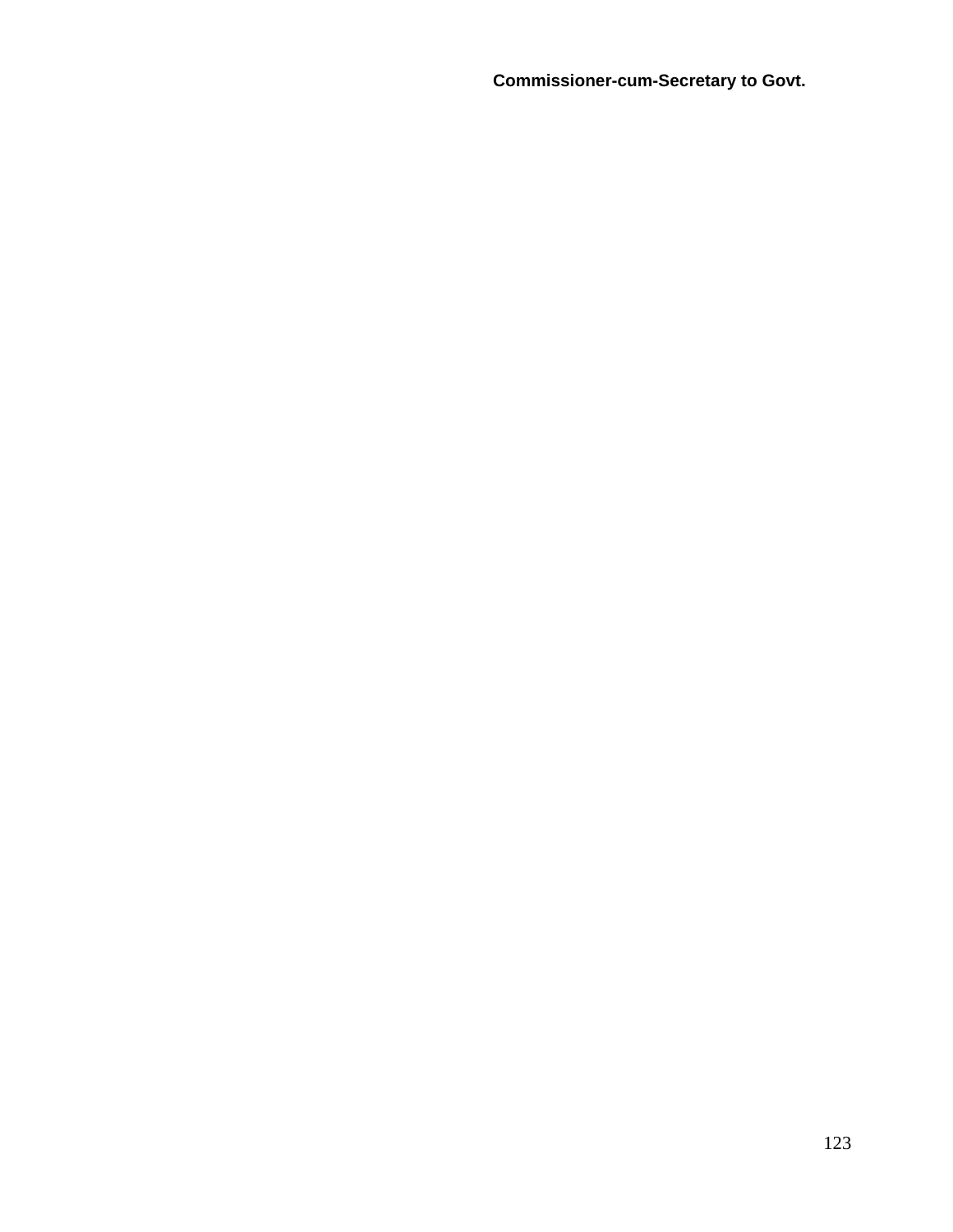#### **GOVERNMENT OF ORISSA DEPARTMENT OF ENERGY**  \*\*\*\*\*\*\*\*\*\*\*\*\*\*\*\*\*\*\*\*\*\*\*\*\*\*\*\*

No. 1793/ En., Dated 18.02.2009 R&R-II-1/2009 (Pt.)

From,

 Sri B B mohanty, OAS (SG) Additional Secretary to Government

To,

 The Secretary, Orissa Electricity Regulatory Commission, Unit-VIII, Bhubaneswar

#### **Sub:- Subsidy/ Subvention by Government of Orissa**

Sir,

With reference to your letter No. JD(F)-175/02/142 dated 15.01.2009 on the subject noted above I am directed to convey the views of the State Government that the Government of Orissa is continuing its subsidy withdrawal policy since initiation of Power Sector reforms in the State. Government does not propose to give grant/subsidy to any of the utilities or to any consumer or to any class of consumer. It is the responsibility of the Distcoms to bring down the Distribution Loss, At & C Loss and improve their collection efficiency to bridge-up their revenue gap for the year 2009-10. Hon'ble Commission may consider those facts while determining the tariff.

Yours Faithfully,

**Additional Secretary to Government**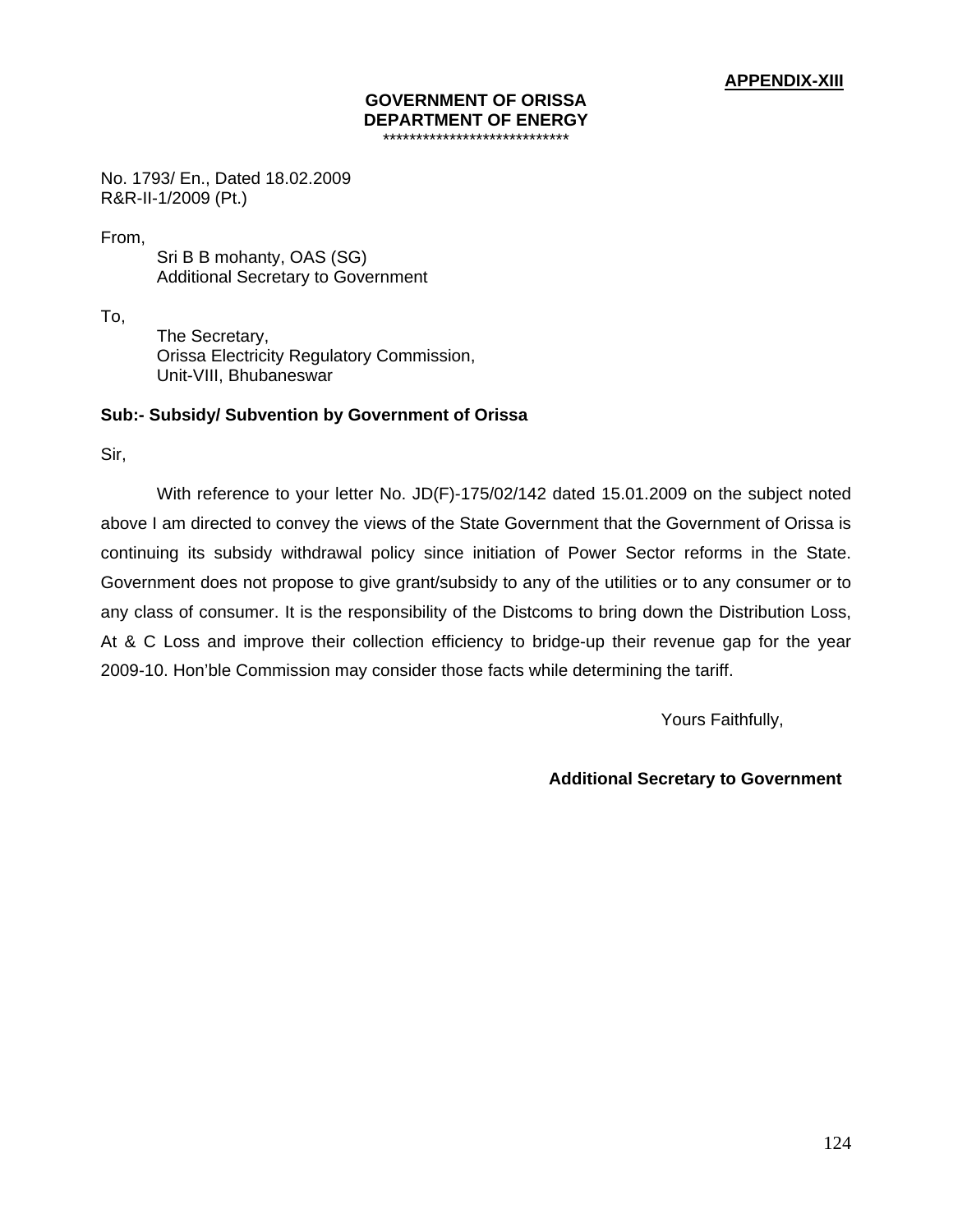#### **GOVERNMENT OF ORISSA DEPARTMENT OF ENERGY**

No. 2329 / En., Bhubaneswar, dated the 28<sup>th</sup> February, 2009 R&R-II-I/09(pt)

### From

|       | Sri B B Mohanty,<br><b>Additional Secretary to Government</b>                                                                  |
|-------|--------------------------------------------------------------------------------------------------------------------------------|
| To    | The Secretary,<br>Orissa Electricity Regulatory Commission,<br>Unit-VIII, Bhubaneswar                                          |
| Sub:- | <b>Subsidy/ Subvention by Government of Orissa</b>                                                                             |
| Ref:- | (i) OERC lietter No. JD(F)-175/02/142 dt. 15.1.2009<br>(ii) This Deptt. Letter No. R&R-II-I/2009(Pt) 179 Dy (P&A) dt. 18.02.09 |

Sir,

 In inviting refrence to the letters cited above I am directed to say that State Government is reconsidering the aspect of providing subsidy to the Power Sector for the year 2009-10. The matter is being placed before the Cabinet for their consideration. The decision of the Government in the matter will be intimated shortly.

 The views of the State Government in this regard communicated vide letter No. 1793 dt. 18.02.2009 may be treated as withdrawn.

 You are, therefore, requested to place the matter before the Commission for their consideration.

Yours Faithfully,

**Additional Secretary to Government**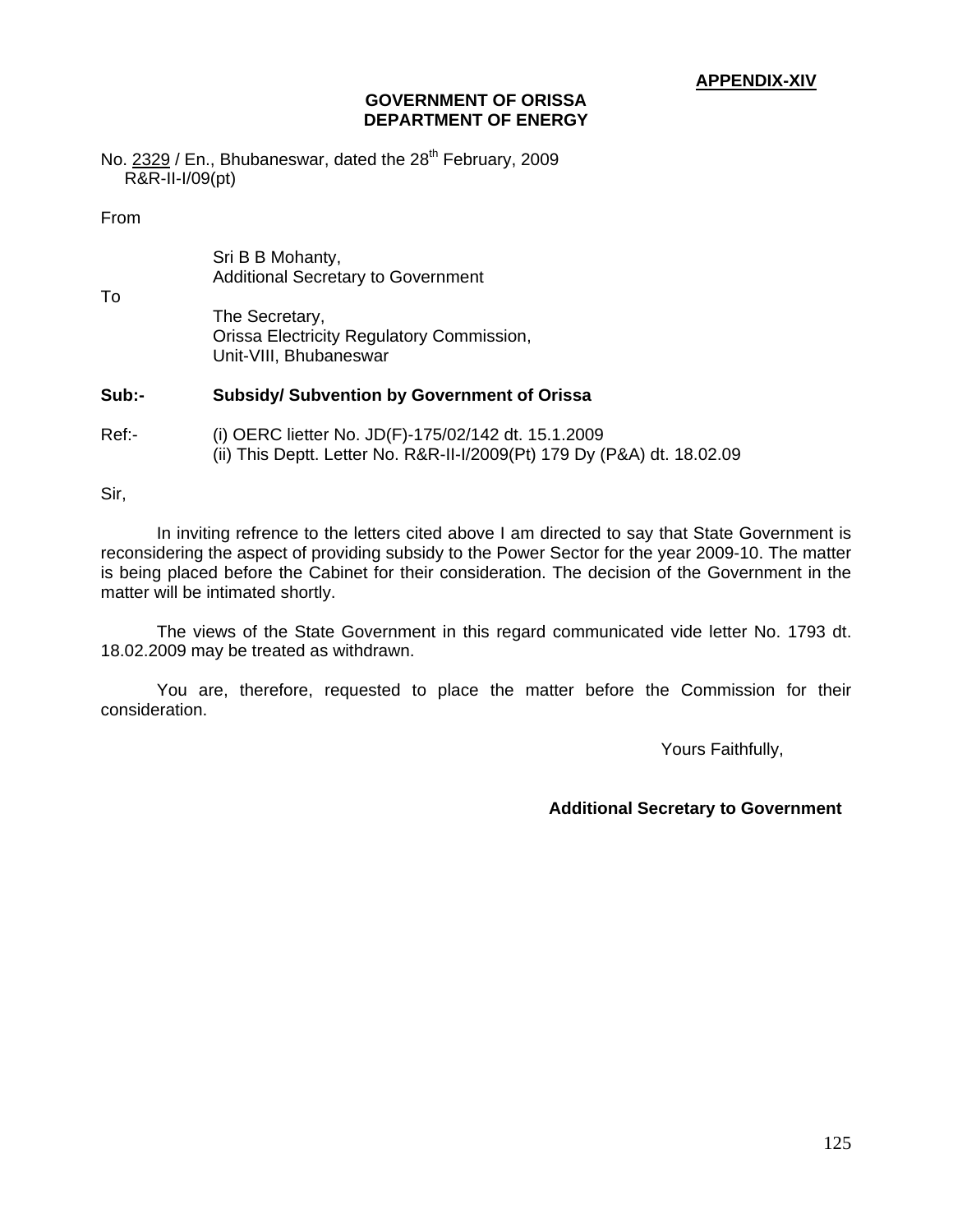#### **Government of Orissa Department of Energy \*\*\*\*\*\*\*\*\*\*\*\*\*\*\*\*\***

R&R-II-1/09(Pt)

No. 3132/En. Same Bhubaneswar, dated, the 16<sup>th</sup> March, 2009

 Shri. P K Jena, IAS Commissioner-cum-Secretary to Govt.

To,

From,

 The Secretary-in-charge, Orissa Electricity Regulatory Commission, Unit-VIII, Bhubaneswar.

#### **Sub:- Subsidy/ Subvention/ Budgetary Support by Govt. of Orissa for reapair & renovation/ Up-gredation of distribution infrastructure in the State during 2009-10**

Sir,

 In continuation of this Department letter No. R&R/2-1/09(Pt.)/2329 dated 28.02.2009 on subject noted above I am directed to say that the Orissa Electricity Reforms Act was promulgated in 1995 with the concurrence of Govt. of India. OSEB was unbundled in April, 1996. Distribution & retail supply licenses were granted to four Distribution Companies in Aril, 1999.

 After the reforms, Government has also not provided any support to the Distcoms. Besides the above, the State also suffered heavily as the grant under APDRP was not admissible for Orissa which was the pioneer state in the process of privatization in power sector at the behest of Govt. of India.

 The Distcoms have not also invested for system improvement, on the other hand over these years, several natural calamities including the super cyclone of 1999 have further destabilized the system. However by incurring loan from PFC by the State and other sources, the Distcoms could be able to some how restore and maintain the system.

 Amidst all these adverse situations the T&D losses have been brought down from 44.01% in 2000-01 238.5% in 07-08 T&D losses can be reduced further by way of system improvement.

 Through it is the primary responsibility of the DISCOMs to improve their efficiency and functioning by way of reduction of AT&C losses and ensuring quality supply of power to the consumer, they are practically not in position to do so. For all these hazards, the system should not collapse. Therefore, State Govt. is to considering the question of extending support to the Distribution Companies during the year, 2009-10 for the following.

- i) Replacement of LT conductors by AB cables in theft prone areas.
- ii) Installation of Pillar Box metering system.
- iii) Upgradation & replacement of transformers to cater to additional load.
- iv) Replacement of old Circuit Breakers with Vacuum Circuit Breakers (VCBs).
- v) Replacement of faulty insulators wherever necessary.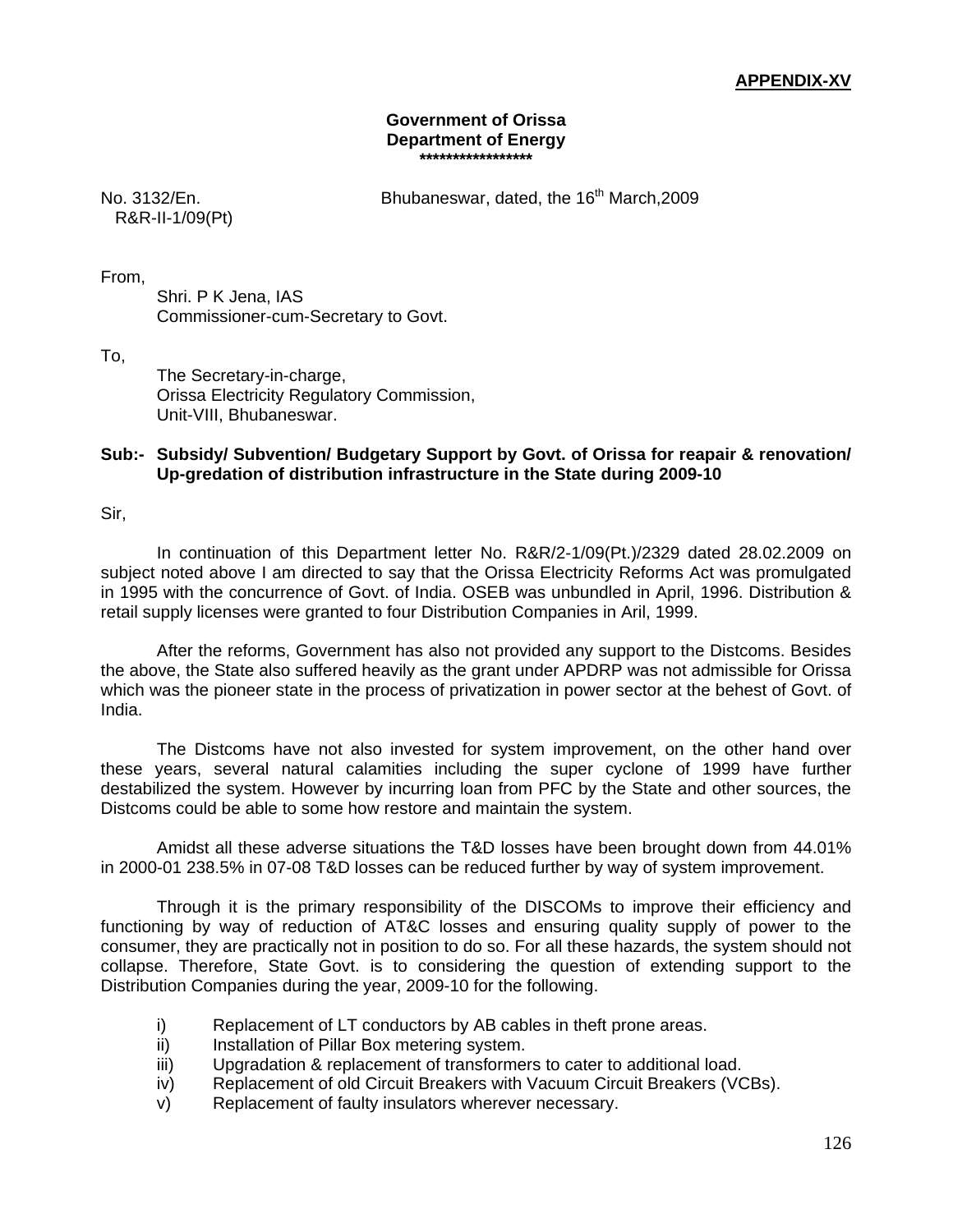- vi) Replacement of existing weak LT / HT poles.
- vii) Installation of new Substation to improve voltage profile wherever needed.
- viii) Re-conductoring in case of old lines with conductors of optimum size.
- ix) Conversion of single phase into 3-phase system.
- x) Earthing of Substations.
- xi) Installation of Lightening Arrestors.
- xii) Complete Distribution Transformer Meteringh for energy audit purpose.
- xiii) Provision of boundary wall / fencing wherever necessary around the S/S to ensure safety of the equipment and human lives and other such things.

The above items of work are only illustrative but not exhaustive.

 2. Before deciding the quantum of such support, the modalities of transfer of funds to the DISCOMS have to be worked out for concurrence by the Finance Deptt. Besides, in the process of release of financial support, the involvement of GRIDCO and mechanism of release need also to be considered.

 3. Keeping the above in view, I would request you to please place the matter before the OERC and communicate the instructions of the Commission on paragraph 2 above to take a view on the matter.

Yours Faithfully,

**Commissioner-cum-Secretary to Govt.**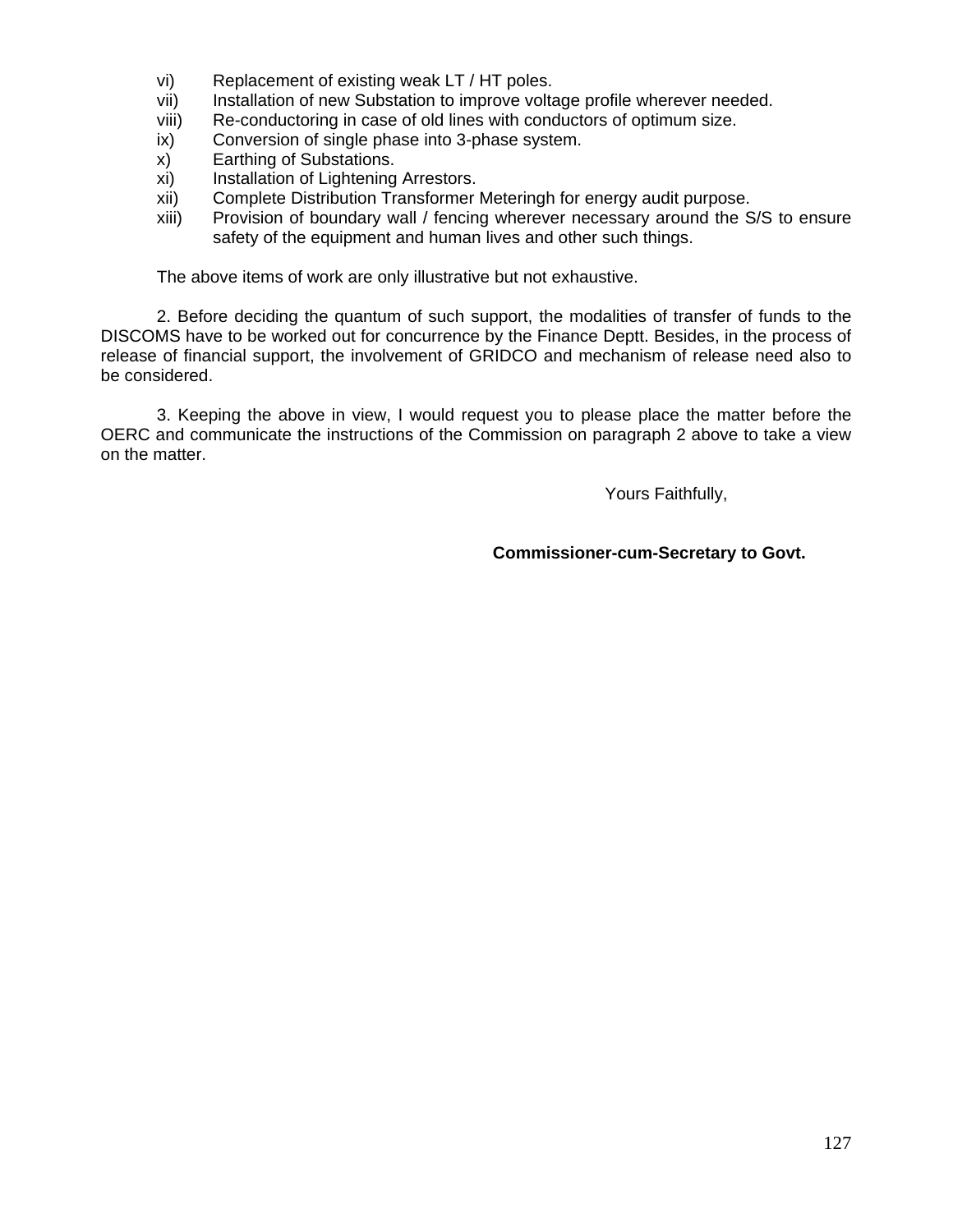# **Orissa Power Sector Reform – In a Nutshell**

#### **PASSING OF THE OER ACT, 1995**

The Orissa Electricity Reform Act, 1995 (Orissa Act 2 of 1996) was enacted for the purpose of restructuring the electricity industry, for rationalization of Generation, Transmission, Distribution and Supply of Electricity, for opening avenues for participation of private sector entrepreneurs and for establishment of a Regulatory Commission for the State independent of the state government. The Electricity Act, 2003 (Act No. 36 of 2003) which came into effect from 10.06.2003 has been modeled on the basis of provisions of OER Act, 1995.

#### **2. OBJECTIVES OF REFORM AND POWER OF OERC ETC.**

| (i) OBJECTIVES OF REFORMS                             | (iv) FUNCTIONS OF OERC (Sec. 86 of Electricity          |
|-------------------------------------------------------|---------------------------------------------------------|
|                                                       | Act, 2003)                                              |
| • Increasing efficiency                               | Issue licenses for transmission and distribution        |
| Bringing accountability                               | Regulate the operations of the licensees                |
| <b>Attract Private Sector Investment</b>              | Fix and regulate tariff                                 |
| Establish an independent and transparent regulatory   | Promote competitiveness<br>٠                            |
| regime                                                | Create environment for private sector participation     |
|                                                       | Ensure fair deal to customers<br>$\bullet$              |
| (ii) ROLE OF OERC                                     | Aid and advise government on all aspects of electricity |
| • Take measures conducive to an efficient electricity | industry                                                |
| industry in the State                                 | (v) ADVANTAGE TO THE STATE                              |
| • Safeguard the interests of the consumers            | <b>Increased Private Sector Investment</b>              |
| • Prevent monopolistic behaviour by operators         | Availability of adequate and reliable power             |
| Establish independent and objective decision          | Freeing of significant resources for social sector      |
| making process                                        | investments                                             |
| (iii) POWERS OF OERC                                  | (vi) THE POWER SECTOR ADVANTAGE                         |
| • Issue/revoke licenses/to approve/modify/ reject     | Commercial viability                                    |
| tariff change proposal                                | <b>Efficient</b> operation                              |
| Set technical standards and standards for consumer    | Professional Skill                                      |
| protection                                            |                                                         |
| • Arbitrate between operators                         | (vii) THE CUSTOMER ADVANTAGE                            |
| • Issue enforceable orders                            | Reliable, efficient and safe power supply               |
| Review its decision wherever necessary                | Lowest possible rates                                   |
|                                                       | Awareness and implementation of rights                  |
|                                                       |                                                         |

#### **3. ESTABLISHMENT OF OERC**

An important component of power sector reform is establishment of an independent autonomous Regulator, the Orissa Electricity Regulatory Commission for achievement of objectives enshrined in the OER Act, 1995. It became functional on 01.8.96 with the joining of its three members.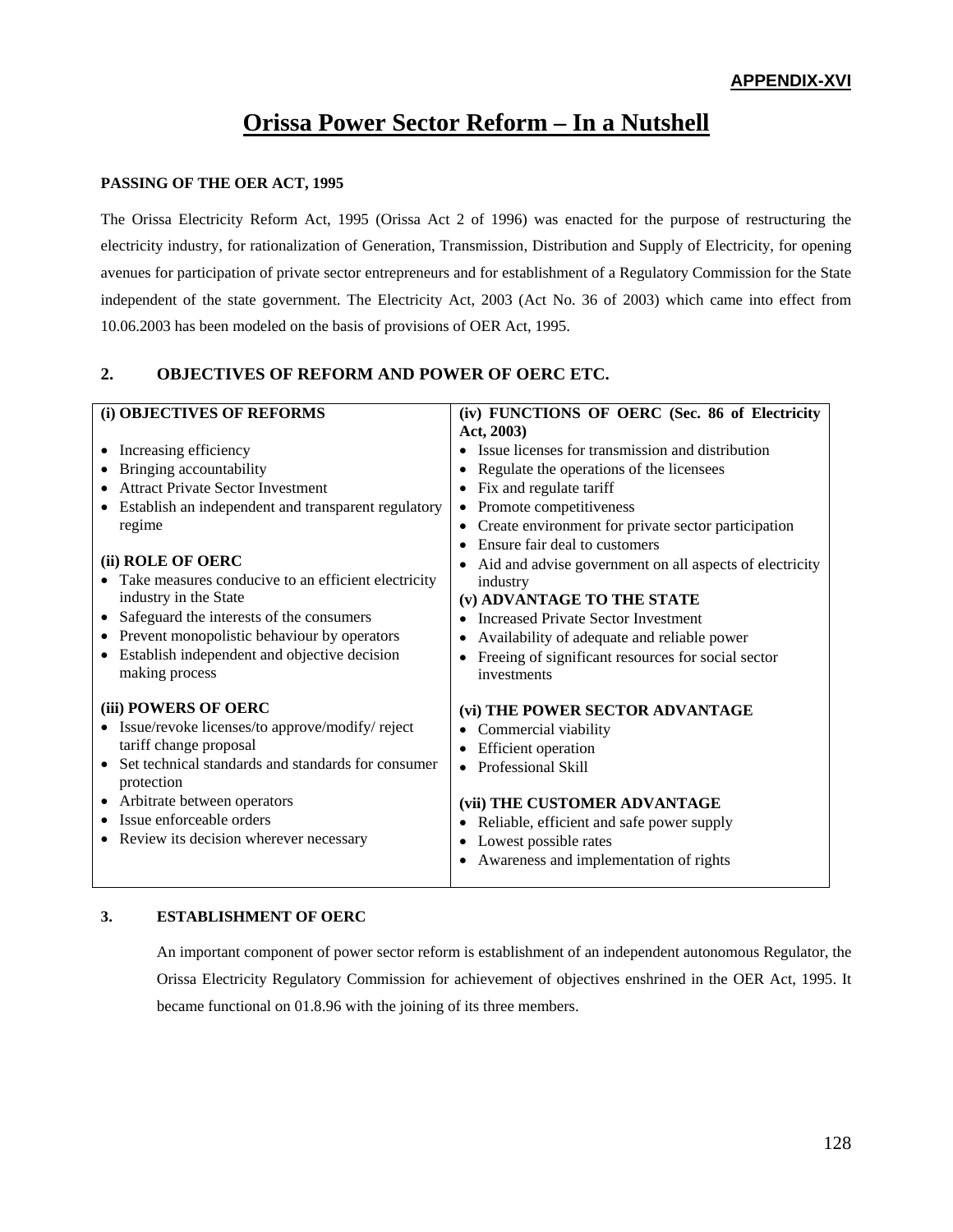| <b>COMMISSIONERS</b>                    | DoJ      | DoR      |
|-----------------------------------------|----------|----------|
| <b>PAST</b>                             |          |          |
| Somnath Som (Chairman)                  | 01.08.96 | 06.02.97 |
| Sarat Chandra Mahalik (Chairman)        | 16.06.97 | 22.03.00 |
| Dhirendra Kumar Roy (Member / Chairman) | 01.08.96 | 31.07.01 |
| Dhruba Charan Sahoo (Chairperson)       |          |          |
| Ashok Ranjan Mohanty (Commissioner)     | 01.11.01 | 31.10.06 |
| Hari Shankar Sahu (Commissioner)        | 01.07.96 | 30.06.99 |
| Bijoy Chandra Jena (Commissioner)       | 06.05.00 | 04.07.03 |
| Shital Kumar Jena (Commissioner)        | 20.08.01 | 20.08.06 |
|                                         | 03.12.03 | 02.12.08 |
| <b>PRESENT</b>                          |          |          |
| Bijoy Kumar Das (Chairperson)           |          |          |
| Krushna Chandra Badu (Commissioner)     | 20.11.06 |          |
| Bijoy Kumar Misra (Commissioner)        | 04.04.07 |          |
|                                         | 06.04.09 |          |
|                                         |          |          |



#### **4. FUNCTION OF STATE COMMISSION – Statutory Provisions**

Section 86 of Electricity Act, 2003 deals with the function of the State Commission which is extracted below for ready reference.

- *1. The State Commission shall discharge the following functions, namely:* 
	- *a. determine the tariff for generation, supply, transmission and wheeling of electricity, wholesale, bulk or retail, as the case may be, within the State:*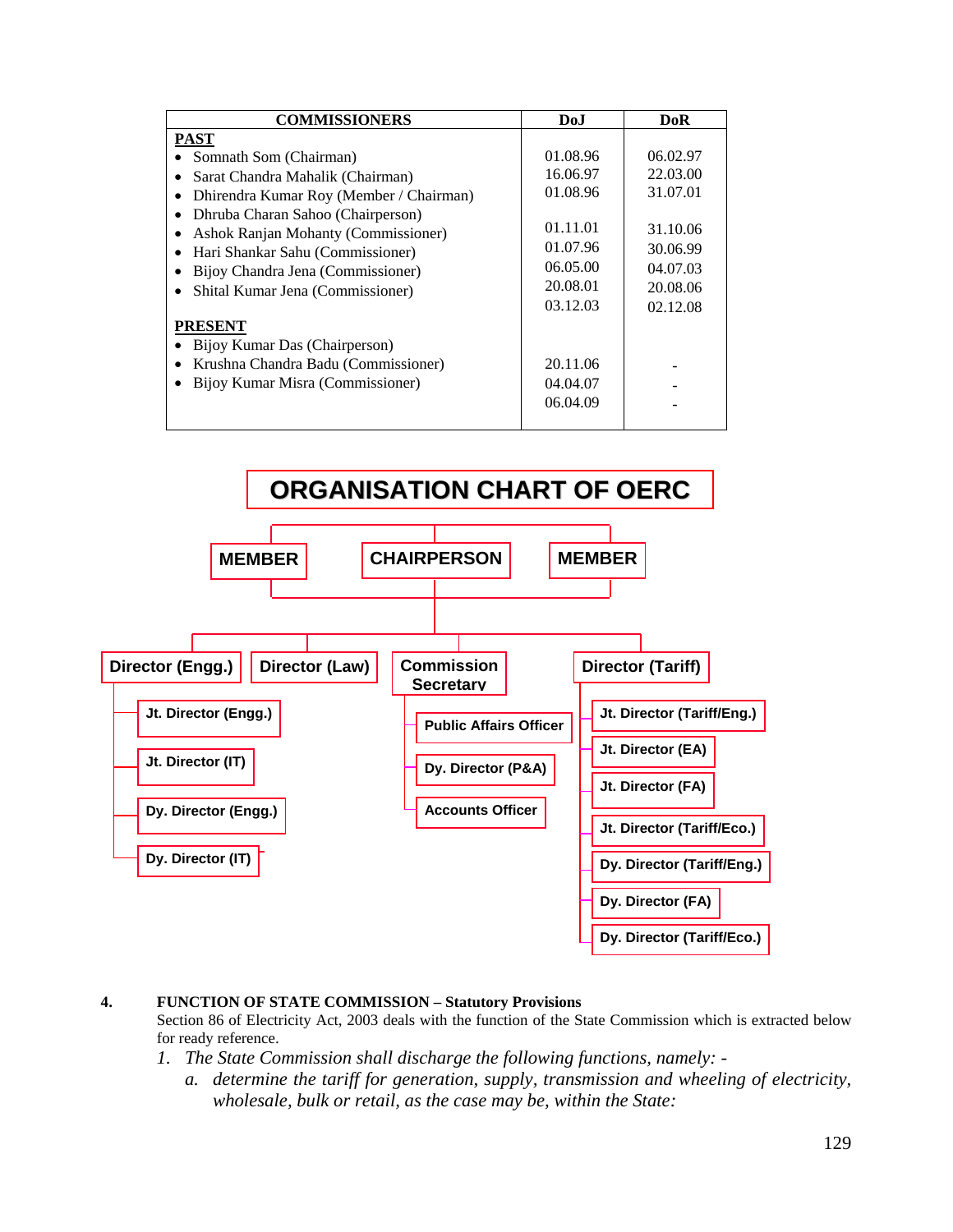*Provided that where open access has been permitted to a category of consumers under section 42, the State Commission shall determine only the wheeling charges and surcharge thereon, if any, for the said category of consumers;* 

- *b. regulate electricity purchase and procurement process of distribution licensees including the price at which electricity shall be procured from the generating companies or licensees or from other sources through agreements for purchase of power for distribution and supply within the State;*
- *c. facilitate intra-state transmission and wheeling of electricity;*
- *d. issue licences to persons seeking to act as transmission licensees, distribution licensees and electricity traders with respect to their operations within the State;*
- *e. promote congenration and generation of electricity from renewable sources of energy by providing suitable measures for connectivity with the grid and sale of electricity to any person, and also specify, for purchase of electricity from such sources, a percentage of the total consumption of electricity in the area of a distribution licence;*
- *f. adjudicate upon the disputes between the licensees, and generating companies and to refer any dispute for arbitration;*
- *g. levy fee for the purposes of this Act;*
- *h. specify State Grid Code consistent with the Grid Code specified under clause (h) of sub-section (1) of section 79;*
- *i. specify or enforce standards with respect to quality, continuity and reliability of service by licensees;*
- *j. fix the trading margin in the intra-State trading of electricity, if considered, necessary; and*
- *k. discharge such other functions as may be assigned to it under this Act.*
- *2. The State Commission shall advise the State Government on all or any of the following matters, namely :-* 
	- *(i) promotion of competition, efficiency and economy in activities of the electricity industry;*
	- *(ii) promotion of investment in electricity industry;*
	- *(iii)reorganization and restructuring of electricity industry in the State;*
	- *(iv)matters concerning generation, transmission , distribution and trading of electricity or any other matter referred to the State Commission by that Government.*
- *3. The State Commission shall ensure transparency while exercising its powers and discharging its functions.*
- *4. In discharge of its functions the State Commission shall be guided by the National Electricity Policy, National Electricity Plan and tariff policy published under Sec. 3.*

#### **5. REORGANISATION OF THE ELECTRICITY INDUSTRY**

The property, interest in property, rights and liabilities belonged to OSEB (Orissa State Electricity Board) were vested in the State Government as on 1.4.96. All loans, subventions and obligation of the Board towards the State stood extinguished. The State Government classified the assets, liabilities and proceedings acquired by the State as well as the assets, liabilities and proceedings relating to the undertakings owned by the State Government to (a) Generation Undertaking (b) Transmission Undertaking and those not classified within (a) & (b) to residual assets. The State Government was empowered to vest the Undertakings in GRIDCO & OHPC which the State did but only after upvaluation of assets on the same day and restructured the Balance Sheet of GRIDCO and OHPC.

#### **6. FORMATION OF GRIDCO**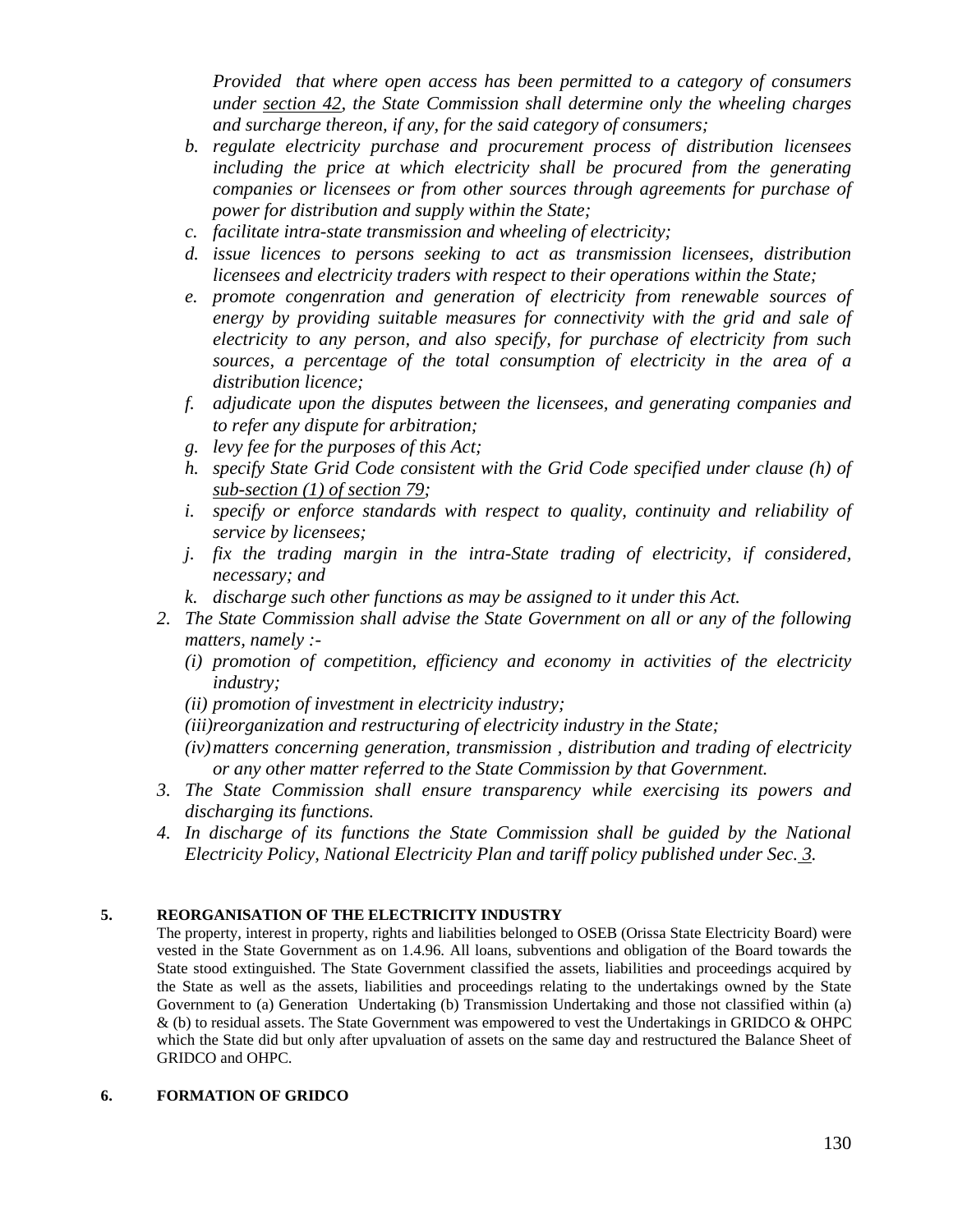The Grid Corporation of Orissa Limited (GRIDCO) was incorporated under Companies Act, 1956 on 20.4.95. All Transmission and Distribution Undertakings were transferred to GRIDCO on 01.4.96 with upvalued cost with a restructured Balance Sheet. It was to engage in the business of procurement, transmission & bulk supply of electric energy apart from planning, co-ordination & load forecast.

#### **7. CREATION OF OHPC**

The Orissa Hydro Power Corporation Limited (OHPC) was incorporated under the Companies Act, 1956 on 21.4.95. All the generating assets of Government as well as OSEB have been transferred to OHPC on 01.4.96. This Corporation takes care of all the operating and ongoing Hydro Power Stations. 49% of the share of the Orissa Power Generation Corporation (OPGC) were disinvested to the US based AES company in January, 1999 and Govt. of Orissa got Rs.603.20 Crs in return.

#### **8. PRIVATISATION OF DISTRIBUTION**

As a sequel to the passing of the Act, the distribution of power was privatized in Orissa and the management of the four subsidiary companies in charge of distribution in the Central Northern, Southern and Western zones of Orissa, namely CESCO, NESCO, SOUTHCO and WESCO was entrusted to a private company which took over 51% of the shares.

#### **9. CESCO BECOMES CESU**

After abandonment of AES, Commission revoked the license of CESCO under Section 19 of Electricity Act, 2003 w.e.f. 01.04.2005. An administrator was appointed under Section 20(1)(d) of Electricity Act, 2003 for the utility. As the sale of the utility did not materialize the Commission decided to entrust the management of the affairs of the utility to a Board under a scheme made on the basis of Section 22 of Electricity Act, 2003 which came into effect from  $8<sup>th</sup>$  September, 2006. By virtue of this scheme the utility has been renamed as the Central Electricity Supply Utility (CESU) of Orissa

#### **10. OPTCL & SLDC FUNCTION SEPARATED**

GRIDCO became a deemed trading licensee from 10.6.05. The Orissa Power Transmission Corporation Ltd. (OPTCL) took over intra-state transmission & functions of the State Load Despatch Centre (SLDC) on the same date. OERC has taken initiative for ring fencing of SLDC function as per the mandate of Electricity Act, 2003. For the first time the Commission has issued separate Annual Revenue Requirement and Tariff Order for SLDC starting from the years FY 2009-10.

#### **11. INSTALLED CAPACITY OF ORISSA IS 3952 MW AS ON 31.03.2009 (INCLUDING CENTRAL SECTOR SHARE OF 1010 MW)**

| <b>Thermal Power Stations</b> |               | <b>Hydel Generating Stations</b> |                             |  |
|-------------------------------|---------------|----------------------------------|-----------------------------|--|
| Talcher Thermal (NTPC)        | 460 MW        | Hirakud                          | 347.50 MW $(2x49.5 + 2x32)$ |  |
| Ib Thermal (OPGC)             | 420 MW        |                                  | $+3x37.5 + 3x24$            |  |
|                               |               | <b>Balimela</b>                  | 510 MW $(6x60 + 2x75)$      |  |
| <b>Total</b>                  | <b>880 MW</b> | Rengali                          | 250 MW (50 MW x 5)          |  |
|                               |               | <b>Upper Kolab</b>               | 320 MW (80 MW x 4)          |  |
|                               |               | Upper Indravati                  | 600 MW (150 MW x 4)         |  |
|                               |               | Machhkund                        | 34.5 MW (Orissa share)      |  |
|                               |               | <b>Total</b>                     | <b>2062 MW</b>              |  |

#### **Share of Orissa from Central Sector Power Stations**

| <b>Power Station</b>  | <b>Installed Capacity</b><br>(MW) | Orissa Share in % | Orissa Share in<br><b>MW</b> at 100%<br>availability |
|-----------------------|-----------------------------------|-------------------|------------------------------------------------------|
| <b>FARAKKA</b>        | 1600                              | 13.63             | 218                                                  |
| <b>KAHALGAON (I)</b>  | 840                               | 15.24             | 128                                                  |
| KAHALGAON (II)        | 1000                              | 0.60              | 6                                                    |
| <b>TSTPS Stage-I</b>  | 1000                              | 31.80             | 318                                                  |
| <b>TSTPS Stage-II</b> | 2000                              | 10.00             | 200                                                  |
| CHUKKA (Hydro)        | 270                               | 15.19             | 41                                                   |
| TALA (Hydro)          | 1020                              | 4.25              | 43                                                   |
| TEESTA (Hydro)        | 510                               | 20.59             | 105                                                  |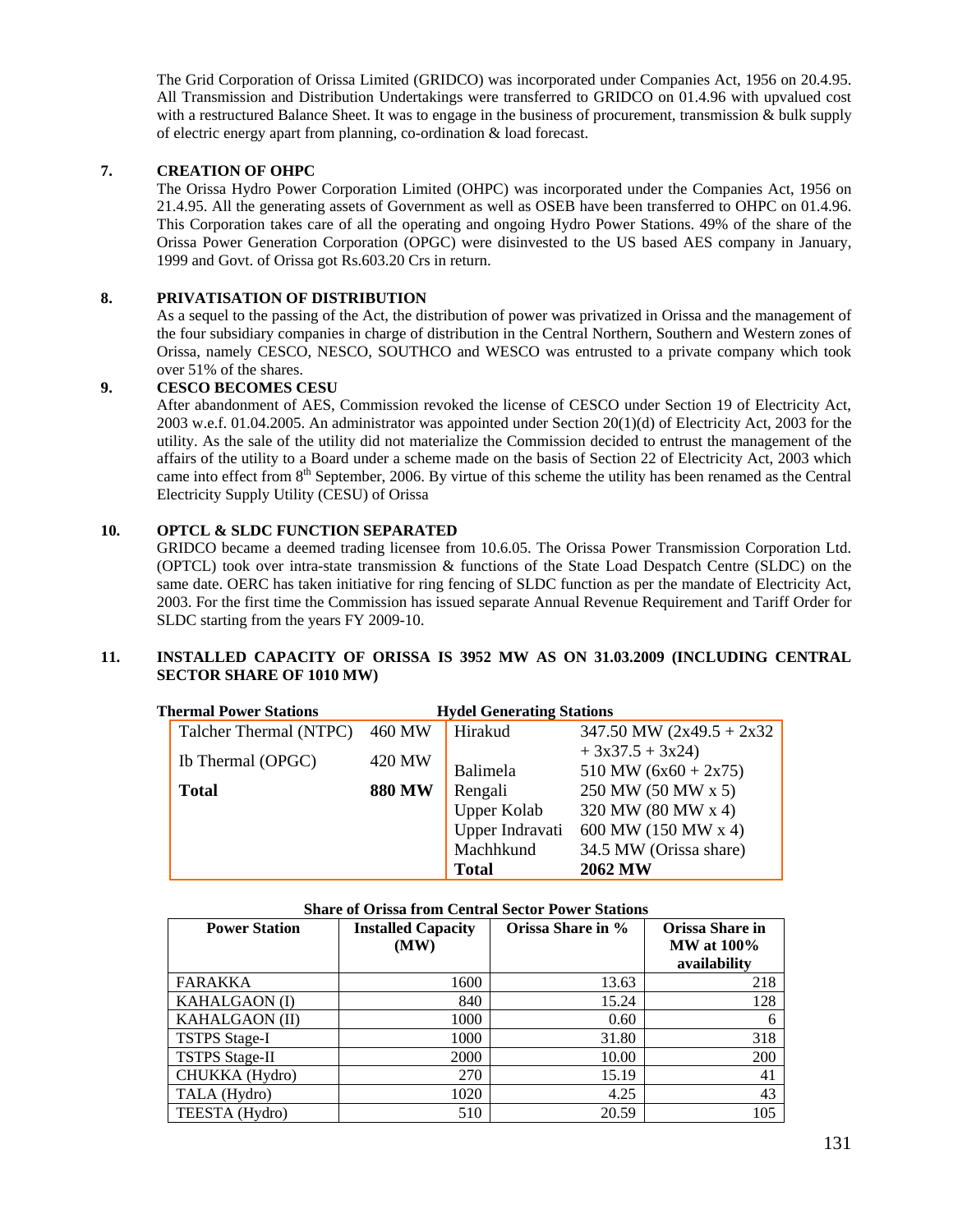#### **TOTAL** 1059 **Total Installed Capacity : 4001 MW (880 MW own thermal + 2062 MW own hydro + 1059 MW from Central Sector Power stations)**

#### **12. INSTALLED CAPACITY OF CAPTIVE POWER PLANTS IN ORISSA AS ON 31.03.2009- 2128.96 MW**

| <b>Principal CPPs</b> | <b>Installed</b>       | <b>Principal CPPs</b>    | <b>Installed Capacity</b> |
|-----------------------|------------------------|--------------------------|---------------------------|
|                       | Capacity (MW)          |                          | (MW)                      |
| Nalco, Angul          | $8x120 = 960.00$       | NINL, Duburi             | $2 \times 19.50 = 38.50$  |
| Nalco, Damanjodi      | $3x18.50 = 55.50$      | Nav Bharat               | $1 \times 30 = 30.00$     |
| Rourkela Steel Plant  | 248.00                 | Bhusan Steel, Jharsuguda | $1x40 + 1x60 = 100.00$    |
| <b>ICCL</b>           | $2 \times 54 = 108.00$ | Bhusan Steel & Strips,   | $1x33 + 1x77 = 100.00$    |
| <b>HPCL</b> (INDAL)   | $2x100+1x67.50=$       | Meramundali              |                           |
|                       | 267.50                 | IFFCO, Paradip           | $2 \times 55 = 110.00$    |
| <b>FACOR</b>          | $2x10.50 = 21.00$      | <b>Arati Steels</b>      | $1 \times 50 = 50.00$     |
| Ispat Alloys          | 40.46                  | <b>Total</b>             | 2128.96                   |

**(Please See Para 23 for CGP Pricing)** 

## **13. CONSUMER PROFILE**

| <b>DISTCOS</b>  |                  |                  |                  | As on 31st   As on 31st   As on 31st   As on 31st   As on 31st   As on 31st   As on 31st   As on 31st   As on 31st   As on 31st   As on 31st |                  |                  |                  |                  |                  |                  |
|-----------------|------------------|------------------|------------------|----------------------------------------------------------------------------------------------------------------------------------------------|------------------|------------------|------------------|------------------|------------------|------------------|
|                 | <b>Mar. 1999</b> | <b>Mar. 2000</b> | <b>Mar. 2001</b> | <b>Mar. 2002</b>                                                                                                                             | <b>Mar. 2003</b> | <b>Mar. 2004</b> | <b>Mar. 2005</b> | <b>Mar. 2006</b> | <b>Mar. 2007</b> | <b>Mar. 2008</b> |
| <b>ICESU</b>    | 554.610          | 627,196          | 656,918          | 692,380                                                                                                                                      | 763.216          | 823,880          | 875,792          | 901,764          | 947,969          | 1,014,053        |
| <b>INESCO</b>   | 251.703          | 292.344          | 311,804          | 374,066                                                                                                                                      | 404,352          | 435,410          | 466,537          | 494.204          | 515,889          | 546.210          |
| <b>WESCO</b>    | 295.415          | 322,807          | 343,952          | 379,268                                                                                                                                      | 407.976          | 434.546          | 438,972          | 452.523          | 465.947          | 499,291          |
| <b>SOUTHCO</b>  | 322.912          | 358,201          | 381.970          | 411,596                                                                                                                                      | 426,960          | 435.557          | 461,958          | 474.075          | 497.049          | 529,610          |
| <b>TOTAL</b>    | 1,424,640        | 1,600,548        | 694,644,         | 1,857,310                                                                                                                                    | 2,002,504        | 2,129,393        | 2,243,259        | 2,322,566        | 2,426,854        | 2,589,164        |
| <b>M</b> Growth |                  | 12%              | 6%               | 10%                                                                                                                                          | 8%               | 6%               | 5%               | 4%               | 4%               | 7%               |

|                              | 1999-2000                               | 2007-08                                 | 2008-09                                  | 2009-10                                  |
|------------------------------|-----------------------------------------|-----------------------------------------|------------------------------------------|------------------------------------------|
| Total no. of consumers       | 14,24,640<br>(1 <sup>st</sup> April'99) | 24,40,289<br>(1 <sup>st</sup> April'07) | (Appr.)<br>25,89,164<br>$(1st$ April 08) | (Appr.)<br>3,468,570<br>$(1st$ April 09) |
| <b>Distribution Loss</b>     | 44.2%                                   | 37.5%                                   | 27.0%                                    | 24.45%                                   |
| <b>Collection Efficiency</b> | 77.3%                                   | 94.6%                                   | 95.45%                                   | 98%                                      |
| AT&C Loss                    | 56.9%                                   | 40.9%                                   | 30.36%                                   | 26.0%                                    |

**No. of distribution transformers as on 31.3.08 Average / Peak demand during July, 2008 62,423 1946 / 2601 MW** 

| LENGTH OF TRANSMISSION LINES | LENGTH IN CKT-KM |
|------------------------------|------------------|
| 440 kV                       | 460.5            |
| $\sim$ 220 kV                | 4482.4           |
| 132 kV                       | 4613.1           |

| LENGTH OF DISTRIBUTION LINES LENGTH IN KM (As on 31.3.08) |        |
|-----------------------------------------------------------|--------|
| $\sqrt{33}$ kV                                            | 11.688 |
| $11 \text{ kV}$                                           | 64.031 |
| LT LINE                                                   | 63.098 |

#### **14. CONSUMER PERSPECTIVE**

- Issue of regulations, codes, licenses, and practice directions
- No tariff rise after 01.02.2001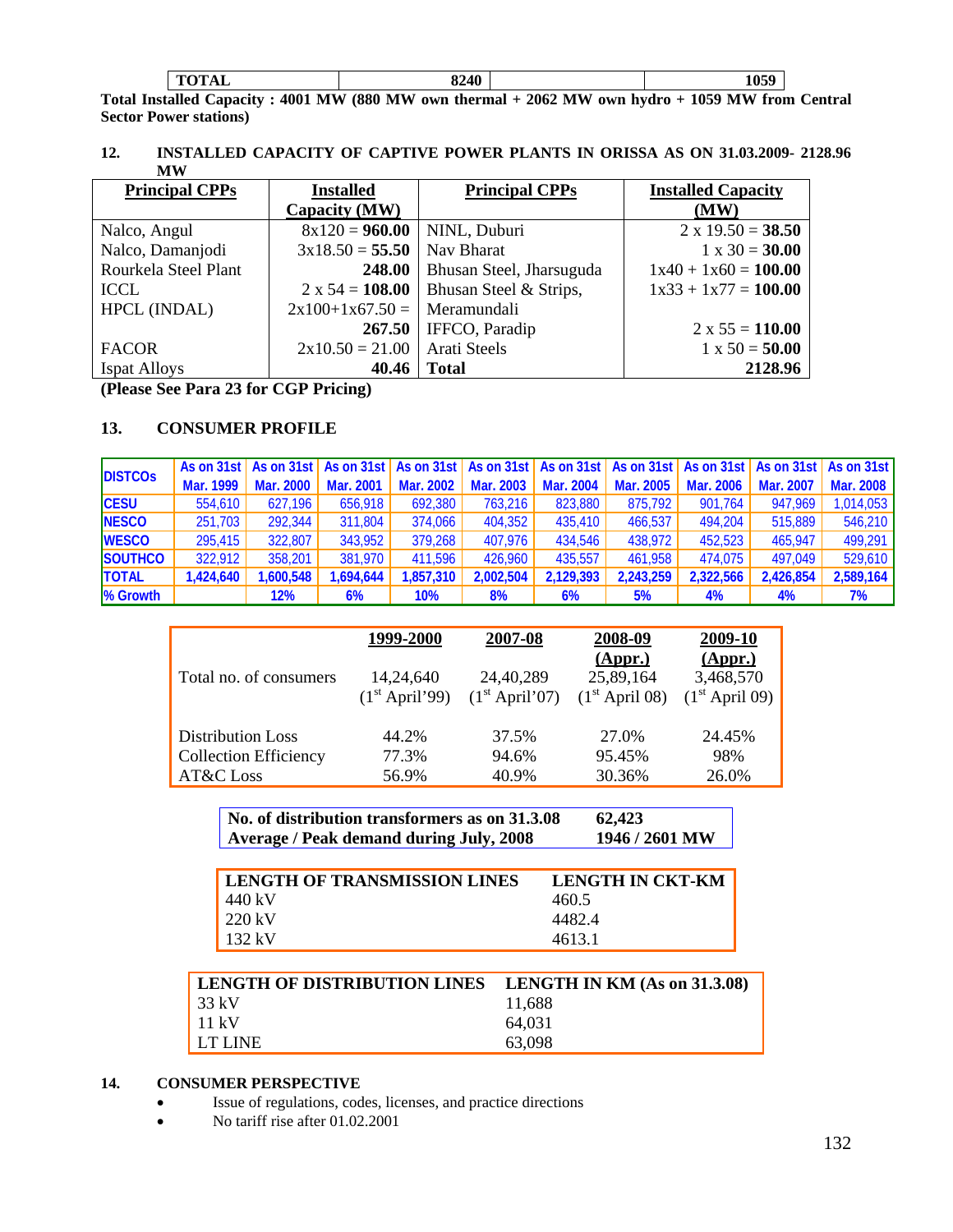• Electricity tariff in Orissa with effect from 01.4.09

| Category                  | <b>Units/Month</b> | <b>Energy Charge</b><br>(P/U)* |
|---------------------------|--------------------|--------------------------------|
| <b>Domestic</b>           | First 100          | <b>140</b>                     |
|                           | <b>Next 100</b>    | <b>230</b>                     |
|                           | <b>Rest Units</b>  | <b>310</b>                     |
| <b>Irrigation</b> (LT)    |                    | <b>110</b>                     |
| HT/EHT (Upto 50% LF)      |                    | 300/290                        |
| HT/EHT $(>50\%=<60\%$ LF) |                    | 225/202                        |
| $HT/EHT$ (>60% LF)        |                    | 220/202                        |

\*This energy charge is exclusive of MMFC and Demand Charges and other applicable charges

- Introduction of Time of Day (ToD) tariff for all three phase consumers
- Rationalisation of Tariff towards cost base and voltage base
- Reduction of cross subsidy
- Quantification of T&D loss and benchmarks in tariff for restricting loss
- Introduction of guaranteed overall and individual Standards of Performance
- Vigorous monitoring of licensees performance
- Creation of 12 Grievance Redressal fora and 2 Ombudsmen to dispose of consumer complaints
- Development of Regulatory Information Management System
- First website in Indian power sector created in 1998 (www.orierc.org)
- Consumer education
	- o Direct consumer interface programs by OERC
	- o Print and audio visual campaign
	- o Publication of frequently asked questions
	- o Translation of regulations into local language
	- o Networking of consumer groups empanelled with OERC
- Introduction of spot billing and meter cards
- Introduction of Voluntary Disclosure Scheme for unauthorized consumers
- Extensive training for DISCOMs staff by OERC on regulations/Electricity Act, 2003.
- Introduction of Intra-State Open Access
- Intra-state ABT is being introduced

#### **15. THE POWER SECTOR BENEFITS ATTRIBUTABLE TO REFORM**

- Completion of Upper Indravati Project 19.4.01. OHPC invested Rs.377 crores on its own and by borrowing. Its installed capacity is 600 MW. The hydro generation has increased from 4527 MU in 1999-2000 to 7884 MU 2007-08.
- Revenue from sale of TTPS Rs.356 crore. TTPS after being taken over by NTPC in 1995 is now operating at a PLF of 90% where as from its inceptions it never operated beyond 30% PLF. Its installed capacity is 460 MW.
- Revenue from disinvestment of OPGC Rs.603 crore. Its installed capacity is 420 MW. It was operating at PLF of 55.14% in 1996-97 which has increased to 90.18% in 2006-07, 82.60% in 2007- 08 and 88.77% (estimated) in 2008-09.
- Dividend from OPGC Rs.75 crore (approx.)/annum and by 31.03.2009 it has paid Rs.611.24 crores to Govt. of Orissa in the form of dividend.
- Revenue from disinvestment of Discoms Rs.159 crore.
- Massive T&D system upgradation.
- Increased collection in Electricity Duty from Rs.121.35 crores in 1995-96 to Rs.327.46 crores in 2007-08 and Rs.359.38 crores (provisional) in 2008-09.
- No subsidy by the Govt. of Orissa since 01.4.96. (From Rs.14 cr in 1990-91 subsidy rose to Rs.257.62 crs in 1995-96).
- All the Discoms are paying 100% current power purchase cost to GRIDCO
- The collection efficiency has increased from 70.5% in FY 2001-02 to 95% in FY 2008-09
- Overall distribution loss of Orissa has been reduced from 44.01% in FY 2000-01 to 37.48% in FY 2007-08 whereas AT&C loss has reduced from 55.92% in 2000-01 to 41.89% in the same period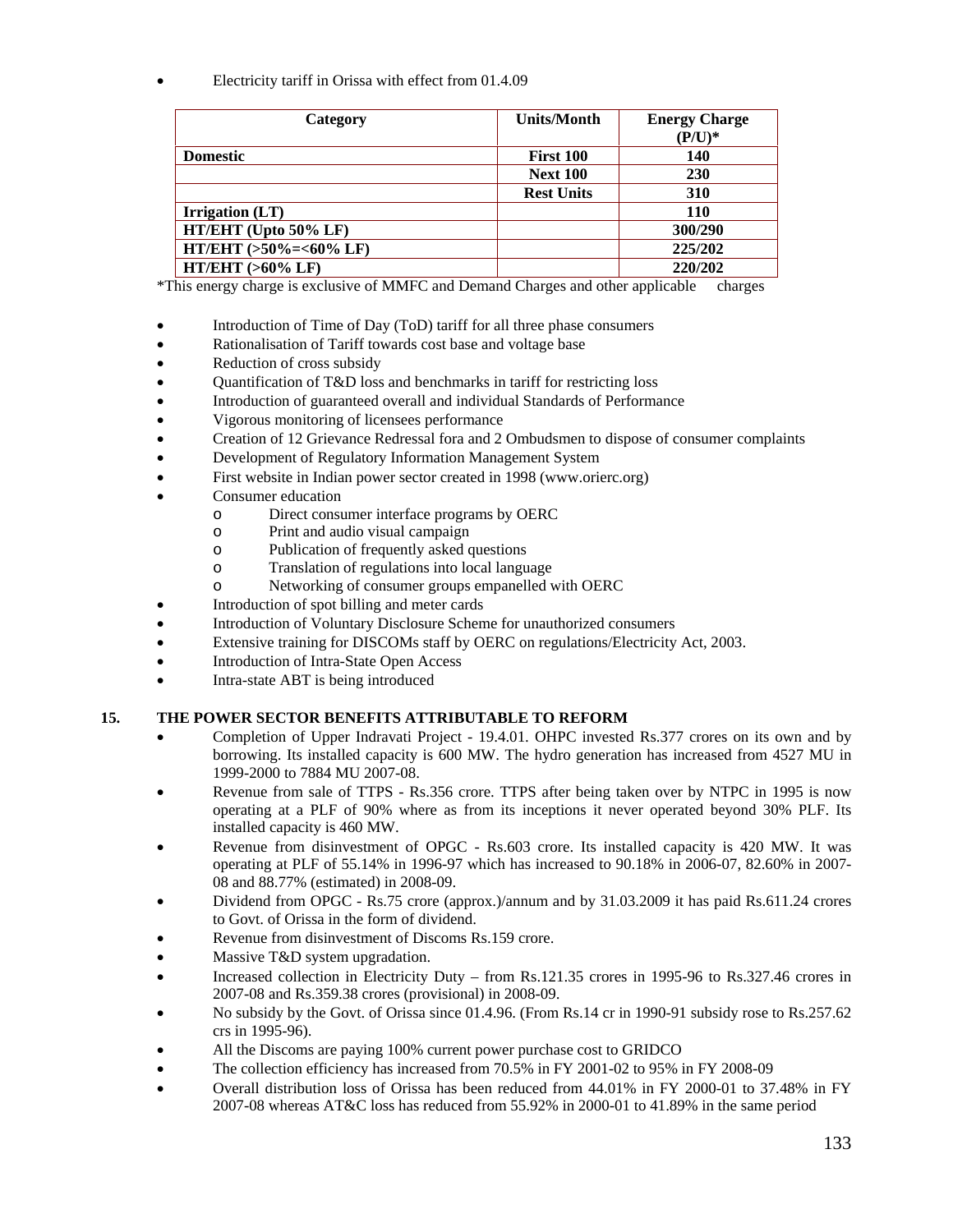- Distribution loss at LT level has remained more or less constant over the years from 57.6% in FY 2001-02 to 58.2% in FY 2007-08.
- It may be mentioned here that there was frequent tariff revision during pre-reform period. There was also overall tariff rise of 17% during 1996-97, 10.33% in 1997-98, 9.3% in 1998-99, 4.5% in 1999- 2000 and 10.23% in 2000-01. After 2000-01 the retail tariff has remained more or less constant with minor changes here and there. **If we consider the price rise it would be seen that the effective real rise in tariff has been of the order of (-) 26.24%. This means the tariff rise as approved by the Commission is much less as compared to the rise in general prices which is evident from the table and graph given in the next paragraph.**

#### **16. TARIFF RISE VIS-A-VIS INFLATION (WHOLE SALE PRICE INDEX)**

| Year    | <b>Increase in Average Tariff</b> | <b>Increase in WPI</b> |
|---------|-----------------------------------|------------------------|
| 1995-96 | 17.00%                            | 19.30%                 |
| 1996-97 | 17.00%                            | 6.45%                  |
| 1997-98 | 10.33%                            | 4.80%                  |
| 1998-99 | 9.30%                             | 6.84%                  |
| 1999-00 | 4.50%                             | 3.02%                  |
| 2000-01 | 10.23%                            | 6.55%                  |
| 2001-02 | 10.23%                            | 3.33%                  |
| 2002-03 | 0.00%                             | 3.41%                  |
| 2003-04 | 0.00%                             | 5.46%                  |
| 2004-05 | 0.00%                             | 6.48%                  |
| 2005-06 | $-0.37%$                          | 4.43%                  |
| 2006-07 | 0.00%                             | 5.37%                  |
| 2007-08 | 0.12%                             | 4.71%                  |
| 2008-09 | $-0.64%$                          | 6% (Provisional)       |
| 2009-10 | 0.00%                             | 4.00% (Assumed)        |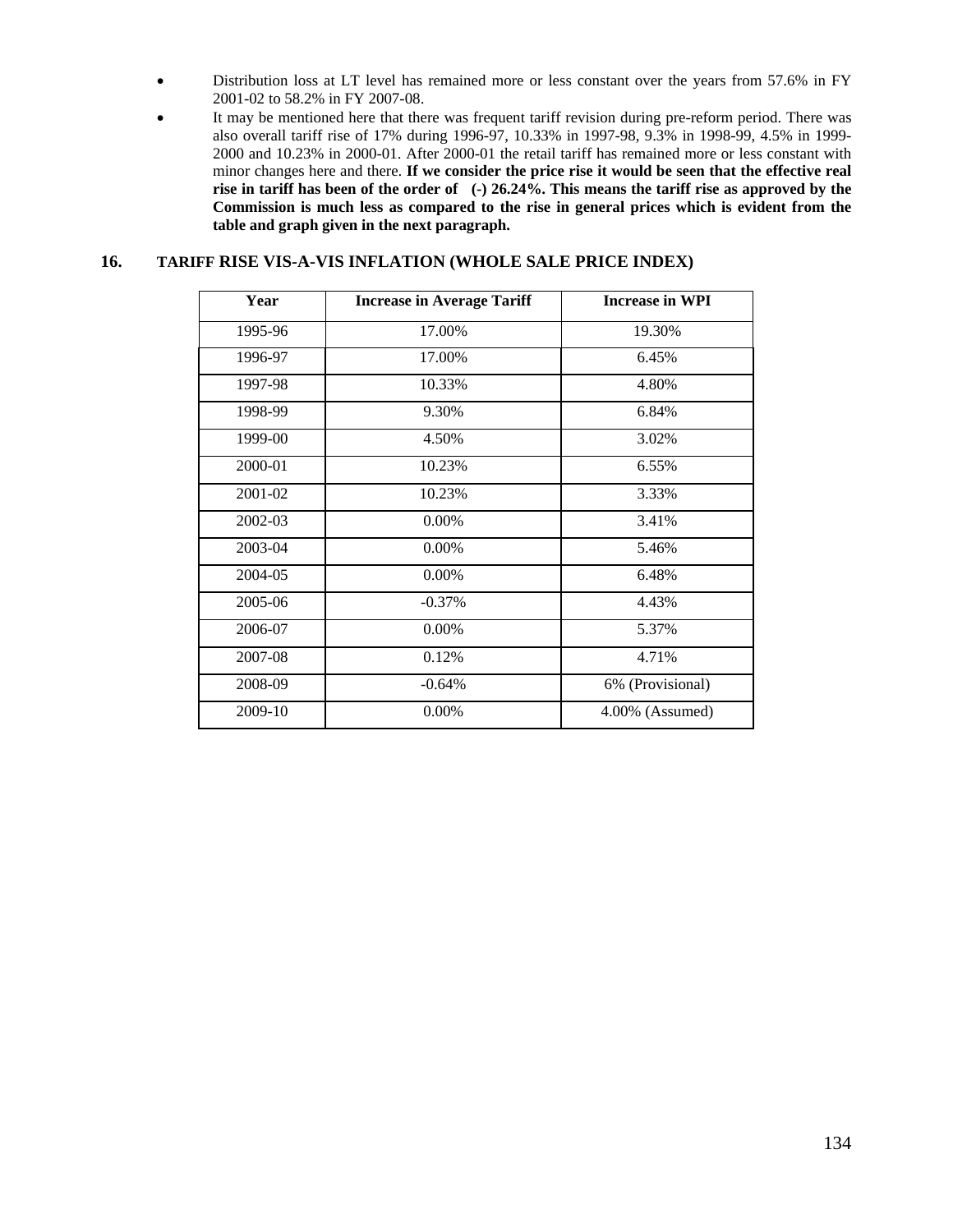

## **17. POWER PURCHASE COST, BULK SUPPLY PRICE AND AVERAGE TARIFF AS APPROVED BY THE COMMISSION**

| <b>YEAR</b>                   | 2001-02   | 2002-03   | 2003-04   | 2004-05   | 2005-06   | 2006-07   | 2007-08   | 2008-09   | 2009-10   |
|-------------------------------|-----------|-----------|-----------|-----------|-----------|-----------|-----------|-----------|-----------|
| Energy Purchase by            |           |           |           |           |           |           |           |           |           |
| <b>GRIDCO</b> (MU)            | 12,345.07 | 13,312.22 | 14,818.80 | 17,395.16 | 16,640.02 | 15,414.79 | 17,539.47 | 18,460.26 | 19,719.38 |
| Power Purchased cost for      |           |           |           |           |           |           |           |           |           |
| GRIDCO (Rs. In Cr)            | 1,167.82  | 1,420.60  | 1,711.87  | 1,803.29  | 1,836.38  | 1,756.84  | 2,103.11  | 2,351.75  | 2,923.80  |
| Avg Rate of Power             |           |           |           |           |           |           |           |           |           |
| purchase by GRIDCO            | 94.60     | 106.71    | 115.52    | 103.67    | 110.36    | 113.97    | 119.91    | 127.40    | 148.27    |
| (P/U)                         |           |           |           |           |           |           |           |           |           |
| <b>GAP</b> incl. repayment of |           |           |           |           |           |           |           |           |           |
| Principal (Rs. In Cr)         |           |           |           | 217.4     | 15.7      | (504.5)   | (464.9)   | (410.1)   | (882.9)   |
|                               |           |           |           |           |           |           |           |           |           |
| Energy Sold to Distcoms       |           |           |           |           |           |           |           |           |           |
| by GRIDCO(MU)                 | 10,927.1  | 11,361.1  | 12,057.2  | 12,469.8  | 13,188.1  | 14,683.0  | 17,021.9  | 17,620.0  | 18,921.0  |
| Avg. Bulk Supply Price        |           |           |           |           |           |           |           |           |           |
| (incl Tr Charge) for          |           |           |           |           |           |           |           |           |           |
| DISTCOMs billed by            | 138.21    | 129.71    | 128.93    | 130.76    | 125.84    | 142.85    | 143.59    | 143.15    | 143.20    |
| GRIDCO (P/U)                  |           |           |           |           |           |           |           |           |           |
| Revenue                       | 1,510.23  | 1,473.65  | 1,554.53  | 1,630.56  | 1,659.60  | 1,774.44  | 2,069.69  | 2,152.28  | 2,312.15  |
|                               |           |           |           |           |           |           |           |           |           |
| Energy billed to              |           |           |           |           |           |           |           |           |           |
| consumers (MU)                | 6,314.02  | 7,136.10  | 8,215.93  | 7,837.59  | 8,680.99  | 9,865.53  | 12,137.59 | 12,856.43 | 14,295.45 |
| Approved Expected             |           |           |           |           |           |           |           |           |           |
| Revenue for DISTCOMs          |           |           |           |           |           |           |           |           |           |
| (Rs. In Cr)                   | 1,896.70  | 2,150.04  | 2,231.45  | 2,157.44  | 2,380.66  | 2,904.17  | 3,584.95  | 3,617.82  | 3,790.46  |
| Avg Revenue billed per        |           |           |           |           |           |           |           |           |           |
| Unit by DISTCOMs (P/U)        | 300.39    | 301.29    | 271.60    | 275.27    | 274.24    | 294.38    | 295.36    | 281.40    | 265.15    |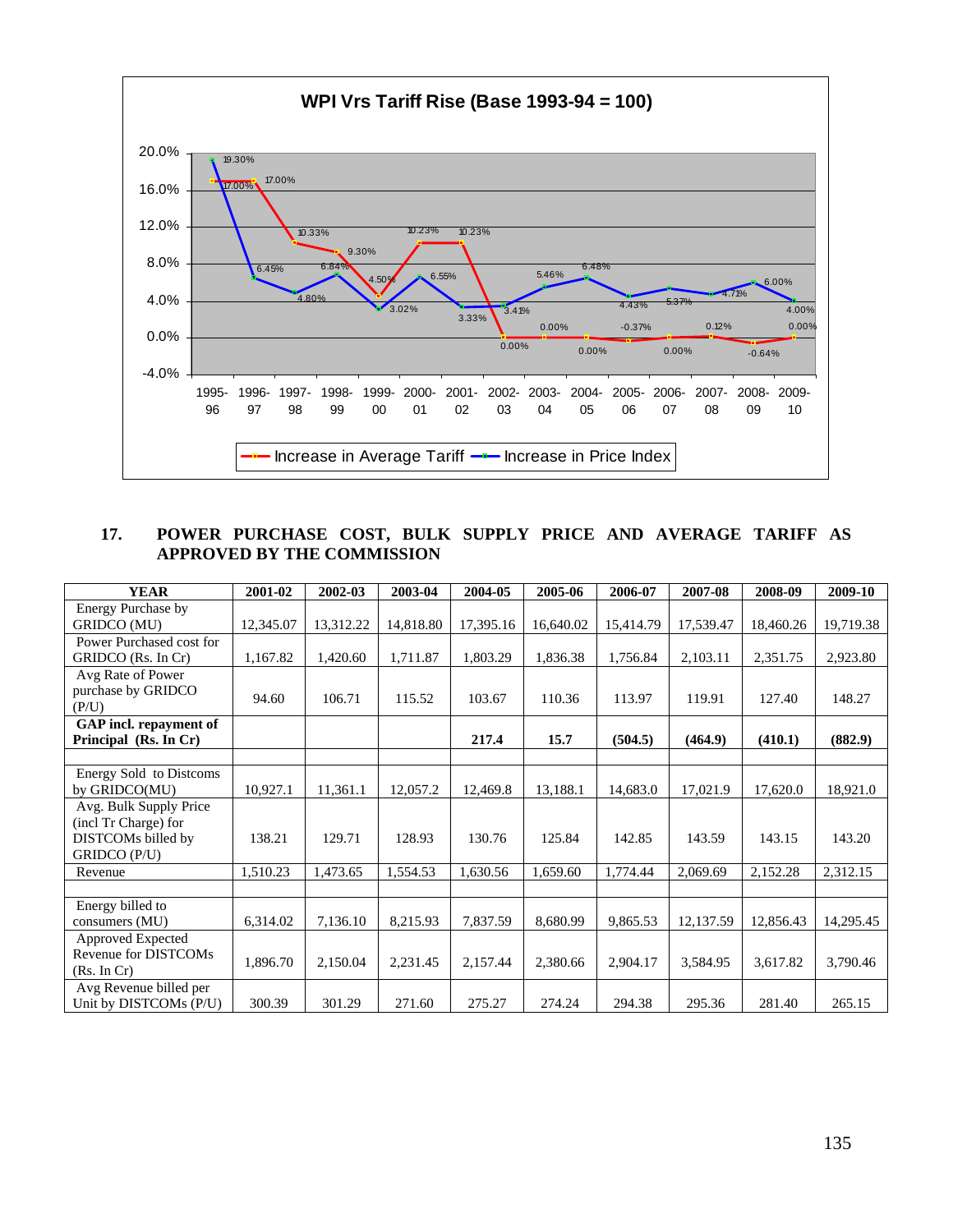

NOTE: The average rate of power purchase by GRIDCO (P/U) from generators has been gradually increasing where as the average Bulk Supply Price for DISCOMs has more or less remained steady. The approved average revenue billed per unit by DISCOMs is far above the bulk supply price charged by GRIDCO to them. The average revenue billed per unit is based on normative loss approved by the Commission, whereas the average revenue actually billed by the DISCOMs is different because loss level shown by them is quite higher than the loss level approved by the Commission.

#### **18. APPROVAL/ACTUAL POWER PURCHASE BY GRIDCO FOR STATE USE**

|                                                                      |                                        |                                         | (Figures in MU)                         |
|----------------------------------------------------------------------|----------------------------------------|-----------------------------------------|-----------------------------------------|
| <b>Name of the DISCOMs</b>                                           | <b>Actual for FY 2007-08</b>           | <b>Commission's Approval</b><br>2008-09 | <b>Commission's Approval</b><br>2009-10 |
| <b>CESU</b>                                                          | 5203.86                                | 5300.0                                  | 6045.0                                  |
| <b>NESCO</b>                                                         | 4654.93                                | 4600.0                                  | 4285.0                                  |
| WESCO                                                                | 5377.10                                | 5680.0                                  | 6430.0                                  |
| SOUTHCO                                                              | 1975.28                                | 1980.0                                  | 2161.0                                  |
| <b>TOTAL DISCOMS</b>                                                 | 17211.17                               | 17620.0                                 | 18921.0                                 |
| CGP                                                                  | 87.45                                  | 10                                      | 10.00                                   |
| <b>TOTAL SALE</b>                                                    | 17298.62                               | 17630.0                                 | 18931.0                                 |
| Transmission loss at EHT in<br><b>MU (DISCOMs Purchase)</b><br>only) | 833.79 (@ 4.82%)<br>transmission loss) | 830.26 (transmission<br>$loss @ 4.5\%$  | 788.38 @ (4.0%)<br>Transmission loss)   |
| <b>Total Purchase for</b><br><b>DISCOMs</b>                          | 18132.41                               | 18460.26                                | 19719.38                                |
| Trading                                                              | 690.30                                 | ٠                                       |                                         |
| UI                                                                   | 2038.87                                | ۰                                       |                                         |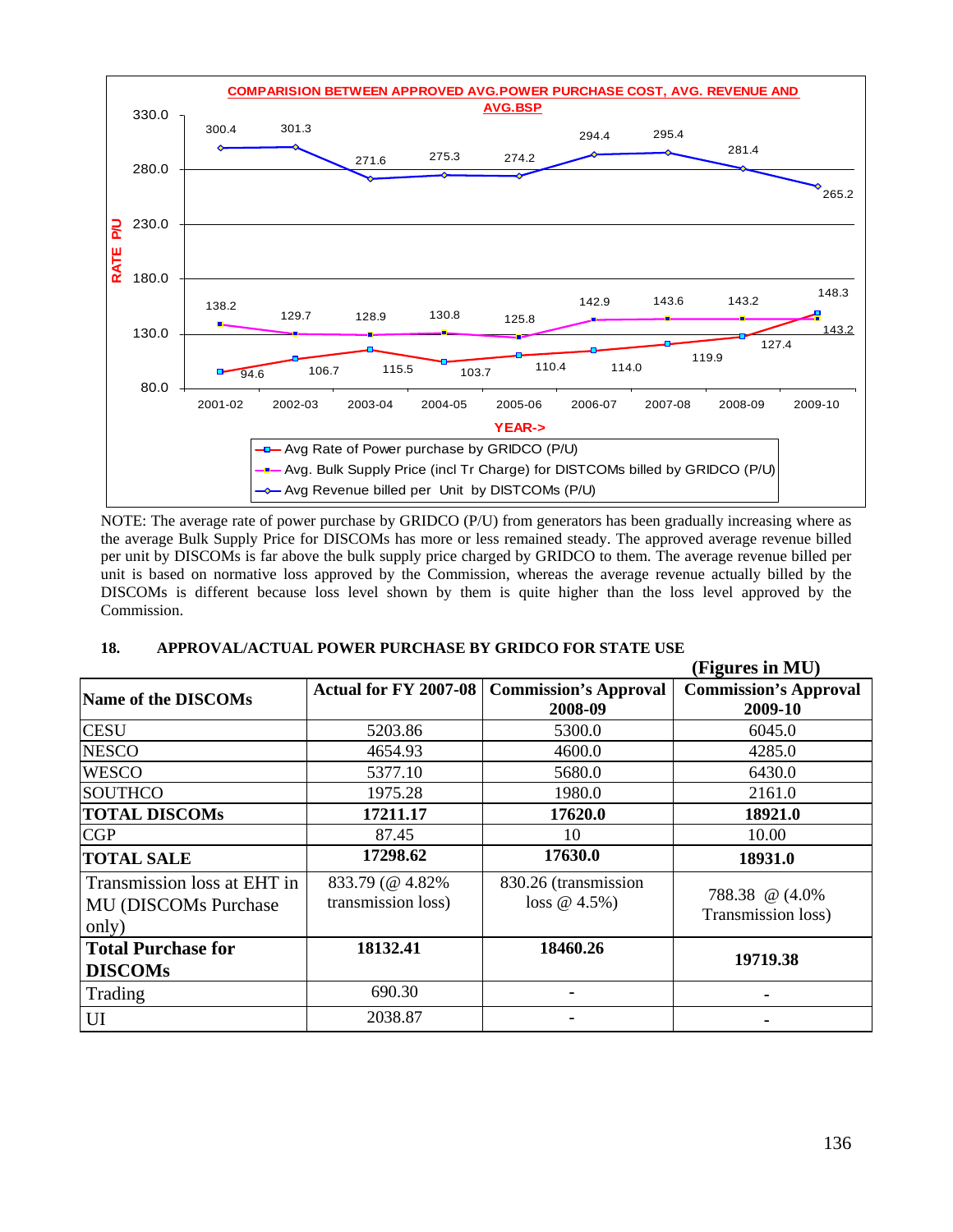|                                                         | (RS III UFOFE) |          |  |  |  |
|---------------------------------------------------------|----------------|----------|--|--|--|
|                                                         | 2009-10        | 2008-09  |  |  |  |
| <b>Power Purchase Cost</b>                              | 2,312.11       | 2,152.23 |  |  |  |
| <b>Cost of Transmission (including SLDC</b><br>charges) | 397.34         | 370.02   |  |  |  |
| Net Employee Cost                                       | 541.20         | 468.55   |  |  |  |
| R& M Cost                                               | 116.08         | 112.48   |  |  |  |
| A&G Cost                                                | 82.17          | 74.60    |  |  |  |
| <b>Bad Debts</b>                                        | 75.81          | 90.45    |  |  |  |
| Depreciation                                            | 76.86          | 74.39    |  |  |  |
| <b>Interest Cost</b>                                    | 116.45         | 104.34   |  |  |  |
| <b>Carrying Cost</b>                                    |                | 7.42     |  |  |  |
| Return on equity                                        | 36.00          | 36.00    |  |  |  |
| Principal payment to GRIDCO                             | 170.00         | 183.00   |  |  |  |
| <b>Total</b>                                            | 3,924.02       | 3,673.48 |  |  |  |
| Less Miscellaneous Receipt                              | 96.54          | 84.99    |  |  |  |
| <b>Total Revenue Requirement</b>                        | 3,827.48       | 3,588.49 |  |  |  |
| <b>Expected Revenue</b>                                 | 3790.45        | 3617.84  |  |  |  |
| Gap                                                     | $(-)$ 37.03    | 29.35    |  |  |  |

**19. REVENUE REQUIREMENT OF DISCOMS FOR THE FY 2008-09 and FY 2009-10 (Approved) (Rs in Crore)** 

## **20. ACCOUNTING PROFIT & LOSS OF POWER SECTOR OF ORISSA AS A WHOLE**

|              |           |           |           |           |           |           |           |          |           |          | Rs. in Crore    |          |
|--------------|-----------|-----------|-----------|-----------|-----------|-----------|-----------|----------|-----------|----------|-----------------|----------|
|              | 1996-97   | 1997-98   | 1998-99   | 1999-00   | 2000-01   | 2001-02   | 2002-03   | 2003-04  | 2004-05   | 2005-06  | 2006-0712007-08 |          |
|              |           |           |           |           |           |           |           |          |           |          |                 |          |
| <b>OHPC</b>  | 69.85     | 77.79     | 55.21     | 50.38     | $-27.44$  | $-3.89$   | $-41.92$  | 6.17     | 64.08     | $-22.96$ | 60.98           | 137.10   |
| GRIDCO       | $-294.99$ | $-319.11$ | $-578.61$ | 13.73     | $-85.24$  | 74.50     | $-598.08$ | 417.77   | 357.38    | 25.82    | 236.88          | 566.05   |
| <b>OPTCL</b> |           |           |           |           |           |           |           |          |           | $-24.95$ | $-9.06$         | $-12.38$ |
| CESU         |           |           |           | $-181.50$ | $-85.01$  | $-115.15$ | $-63.47$  | $-95.11$ | $-178.37$ | $-28.59$ | $-114.62$       |          |
| NESCO        |           |           |           | $-96.66$  | $-105.64$ | $-167.68$ | $-134.41$ | $-79.91$ | $-96.94$  | 23.17    | 12.04           | 22.18    |
| WESCO        |           |           |           | $-61.30$  | $-110.30$ | $-129.05$ | $-51.95$  | $-44.77$ | $-29.56$  | 22.94    | 31.83           | $-49.68$ |
| SOUTHCO      |           |           |           | $-83.05$  | $-94.24$  | $-79.98$  | $-80.54$  | $-71.57$ | $-95.00$  | $-33.54$ | $-79.13$        | $-25.78$ |
| Total        | $-225.14$ | $-241.32$ | $-523.40$ | $-358.40$ | $-507.87$ | $-421.25$ | -970.37   | 132.58   | 21.59     | $-38.11$ | 138.92          | 637.49   |
| <b>OPGC</b>  | 104.60    | 66.15     | 112.80    | 124.391   | 109.88    | 132.22    | 181.70    | 136.23   | 143.39    | 153.37   | 161.91          |          |
|              |           |           |           |           |           |           |           |          |           |          |                 |          |
| G.TOTAL      | $-120.54$ | $-175.17$ | $-410.60$ | $-234.01$ | -397.99   | $-289.03$ | $-788.67$ | 268.81   | 164.98    | 115.26   | 300.83          | 637.49   |
|              |           |           |           |           |           |           |           |          |           |          |                 |          |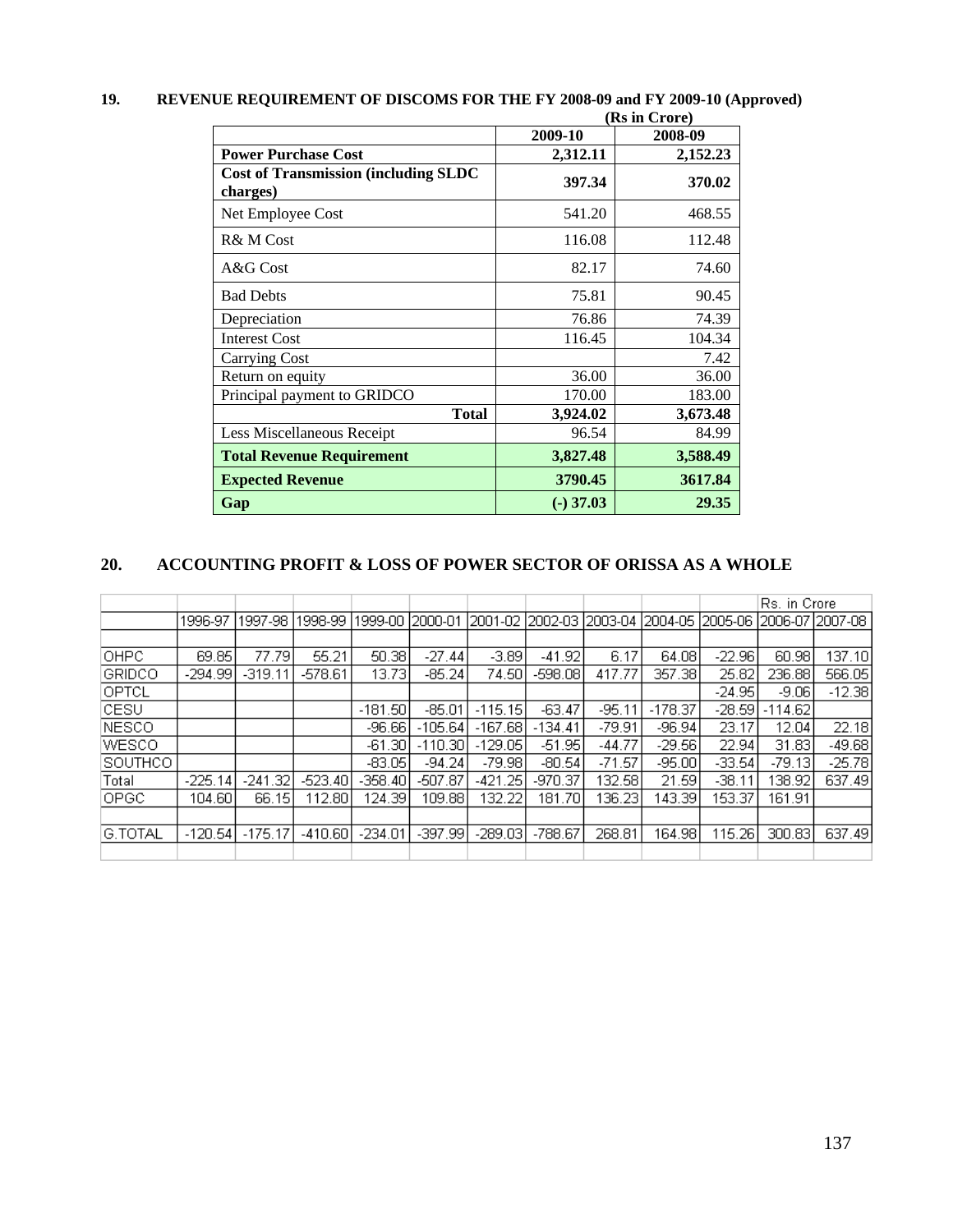| Year    | <b>Collection (Rs. Cr.)</b> | Year          | Collection (Rs. Cr.) |
|---------|-----------------------------|---------------|----------------------|
| 1995-96 | 121.35                      | 2003-04       | 200.43               |
| 1996-97 | 120.06                      | 2004-05       | 261.89               |
| 1997-98 | 127.73                      | 2005-06       | 353.13               |
| 1998-99 | 110.13                      | 2006-07       | 282.58               |
| 1999-00 | 127.21                      | 2007-08       | 327.46               |
| 2000-01 | 146.71                      | $2008 - 09$ * | 359.38               |
| 2001-02 | 136.96                      | 2009-10 (BE)  | 410.00               |
| 2002-03 | 172.17                      |               |                      |
|         |                             |               |                      |

**21. Collection of Electricity Duty from 1994-95 to 2009-10** 

 **\* Provisional** 

#### **22. THE BIGGEST HURDLE –THE UNSUSTAINABLE LOSS**

Though there has been decline in tariff by 26.24% compared to price rise there is no room for complacency. The biggest hurdle that the power distribution companies face is power thefts and distribution loss. Aggressively cutting down AT&C loss should be the focus of power sector reform. When the distribution of electricity was privatized in the State w.e.f. 01.04.1999, the distribution loss was 43.9% and overall AT&C loss was as high as 56.71%. In the meantime the overall distribution loss has been reduced from 43.9% in 1999-00 to 37.5% in FY 2007-08. Similarly, the AT&C loss has been reduced from 56.71% in 1999-00 to 40.9% in FY 2007-08. In order to make the business of distribution of electricity in the State financially viable, the overall AT&C loss has to be reduced to around 15%, this is the major thrust area for all stakeholders. Though there is about 14% improvement in terms of AT&C loss reduction since 1999-2000, there is a long road to cover.

|                   |            |           | $11000$ The protection $1000$ and $1100$ Theory (11 $707$ |           |         |           |         |       |           |                 |         |
|-------------------|------------|-----------|-----------------------------------------------------------|-----------|---------|-----------|---------|-------|-----------|-----------------|---------|
| <b>Licensees</b>  |            | $00 - 01$ | $01-02$                                                   | $02 - 03$ | $03-04$ | $04 - 05$ | $05-06$ | 06-07 | $07 - 08$ | 08-09<br>(Prov) | $09-10$ |
|                   |            |           |                                                           |           |         |           |         |       |           | $***$           | (Appr)  |
| <b>CESU</b>       | Dist. Loss | 44.89     | 48.81                                                     | 43.03     | 39.76   | 41.49     | 42.86   | 43.52 | $41.48*$  | 40.30           | 26.30   |
|                   | AT&C Loss  | 58.94     | 63.57                                                     | 54.48     | 50.57   | 51.12     | 49.18   | 47.58 | $45.93*$  | 45.23           | 27.8    |
| <b>NESCO</b>      | Dist. Loss | 44.44     | 51.00                                                     | 41.38     | 43.66   | 39.40     | 37.08   | 33.22 | 31.17     | 34.60           | 23.00   |
|                   | AT&C Loss  | 54.38     | 63.57                                                     | 52.25     | 51.85   | 42.09     | 43.24   | 40.75 | 35.88     | 38.60           | 24.5    |
| <b>WESCO</b>      | Dist. Loss | 43.20     | 46.44                                                     | 38.29     | 39.02   | 36.38     | 37.80   | 36.36 | 36.13     | 33.60           | 22.50   |
|                   | AT&C Loss  | 54.94     | 57.18                                                     | 47.30     | 46.36   | 41.66     | 41.75   | 39.99 | 40.65     | 36.51           | 24.0    |
| <b>SOUTHCO</b>    | Dist. Loss | 42.52     | 40.47                                                     | 39.14     | 42.45   | 40.50     | 41.07   | 43.39 | 45.49     | 47.80           | 27.92   |
|                   | AT&C Loss  | 52.10     | 52.80                                                     | 49.26     | 49.27   | 40.22     | 43.86   | 46.61 | 48.73     | 50.97           | 29.4    |
| <b>All Orissa</b> | Dist. Loss | 44.01     | 47.47                                                     | 40.75     | 40.75   | 39.21     | 39.60   | 38.57 | 37.48     | 37.50           | 24.45   |
|                   | AT&C Loss  | 55.92     | 60.31                                                     | 51.15     | 49.35   | 44.68     | 44.69   | 43.25 | 41.89     | 41.31           | 26.0    |

**Actual Distribution Loss and AT&C Loss (in %)**

\*The figures of CESU pertaining to FY 2007-08 is provisional.

**\*\***As submitted by licencee in performance review

**Distribution Loss at LT Level (in %)(Calculated)** 

| (Based on Filing of Licensees) |
|--------------------------------|
|--------------------------------|

|                   | $01 - 02$ | $02 - 03$ | $03 - 04$ | $04 - 05$ | $05-06$ | $06-07$ | $07 - 08$ | $\epsilon$<br>$08 -$ | $09 -$   |
|-------------------|-----------|-----------|-----------|-----------|---------|---------|-----------|----------------------|----------|
|                   |           |           |           |           |         |         |           | $09$ (Prov) $*$      | 10(Appr) |
| <b>NESCO</b>      | 65.1      | 58.8      | 62.1      | 60.6      | 59.2    | 59.5    | 59.3      | 59.40                | 33.19    |
| <b>WESCO</b>      | 63.3      | 58.6      | 63.4      | 65.0      | 65.5    | 65.0    | 65.3      | 65.60                | 35.86    |
| <b>SOUTHCO</b>    | 46.7      | 45.9      | 50.2      | 47.8      | 49.6    | 52.4    | 54.9      | 57.10                | 29.50    |
| <b>CESU</b>       | 54.5      | 49.6      | 46.4      | 47.4      | 49.7    | 53.2    | 53.8      | 52.00                | 35.04    |
| <b>ALL ORISSA</b> | 57.6      | 53.1      | 54.9      | 54.9      | 55.8    | 57.5    | 58.2      | 58.10                | 34.04    |

**\* As submitted in Performance Review** 

#### **23. PRICING OF CGP POWER INCLUDING CO-GENERATION**

The Commission in Case No. 6 -20/2009 dtd.28.02.2009 has directed as follows:

*"16. After going through the records and submission made by GRIDCO and the representative of CGPs and keeping in view the current difficult situation now being faced by the State as well as the recession being experienced by manufacturers and the economy, the Commission considers it fit and appropriate at this stage*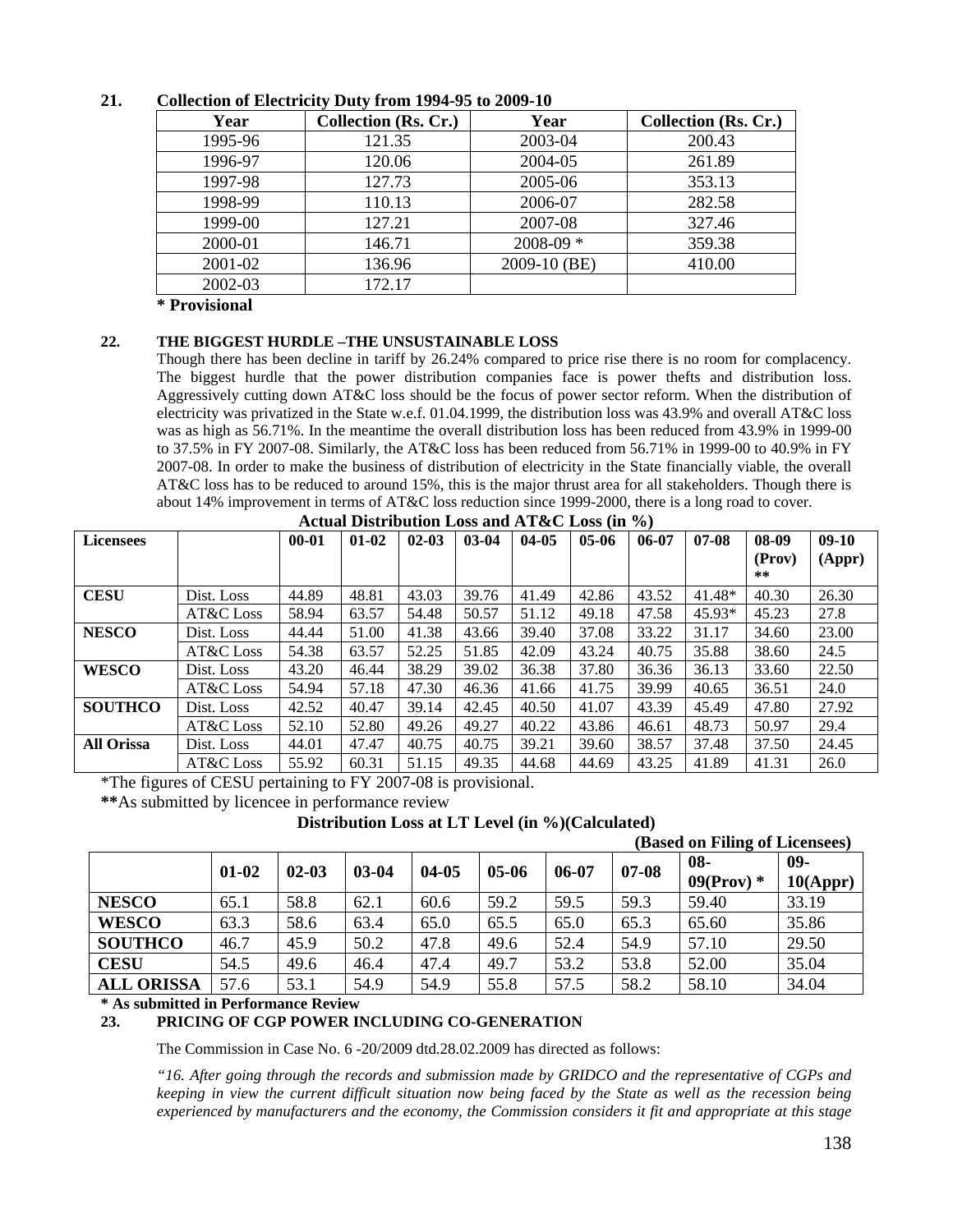*to pass an interim order to enable harnessing of the available idle/bottled up capacity of CGPs at a reasonable price and keep the principal producing units in a sustainable mode while at the same time not burdening the users of electricity who are also hit badly by the recession. While the CCPPO expects the price prevailing in the Indian power exchange and the price available through UI mechanism, it cannot be such as to burden all consumers with an unsustainable loading through higher price. Considering all aspects in totality and adopting the principle of "harmonious balance" the Commission hereby directs as under:-* 

- *(i) Keeping in view the number of CGPs in the State and their large variations in size/capacity and usage of fuel it is difficult for both CGPs and GRIDCO to adopt the competitive bidding route. The verification of costs and determination of prices, given the manner in which costs are allocated as between the main product and captive power generated, is going to be a cumbersome and long drawn affair. Considering the incongruent nature of different CGPs and Co-generating plants, the Commission examined and decided to adopt a simple approach and mechanism by which GRIDCO can procure power from CGPs in and around a reference point of the highest generation cost, currently being procured by GRIDCO.*
- *(ii) Because of the nature of generation by a CGP and captive generators with surplus power are at liberty of selling power, even for a short duration in the Power Exchange, it is not necessary in the interim to have a dividing line between short-term and long-term power. Power that can be scheduled on a day ahead basis can be absorbed in the system and can be programmed for full procurement by GRIDCO. CGPs/Co-generating plants who are capable of giving day ahead schedule should be, for the time being, treated as suppliers of firm power. Power injected by the CGPs/Co-generating plants without giving day ahead schedule would be treated as injectors of inadvertent power.*
- *(iii) For supply of power by the CGPs/Co-generating plants to GRIDCO for sale to DISTCOs meant for consumption by the consumers in the State, the procurement price of firm power from the CGPs as indicated at (ii) above will be Rs.3.00/KWh with effect from 01.3.2009. However, to encourage cogeneration as is mandated under the Electricity Act, 2003 the power generated by co-gen. plants e.g. sponge iron plants such as NINL, Arati Steel, Tata Sponge, etc. may be given an incentive and shall be paid @ Rs.3.10 per/KWh with effect from 01.3.2009. The procurement price of Rs.3.00/KWh for all power meant for sale to Discoms is considered just and reasonable keeping in view the current cost of Rs.2.76/KWh of the highest cost of generation from a TPS in the Eastern Region. A premium of about 10% (ten percent) on this price is considered appropriate as a stimulus to the harnessing of bottled up capacity with the CGPs.*
- *(iv) In order to encourage the CGP/Co-generating plants to fully utilize their bottled up capacity for generation of captive power/Co-generation power and to enable GRIDCO to access power from different sources including CGPs/Co-generating plants for meeting the demands in the State and making available a good quantum of power for trading, GRIDCO should offer a remunerative price to the CGPs in respect of power used for trading. Keeping in view the prevailing rate in the power exchanges, UI rate and price quoted in the bidding it would be just and equitable for GRIDCO and the CGPs and Co-generating plants to have an indicative rate of Rs.3.50 per KWh for procuring surplus power meant for trading. This is merely an indicative price suggested by the Commission. However, individual CGPs/Co-generating plant and GRIDCO, if they so like, may enter into further negotiation for an agreed price above this indicative rate. However, the procurement price by GRIDCO from the Captive Generating Plants/ Co-generating plants for the purpose of trading should not unduly vary from the indicative price of Rs.3.50 per KWh now being suggested by us as an interim measure. This is necessary for the benefit of the consumers of the State because the profit earned by GRIDCO from the trading will be taken as 'other receipt' to meet its revenue requirement and bridge the gap in the ARR. After bridging of the gap in the ARR, the balance of surplus gained on account of trading of CGPs/Cogeneration power may be shared with the CGPs/Co-generation plants at the year end.*
- *(v) In respect of injection of inadvertent power the payment would be equal to the pooled cost of hydro power of the State during 2008-09 and 2009-10 as the case may be depending on the period of supply.*
- *(vi) The rate of power indicated in (iii), (iv) and (v) will also be applicable with effect from 01.3.2009 to those CGPs/Co-generating plants having subsisting contracts/agreements with GRIDCO. This will be without any prejudice to the outcome of any dispute/arbitration pending in any court of law or any authority and will have no retrospective effect whatsoever.*
- *(vii) GRIDCO will devise a mechanism to decide on the quantum of energy to be procured for the Discoms and the quantum to be traded at the higher price of procurement. A transparent and simple accounting method must be maintained to obviate any dispute with CGPs/Co-generation plants. The accounts must also clearly show how the gap in the GRIDCO's ARR is being bridged and how the*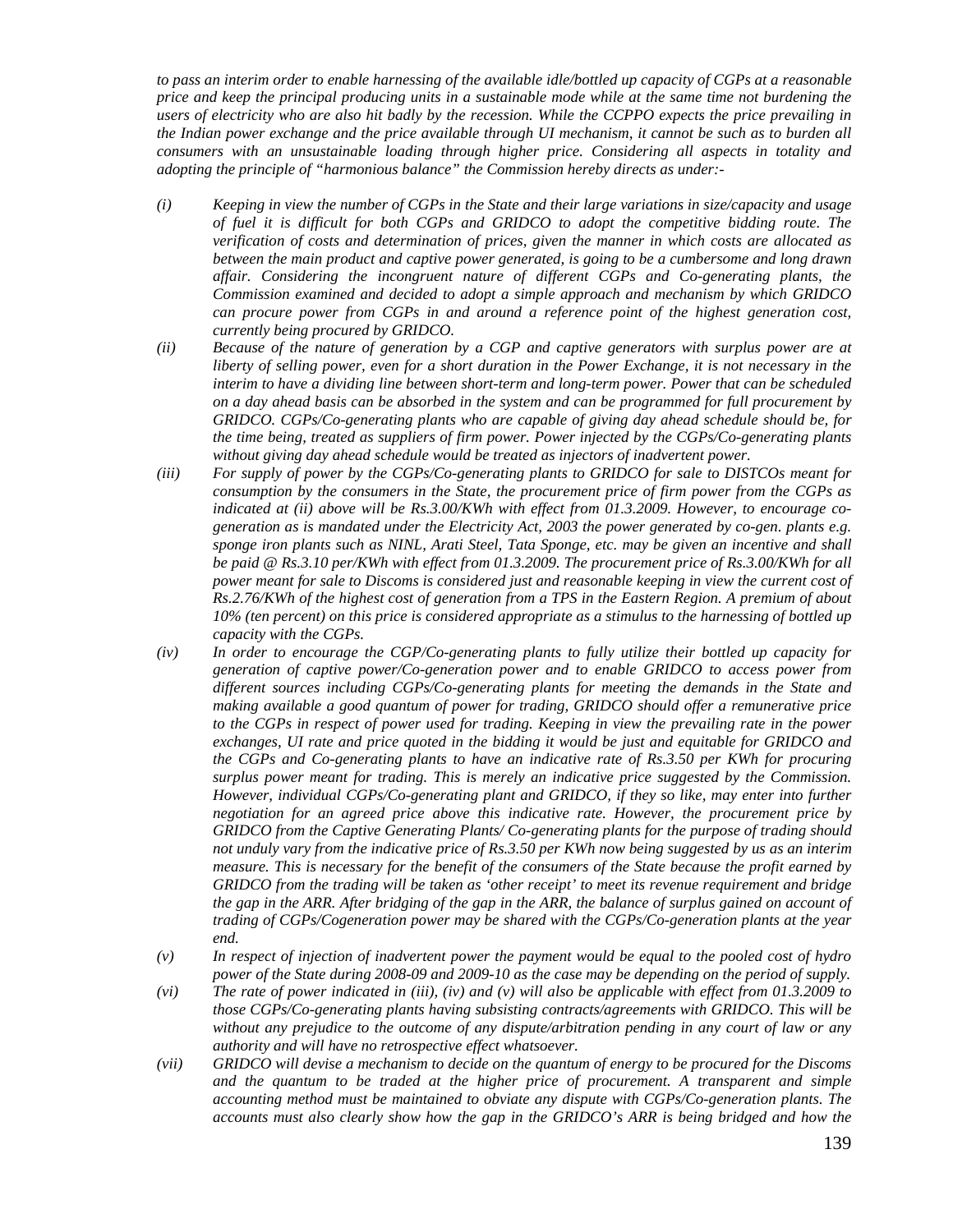*remaining surplus is being shared with the CGPs/Co-generation plants to the extent of power traded. The Commission hastens to state that they do not wish to prescribe a price at which the quantum being traded should be procured. We are only indicating a price around which procurement may be done for trading.* 

- *(viii) It will take some time for the CGPs for establishment of SCADA and PLCC, wherever not yet done. OPTCL as on date have not implemented installation of SCADA in many grid substations. As recently stated in the tariff hearing in case No.63/2008, OPTCL has already taken initiative for expansion of ULDC scheme for broadband connectivity. In view of the above and considering the present situation of power availability in the State the Commission directs that the provision of installation of SCADA and PLCC shall not be insisted upon for the CGPs before procuring their surplus power in the State grid as this is an emergent step taken by the Commission in an extremely difficult situation through which the state is passing through. However, the alternative mode of communication for the connectivity with the nearest SCADA interface point of the licensee i.e. telephone, fax, carrier communication, broadband communication, internet/other developed mode of communication should be established by the CGPs within three months from the date of synchronization with the grid.*
- *(ix) The CGPs/Co-generating plants may be paid as per the rates indicated in (iii), (iv), (v) and (vi) in the proportion of CGP/Co-generation power consumed inside the state and traded outside the state as certified by the Chief Load Despatcher of SLDC in each month.*

#### **24. INITIATIVE BY STATE GOVERNMENT**

- The State Govt. vide Notification No. 1068/R&R-I-2/2002 dtd. 29.01.2003 of Energy Dept. has taken several steps as per recommendation of expert Committee and correctives suggested by OERC. Some of them are as follows:
	- (i) The original asset value of GRIDCO at Rs.1103 crore was upvalued by Rs.1194 crore pushing the total asset of GRIDCO to Rs.2297 crores. The OHPC assets were upvalued by Rs.766.20 crores making the total assets value Rs.1246.20 crores. This upvaluation led to rise in the cost of the hydro power as well as cost of transmission and distribution.
	- (ii) The effect of upvaluation of assets of OHPC and GRIDCO indicated in Notification No. 5210 dtd. 01.04.1996 and 5207 dtd. 01.04.1996 from the FY 2001-02 prospectively till 2005- 06 or the sector turns around whichever is earlier has been kept in abeyance to avoid redetermination of tariff for past years and also re-determination of assets of various DISCOMs.
	- (iii) Moratorium on debt servicing by GRIDCO and OHPC would be allowed from financial year 2001-02 till 2005-06 except the amount in respect of World Bank Loan.
	- (iv) Govt. has also declared that GRIDCO and OHPC shall not be entitled to any Return on Equity till the sector become viable on cash basis or 2005-06 whichever is earlier.
	- (v) World Bank Loan would be passed on by the State Govt. to GRIDCO and DISCOMs as 70% loan @ 13% interest per annum and balance 30% would be treated as grant.
	- (vi) Tax free bonds @8.5% interest would be granted by State Govt. for PFC and REC loans.
	- (vii) Govt. would exempt water cess on the volume of water used by OHPC for generation of electricity.
	- (viii) The outstanding dues payable to OHPC by GRIDCO till 31.03.2001 on account of power purchase would be securitized through issue of power bond by GRIDCO and OHPC.
- OERC vide their Lr. No. JD(F)-175/02/143 dtd. 15.01.2009 communicated to the Govt. that OERC had assumed the extension of these financial benefits beyond 2005-06 and accordingly determined the tariff. Its effect on tariff reduction was around 48 Paise, 38 Paise and 35 Paise during 2006-07, 2007- 08 and 2008-09 respectively. The impact on this account on Retail tariff during 2009-10 is estimated at 35 Paise per unit and OERC requested Govt. to communicate their decision on extension of this financial benefit.
- Govt. vide their Lr. No. 1704-R&R-II-1/2009 dtd. 17.02.2009 communicated to OERC that the matter of extension upto 2011-12 of the moratorium period on upvaluation of asset and other dispensation stipulated in Energy Dept. Notification dtd. 29.01.2003 as stated above has already been concurred by Finance Dept. and going to be placed before the State Cabinet for a decision. State Government have also indicated to provide fund for upgradation and renovation of distribution assets during 2009-10. It also commits to provide Rs.100 crores in the form of share capital over a period of three years starting from 2008-09 to OPTCL. To begin with, it has made budgetary provision of Rs.5 crore for OPTCL in FY 2009-10.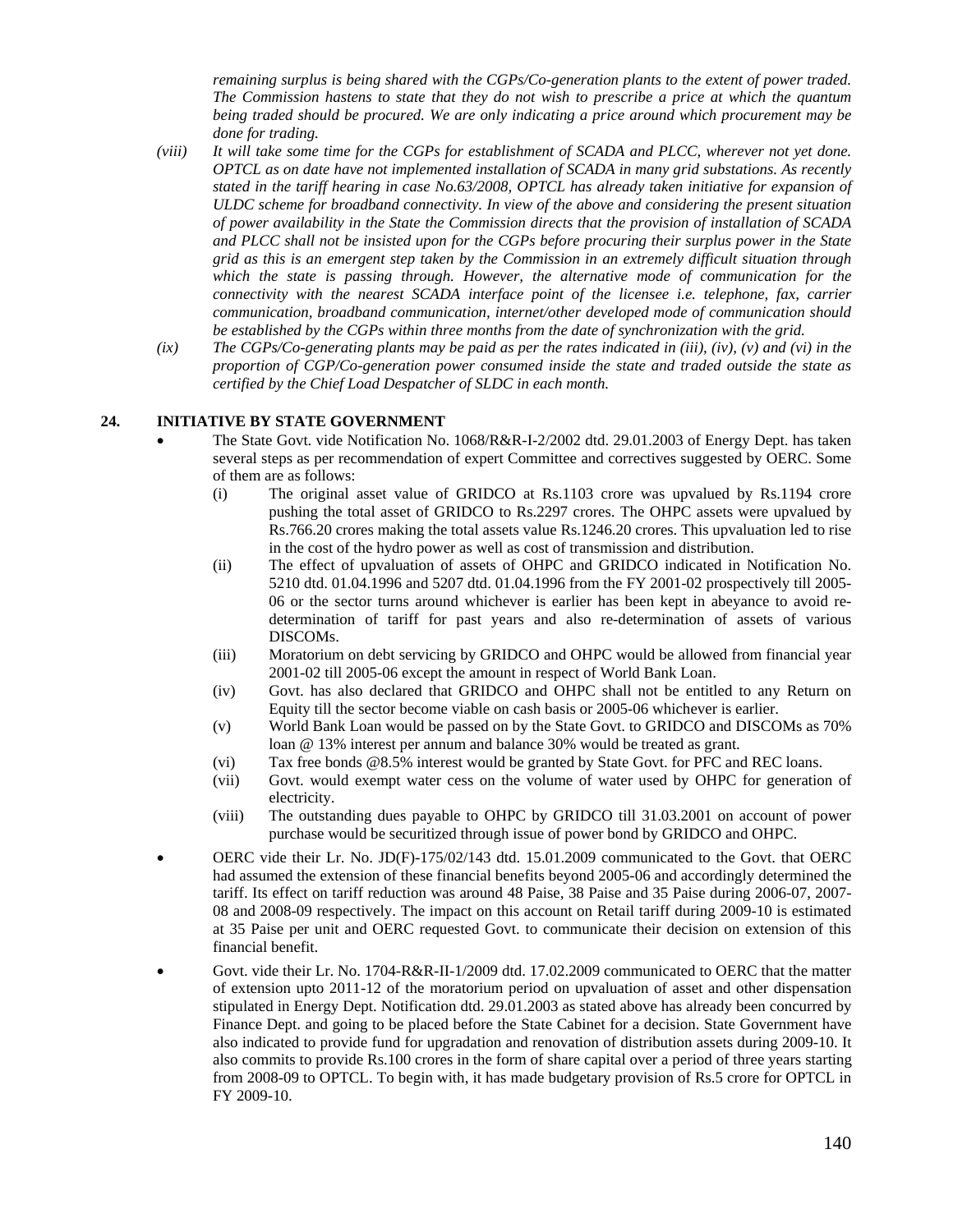- There are five energy police stations which have been operating in different areas of the DISCOMs. Govt. of Orissa vide their Notification No. 47514 dtd. 23.10.2008 of Home Deptt. has notified the establishment of another 29 nos. of Energy Police Stations in different parts of the State. These police stations need to be fully functional.
- State Govt. under Section 153 of Electricity Act, 2003 has designated five special Courts for the trial of Energy related matters (Section 135 to Section 139) of Electricity Act, 2003.
- OERC has requested the State Govt. to critically review the effective functioning of the energy police station at regular interval by a very Senior Police Officer not below the rank of IG of Police.

#### **25. INTITIATIVE TAKEN BY OERC**

- OERC has engaged different technical expert teams to asses the condition of infrastructure of different licensees. For DISCOMs 19 teams of experts have been engaged and they have submitted their report to the Commission. Licensees have been directed to comply with the deficiencies reported by the independent expert team.
- Due to initiative of OERC Govt. of Orissa vide their Lr. No. 3132/EN/R&R/11/09 dtd. 16.03.2009 has communicated that they are considering the question of extending support to the distribution companies during the year 2009-10 for upgradation and replacement of old infrastructure. This special support by State Govt. is in addition to the already approved and allowed R&M expenditure and not in substitution of the same.

|                | (Rs. in Core) |         |
|----------------|---------------|---------|
|                | 2008-09       | 2009-10 |
| WESCO          | 25.66         | 27.01   |
| <b>NESCO</b>   | 25.87         | 27.88   |
| <b>SOUTHCO</b> | 19.08         | 20.73   |
| <b>CESU</b>    | 41.87         | 40.46   |
| Total          | 112.48        | 116.08  |

**Approved R&M for FY 2008-09 and FY 2009-10** 

- State Govt. has taken in principle decision to provide capital investment of Rs.100 crores to OPTCL in the form of share capital over a period of three years starting from 2008-09 for strengthening and construction of transmission lines and grid substation in the inaccessible and un-remunerative areas. To begin with Govt. of Orissa has made a provision of Rs.5 crore in the budget of FY 2009-10 which has been communicated to OERC vide Lr. No. R&R-II-1/2009/1704/EN., dtd 17.02.2009.
- The Commission has carried out proactive programme on consumer education by holding State level workshops such as "Standards of Performance and Consumer Satisfaction" in 2007-08 and another workshop on "Management and Technology in Billing & Collection" in 2008-09. OERC has also published in December 2008 a comprehensive book entitled "Orissa Power Sector – An Overview 2008". This will help all the stakeholders of the power sector to know the achievements, constraints and steps needed to make the power sector sustainable in the State.
- 30,000 copies of the FAQ (Frequently Asked Questions of electricity consumers) printed in English and Oriya have been distributed among various consumer groups, local self Government bodies, SHG and staff of DISCOMs.
- An annual public education campaign based on Commission's booklet (FAQ) covering national, local newspaper and All India Radio was launched in January, 2007.
- A daily press clipping service to keep the Commission abreast of up-to-date development in the power sector within and outside the State is maintained in the OERC.
- First website in Indian power sector was created in 1998 (www.orierc.org).
- Case tracking was introduced through OERC web portal in 2006.
- OERC wings IDG Media Business Excellence Award for innovation in IT solution.

#### **26. THE ROAD AHEAD**